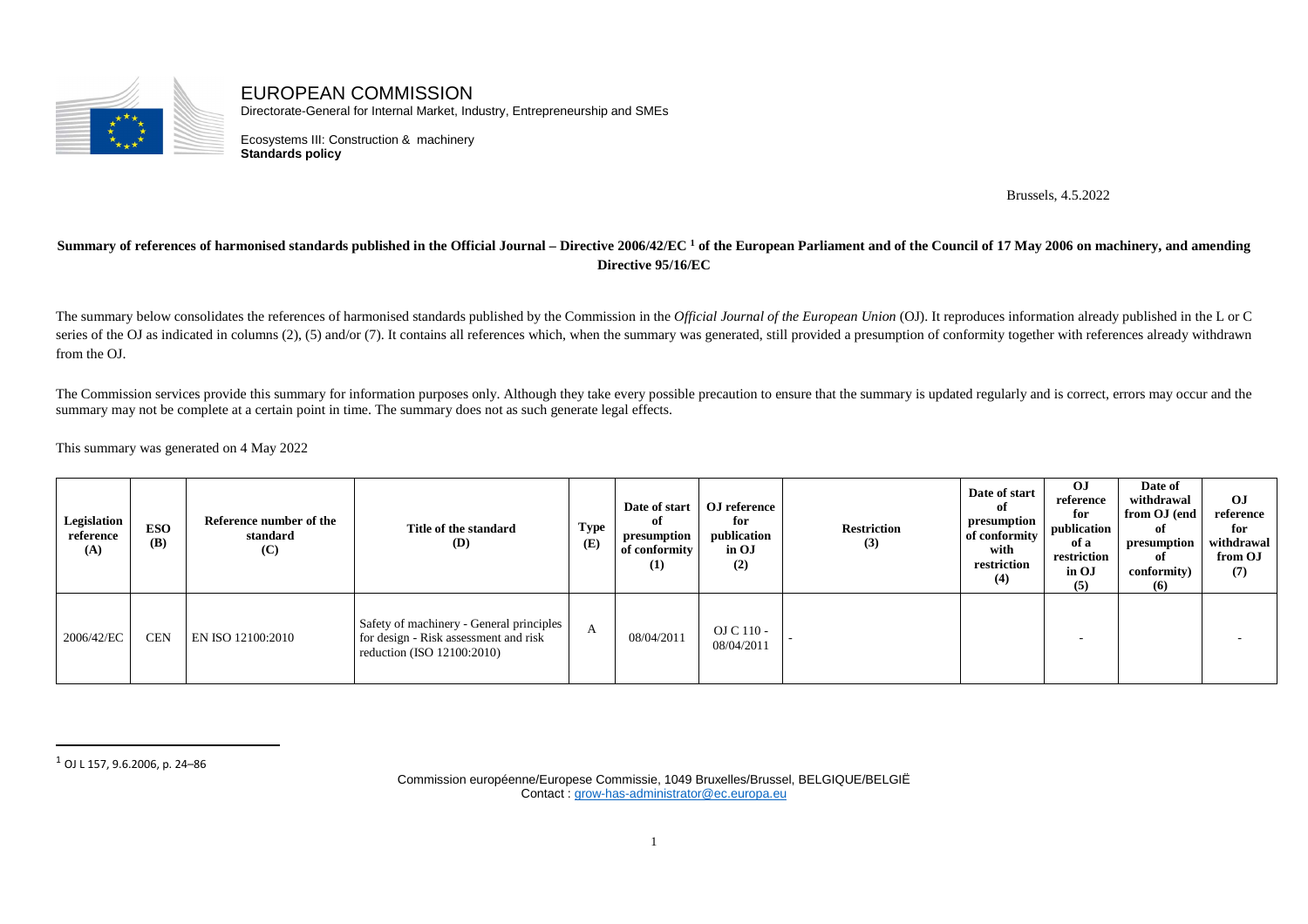| Legislation<br>reference<br>(A) | <b>ESO</b><br><b>(B)</b> | Reference number of the<br>standard<br>(C)                     | Title of the standard<br>(D)                                                                                                                                             | <b>Type</b><br>(E) | Date of start<br>of<br>presumption<br>of conformity<br>(1) | OJ reference<br>for<br>publication<br>in OJ<br>(2) | <b>Restriction</b><br>(3) | Date of start<br>of<br>presumption<br>of conformity<br>with<br>restriction<br>(4) | 0J<br>reference<br>for<br>publication<br>of a<br>restriction<br>in OJ<br>(5) | Date of<br>withdrawal<br>from OJ (end<br>of<br>presumption<br>of<br>conformity)<br>(6) | O <sub>J</sub><br>reference<br>for<br>withdrawal<br>from OJ<br>(7) |
|---------------------------------|--------------------------|----------------------------------------------------------------|--------------------------------------------------------------------------------------------------------------------------------------------------------------------------|--------------------|------------------------------------------------------------|----------------------------------------------------|---------------------------|-----------------------------------------------------------------------------------|------------------------------------------------------------------------------|----------------------------------------------------------------------------------------|--------------------------------------------------------------------|
| 2006/42/EC                      | <b>CEN</b>               | EN ISO 12100-1:2003,<br><b>EN ISO 12100-</b><br>1:2003/A1:2009 | Safety of machinery - Basic concepts,<br>general principles for design - Part 1:<br>Basic terminology, methodology (ISO<br>12100-1:2003)                                 | A                  | 29/12/2009                                                 | OJ C 309 -<br>18/12/2009                           |                           |                                                                                   | ÷                                                                            | 30/11/2013                                                                             | OJ C 110 -<br>08/04/2011                                           |
| 2006/42/EC                      | <b>CEN</b>               | EN ISO 12100-2:2003,<br><b>EN ISO 12100-</b><br>2:2003/A1:2009 | Safety of machinery - Basic concepts,<br>general principles for design - Part 2:<br>Technical principles (ISO 12100-<br>2:2003                                           | A                  | 29/12/2009                                                 | OJ C 309 -<br>18/12/2009                           |                           |                                                                                   |                                                                              | 30/11/2013                                                                             | OJ C 110 -<br>08/04/2011                                           |
| 2006/42/EC                      | $\!$ $\!$ $\!$           | EN ISO 14121-1:2007                                            | Safety of machinery - Risk assessment -<br>Part 1: Principles (ISO 14121-1:2007)                                                                                         | A                  | 29/12/2009                                                 | OJ C 214 -<br>08/09/2009                           |                           |                                                                                   |                                                                              | 30/11/2013                                                                             | OJ C 110 -<br>08/04/2011                                           |
| 2006/42/EC                      | <b>CEN</b>               | EN 349:1993+A1:2008                                            | Safety of machinery - Minimum gaps to<br>avoid crushing of parts of the human<br>body                                                                                    | $\, {\bf B}$       | 29/12/2009                                                 | OJ C 214 -<br>08/09/2009                           |                           |                                                                                   |                                                                              | 03/09/2022                                                                             | OJ L 072 -<br>03/03/2021                                           |
| 2006/42/EC                      | <b>CEN</b>               | EN 547-1:1996+A1:2008                                          | Safety of machinery - Human body<br>measurements - Part 1: Principles for<br>determining the dimensions required for<br>openings for whole body access into<br>machinery | $\mathbf B$        | 29/12/2009                                                 | OJ C 214 -<br>08/09/2009                           |                           |                                                                                   |                                                                              |                                                                                        |                                                                    |
| 2006/42/EC                      | <b>CEN</b>               | EN 547-2:1996+A1:2008                                          | Safety of machinery - Human body<br>measurements - Part 2: Principles for<br>determining the dimensions required for<br>access openings                                  | B                  | 29/12/2009                                                 | OJ C 214 -<br>08/09/2009                           |                           |                                                                                   |                                                                              |                                                                                        |                                                                    |
| 2006/42/EC                      | <b>CEN</b>               | EN 547-3:1996+A1:2008                                          | Safety of machinery - Human body<br>measurements - Part 3: Anthropometric<br>data                                                                                        | B                  | 29/12/2009                                                 | OJ C 214 -<br>08/09/2009                           |                           |                                                                                   |                                                                              |                                                                                        |                                                                    |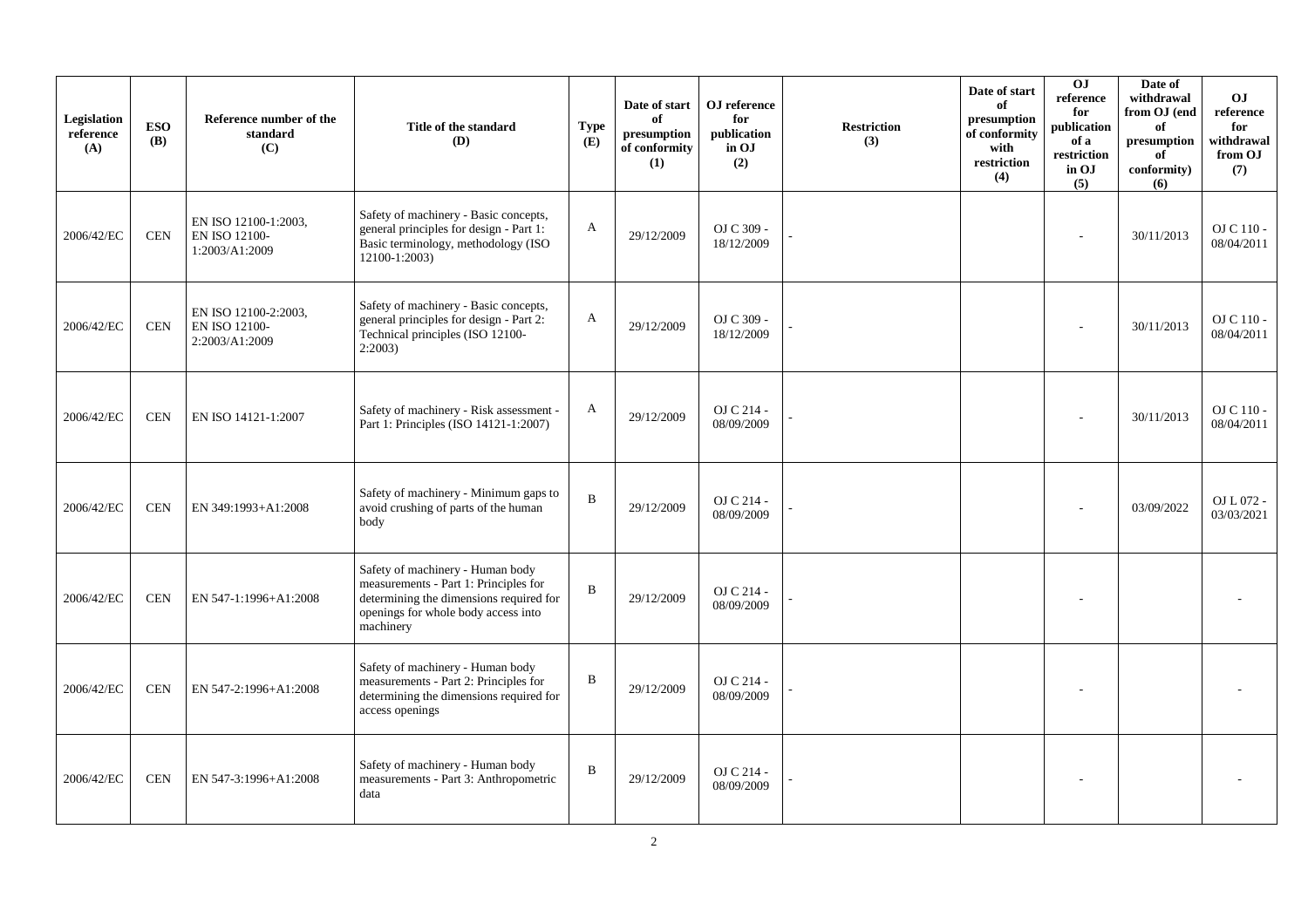| Legislation<br>reference<br>(A) | <b>ESO</b><br><b>(B)</b> | Reference number of the<br>standard<br>(C) | Title of the standard<br>(D)                                                                                                                                                                       | <b>Type</b><br>(E) | Date of start<br>of<br>presumption<br>of conformity<br>(1) | OJ reference<br>for<br>publication<br>in OJ<br>(2) | <b>Restriction</b><br>(3) | Date of start<br>of<br>presumption<br>of conformity<br>with<br>restriction<br>(4) | OJ<br>reference<br>for<br>publication<br>of a<br>restriction<br>in OJ<br>(5) | Date of<br>withdrawal<br>from OJ (end<br>of<br>presumption<br>of<br>conformity)<br>(6) | <b>OJ</b><br>reference<br>for<br>withdrawal<br>from OJ<br>(7) |
|---------------------------------|--------------------------|--------------------------------------------|----------------------------------------------------------------------------------------------------------------------------------------------------------------------------------------------------|--------------------|------------------------------------------------------------|----------------------------------------------------|---------------------------|-----------------------------------------------------------------------------------|------------------------------------------------------------------------------|----------------------------------------------------------------------------------------|---------------------------------------------------------------|
| 2006/42/EC                      | <b>CEN</b>               | EN 574:1996+A1:2008                        | Safety of machinery - Two-hand control<br>devices - Functional aspects - Principles<br>for design                                                                                                  | B                  | 29/12/2009                                                 | OJ C 214 -<br>08/09/2009                           |                           |                                                                                   |                                                                              | 03/09/2022                                                                             | OJ L 072 -<br>03/03/2021                                      |
| 2006/42/EC                      | <b>CEN</b>               | EN 614-1:2006+A1:2009                      | Safety of machinery - Ergonomic design<br>principles - Part 1: Terminology and<br>general principles                                                                                               | $\, {\bf B}$       | 29/12/2009                                                 | OJ C 214 -<br>08/09/2009                           |                           |                                                                                   |                                                                              |                                                                                        |                                                               |
| 2006/42/EC                      | <b>CEN</b>               | EN 614-2:2000+A1:2008                      | Safety of machinery - Ergonomic design<br>principles - Part 2: Interactions between<br>the design of machinery and work tasks                                                                      | B                  | 29/12/2009                                                 | OJ C 214 -<br>08/09/2009                           |                           |                                                                                   |                                                                              |                                                                                        |                                                               |
| 2006/42/EC                      | <b>CEN</b>               | EN 626-1:1994+A1:2008                      | Safety of machinery - Reduction of risks<br>to health from hazardous substances<br>emitted by machinery - Part 1:<br>Principles and specifications for<br>machinery manufacturers                  | $\mathbf B$        | 29/12/2009                                                 | OJ C 214 -<br>08/09/2009                           |                           |                                                                                   |                                                                              | 31/05/2016                                                                             | OJ C 173 -<br>13/05/2016                                      |
| 2006/42/EC                      | <b>CEN</b>               | EN 626-2:1996+A1:2008                      | Safety of machinery - Reduction of risk<br>to health from hazardous substances<br>emitted by machinery - Part 2:<br>Methodology leading to verification<br>procedures                              | $\mathbf B$        | 29/12/2009                                                 | OJ C 214 -<br>08/09/2009                           |                           |                                                                                   |                                                                              | 30/06/2016                                                                             | OJ C 173 -<br>13/05/2016                                      |
| 2006/42/EC                      | <b>CEN</b>               | EN 842:1996+A1:2008                        | Safety of machinery - Visual danger<br>signals - General requirements, design<br>and testing                                                                                                       | $\mathbf B$        | 29/12/2009                                                 | OJ C 214 -<br>08/09/2009                           |                           |                                                                                   |                                                                              |                                                                                        |                                                               |
| 2006/42/EC                      | <b>CEN</b>               | EN 894-1:1997+A1:2008                      | Safety of machinery - Ergonomics<br>requirements for the design of displays<br>and control actuators - Part 1: General<br>principles for human interactions with<br>displays and control actuators | B                  | 29/12/2009                                                 | OJ C 214 -<br>08/09/2009                           |                           |                                                                                   |                                                                              |                                                                                        |                                                               |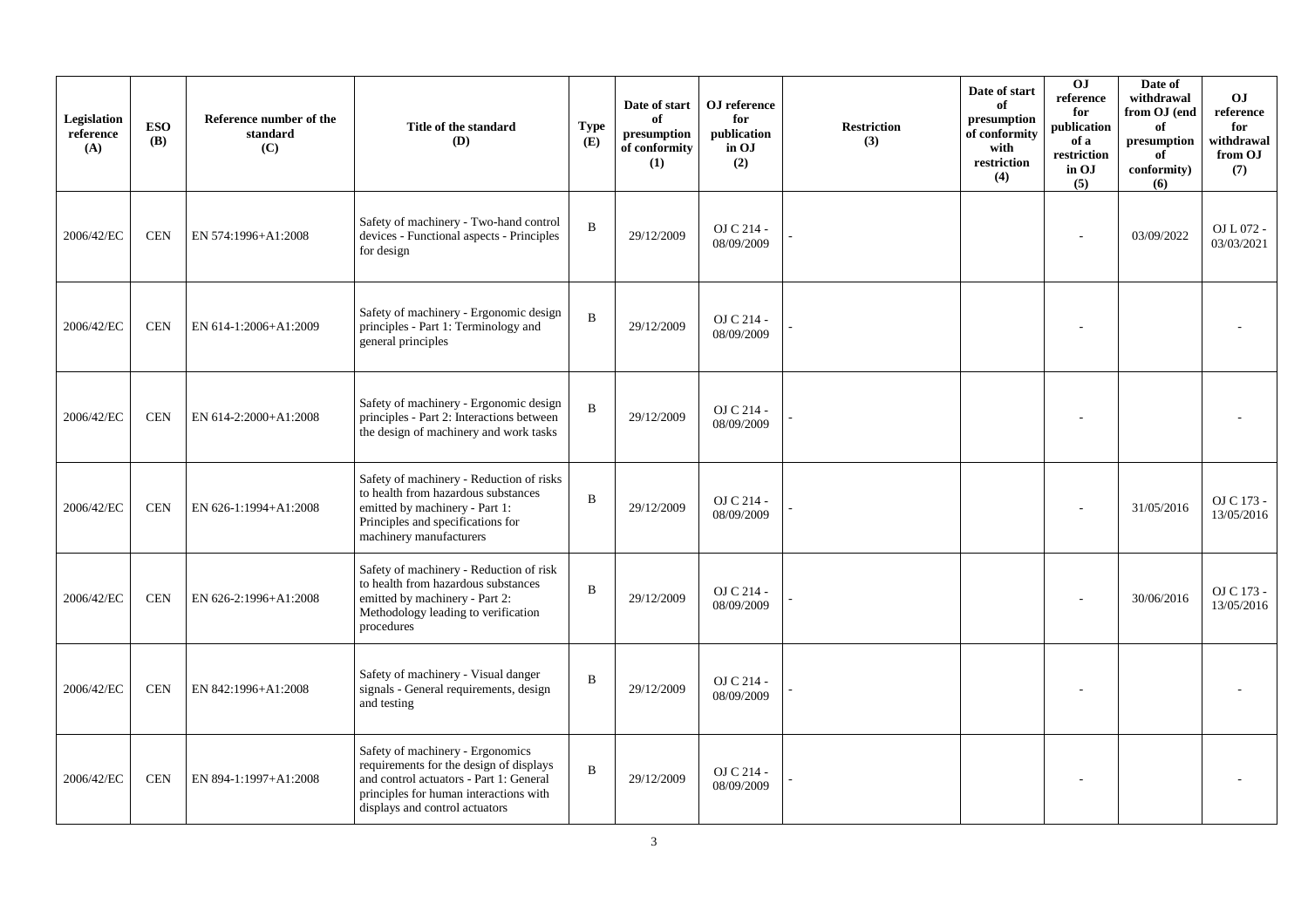| Legislation<br>reference<br>(A) | <b>ESO</b><br><b>(B)</b> | Reference number of the<br>standard<br>(C) | Title of the standard<br>(D)                                                                                                                                                    | <b>Type</b><br>(E) | Date of start<br>of<br>presumption<br>of conformity<br>(1) | OJ reference<br>for<br>publication<br>in OJ<br>(2) | <b>Restriction</b><br>(3) | Date of start<br>of<br>presumption<br>of conformity<br>with<br>restriction<br>(4) | O <sub>J</sub><br>reference<br>for<br>publication<br>of a<br>restriction<br>in OJ<br>(5) | Date of<br>withdrawal<br>from OJ (end<br>of<br>presumption<br>of<br>conformity)<br>(6) | <b>OJ</b><br>reference<br>for<br>withdrawal<br>from OJ<br>(7) |
|---------------------------------|--------------------------|--------------------------------------------|---------------------------------------------------------------------------------------------------------------------------------------------------------------------------------|--------------------|------------------------------------------------------------|----------------------------------------------------|---------------------------|-----------------------------------------------------------------------------------|------------------------------------------------------------------------------------------|----------------------------------------------------------------------------------------|---------------------------------------------------------------|
| 2006/42/EC                      | <b>CEN</b>               | EN 894-2:1997+A1:2008                      | Safety of machinery - Ergonomics<br>requirements for the design of displays<br>and control actuators - Part 2: Displays                                                         | B                  | 29/12/2009                                                 | OJ C 214 -<br>08/09/2009                           |                           |                                                                                   |                                                                                          |                                                                                        |                                                               |
| 2006/42/EC                      | <b>CEN</b>               | EN 894-3:2000+A1:2008                      | Safety of machinery - Ergonomics<br>requirements for the design of displays<br>and control actuators - Part 3: Control<br>actuators                                             | B                  | 29/12/2009                                                 | OJ C 214 -<br>08/09/2009                           |                           |                                                                                   |                                                                                          |                                                                                        |                                                               |
| 2006/42/EC                      | <b>CEN</b>               | EN 894-4:2010                              | Safety of machinery - Ergonomics<br>requirements for the design of displays<br>and control actuators - Part 4: Location<br>and arrangement of displays and control<br>actuators | B                  | 20/10/2010                                                 | OJ C 284 -<br>20/10/2010                           |                           |                                                                                   |                                                                                          |                                                                                        |                                                               |
| 2006/42/EC                      | <b>CEN</b>               | EN 953:1997+A1:2009                        | Safety of machinery - Guards - General<br>requirements for the design and<br>construction of fixed and movable<br>guards                                                        | B                  | 29/12/2009                                                 | OJ C 214 -<br>08/09/2009                           |                           |                                                                                   |                                                                                          | 31/05/2016                                                                             | OJ C 173 -<br>13/05/2016                                      |
| 2006/42/EC                      | <b>CEN</b>               | EN 981:1996+A1:2008                        | Safety of machinery - System of<br>auditory and visual danger and<br>information signals                                                                                        | B                  | 29/12/2009                                                 | OJ C 214 -<br>08/09/2009                           |                           |                                                                                   |                                                                                          |                                                                                        |                                                               |
| 2006/42/EC                      | <b>CEN</b>               | EN 982:1996+A1:2008                        | Safety of machinery - Safety<br>requirements for fluid power systems<br>and their components - Hydraulics                                                                       | $\, {\bf B}$       | 29/12/2009                                                 | OJ C 214 -<br>08/09/2009                           |                           |                                                                                   |                                                                                          | 30/11/2011                                                                             | OJ C 110 -<br>08/04/2011                                      |
| 2006/42/EC                      | <b>CEN</b>               | EN 983:1996+A1:2008                        | Safety of machinery - Safety<br>requirements for fluid power systems<br>and their components - Pneumatics                                                                       | $\, {\bf B}$       | 29/12/2009                                                 | OJ C 214 -<br>08/09/2009                           |                           |                                                                                   |                                                                                          | 30/11/2011                                                                             | $OJ$ C $110$ - $\,$<br>08/04/2011                             |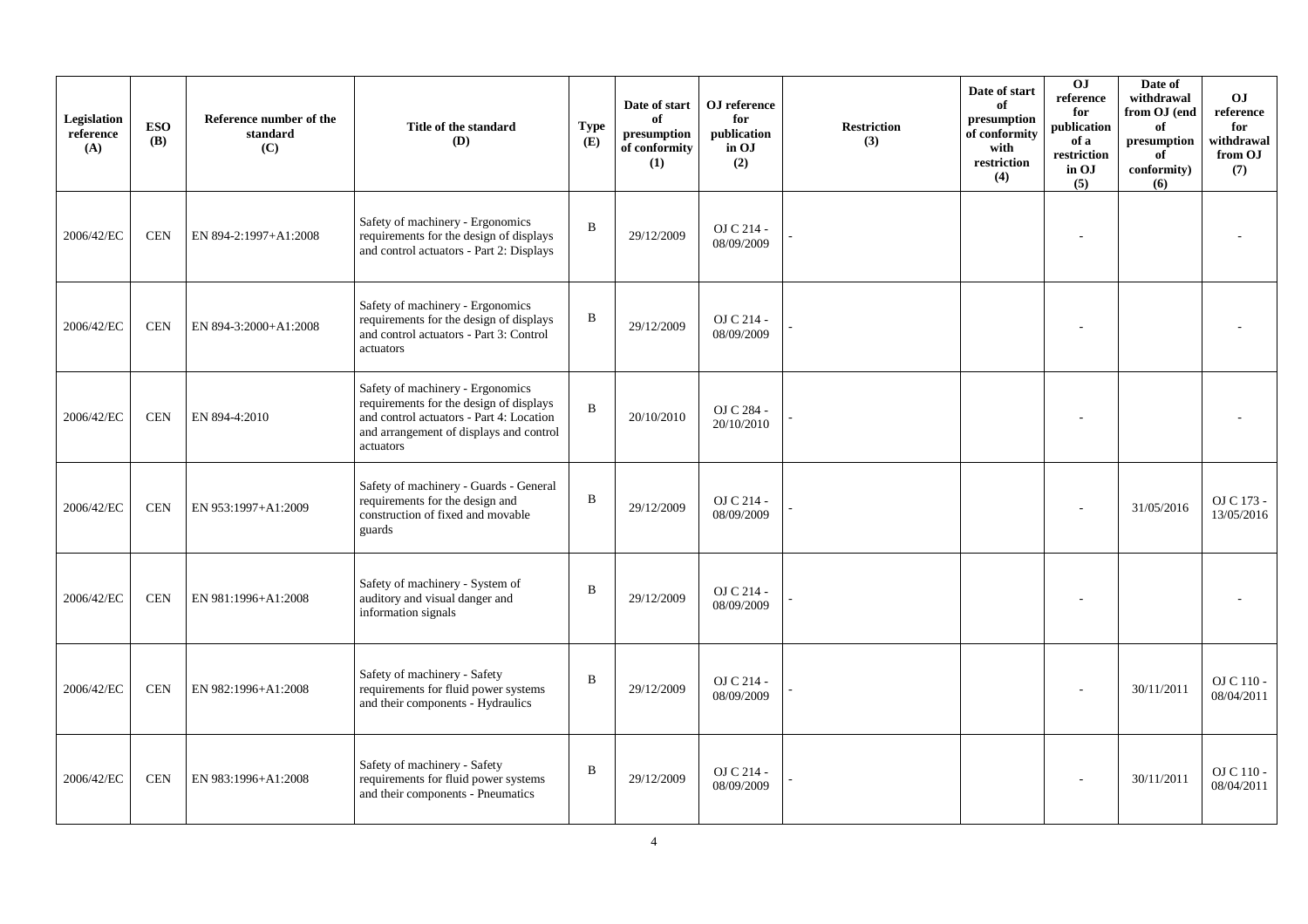| Legislation<br>reference<br>(A) | <b>ESO</b><br><b>(B)</b> | Reference number of the<br>standard<br>(C) | Title of the standard<br>(D)                                                                                                              | <b>Type</b><br>(E) | Date of start<br>of<br>presumption<br>of conformity<br>(1) | OJ reference<br>for<br>publication<br>in OJ<br>(2) | <b>Restriction</b><br>(3) | Date of start<br>of<br>presumption<br>of conformity<br>with<br>$\operatorname{restriction}$<br>(4) | 0J<br>reference<br>for<br>publication<br>of a<br>restriction<br>in OJ<br>(5) | Date of<br>withdrawal<br>from OJ (end<br>of<br>$\bf{presumption}$<br>of<br>conformity)<br>(6) | O <sub>J</sub><br>reference<br>for<br>withdrawal<br>from OJ<br>(7) |
|---------------------------------|--------------------------|--------------------------------------------|-------------------------------------------------------------------------------------------------------------------------------------------|--------------------|------------------------------------------------------------|----------------------------------------------------|---------------------------|----------------------------------------------------------------------------------------------------|------------------------------------------------------------------------------|-----------------------------------------------------------------------------------------------|--------------------------------------------------------------------|
| 2006/42/EC                      | <b>CEN</b>               | EN 999:1998+A1:2008                        | Safety of machinery - The positioning of<br>protective equipment in respect of<br>approach speeds of parts of the human<br>body           | $\, {\bf B}$       | 29/12/2009                                                 | OJ C 214 -<br>08/09/2009                           |                           |                                                                                                    |                                                                              | 30/11/2010                                                                                    | OJ C 284 -<br>20/10/2010                                           |
| 2006/42/EC                      | <b>CEN</b>               | EN 1005-1:2001+A1:2008                     | Safety of machinery - Human physical<br>performance - Part 1: Terms and<br>definitions                                                    | $\bf{B}$           | 29/12/2009                                                 | OJ C 214 -<br>08/09/2009                           |                           |                                                                                                    |                                                                              |                                                                                               |                                                                    |
| 2006/42/EC                      | <b>CEN</b>               | EN 1005-2:2003+A1:2008                     | Safety of machinery - Human physical<br>performance - Part 2: Manual handling<br>of machinery and component parts of<br>machinery         | $\, {\bf B}$       | 29/12/2009                                                 | OJ C 214 -<br>08/09/2009                           |                           |                                                                                                    |                                                                              |                                                                                               |                                                                    |
| 2006/42/EC                      | <b>CEN</b>               | EN 1005-3:2002+A1:2008                     | Safety of machinery - Human physical<br>performance - Part 3: Recommended<br>force limits for machinery operation                         | $\, {\bf B}$       | 29/12/2009                                                 | OJ C 214 -<br>08/09/2009                           |                           |                                                                                                    |                                                                              |                                                                                               |                                                                    |
| 2006/42/EC                      | <b>CEN</b>               | EN 1005-4:2005+A1:2008                     | Safety of machinery - Human physical<br>performance - Part 4: Evaluation of<br>working postures and movements in<br>relation to machinery | $\, {\bf B}$       | 29/12/2009                                                 | OJ C 214 -<br>08/09/2009                           |                           |                                                                                                    |                                                                              |                                                                                               |                                                                    |
| 2006/42/EC                      | <b>CEN</b>               | EN 1032:2003+A1:2008                       | Mechanical vibration - Testing of<br>mobile machinery in order to determine<br>the vibration emission value                               | $\, {\bf B}$       | 29/12/2009                                                 | OJ C 214 -<br>08/09/2009                           |                           |                                                                                                    |                                                                              |                                                                                               |                                                                    |
| 2006/42/EC                      | <b>CEN</b>               | EN 1037:1995+A1:2008                       | Safety of machinery - Prevention of<br>unexpected start-up                                                                                | B                  | 29/12/2009                                                 | OJ C 214 -<br>08/09/2009                           |                           |                                                                                                    |                                                                              | 19/09/2020                                                                                    | OJ L 286 -<br>07/11/2019                                           |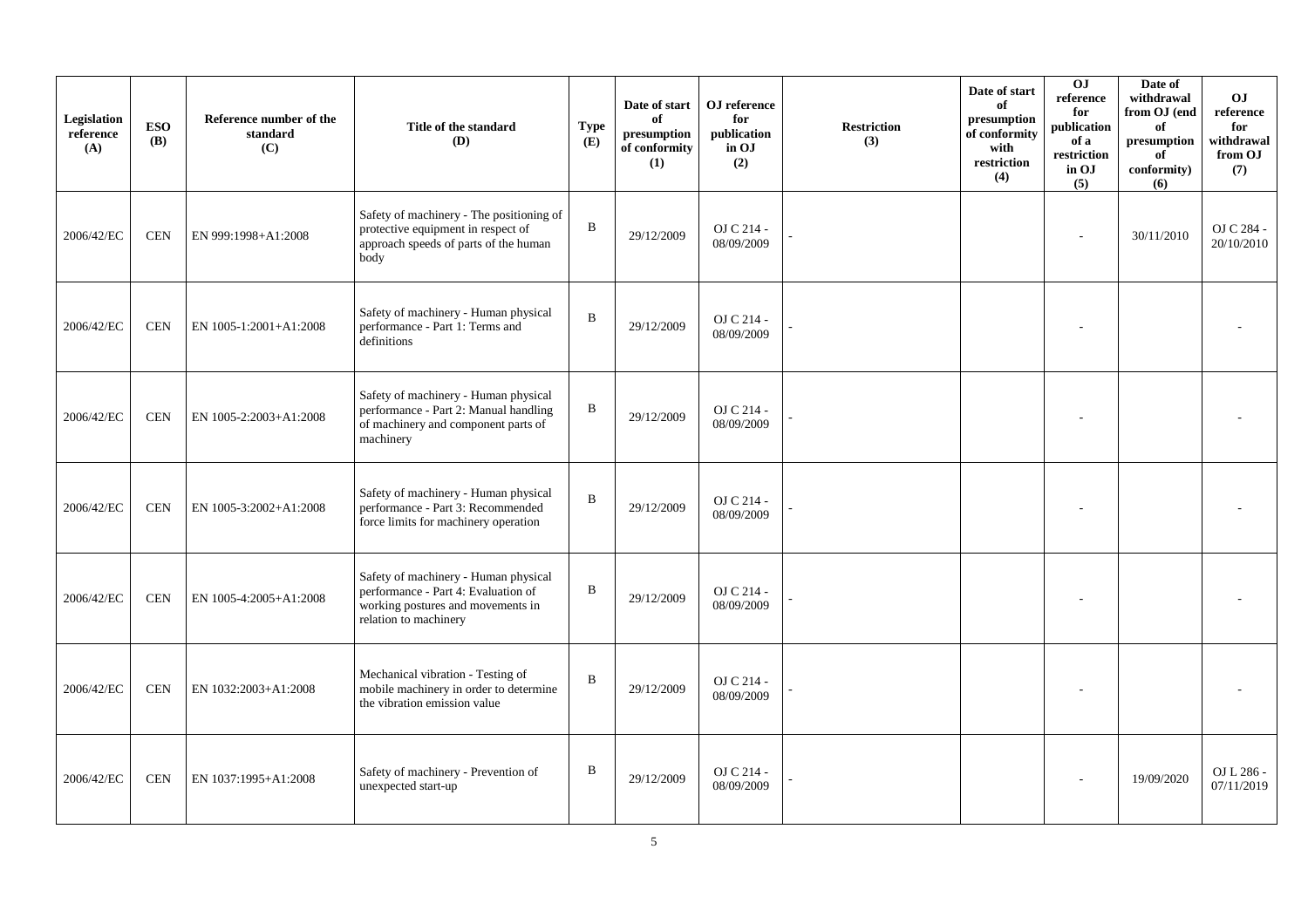| Legislation<br>reference<br>(A) | <b>ESO</b><br><b>(B)</b> | Reference number of the<br>standard<br>(C) | Title of the standard<br><b>(D)</b>                                                                                                                                                     | <b>Type</b><br>(E) | Date of start<br>of<br>presumption<br>of conformity<br>(1) | OJ reference<br>for<br>publication<br>in OJ<br>(2) | <b>Restriction</b><br>(3) | Date of start<br>of<br>presumption<br>of conformity<br>with<br>restriction<br>(4) | OJ<br>reference<br>for<br>publication<br>of a<br>restriction<br>in OJ<br>(5) | Date of<br>withdrawal<br>from OJ (end<br>of<br>presumption<br>of<br>conformity)<br>(6) | <b>OJ</b><br>reference<br>for<br>withdrawal<br>from OJ<br>(7) |
|---------------------------------|--------------------------|--------------------------------------------|-----------------------------------------------------------------------------------------------------------------------------------------------------------------------------------------|--------------------|------------------------------------------------------------|----------------------------------------------------|---------------------------|-----------------------------------------------------------------------------------|------------------------------------------------------------------------------|----------------------------------------------------------------------------------------|---------------------------------------------------------------|
| 2006/42/EC                      | <b>CEN</b>               | EN 1088:1995+A2:2008                       | Safety of machinery - Interlocking<br>devices associated with guards -<br>Principles for design and selection                                                                           | $\, {\bf B}$       | 29/12/2009                                                 | OJ C 214 -<br>08/09/2009                           |                           |                                                                                   |                                                                              | 30/04/2015                                                                             | OJ C 110 -<br>11/04/2014                                      |
| 2006/42/EC                      | <b>CEN</b>               | EN 1093-1:2008                             | Safety of machinery - Evaluation of the<br>emission of airborne hazardous<br>substances - Part 1: Selection of test<br>methods                                                          | $\, {\bf B}$       | 29/12/2009                                                 | OJ C 214 -<br>08/09/2009                           |                           |                                                                                   |                                                                              |                                                                                        |                                                               |
| 2006/42/EC                      | <b>CEN</b>               | EN 1093-2:2006+A1:2008                     | Safety of machinery - Evaluation of the<br>emission of airborne hazardous<br>substances - Part 2: Tracer gas method<br>for the measurement of the emission rate<br>of a given pollutant | $\bf{B}$           | 29/12/2009                                                 | OJ C 214 -<br>08/09/2009                           |                           |                                                                                   |                                                                              |                                                                                        |                                                               |
| 2006/42/EC                      | <b>CEN</b>               | EN 1093-3:2006+A1:2008                     | Safety of machinery - Evaluation of the<br>emission of airborne hazardous<br>substances - Part 3: Test bench method<br>for the measurement of the emission rate<br>of a given pollutant | $\mathbf B$        | 29/12/2009                                                 | OJ C 214 -<br>08/09/2009                           |                           |                                                                                   |                                                                              |                                                                                        |                                                               |
| 2006/42/EC                      | <b>CEN</b>               | EN 1093-4:1996+A1:2008                     | Safety of machinery - Evaluation of the<br>emission of airborne hazardous<br>substances - Part 4: Capture efficiency<br>of an exhaust system - Tracer method                            | $\, {\bf B}$       | 29/12/2009                                                 | OJ C 214 -<br>08/09/2009                           |                           |                                                                                   |                                                                              |                                                                                        |                                                               |
| 2006/42/EC                      | <b>CEN</b>               | EN 1093-6:1998+A1:2008                     | Safety of machinery - Evaluation of the<br>emission of airborne hazardous<br>substances - Part 6: Separation<br>efficiency by mass, unducted outlet                                     | $\, {\bf B}$       | 29/12/2009                                                 | OJ C 214 -<br>08/09/2009                           |                           |                                                                                   |                                                                              |                                                                                        |                                                               |
| 2006/42/EC                      | <b>CEN</b>               | EN 1093-7:1998+A1:2008                     | Safety of machinery - Evaluation of the<br>emission of airborne hazardous<br>substances - Part 7: Separation<br>efficiency by mass, ducted outlet                                       | $\, {\bf B}$       | 29/12/2009                                                 | OJ C 214 -<br>08/09/2009                           |                           |                                                                                   |                                                                              |                                                                                        |                                                               |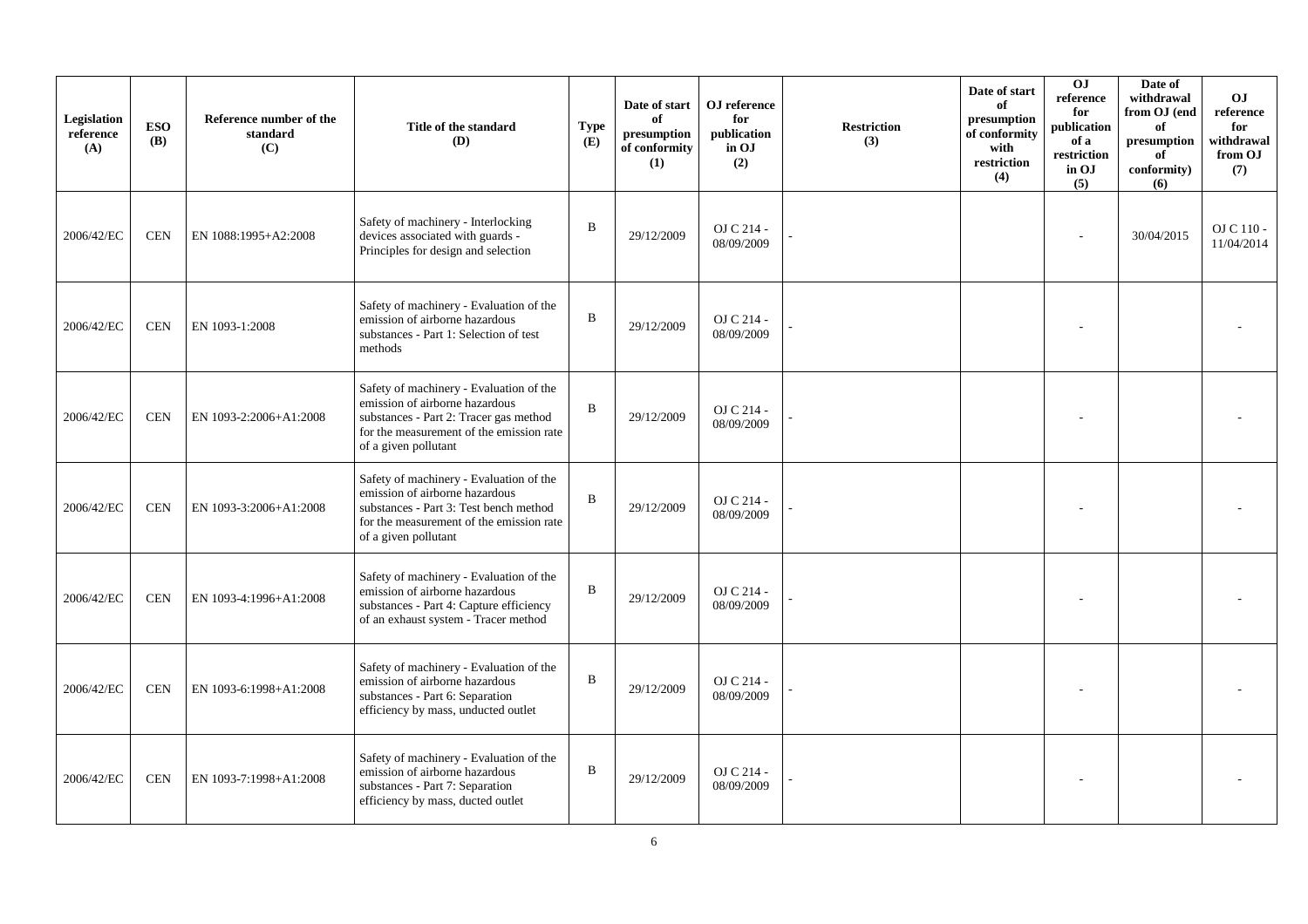| Legislation<br>reference<br>(A) | <b>ESO</b><br><b>(B)</b> | Reference number of the<br>standard<br>(C) | Title of the standard<br>(D)                                                                                                                                 | <b>Type</b><br>(E) | Date of start<br>of<br>presumption<br>of conformity<br>(1) | OJ reference<br>for<br>publication<br>in OJ<br>(2) | <b>Restriction</b><br>(3) | Date of start<br>of<br>presumption<br>of conformity<br>with<br>restriction<br>(4) | 0J<br>reference<br>for<br>publication<br>of a<br>restriction<br>in OJ<br>(5) | Date of<br>withdrawal<br>from OJ (end<br>of<br>$\bf{presumption}$<br>of<br>conformity)<br>(6) | O <sub>J</sub><br>reference<br>for<br>withdrawal<br>from OJ<br>(7) |
|---------------------------------|--------------------------|--------------------------------------------|--------------------------------------------------------------------------------------------------------------------------------------------------------------|--------------------|------------------------------------------------------------|----------------------------------------------------|---------------------------|-----------------------------------------------------------------------------------|------------------------------------------------------------------------------|-----------------------------------------------------------------------------------------------|--------------------------------------------------------------------|
| 2006/42/EC                      | <b>CEN</b>               | EN 1093-8:1998+A1:2008                     | Safety of machinery - Evaluation of the<br>emission of airborne hazardous<br>substances - Part 8: Pollutant<br>concentration parameter, test bench<br>method | $\mathbf{B}$       | 29/12/2009                                                 | OJ C 214 -<br>08/09/2009                           |                           |                                                                                   |                                                                              |                                                                                               |                                                                    |
| 2006/42/EC                      | <b>CEN</b>               | EN 1093-9:1998+A1:2008                     | Safety of machinery - Evaluation of the<br>emission of airborne hazardous<br>substances - Part 9: Pollutant<br>concentration parameter, room method          | $\, {\bf B}$       | 29/12/2009                                                 | OJ C 214 -<br>08/09/2009                           |                           |                                                                                   |                                                                              |                                                                                               |                                                                    |
| 2006/42/EC                      | <b>CEN</b>               | EN 1093-11:2001+A1:2008                    | Safety of machinery - Evaluation of the<br>emission of airborne hazardous<br>substances - Part 11: Decontamination<br>index                                  | $\, {\bf B}$       | 29/12/2009                                                 | OJ C 214 -<br>08/09/2009                           |                           |                                                                                   |                                                                              |                                                                                               |                                                                    |
| 2006/42/EC                      | <b>CEN</b>               | EN 1127-1:2007                             | Explosive atmospheres - Explosion<br>prevention and protection - Part 1: Basic<br>concepts and methodology                                                   | $\, {\bf B}$       | 29/12/2009                                                 | OJ C 309 -<br>18/12/2009                           |                           |                                                                                   |                                                                              | 31/07/2014                                                                                    | OJ C 338 -<br>18/11/2011                                           |
| 2006/42/EC                      | <b>CEN</b>               | EN 1127-1:2011                             | Explosive atmospheres - Explosion<br>prevention and protection - Part 1: Basic<br>concepts and methodology                                                   | $\, {\bf B}$       | 18/11/2011                                                 | OJ C 338 -<br>18/11/2011                           |                           |                                                                                   |                                                                              | 02/10/2021                                                                                    | OJ L 102 -<br>02/04/2020                                           |
| 2006/42/EC                      | <b>CEN</b>               | EN 1127-1:2019                             | Explosive atmospheres - Explosion<br>prevention and protection - Part 1: Basic<br>concepts and methodology                                                   | $\, {\bf B}$       | 02/04/2020                                                 | OJ L 102 -<br>02/04/2020                           |                           |                                                                                   |                                                                              |                                                                                               |                                                                    |
| 2006/42/EC                      | <b>CEN</b>               | EN 1127-2:2014                             | Explosive atmospheres - Explosion<br>prevention and protection - Part 2: Basic<br>concepts and methodology for mining                                        | $\, {\bf B}$       | 13/02/2015                                                 | OJ C 054 -<br>13/02/2015                           |                           |                                                                                   |                                                                              |                                                                                               |                                                                    |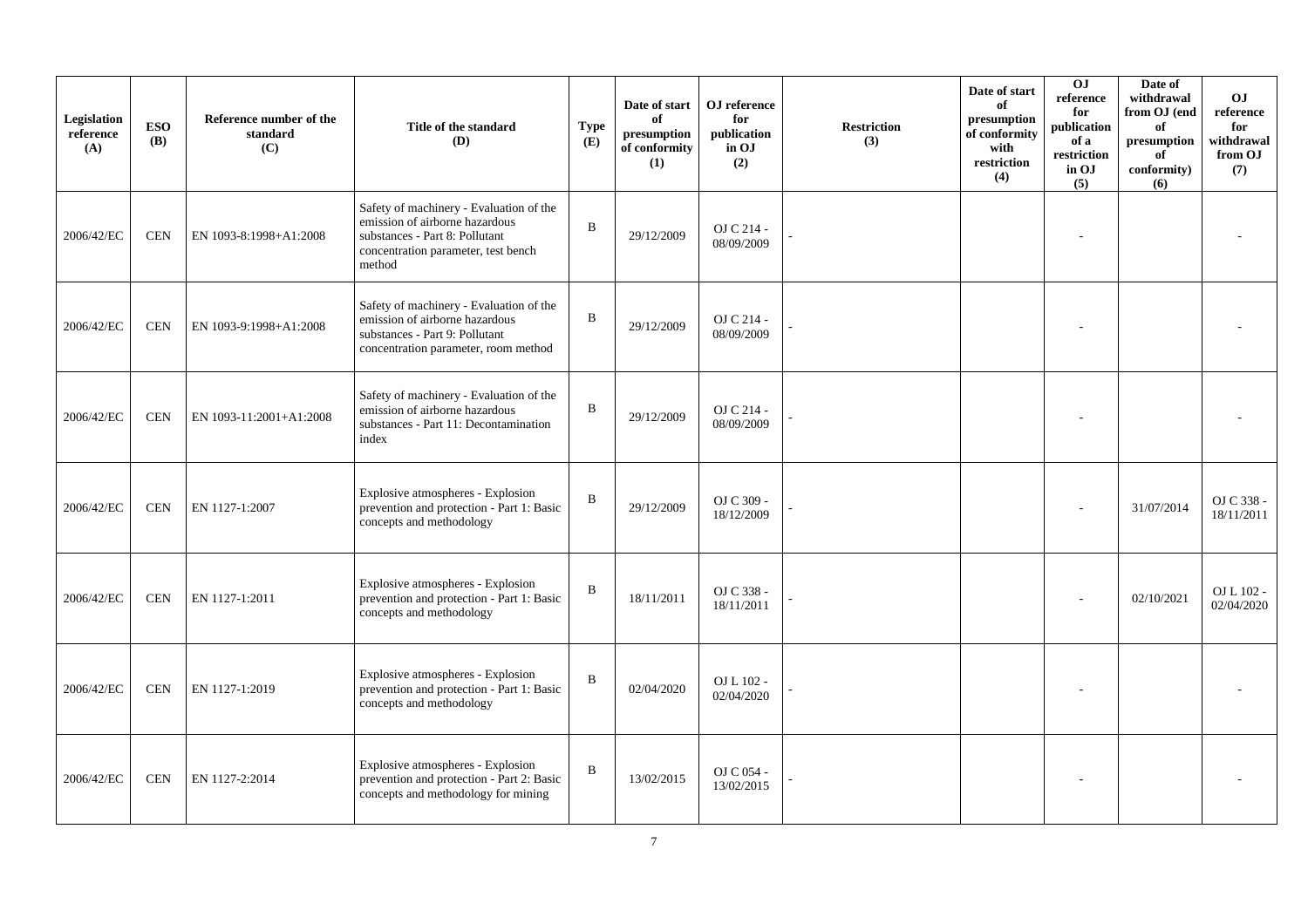| Legislation<br>reference<br>(A) | <b>ESO</b><br><b>(B)</b> | Reference number of the<br>standard<br>(C) | Title of the standard<br>(D)                                                                                                                                                                     | <b>Type</b><br>(E) | Date of start<br>of<br>presumption<br>of conformity<br>(1) | OJ reference<br>for<br>publication<br>in OJ<br>(2) | <b>Restriction</b><br>(3) | Date of start<br>of<br>presumption<br>of conformity<br>with<br>restriction<br>(4) | OJ<br>reference<br>for<br>publication<br>of a<br>restriction<br>in OJ<br>(5) | Date of<br>withdrawal<br>from OJ (end<br>of<br>presumption<br>of<br>conformity)<br>(6) | <b>OJ</b><br>reference<br>for<br>withdrawal<br>from OJ<br>(7) |
|---------------------------------|--------------------------|--------------------------------------------|--------------------------------------------------------------------------------------------------------------------------------------------------------------------------------------------------|--------------------|------------------------------------------------------------|----------------------------------------------------|---------------------------|-----------------------------------------------------------------------------------|------------------------------------------------------------------------------|----------------------------------------------------------------------------------------|---------------------------------------------------------------|
| 2006/42/EC                      | <b>CEN</b>               | EN 1299:1997+A1:2008                       | Mechanical vibration and shock -<br>Vibration isolation of machines -<br>Information for the application of source<br>isolation                                                                  | $\, {\bf B}$       | 29/12/2009                                                 | OJ C 214 -<br>08/09/2009                           |                           |                                                                                   |                                                                              |                                                                                        |                                                               |
| 2006/42/EC                      | <b>CEN</b>               | EN 1760-1:1997+A1:2009                     | Safety of machinery - Pressure sensitive<br>protective devices - Part 1: General<br>principles for the design and testing of<br>pressure sensitive mats and pressure<br>sensitive floors         | $\, {\bf B}$       | 29/12/2009                                                 | OJ C 214 -<br>08/09/2009                           |                           |                                                                                   |                                                                              | 28/11/2013                                                                             | OJ C 348 -<br>28/11/2013                                      |
| 2006/42/EC                      | <b>CEN</b>               | EN 1760-2:2001+A1:2009                     | Safety of machinery - Pressure sensitive<br>protective devices - Part 2: General<br>principles for the design and testing of<br>pressure sensitive edges and pressure<br>sensitive bars          | $\mathbf B$        | 29/12/2009                                                 | OJ C 214 -<br>08/09/2009                           |                           |                                                                                   |                                                                              | 28/11/2013                                                                             | OJ C 348 -<br>28/11/2013                                      |
| 2006/42/EC                      | <b>CEN</b>               | EN 1760-3:2004+A1:2009                     | Safety of machinery - Pressure sensitive<br>protective devices - Part 3: General<br>principles for the design and testing of<br>pressure sensitive bumpers, plates, wires<br>and similar devices | $\mathbf B$        | 29/12/2009                                                 | OJ C 214 -<br>08/09/2009                           |                           |                                                                                   |                                                                              | 31/01/2014                                                                             | OJ C 348 -<br>28/11/2013                                      |
| 2006/42/EC                      | <b>CEN</b>               | EN 1837:2020                               | Safety of machinery - Integral lighting<br>of machines                                                                                                                                           | $\, {\bf B}$       | 15/10/2021                                                 | OJ L 366 -<br>15/10/2021                           |                           |                                                                                   |                                                                              |                                                                                        |                                                               |
| 2006/42/EC                      | <b>CEN</b>               | EN 1837:1999+A1:2009                       | Safety of machinery - Integral lighting<br>of machines                                                                                                                                           | B                  | 29/12/2009                                                 | OJ C 309 -<br>18/12/2009                           |                           |                                                                                   |                                                                              | 15/04/2023                                                                             | OJ L 366 -<br>15/10/2021                                      |
| 2006/42/EC                      | <b>CEN</b>               | EN ISO 3741:2009                           | Acoustics - Determination of sound<br>power levels of noise sources using<br>sound pressure - Precision methods for<br>reverberation rooms (ISO 3741:1999,<br>including Cor 1:2001)              | B                  | 29/12/2009                                                 | OJ C 309 -<br>18/12/2009                           |                           |                                                                                   |                                                                              | 30/04/2011                                                                             | OJ C 110 -<br>08/04/2011                                      |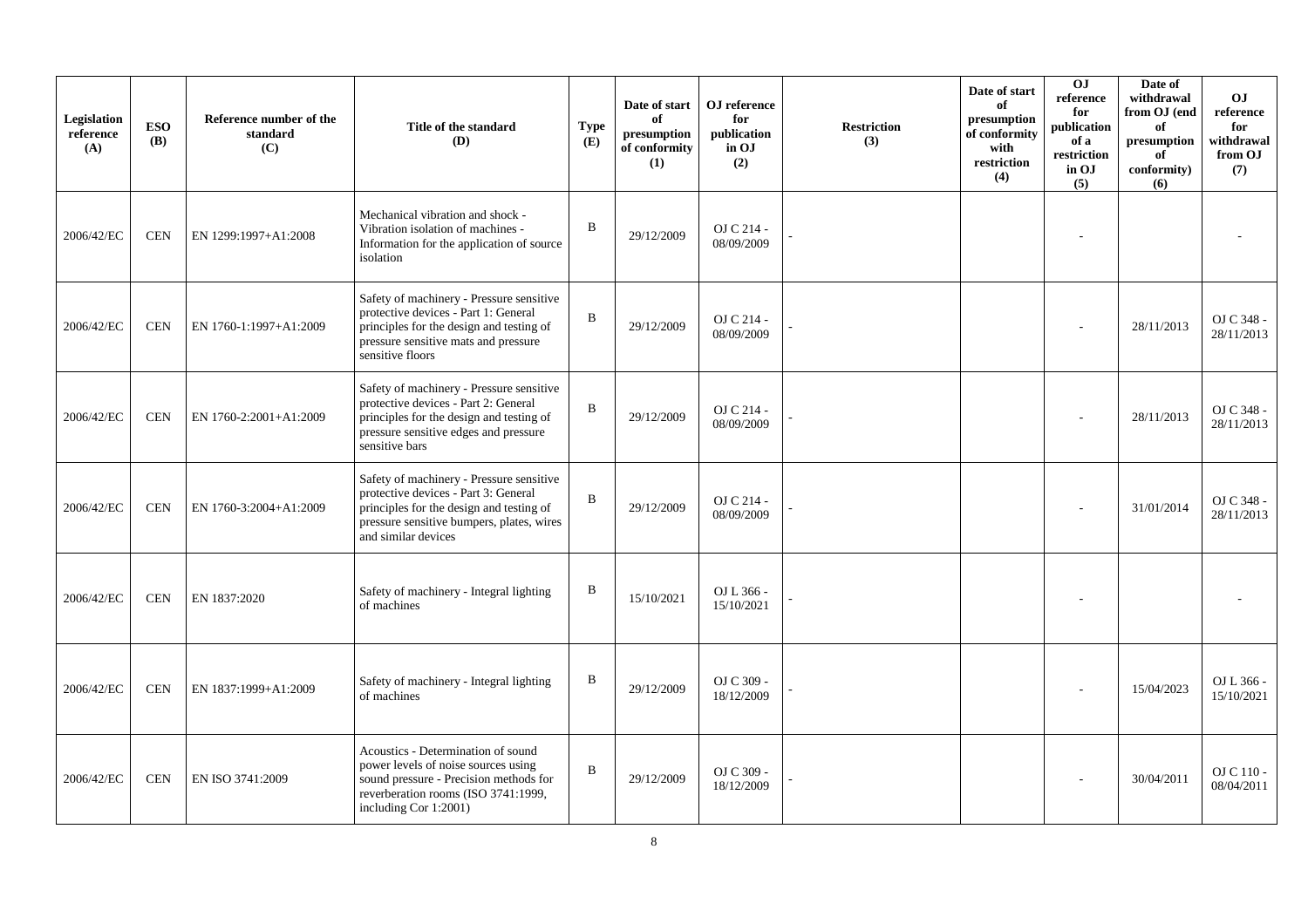| Legislation<br>reference<br>(A) | <b>ESO</b><br><b>(B)</b> | Reference number of the<br>standard<br>(C) | Title of the standard<br>(D)                                                                                                                                                                                                                                                    | <b>Type</b><br>(E) | Date of start<br>of<br>presumption<br>of conformity<br>(1) | OJ reference<br>for<br>publication<br>in OJ<br>(2) | <b>Restriction</b><br>(3) | Date of start<br>of<br>presumption<br>of conformity<br>with<br>restriction<br>(4) | OJ<br>reference<br>for<br>publication<br>of a<br>restriction<br>in OJ<br>(5) | Date of<br>withdrawal<br>from OJ (end<br>of<br>presumption<br>of<br>conformity)<br>(6) | OJ<br>reference<br>for<br>withdrawal<br>from OJ<br>(7) |
|---------------------------------|--------------------------|--------------------------------------------|---------------------------------------------------------------------------------------------------------------------------------------------------------------------------------------------------------------------------------------------------------------------------------|--------------------|------------------------------------------------------------|----------------------------------------------------|---------------------------|-----------------------------------------------------------------------------------|------------------------------------------------------------------------------|----------------------------------------------------------------------------------------|--------------------------------------------------------|
| 2006/42/EC                      | <b>CEN</b>               | EN ISO 3741:2010                           | Acoustics - Determination of sound<br>power levels and sound energy levels of<br>noise sources using sound pressure -<br>Precision methods for reverberation test<br>rooms (ISO 3741:2010)                                                                                      | $\bf{B}$           | 08/04/2011                                                 | $OJ C 110 -$<br>08/04/2011                         |                           |                                                                                   |                                                                              |                                                                                        |                                                        |
| 2006/42/EC                      | <b>CEN</b>               | EN ISO 3743-1:2009                         | Acoustics - Determination of sound<br>power levels of noise sources -<br>Engineering methods for small, movable<br>sources in reverberant fields - Part 1:<br>Comparison method for hard-walled test<br>rooms (ISO 3743-1:1994)                                                 | $\, {\bf B}$       | 29/12/2009                                                 | OJ C 309 -<br>18/12/2009                           |                           |                                                                                   |                                                                              | 30/04/2011                                                                             | OJ C 110 -<br>08/04/2011                               |
| 2006/42/EC                      | <b>CEN</b>               | EN ISO 3743-1:2010                         | Acoustics - Determination of sound<br>power levels and sound energy levels of<br>noise sources using sound pressure -<br>Engineering methods for small movable<br>sources in reverberant fields - Part 1:<br>Comparison method for a hard-walled<br>test room (ISO 3743-1:2010) | $\mathbf B$        | 08/04/2011                                                 | OJ C 110 -<br>08/04/2011                           |                           |                                                                                   |                                                                              |                                                                                        |                                                        |
| 2006/42/EC                      | <b>CEN</b>               | EN ISO 3743-2:2009                         | Acoustics - Determination of sound<br>power levels of noise sources using<br>sound pressure - Engineering methods<br>for small, movable sources in<br>reverberant fields - Part 2: Methods for<br>special reverberation test rooms (ISO<br>3743-2:1994)                         | $\bf{B}$           | 29/12/2009                                                 | OJ C 309 -<br>18/12/2009                           |                           |                                                                                   |                                                                              | 15/04/2023                                                                             | OJ L 366 -<br>15/10/2021                               |
| 2006/42/EC                      | <b>CEN</b>               | EN ISO 3743-2:2019                         | Acoustics - Determination of sound<br>power levels of noise sources using<br>sound pressure - Engineering methods<br>for small, movable sources in<br>reverberant fields - Part 2: Methods for<br>special reverberation test rooms (ISO<br>3743-2:2018)                         | $\mathbf B$        | 03/03/2021                                                 | OJ L 072 -<br>03/03/2021                           |                           |                                                                                   |                                                                              |                                                                                        |                                                        |
| 2006/42/EC                      | <b>CEN</b>               | EN ISO 3744:2009                           | Acoustics - Determination of sound<br>power levels of noise sources using<br>sound pressure - Engineering method in<br>an essentially free field over a reflecting<br>plane (ISO 3744:1994)                                                                                     | $\bf{B}$           | 29/12/2009                                                 | OJ C 309 -<br>18/12/2009                           |                           |                                                                                   |                                                                              | 30/04/2011                                                                             | OJ C 110 -<br>08/04/2011                               |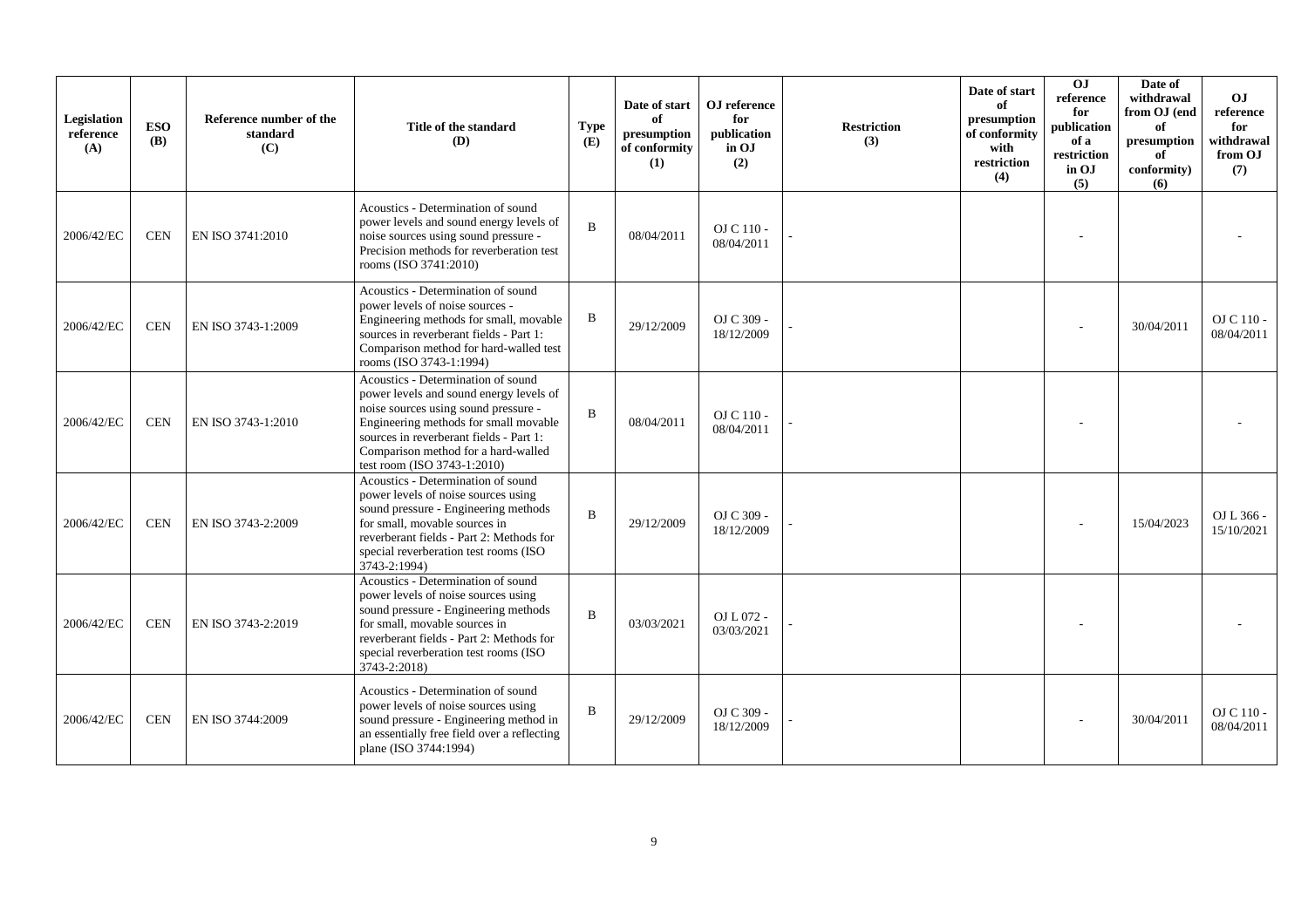| Legislation<br>reference<br>(A) | <b>ESO</b><br><b>(B)</b> | Reference number of the<br>standard<br>(C)    | Title of the standard<br>(D)                                                                                                                                                                                                 | <b>Type</b><br>(E) | Date of start<br>of<br>presumption<br>of conformity<br>(1) | OJ reference<br>for<br>publication<br>in OJ<br>(2) | <b>Restriction</b><br>(3) | Date of start<br>of<br>presumption<br>of conformity<br>with<br>restriction<br>(4) | O <sub>J</sub><br>reference<br>for<br>publication<br>of a<br>restriction<br>in OJ<br>(5) | Date of<br>withdrawal<br>from OJ (end<br>of<br>presumption<br>of<br>conformity)<br>(6) | <b>OJ</b><br>reference<br>for<br>withdrawal<br>from OJ<br>(7) |
|---------------------------------|--------------------------|-----------------------------------------------|------------------------------------------------------------------------------------------------------------------------------------------------------------------------------------------------------------------------------|--------------------|------------------------------------------------------------|----------------------------------------------------|---------------------------|-----------------------------------------------------------------------------------|------------------------------------------------------------------------------------------|----------------------------------------------------------------------------------------|---------------------------------------------------------------|
| 2006/42/EC                      | <b>CEN</b>               | EN ISO 3744:2010                              | Acoustics - Determination of sound<br>power levels and sound energy levels of<br>noise sources using sound pressure -<br>Engineering methods for an essentially<br>free field over a reflecting plane (ISO<br>3744:2010)     | B                  | 08/04/2011                                                 | $OJ C 110 -$<br>08/04/2011                         |                           |                                                                                   |                                                                                          |                                                                                        |                                                               |
| 2006/42/EC                      | <b>CEN</b>               | EN ISO 3745:2009                              | Acoustics - Determination of sound<br>power levels of noise sources using<br>sound pressure - Precision methods for<br>anechoic and semi-anechoic rooms (ISO<br>3745:2003)                                                   | B                  | 29/12/2009                                                 | OJ C 309 -<br>18/12/2009                           |                           |                                                                                   |                                                                                          | 30/09/2012                                                                             | OJ C 159 -<br>05/06/2012                                      |
| 2006/42/EC                      | <b>CEN</b>               | EN ISO 3745:2012                              | Acoustics - Determination of sound<br>power levels and sound energy levels of<br>noise sources using sound pressure -<br>Precision methods for anechoic rooms<br>and hemi-anechoic rooms (ISO<br>3745:2012)                  | B                  | 05/06/2012                                                 | OJ C 159 -<br>05/06/2012                           |                           |                                                                                   |                                                                                          | 30/06/2018                                                                             | OJ C 092 -<br>09/03/2018                                      |
| 2006/42/EC                      | <b>CEN</b>               | EN ISO 3745:2012,<br>EN ISO 3745:2012/A1:2017 | Acoustics - Determination of sound<br>power levels and sound energy levels of<br>noise sources using sound pressure -<br>Precision methods for anechoic rooms<br>and hemi-anechoic rooms (ISO<br>3745:2012)                  | B                  | 09/03/2018                                                 | OJ C 092 -<br>09/03/2018                           |                           |                                                                                   |                                                                                          |                                                                                        |                                                               |
| 2006/42/EC                      | <b>CEN</b>               | EN ISO 3746:2009                              | Acoustics - Determination of sound<br>power levels of noise sources using<br>sound pressure - Survey method using<br>an enveloping measurement surface<br>over a reflecting plane (ISO 3746:1995,<br>including Cor 1:1995)   | B                  | 29/12/2009                                                 | OJ C 309 -<br>18/12/2009                           |                           |                                                                                   |                                                                                          | 30/06/2011                                                                             | OJ C 110 -<br>08/04/2011                                      |
| 2006/42/EC                      | <b>CEN</b>               | EN ISO 3746:2010                              | Acoustics - Determination of sound<br>power levels and sound energy levels of<br>noise sources using sound pressure -<br>Survey method using an enveloping<br>measurement surface over a reflecting<br>plane (ISO 3746:2010) | B                  | 08/04/2011                                                 | OJ C 110 -<br>08/04/2011                           |                           |                                                                                   |                                                                                          |                                                                                        |                                                               |
| 2006/42/EC                      | <b>CEN</b>               | EN ISO 3747:2009                              | Acoustics - Determination of sound<br>power levels of noise sources using<br>sound pressure - Comparison method in<br>situ (ISO 3747:2000)                                                                                   | B                  | 29/12/2009                                                 | OJ C 309 -<br>18/12/2009                           |                           |                                                                                   |                                                                                          | 30/06/2011                                                                             | $OJ C 110$ -<br>08/04/2011                                    |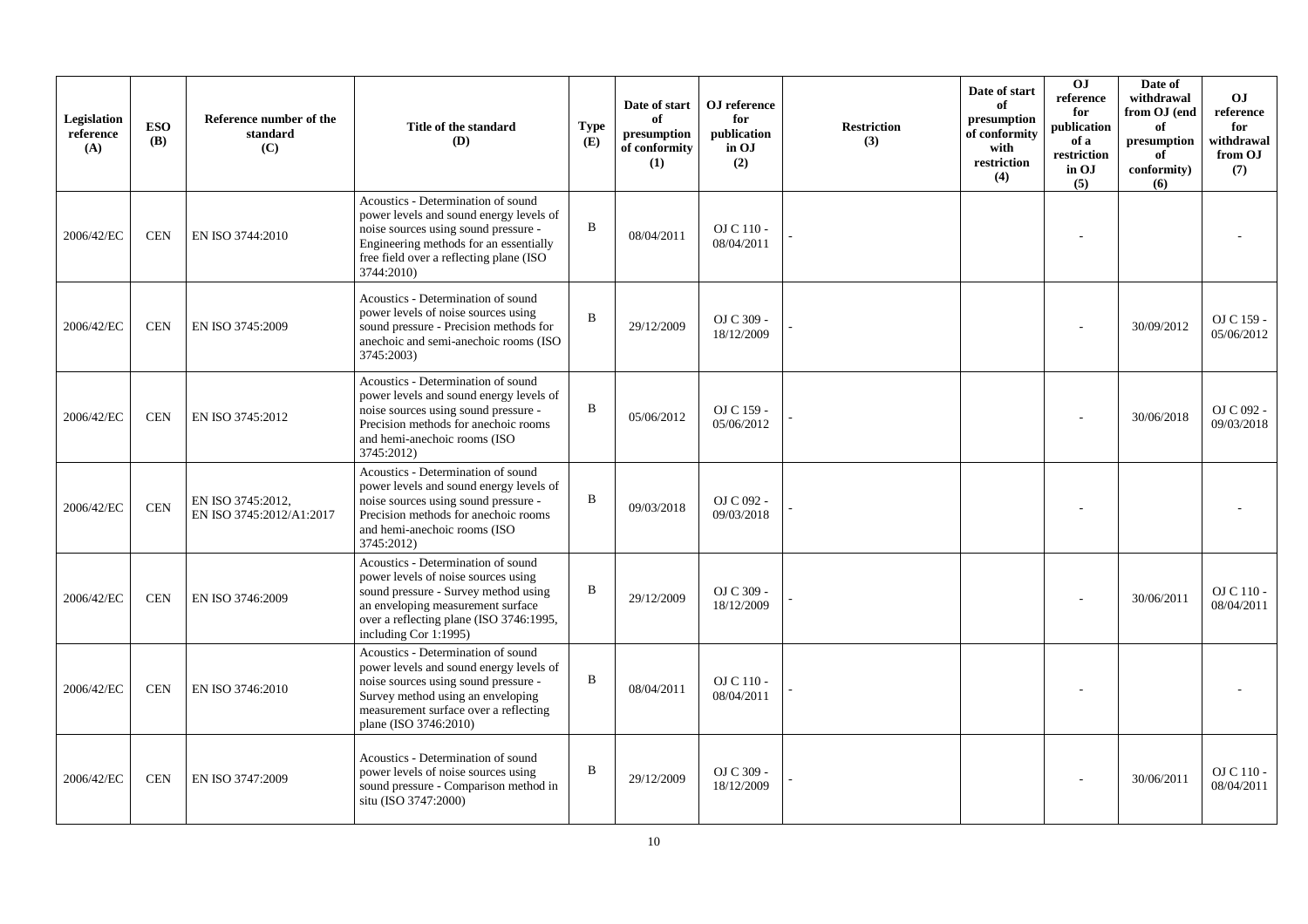| Legislation<br>reference<br>(A) | <b>ESO</b><br><b>(B)</b> | Reference number of the<br>standard<br>(C) | Title of the standard<br>(D)                                                                                                                                                                                           | <b>Type</b><br>(E) | Date of start<br>of<br>presumption<br>of conformity<br>(1) | OJ reference<br>for<br>publication<br>in OJ<br>(2) | <b>Restriction</b><br>(3) | Date of start<br>of<br>presumption<br>of conformity<br>with<br>restriction<br>(4) | O <sub>J</sub><br>reference<br>for<br>publication<br>of a<br>restriction<br>in OJ<br>(5) | Date of<br>withdrawal<br>from OJ (end<br>of<br>$\bf{presumption}$<br>of<br>conformity)<br>(6) | O <sub>J</sub><br>reference<br>for<br>withdrawal<br>from OJ<br>(7) |
|---------------------------------|--------------------------|--------------------------------------------|------------------------------------------------------------------------------------------------------------------------------------------------------------------------------------------------------------------------|--------------------|------------------------------------------------------------|----------------------------------------------------|---------------------------|-----------------------------------------------------------------------------------|------------------------------------------------------------------------------------------|-----------------------------------------------------------------------------------------------|--------------------------------------------------------------------|
| 2006/42/EC                      | <b>CEN</b>               | EN ISO 3747:2010                           | Acoustics - Determination of sound<br>power levels and sound energy levels of<br>noise sources using sound pressure -<br>Engineering/survey methods for use in<br>situ in a reverberant environment (ISO<br>3747:2010) | $\, {\bf B}$       | 08/04/2011                                                 | $OJ C 110 -$<br>08/04/2011                         |                           |                                                                                   |                                                                                          |                                                                                               |                                                                    |
| 2006/42/EC                      | <b>CEN</b>               | EN ISO 4413:2010                           | Hydraulic fluid power - General rules<br>and safety requirements for systems and<br>their components (ISO 4413:2010)                                                                                                   | $\, {\bf B}$       | 08/04/2011                                                 | OJ C 110 -<br>08/04/2011                           |                           |                                                                                   |                                                                                          |                                                                                               |                                                                    |
| 2006/42/EC                      | <b>CEN</b>               | EN ISO 4414:2010                           | Pneumatic fluid power - General rules<br>and safety requirements for systems and<br>their components (ISO 4414:2010)                                                                                                   | $\bf{B}$           | 08/04/2011                                                 | OJ C 110 -<br>08/04/2011                           |                           |                                                                                   |                                                                                          |                                                                                               |                                                                    |
| 2006/42/EC                      | <b>CEN</b>               | EN ISO 4871:2009                           | Acoustics - Declaration and verification<br>of noise emission values of machinery<br>and equipment (ISO 4871:1996)                                                                                                     | $\bf{B}$           | 29/12/2009                                                 | OJ C 309 -<br>18/12/2009                           |                           |                                                                                   |                                                                                          |                                                                                               |                                                                    |
| 2006/42/EC                      | <b>CEN</b>               | EN ISO 5136:2009                           | Acoustics - Determination of sound<br>power radiated into a duct by fans and<br>other air-moving devices - In-duct<br>method (ISO 5136:2003)                                                                           | $\, {\bf B}$       | 29/12/2009                                                 | OJ C 309 -<br>18/12/2009                           |                           |                                                                                   |                                                                                          |                                                                                               |                                                                    |
| 2006/42/EC                      | <b>CEN</b>               | EN ISO 7235:2009                           | Acoustics - Laboratory measurement<br>procedures for ducted silencers and air-<br>terminal units - Insertion loss, flow<br>noise and total pressure loss (ISO<br>7235:2003)                                            | $\, {\bf B}$       | 29/12/2009                                                 | OJ C 309 -<br>18/12/2009                           |                           |                                                                                   |                                                                                          |                                                                                               |                                                                    |
| 2006/42/EC                      | <b>CEN</b>               | EN ISO 7731:2008                           | Ergonomics - Danger signals for public<br>and work areas - Auditory danger<br>signals (ISO 7731:2003)                                                                                                                  | $\, {\bf B}$       | 29/12/2009                                                 | OJ C 214 -<br>08/09/2009                           |                           |                                                                                   |                                                                                          |                                                                                               |                                                                    |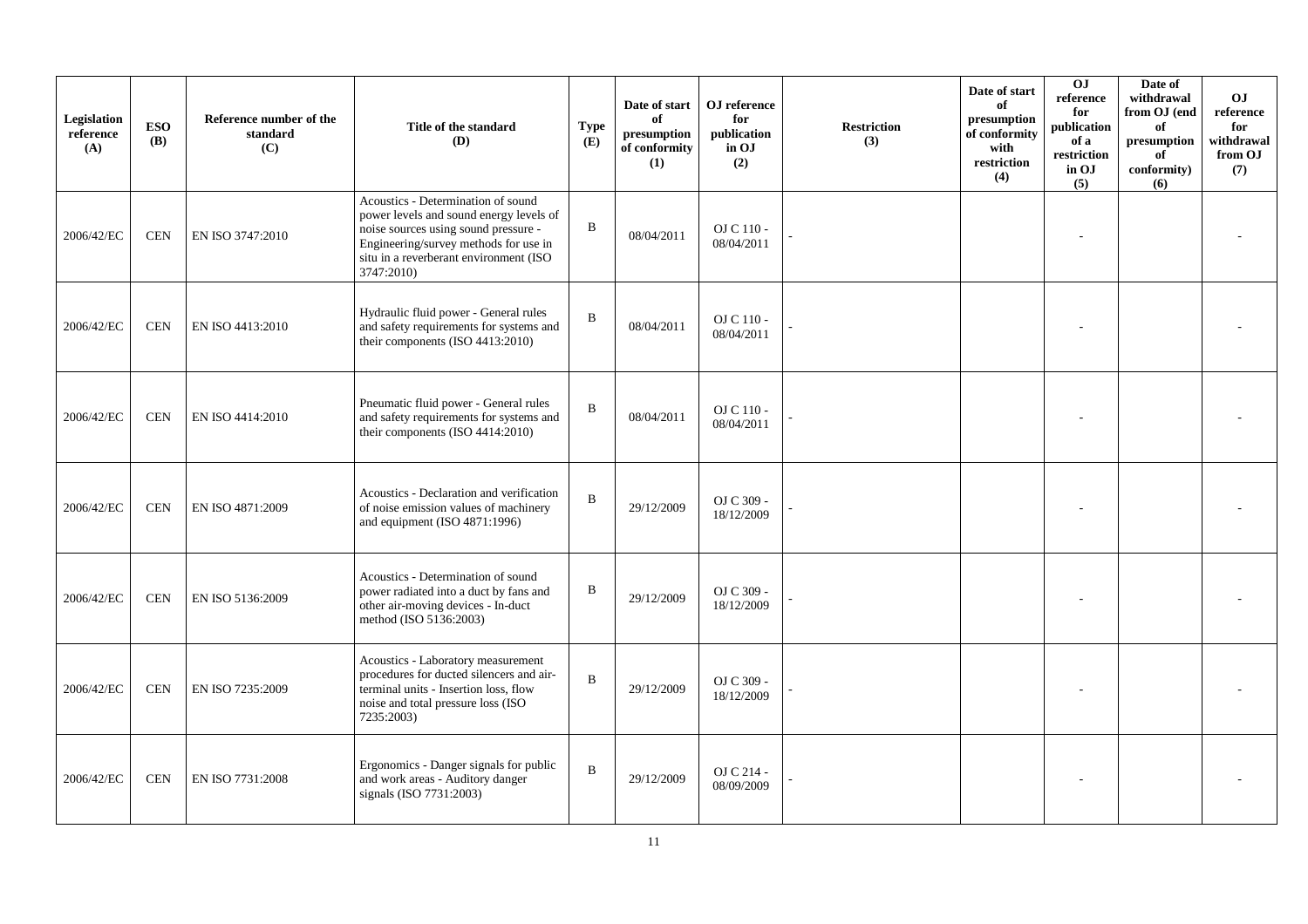| Legislation<br>reference<br>(A) | <b>ESO</b><br><b>(B)</b> | Reference number of the<br>standard<br>(C)      | Title of the standard<br>(D)                                                                                                                                                                                                                                         | <b>Type</b><br>(E) | Date of start<br>of<br>presumption<br>of conformity<br>(1) | OJ reference<br>for<br>publication<br>in OJ<br>(2) | <b>Restriction</b><br>(3) | Date of start<br>of<br>presumption<br>of conformity<br>with<br>restriction<br>(4) | $\overline{0}$<br>reference<br>for<br>publication<br>of a<br>restriction<br>in OJ<br>(5) | Date of<br>withdrawal<br>from OJ (end<br>of<br>$\,$ presumption<br>of<br>conformity)<br>(6) | O <sub>J</sub><br>reference<br>for<br>withdrawal<br>from OJ<br>(7) |
|---------------------------------|--------------------------|-------------------------------------------------|----------------------------------------------------------------------------------------------------------------------------------------------------------------------------------------------------------------------------------------------------------------------|--------------------|------------------------------------------------------------|----------------------------------------------------|---------------------------|-----------------------------------------------------------------------------------|------------------------------------------------------------------------------------------|---------------------------------------------------------------------------------------------|--------------------------------------------------------------------|
| 2006/42/EC                      | <b>CEN</b>               | EN ISO 9614-1:2009                              | Acoustics - Determination of sound<br>power levels of noise sources using<br>sound intensity - Part 1: Measurement at<br>discrete points (ISO 9614-1:1993)                                                                                                           | B                  | 29/12/2009                                                 | OJ C 309 -<br>18/12/2009                           |                           |                                                                                   |                                                                                          |                                                                                             |                                                                    |
| 2006/42/EC                      | <b>CEN</b>               | EN ISO 9614-3:2009                              | Acoustics - Determination of sound<br>power levels of noise sources using<br>sound intensity - Part 3: Precision<br>method for measurement by scanning<br>$(ISO 9614-3:2002)$                                                                                        | $\mathbf B$        | 29/12/2009                                                 | OJ C 309 -<br>18/12/2009                           |                           |                                                                                   |                                                                                          |                                                                                             |                                                                    |
| 2006/42/EC                      | <b>CEN</b>               | EN ISO 10326-1:2016                             | Mechanical vibration - Laboratory<br>method for evaluating vehicle seat<br>vibration - Part 1: Basic requirements<br>(ISO 10326-1:2016, Corrected version<br>$2017 - 02$                                                                                             | B                  | 09/06/2017                                                 | OJ C 183 -<br>09/06/2017                           |                           |                                                                                   |                                                                                          |                                                                                             |                                                                    |
| 2006/42/EC                      | <b>CEN</b>               | EN ISO 11145:2008                               | Optics and photonics - Lasers and laser-<br>related equipment - Vocabulary and<br>symbols (ISO 11145:2006)                                                                                                                                                           | B                  | 29/12/2009                                                 | OJ C 214 -<br>08/09/2009                           |                           |                                                                                   |                                                                                          | 30/09/2016                                                                                  | OJ C 332 -<br>09/09/2016                                           |
| 2006/42/EC                      | <b>CEN</b>               | EN ISO 11161:2007.<br>EN ISO 11161:2007/A1:2010 | Safety of machinery - Integrated<br>manufacturing systems - Basic<br>requirements (ISO 11161:2007)                                                                                                                                                                   | B                  | 26/05/2010                                                 | OJ C 136 -<br>26/05/2010                           |                           |                                                                                   |                                                                                          |                                                                                             |                                                                    |
| 2006/42/EC                      | <b>CEN</b>               | EN ISO 11200:2009                               | Acoustics - Noise emitted by machinery<br>and equipment - Guidelines for the use<br>of basic standards for the determination<br>of emission sound pressure levels at a<br>work station and at other specified<br>positions (ISO 11200:1995, including<br>Cor 1:1997) | $\mathbf B$        | 29/12/2009                                                 | OJ C 309 -<br>18/12/2009                           |                           |                                                                                   |                                                                                          | 13/02/2015                                                                                  | OJ C 054 -<br>13/02/2015                                           |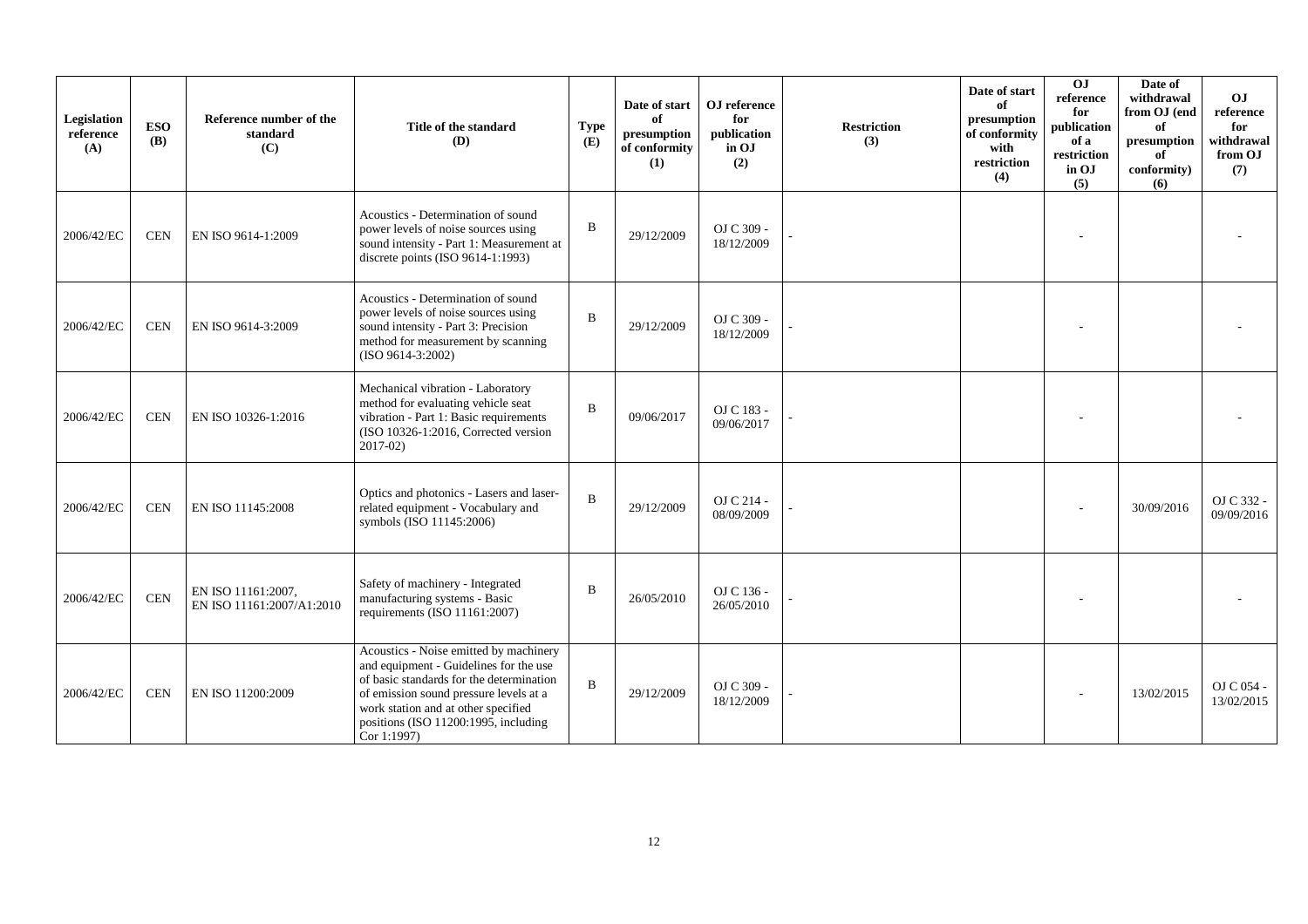| Legislation<br>reference<br>(A) | <b>ESO</b><br><b>(B)</b> | Reference number of the<br>standard<br>(C)      | Title of the standard<br>(D)                                                                                                                                                                                                                                                                   | <b>Type</b><br>(E) | Date of start<br>of<br>presumption<br>of conformity<br>(1) | OJ reference<br>for<br>publication<br>in OJ<br>(2) | <b>Restriction</b><br>(3) | Date of start<br>of<br>presumption<br>of conformity<br>with<br>restriction<br>(4) | $\overline{0}$<br>reference<br>for<br>publication<br>of a<br>restriction<br>in OJ<br>(5) | Date of<br>withdrawal<br>from OJ (end<br>of<br>presumption<br>of<br>conformity)<br>(6) | OJ<br>reference<br>for<br>withdrawal<br>from OJ<br>(7) |
|---------------------------------|--------------------------|-------------------------------------------------|------------------------------------------------------------------------------------------------------------------------------------------------------------------------------------------------------------------------------------------------------------------------------------------------|--------------------|------------------------------------------------------------|----------------------------------------------------|---------------------------|-----------------------------------------------------------------------------------|------------------------------------------------------------------------------------------|----------------------------------------------------------------------------------------|--------------------------------------------------------|
| 2006/42/EC                      | <b>CEN</b>               | EN ISO 11200:2014                               | Acoustics - Noise emitted by machinery<br>and equipment - Guidelines for the use<br>of basic standards for the determination<br>of emission sound pressure levels at a<br>work station and at other specified<br>positions (ISO 11200:2014)                                                    | B                  | 13/02/2015                                                 | OJ C 054 -<br>13/02/2015                           |                           |                                                                                   |                                                                                          | 19/09/2020                                                                             | OJ L 286 -<br>07/11/2019                               |
| 2006/42/EC                      | <b>CEN</b>               | EN ISO 11201:2009                               | Acoustics - Noise emitted by machinery<br>and equipment - Measurement of<br>emission sound pressure levels at a work<br>station and at other specified positions -<br>Engineering method in an essentially<br>free field over a reflecting plane (ISO<br>11201:1995, including Cor 1:1997)     | B                  | 29/12/2009                                                 | OJ C 309 -<br>18/12/2009                           |                           |                                                                                   |                                                                                          | 30/11/2010                                                                             | OJ C 284 -<br>20/10/2010                               |
| 2006/42/EC                      | <b>CEN</b>               | EN ISO 11201:2010                               | Acoustics - Noise emitted by machinery<br>and equipment - Determination of<br>emission sound pressure levels at a work<br>station and at other specified positions<br>in an essentially free field over a<br>reflecting plane with negligible<br>environmental corrections (ISO<br>11201:2010) | B                  | 20/10/2010                                                 | OJ C 284 -<br>20/10/2010                           |                           |                                                                                   |                                                                                          |                                                                                        |                                                        |
| 2006/42/EC                      | <b>CEN</b>               | EN ISO 11202:2009                               | Acoustics - Noise emitted by machinery<br>and equipment - Measurement of<br>emission sound pressure levels at a work<br>station and at other specified positions -<br>Survey method in situ (ISO 11202:1995)                                                                                   | B                  | 29/12/2009                                                 | OJ C 309 -<br>18/12/2009                           |                           |                                                                                   |                                                                                          | 30/11/2010                                                                             | OJ C 284 -<br>20/10/2010                               |
| 2006/42/EC                      | <b>CEN</b>               | EN ISO 11202:2010                               | Acoustics - Noise emitted by machinery<br>and equipment - Determination of<br>emission sound pressure levels at a work<br>station and at other specified positions<br>applying approximate environmental<br>corrections (ISO 11202:2010)                                                       | B                  | 20/10/2010                                                 | OJ C 284 -<br>20/10/2010                           |                           |                                                                                   |                                                                                          | 11/10/2023                                                                             | $OL115-$<br>13/04/2022                                 |
| 2006/42/EC                      | <b>CEN</b>               | EN ISO 11202:2010,<br>EN ISO 11202:2010/A1:2021 | Acoustics - Noise emitted by machinery<br>and equipment - Determination of<br>emission sound pressure levels at a work<br>station and at other specified positions<br>applying approximate environmental<br>corrections (ISO 11202:2010)                                                       | B                  | 13/04/2022                                                 | OJ L 115 -<br>13/04/2022                           |                           |                                                                                   |                                                                                          |                                                                                        |                                                        |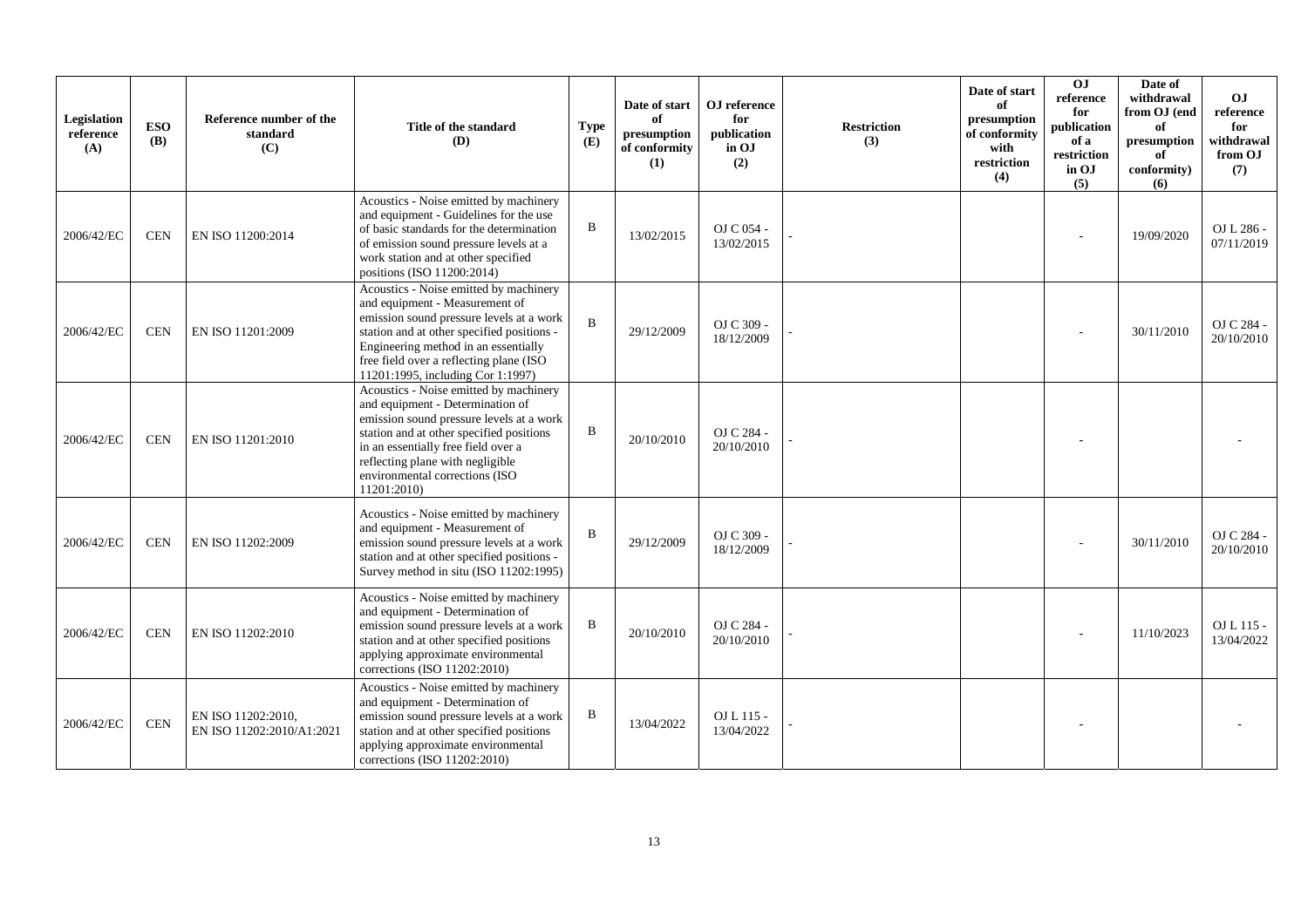| Legislation<br>reference<br>(A) | <b>ESO</b><br><b>(B)</b> | Reference number of the<br>standard<br>(C)      | Title of the standard<br>(D)                                                                                                                                                                                                                                  | <b>Type</b><br>(E) | Date of start<br>of<br>presumption<br>of conformity<br>(1) | OJ reference<br>for<br>publication<br>in OJ<br>(2) | <b>Restriction</b><br>(3) | Date of start<br>of<br>presumption<br>of conformity<br>with<br>restriction<br>(4) | $\overline{0}$<br>reference<br>for<br>publication<br>of a<br>restriction<br>in OJ<br>(5) | Date of<br>withdrawal<br>from OJ (end<br>of<br>presumption<br>of<br>conformity)<br>(6) | O <sub>J</sub><br>reference<br>for<br>withdrawal<br>from OJ<br>(7) |
|---------------------------------|--------------------------|-------------------------------------------------|---------------------------------------------------------------------------------------------------------------------------------------------------------------------------------------------------------------------------------------------------------------|--------------------|------------------------------------------------------------|----------------------------------------------------|---------------------------|-----------------------------------------------------------------------------------|------------------------------------------------------------------------------------------|----------------------------------------------------------------------------------------|--------------------------------------------------------------------|
| 2006/42/EC                      | <b>CEN</b>               | EN ISO 11203:2009                               | Acoustics - Noise emitted by machinery<br>and equipment - Determination of<br>emission sound pressure levels at a work<br>station and at other specified positions<br>from the sound power level (ISO<br>11203:1995)                                          | $\, {\bf B}$       | 29/12/2009                                                 | OJ C 309 -<br>18/12/2009                           |                           |                                                                                   |                                                                                          | 03/09/2022                                                                             | $OL L 072 -$<br>03/03/2021                                         |
| 2006/42/EC                      | <b>CEN</b>               | EN ISO 11203:2009.<br>EN ISO 11203:2009/A1:2020 | Acoustics - Noise emitted by machinery<br>and equipment - Determination of<br>emission sound pressure levels at a work<br>station and at other specified positions<br>from the sound power level (ISO<br>11203:1995)                                          | $\mathbf B$        | 03/03/2021                                                 | $OL L 072 -$<br>03/03/2021                         |                           |                                                                                   |                                                                                          |                                                                                        |                                                                    |
| 2006/42/EC                      | <b>CEN</b>               | EN ISO 11204:2009                               | Acoustics - Noise emitted by machinery<br>and equipment - Measurement of<br>emission sound pressure levels at a work<br>station and at other specified positions -<br>Method requiring environmental<br>corrections (ISO 11204:1995, including<br>Cor 1:1997) | B                  | 29/12/2009                                                 | OJ C 309 -<br>18/12/2009                           |                           |                                                                                   |                                                                                          | 30/11/2010                                                                             | OJ C 284 -<br>20/10/2010                                           |
| 2006/42/EC                      | <b>CEN</b>               | EN ISO 11204:2010                               | Acoustics - Noise emitted by machinery<br>and equipment - Determination of<br>emission sound pressure levels at a work<br>station and at other specified positions<br>applying accurate environmental<br>corrections (ISO 11204:2010)                         | B                  | 20/10/2010                                                 | OJ C 284 -<br>20/10/2010                           |                           |                                                                                   |                                                                                          |                                                                                        |                                                                    |
| 2006/42/EC                      | <b>CEN</b>               | EN ISO 11205:2009                               | Acoustics - Noise emitted by machinery<br>and equipment - Engineering method for<br>the determination of emission sound<br>pressure levels in situ at the work station<br>and at other specified positions using<br>sound intensity (ISO 11205:2003)          | B                  | 29/12/2009                                                 | OJ C 309 -<br>18/12/2009                           |                           |                                                                                   |                                                                                          |                                                                                        |                                                                    |
| 2006/42/EC                      | <b>CEN</b>               | EN ISO 11252:2008                               | Lasers and laser-related equipment -<br>Laser device - Minimum requirements<br>for documentation (ISO 11252:2004)                                                                                                                                             | $\mathbf B$        | 29/12/2009                                                 | OJ C 214 -<br>08/09/2009                           |                           |                                                                                   |                                                                                          | 28/02/2014                                                                             | OJ C 348 -<br>28/11/2013                                           |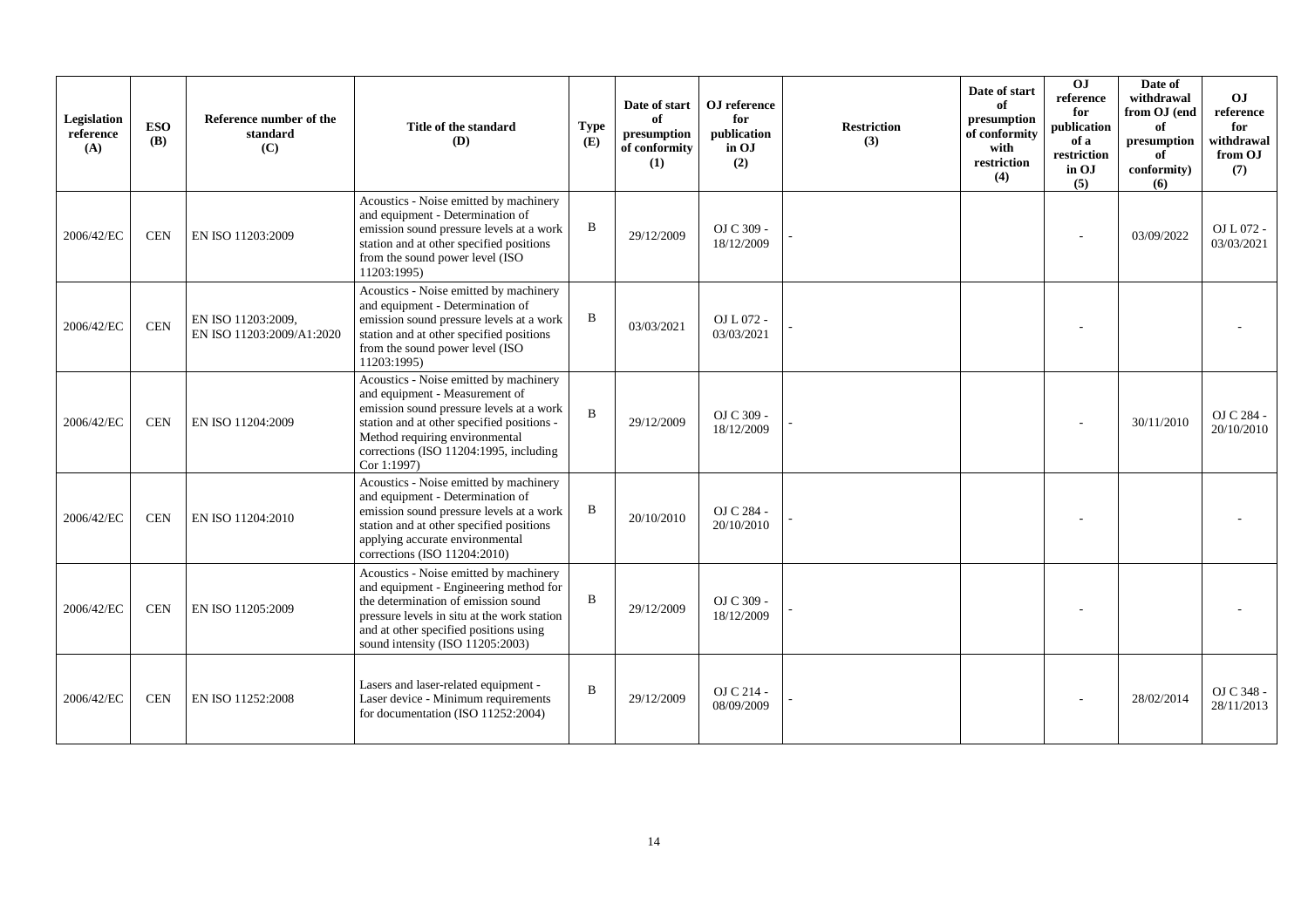| Legislation<br>reference<br>(A) | <b>ESO</b><br><b>(B)</b> | Reference number of the<br>standard<br>(C)               | Title of the standard<br>(D)                                                                                                                                                          | <b>Type</b><br>(E) | Date of start<br>of<br>presumption<br>of conformity<br>(1) | OJ reference<br>for<br>publication<br>in OJ<br>(2) | <b>Restriction</b><br>(3) | Date of start<br>of<br>presumption<br>of conformity<br>with<br>restriction<br>(4) | O <sub>J</sub><br>reference<br>for<br>publication<br>of a<br>restriction<br>in OJ<br>(5) | Date of<br>withdrawal<br>from OJ (end<br>of<br>$\bf{presumption}$<br>of<br>conformity)<br>(6) | O <sub>J</sub><br>reference<br>for<br>withdrawal<br>from OJ<br>(7) |
|---------------------------------|--------------------------|----------------------------------------------------------|---------------------------------------------------------------------------------------------------------------------------------------------------------------------------------------|--------------------|------------------------------------------------------------|----------------------------------------------------|---------------------------|-----------------------------------------------------------------------------------|------------------------------------------------------------------------------------------|-----------------------------------------------------------------------------------------------|--------------------------------------------------------------------|
| 2006/42/EC                      | <b>CEN</b>               | EN ISO 11546-1:2009                                      | Acoustics - Determination of sound<br>insulation performances of enclosures -<br>Part 1: Measurements under laboratory<br>conditions (for declaration purposes)<br>(ISO 11546-1:1995) | $\, {\bf B}$       | 29/12/2009                                                 | OJ C 309 -<br>18/12/2009                           |                           |                                                                                   |                                                                                          |                                                                                               |                                                                    |
| 2006/42/EC                      | <b>CEN</b>               | EN ISO 11546-2:2009                                      | Acoustics - Determination of sound<br>insulation performances of enclosures -<br>Part 2: Measurements in situ (for<br>acceptance and verification purposes)<br>(ISO 11546-2:1995)     | $\, {\bf B}$       | 29/12/2009                                                 | OJ C 309 -<br>18/12/2009                           |                           |                                                                                   |                                                                                          |                                                                                               |                                                                    |
| 2006/42/EC                      | CEN                      | EN ISO 11553-1:2020,<br>EN ISO 11553-<br>1:2020/A11:2020 | Safety of machinery - Laser processing<br>machines - Part 1: Laser safety<br>requirements (ISO 11553-1:2020)                                                                          | $\bf{B}$           | 15/10/2021                                                 | OJ L 366 -<br>15/10/2021                           |                           |                                                                                   |                                                                                          |                                                                                               |                                                                    |
| 2006/42/EC                      | <b>CEN</b>               | EN ISO 11554:2008                                        | Optics and photonics - Lasers and laser-<br>related equipment - Test methods for<br>laser beam power, energy and temporal<br>characteristics (ISO 11554:2006)                         | $\, {\bf B}$       | 29/12/2009                                                 | OJ C 214 -<br>08/09/2009                           |                           |                                                                                   |                                                                                          | 30/06/2018                                                                                    | OJ C 092 -<br>09/03/2018                                           |
| 2006/42/EC                      | <b>CEN</b>               | EN ISO 11688-1:2009                                      | Acoustics - Recommended practice for<br>the design of low-noise machinery and<br>equipment - Part 1: Planning (ISO/TR<br>11688-1:1995)                                                | $\, {\bf B}$       | 29/12/2009                                                 | OJ C 309 -<br>18/12/2009                           |                           |                                                                                   |                                                                                          |                                                                                               |                                                                    |
| 2006/42/EC                      | <b>CEN</b>               | EN ISO 11691:2009                                        | Acoustics - Measurement of insertion<br>loss of ducted silencers without flow -<br>Laboratory survey method (ISO<br>11691:1995)                                                       | $\, {\bf B}$       | 29/12/2009                                                 | OJ C 309 -<br>18/12/2009                           |                           |                                                                                   |                                                                                          |                                                                                               |                                                                    |
| 2006/42/EC                      | <b>CEN</b>               | EN ISO 11957:2009                                        | Acoustics - Determination of sound<br>insulation performance of cabins -<br>Laboratory and in situ measurements<br>(ISO 11957:1996)                                                   | $\, {\bf B}$       | 29/12/2009                                                 | OJ C 309 -<br>18/12/2009                           |                           |                                                                                   |                                                                                          |                                                                                               |                                                                    |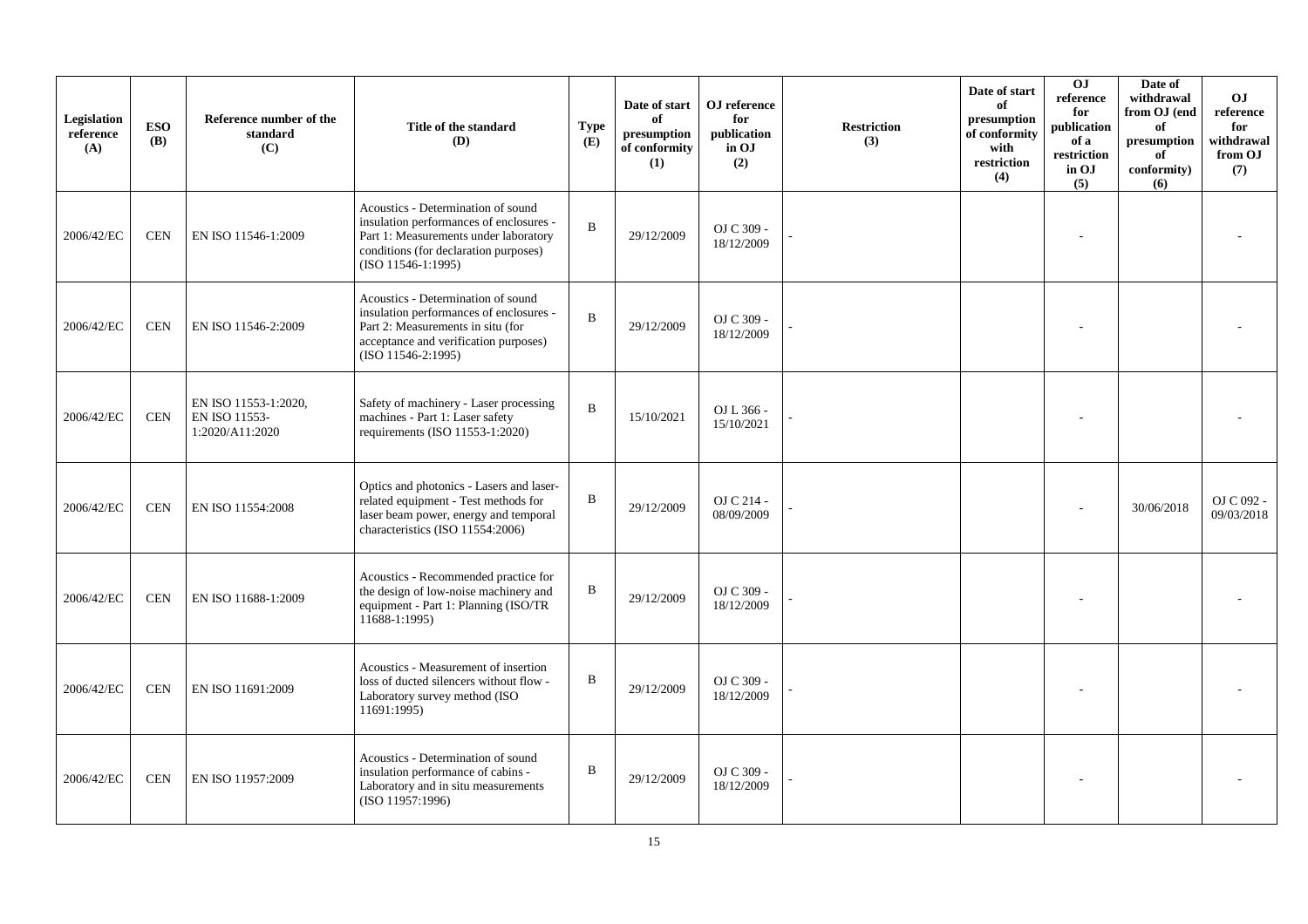| Legislation<br>reference<br>(A) | <b>ESO</b><br><b>(B)</b> | Reference number of the<br>standard<br>(C) | Title of the standard<br>(D)                                                                                                                                                 | Type<br>(E)  | Date of start<br>of<br>presumption<br>of conformity<br>(1) | OJ reference<br>for<br>publication<br>in OJ<br>(2) | <b>Restriction</b><br>(3) | Date of start<br>of<br>presumption<br>of conformity<br>with<br>restriction<br>(4) | OJ<br>reference<br>for<br>publication<br>of a<br>restriction<br>in OJ<br>(5) | Date of<br>withdrawal<br>from OJ (end<br>of<br>presumption<br>of<br>conformity)<br>(6) | <b>OJ</b><br>reference<br>for<br>withdrawal<br>from OJ<br>(7) |
|---------------------------------|--------------------------|--------------------------------------------|------------------------------------------------------------------------------------------------------------------------------------------------------------------------------|--------------|------------------------------------------------------------|----------------------------------------------------|---------------------------|-----------------------------------------------------------------------------------|------------------------------------------------------------------------------|----------------------------------------------------------------------------------------|---------------------------------------------------------------|
| 2006/42/EC                      | <b>CEN</b>               | EN 12198-1:2000+A1:2008                    | Safety of machinery - Assessment and<br>reduction of risks arising from radiation<br>emitted by machinery - Part 1: General<br>principles                                    | $\bf{B}$     | 29/12/2009                                                 | OJ C 214 -<br>08/09/2009                           |                           |                                                                                   |                                                                              |                                                                                        |                                                               |
| 2006/42/EC                      | <b>CEN</b>               | EN 12198-2:2002+A1:2008                    | Safety of machinery - Assessment and<br>reduction of risks arising from radiation<br>emitted by machinery - Part 2: Radiation<br>emission measurement procedure              | B            | 29/12/2009                                                 | OJ C 214 -<br>08/09/2009                           |                           |                                                                                   |                                                                              |                                                                                        |                                                               |
| 2006/42/EC                      | CEN                      | EN 12198-3:2002+A1:2008                    | Safety of machinery - Assessment and<br>reduction of risks arising from radiation<br>emitted by machinery - Part 3:<br>Reduction of radiation by attenuation or<br>screening | $\bf{B}$     | 29/12/2009                                                 | OJ C 214 -<br>08/09/2009                           |                           |                                                                                   |                                                                              |                                                                                        |                                                               |
| 2006/42/EC                      | <b>CEN</b>               | EN 12254:2010,<br>EN 12254:2010/AC:2011    | Screens for laser working places -<br>Safety requirements and testing                                                                                                        | $\, {\bf B}$ | 26/05/2010                                                 | OJ C 136 -<br>26/05/2010                           |                           |                                                                                   |                                                                              |                                                                                        |                                                               |
| 2006/42/EC                      | <b>CEN</b>               | EN 12786:2013                              | Safety of machinery - Requirements for<br>the drafting of the vibration clauses of<br>safety standards                                                                       | $\bf{B}$     | 28/11/2013                                                 | OJ C 348 -<br>28/11/2013                           |                           |                                                                                   |                                                                              |                                                                                        |                                                               |
| 2006/42/EC                      | <b>CEN</b>               | EN 13478:2001+A1:2008                      | Safety of machinery - Fire prevention<br>and protection                                                                                                                      | $\, {\bf B}$ | 29/12/2009                                                 | OJ C 214 -<br>08/09/2009                           |                           |                                                                                   |                                                                              | 09/09/2016                                                                             | OJ C 332 -<br>09/09/2016                                      |
| 2006/42/EC                      | <b>CEN</b>               | EN 13490:2001+A1:2008                      | Mechanical vibration - Industrial trucks<br>- Laboratory evaluation and<br>specification of operator seat vibration                                                          | $\, {\bf B}$ | 29/12/2009                                                 | OJ C 214 -<br>08/09/2009                           |                           |                                                                                   |                                                                              |                                                                                        |                                                               |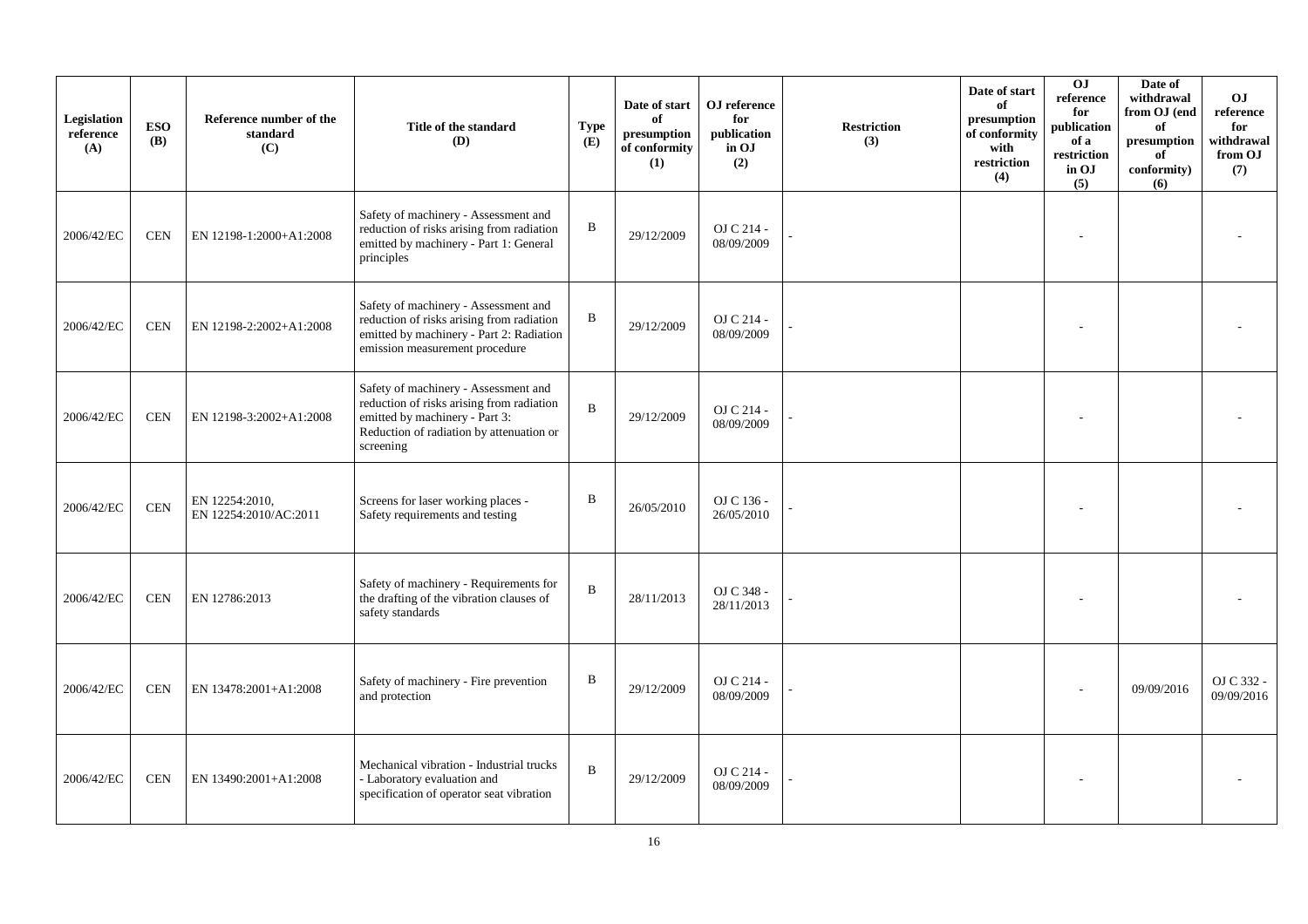| Legislation<br>reference<br>(A) | <b>ESO</b><br><b>(B)</b> | Reference number of the<br>standard<br>(C)              | Title of the standard<br>(D)                                                                                                                                                                      | <b>Type</b><br>(E) | Date of start<br>of<br>presumption<br>of conformity<br>(1) | OJ reference<br>for<br>publication<br>in OJ<br>(2) | <b>Restriction</b><br>(3) | Date of start<br>of<br>presumption<br>of conformity<br>with<br>restriction<br>(4) | OJ<br>reference<br>for<br>publication<br>of a<br>restriction<br>in OJ<br>(5) | Date of<br>withdrawal<br>from OJ (end<br>of<br>presumption<br>of<br>conformity)<br>(6) | <b>OJ</b><br>reference<br>for<br>withdrawal<br>from OJ<br>(7) |
|---------------------------------|--------------------------|---------------------------------------------------------|---------------------------------------------------------------------------------------------------------------------------------------------------------------------------------------------------|--------------------|------------------------------------------------------------|----------------------------------------------------|---------------------------|-----------------------------------------------------------------------------------|------------------------------------------------------------------------------|----------------------------------------------------------------------------------------|---------------------------------------------------------------|
| 2006/42/EC                      | <b>CEN</b>               | EN ISO 13732-1:2008                                     | Ergonomics of the thermal environment<br>- Methods for the assessment of human<br>responses to contact with surfaces - Part<br>1: Hot surfaces (ISO 13732-1:2006)                                 | B                  | 29/12/2009                                                 | OJ C 214 -<br>08/09/2009                           |                           |                                                                                   |                                                                              |                                                                                        |                                                               |
| 2006/42/EC                      | <b>CEN</b>               | EN ISO 13732-3:2008                                     | Ergonomics of the thermal environment<br>- Methods for the assessment of human<br>responses to contact with surfaces - Part<br>3: Cold surfaces (ISO 13732-3:2005)                                | B                  | 29/12/2009                                                 | OJ C 214 -<br>08/09/2009                           |                           |                                                                                   |                                                                              |                                                                                        |                                                               |
| 2006/42/EC                      | <b>CEN</b>               | EN ISO 13753:2008                                       | Mechanical vibration and shock - Hand-<br>arm vibration - Method for measuring<br>the vibration transmissibility of resilient<br>materials when loaded by the hand-arm<br>system (ISO 13753:1998) | B                  | 29/12/2009                                                 | OJ C 214 -<br>08/09/2009                           |                           |                                                                                   |                                                                              |                                                                                        |                                                               |
| 2006/42/EC                      | <b>CEN</b>               | EN ISO 13849-1:2008,<br>EN ISO 13849-<br>1:2008/AC:2009 | Safety of machinery - Safety-related<br>parts of control systems - Part 1:<br>General principles for design (ISO<br>13849-1:2006)                                                                 | B                  | 29/12/2009                                                 | OJ C 214 -<br>08/09/2009                           |                           |                                                                                   |                                                                              | 30/06/2016                                                                             | OJ C 173 -<br>13/05/2016                                      |
| 2006/42/EC                      | <b>CEN</b>               | EN ISO 13849-1:2015                                     | Safety of machinery - Safety-related<br>parts of control systems - Part 1:<br>General principles for design (ISO<br>13849-1:2015)                                                                 | B                  | 13/05/2016                                                 | OJ C 173 -<br>13/05/2016                           |                           |                                                                                   |                                                                              |                                                                                        |                                                               |
| 2006/42/EC                      | <b>CEN</b>               | EN ISO 13849-2:2008                                     | Safety of machinery - Safety-related<br>parts of control systems - Part 2:<br>Validation (ISO 13849-2:2003)                                                                                       | $\mathbf B$        | 29/12/2009                                                 | OJ C 214 -<br>08/09/2009                           |                           |                                                                                   |                                                                              | 30/04/2013                                                                             | OJ C 099 -<br>05/04/2013                                      |
| 2006/42/EC                      | <b>CEN</b>               | EN ISO 13849-2:2012                                     | Safety of machinery - Safety-related<br>parts of control systems - Part 2:<br>Validation (ISO 13849-2:2012)                                                                                       | B                  | 05/04/2013                                                 | OJ C 099 -<br>05/04/2013                           |                           |                                                                                   |                                                                              |                                                                                        |                                                               |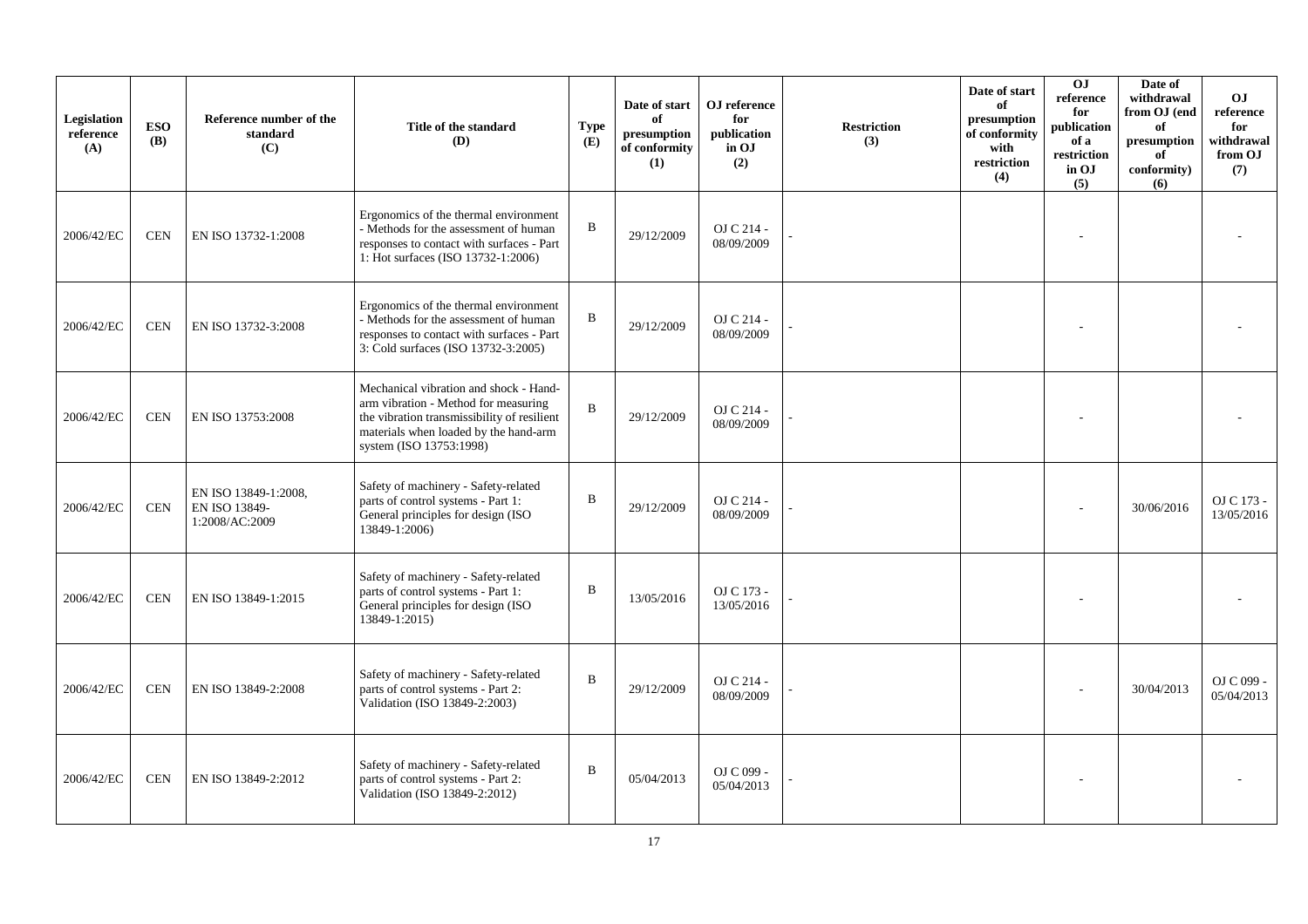| Legislation<br>reference<br>(A) | <b>ESO</b><br><b>(B)</b> | Reference number of the<br>standard<br>(C) | Title of the standard<br>(D)                                                                                                                                                                             | <b>Type</b><br>(E) | Date of start<br>of<br>presumption<br>of conformity<br>(1) | OJ reference<br>for<br>publication<br>in OJ<br>(2) | <b>Restriction</b><br>(3) | Date of start<br>of<br>presumption<br>of conformity<br>with<br>restriction<br>(4) | 0 <sub>J</sub><br>reference<br>for<br>publication<br>of a<br>restriction<br>in OJ<br>(5) | Date of<br>withdrawal<br>from OJ (end<br>of<br>presumption<br>of<br>conformity)<br>(6) | <b>OJ</b><br>reference<br>for<br>withdrawal<br>from OJ<br>(7) |
|---------------------------------|--------------------------|--------------------------------------------|----------------------------------------------------------------------------------------------------------------------------------------------------------------------------------------------------------|--------------------|------------------------------------------------------------|----------------------------------------------------|---------------------------|-----------------------------------------------------------------------------------|------------------------------------------------------------------------------------------|----------------------------------------------------------------------------------------|---------------------------------------------------------------|
| 2006/42/EC                      | <b>CEN</b>               | EN ISO 13850:2008                          | Safety of machinery - Emergency stop -<br>Principles for design (ISO 13850:2006)                                                                                                                         | B                  | 29/12/2009                                                 | OJ C 214 -<br>08/09/2009                           |                           |                                                                                   |                                                                                          | 31/05/2016                                                                             | OJ C 173 -<br>13/05/2016                                      |
| 2006/42/EC                      | <b>CEN</b>               | EN ISO 13850:2015                          | Safety of machinery - Emergency stop<br>function - Principles for design (ISO<br>13850:2015)                                                                                                             | B                  | 13/05/2016                                                 | OJ C 173 -<br>13/05/2016                           |                           |                                                                                   |                                                                                          |                                                                                        |                                                               |
| 2006/42/EC                      | <b>CEN</b>               | EN ISO 13851:2019                          | Safety of machinery - Two-hand control<br>devices - Principles for design and<br>selection (ISO 13851:2019)                                                                                              | B                  | 03/03/2021                                                 | OJ L 072 -<br>03/03/2021                           |                           |                                                                                   |                                                                                          |                                                                                        |                                                               |
| 2006/42/EC                      | <b>CEN</b>               | EN ISO 13854:2019                          | Safety of machinery - Minimum gaps to<br>avoid crushing of parts of the human<br>body (ISO 13854:2017)                                                                                                   | B                  | 03/03/2021                                                 | OJ L 072 -<br>03/03/2021                           |                           |                                                                                   |                                                                                          |                                                                                        |                                                               |
| 2006/42/EC                      | <b>CEN</b>               | EN ISO 13855:2010                          | Safety of machinery - Positioning of<br>safeguards with respect to the approach<br>speeds of parts of the human body (ISO<br>13855:2010)                                                                 | B                  | 20/10/2010                                                 | OJ C 284 -<br>20/10/2010                           |                           |                                                                                   |                                                                                          |                                                                                        |                                                               |
| 2006/42/EC                      | <b>CEN</b>               | EN ISO 13856-1:2013                        | Safety of machinery - Pressure-sensitive<br>protective devices - Part 1: General<br>principles for design and testing of<br>pressure-sensitive mats and pressure-<br>sensitive floors (ISO 13856-1:2013) | B                  | 28/11/2013                                                 | OJ C 348 -<br>28/11/2013                           |                           |                                                                                   |                                                                                          |                                                                                        |                                                               |
| 2006/42/EC                      | <b>CEN</b>               | EN ISO 13856-2:2013                        | Safety of machinery - Pressure-sensitive<br>protective devices - Part 2: General<br>principles for design and testing of<br>pressure-sensitive edges and pressure-<br>sensitive bars (ISO 13856-2:2013)  | B                  | 28/11/2013                                                 | OJ C 348 -<br>28/11/2013                           |                           |                                                                                   |                                                                                          |                                                                                        |                                                               |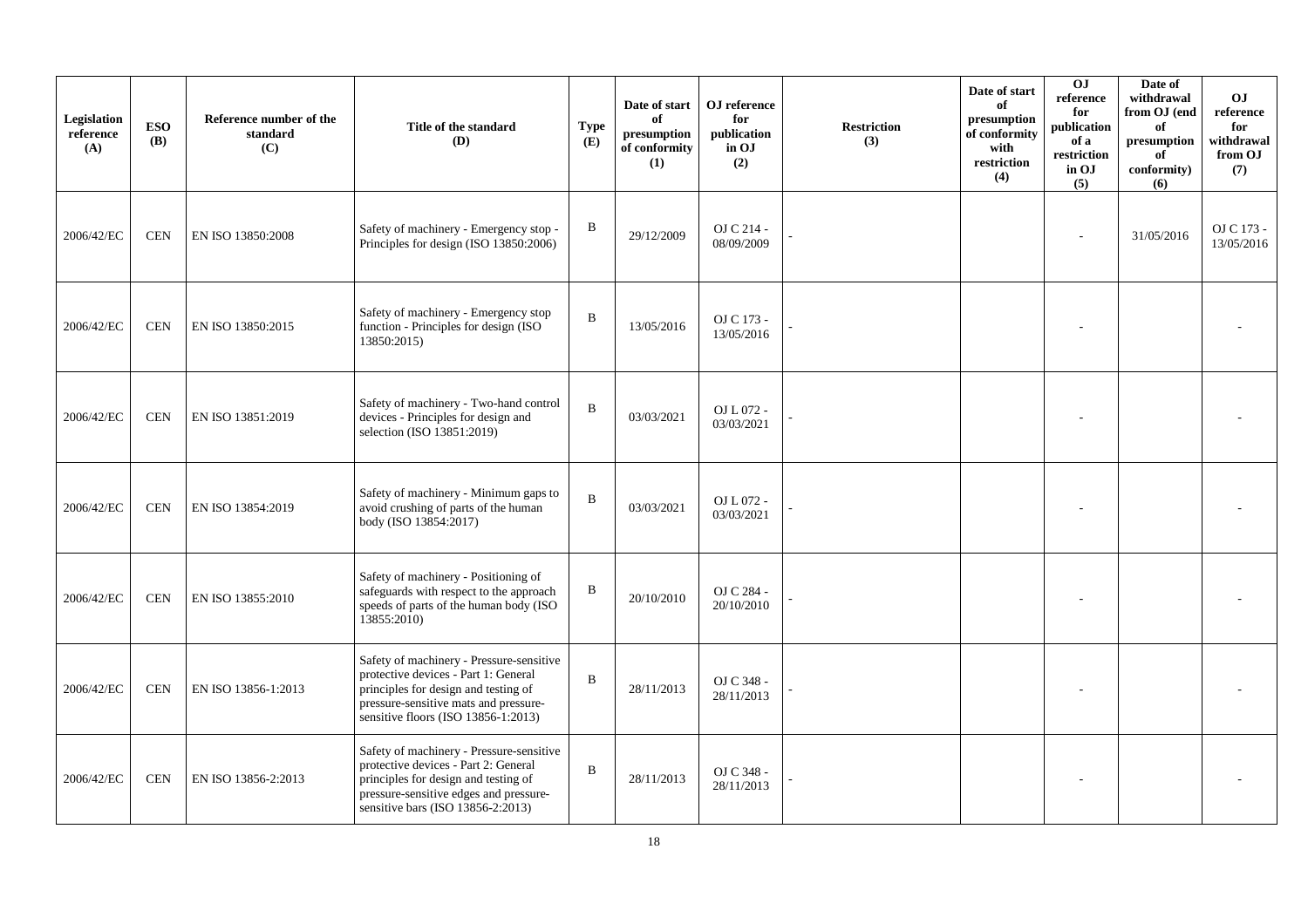| Legislation<br>reference<br>(A) | <b>ESO</b><br><b>(B)</b> | Reference number of the<br>standard<br>(C)              | Title of the standard<br>(D)                                                                                                                                                                                       | <b>Type</b><br>(E) | Date of start<br>of<br>presumption<br>of conformity<br>(1) | OJ reference<br>for<br>publication<br>in OJ<br>(2) | <b>Restriction</b><br>(3) | Date of start<br>of<br>presumption<br>of conformity<br>with<br>restriction<br>(4) | OJ<br>$\rm reference$<br>for<br>publication<br>of a<br>restriction<br>in OJ<br>(5) | Date of<br>withdrawal<br>from OJ (end<br>of<br>presumption<br>of<br>conformity)<br>(6) | <b>OJ</b><br>reference<br>for<br>withdrawal<br>from OJ<br>(7) |
|---------------------------------|--------------------------|---------------------------------------------------------|--------------------------------------------------------------------------------------------------------------------------------------------------------------------------------------------------------------------|--------------------|------------------------------------------------------------|----------------------------------------------------|---------------------------|-----------------------------------------------------------------------------------|------------------------------------------------------------------------------------|----------------------------------------------------------------------------------------|---------------------------------------------------------------|
| 2006/42/EC                      | <b>CEN</b>               | EN ISO 13856-3:2013                                     | Safety of machinery - Pressure-sensitive<br>protective devices - Part 3: General<br>principles for design and testing of<br>pressure-sensitive bumpers, plates, wires<br>and similar devices (ISO $13856-3:2013$ ) | B                  | 28/11/2013                                                 | OJ C 348 -<br>28/11/2013                           |                           |                                                                                   |                                                                                    |                                                                                        |                                                               |
| 2006/42/EC                      | <b>CEN</b>               | EN ISO 13857:2008                                       | Safety of machinery - Safety distances<br>to prevent hazard zones being reached<br>by upper and lower limbs (ISO<br>13857:2008)                                                                                    | B                  | 29/12/2009                                                 | OJ C 214 -<br>08/09/2009                           |                           |                                                                                   |                                                                                    | 03/09/2022                                                                             | OJ L 072 -<br>03/03/2021                                      |
| 2006/42/EC                      | <b>CEN</b>               | EN ISO 13857:2019                                       | Safety of machinery - Safety distances<br>to prevent hazard zones being reached<br>by upper and lower limbs (ISO<br>13857:2019)                                                                                    | B                  | 03/03/2021                                                 | OJ L 072 -<br>03/03/2021                           |                           |                                                                                   |                                                                                    |                                                                                        |                                                               |
| 2006/42/EC                      | <b>CEN</b>               | EN ISO 14118:2018                                       | Safety of machinery - Prevention of<br>unexpected start-up (ISO 14118:2017)                                                                                                                                        | B                  | 19/03/2019                                                 | OJ L 075 -<br>19/03/2019                           |                           |                                                                                   |                                                                                    |                                                                                        |                                                               |
| 2006/42/EC                      | <b>CEN</b>               | EN ISO 14119:2013                                       | Safety of machinery - Interlocking<br>devices associated with guards -<br>Principles for design and selection (ISO<br>14119:2013)                                                                                  | B                  | 11/04/2014                                                 | OJ C 110 -<br>11/04/2014                           |                           |                                                                                   |                                                                                    |                                                                                        |                                                               |
| 2006/42/EC                      | <b>CEN</b>               | EN ISO 14120:2015                                       | Safety of machinery - Guards - General<br>requirements for the design and<br>construction of fixed and movable<br>guards (ISO 14120:2015)                                                                          | B                  | 13/05/2016                                                 | OJ C 173 -<br>13/05/2016                           |                           |                                                                                   |                                                                                    |                                                                                        |                                                               |
| 2006/42/EC                      | <b>CEN</b>               | EN ISO 14122-1:2001,<br>EN ISO 14122-<br>1:2001/A1:2010 | Safety of machinery - Permanent means<br>of access to machinery - Part 1: Choice<br>of fixed means of access between two<br>levels (ISO 14122-1:2001)                                                              | B                  | 20/10/2010                                                 | OJ C 284 -<br>20/10/2010                           |                           |                                                                                   |                                                                                    | 31/12/2016                                                                             | OJ C 332 -<br>09/09/2016                                      |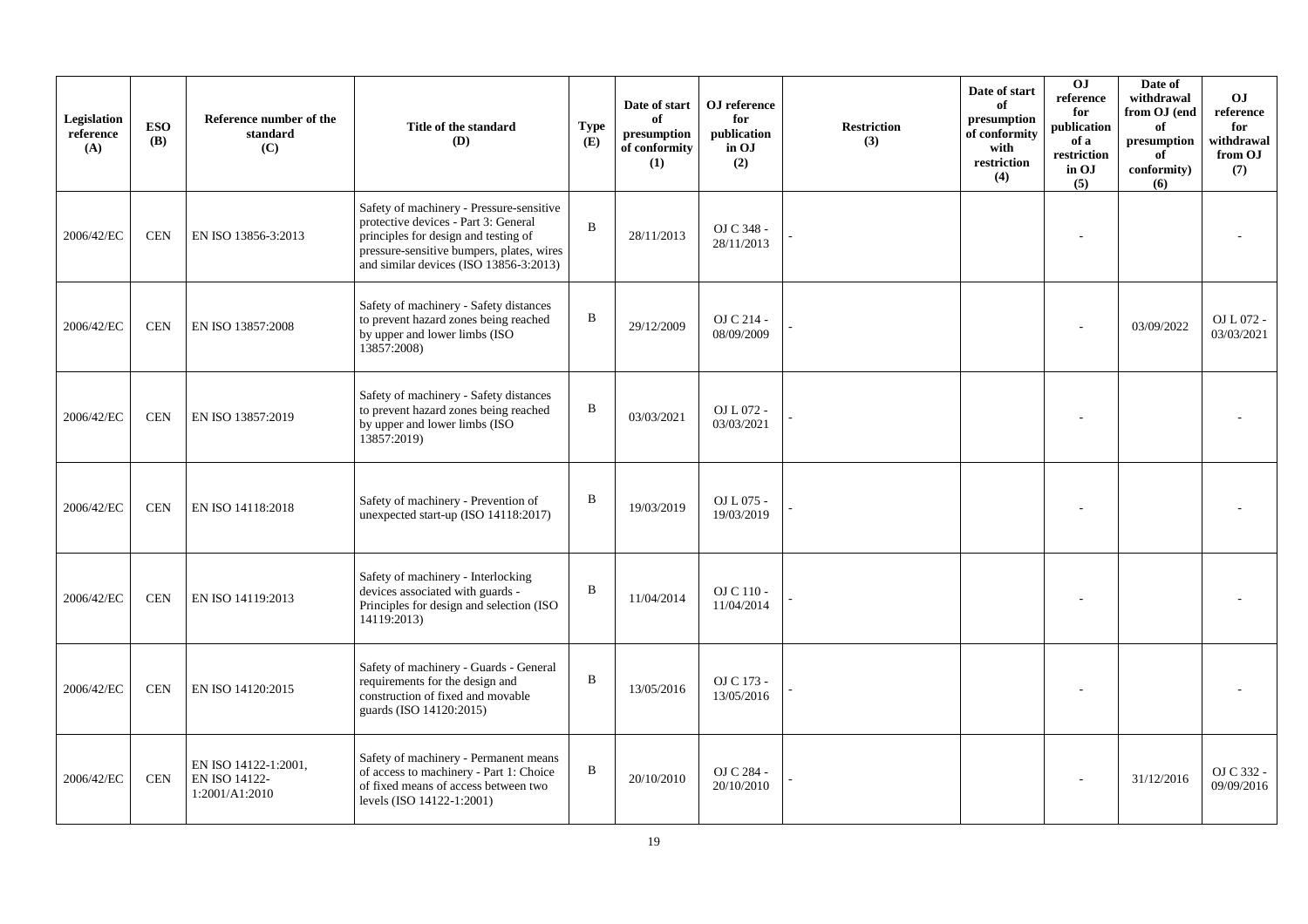| Legislation<br>reference<br>(A) | <b>ESO</b><br><b>(B)</b> | Reference number of the<br>standard<br>(C)                     | Title of the standard<br>(D)                                                                                                                                | <b>Type</b><br>(E) | Date of start<br>of<br>presumption<br>of conformity<br>(1) | OJ reference<br>for<br>publication<br>in OJ<br>(2) | <b>Restriction</b><br>(3) | Date of start<br>of<br>presumption<br>of conformity<br>with<br>restriction<br>(4) | 0J<br>$\rm reference$<br>for<br>publication<br>of a<br>restriction<br>in OJ<br>(5) | Date of<br>withdrawal<br>from OJ (end<br>of<br>presumption<br>of<br>conformity)<br>(6) | O <sub>J</sub><br>reference<br>for<br>withdrawal<br>from OJ<br>(7) |
|---------------------------------|--------------------------|----------------------------------------------------------------|-------------------------------------------------------------------------------------------------------------------------------------------------------------|--------------------|------------------------------------------------------------|----------------------------------------------------|---------------------------|-----------------------------------------------------------------------------------|------------------------------------------------------------------------------------|----------------------------------------------------------------------------------------|--------------------------------------------------------------------|
| 2006/42/EC                      | <b>CEN</b>               | EN ISO 14122-1:2016                                            | Safety of machinery - Permanent means<br>of access to machinery - Part 1: Choice<br>of fixed means and general requirements<br>of access (ISO 14122-1:2016) | B                  | 09/09/2016                                                 | OJ C 332 -<br>09/09/2016                           |                           |                                                                                   |                                                                                    |                                                                                        |                                                                    |
| 2006/42/EC                      | <b>CEN</b>               | EN ISO 14122-2:2001,<br>EN ISO 14122-<br>2:2001/A1:2010        | Safety of machinery - Permanent means<br>of access to machinery - Part 2:<br>Working platforms and walkways (ISO<br>14122-2:2001)                           | B                  | 20/10/2010                                                 | OJ C 284 -<br>20/10/2010                           |                           |                                                                                   |                                                                                    | 31/12/2016                                                                             | OJ C 332 -<br>09/09/2016                                           |
| 2006/42/EC                      | <b>CEN</b>               | EN ISO 14122-2:2016                                            | Safety of machinery - Permanent means<br>of access to machinery - Part 2:<br>Working platforms and walkways (ISO<br>14122-2:2016)                           | B                  | 09/09/2016                                                 | OJ C 332 -<br>09/09/2016                           |                           |                                                                                   |                                                                                    |                                                                                        |                                                                    |
| 2006/42/EC                      | <b>CEN</b>               | EN ISO 14122-3:2001,<br><b>EN ISO 14122-</b><br>3:2001/A1:2010 | Safety of machinery - Permanent means<br>of access to machinery - Part 3: Stairs,<br>stepladders and guard-rails (ISO 14122-<br>$3:2001$ )                  | B                  | 20/10/2010                                                 | OJ C 284 -<br>20/10/2010                           |                           |                                                                                   |                                                                                    | 31/12/2016                                                                             | OJ C 332 -<br>09/09/2016                                           |
| 2006/42/EC                      | <b>CEN</b>               | EN ISO 14122-3:2016                                            | Safety of machinery - Permanent means<br>of access to machinery - Part 3: Stairs,<br>stepladders and guard-rails (ISO 14122-<br>3:2016                      | B                  | 09/09/2016                                                 | OJ C 332 -<br>09/09/2016                           |                           |                                                                                   |                                                                                    |                                                                                        |                                                                    |
| 2006/42/EC                      | <b>CEN</b>               | EN ISO 14122-4:2004,<br>EN ISO 14122-<br>4:2004/A1:2010        | Safety of machinery - Permanent means<br>of access to machinery - Part 4: Fixed<br>ladders (ISO 14122-4:2004)                                               | B                  | 08/04/2011                                                 | OJ C 110 -<br>08/04/2011                           |                           |                                                                                   |                                                                                    | 31/12/2016                                                                             | OJ C 332 -<br>09/09/2016                                           |
| 2006/42/EC                      | <b>CEN</b>               | EN ISO 14122-4:2016                                            | Safety of machinery - Permanent means<br>of access to machinery - Part 4: Fixed<br>ladders (ISO 14122-4:2016)                                               | B                  | 09/09/2016                                                 | OJ C 332 -<br>09/09/2016                           |                           |                                                                                   |                                                                                    |                                                                                        |                                                                    |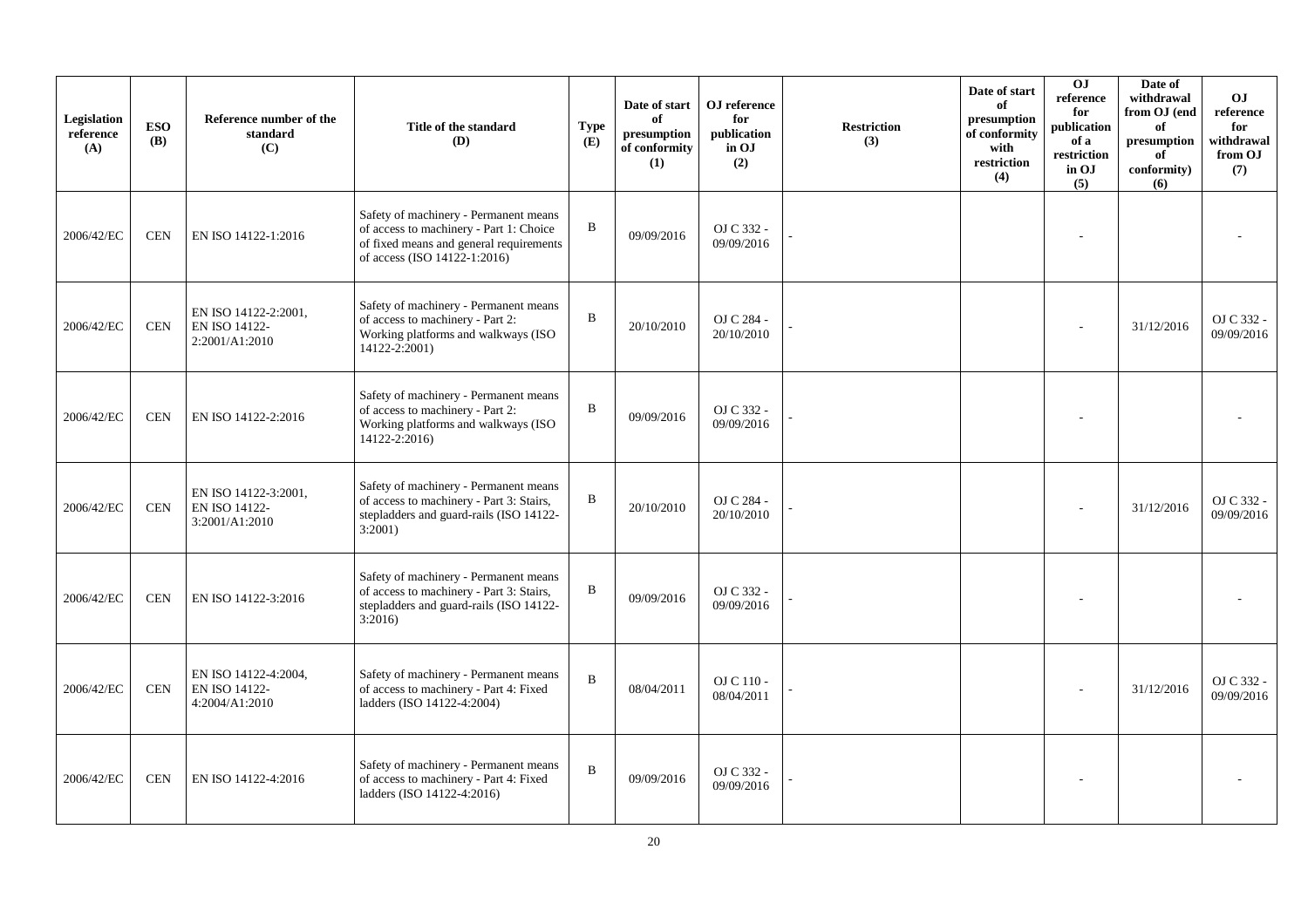| Legislation<br>reference<br>(A) | <b>ESO</b><br><b>(B)</b> | Reference number of the<br>standard<br>(C) | Title of the standard<br>(D)                                                                                                                                                                                      | <b>Type</b><br>(E) | Date of start<br>of<br>presumption<br>of conformity<br>(1) | OJ reference<br>for<br>publication<br>in OJ<br>(2) | <b>Restriction</b><br>(3) | Date of start<br>of<br>presumption<br>of conformity<br>with<br>restriction<br>(4) | O <sub>J</sub><br>reference<br>for<br>publication<br>of a<br>restriction<br>in OJ<br>(5) | Date of<br>withdrawal<br>from OJ (end<br>of<br>presumption<br>of<br>conformity)<br>(6) | OJ.<br>reference<br>for<br>withdrawal<br>from OJ<br>(7) |
|---------------------------------|--------------------------|--------------------------------------------|-------------------------------------------------------------------------------------------------------------------------------------------------------------------------------------------------------------------|--------------------|------------------------------------------------------------|----------------------------------------------------|---------------------------|-----------------------------------------------------------------------------------|------------------------------------------------------------------------------------------|----------------------------------------------------------------------------------------|---------------------------------------------------------|
| 2006/42/EC                      | <b>CEN</b>               | EN ISO 14123-1:2015                        | Safety of machinery - Reduction of risks<br>to health resulting from hazardous<br>substances emitted by machinery - Part<br>1: Principles and specifications for<br>machinery manufacturers (ISO 14123-<br>1:2015 | $\bf{B}$           | 13/05/2016                                                 | OJ C 173 -<br>13/05/2016                           |                           |                                                                                   |                                                                                          |                                                                                        |                                                         |
| 2006/42/EC                      | <b>CEN</b>               | EN ISO 14123-2:2015                        | Safety of machinery - Reduction of risks<br>to health resulting from hazardous<br>substances emitted by machinery - Part<br>2: Methodology leading to verification<br>procedures (ISO 14123-2:2015)               | $\mathbf B$        | 13/05/2016                                                 | OJ C 173 -<br>13/05/2016                           |                           |                                                                                   |                                                                                          |                                                                                        |                                                         |
| 2006/42/EC                      | <b>CEN</b>               | EN ISO 14159:2008                          | Safety of machinery - Hygiene<br>requirements for the design of<br>machinery (ISO 14159:2002)                                                                                                                     | $\, {\bf B}$       | 29/12/2009                                                 | OJ C 214 -<br>08/09/2009                           |                           |                                                                                   |                                                                                          |                                                                                        |                                                         |
| 2006/42/EC                      | <b>CEN</b>               | EN ISO 14738:2008                          | Safety of machinery - Anthropometric<br>requirements for the design of<br>workstations at machinery (ISO<br>14738:2002, including Cor 1:2003 and<br>Cor 2:2005)                                                   | $\, {\bf B}$       | 29/12/2009                                                 | OJ C 214 -<br>08/09/2009                           |                           |                                                                                   |                                                                                          |                                                                                        |                                                         |
| 2006/42/EC                      | <b>CEN</b>               | EN ISO 15536-1:2008                        | Ergonomics - Computer manikins and<br>body templates - Part 1: General<br>requirements (ISO 15536-1:2005)                                                                                                         | $\bf{B}$           | 29/12/2009                                                 | OJ C 214 -<br>08/09/2009                           |                           |                                                                                   |                                                                                          |                                                                                        |                                                         |
| 2006/42/EC                      | <b>CEN</b>               | EN 15967:2011                              | Determination of maximum explosion<br>pressure and the maximum rate of<br>pressure rise of gases and vapours                                                                                                      | $\, {\bf B}$       | 18/11/2011                                                 | OJ C 338 -<br>18/11/2011                           |                           |                                                                                   |                                                                                          |                                                                                        |                                                         |
| 2006/42/EC                      | <b>CEN</b>               | EN 16590-1:2014                            | Tractors and machinery for agriculture<br>and forestry - Safety-related parts of<br>control systems - Part 1: General<br>principles for design and development<br>(ISO 25119-1:2010 modified)                     | $\, {\bf B}$       | 13/02/2015                                                 | OJ C 054 -<br>13/02/2015                           |                           |                                                                                   |                                                                                          |                                                                                        |                                                         |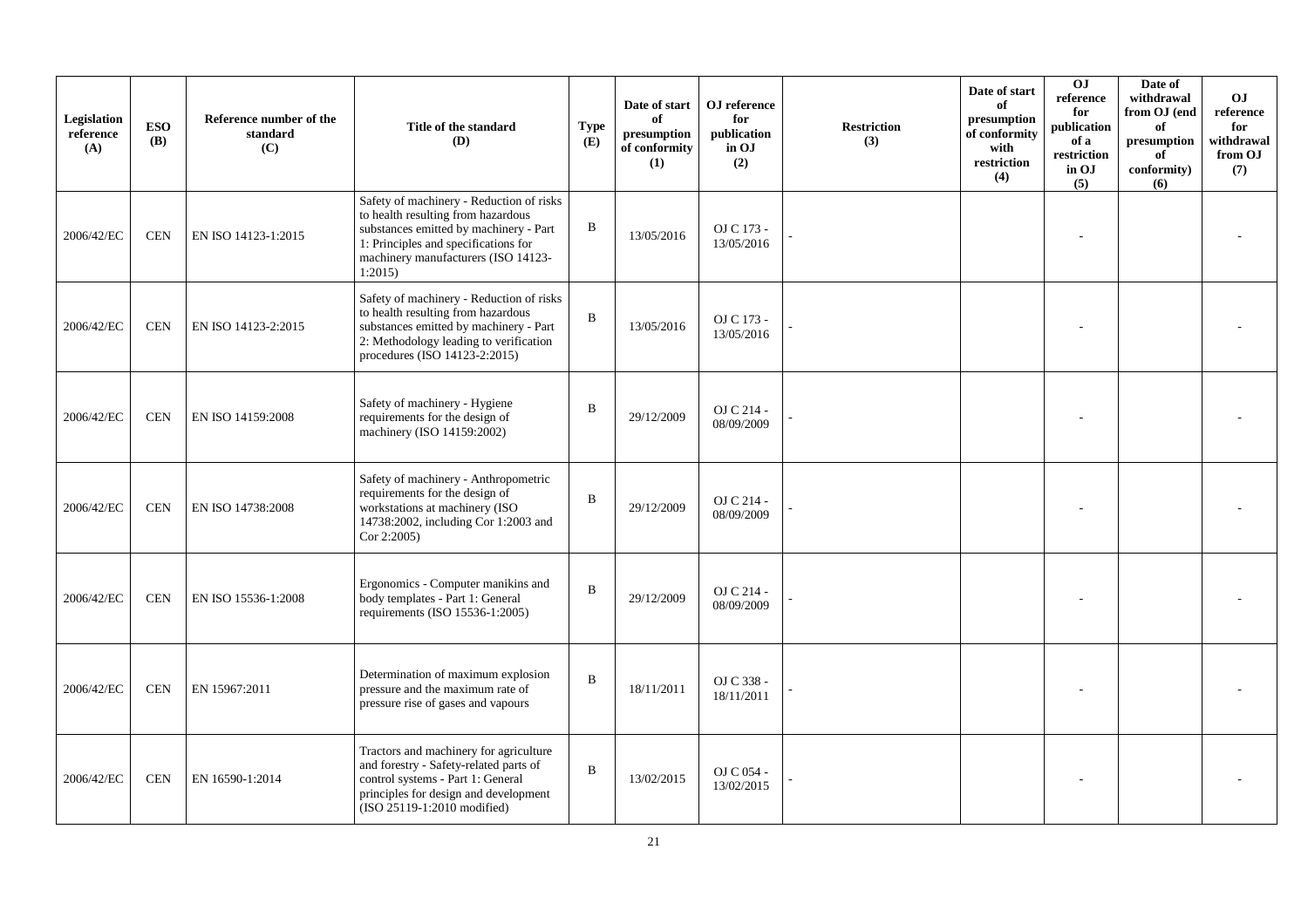| Legislation<br>reference<br>(A) | <b>ESO</b><br><b>(B)</b> | Reference number of the<br>standard<br>(C)      | Title of the standard<br>(D)                                                                                                                               | <b>Type</b><br>(E) | Date of start<br>of<br>presumption<br>of conformity<br>(1) | OJ reference<br>for<br>publication<br>in OJ<br>(2) | <b>Restriction</b><br>(3) | Date of start<br>of<br>presumption<br>of conformity<br>with<br>restriction<br>(4) | 0J<br>reference<br>for<br>publication<br>of a<br>restriction<br>in OJ<br>(5) | Date of<br>withdrawal<br>from OJ (end<br>of<br>presumption<br>of<br>conformity)<br>(6) | O <sub>J</sub><br>reference<br>for<br>withdrawal<br>from OJ<br>(7) |
|---------------------------------|--------------------------|-------------------------------------------------|------------------------------------------------------------------------------------------------------------------------------------------------------------|--------------------|------------------------------------------------------------|----------------------------------------------------|---------------------------|-----------------------------------------------------------------------------------|------------------------------------------------------------------------------|----------------------------------------------------------------------------------------|--------------------------------------------------------------------|
| 2006/42/EC                      | <b>CEN</b>               | EN 16590-2:2014                                 | Tractors and machinery for agriculture<br>and forestry - Safety-related parts of<br>control systems - Part 2: Concept phase<br>(ISO 25119-2:2010 modified) | B                  | 13/02/2015                                                 | OJ C 054 -<br>13/02/2015                           |                           |                                                                                   |                                                                              |                                                                                        |                                                                    |
| 2006/42/EC                      | <b>CEN</b>               | EN ISO 18497:2018                               | Agricultural machinery and tractors -<br>Safety of highly automated agricultural<br>machines - Principles for design (ISO<br>18497:2018)                   | $\, {\bf B}$       | 02/04/2020                                                 | OJ L 102 -<br>02/04/2020                           |                           |                                                                                   |                                                                              |                                                                                        |                                                                    |
| 2006/42/EC                      | <b>CEN</b>               | EN ISO 19353:2016                               | Safety of machinery - Fire prevention<br>and fire protection (ISO 19353:2015)                                                                              | $\, {\bf B}$       | 09/09/2016                                                 | OJ C 332 -<br>09/09/2016                           |                           |                                                                                   |                                                                              | 02/10/2021                                                                             | OJ L 102 -<br>02/04/2020                                           |
| 2006/42/EC                      | <b>CEN</b>               | EN ISO 19353:2019                               | Safety of machinery - Fire prevention<br>and fire protection (ISO 19353:2019)                                                                              | $\, {\bf B}$       | 02/04/2020                                                 | OJ L 102 -<br>02/04/2020                           |                           |                                                                                   |                                                                              |                                                                                        |                                                                    |
| 2006/42/EC                      | <b>CEN</b>               | EN ISO 20607:2019                               | Safety of machinery - Instruction<br>handbook - General drafting principles<br>(ISO 20607:2019)                                                            | $\, {\bf B}$       | 02/04/2020                                                 | OJ L 102 -<br>02/04/2020                           |                           |                                                                                   |                                                                              |                                                                                        |                                                                    |
| 2006/42/EC                      | <b>CEN</b>               | EN ISO 20643:2008                               | Mechanical vibration - Hand-held and<br>hand-guided machinery - Principles for<br>evaluation of vibration emission (ISO<br>20643:2005)                     | B                  | 29/12/2009                                                 | OJ C 214 -<br>08/09/2009                           |                           |                                                                                   |                                                                              | 31/01/2013                                                                             | OJ C 350 -<br>15/11/2012                                           |
| 2006/42/EC                      | <b>CEN</b>               | EN ISO 20643:2008,<br>EN ISO 20643:2008/A1:2012 | Mechanical vibration - Hand-held and<br>hand-guided machinery - Principles for<br>evaluation of vibration emission (ISO<br>20643:2005)                     | B                  | 15/11/2012                                                 | OJ C 350 -<br>15/11/2012                           |                           |                                                                                   |                                                                              |                                                                                        |                                                                    |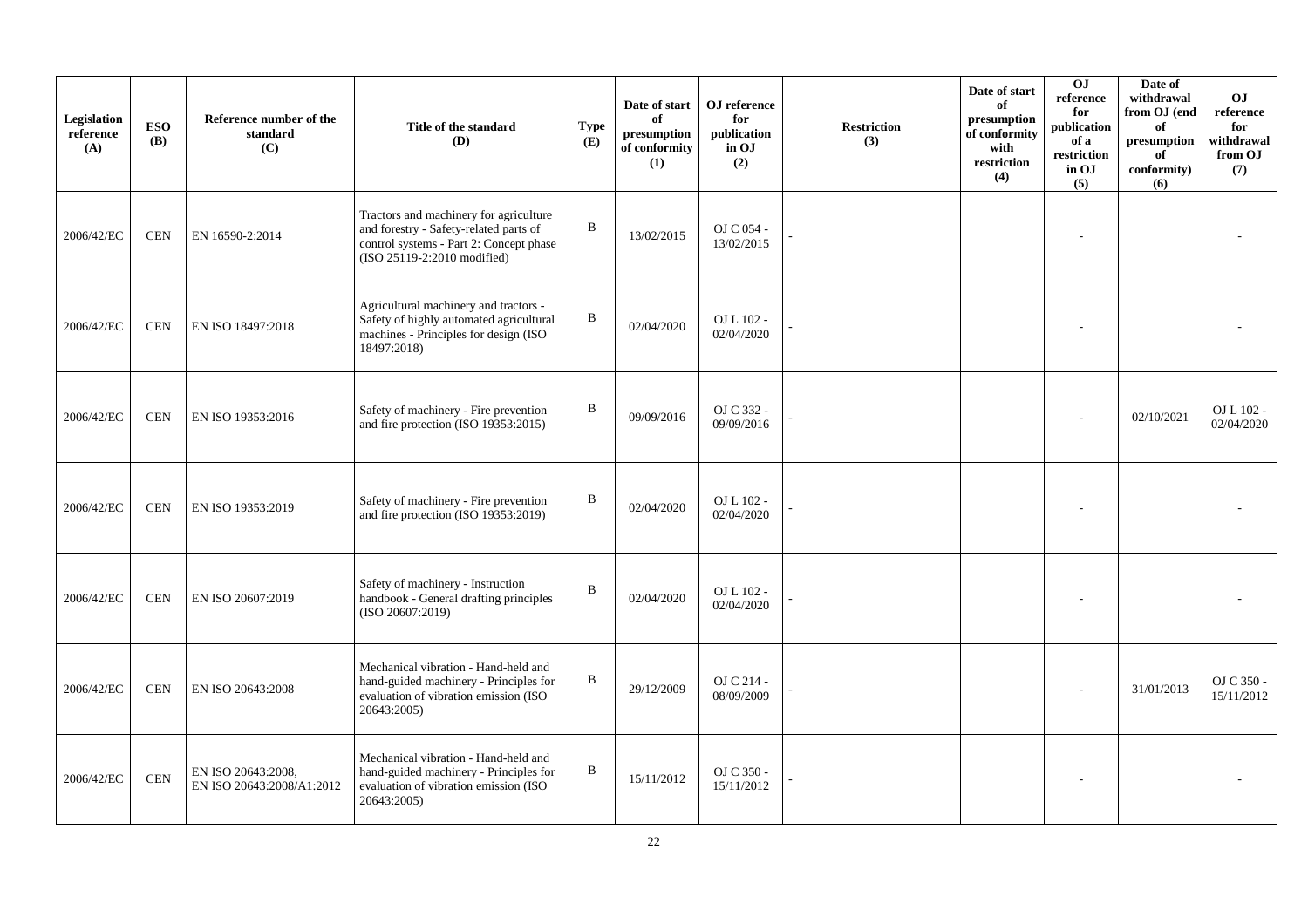| Legislation<br>reference<br>(A) | <b>ESO</b><br><b>(B)</b> | Reference number of the<br>standard<br>(C)                              | Title of the standard<br><b>(D)</b>                                                                                                                                                                                                | <b>Type</b><br>(E) | Date of start<br>of<br>presumption<br>of conformity<br>(1) | OJ reference<br>for<br>publication<br>in OJ<br>(2) | <b>Restriction</b><br>(3) | Date of start<br>of<br>presumption<br>of conformity<br>with<br>restriction<br>(4) | OJ<br>reference<br>for<br>publication<br>of a<br>restriction<br>in OJ<br>(5) | Date of<br>withdrawal<br>from OJ (end<br>of<br>presumption<br>of<br>conformity)<br>(6) | O <sub>J</sub><br>reference<br>for<br>withdrawal<br>from OJ<br>(7) |
|---------------------------------|--------------------------|-------------------------------------------------------------------------|------------------------------------------------------------------------------------------------------------------------------------------------------------------------------------------------------------------------------------|--------------------|------------------------------------------------------------|----------------------------------------------------|---------------------------|-----------------------------------------------------------------------------------|------------------------------------------------------------------------------|----------------------------------------------------------------------------------------|--------------------------------------------------------------------|
| 2006/42/EC                      | <b>CEN</b>               | EN 30326-1:1994,<br>EN 30326-1:1994/A1:2007                             | Mechanical vibration - Laboratory<br>method for evaluating vehicle seat<br>vibration - Part 1: Basic requirements<br>(ISO 10326-1:1992)                                                                                            | B                  | 29/12/2009                                                 | OJ C 214 -<br>08/09/2009                           |                           |                                                                                   |                                                                              | 30/06/2012                                                                             | OJ C 061 -<br>29/02/2012                                           |
| 2006/42/EC                      | <b>CEN</b>               | EN 30326-1:1994,<br>EN 30326-1:1994/A1:2007,<br>EN 30326-1:1994/A2:2011 | Mechanical vibration - Laboratory<br>method for evaluating vehicle seat<br>vibration - Part 1: Basic requirements<br>(ISO 10326-1:1992)                                                                                            | B                  | 29/02/2012                                                 | OJ C 061 -<br>29/02/2012                           |                           |                                                                                   |                                                                              | 30/11/2017                                                                             | OJ C 183 -<br>09/06/2017                                           |
| 2006/42/EC                      | <b>CEN</b>               | EN 81-3:2000+A1:2008,<br>EN 81-<br>3:2000+A1:2008/AC:2009               | Safety rules for the construction and<br>installation of lifts - Part 3: Electric and<br>hydraulic service lifts                                                                                                                   | $\mathbf C$        | 29/12/2009                                                 | OJ C 214 -<br>08/09/2009                           |                           |                                                                                   |                                                                              |                                                                                        |                                                                    |
| 2006/42/EC                      | <b>CEN</b>               | EN 81-31:2010                                                           | Safety rules for the construction and<br>installation of lifts - Lifts for the<br>transport of goods only - Part 31:<br>Accessible goods only lifts                                                                                | $\mathsf{C}$       | 20/10/2010                                                 | OJ C 284 -<br>20/10/2010                           |                           |                                                                                   |                                                                              |                                                                                        |                                                                    |
| 2006/42/EC                      | <b>CEN</b>               | EN 81-40:2008                                                           | Safety rules for the construction and<br>installation of lifts - Special lifts for the<br>transport of persons and goods - Part 40:<br>Stairlifts and inclined lifting platforms<br>intended for persons with impaired<br>mobility | C                  | 29/12/2009                                                 | OJ C 214 -<br>08/09/2009                           |                           |                                                                                   |                                                                              | 15/04/2023                                                                             | OJ L 366 -<br>15/10/2021                                           |
| 2006/42/EC                      | <b>CEN</b>               | EN 81-40:2020                                                           | Safety rules for the construction and<br>installation of lifts - Special lifts for the<br>transport of persons and goods - Part<br>40: Stairlifts and inclined lifting<br>platforms intended for persons with<br>impaired mobility | $\mathsf{C}$       | 15/10/2021                                                 | OJ L 366 -<br>15/10/2021                           |                           |                                                                                   |                                                                              |                                                                                        |                                                                    |
| 2006/42/EC                      | <b>CEN</b>               | EN 81-41:2010                                                           | Safety rules for the construction and<br>installation of lifts - Special lifts for the<br>transport of persons and goods - Part 41:<br>Vertical lifting platforms intended for<br>use by persons with impaired mobility            | $\mathbf C$        | 08/04/2011                                                 | OJ C 110 -<br>08/04/2011                           |                           |                                                                                   |                                                                              |                                                                                        |                                                                    |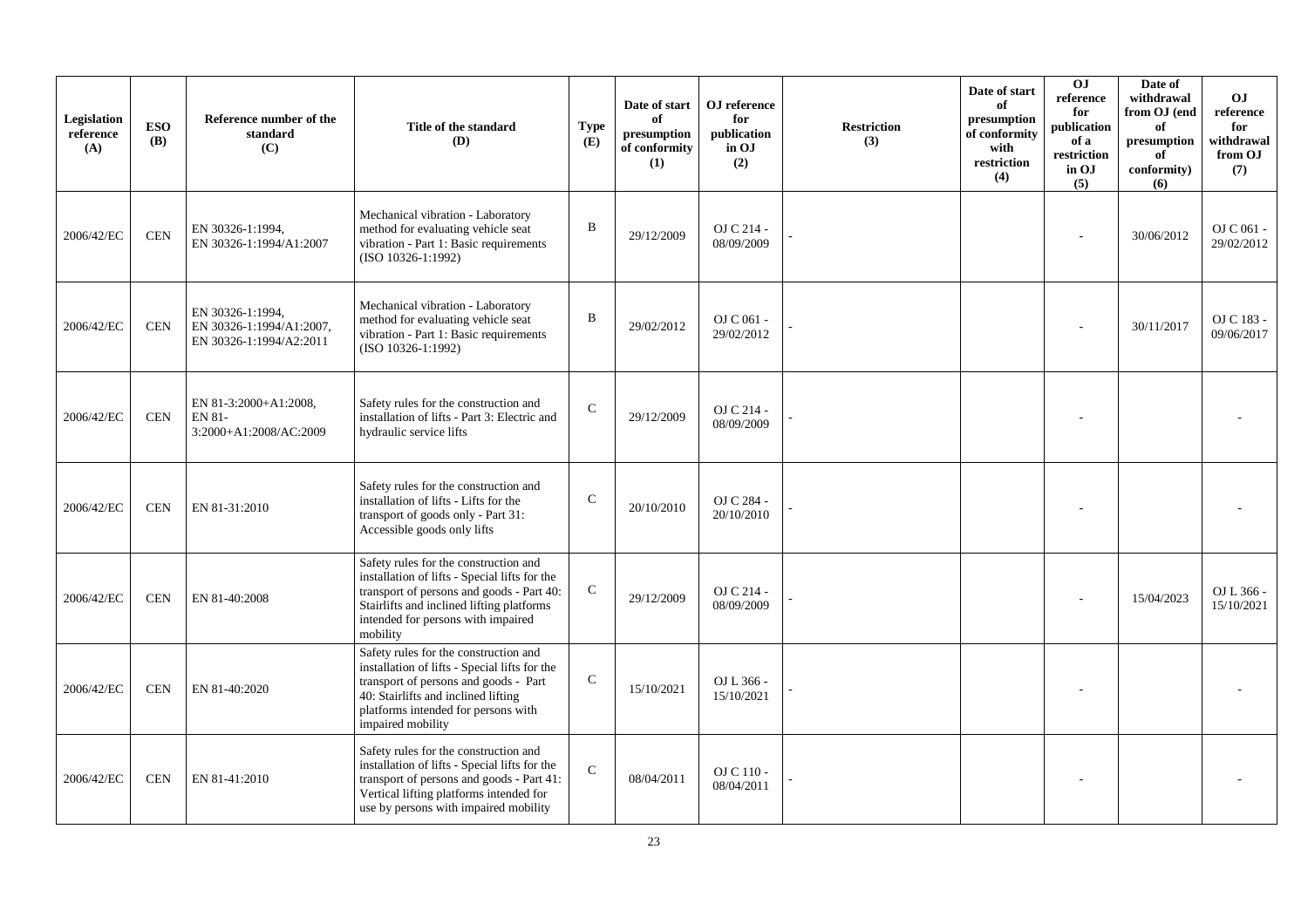| Legislation<br>reference<br>(A) | <b>ESO</b><br><b>(B)</b> | Reference number of the<br>standard<br>(C) | Title of the standard<br>(D)                                                                                                                            | <b>Type</b><br>(E) | Date of start<br>of<br>presumption<br>of conformity<br>(1) | OJ reference<br>for<br>publication<br>in OJ<br>(2) | <b>Restriction</b><br>(3) | Date of start<br>of<br>presumption<br>of conformity<br>with<br>restriction<br>(4) | 0J<br>reference<br>for<br>publication<br>of a<br>restriction<br>in OJ<br>(5) | Date of<br>withdrawal<br>from OJ (end<br>of<br>$\bf{presumption}$<br>of<br>conformity)<br>(6) | OJ<br>$\rm reference$<br>for<br>withdrawal<br>from OJ<br>(7) |
|---------------------------------|--------------------------|--------------------------------------------|---------------------------------------------------------------------------------------------------------------------------------------------------------|--------------------|------------------------------------------------------------|----------------------------------------------------|---------------------------|-----------------------------------------------------------------------------------|------------------------------------------------------------------------------|-----------------------------------------------------------------------------------------------|--------------------------------------------------------------|
| 2006/42/EC                      | <b>CEN</b>               | EN 81-43:2009                              | Safety rules for the construction and<br>installation of lifts - Special lifts for the<br>transport of persons and goods - Part 43:<br>Lifts for cranes | $\mathbf C$        | 29/12/2009                                                 | OJ C 214 -<br>08/09/2009                           |                           |                                                                                   |                                                                              |                                                                                               |                                                              |
| 2006/42/EC                      | <b>CEN</b>               | EN 115-1:2008                              | Safety of escalators and moving walks -<br>Part 1: Construction and installation                                                                        | $\mathbf C$        | 29/12/2009                                                 | OJ C 214 -<br>08/09/2009                           |                           |                                                                                   |                                                                              | 30/09/2010                                                                                    | OJ C 136 -<br>26/05/2010                                     |
| 2006/42/EC                      | <b>CEN</b>               | EN 115-1:2017                              | Safety of escalators and moving walks -<br>Part 1: Construction and installation                                                                        | $\mathbf C$        | 09/03/2018                                                 | OJ C 092 -<br>09/03/2018                           |                           |                                                                                   | ٠                                                                            |                                                                                               |                                                              |
| 2006/42/EC                      | <b>CEN</b>               | EN 115-1:2008+A1:2010                      | Safety of escalators and moving walks -<br>Part 1: Construction and installation                                                                        | $\mathsf{C}$       | 26/05/2010                                                 | OJ C 136 -<br>26/05/2010                           |                           |                                                                                   |                                                                              | 31/01/2019                                                                                    | OJ C 092 -<br>09/03/2018                                     |
| 2006/42/EC                      | <b>CEN</b>               | EN 201:2009                                | Plastics and rubber machines - Injection<br>moulding machines - Safety<br>requirements                                                                  | $\mathbf C$        | 29/12/2009                                                 | OJ C 309 -<br>18/12/2009                           |                           |                                                                                   |                                                                              | 15/04/2023                                                                                    | OJ L 366 -<br>15/10/2021                                     |
| 2006/42/EC                      | <b>CEN</b>               | EN 267:2009                                | Automatic forced draught burners for<br>liquid fuels                                                                                                    | $\mathbf C$        | 26/05/2010                                                 | OJ C 136 -<br>26/05/2010                           |                           |                                                                                   |                                                                              | 29/02/2012                                                                                    | OJ C 338 -<br>18/11/2011                                     |
| 2006/42/EC                      | <b>CEN</b>               | EN 267:2009+A1:2011                        | Automatic forced draught burners for<br>liquid fuels                                                                                                    | $\mathbf C$        | 18/11/2011                                                 | OJ C 338 -<br>18/11/2011                           |                           |                                                                                   |                                                                              |                                                                                               |                                                              |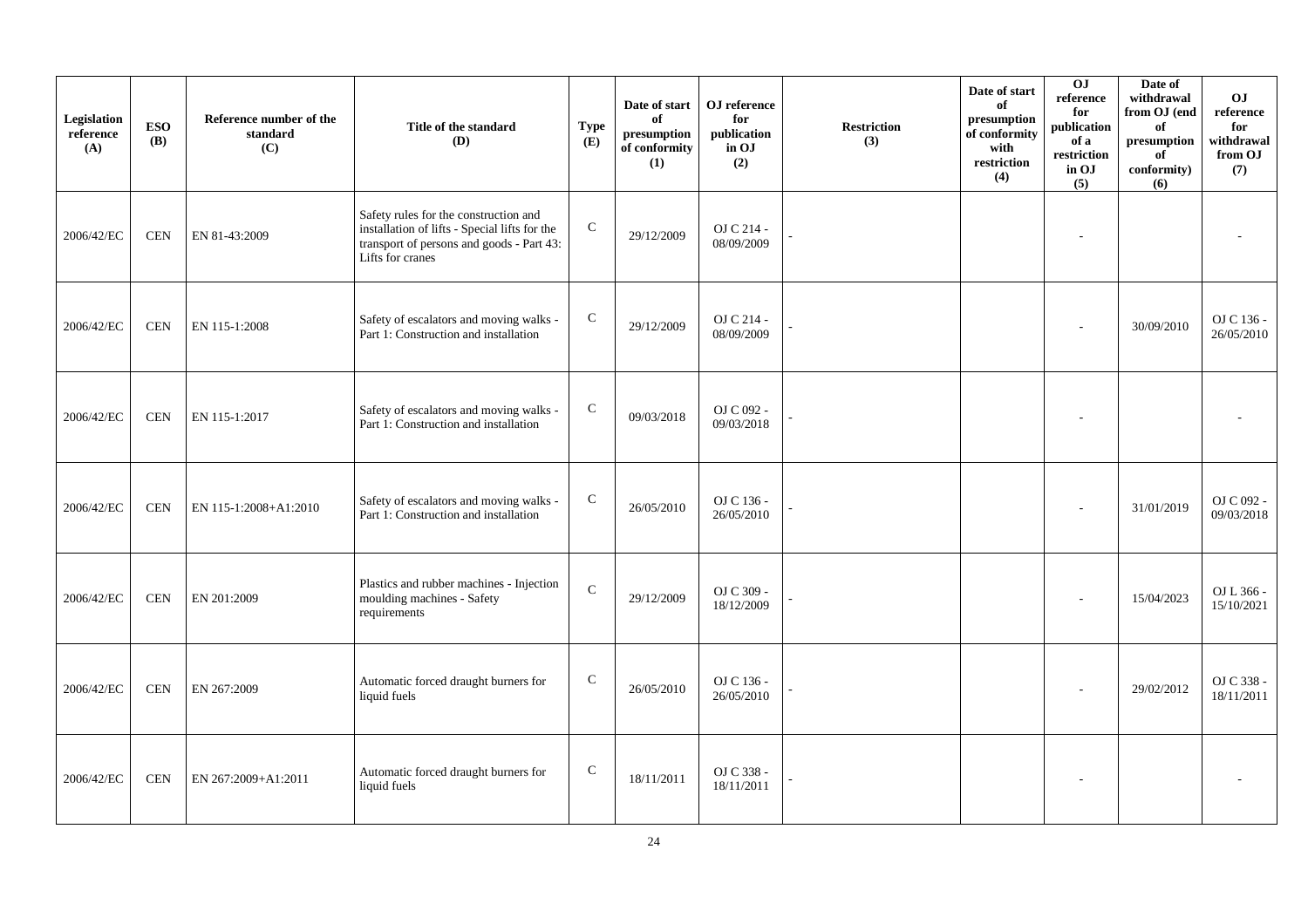| Legislation<br>reference<br>(A) | <b>ESO</b><br><b>(B)</b> | Reference number of the<br>standard<br>(C) | Title of the standard<br>(D)                                                                                                                                                                   | <b>Type</b><br>(E) | Date of start<br>of<br>presumption<br>of conformity<br>(1) | OJ reference<br>for<br>publication<br>in OJ<br>(2) | <b>Restriction</b><br>(3) | Date of start<br>of<br>presumption<br>of conformity<br>with<br>restriction<br>(4) | OJ<br>$\rm reference$<br>for<br>publication<br>of a<br>restriction<br>in OJ<br>(5) | Date of<br>withdrawal<br>from OJ (end<br>of<br>presumption<br>of<br>conformity)<br>(6) | O <sub>J</sub><br>reference<br>for<br>withdrawal<br>from OJ<br>(7) |
|---------------------------------|--------------------------|--------------------------------------------|------------------------------------------------------------------------------------------------------------------------------------------------------------------------------------------------|--------------------|------------------------------------------------------------|----------------------------------------------------|---------------------------|-----------------------------------------------------------------------------------|------------------------------------------------------------------------------------|----------------------------------------------------------------------------------------|--------------------------------------------------------------------|
| 2006/42/EC                      | <b>CEN</b>               | EN 280:2001+A2:2009                        | Mobile elevating work platforms -<br>Design calculations - Stability criteria -<br>Construction - Safety - Examinations<br>and tests                                                           | $\mathsf{C}$       | 29/12/2009                                                 | OJ C 309 -<br>18/12/2009                           |                           |                                                                                   |                                                                                    | 31/01/2015                                                                             | OJ C 348 -<br>28/11/2013                                           |
| 2006/42/EC                      | <b>CEN</b>               | EN 280:2013                                | Mobile elevating work platforms -<br>Design calculations - Stability criteria -<br>Construction - Safety - Examinations<br>and tests                                                           | $\mathsf{C}$       | 28/11/2013                                                 | OJ C 348 -<br>28/11/2013                           |                           |                                                                                   |                                                                                    | 28/02/2017                                                                             | OJ C 014 -<br>15/01/2016                                           |
| 2006/42/EC                      | <b>CEN</b>               | EN 280:2013+A1:2015                        | Mobile elevating work platforms -<br>Design calculations - Stability criteria -<br>Construction - Safety - Examinations<br>and tests                                                           | $\mathsf{C}$       | 15/01/2016                                                 | OJ C 014 -<br>15/01/2016                           |                           |                                                                                   |                                                                                    |                                                                                        |                                                                    |
| 2006/42/EC                      | <b>CEN</b>               | EN 289:2004+A1:2008                        | Plastics and rubber machines - Presses -<br>Safety requirements                                                                                                                                | $\mathbf C$        | 29/12/2009                                                 | OJ C 214 -<br>08/09/2009                           |                           |                                                                                   |                                                                                    | 13/02/2015                                                                             | OJ C 054 -<br>13/02/2015                                           |
| 2006/42/EC                      | <b>CEN</b>               | EN 289:2014                                | Plastics and rubber machines -<br>Compression moulding machines and<br>transfer moulding machines - Safety<br>requirements                                                                     | $\mathsf{C}$       | 13/02/2015                                                 | OJ C 054 -<br>13/02/2015                           |                           |                                                                                   |                                                                                    |                                                                                        |                                                                    |
| 2006/42/EC                      | <b>CEN</b>               | EN 303-5:2012                              | Heating boilers - Part 5: Heating boilers<br>for solid fuels, manually and<br>automatically stoked, nominal heat<br>output of up to 500 kW - Terminology,<br>requirements, testing and marking | $\mathbf C$        | 24/08/2012                                                 | OJ C 256 -<br>24/08/2012                           |                           |                                                                                   |                                                                                    | 11/10/2023                                                                             | OJ L 115 -<br>13/04/2022                                           |
| 2006/42/EC                      | <b>CEN</b>               | EN 303-5:2021                              | Heating boilers - Part 5: Heating boilers<br>for solid fuels, manually and<br>automatically stoked, nominal heat<br>output of up to 500 kW - Terminology,<br>requirements, testing and marking | $\mathbf C$        | 13/04/2022                                                 | OJ L 115 -<br>13/04/2022                           |                           |                                                                                   |                                                                                    |                                                                                        |                                                                    |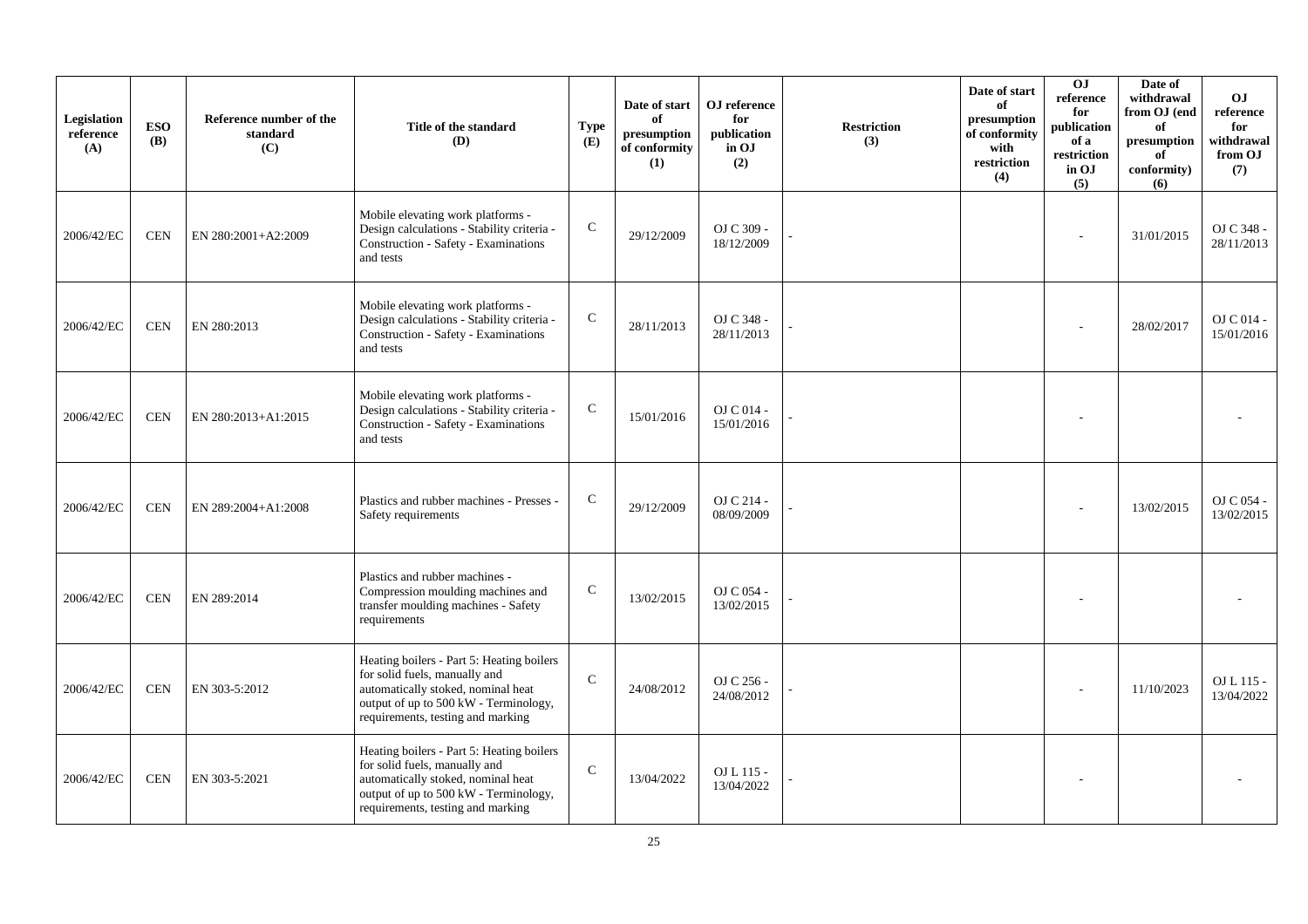| Legislation<br>reference<br>(A) | <b>ESO</b><br><b>(B)</b> | Reference number of the<br>standard<br>(C) | Title of the standard<br><b>(D)</b>                                                                                                                      | <b>Type</b><br>(E) | Date of start<br>of<br>presumption<br>of conformity<br>(1) | OJ reference<br>for<br>publication<br>in OJ<br>(2) | <b>Restriction</b><br>(3) | Date of start<br>of<br>presumption<br>of conformity<br>with<br>restriction<br>(4) | OJ<br>reference<br>for<br>publication<br>of a<br>restriction<br>in OJ<br>(5) | Date of<br>withdrawal<br>from OJ (end<br>of<br>presumption<br>of<br>conformity)<br>(6) | OJ.<br>reference<br>for<br>withdrawal<br>from OJ<br>(7) |
|---------------------------------|--------------------------|--------------------------------------------|----------------------------------------------------------------------------------------------------------------------------------------------------------|--------------------|------------------------------------------------------------|----------------------------------------------------|---------------------------|-----------------------------------------------------------------------------------|------------------------------------------------------------------------------|----------------------------------------------------------------------------------------|---------------------------------------------------------|
| 2006/42/EC                      | <b>CEN</b>               | EN 378-2:2008+A1:2009                      | Refrigerating systems and heat pumps -<br>Safety and environmental requirements -<br>Part 2: Design, construction, testing,<br>marking and documentation | ${\bf C}$          | 29/12/2009                                                 | OJ C 214 -<br>08/09/2009                           |                           |                                                                                   |                                                                              | 30/11/2017                                                                             | OJ C 183 -<br>09/06/2017                                |
| 2006/42/EC                      | <b>CEN</b>               | EN 378-2:2016                              | Refrigerating systems and heat pumps -<br>Safety and environmental requirements -<br>Part 2: Design, construction, testing,<br>marking and documentation | ${\bf C}$          | 09/06/2017                                                 | OJ C 183 -<br>09/06/2017                           |                           |                                                                                   |                                                                              |                                                                                        |                                                         |
| 2006/42/EC                      | <b>CEN</b>               | EN 378-2:2008+A2:2012                      | Refrigerating systems and heat pumps -<br>Safety and environmental requirements -<br>Part 2: Design, construction, testing,<br>marking and documentation | ${\bf C}$          | 24/08/2012                                                 | OJ C 256 -<br>24/08/2012                           |                           |                                                                                   |                                                                              | 30/11/2017                                                                             | OJ C 183 -<br>09/06/2017                                |
| 2006/42/EC                      | <b>CEN</b>               | EN 415-1:2000+A1:2009                      | Packaging machines safety - Part 1:<br>Terminology and classification of<br>packaging machines and associated<br>equipment                               | $\mathcal{C}$      | 29/12/2009                                                 | OJ C 214 -<br>08/09/2009                           |                           |                                                                                   |                                                                              | 29/02/2016                                                                             | OJ C 014 -<br>15/01/2016                                |
| 2006/42/EC                      | <b>CEN</b>               | EN 415-1:2014                              | Safety of packaging machines - Part 1:<br>Terminology and classification of<br>packaging machines and associated<br>equipment                            | $\mathbf C$        | 15/01/2016                                                 | OJ C 014 -<br>15/01/2016                           |                           |                                                                                   |                                                                              |                                                                                        |                                                         |
| 2006/42/EC                      | <b>CEN</b>               | EN 415-3:1999+A1:2009                      | Safety of packaging machines - Part 3:<br>Form, fill and seal machines                                                                                   | $\mathsf{C}$       | 29/12/2009                                                 | OJ C 309 -<br>18/12/2009                           |                           |                                                                                   |                                                                              |                                                                                        |                                                         |
| 2006/42/EC                      | <b>CEN</b>               | EN 415-5:2006+A1:2009                      | Safety of packaging machines - Part 5:<br>Wrapping machines                                                                                              | $\mathbf C$        | 29/12/2009                                                 | OJ C 309 -<br>18/12/2009                           |                           |                                                                                   |                                                                              |                                                                                        |                                                         |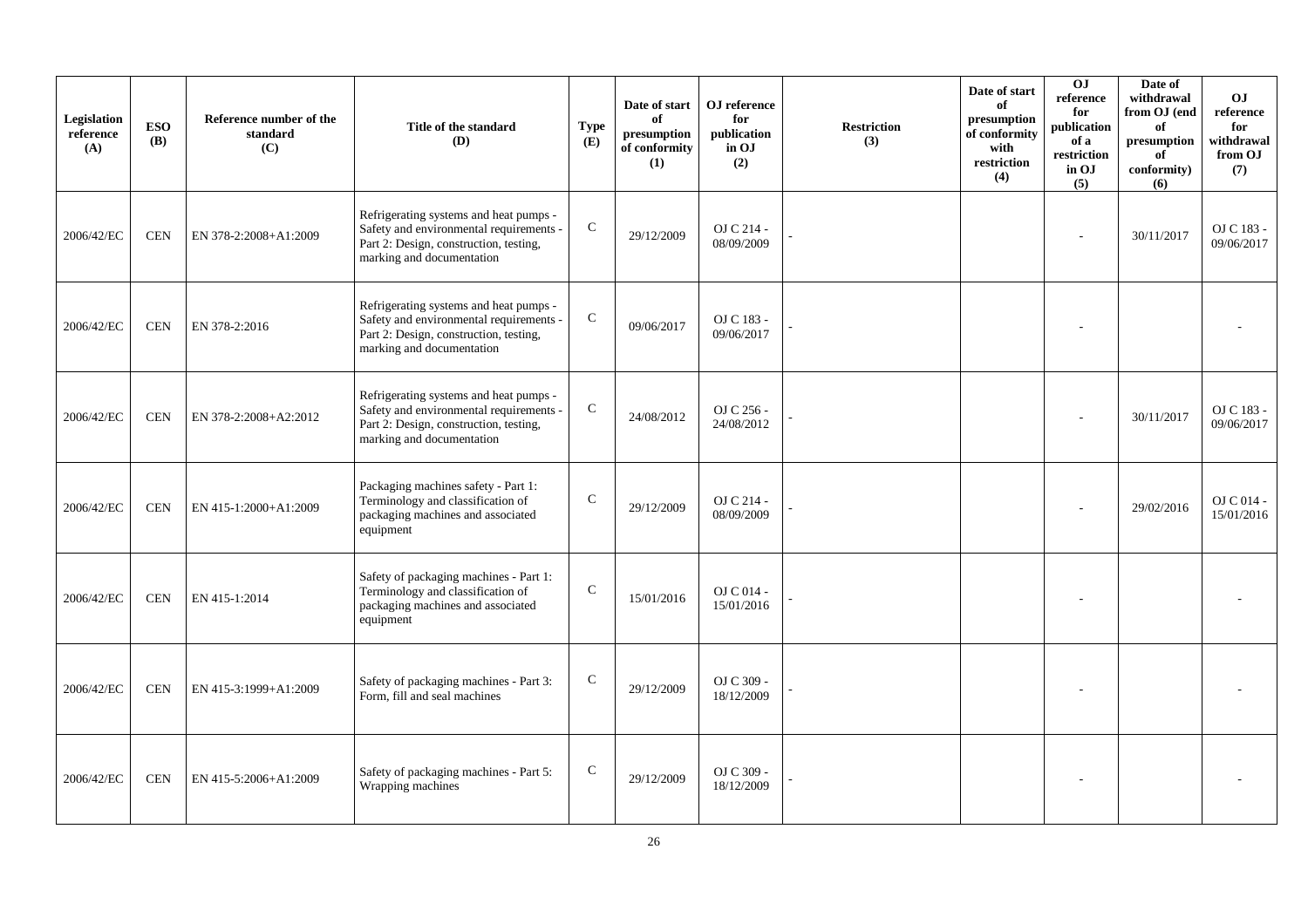| Legislation<br>reference<br>(A) | <b>ESO</b><br>(B) | Reference number of the<br>standard<br>(C) | Title of the standard<br>(D)                                                                                                                                             | <b>Type</b><br>(E) | Date of start<br>of<br>presumption<br>of conformity<br>(1) | OJ reference<br>for<br>publication<br>in OJ<br>(2) | <b>Restriction</b><br>(3) | Date of start<br>of<br>presumption<br>of conformity<br>with<br>restriction<br>(4) | 0J<br>reference<br>for<br>publication<br>of a<br>restriction<br>in OJ<br>(5) | Date of<br>withdrawal<br>from OJ (end<br>of<br>presumption<br>of<br>conformity)<br>(6) | O <sub>J</sub><br>reference<br>for<br>withdrawal<br>from OJ<br>(7) |
|---------------------------------|-------------------|--------------------------------------------|--------------------------------------------------------------------------------------------------------------------------------------------------------------------------|--------------------|------------------------------------------------------------|----------------------------------------------------|---------------------------|-----------------------------------------------------------------------------------|------------------------------------------------------------------------------|----------------------------------------------------------------------------------------|--------------------------------------------------------------------|
| 2006/42/EC                      | <b>CEN</b>        | EN 415-6:2006+A1:2009                      | Safety of packaging machines - Part 6:<br>Pallet wrapping machines                                                                                                       | $\mathbf C$        | 29/12/2009                                                 | OJ C 309 -<br>18/12/2009                           |                           |                                                                                   |                                                                              | 30/11/2013                                                                             | OJ C 348 -<br>28/11/2013                                           |
| 2006/42/EC                      | <b>CEN</b>        | EN 415-6:2013                              | Safety of packaging machines - Part 6:<br>Pallet wrapping machines                                                                                                       | ${\bf C}$          | 28/11/2013                                                 | OJ C 348 -<br>28/11/2013                           |                           |                                                                                   |                                                                              |                                                                                        |                                                                    |
| 2006/42/EC                      | <b>CEN</b>        | EN 415-7:2006+A1:2008                      | Safety of packaging machines - Part 7:<br>Group and secondary packaging<br>machines                                                                                      | $\mathcal{C}$      | 29/12/2009                                                 | OJ C 214 -<br>08/09/2009                           |                           |                                                                                   |                                                                              |                                                                                        |                                                                    |
| 2006/42/EC                      | <b>CEN</b>        | EN 415-8:2008                              | Safety of packaging machines - Part 8:<br>Strapping machines                                                                                                             | $\mathbf C$        | 29/12/2009                                                 | OJ C 214 -<br>08/09/2009                           |                           |                                                                                   |                                                                              |                                                                                        |                                                                    |
| 2006/42/EC                      | <b>CEN</b>        | EN 415-9:2009                              | Safety of packaging machines - Part 9:<br>Noise measurement methods for<br>packaging machines, packaging lines<br>and associated equipment, grade of<br>accuracy 2 and 3 | $\mathbf C$        | 29/12/2009                                                 | OJ C 309 -<br>18/12/2009                           |                           |                                                                                   |                                                                              |                                                                                        |                                                                    |
| 2006/42/EC                      | <b>CEN</b>        | EN 415-10:2014                             | Safety of packaging machines - Part 10:<br><b>General Requirements</b>                                                                                                   | $\mathbf C$        | 11/07/2014                                                 | OJ C 220 -<br>11/07/2014                           |                           |                                                                                   |                                                                              |                                                                                        |                                                                    |
| 2006/42/EC                      | <b>CEN</b>        | EN 422:2009                                | Plastics and rubber machines - Blow<br>moulding machines - Safety<br>requirements                                                                                        | $\mathsf{C}$       | 29/12/2009                                                 | OJ C 214 -<br>08/09/2009                           |                           |                                                                                   |                                                                              |                                                                                        |                                                                    |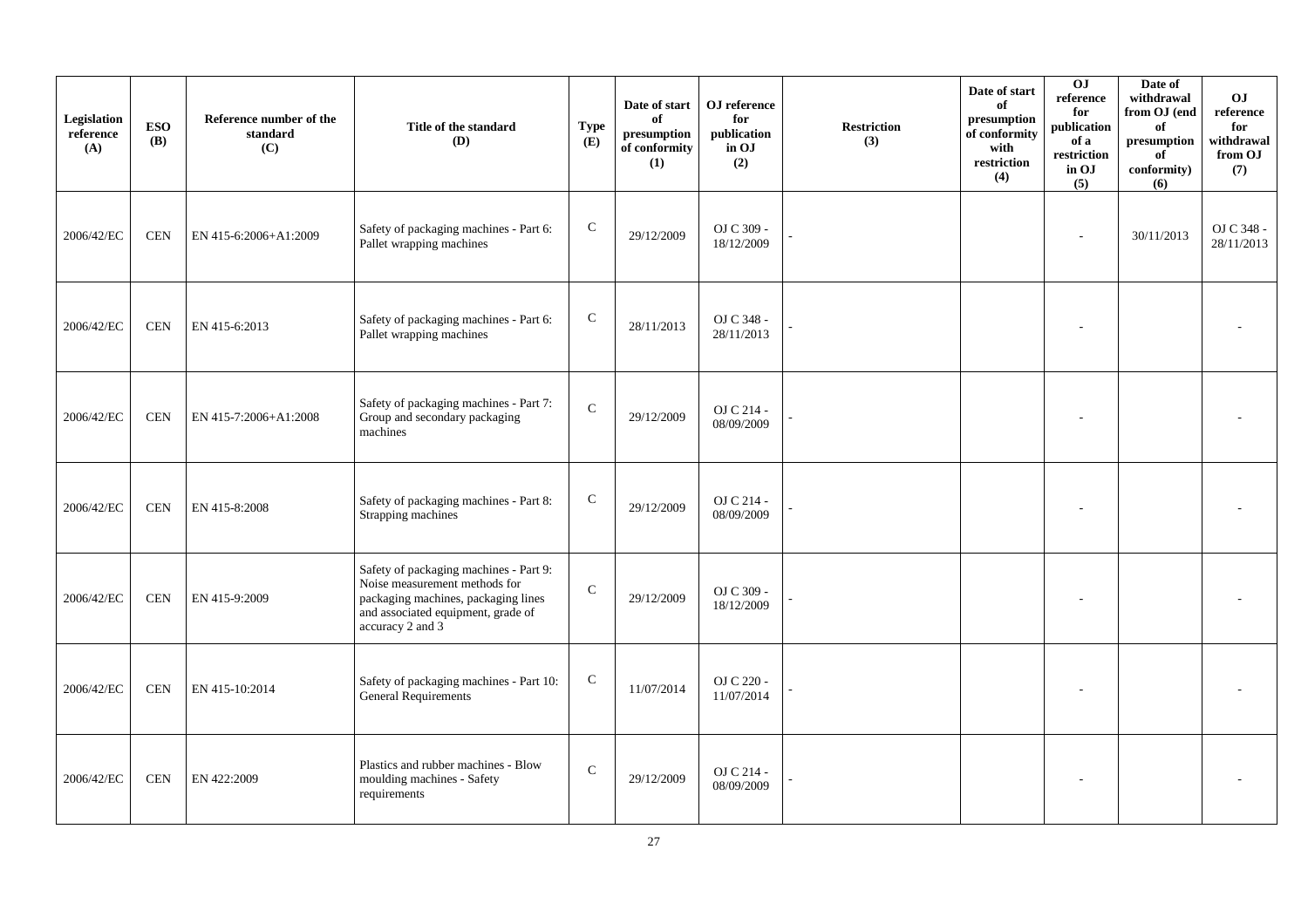| Legislation<br>reference<br>(A) | <b>ESO</b><br><b>(B)</b> | Reference number of the<br>standard<br>(C)                  | Title of the standard<br>(D)                                                         | <b>Type</b><br>(E) | Date of start<br>of<br>presumption<br>of conformity<br>(1) | OJ reference<br>for<br>publication<br>in OJ<br>(2) | <b>Restriction</b><br>(3)                                                                                                                                                                                                                                                                                         | Date of start<br>of<br>presumption<br>of conformity<br>with<br>restriction<br>(4) | OJ<br>reference<br>for<br>publication<br>of a<br>restriction<br>in OJ<br>(5) | Date of<br>withdrawal<br>from OJ (end<br>of<br>presumption<br>of<br>conformity)<br>(6) | OJ<br>reference<br>for<br>withdrawal<br>from OJ<br>(7) |
|---------------------------------|--------------------------|-------------------------------------------------------------|--------------------------------------------------------------------------------------|--------------------|------------------------------------------------------------|----------------------------------------------------|-------------------------------------------------------------------------------------------------------------------------------------------------------------------------------------------------------------------------------------------------------------------------------------------------------------------|-----------------------------------------------------------------------------------|------------------------------------------------------------------------------|----------------------------------------------------------------------------------------|--------------------------------------------------------|
| 2006/42/EC                      | <b>CEN</b>               | EN 453:2000+A1:2009                                         | Food processing machinery - Dough<br>mixers - Safety and hygiene<br>requirements     | $\mathsf{C}$       | 26/05/2010                                                 | OJ C 136 -<br>26/05/2010                           |                                                                                                                                                                                                                                                                                                                   |                                                                                   |                                                                              | 29/02/2016                                                                             | OJ C 014 -<br>15/01/2016                               |
| 2006/42/EC                      | <b>CEN</b>               | EN 453:2014                                                 | Food processing machinery - Dough<br>mixers - Safety and hygiene<br>requirements     | $\mathsf{C}$       | 15/01/2016                                                 | OJ C 014 -<br>15/01/2016                           |                                                                                                                                                                                                                                                                                                                   |                                                                                   |                                                                              |                                                                                        |                                                        |
| 2006/42/EC                      | <b>CEN</b>               | EN 454:2000+A1:2009                                         | Food processing machinery - Planetary<br>mixers - Safety and hygiene<br>requirements | $\mathcal{C}$      | 26/05/2010                                                 | OJ C 136 -<br>26/05/2010                           |                                                                                                                                                                                                                                                                                                                   |                                                                                   |                                                                              | 29/02/2016                                                                             | OJ C 014 -<br>15/01/2016                               |
| 2006/42/EC                      | <b>CEN</b>               | EN 454:2014                                                 | Food processing machinery - Planetary<br>mixers - Safety and hygiene<br>requirements | $\mathsf{C}$       | 15/01/2016                                                 | OJ C 014 -<br>15/01/2016                           |                                                                                                                                                                                                                                                                                                                   |                                                                                   |                                                                              |                                                                                        |                                                        |
| 2006/42/EC                      | <b>CEN</b>               | EN 474-1:2006+A1:2009                                       | Earth-moving machinery - Safety - Part<br>1: General requirements                    | $\mathsf{C}$       | 29/12/2009                                                 | OJ C 214 -<br>08/09/2009                           |                                                                                                                                                                                                                                                                                                                   |                                                                                   |                                                                              | 28/11/2013                                                                             | OJ C 348 -<br>28/11/2013                               |
| 2006/42/EC                      | $\mbox{CEN}$             | EN 474-1:2006+A4:2013,<br>EN 474-<br>1:2006+A4:2013/AC:2014 | Earth-moving machinery - Safety - Part<br>1: General requirements                    | $\mathbf C$        | 28/11/2013                                                 | OJ C 348 -<br>28/11/2013                           | Notice: This publication does not<br>concern clause 5.8.1 Visibility<br>-Operator's field of view of<br>this standard, the application of<br>which does not confer a<br>presumption of conformity to the<br>essential health and safety<br>requirements 1.2.2 and 3.2.1 of<br>Annex I to Directive<br>2006/42/EC. | 13/03/2015                                                                        | OJ C 087 -<br>13/03/2015                                                     | 19/09/2020                                                                             | OJ L 286 -<br>07/11/2019                               |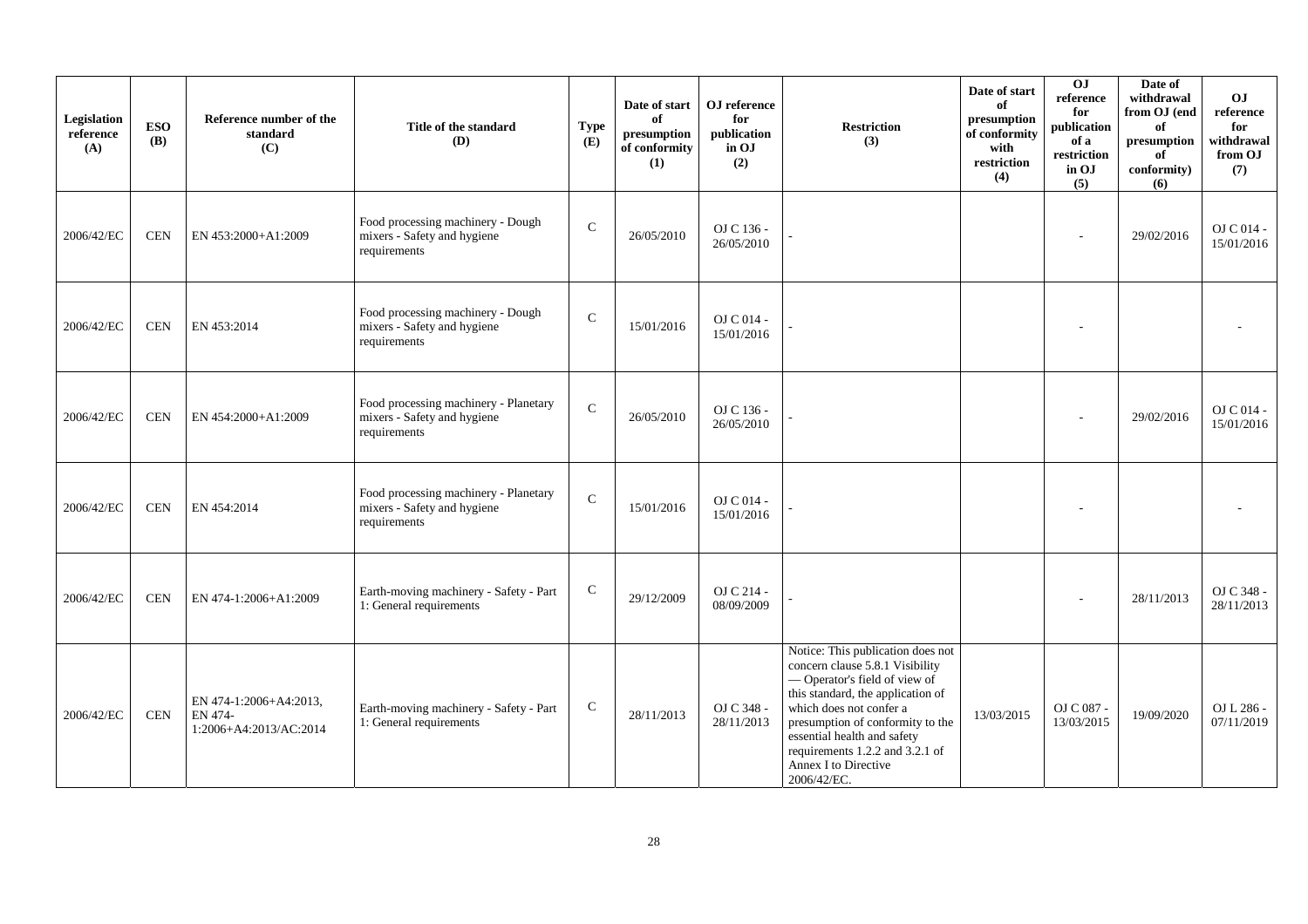| Legislation<br>reference<br>(A) | <b>ESO</b><br><b>(B)</b> | Reference number of the<br>standard<br>(C) | Title of the standard<br><b>(D)</b>                               | <b>Type</b><br>(E) | Date of start<br>of<br>presumption<br>of conformity<br>(1) | OJ reference<br>for<br>publication<br>in OJ<br>(2) | <b>Restriction</b><br>(3)                                                                                                                                                                                                                                                                                                                                                                                                                                                                                                                                      | Date of start<br>of<br>presumption<br>of conformity<br>with<br>restriction<br>(4) | 0 <sub>1</sub><br>reference<br>for<br>publication<br>of a<br>restriction<br>in OJ<br>(5) | Date of<br>withdrawal<br>from OJ (end<br>of<br>presumption<br>of<br>conformity)<br>(6) | <b>OJ</b><br>reference<br>for<br>withdrawal<br>from OJ<br>(7) |
|---------------------------------|--------------------------|--------------------------------------------|-------------------------------------------------------------------|--------------------|------------------------------------------------------------|----------------------------------------------------|----------------------------------------------------------------------------------------------------------------------------------------------------------------------------------------------------------------------------------------------------------------------------------------------------------------------------------------------------------------------------------------------------------------------------------------------------------------------------------------------------------------------------------------------------------------|-----------------------------------------------------------------------------------|------------------------------------------------------------------------------------------|----------------------------------------------------------------------------------------|---------------------------------------------------------------|
| 2006/42/EC                      | <b>CEN</b>               | EN 474-1:2006+A5:2018                      | Earth-moving machinery - Safety - Part<br>1: General requirements | $\mathsf{C}$       |                                                            |                                                    | Notice: This publication does not<br>concern clause 5.8.1 Visibility<br>- Operator's field of view of<br>this standard, but only in<br>relation with EN 474-<br>5:2006+A3:2013 requirements<br>for hydraulic excavators, the<br>application of which does not<br>confer a presumption of<br>conformity to the essential health<br>and safety requirements 1.2.2<br>and 3.2.1 of Annex I to Directive<br>2006/42/EC.                                                                                                                                            | 19/03/2019                                                                        | OJ L 075 -<br>19/03/2019                                                                 | 15/10/2021                                                                             | OJ L 366 -<br>15/10/2021                                      |
| 2006/42/EC                      | <b>CEN</b>               | EN 474-1:2006+A6:2019                      | Earth-moving machinery - Safety - Part<br>1: General requirements | $\mathsf{C}$       |                                                            |                                                    | Notice: With regards to Annex<br>$B.2 -$ Quick couplers, the<br>harmonised standard EN 474-<br>1:2006+A6:2019 does not confer<br>a presumption of conformity to<br>the essential health and safety<br>requirements 1.2.2 and 3.2.1 of<br>Annex I to Directive 2006/42/EC<br>when applied in combination<br>with EN 474-4:2006+A2:2012<br>requirements for backhoe loaders<br>and EN 474-5:2006+A3:2013<br>requirements for hydraulic<br>excavators.                                                                                                            | 15/10/2021                                                                        | OJ L 366 -<br>15/10/2021                                                                 | 11/10/2022                                                                             | $OLL115-$<br>13/04/2022                                       |
| 2006/42/EC                      | <b>CEN</b>               | EN 474-1:2006+A6:2019                      | Earth-moving machinery - Safety - Part<br>1: General requirements | $\mathbf C$        |                                                            |                                                    | Notice 1: This publication does<br>not concern clause 5.8.1<br>Visibility-Operator's field of<br>view of this standard, but only in<br>relation with EN 474-<br>$5:2006 + A3:2013$ requirements<br>for hydraulic excavators, the<br>application of which does not<br>confer a presumption of<br>conformity to the essential health<br>and safety requirements 1.2.2<br>and 3.2.1 of Annex I to Directive<br>2006/42/EC.<br>Notice 2: With regards to Annex<br>$B.2 -$ Quick couplers, the<br>harmonised standard EN 474-<br>$1:2006 + A6:2019$ does not confer | 13/04/2022                                                                        | OJ L 115 -<br>13/04/2022                                                                 |                                                                                        |                                                               |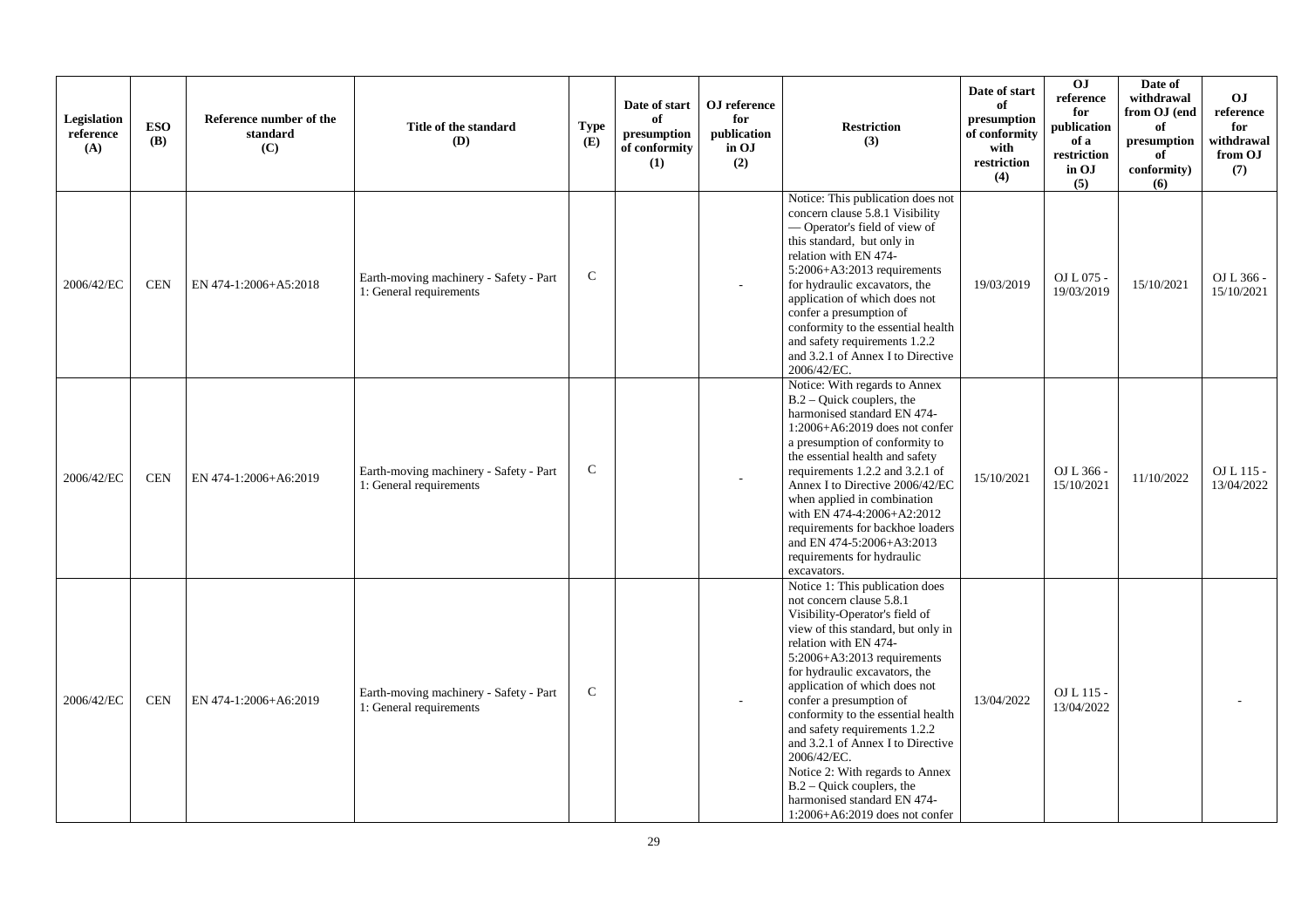| Legislation<br>reference<br>(A) | <b>ESO</b><br><b>(B)</b> | Reference number of the<br>standard<br>(C) | Title of the standard<br>(D)                                                          | <b>Type</b><br>(E) | Date of start<br>of<br>presumption<br>of conformity<br>(1) | OJ reference<br>for<br>publication<br>in OJ<br>(2) | <b>Restriction</b><br>(3)                                                                                                                                                                                                                                                                                                               | Date of start<br>of<br>presumption<br>of conformity<br>with<br>restriction<br>(4) | OJ<br>reference<br>for<br>publication<br>of a<br>restriction<br>in OJ<br>(5) | Date of<br>withdrawal<br>from OJ (end<br>of<br>presumption<br>of<br>conformity)<br>(6) | OJ<br>reference<br>for<br>withdrawal<br>from OJ<br>(7) |
|---------------------------------|--------------------------|--------------------------------------------|---------------------------------------------------------------------------------------|--------------------|------------------------------------------------------------|----------------------------------------------------|-----------------------------------------------------------------------------------------------------------------------------------------------------------------------------------------------------------------------------------------------------------------------------------------------------------------------------------------|-----------------------------------------------------------------------------------|------------------------------------------------------------------------------|----------------------------------------------------------------------------------------|--------------------------------------------------------|
|                                 |                          |                                            |                                                                                       |                    |                                                            |                                                    | a presumption of conformity to<br>the essential health and safety<br>requirements $1.1.2$ b), $1.1.2$ c)<br>and 1.3.3 of Annex I to Directive<br>2006/42/EC when applied in<br>combination with EN 474-<br>$4:2006+A2:2012$ requirements<br>for backhoe loaders and EN 474-<br>5:2006+A3:2013 requirements<br>for hydraulic excavators. |                                                                                   |                                                                              |                                                                                        |                                                        |
| 2006/42/EC                      | <b>CEN</b>               | EN 474-2:2006+A1:2008                      | Earth-moving machinery - Safety - Part<br>2: Requirements for tractor-dozers          | ${\bf C}$          | 29/12/2009                                                 | OJ C 214 -<br>08/09/2009                           |                                                                                                                                                                                                                                                                                                                                         |                                                                                   |                                                                              |                                                                                        |                                                        |
| 2006/42/EC                      | <b>CEN</b>               | EN 474-3:2006+A1:2009                      | Earth-moving machinery - Safety - Part<br>3: Requirements for loaders                 | $\mathbf C$        | 29/12/2009                                                 | OJ C 214 -<br>08/09/2009                           |                                                                                                                                                                                                                                                                                                                                         |                                                                                   |                                                                              |                                                                                        |                                                        |
| 2006/42/EC                      | <b>CEN</b>               | EN 474-4:2006+A2:2012                      | Earth-moving machinery - Safety - Part<br>4: Requirements for backhoe loaders         | $\mathbf C$        | 23/03/2012                                                 | OJ C 087 -<br>23/03/2012                           |                                                                                                                                                                                                                                                                                                                                         |                                                                                   |                                                                              |                                                                                        |                                                        |
| 2006/42/EC                      | <b>CEN</b>               | EN 474-5:2006+A2:2012                      | Earth-moving machinery - Safety - Part<br>5: Requirements for hydraulic<br>excavators | $\mathcal{C}$      | 23/03/2012                                                 | OJ C 087 -<br>23/03/2012                           |                                                                                                                                                                                                                                                                                                                                         |                                                                                   |                                                                              | 31/01/2014                                                                             | OJ C 348 -<br>28/11/2013                               |
| 2006/42/EC                      | <b>CEN</b>               | EN 474-5:2006+A3:2013                      | Earth-moving machinery - Safety - Part<br>5: Requirements for hydraulic<br>excavators | $\mathbf C$        | 28/11/2013                                                 | OJ C 348 -<br>28/11/2013                           |                                                                                                                                                                                                                                                                                                                                         |                                                                                   |                                                                              |                                                                                        |                                                        |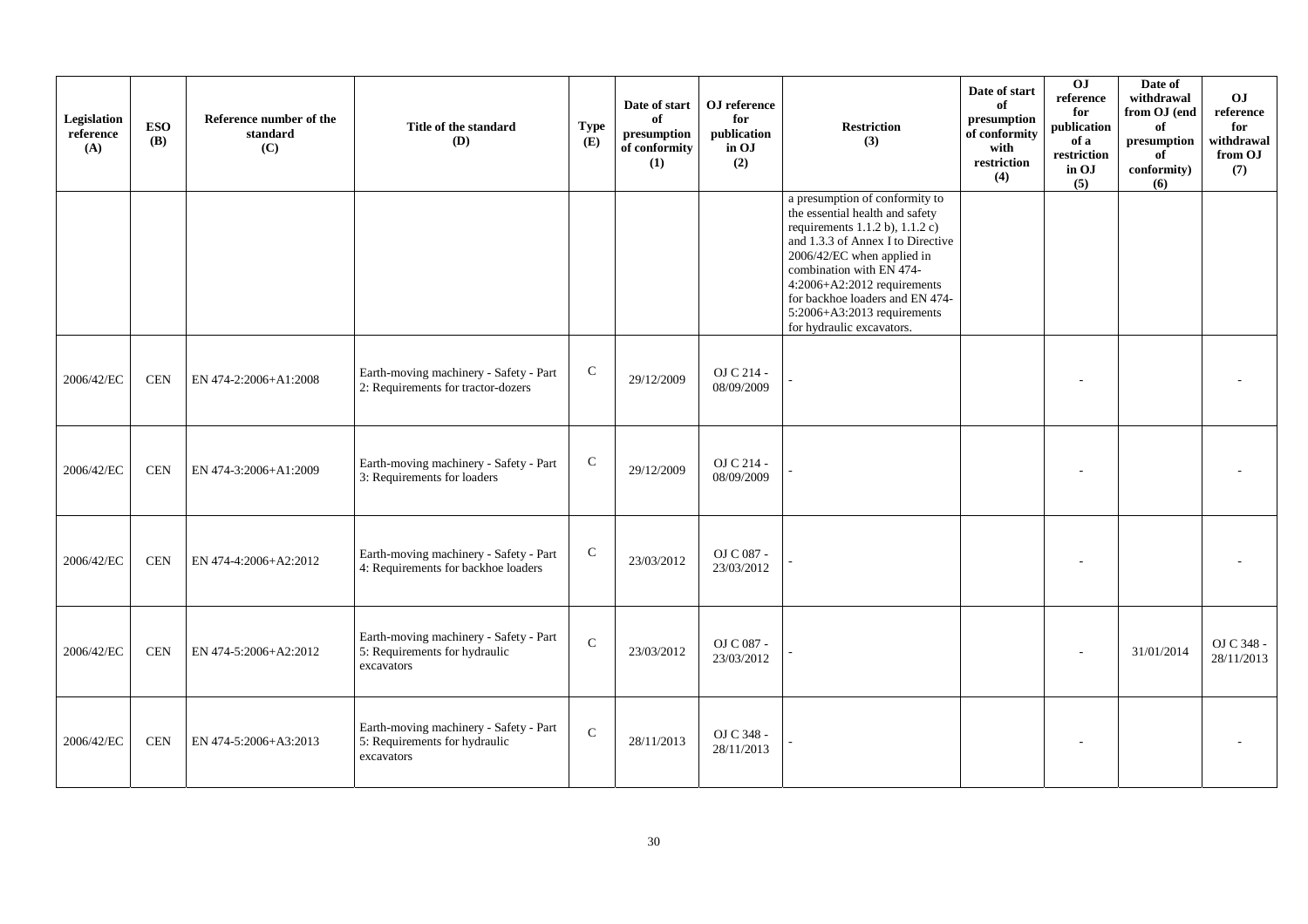| Legislation<br>reference<br>(A) | <b>ESO</b><br><b>(B)</b> | Reference number of the<br>standard<br>(C) | Title of the standard<br>(D)                                                                    | <b>Type</b><br>(E) | Date of start<br>of<br>presumption<br>of conformity<br>(1) | ${\bf OJ}$ reference<br>for<br>publication<br>in OJ<br>(2) | <b>Restriction</b><br>(3) | Date of start<br>of<br>presumption<br>of conformity<br>with<br>restriction<br>(4) | $\overline{0}$<br>reference<br>for<br>publication<br>of a<br>restriction<br>in OJ<br>(5) | Date of<br>withdrawal<br>from OJ (end<br>of<br>$\bf{presumption}$<br>of<br>conformity)<br>(6) | O <sub>J</sub><br>reference<br>for<br>withdrawal<br>from OJ<br>(7) |
|---------------------------------|--------------------------|--------------------------------------------|-------------------------------------------------------------------------------------------------|--------------------|------------------------------------------------------------|------------------------------------------------------------|---------------------------|-----------------------------------------------------------------------------------|------------------------------------------------------------------------------------------|-----------------------------------------------------------------------------------------------|--------------------------------------------------------------------|
| 2006/42/EC                      | <b>CEN</b>               | EN 474-6:2006+A1:2009                      | Earth-moving machinery - Safety - Part<br>6: Requirements for dumpers                           | ${\bf C}$          | 29/12/2009                                                 | OJ C 214 -<br>08/09/2009                                   |                           |                                                                                   |                                                                                          |                                                                                               |                                                                    |
| 2006/42/EC                      | <b>CEN</b>               | EN 474-7:2006+A1:2009                      | Earth-moving machinery - Safety - Part<br>7: Requirements for scrapers                          | ${\bf C}$          | 29/12/2009                                                 | OJ C 214 -<br>08/09/2009                                   |                           |                                                                                   |                                                                                          |                                                                                               |                                                                    |
| 2006/42/EC                      | <b>CEN</b>               | EN 474-8:2006+A1:2009                      | Earth-moving machinery - Safety - Part<br>8: Requirements for graders                           | ${\bf C}$          | 29/12/2009                                                 | OJ C 214 -<br>08/09/2009                                   |                           |                                                                                   |                                                                                          |                                                                                               |                                                                    |
| 2006/42/EC                      | <b>CEN</b>               | EN 474-9:2006+A1:2009                      | Earth-moving machinery - Safety - Part<br>9: Requirements for pipelayers                        | $\mathbf C$        | 29/12/2009                                                 | OJ C 214 -<br>08/09/2009                                   |                           |                                                                                   |                                                                                          |                                                                                               |                                                                    |
| 2006/42/EC                      | <b>CEN</b>               | EN 474-10:2006+A1:2009                     | Earth-moving machinery - Safety - Part<br>10: Requirements for trenchers                        | $\mathbf C$        | 29/12/2009                                                 | OJ C 214 -<br>08/09/2009                                   |                           |                                                                                   |                                                                                          |                                                                                               |                                                                    |
| 2006/42/EC                      | <b>CEN</b>               | EN 474-11:2006+A1:2008                     | Earth-moving machinery - Safety - Part<br>11: Requirements for earth and landfill<br>compactors | $\mathbf C$        | 29/12/2009                                                 | OJ C 214 -<br>08/09/2009                                   |                           |                                                                                   |                                                                                          |                                                                                               |                                                                    |
| 2006/42/EC                      | <b>CEN</b>               | EN 474-12:2006+A1:2008                     | Earth-moving machinery - Safety - Part<br>12: Requirements for cable excavators                 | $\mathbf C$        | 29/12/2009                                                 | OJ C 214 -<br>08/09/2009                                   |                           |                                                                                   |                                                                                          |                                                                                               |                                                                    |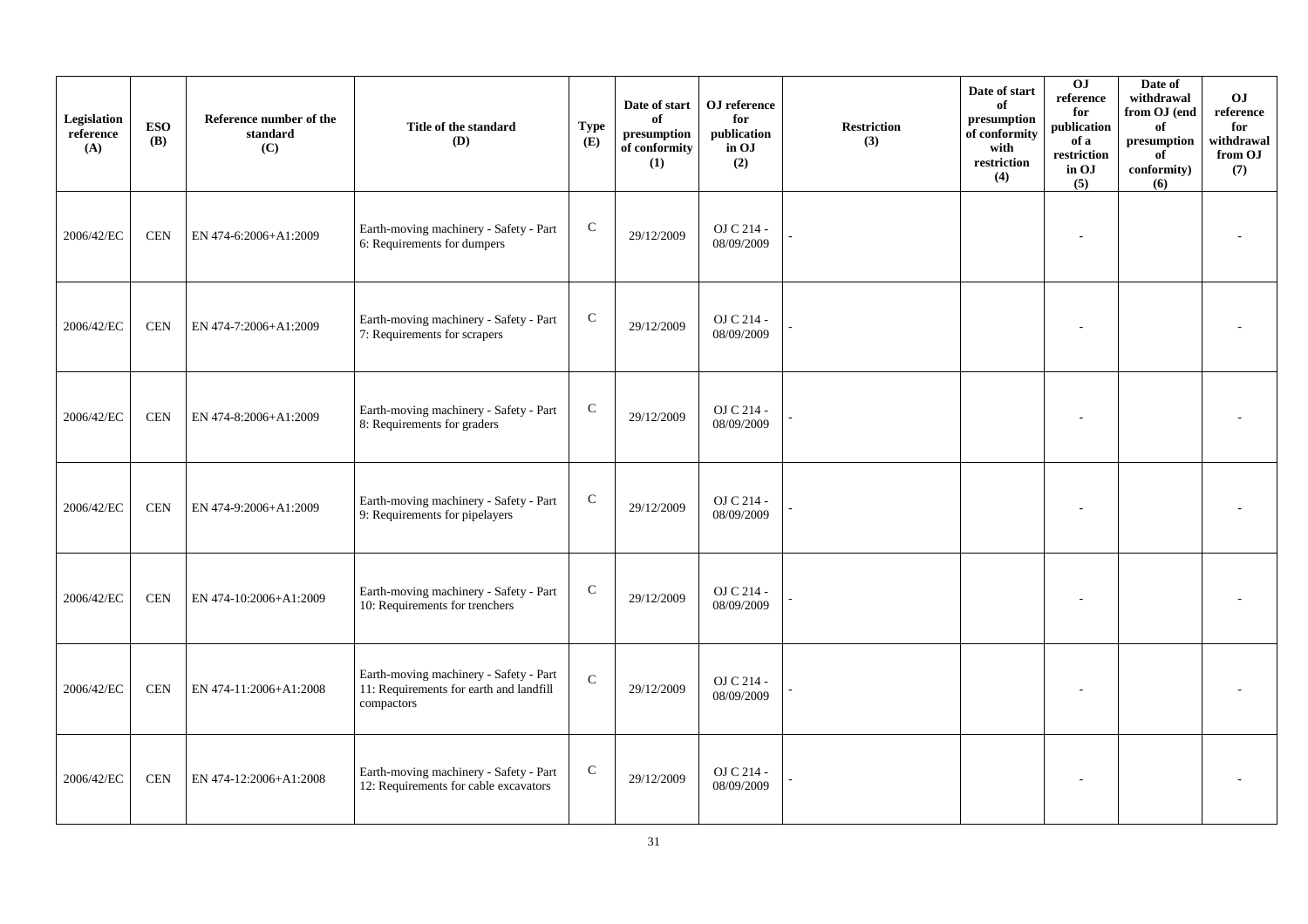| Legislation<br>reference<br>(A) | <b>ESO</b><br><b>(B)</b> | Reference number of the<br>standard<br>(C) | Title of the standard<br>(D)                                                                                                              | <b>Type</b><br>(E) | Date of start<br>of<br>presumption<br>of conformity<br>(1) | OJ reference<br>for<br>publication<br>in OJ<br>(2) | <b>Restriction</b><br>(3) | Date of start<br>of<br>presumption<br>of conformity<br>with<br>restriction<br>(4) | 0J<br>reference<br>for<br>publication<br>of a<br>restriction<br>in OJ<br>(5) | Date of<br>withdrawal<br>from OJ (end<br>of<br>presumption<br>of<br>conformity)<br>(6) | O <sub>J</sub><br>reference<br>for<br>withdrawal<br>from OJ<br>(7) |
|---------------------------------|--------------------------|--------------------------------------------|-------------------------------------------------------------------------------------------------------------------------------------------|--------------------|------------------------------------------------------------|----------------------------------------------------|---------------------------|-----------------------------------------------------------------------------------|------------------------------------------------------------------------------|----------------------------------------------------------------------------------------|--------------------------------------------------------------------|
| 2006/42/EC                      | <b>CEN</b>               | EN 500-1:2006+A1:2009                      | Mobile road construction machinery -<br>Safety - Part 1: Common requirements                                                              | ${\bf C}$          | 26/05/2010                                                 | OJ C 136 -<br>26/05/2010                           |                           |                                                                                   |                                                                              |                                                                                        |                                                                    |
| 2006/42/EC                      | <b>CEN</b>               | EN 500-2:2006+A1:2008                      | Mobile road construction machinery -<br>Safety - Part 2: Specific requirements<br>for road-milling machines                               | $\mathbf C$        | 29/12/2009                                                 | OJ C 214 -<br>08/09/2009                           |                           |                                                                                   |                                                                              |                                                                                        |                                                                    |
| 2006/42/EC                      | <b>CEN</b>               | EN 500-3:2006+A1:2008                      | Mobile road construction machinery -<br>Safety - Part 3: Specific requirements<br>for soil-stabilising machines and<br>recycling machines | ${\bf C}$          | 29/12/2009                                                 | OJ C 214 -<br>08/09/2009                           |                           |                                                                                   |                                                                              |                                                                                        |                                                                    |
| 2006/42/EC                      | <b>CEN</b>               | EN 500-4:2011                              | Mobile road construction machinery -<br>Safety - Part 4: Specific requirements<br>for compaction machines                                 | ${\bf C}$          | 20/07/2011                                                 | OJ C 214 -<br>20/07/2011                           |                           |                                                                                   |                                                                              |                                                                                        |                                                                    |
| 2006/42/EC                      | <b>CEN</b>               | EN 500-6:2006+A1:2008                      | Mobile road construction machinery -<br>Safety - Part 6: Specific requirements<br>for paver-finishers                                     | $\mathsf{C}$       | 29/12/2009                                                 | OJ C 214 -<br>08/09/2009                           |                           |                                                                                   |                                                                              |                                                                                        |                                                                    |
| 2006/42/EC                      | <b>CEN</b>               | EN 528:2008                                | Rail dependent storage and retrieval<br>equipment - Safety requirements                                                                   | $\mathbf C$        | 29/12/2009                                                 | OJ C 214 -<br>08/09/2009                           |                           |                                                                                   |                                                                              |                                                                                        |                                                                    |
| 2006/42/EC                      | <b>CEN</b>               | EN 536:2015                                | Road construction machines - Mixing<br>plants for road construction materials -<br>Safety requirements                                    | $\mathbf C$        | 15/01/2016                                                 | $OJ C 014 -$<br>15/01/2016                         |                           |                                                                                   |                                                                              |                                                                                        |                                                                    |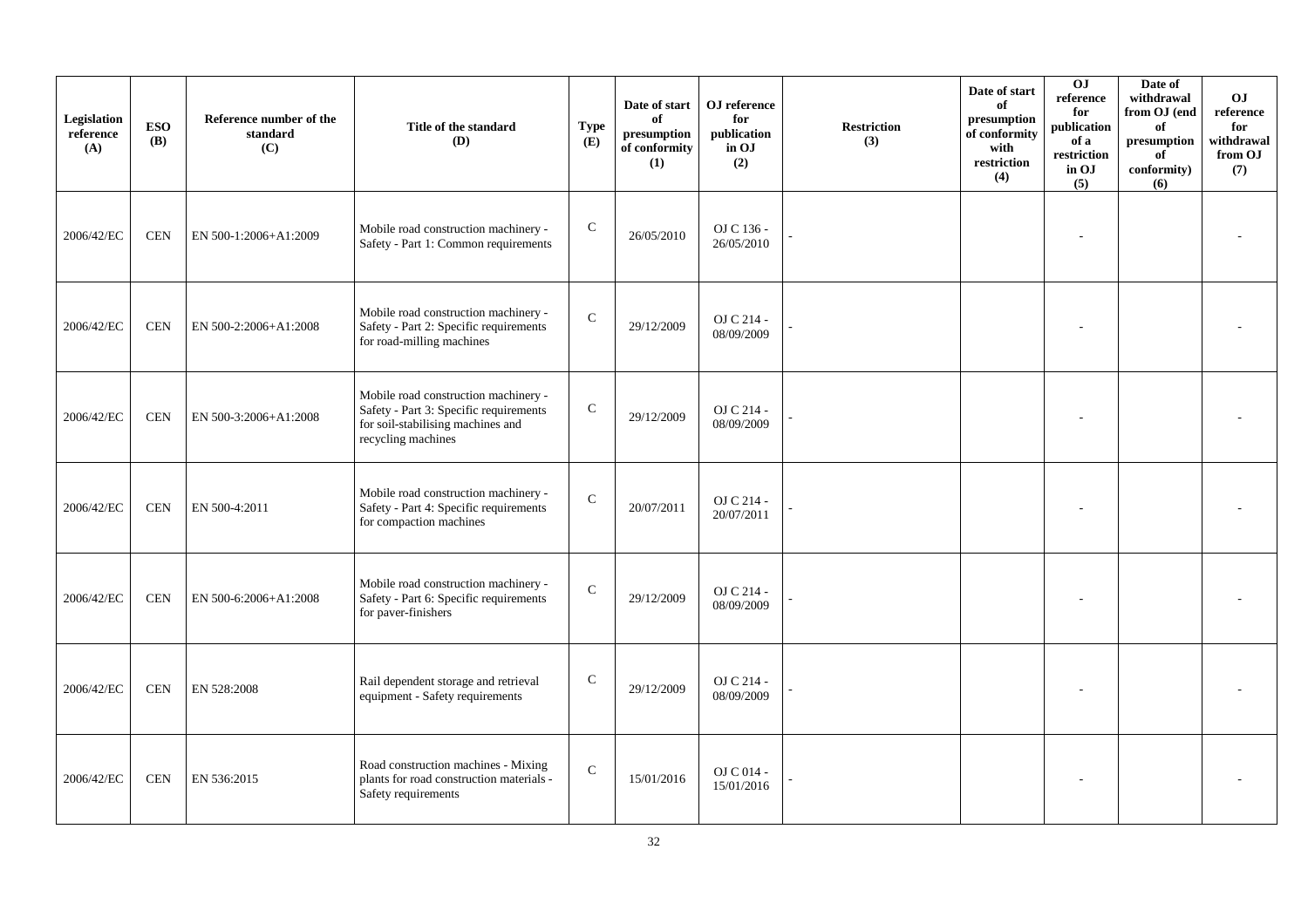| Legislation<br>reference<br>(A) | <b>ESO</b><br><b>(B)</b> | Reference number of the<br>standard<br>(C) | Title of the standard<br>(D)                                                                                                                                                | <b>Type</b><br>(E) | Date of start<br>of<br>presumption<br>of conformity<br>(1) | OJ reference<br>for<br>publication<br>in OJ<br>(2) | <b>Restriction</b><br>(3) | Date of start<br>of<br>presumption<br>of conformity<br>with<br>restriction<br>(4) | 0 <sub>J</sub><br>reference<br>for<br>publication<br>of a<br>restriction<br>in OJ<br>(5) | Date of<br>withdrawal<br>from OJ (end<br>of<br>presumption<br>of<br>conformity)<br>(6) | <b>OJ</b><br>reference<br>for<br>withdrawal<br>from OJ<br>(7) |
|---------------------------------|--------------------------|--------------------------------------------|-----------------------------------------------------------------------------------------------------------------------------------------------------------------------------|--------------------|------------------------------------------------------------|----------------------------------------------------|---------------------------|-----------------------------------------------------------------------------------|------------------------------------------------------------------------------------------|----------------------------------------------------------------------------------------|---------------------------------------------------------------|
| 2006/42/EC                      | <b>CEN</b>               | EN 609-1:2017                              | Agricultural and forestry machinery -<br>Safety of log splitters - Part 1: Wedge<br>splitters                                                                               | $\mathsf{C}$       | 09/06/2017                                                 | OJ C 183 -<br>09/06/2017                           |                           |                                                                                   |                                                                                          |                                                                                        |                                                               |
| 2006/42/EC                      | <b>CEN</b>               | EN 609-1:1999+A2:2009                      | Agricultural and forestry machinery -<br>Safety of log splitters - Part 1: Wedge<br>splitters                                                                               | $\mathbf{C}$       | 29/12/2009                                                 | OJ C 309 -<br>18/12/2009                           |                           |                                                                                   |                                                                                          | 30/06/2018                                                                             | OJ C 183 -<br>09/06/2017                                      |
| 2006/42/EC                      | <b>CEN</b>               | EN 609-2:1999+A1:2009                      | Agricultural and forestry machinery -<br>Safety of log splitters - Part 2: Screw<br>splitters                                                                               | $\mathcal{C}$      | 29/12/2009                                                 | OJ C 309 -<br>18/12/2009                           |                           |                                                                                   |                                                                                          |                                                                                        |                                                               |
| 2006/42/EC                      | <b>CEN</b>               | EN 617:2001+A1:2010                        | Continuous handling equipment and<br>systems - Safety and EMC requirements<br>for the equipment for the storage of bulk<br>materials in silos, bunkers, bins and<br>hoppers | $\mathbf C$        | 08/04/2011                                                 | OJ C 110 -<br>08/04/2011                           |                           |                                                                                   |                                                                                          |                                                                                        |                                                               |
| 2006/42/EC                      | <b>CEN</b>               | EN 618:2002+A1:2010                        | Continuous handling equipment and<br>systems - Safety and EMC requirements<br>for equipment for mechanical handling<br>of bulk materials except fixed belt<br>conveyors     | $\mathcal{C}$      | 08/04/2011                                                 | OJ C 110 -<br>08/04/2011                           |                           |                                                                                   | ٠                                                                                        |                                                                                        |                                                               |
| 2006/42/EC                      | <b>CEN</b>               | EN 619:2002+A1:2010                        | Continuous handling equipment and<br>systems - Safety and EMC requirements<br>for equipment for mechanical handling<br>of unit loads                                        | $\mathsf{C}$       | 08/04/2011                                                 | OJ C 110 -<br>08/04/2011                           |                           |                                                                                   |                                                                                          |                                                                                        |                                                               |
| 2006/42/EC                      | <b>CEN</b>               | EN 620:2002+A1:2010                        | Continuous handling equipment and<br>systems - Safety and EMC requirements<br>for fixed belt conveyors for bulk<br>materials                                                | $\mathsf{C}$       | 08/04/2011                                                 | $OJ C 110 -$<br>08/04/2011                         |                           |                                                                                   |                                                                                          |                                                                                        |                                                               |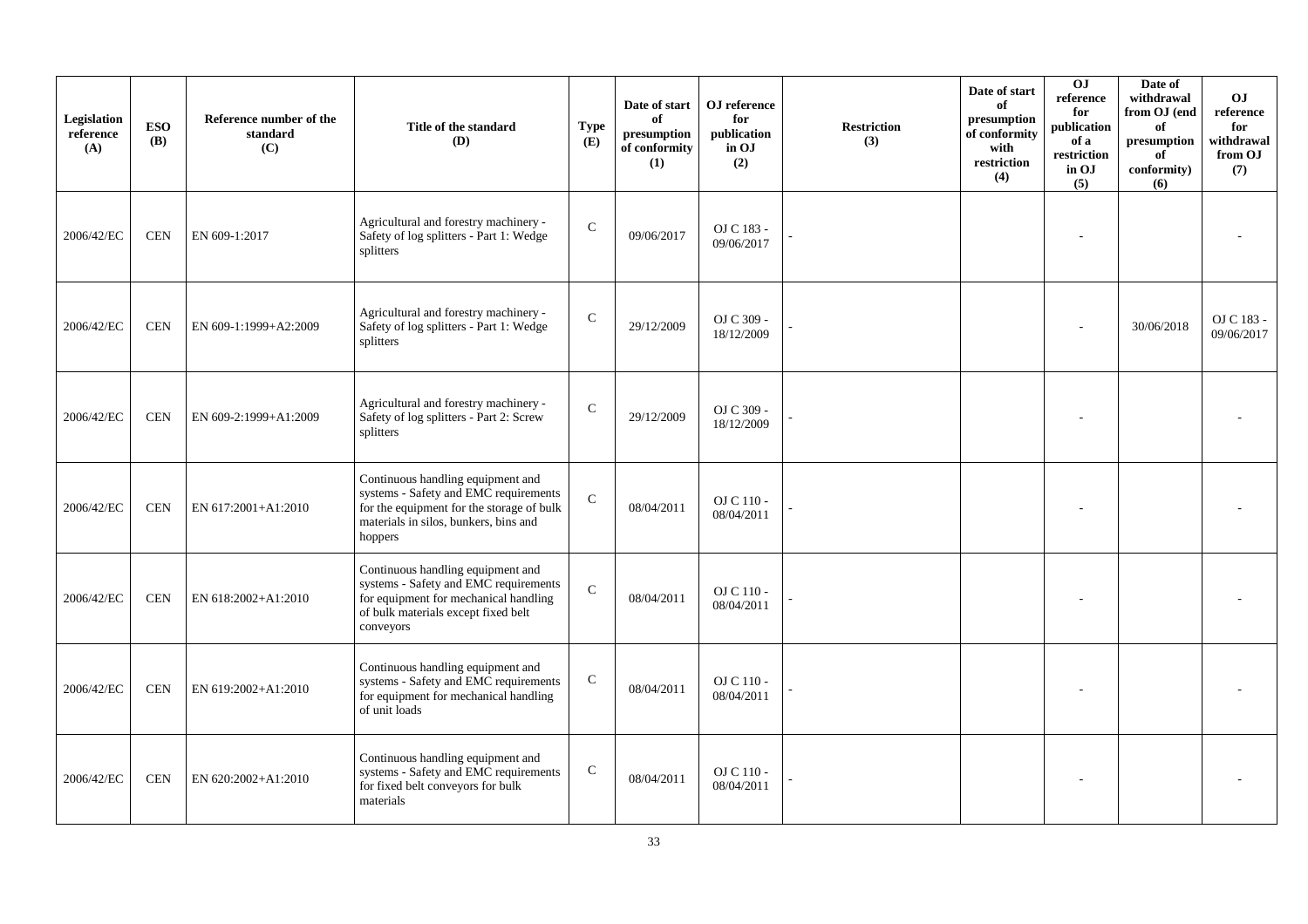| Legislation<br>reference<br>(A) | <b>ESO</b><br><b>(B)</b> | Reference number of the<br>standard<br>(C)             | Title of the standard<br><b>(D)</b>                                                                      | <b>Type</b><br>(E) | Date of start<br>of<br>presumption<br>of conformity<br>(1) | OJ reference<br>for<br>publication<br>in OJ<br>(2) | <b>Restriction</b><br>(3) | Date of start<br>of<br>presumption<br>of conformity<br>with<br>restriction<br>(4) | 0J<br>reference<br>for<br>publication<br>of a<br>restriction<br>in OJ<br>(5) | Date of<br>withdrawal<br>from OJ (end<br>of<br>presumption<br>of<br>conformity)<br>(6) | O <sub>J</sub><br>reference<br>for<br>withdrawal<br>from OJ<br>(7) |
|---------------------------------|--------------------------|--------------------------------------------------------|----------------------------------------------------------------------------------------------------------|--------------------|------------------------------------------------------------|----------------------------------------------------|---------------------------|-----------------------------------------------------------------------------------|------------------------------------------------------------------------------|----------------------------------------------------------------------------------------|--------------------------------------------------------------------|
| 2006/42/EC                      | <b>CEN</b>               | EN 676:2003+A2:2008,<br>EN<br>676:2003+A2:2008/AC:2008 | Automatic forced draught burners for<br>gaseous fuels                                                    | ${\bf C}$          | 29/12/2009                                                 | OJ C 214 -<br>08/09/2009                           |                           |                                                                                   | $\sim$                                                                       |                                                                                        |                                                                    |
| 2006/42/EC                      | <b>CEN</b>               | EN 690:1994+A1:2009                                    | Agricultural machinery - Manure<br>spreaders - Safety                                                    | ${\bf C}$          | 29/12/2009                                                 | OJ C 309 -<br>18/12/2009                           |                           |                                                                                   |                                                                              | 30/04/2014                                                                             | OJ C 110 -<br>11/04/2014                                           |
| 2006/42/EC                      | <b>CEN</b>               | EN 690:2013                                            | Agricultural machinery - Manure<br>spreaders - Safety                                                    | $\mathsf{C}$       | 11/04/2014                                                 | $OJ$ C $110$ - $\,$<br>11/04/2014                  |                           |                                                                                   |                                                                              |                                                                                        |                                                                    |
| 2006/42/EC                      | <b>CEN</b>               | EN 692:2005+A1:2009                                    | Machine tools - Mechanical presses -<br>Safety                                                           | $\mathsf{C}$       | 29/12/2009                                                 | OJ C 214 -<br>08/09/2009                           |                           |                                                                                   |                                                                              | 19/09/2021                                                                             | OJ L 286 -<br>07/11/2019                                           |
| 2006/42/EC                      | <b>CEN</b>               | EN 693:2001+A1:2009                                    | Machine tools - Safety - Hydraulic<br>presses                                                            | $\mathsf{C}$       | 29/12/2009                                                 | OJ C 214 -<br>08/09/2009                           |                           |                                                                                   | $\overline{\phantom{a}}$                                                     | 31/03/2012                                                                             | OJ C 338 -<br>18/11/2011                                           |
| 2006/42/EC                      | <b>CEN</b>               | EN 693:2001+A2:2011                                    | Machine tools - Safety - Hydraulic<br>presses                                                            | $\mathsf{C}$       | 18/11/2011                                                 | OJ C 338 -<br>18/11/2011                           |                           |                                                                                   |                                                                              | 19/03/2021                                                                             | OJ L 286 -<br>07/11/2019                                           |
| 2006/42/EC                      | <b>CEN</b>               | EN 703:2004+A1:2009                                    | Agricultural machinery - Silage loading,<br>mixing and/or chopping and distributing<br>machines - Safety | ${\bf C}$          | 29/12/2009                                                 | OJ C 309 -<br>18/12/2009                           |                           |                                                                                   | $\overline{\phantom{a}}$                                                     |                                                                                        |                                                                    |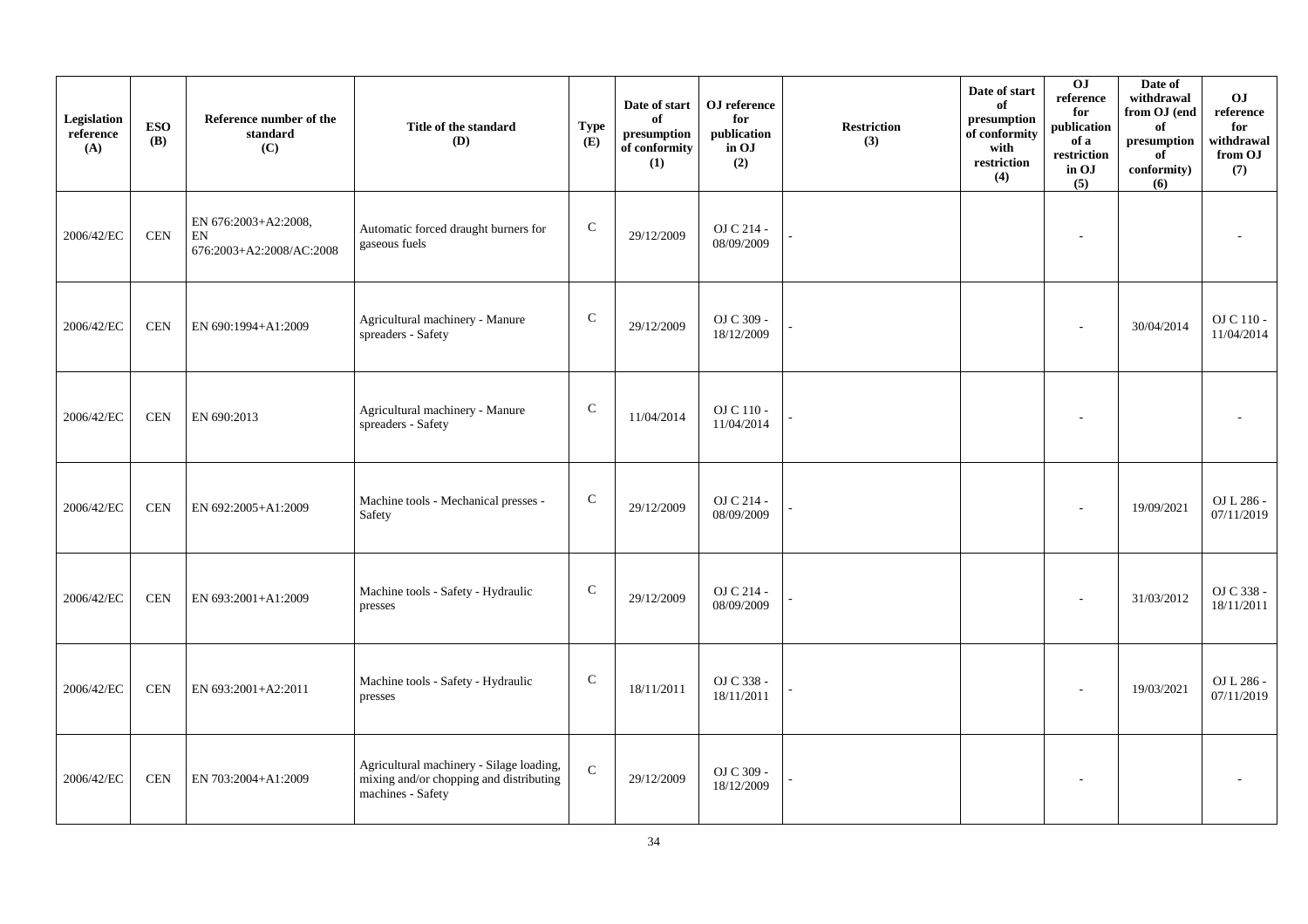| Legislation<br>reference<br>(A) | <b>ESO</b><br><b>(B)</b> | Reference number of the<br>standard<br>(C)             | Title of the standard<br>(D)                                                                                                                                       | <b>Type</b><br>(E) | Date of start<br>of<br>presumption<br>of conformity<br>(1) | OJ reference<br>for<br>publication<br>in OJ<br>(2) | <b>Restriction</b><br>(3) | Date of start<br>of<br>presumption<br>of conformity<br>with<br>$\operatorname{restriction}$<br>(4) | $\overline{0}$<br>reference<br>for<br>publication<br>of a<br>restriction<br>in OJ<br>(5) | Date of<br>withdrawal<br>from OJ (end<br>of<br>$\bf{presumption}$<br>of<br>conformity)<br>(6) | O <sub>J</sub><br>reference<br>for<br>withdrawal<br>from OJ<br>(7) |
|---------------------------------|--------------------------|--------------------------------------------------------|--------------------------------------------------------------------------------------------------------------------------------------------------------------------|--------------------|------------------------------------------------------------|----------------------------------------------------|---------------------------|----------------------------------------------------------------------------------------------------|------------------------------------------------------------------------------------------|-----------------------------------------------------------------------------------------------|--------------------------------------------------------------------|
| 2006/42/EC                      | <b>CEN</b>               | EN 704:1999+A1:2009                                    | Agricultural machinery - Pick-up balers<br>- Safety                                                                                                                | $\mathsf{C}$       | 29/12/2009                                                 | OJ C 309 -<br>18/12/2009                           |                           |                                                                                                    |                                                                                          | 30/06/2011                                                                                    | OJ C 110 -<br>08/04/2011                                           |
| 2006/42/EC                      | $\mbox{CEN}$             | EN 706:1996+A1:2009                                    | Agricultural machinery - Vine shoot<br>tipping machines - Safety                                                                                                   | $\mathbf C$        | 29/12/2009                                                 | OJ C 309 -<br>18/12/2009                           |                           |                                                                                                    |                                                                                          |                                                                                               |                                                                    |
| 2006/42/EC                      | <b>CEN</b>               | EN 707:2018                                            | Agricultural machinery - Slurry tankers<br>- Safety                                                                                                                | $\mathsf{C}$       | 02/04/2020                                                 | OJ L 102 -<br>02/04/2020                           |                           |                                                                                                    |                                                                                          |                                                                                               |                                                                    |
| 2006/42/EC                      | <b>CEN</b>               | EN 707:1999+A1:2009                                    | Agricultural machinery - Slurry tankers<br>- Safety                                                                                                                | $\mathbf C$        | 29/12/2009                                                 | OJ C 309 -<br>18/12/2009                           |                           |                                                                                                    |                                                                                          | 02/10/2021                                                                                    | OJ L 102 -<br>02/04/2020                                           |
| 2006/42/EC                      | <b>CEN</b>               | EN 709:1997+A2:2009                                    | Agricultural and forestry machinery -<br>Pedestrian controlled tractors with<br>mounted rotary cultivators, motor hoes,<br>motor hoes with drive wheel(s) - Safety | $\mathbf C$        | 29/12/2009                                                 | OJ C 214 -<br>08/09/2009                           |                           |                                                                                                    |                                                                                          | 31/12/2010                                                                                    | OJ C 136 -<br>26/05/2010                                           |
| 2006/42/EC                      | <b>CEN</b>               | EN 709:1997+A4:2009,<br>EN<br>709:1997+A4:2009/AC:2012 | Agricultural and forestry machinery -<br>Pedestrian controlled tractors with<br>mounted rotary cultivators, motor hoes,<br>motor hoes with drive wheel(s) - Safety | $\mathcal{C}$      | 26/05/2010                                                 | OJ C 136 -<br>26/05/2010                           |                           |                                                                                                    |                                                                                          |                                                                                               |                                                                    |
| 2006/42/EC                      | <b>CEN</b>               | EN 710:1997+A1:2010,<br>EN<br>710:1997+A1:2010/AC:2012 | Safety requirements for foundry<br>moulding and coremaking machinery<br>and plant associated equipment                                                             | $\mathsf C$        | 20/10/2010                                                 | OJ C 284 -<br>20/10/2010                           |                           |                                                                                                    |                                                                                          |                                                                                               |                                                                    |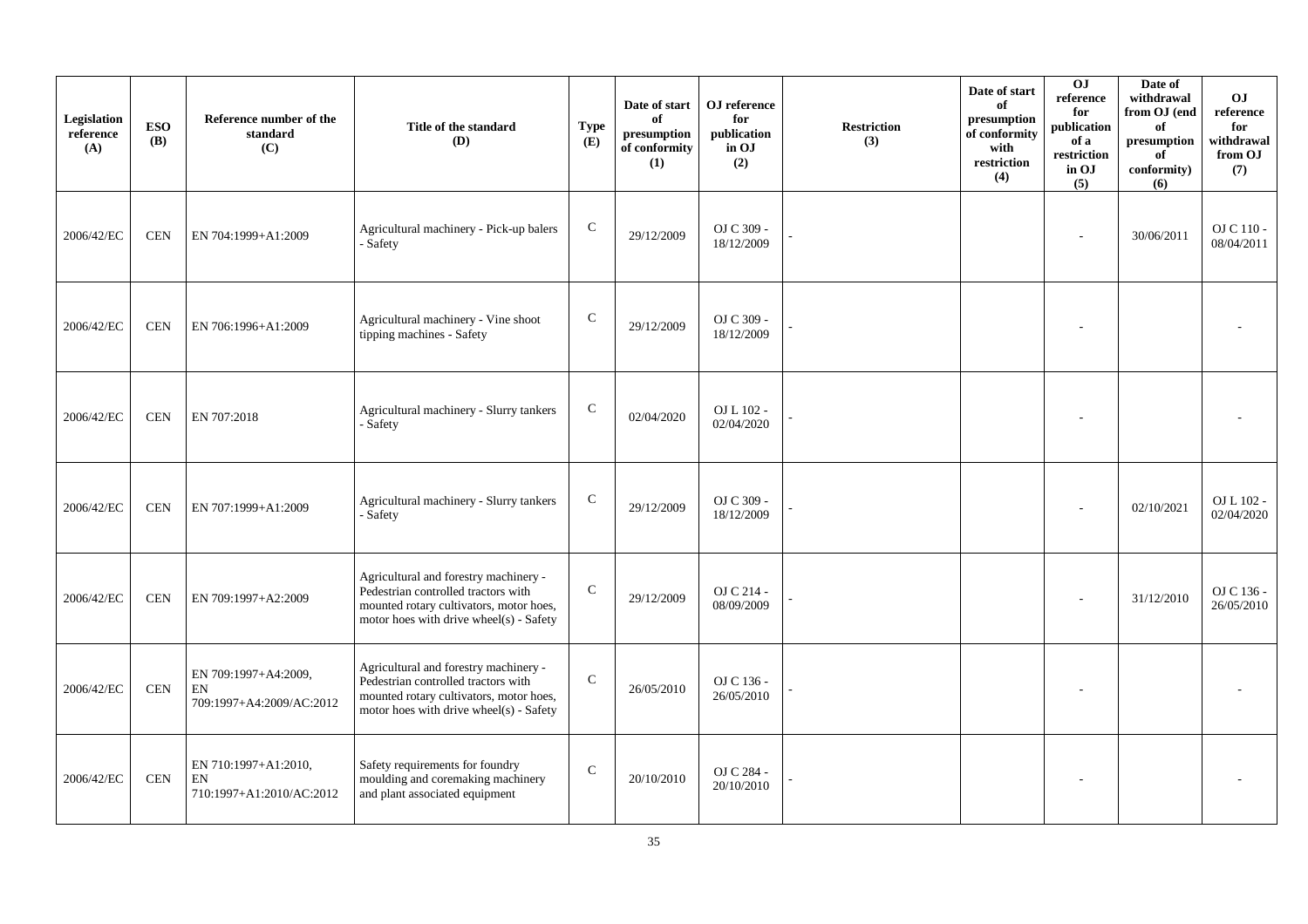| Legislation<br>reference<br>(A) | <b>ESO</b><br><b>(B)</b> | Reference number of the<br>standard<br>(C) | Title of the standard<br><b>(D)</b>                                                                                                                | <b>Type</b><br>(E) | Date of start<br>of<br>$\bf{presumption}$<br>of conformity<br>(1) | OJ reference<br>for<br>publication<br>in OJ<br>(2) | <b>Restriction</b><br>(3) | Date of start<br>of<br>presumption<br>of conformity<br>with<br>restriction<br>(4) | 0J<br>reference<br>for<br>publication<br>of a<br>restriction<br>in OJ<br>(5) | Date of<br>withdrawal<br>from OJ (end<br>of<br>presumption<br>of<br>conformity)<br>(6) | <b>OJ</b><br>reference<br>for<br>withdrawal<br>from OJ<br>(7) |
|---------------------------------|--------------------------|--------------------------------------------|----------------------------------------------------------------------------------------------------------------------------------------------------|--------------------|-------------------------------------------------------------------|----------------------------------------------------|---------------------------|-----------------------------------------------------------------------------------|------------------------------------------------------------------------------|----------------------------------------------------------------------------------------|---------------------------------------------------------------|
| 2006/42/EC                      | <b>CEN</b>               | EN 741:2000+A1:2010                        | Continuous handling equipment and<br>systems - Safety requirements for<br>systems and their components for<br>pneumatic handling of bulk materials | $\mathbf C$        | 08/04/2011                                                        | OJ C 110 -<br>08/04/2011                           |                           |                                                                                   |                                                                              |                                                                                        |                                                               |
| 2006/42/EC                      | <b>CEN</b>               | EN 745:1999+A1:2009                        | Agricultural machinery - Rotary mowers<br>and flail-mowers - Safety                                                                                | ${\bf C}$          | 29/12/2009                                                        | OJ C 309 -<br>18/12/2009                           |                           |                                                                                   |                                                                              | 31/12/2012                                                                             | OJ C 256 -<br>24/08/2012                                      |
| 2006/42/EC                      | <b>CEN</b>               | EN 746-1:1997+A1:2009                      | Industrial thermoprocessing equipment -<br>Part 1: Common safety requirements for<br>industrial thermoprocessing equipment                         | $\mathcal{C}$      | 29/12/2009                                                        | OJ C 309 -<br>18/12/2009                           |                           |                                                                                   |                                                                              |                                                                                        |                                                               |
| 2006/42/EC                      | <b>CEN</b>               | EN 746-2:2010                              | Industrial thermoprocessing equipment -<br>Part 2: Safety requirements for<br>combustion and fuel handling systems                                 | $\mathcal{C}$      | 20/10/2010                                                        | OJ C 284 -<br>20/10/2010                           |                           |                                                                                   |                                                                              |                                                                                        |                                                               |
| 2006/42/EC                      | <b>CEN</b>               | EN 746-3:1997+A1:2009                      | Industrial thermoprocessing equipment -<br>Part 3: Safety requirements for the<br>generation and use of atmosphere gases                           | $\mathcal{C}$      | 29/12/2009                                                        | OJ C 214 -<br>08/09/2009                           |                           |                                                                                   |                                                                              |                                                                                        |                                                               |
| 2006/42/EC                      | <b>CEN</b>               | EN 786:1996+A2:2009                        | Garden equipment - Electrically<br>powered walk-behind and hand-held<br>lawn trimmers and lawn edge trimmers -<br>Mechanical safety                | $\mathsf{C}$       | 29/12/2009                                                        | OJ C 309 -<br>18/12/2009                           |                           |                                                                                   |                                                                              | 19/09/2020                                                                             | OJ L 286 -<br>07/11/2019                                      |
| 2006/42/EC                      | <b>CEN</b>               | EN 791:1995+A1:2009                        | Drill rigs - Safety                                                                                                                                | $\mathsf{C}$       | 29/12/2009                                                        | OJ C 214 -<br>08/09/2009                           |                           |                                                                                   |                                                                              | 13/02/2015                                                                             | OJ C 054 -<br>13/02/2015                                      |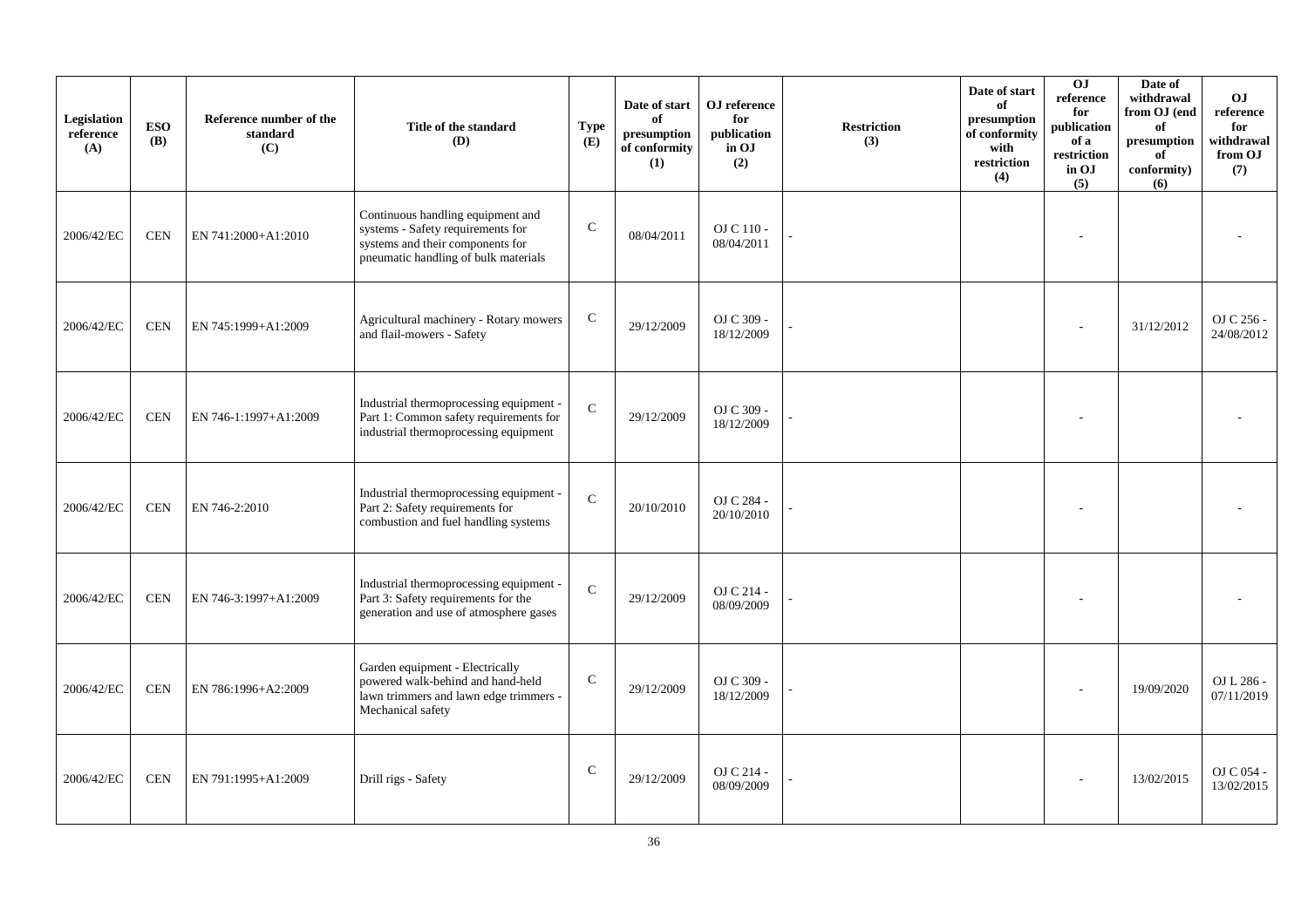| Legislation<br>reference<br>(A) | <b>ESO</b><br><b>(B)</b> | Reference number of the<br>standard<br>(C) | Title of the standard<br><b>(D)</b>                                                                                                    | <b>Type</b><br>(E) | Date of start<br>of<br>presumption<br>of conformity<br>(1) | OJ reference<br>for<br>publication<br>in OJ<br>(2) | <b>Restriction</b><br>(3) | Date of start<br>of<br>presumption<br>of conformity<br>with<br>restriction<br>(4) | OJ<br>$\rm reference$<br>for<br>publication<br>of a<br>restriction<br>in OJ<br>(5) | Date of<br>withdrawal<br>from OJ (end<br>of<br>presumption<br>of<br>conformity)<br>(6) | O <sub>J</sub><br>reference<br>for<br>withdrawal<br>from OJ<br>(7) |
|---------------------------------|--------------------------|--------------------------------------------|----------------------------------------------------------------------------------------------------------------------------------------|--------------------|------------------------------------------------------------|----------------------------------------------------|---------------------------|-----------------------------------------------------------------------------------|------------------------------------------------------------------------------------|----------------------------------------------------------------------------------------|--------------------------------------------------------------------|
| 2006/42/EC                      | <b>CEN</b>               | EN 792-1:2000+A1:2008                      | Hand-held non-electric power tools -<br>Safety requirements - Part 1: Assembly<br>power tools for non-threaded<br>mechanical fasteners | ${\bf C}$          | 29/12/2009                                                 | OJ C 214 -<br>08/09/2009                           |                           |                                                                                   |                                                                                    | 24/08/2012                                                                             | OJ C 256 -<br>24/08/2012                                           |
| 2006/42/EC                      | <b>CEN</b>               | EN 792-2:2000+A1:2008                      | Hand-held non-electric power tools -<br>Safety requirements - Part 2: Cutting-off<br>and crimping power tools                          | $\mathbf C$        | 29/12/2009                                                 | OJ C 214 -<br>08/09/2009                           |                           |                                                                                   |                                                                                    | 30/06/2012                                                                             | OJ C 061 -<br>29/02/2012                                           |
| 2006/42/EC                      | <b>CEN</b>               | EN 792-3:2000+A1:2008                      | Hand-held non-electric power tools -<br>Safety requirements - Part 3: Drills and<br>tappers                                            | $\mathbf C$        | 29/12/2009                                                 | OJ C 214 -<br>08/09/2009                           |                           |                                                                                   |                                                                                    | 30/04/2011                                                                             | OJ C 110 -<br>08/04/2011                                           |
| 2006/42/EC                      | <b>CEN</b>               | EN 792-4:2000+A1:2008                      | Hand-held non-electric power tools -<br>Safety requirements - Part 4: Non-rotary<br>percussive power tools                             | $\mathsf{C}$       | 29/12/2009                                                 | OJ C 214 -<br>08/09/2009                           |                           |                                                                                   |                                                                                    | 30/04/2011                                                                             | OJ C 110 -<br>08/04/2011                                           |
| 2006/42/EC                      | <b>CEN</b>               | EN 792-5:2000+A1:2008                      | Hand-held non-electric power tools -<br>Safety requirements - Part 5: Rotary<br>percussive drills                                      | $\mathsf{C}$       | 29/12/2009                                                 | OJ C 214 -<br>08/09/2009                           |                           |                                                                                   |                                                                                    | 30/06/2012                                                                             | OJ C 061 -<br>29/02/2012                                           |
| 2006/42/EC                      | <b>CEN</b>               | EN 792-6:2000+A1:2008                      | Hand-held non-electric power tools -<br>Safety requirements - Part 6: Assembly<br>power tools for threaded fasteners                   | $\mathbf C$        | 29/12/2009                                                 | OJ C 214 -<br>08/09/2009                           |                           |                                                                                   |                                                                                    | 30/04/2011                                                                             | OJ C 110 -<br>08/04/2011                                           |
| 2006/42/EC                      | <b>CEN</b>               | EN 792-7:2001+A1:2008                      | Hand-held non-electric power tools -<br>Safety requirements - Part 7: Grinders                                                         | $\mathsf{C}$       | 29/12/2009                                                 | OJ C 214 -<br>08/09/2009                           |                           |                                                                                   |                                                                                    | 28/02/2013                                                                             | OJ C 350 -<br>15/11/2012                                           |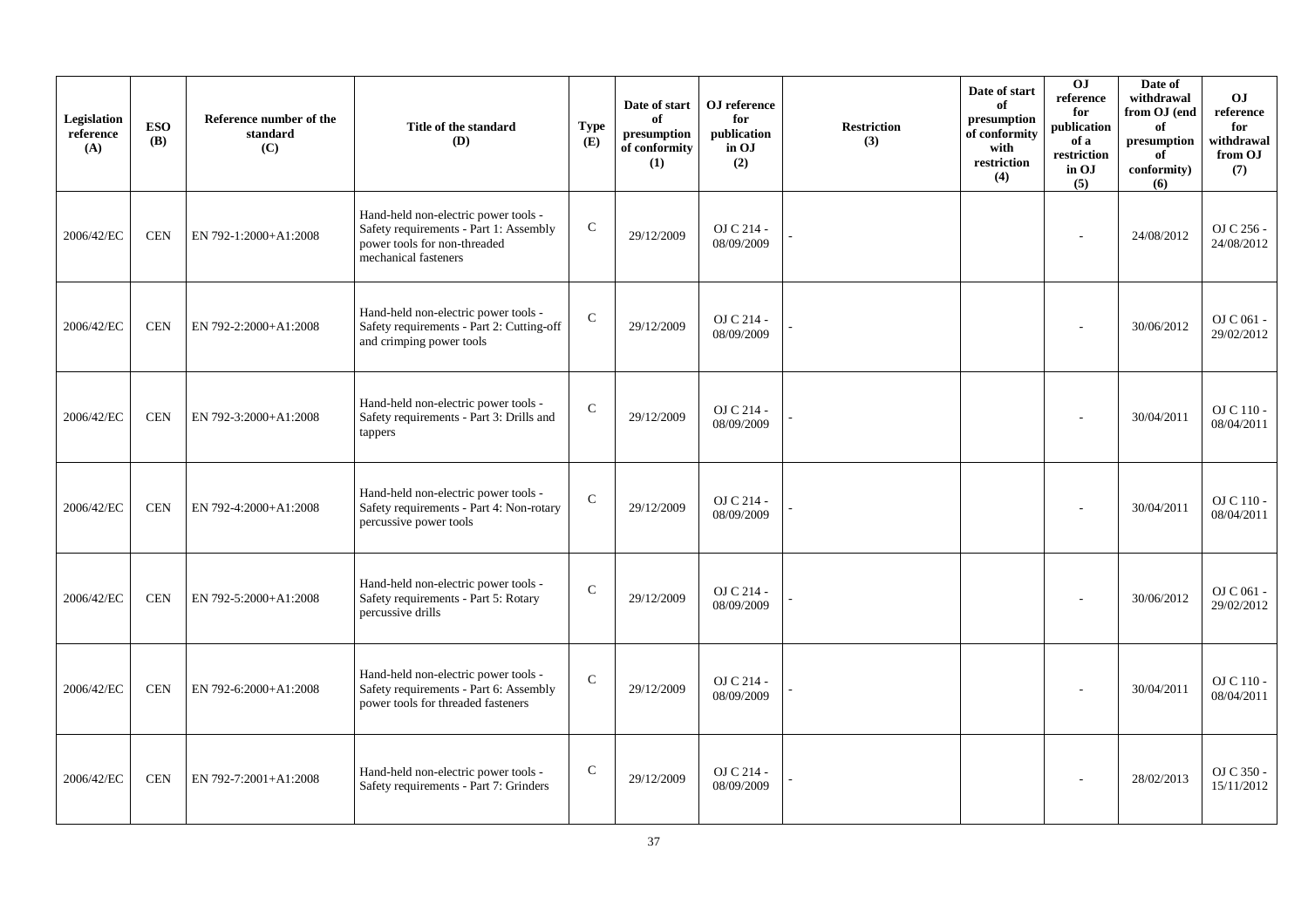| Legislation<br>reference<br>(A) | <b>ESO</b><br><b>(B)</b> | Reference number of the<br>standard<br>(C)             | Title of the standard<br>(D)                                                                                                          | <b>Type</b><br>(E) | Date of start<br>of<br>presumption<br>of conformity<br>(1) | OJ reference<br>for<br>publication<br>in OJ<br>(2) | <b>Restriction</b><br>(3) | Date of start<br>of<br>presumption<br>of conformity<br>with<br>restriction<br>(4) | $\overline{0}$<br>reference<br>for<br>publication<br>of a<br>restriction<br>in OJ<br>(5) | Date of<br>withdrawal<br>from OJ (end<br>of<br>presumption<br>of<br>conformity)<br>(6) | O <sub>J</sub><br>reference<br>for<br>withdrawal<br>from OJ<br>(7) |
|---------------------------------|--------------------------|--------------------------------------------------------|---------------------------------------------------------------------------------------------------------------------------------------|--------------------|------------------------------------------------------------|----------------------------------------------------|---------------------------|-----------------------------------------------------------------------------------|------------------------------------------------------------------------------------------|----------------------------------------------------------------------------------------|--------------------------------------------------------------------|
| 2006/42/EC                      | <b>CEN</b>               | EN 792-8:2001+A1:2008                                  | Hand-held non-electric power tools -<br>Safety requirements - Part 8: Sanders<br>and polishers                                        | $\mathsf{C}$       | 29/12/2009                                                 | OJ C 214 -<br>08/09/2009                           |                           |                                                                                   | ÷                                                                                        | 30/06/2012                                                                             | OJ C 061 -<br>29/02/2012                                           |
| 2006/42/EC                      | <b>CEN</b>               | EN 792-9:2001+A1:2008                                  | Hand-held non-electric power tools -<br>Safety requirements - Part 9: Die<br>grinders                                                 | $\mathbf C$        | 29/12/2009                                                 | OJ C 214 -<br>08/09/2009                           |                           |                                                                                   |                                                                                          | 01/06/2012                                                                             | OJ C 061 -<br>29/02/2012                                           |
| 2006/42/EC                      | <b>CEN</b>               | EN 792-10:2000+A1:2008                                 | Hand-held non-electric power tools -<br>Safety requirements - Part 10:<br>Compression power tools                                     | $\mathbf C$        | 29/12/2009                                                 | OJ C 214 -<br>08/09/2009                           |                           |                                                                                   |                                                                                          | 30/06/2012                                                                             | OJ C 061 -<br>29/02/2012                                           |
| 2006/42/EC                      | <b>CEN</b>               | EN 792-11:2000+A1:2008                                 | Hand-held non-electric power tools -<br>Safety requirements - Part 11: Nibblers<br>and shears                                         | $\mathbf C$        | 29/12/2009                                                 | OJ C 214 -<br>08/09/2009                           |                           |                                                                                   |                                                                                          | 30/06/2012                                                                             | OJ C 061 -<br>29/02/2012                                           |
| 2006/42/EC                      | <b>CEN</b>               | EN 792-12:2000+A1:2008                                 | Hand-held non-electric power tools -<br>Safety requirements - Part 12: Small<br>circular, small oscillating and<br>reciprocating saws | $\mathsf{C}$       | 29/12/2009                                                 | OJ C 214 -<br>08/09/2009                           |                           |                                                                                   |                                                                                          | 30/06/2013                                                                             | OJ C 099 -<br>05/04/2013                                           |
| 2006/42/EC                      | <b>CEN</b>               | EN 792-13:2000+A1:2008                                 | Hand-held non-electric power tools -<br>Safety requirements - Part 13: Fastener<br>driving tools                                      | $\mathbf C$        | 29/12/2009                                                 | OJ C 214 -<br>08/09/2009                           |                           |                                                                                   |                                                                                          | 02/10/2021                                                                             | OJ L 102 -<br>02/04/2020                                           |
| 2006/42/EC                      | $\mbox{CEN}$             | EN 809:1998+A1:2009,<br>EN<br>809:1998+A1:2009/AC:2010 | Pumps and pump units for liquids -<br>Common safety requirements                                                                      | $\mathsf{C}$       | 29/12/2009                                                 | OJ C 309 -<br>18/12/2009                           |                           |                                                                                   |                                                                                          |                                                                                        |                                                                    |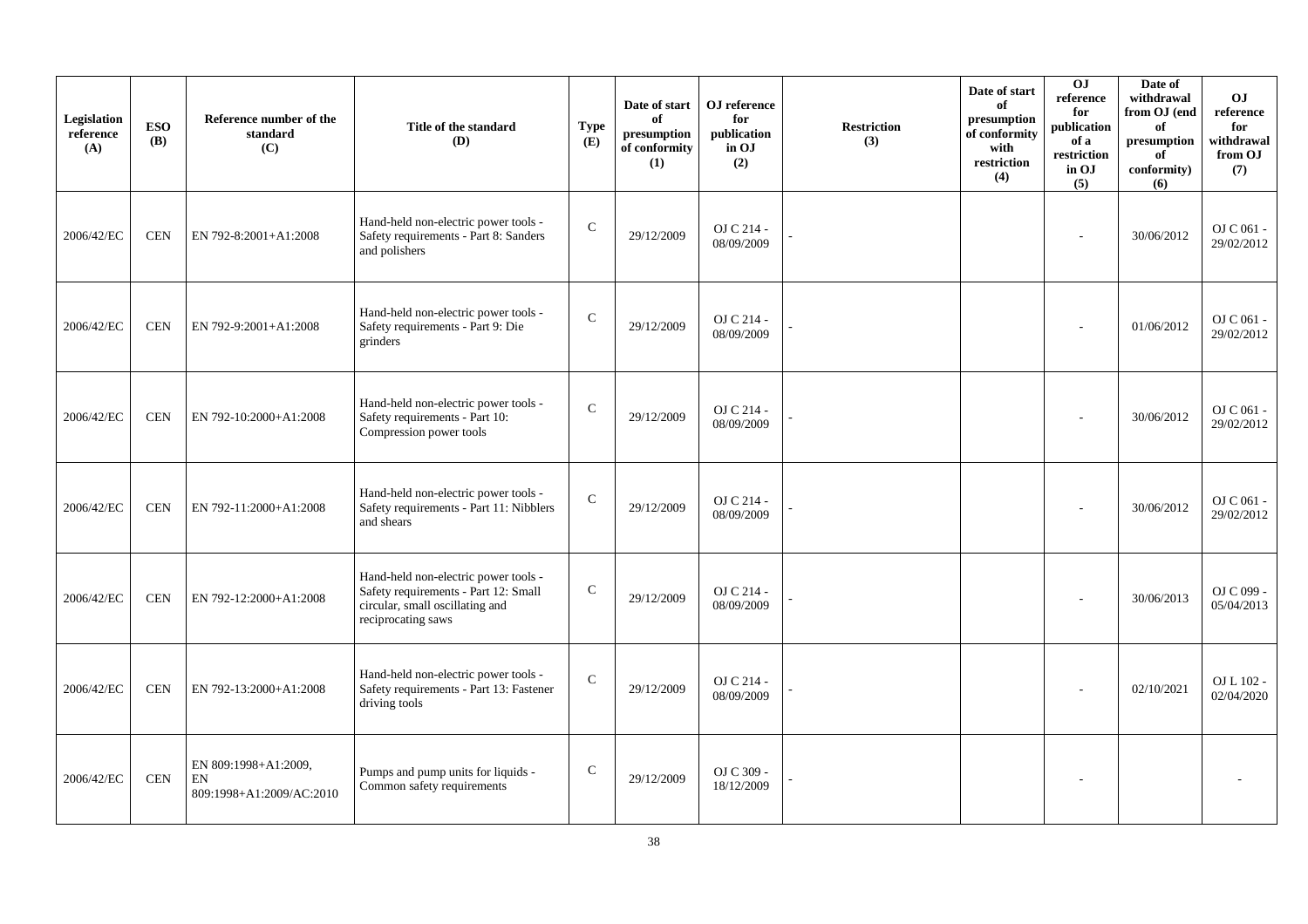| Legislation<br>reference<br>(A) | <b>ESO</b><br><b>(B)</b> | Reference number of the<br>standard<br>(C) | Title of the standard<br>(D)                                                                                                                                                 | <b>Type</b><br>(E) | Date of start<br>of<br>presumption<br>of conformity<br>(1) | OJ reference<br>for<br>publication<br>in OJ<br>(2) | <b>Restriction</b><br>(3) | Date of start<br>of<br>presumption<br>of conformity<br>with<br>restriction<br>(4) | O <sub>J</sub><br>reference<br>for<br>publication<br>of a<br>restriction<br>in OJ<br>(5) | Date of<br>withdrawal<br>from OJ (end<br>of<br>presumption<br>of<br>conformity)<br>(6) | O <sub>J</sub><br>reference<br>for<br>withdrawal<br>from OJ<br>(7) |
|---------------------------------|--------------------------|--------------------------------------------|------------------------------------------------------------------------------------------------------------------------------------------------------------------------------|--------------------|------------------------------------------------------------|----------------------------------------------------|---------------------------|-----------------------------------------------------------------------------------|------------------------------------------------------------------------------------------|----------------------------------------------------------------------------------------|--------------------------------------------------------------------|
| 2006/42/EC                      | <b>CEN</b>               | EN 815:1996+A2:2008                        | Safety of unshielded tunnel boring<br>machines and rodless shaft boring<br>machines for rock - Safety requirements                                                           | $\mathcal{C}$      | 29/12/2009                                                 | OJ C 214 -<br>08/09/2009                           |                           |                                                                                   |                                                                                          | 13/02/2015                                                                             | OJ C 054 -<br>13/02/2015                                           |
| 2006/42/EC                      | <b>CEN</b>               | EN 818-1:1996+A1:2008                      | Short link chain for lifting purposes -<br>Safety - Part 1: General conditions of<br>acceptance                                                                              | $\mathbf C$        | 29/12/2009                                                 | OJ C 214 -<br>08/09/2009                           |                           |                                                                                   |                                                                                          |                                                                                        |                                                                    |
| 2006/42/EC                      | <b>CEN</b>               | EN 818-2:1996+A1:2008                      | Short link chain for lifting purposes -<br>Safety - Part 2: Medium tolerance chain<br>for chain slings - Grade 8                                                             | $\mathcal{C}$      | 29/12/2009                                                 | OJ C 214 -<br>08/09/2009                           |                           |                                                                                   |                                                                                          |                                                                                        |                                                                    |
| 2006/42/EC                      | <b>CEN</b>               | EN 818-3:1999+A1:2008                      | Short link chain for lifting purposes -<br>Safety - Part 3: Medium tolerance chain<br>for chain slings - Grade 4                                                             | $\mathbf C$        | 29/12/2009                                                 | OJ C 214 -<br>08/09/2009                           |                           |                                                                                   |                                                                                          |                                                                                        |                                                                    |
| 2006/42/EC                      | <b>CEN</b>               | EN 818-4:1996+A1:2008                      | Short link chain for lifting purposes -<br>Safety - Part 4: Chain slings - Grade 8                                                                                           | $\mathcal{C}$      | 29/12/2009                                                 | OJ C 214 -<br>08/09/2009                           |                           |                                                                                   |                                                                                          |                                                                                        |                                                                    |
| 2006/42/EC                      | <b>CEN</b>               | EN 818-5:1999+A1:2008                      | Short link chain for lifting purposes -<br>Safety - Part 5: Chain slings - Grade 4                                                                                           | $\mathsf C$        | 29/12/2009                                                 | OJ C 214 -<br>08/09/2009                           |                           |                                                                                   |                                                                                          |                                                                                        |                                                                    |
| 2006/42/EC                      | <b>CEN</b>               | EN 818-6:2000+A1:2008                      | Short link chain for lifting purposes -<br>Safety - Part 6: Chain slings -<br>Specification for information for use and<br>maintenance to be provided by the<br>manufacturer | $\mathsf{C}$       | 29/12/2009                                                 | OJ C 214 -<br>08/09/2009                           |                           |                                                                                   |                                                                                          |                                                                                        |                                                                    |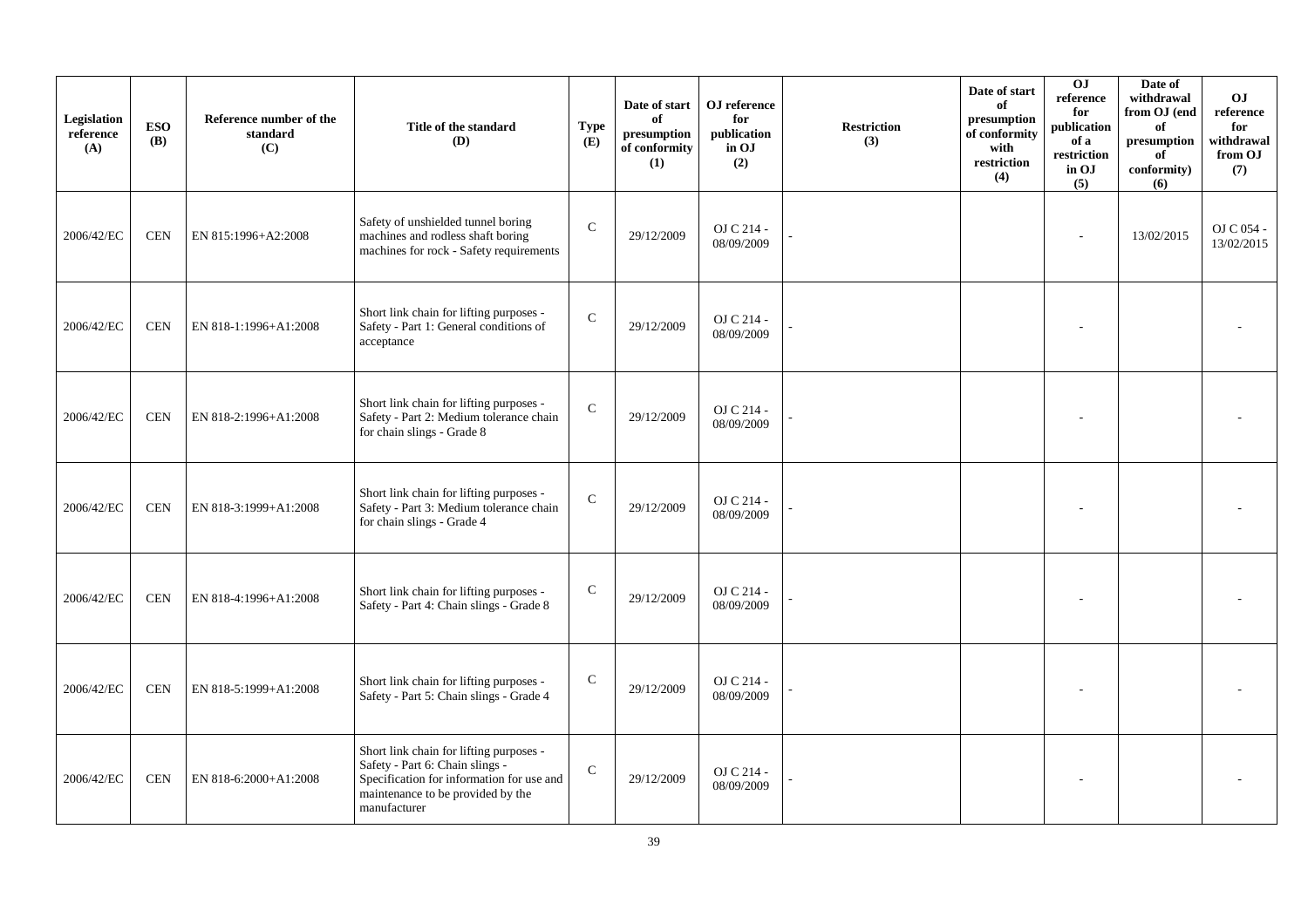| Legislation<br>reference<br>(A) | <b>ESO</b><br><b>(B)</b> | Reference number of the<br>standard<br>(C) | Title of the standard<br>(D)                                                                                                                               | <b>Type</b><br>(E) | Date of start<br>of<br>presumption<br>of conformity<br>(1) | OJ reference<br>for<br>publication<br>in OJ<br>(2) | <b>Restriction</b><br>(3) | Date of start<br>of<br>presumption<br>of conformity<br>with<br>restriction<br>(4) | OJ<br>reference<br>for<br>publication<br>of a<br>restriction<br>in OJ<br>(5) | Date of<br>withdrawal<br>from OJ (end<br>of<br>presumption<br>of<br>conformity)<br>(6) | O <sub>J</sub><br>reference<br>for<br>withdrawal<br>from OJ<br>(7) |
|---------------------------------|--------------------------|--------------------------------------------|------------------------------------------------------------------------------------------------------------------------------------------------------------|--------------------|------------------------------------------------------------|----------------------------------------------------|---------------------------|-----------------------------------------------------------------------------------|------------------------------------------------------------------------------|----------------------------------------------------------------------------------------|--------------------------------------------------------------------|
| 2006/42/EC                      | <b>CEN</b>               | EN 818-7:2002+A1:2008                      | Short link chain for lifting purposes -<br>Safety - Part 7: Fine tolerance hoist<br>chain, Grade T (Types T, DAT and DT)                                   | $\mathcal{C}$      | 29/12/2009                                                 | OJ C 214 -<br>08/09/2009                           |                           |                                                                                   |                                                                              |                                                                                        |                                                                    |
| 2006/42/EC                      | <b>CEN</b>               | EN 836:1997+A4:2011                        | Garden equipment - Powered<br>lawnmowers - Safety                                                                                                          | $\mathsf{C}$       | 18/11/2011                                                 | OJ C 338 -<br>18/11/2011                           |                           |                                                                                   |                                                                              | 30/09/2014                                                                             | OJ C 348 -<br>28/11/2013                                           |
| 2006/42/EC                      | <b>CEN</b>               | EN 848-1:2007+A1:2009                      | Safety of woodworking machines - One<br>side moulding machines with rotating<br>tool - Part 1: Single spindle vertical<br>moulding machines                | $\mathsf{C}$       | 29/12/2009                                                 | OJ C 309 -<br>18/12/2009                           |                           |                                                                                   |                                                                              | 31/03/2013                                                                             | OJ C 350 -<br>15/11/2012                                           |
| 2006/42/EC                      | <b>CEN</b>               | EN 848-1:2007+A2:2012                      | Safety of woodworking machines - One<br>side moulding machines with rotating<br>tool - Part 1: Single spindle vertical<br>moulding machines                | $\mathbf C$        | 15/11/2012                                                 | OJ C 350 -<br>15/11/2012                           |                           |                                                                                   |                                                                              | 19/09/2020                                                                             | OJ L 286 -<br>07/11/2019                                           |
| 2006/42/EC                      | <b>CEN</b>               | EN 848-2:2007+A1:2009                      | Safety of woodworking machines - One<br>side moulding machines with rotating<br>tool - Part 2: Single spindle hand<br>fed/integrated fed routing machines  | $\mathbf C$        | 29/12/2009                                                 | OJ C 309 -<br>18/12/2009                           |                           |                                                                                   |                                                                              | 31/03/2013                                                                             | OJ C 350 -<br>15/11/2012                                           |
| 2006/42/EC                      | <b>CEN</b>               | EN 848-2:2007+A2:2012                      | Safety of woodworking machines - One<br>side moulding machines with rotating<br>tool - Part 2: Single spindle hand<br>fed/integrated fed routing machines  | $\mathbf C$        | 15/11/2012                                                 | OJ C 350 -<br>15/11/2012                           |                           |                                                                                   |                                                                              |                                                                                        |                                                                    |
| 2006/42/EC                      | <b>CEN</b>               | EN 848-3:2007+A2:2009                      | Safety of woodworking machines - One<br>side moulding machines with rotating<br>tools - Part 3: Numerically controlled<br>(NC) boring and routing machines | $\mathbf C$        | 29/12/2009                                                 | OJ C 309 -<br>18/12/2009                           |                           |                                                                                   |                                                                              | 30/04/2013                                                                             | OJ C 099 -<br>05/04/2013                                           |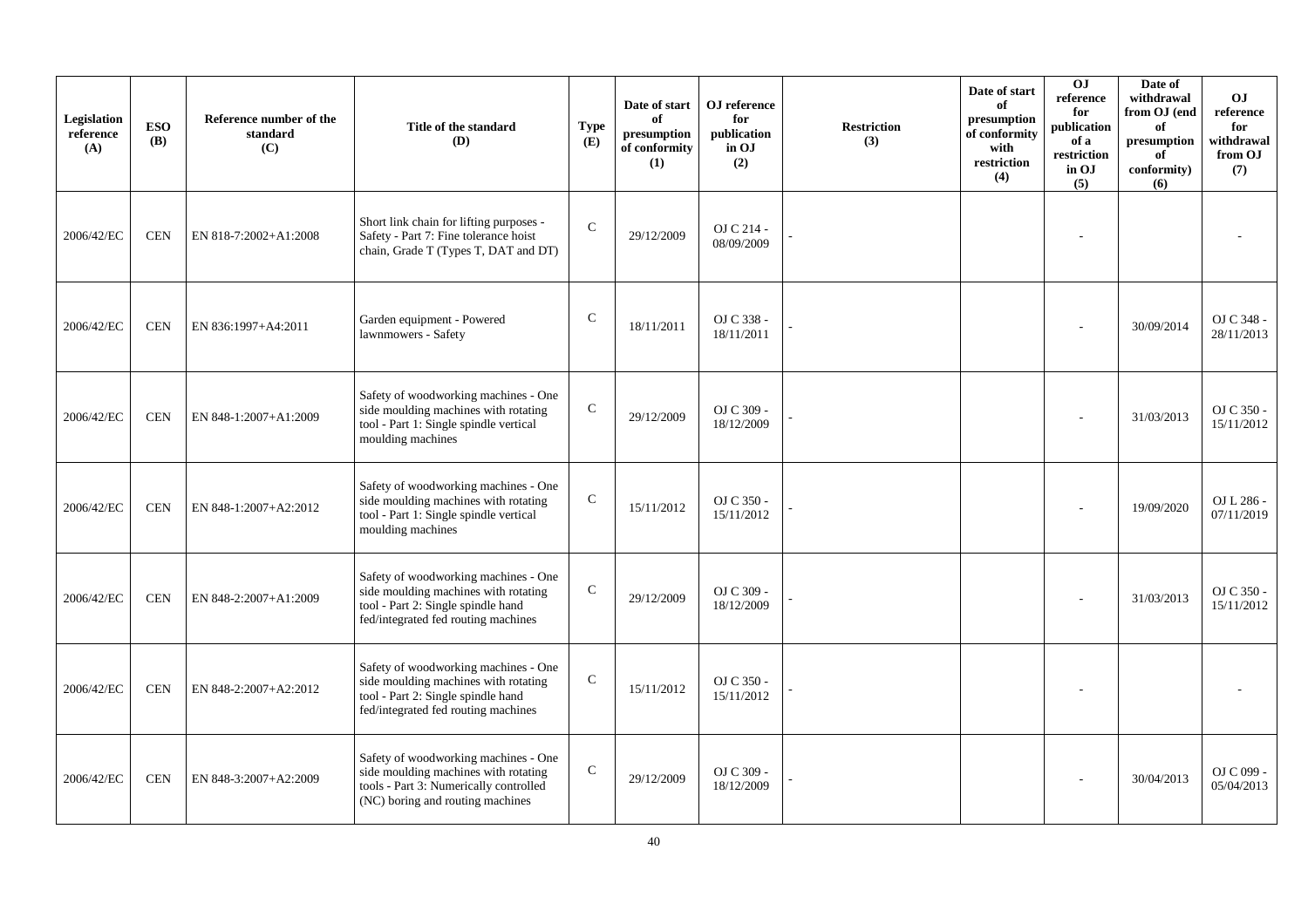| Legislation<br>reference<br>(A) | <b>ESO</b><br><b>(B)</b> | Reference number of the<br>standard<br>(C) | Title of the standard<br>(D)                                                                                                                              | <b>Type</b><br>(E) | Date of start<br>of<br>presumption<br>of conformity<br>(1) | OJ reference<br>for<br>publication<br>in OJ<br>(2) | <b>Restriction</b><br>(3) | Date of start<br>of<br>presumption<br>of conformity<br>with<br>restriction<br>(4) | 0J<br>reference<br>for<br>publication<br>of a<br>restriction<br>in OJ<br>(5) | Date of<br>withdrawal<br>from OJ (end<br>of<br>presumption<br>of<br>conformity)<br>(6) | O <sub>J</sub><br>reference<br>for<br>withdrawal<br>from OJ<br>(7) |
|---------------------------------|--------------------------|--------------------------------------------|-----------------------------------------------------------------------------------------------------------------------------------------------------------|--------------------|------------------------------------------------------------|----------------------------------------------------|---------------------------|-----------------------------------------------------------------------------------|------------------------------------------------------------------------------|----------------------------------------------------------------------------------------|--------------------------------------------------------------------|
| 2006/42/EC                      | <b>CEN</b>               | EN 848-3:2012                              | Safety of woodworking machines - One<br>side moulding machines with rotating<br>tool - Part 3: Numerically controlled<br>(NC) boring and routing machines | ${\bf C}$          | 05/04/2013                                                 | OJ C 099 -<br>05/04/2013                           |                           |                                                                                   | ÷                                                                            | 02/10/2021                                                                             | OJ L 102 -<br>02/04/2020                                           |
| 2006/42/EC                      | <b>CEN</b>               | EN 859:2007+A1:2009                        | Safety of woodworking machines -<br>Hand fed surface planing machines                                                                                     | ${\bf C}$          | 26/05/2010                                                 | OJ C 136 -<br>26/05/2010                           |                           |                                                                                   |                                                                              | 31/12/2012                                                                             | OJ C 256 -<br>24/08/2012                                           |
| 2006/42/EC                      | <b>CEN</b>               | EN 859:2007+A2:2012                        | Safety of woodworking machines -<br>Hand fed surface planing machines                                                                                     | $\mathbf C$        | 24/08/2012                                                 | OJ C 256 -<br>24/08/2012                           |                           |                                                                                   |                                                                              | 02/10/2021                                                                             | OJ L 102 -<br>02/04/2020                                           |
| 2006/42/EC                      | <b>CEN</b>               | EN 860:2007+A1:2009                        | Safety of woodworking machines - One<br>side thickness planing machines                                                                                   | $\mathsf{C}$       | 29/12/2009                                                 | OJ C 309 -<br>18/12/2009                           |                           |                                                                                   |                                                                              | 31/12/2012                                                                             | OJ C 256 -<br>24/08/2012                                           |
| 2006/42/EC                      | <b>CEN</b>               | EN 860:2007+A2:2012                        | Safety of woodworking machines - One<br>side thickness planing machines                                                                                   | $\mathsf{C}$       | 24/08/2012                                                 | OJ C 256 -<br>24/08/2012                           |                           |                                                                                   |                                                                              | 02/10/2021                                                                             | OJ L 102 -<br>02/04/2020                                           |
| 2006/42/EC                      | <b>CEN</b>               | EN 861:2007+A1:2009                        | Safety of woodworking machines -<br>Surface planing and thicknessing<br>machines                                                                          | $\mathsf{C}$       | 29/12/2009                                                 | OJ C 309 -<br>18/12/2009                           |                           |                                                                                   |                                                                              | 31/12/2012                                                                             | OJ C 256 -<br>24/08/2012                                           |
| 2006/42/EC                      | <b>CEN</b>               | EN 861:2007+A2:2012                        | Safety of woodworking machines -<br>Surface planing and thicknessing<br>machines                                                                          | $\mathsf{C}$       | 24/08/2012                                                 | OJ C 256 -<br>24/08/2012                           |                           |                                                                                   |                                                                              | 02/10/2021                                                                             | OJ L 102 -<br>02/04/2020                                           |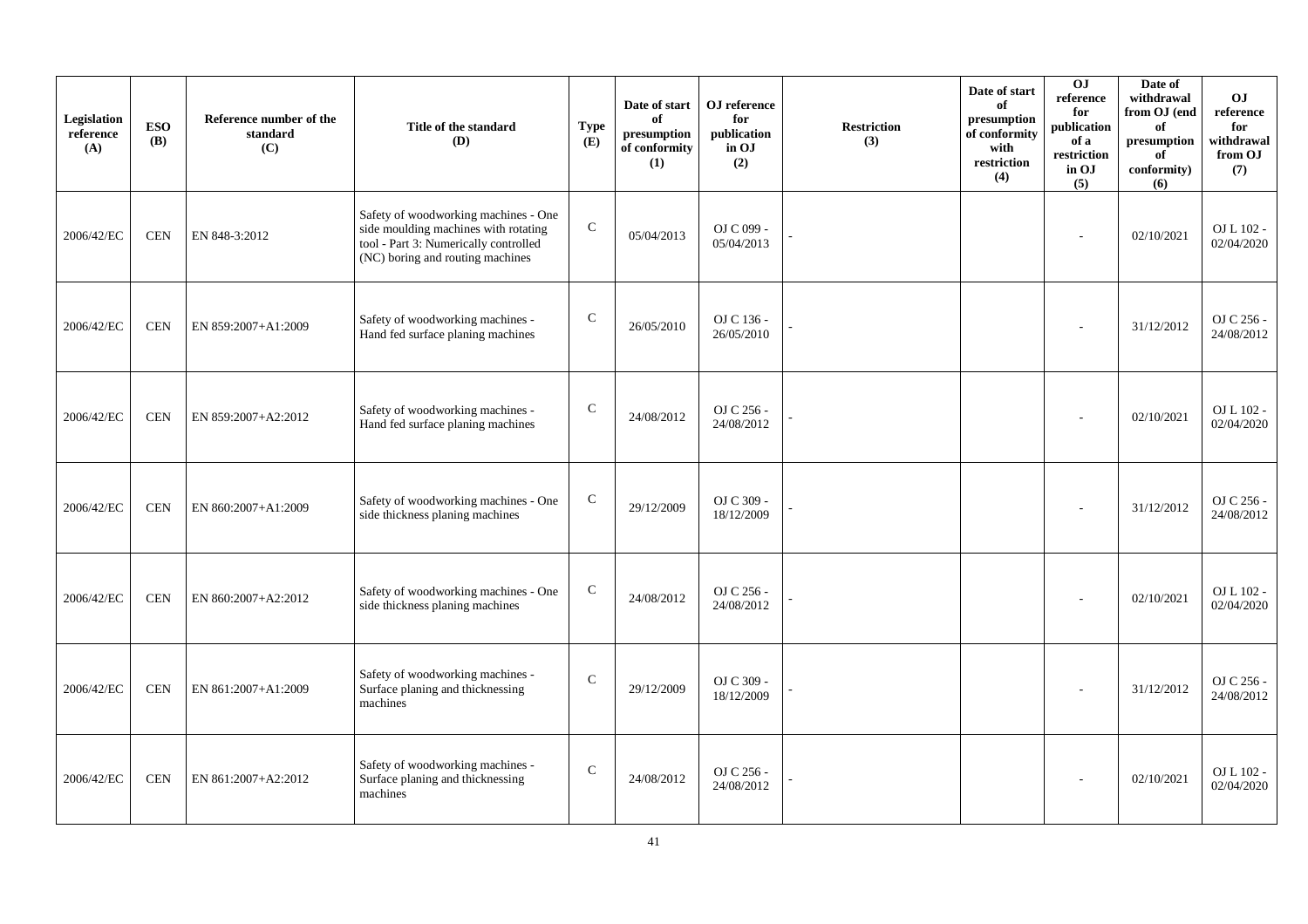| Legislation<br>reference<br>(A) | <b>ESO</b><br><b>(B)</b> | Reference number of the<br>standard<br>(C) | Title of the standard<br>(D)                                                                                                                                 | <b>Type</b><br>(E) | Date of start<br>of<br>presumption<br>of conformity<br>(1) | OJ reference<br>for<br>publication<br>in OJ<br>(2) | <b>Restriction</b><br>(3) | Date of start<br>of<br>presumption<br>of conformity<br>with<br>restriction<br>(4) | O <sub>J</sub><br>reference<br>for<br>publication<br>of a<br>restriction<br>in OJ<br>(5) | Date of<br>withdrawal<br>from OJ (end<br>of<br>presumption<br>of<br>conformity)<br>(6) | O <sub>J</sub><br>reference<br>for<br>withdrawal<br>from OJ<br>(7) |
|---------------------------------|--------------------------|--------------------------------------------|--------------------------------------------------------------------------------------------------------------------------------------------------------------|--------------------|------------------------------------------------------------|----------------------------------------------------|---------------------------|-----------------------------------------------------------------------------------|------------------------------------------------------------------------------------------|----------------------------------------------------------------------------------------|--------------------------------------------------------------------|
| 2006/42/EC                      | <b>CEN</b>               | EN 869:2006+A1:2009                        | Safety of machinery - Safety<br>requirements for pressure metal<br>diecasting units                                                                          | ${\bf C}$          | 29/12/2009                                                 | OJ C 214 -<br>08/09/2009                           |                           |                                                                                   |                                                                                          |                                                                                        |                                                                    |
| 2006/42/EC                      | <b>CEN</b>               | EN 908:1999+A1:2009                        | Agricultural and forestry machinery -<br>Reel machines for irrigation - Safety                                                                               | $\mathbf C$        | 29/12/2009                                                 | OJ C 309 -<br>18/12/2009                           |                           |                                                                                   |                                                                                          |                                                                                        |                                                                    |
| 2006/42/EC                      | <b>CEN</b>               | EN 909:1998+A1:2009                        | Agricultural and forestry machinery -<br>Centre pivot and moving lateral types<br>irrigation machines - Safety                                               | $\mathbf C$        | 29/12/2009                                                 | OJ C 309 -<br>18/12/2009                           |                           |                                                                                   |                                                                                          |                                                                                        |                                                                    |
| 2006/42/EC                      | <b>CEN</b>               | EN 930:1997+A2:2009                        | Footwear, leather and imitation leather<br>goods manufacturing machines -<br>Roughing, scouring, polishing and<br>trimming machines - Safety<br>requirements | $\mathbf C$        | 29/12/2009                                                 | OJ C 309 -<br>18/12/2009                           |                           |                                                                                   |                                                                                          |                                                                                        |                                                                    |
| 2006/42/EC                      | <b>CEN</b>               | EN 931:1997+A2:2009                        | Footwear manufacturing machines -<br>Lasting machines - Safety requirements                                                                                  | $\mathsf{C}$       | 29/12/2009                                                 | OJ C 309 -<br>18/12/2009                           |                           |                                                                                   |                                                                                          |                                                                                        |                                                                    |
| 2006/42/EC                      | <b>CEN</b>               | EN 940:2009                                | Safety of woodworking machines -<br>Combined woodworking machines                                                                                            | $\mathsf{C}$       | 29/12/2009                                                 | OJ C 309 -<br>18/12/2009                           |                           |                                                                                   |                                                                                          | 31/08/2012                                                                             | OJ C 159 -<br>05/06/2012                                           |
| 2006/42/EC                      | <b>CEN</b>               | EN 940:2009+A1:2012                        | Safety of woodworking machines -<br>Combined woodworking machines                                                                                            | $\mathsf{C}$       | 05/06/2012                                                 | OJ C 159 -<br>05/06/2012                           |                           |                                                                                   |                                                                                          | 03/09/2022                                                                             | OJ L 072 -<br>03/03/2021                                           |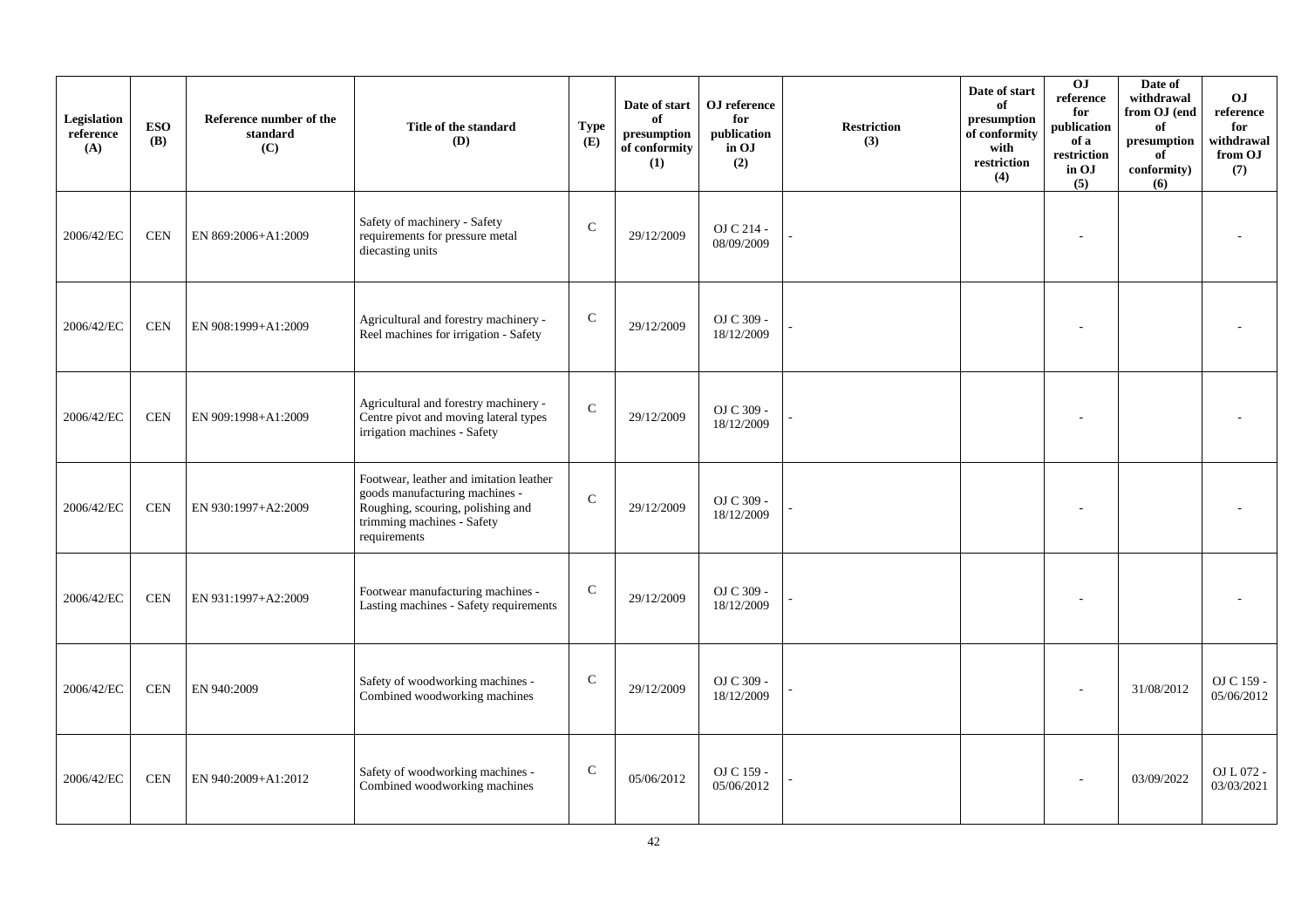| Legislation<br>reference<br>(A) | <b>ESO</b><br><b>(B)</b> | Reference number of the<br>standard<br>(C)             | Title of the standard<br>(D)                                                                                                                                                                                 | <b>Type</b><br>(E) | Date of start<br>of<br>presumption<br>of conformity<br>(1) | OJ reference<br>for<br>publication<br>in OJ<br>(2) | <b>Restriction</b><br>(3) | Date of start<br>of<br>presumption<br>of conformity<br>with<br>restriction<br>(4) | O <sub>J</sub><br>reference<br>for<br>publication<br>of a<br>restriction<br>in OJ<br>(5) | Date of<br>withdrawal<br>from OJ (end<br>of<br>presumption<br>of<br>conformity)<br>(6) | <b>OJ</b><br>reference<br>for<br>withdrawal<br>from OJ<br>(7) |
|---------------------------------|--------------------------|--------------------------------------------------------|--------------------------------------------------------------------------------------------------------------------------------------------------------------------------------------------------------------|--------------------|------------------------------------------------------------|----------------------------------------------------|---------------------------|-----------------------------------------------------------------------------------|------------------------------------------------------------------------------------------|----------------------------------------------------------------------------------------|---------------------------------------------------------------|
| 2006/42/EC                      | <b>CEN</b>               | EN 957-6:2010+A1:2014                                  | Stationary training equipment - Part 6:<br>Treadmills, additional specific safety<br>requirements and test methods                                                                                           | $\mathsf{C}$       | 13/02/2015                                                 | OJ C 054 -<br>13/02/2015                           |                           |                                                                                   |                                                                                          |                                                                                        |                                                               |
| 2006/42/EC                      | <b>CEN</b>               | EN 972:1998+A1:2010,<br>EN<br>972:1998+A1:2010/AC:2011 | Tannery machines - Reciprocating roller<br>machines - Safety requirements                                                                                                                                    | $\mathsf{C}$       | 08/04/2011                                                 | OJ C 110 -<br>08/04/2011                           |                           |                                                                                   |                                                                                          |                                                                                        |                                                               |
| 2006/42/EC                      | <b>CEN</b>               | EN 996:1995+A3:2009                                    | Piling equipment - Safety requirements                                                                                                                                                                       | $\mathcal{C}$      | 29/12/2009                                                 | OJ C 214 -<br>08/09/2009                           |                           |                                                                                   |                                                                                          | 13/02/2015                                                                             | OJ C 054 -<br>13/02/2015                                      |
| 2006/42/EC                      | <b>CEN</b>               | EN 1010-1:2004+A1:2010                                 | Safety of machinery - Safety<br>requirements for the design and<br>construction of printing and paper<br>converting machines - Part 1: Common<br>requirements                                                | $\mathcal{C}$      | 08/04/2011                                                 | OJ C 110 -<br>08/04/2011                           |                           |                                                                                   |                                                                                          |                                                                                        |                                                               |
| 2006/42/EC                      | <b>CEN</b>               | EN 1010-2:2006+A1:2010                                 | Safety of machinery - Safety<br>requirements for the design and<br>construction of printing and paper<br>converting machines - Part 2: Printing<br>and varnishing machines including pre-<br>press machinery | $\mathsf{C}$       | 08/04/2011                                                 | OJ C 110 -<br>08/04/2011                           |                           |                                                                                   |                                                                                          |                                                                                        |                                                               |
| 2006/42/EC                      | <b>CEN</b>               | EN 1010-3:2002+A1:2009                                 | Safety of machinery - Safety<br>requirements for the design and<br>construction of printing and paper<br>converting machines - Part 3: Cutting<br>machines                                                   | $\mathsf{C}$       | 29/12/2009                                                 | OJ C 309 -<br>18/12/2009                           |                           |                                                                                   |                                                                                          |                                                                                        |                                                               |
| 2006/42/EC                      | <b>CEN</b>               | EN 1010-4:2004+A1:2009                                 | Safety of machinery - Safety<br>requirements for the design and<br>construction of printing and paper<br>converting machines - Part 4:<br>Bookbinding, paper converting and<br>finishing machines            | $\mathsf{C}$       | 29/12/2009                                                 | OJ C 309 -<br>18/12/2009                           |                           |                                                                                   |                                                                                          |                                                                                        |                                                               |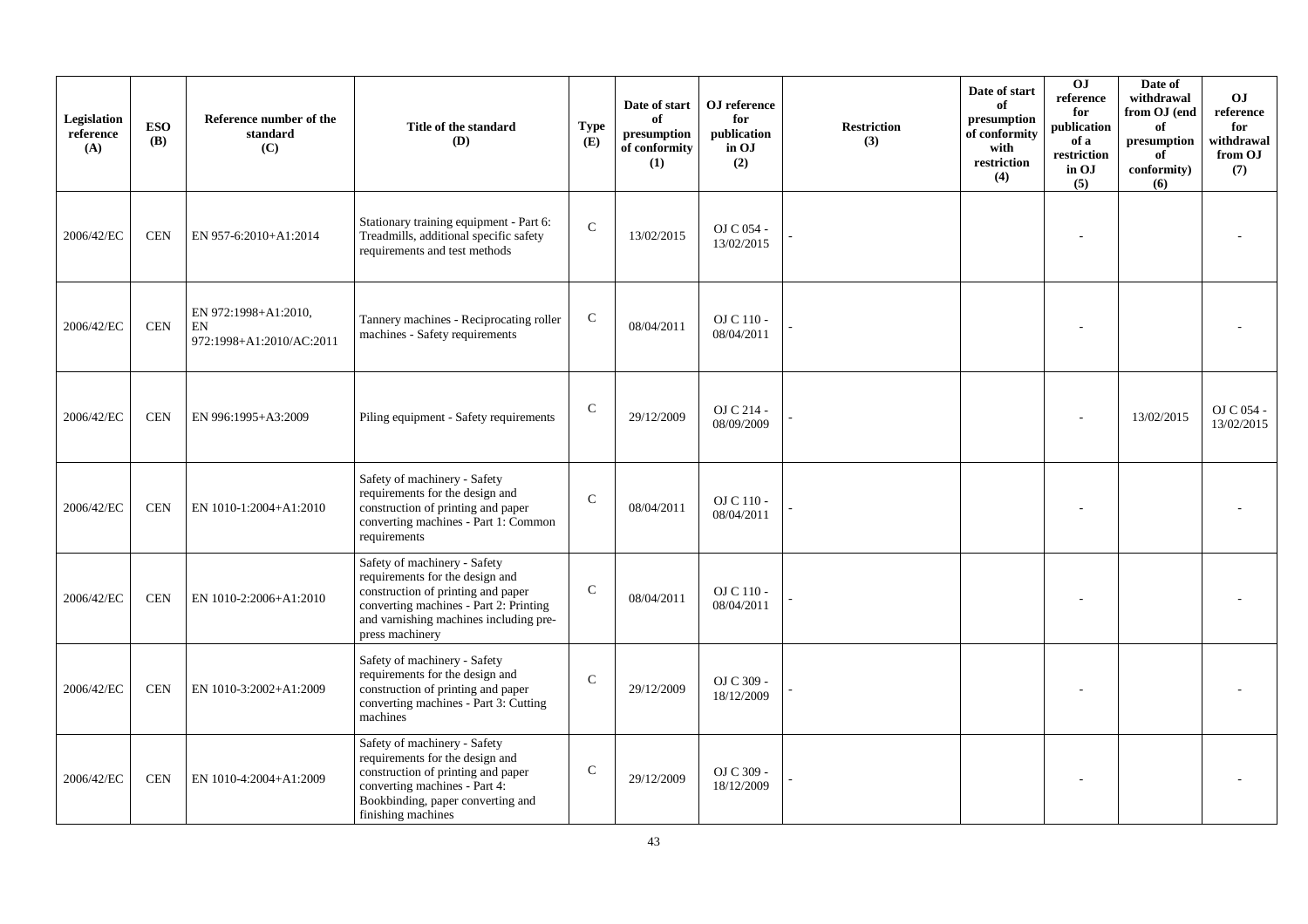| Legislation<br>reference<br>(A) | <b>ESO</b><br><b>(B)</b> | Reference number of the<br>standard<br>(C) | Title of the standard<br>(D)                                                                                                                               | <b>Type</b><br>(E) | Date of start<br>of<br>presumption<br>of conformity<br>(1) | OJ reference<br>for<br>publication<br>in OJ<br>(2) | <b>Restriction</b><br>(3) | Date of start<br>of<br>presumption<br>of conformity<br>with<br>restriction<br>(4) | O <sub>J</sub><br>reference<br>for<br>publication<br>of a<br>restriction<br>in OJ<br>(5) | Date of<br>withdrawal<br>from OJ (end<br>of<br>presumption<br>of<br>conformity)<br>(6) | O <sub>J</sub><br>reference<br>for<br>withdrawal<br>from OJ<br>(7) |
|---------------------------------|--------------------------|--------------------------------------------|------------------------------------------------------------------------------------------------------------------------------------------------------------|--------------------|------------------------------------------------------------|----------------------------------------------------|---------------------------|-----------------------------------------------------------------------------------|------------------------------------------------------------------------------------------|----------------------------------------------------------------------------------------|--------------------------------------------------------------------|
| 2006/42/EC                      | <b>CEN</b>               | EN 1012-1:2010                             | Compressors and vacuum pumps -<br>Safety requirements - Part 1: Air<br>compressors                                                                         | $\mathcal{C}$      | 08/04/2011                                                 | OJ C 110 -<br>08/04/2011                           |                           |                                                                                   |                                                                                          |                                                                                        |                                                                    |
| 2006/42/EC                      | <b>CEN</b>               | EN 1012-2:1996+A1:2009                     | Compressors and vacuum pumps -<br>Safety requirements - Part 2: Vacuum<br>pumps                                                                            | $\mathbf C$        | 29/12/2009                                                 | OJ C 309 -<br>18/12/2009                           |                           |                                                                                   |                                                                                          |                                                                                        |                                                                    |
| 2006/42/EC                      | <b>CEN</b>               | EN 1012-3:2013                             | Compressors and vacuum pumps -<br>Safety requirements - Part 3: Process<br>compressors                                                                     | $\mathcal{C}$      | 11/04/2014                                                 | OJ C 110 -<br>11/04/2014                           |                           |                                                                                   |                                                                                          |                                                                                        |                                                                    |
| 2006/42/EC                      | <b>CEN</b>               | EN 1028-1:2002+A1:2008                     | Fire-fighting pumps - Fire-fighting<br>centrifugal pumps with primer - Part 1:<br>Classification - General and safety<br>requirements                      | ${\bf C}$          | 29/12/2009                                                 | OJ C 214 -<br>08/09/2009                           |                           |                                                                                   |                                                                                          |                                                                                        |                                                                    |
| 2006/42/EC                      | <b>CEN</b>               | EN 1028-2:2002+A1:2008                     | Fire-fighting pumps - Fire-fighting<br>centrifugal pumps with primer - Part 2:<br>Verification of general and safety<br>requirements                       | ${\bf C}$          | 29/12/2009                                                 | OJ C 214 -<br>08/09/2009                           |                           |                                                                                   |                                                                                          |                                                                                        |                                                                    |
| 2006/42/EC                      | <b>CEN</b>               | EN 1034-1:2000+A1:2010                     | Safety of machinery - Safety<br>requirements for the design and<br>construction of paper making and<br>finishing machines - Part 1: Common<br>requirements | $\mathcal{C}$      | 26/05/2010                                                 | OJ C 136 -<br>26/05/2010                           |                           |                                                                                   |                                                                                          |                                                                                        |                                                                    |
| 2006/42/EC                      | <b>CEN</b>               | EN 1034-2:2005+A1:2009                     | Safety of machinery - Safety<br>requirements for the design and<br>construction of paper making and<br>finishing machines - Part 2: Barking<br>drums       | $\mathcal{C}$      | 26/05/2010                                                 | OJ C 136 -<br>26/05/2010                           |                           |                                                                                   |                                                                                          |                                                                                        |                                                                    |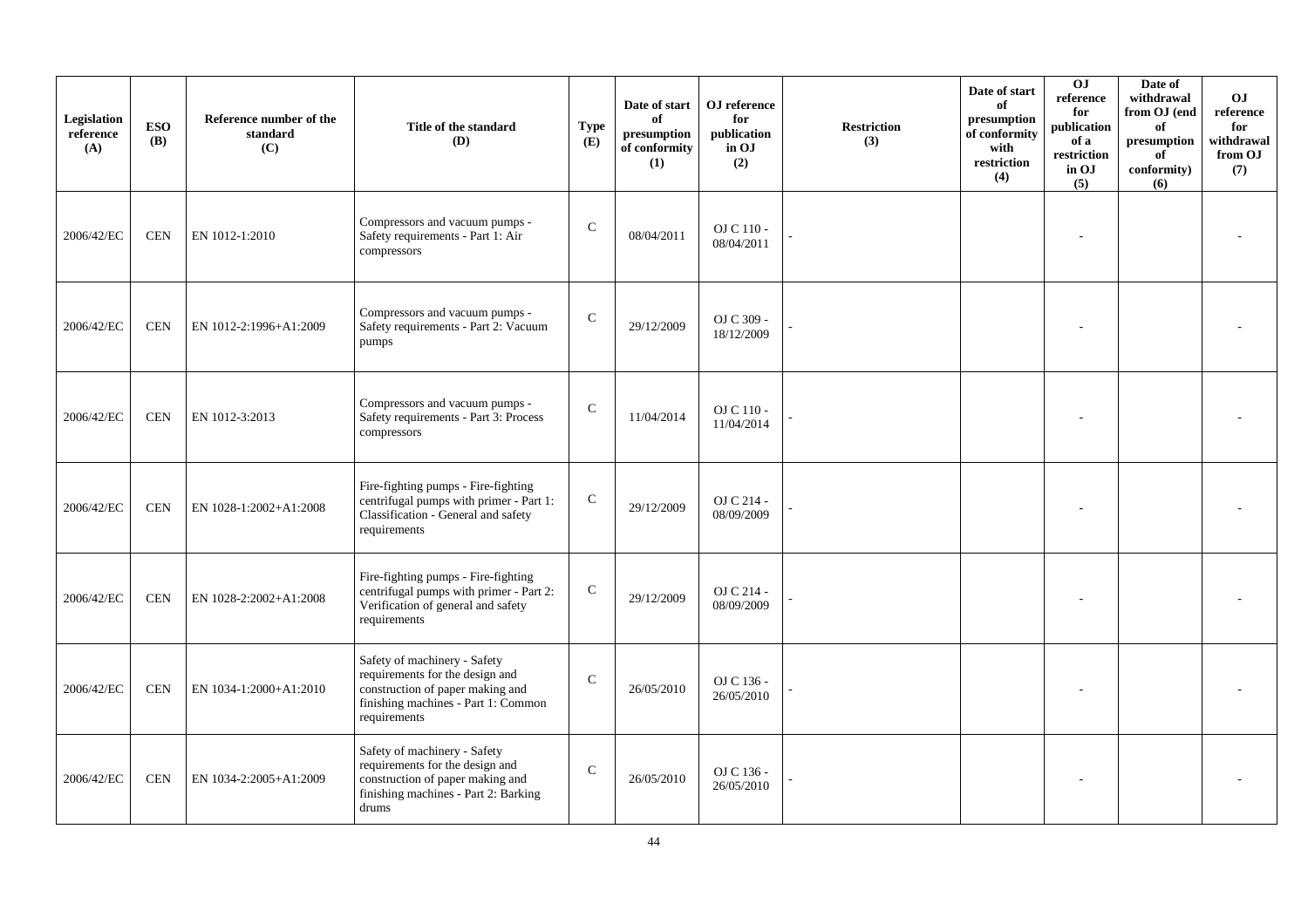| <b>Legislation</b><br>reference<br>(A) | <b>ESO</b><br><b>(B)</b> | Reference number of the<br>standard<br>(C) | Title of the standard<br>(D)                                                                                                                                                 | <b>Type</b><br>(E) | Date of start<br>of<br>presumption<br>of conformity<br>(1) | OJ reference<br>for<br>publication<br>in OJ<br>(2) | <b>Restriction</b><br>(3) | Date of start<br>of<br>presumption<br>of conformity<br>with<br>$\operatorname{restriction}$<br>(4) | O <sub>J</sub><br>reference<br>for<br>publication<br>of a<br>restriction<br>in OJ<br>(5) | Date of<br>withdrawal<br>from OJ (end<br>of<br>$\bf{presumption}$<br>of<br>conformity)<br>(6) | OJ.<br>reference<br>for<br>withdrawal<br>from OJ<br>(7) |
|----------------------------------------|--------------------------|--------------------------------------------|------------------------------------------------------------------------------------------------------------------------------------------------------------------------------|--------------------|------------------------------------------------------------|----------------------------------------------------|---------------------------|----------------------------------------------------------------------------------------------------|------------------------------------------------------------------------------------------|-----------------------------------------------------------------------------------------------|---------------------------------------------------------|
| 2006/42/EC                             | <b>CEN</b>               | EN 1034-3:1999+A1:2009                     | Safety of machinery - Safety<br>requirements for the design and<br>construction of paper making and<br>finishing machines - Part 3: Winders<br>and slitters, plying machines | $\mathcal{C}$      | 26/05/2010                                                 | OJ C 136 -<br>26/05/2010                           |                           |                                                                                                    |                                                                                          | 30/06/2012                                                                                    | OJ C 061 -<br>29/02/2012                                |
| 2006/42/EC                             | <b>CEN</b>               | EN 1034-3:2011                             | Safety of machinery - Safety<br>requirements for the design and<br>construction of paper making and<br>finishing machines - Part 3: Rereelers<br>and winders                 | $\mathsf{C}$       | 29/02/2012                                                 | OJ C 061 -<br>29/02/2012                           |                           |                                                                                                    |                                                                                          |                                                                                               |                                                         |
| 2006/42/EC                             | <b>CEN</b>               | EN 1034-4:2005+A1:2009                     | Safety of machinery - Safety<br>requirements for the design and<br>construction of paper making and<br>finishing machines - Part 4: Pulpers and<br>their loading facilities  | $\mathcal{C}$      | 26/05/2010                                                 | OJ C 136 -<br>26/05/2010                           |                           |                                                                                                    |                                                                                          |                                                                                               |                                                         |
| 2006/42/EC                             | <b>CEN</b>               | EN 1034-5:2005+A1:2009                     | Safety of machinery - Safety<br>requirements for the design and<br>construction of paper making and<br>finishing machines - Part 5: Sheeters                                 | $\mathsf{C}$       | 26/05/2010                                                 | OJ C 136 -<br>26/05/2010                           |                           |                                                                                                    |                                                                                          |                                                                                               |                                                         |
| 2006/42/EC                             | <b>CEN</b>               | EN 1034-6:2005+A1:2009                     | Safety of machinery - Safety<br>requirements for the design and<br>construction of paper making and<br>finishing machines - Part 6: Calender                                 | $\mathcal{C}$      | 26/05/2010                                                 | OJ C 136 -<br>26/05/2010                           |                           |                                                                                                    |                                                                                          |                                                                                               |                                                         |
| 2006/42/EC                             | <b>CEN</b>               | EN 1034-7:2005+A1:2009                     | Safety of machinery - Safety<br>requirements for the design and<br>construction of paper making and<br>finishing machines - Part 7: Chests                                   | $\mathsf{C}$       | 26/05/2010                                                 | OJ C 136 -<br>26/05/2010                           |                           |                                                                                                    |                                                                                          |                                                                                               |                                                         |
| 2006/42/EC                             | <b>CEN</b>               | EN 1034-8:2012                             | Safety of machinery - Safety<br>requirements for the design and<br>construction of paper making and<br>finishing machines - Part 8: Refining<br>plants                       | $\mathcal{C}$      | 05/06/2012                                                 | OJ C 159 -<br>05/06/2012                           |                           |                                                                                                    |                                                                                          |                                                                                               |                                                         |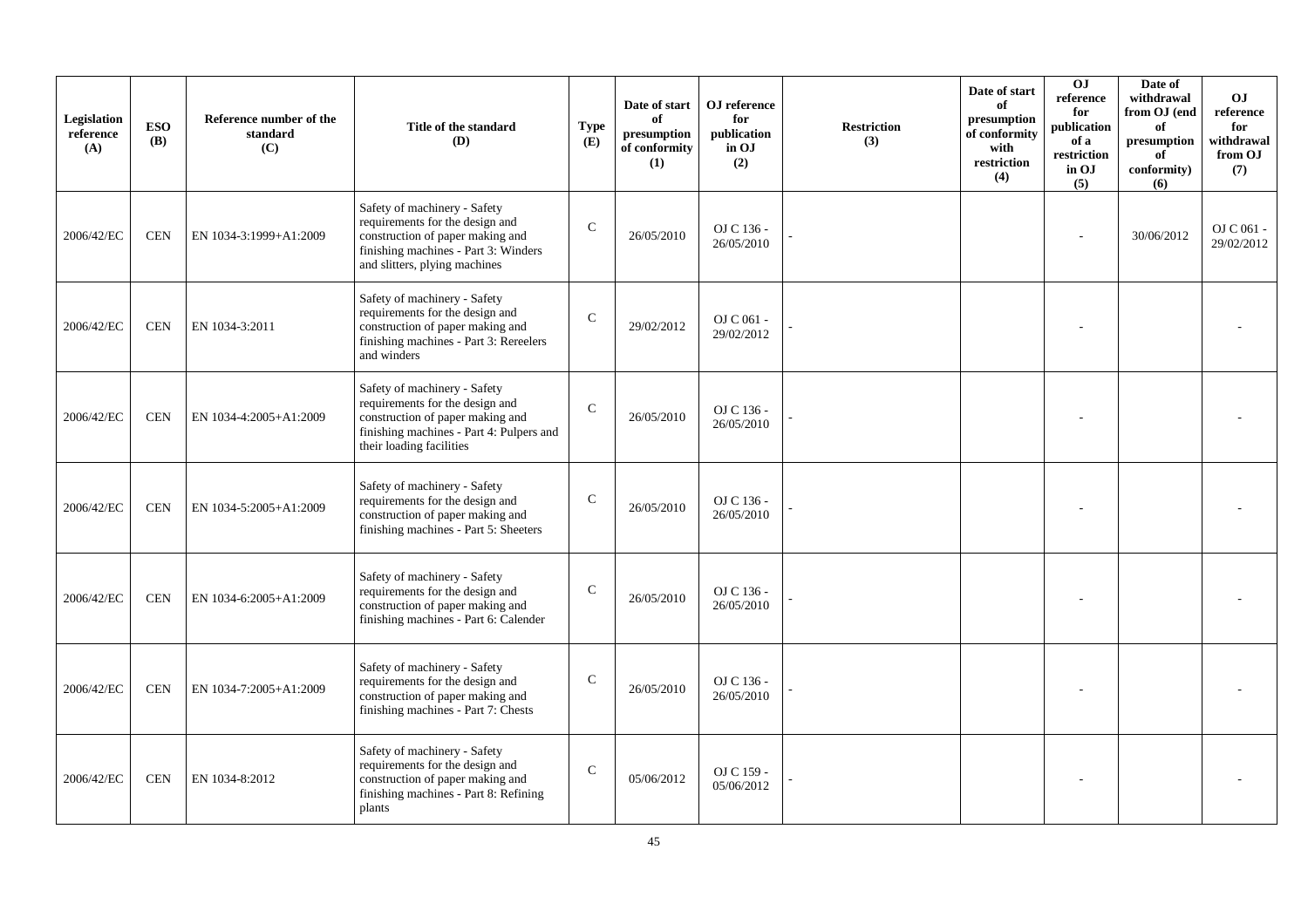| Legislation<br>reference<br>(A) | <b>ESO</b><br><b>(B)</b> | Reference number of the<br>standard<br>(C) | Title of the standard<br>(D)                                                                                                                                                   | <b>Type</b><br>(E) | Date of start<br>of<br>presumption<br>of conformity<br>(1) | OJ reference<br>for<br>publication<br>in OJ<br>(2) | <b>Restriction</b><br>(3) | Date of start<br>of<br>presumption<br>of conformity<br>with<br>restriction<br>(4) | O <sub>J</sub><br>reference<br>for<br>publication<br>of a<br>restriction<br>in OJ<br>(5) | Date of<br>withdrawal<br>from OJ (end<br>of<br>presumption<br>of<br>conformity)<br>(6) | <b>OJ</b><br>reference<br>for<br>withdrawal<br>from OJ<br>(7) |
|---------------------------------|--------------------------|--------------------------------------------|--------------------------------------------------------------------------------------------------------------------------------------------------------------------------------|--------------------|------------------------------------------------------------|----------------------------------------------------|---------------------------|-----------------------------------------------------------------------------------|------------------------------------------------------------------------------------------|----------------------------------------------------------------------------------------|---------------------------------------------------------------|
| 2006/42/EC                      | <b>CEN</b>               | EN 1034-13:2005+A1:2009                    | Safety of machinery - Safety<br>requirements for the design and<br>construction of paper making and<br>finishing machines - Part 13: Machines<br>for de-wiring bales and units | $\mathcal{C}$      | 26/05/2010                                                 | OJ C 136 -<br>26/05/2010                           |                           |                                                                                   |                                                                                          |                                                                                        |                                                               |
| 2006/42/EC                      | <b>CEN</b>               | EN 1034-14:2005+A1:2009                    | Safety of machinery - Safety<br>requirements for the design and<br>construction of paper making and<br>finishing machines - Part 14: Reel<br>splitter                          | $\mathbf C$        | 26/05/2010                                                 | OJ C 136 -<br>26/05/2010                           |                           |                                                                                   |                                                                                          |                                                                                        |                                                               |
| 2006/42/EC                      | <b>CEN</b>               | EN 1034-16:2012                            | Safety of machinery - Safety<br>requirements for the design and<br>construction of paper making and<br>finishing machines - Part 16: Paper and<br>board making machines        | $\mathbf C$        | 05/06/2012                                                 | OJ C 159 -<br>05/06/2012                           |                           |                                                                                   |                                                                                          |                                                                                        |                                                               |
| 2006/42/EC                      | <b>CEN</b>               | EN 1034-17:2012                            | Safety of machinery - Safety<br>requirements for the design and<br>construction of paper making and<br>finishing machines - Part 17: Tissue<br>making machines                 | $\mathcal{C}$      | 15/11/2012                                                 | OJ C 350 -<br>15/11/2012                           |                           |                                                                                   |                                                                                          |                                                                                        |                                                               |
| 2006/42/EC                      | <b>CEN</b>               | EN 1034-21:2012                            | Safety of machinery - Safety<br>requirements for the design and<br>construction of paper making and<br>finishing machines - Part 21: Coating<br>machines                       | $\mathcal{C}$      | 15/11/2012                                                 | OJ C 350 -<br>15/11/2012                           |                           |                                                                                   |                                                                                          |                                                                                        |                                                               |
| 2006/42/EC                      | <b>CEN</b>               | EN 1034-22:2005+A1:2009                    | Safety of machinery - Safety<br>requirements for the design and<br>construction of paper making and<br>finishing machines - Part 22: Wood<br>Grinders                          | $\mathsf{C}$       | 26/05/2010                                                 | OJ C 136 -<br>26/05/2010                           |                           |                                                                                   |                                                                                          |                                                                                        |                                                               |
| 2006/42/EC                      | <b>CEN</b>               | EN 1034-26:2012                            | Safety of machinery - Safety<br>requirements for the design and<br>construction of paper making and<br>finishing machines - Part 26: Roll<br>packaging machines                | $\mathcal{C}$      | 24/08/2012                                                 | OJ C 256 -<br>24/08/2012                           |                           |                                                                                   |                                                                                          |                                                                                        |                                                               |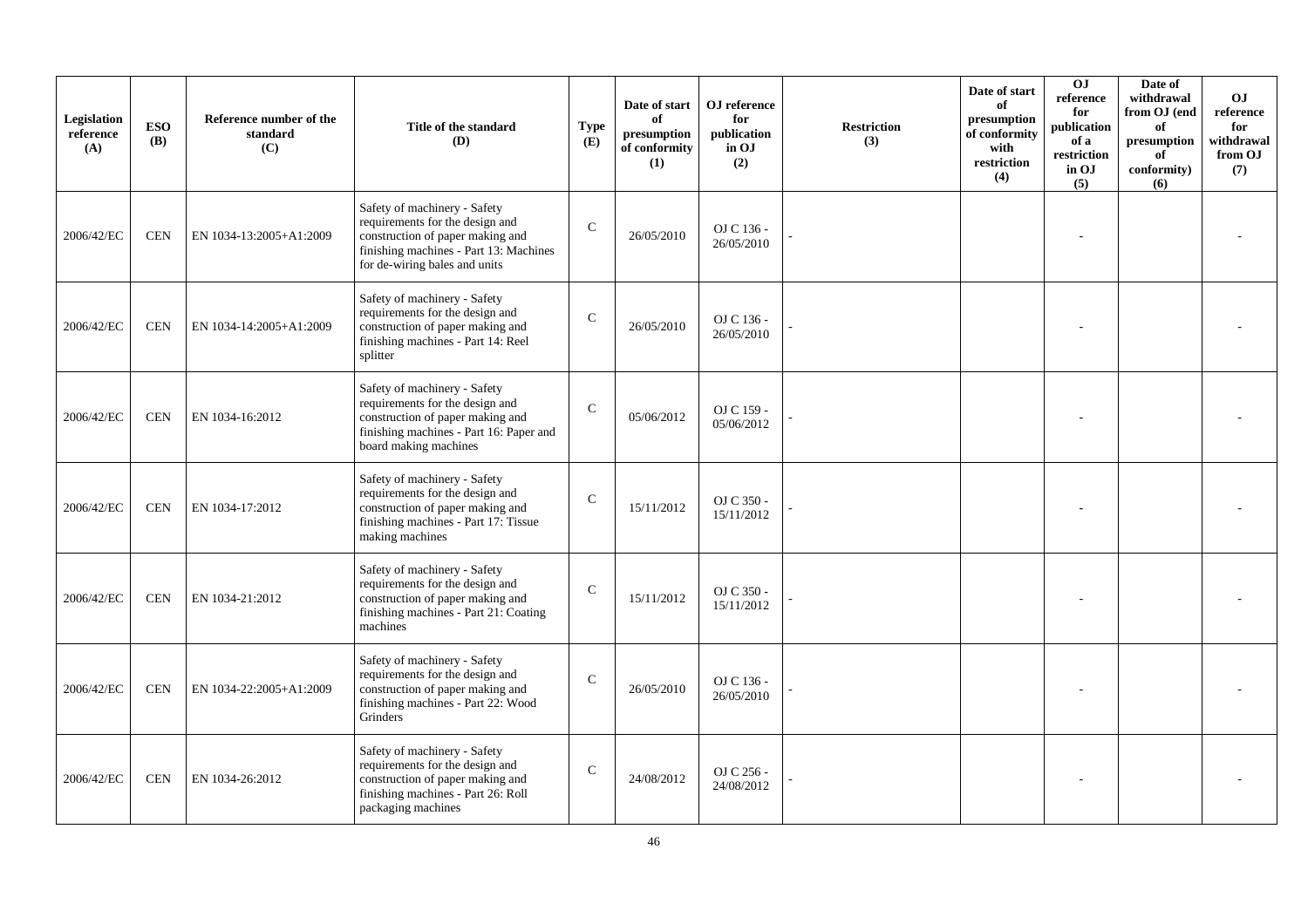| Legislation<br>reference<br>(A) | <b>ESO</b><br><b>(B)</b> | Reference number of the<br>standard<br>(C) | Title of the standard<br>(D)                                                                                                                                  | <b>Type</b><br>(E) | Date of start<br>of<br>presumption<br>of conformity<br>(1) | OJ reference<br>for<br>publication<br>in OJ<br>(2) | <b>Restriction</b><br>(3) | Date of start<br>of<br>presumption<br>of conformity<br>with<br>restriction<br>(4) | 0J<br>reference<br>for<br>publication<br>of a<br>restriction<br>in OJ<br>(5) | Date of<br>withdrawal<br>from OJ (end<br>of<br>$\bf{presumption}$<br>of<br>conformity)<br>(6) | O <sub>J</sub><br>reference<br>for<br>withdrawal<br>from OJ<br>(7) |
|---------------------------------|--------------------------|--------------------------------------------|---------------------------------------------------------------------------------------------------------------------------------------------------------------|--------------------|------------------------------------------------------------|----------------------------------------------------|---------------------------|-----------------------------------------------------------------------------------|------------------------------------------------------------------------------|-----------------------------------------------------------------------------------------------|--------------------------------------------------------------------|
| 2006/42/EC                      | <b>CEN</b>               | EN 1034-27:2012                            | Safety of machinery - Safety<br>requirements for the design and<br>construction of paper making and<br>finishing machines - Part 27: Roll<br>handling systems | $\mathcal{C}$      | 15/11/2012                                                 | OJ C 350 -<br>15/11/2012                           |                           |                                                                                   |                                                                              |                                                                                               |                                                                    |
| 2006/42/EC                      | <b>CEN</b>               | EN 1114-1:2011                             | Plastics and rubber machines - Extruders<br>and extrusion lines - Part 1: Safety<br>requirements for extruders                                                | $\mathbf C$        | 29/02/2012                                                 | OJ C 061 -<br>29/02/2012                           |                           |                                                                                   |                                                                              |                                                                                               |                                                                    |
| 2006/42/EC                      | <b>CEN</b>               | EN 1114-2:1998+A1:2008                     | Plastics and rubber machines - Extruders<br>and extrusion lines - Part 2: Safety<br>requirements for die face pelletisers                                     | $\mathbf C$        | 29/12/2009                                                 | OJ C 214 -<br>08/09/2009                           |                           |                                                                                   |                                                                              | 20/10/2010                                                                                    | OJ C 284 -<br>20/10/2010                                           |
| 2006/42/EC                      | <b>CEN</b>               | EN 1114-3:2019                             | Plastics and rubber machines - Extruders<br>and extrusion lines - Part 3: Safety<br>requirements for haul-offs                                                | $\mathbf C$        | 02/04/2020                                                 | OJ L 102 -<br>02/04/2020                           |                           |                                                                                   |                                                                              |                                                                                               |                                                                    |
| 2006/42/EC                      | <b>CEN</b>               | EN 1114-3:2001+A1:2008                     | Plastics and rubber machines - Extruders<br>and extrusion lines - Part 3: Safety<br>requirements for haul-offs                                                | $\mathsf{C}$       | 29/12/2009                                                 | OJ C 214 -<br>08/09/2009                           |                           |                                                                                   |                                                                              | 02/10/2021                                                                                    | OJ L 102 -<br>02/04/2020                                           |
| 2006/42/EC                      | <b>CEN</b>               | EN 1127-2:2002+A1:2008                     | Explosive atmospheres - Explosion<br>prevention and protection - Part 2: Basic<br>concepts and methodology for mining                                         | $\mathbf C$        | 29/12/2009                                                 | OJ C 214 -<br>08/09/2009                           |                           |                                                                                   |                                                                              | 13/02/2015                                                                                    | OJ C 054 -<br>13/02/2015                                           |
| 2006/42/EC                      | <b>CEN</b>               | EN 1175:2020                               | Safety of industrial trucks -<br>Electrical/electronic requirements                                                                                           | $\mathsf{C}$       | 15/10/2021                                                 | OJ L 366 -<br>15/10/2021                           |                           |                                                                                   |                                                                              |                                                                                               |                                                                    |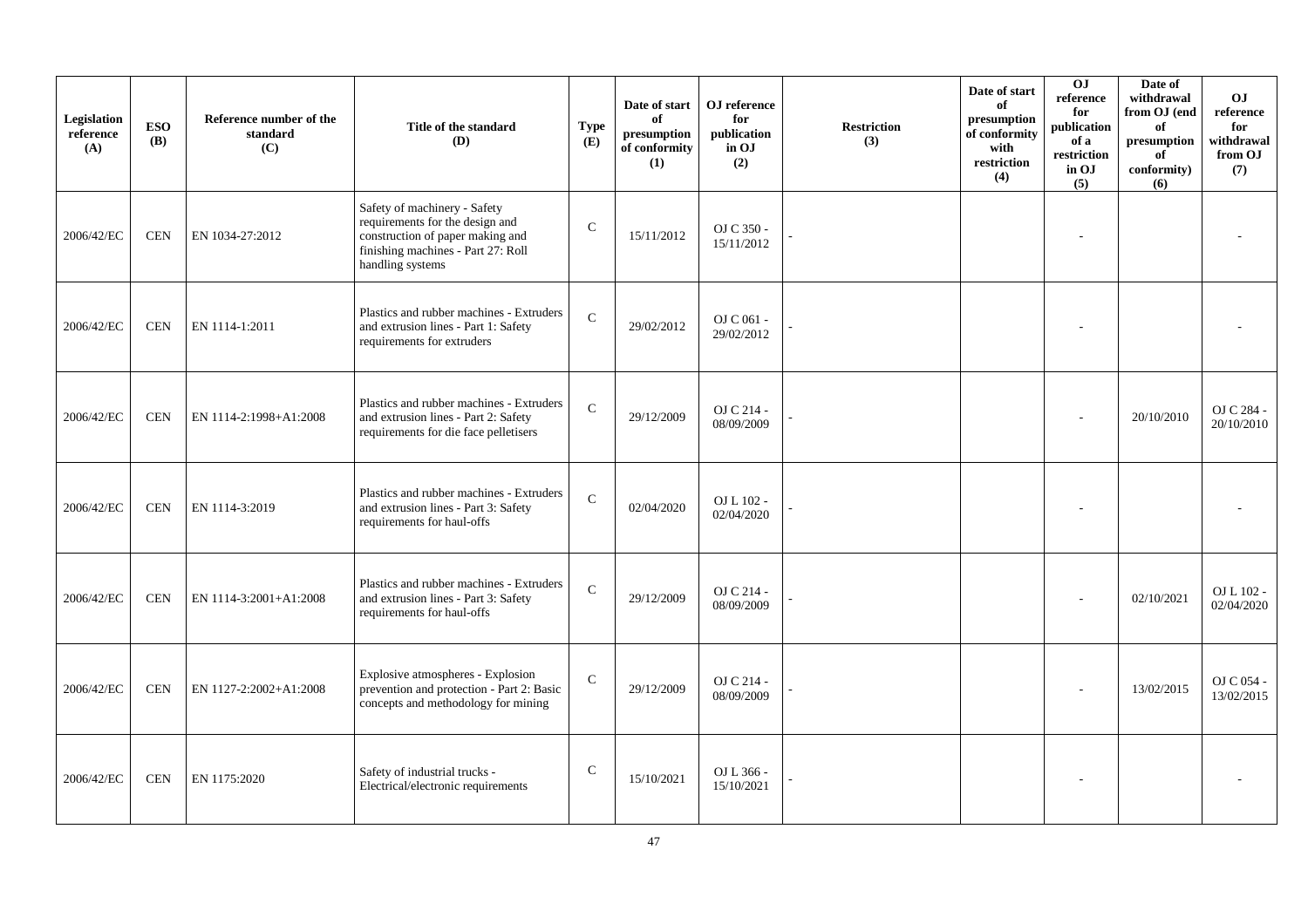| Legislation<br>reference<br>(A) | <b>ESO</b><br><b>(B)</b> | Reference number of the<br>standard<br>(C) | Title of the standard<br>(D)                                                                                                                                                               | <b>Type</b><br>(E) | Date of start<br>of<br>presumption<br>of conformity<br>(1) | OJ reference<br>for<br>publication<br>in OJ<br>(2) | <b>Restriction</b><br>(3) | Date of start<br>of<br>presumption<br>of conformity<br>with<br>restriction<br>(4) | OJ<br>reference<br>for<br>publication<br>of a<br>restriction<br>in OJ<br>(5) | Date of<br>withdrawal<br>from OJ (end<br>of<br>presumption<br>of<br>conformity)<br>(6) | <b>OJ</b><br>reference<br>for<br>withdrawal<br>from OJ<br>(7) |
|---------------------------------|--------------------------|--------------------------------------------|--------------------------------------------------------------------------------------------------------------------------------------------------------------------------------------------|--------------------|------------------------------------------------------------|----------------------------------------------------|---------------------------|-----------------------------------------------------------------------------------|------------------------------------------------------------------------------|----------------------------------------------------------------------------------------|---------------------------------------------------------------|
| 2006/42/EC                      | <b>CEN</b>               | EN 1175-1:1998+A1:2010                     | Safety of industrial trucks - Electrical<br>requirements - Part 1: General<br>requirements for battery powered trucks                                                                      | $\mathbf{C}$       | 08/04/2011                                                 | OJ C 110 -<br>08/04/2011                           |                           |                                                                                   |                                                                              | 15/04/2023                                                                             | OJ L 366 -<br>15/10/2021                                      |
| 2006/42/EC                      | <b>CEN</b>               | EN 1175-2:1998+A1:2010                     | Safety of industrial trucks - Electrical<br>requirements - Part 2: General<br>requirements of internal combustion<br>engine powered trucks                                                 | $\mathbf C$        | 08/04/2011                                                 | OJ C 110 -<br>08/04/2011                           |                           |                                                                                   |                                                                              | 15/04/2023                                                                             | OJ L 366 -<br>15/10/2021                                      |
| 2006/42/EC                      | <b>CEN</b>               | EN 1175-3:1998+A1:2010                     | Safety of industrial trucks - Electrical<br>requirements - Part 3: Specific<br>requirements for the electric power<br>transmission systems of internal<br>combustion engine powered trucks | $\mathcal{C}$      | 08/04/2011                                                 | OJ C 110 -<br>08/04/2011                           |                           |                                                                                   |                                                                              | 15/04/2023                                                                             | OJ L 366 -<br>15/10/2021                                      |
| 2006/42/EC                      | <b>CEN</b>               | EN 1218-1:1999+A1:2009                     | Safety of woodworking machines -<br>Tenoning machines - Part 1: Single end<br>tenoning machines with sliding table                                                                         | $\mathcal{C}$      | 29/12/2009                                                 | OJ C 309 -<br>18/12/2009                           |                           |                                                                                   |                                                                              |                                                                                        |                                                               |
| 2006/42/EC                      | <b>CEN</b>               | EN 1218-2:2004+A1:2009                     | Safety of woodworking machines -<br>Tenoning machines - Part 2: Double end<br>tenoning and/or profiling machines fed<br>by chain or chains                                                 | $\mathbf C$        | 29/12/2009                                                 | OJ C 214 -<br>08/09/2009                           |                           |                                                                                   |                                                                              |                                                                                        |                                                               |
| 2006/42/EC                      | <b>CEN</b>               | EN 1218-3:2001+A1:2009                     | Safety of woodworking machines -<br>Tenoning machines - Part 3: Hand fed<br>tenoning machines with sliding table for<br>cutting structural timbers                                         | $\mathbf C$        | 29/12/2009                                                 | OJ C 214 -<br>08/09/2009                           |                           |                                                                                   |                                                                              |                                                                                        |                                                               |
| 2006/42/EC                      | <b>CEN</b>               | EN 1218-4:2004+A2:2009                     | Safety of woodworking machines -<br>Tenoning machines - Part 4: Edge<br>banding machines fed by chain(s)                                                                                   | $\mathsf{C}$       | 29/12/2009                                                 | OJ C 214 -<br>08/09/2009                           |                           |                                                                                   |                                                                              | 31/03/2016                                                                             | OJ C 014 -<br>15/01/2016                                      |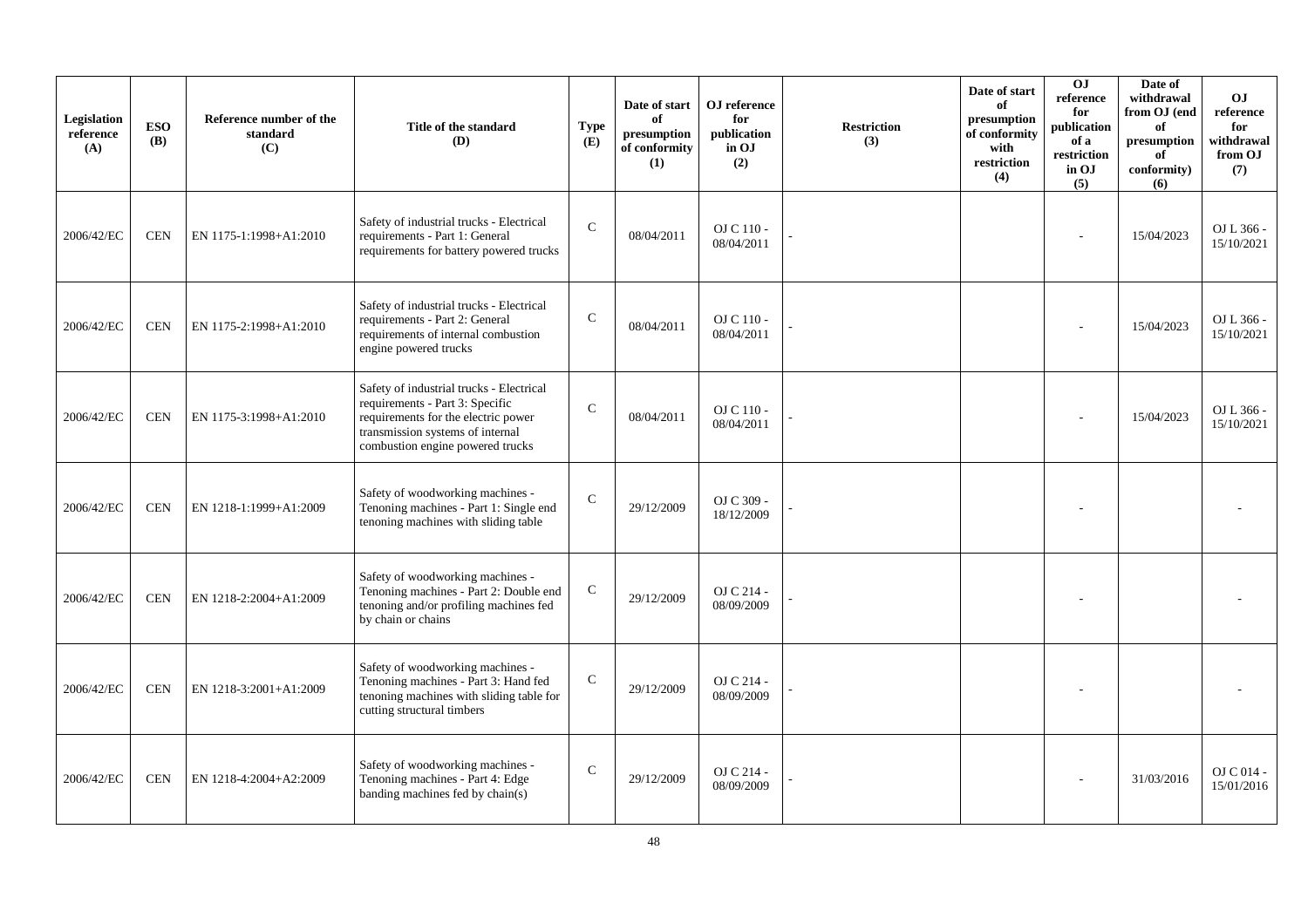| Legislation<br>reference<br>(A) | <b>ESO</b><br><b>(B)</b> | Reference number of the<br>standard<br>(C)               | Title of the standard<br>(D)                                                                                                                                     | <b>Type</b><br>(E) | Date of start<br>of<br>presumption<br>of conformity<br>(1) | OJ reference<br>for<br>publication<br>in OJ<br>(2) | <b>Restriction</b><br>(3) | Date of start<br>of<br>presumption<br>of conformity<br>with<br>$\operatorname{restriction}$<br>(4) | 0J<br>reference<br>for<br>publication<br>of a<br>restriction<br>in OJ<br>(5) | Date of<br>withdrawal<br>from OJ (end<br>of<br>$\,$ presumption<br>of<br>conformity)<br>(6) | O <sub>J</sub><br>reference<br>for<br>withdrawal<br>from OJ<br>(7) |
|---------------------------------|--------------------------|----------------------------------------------------------|------------------------------------------------------------------------------------------------------------------------------------------------------------------|--------------------|------------------------------------------------------------|----------------------------------------------------|---------------------------|----------------------------------------------------------------------------------------------------|------------------------------------------------------------------------------|---------------------------------------------------------------------------------------------|--------------------------------------------------------------------|
| 2006/42/EC                      | <b>CEN</b>               | EN 1218-5:2004+A1:2009                                   | Safety of woodworking machines -<br>Tenoning machines - Part 5: One side<br>profiling machines with fixed table and<br>feed rollers or feed chain                | $\mathbf C$        | 29/12/2009                                                 | OJ C 309 -<br>18/12/2009                           |                           |                                                                                                    |                                                                              |                                                                                             |                                                                    |
| 2006/42/EC                      | <b>CEN</b>               | EN 1247:2004+A1:2010                                     | Foundry machinery - Safety<br>requirements for ladles, pouring<br>equipment, centrifugal casting<br>machines, continuous and semi<br>continuous casting machines | $\mathsf{C}$       | 08/04/2011                                                 | OJ C 110 -<br>08/04/2011                           |                           |                                                                                                    |                                                                              |                                                                                             |                                                                    |
| 2006/42/EC                      | <b>CEN</b>               | EN 1248:2001+A1:2009                                     | Foundry machinery - Safety<br>requirements for abrasive blasting<br>equipment                                                                                    | $\mathsf{C}$       | 29/12/2009                                                 | OJ C 214 -<br>08/09/2009                           |                           |                                                                                                    |                                                                              |                                                                                             |                                                                    |
| 2006/42/EC                      | <b>CEN</b>               | EN 1265:1999+A1:2008                                     | Safety of machinery - Noise test code<br>for foundry machines and equipment                                                                                      | $\mathbf C$        | 29/12/2009                                                 | OJ C 214 -<br>08/09/2009                           |                           |                                                                                                    |                                                                              |                                                                                             |                                                                    |
| 2006/42/EC                      | <b>CEN</b>               | EN 1374:2000+A1:2010                                     | Agricultural machinery - Silos<br>stationary unloaders for round silos -<br>Safety                                                                               | $\mathsf{C}$       | 20/10/2010                                                 | OJ C 284 -<br>20/10/2010                           |                           |                                                                                                    |                                                                              |                                                                                             |                                                                    |
| 2006/42/EC                      | <b>CEN</b>               | EN 1398:2009                                             | Dock levellers - Safety requirements                                                                                                                             | ${\bf C}$          | 29/12/2009                                                 | OJ C 214 -<br>08/09/2009                           |                           |                                                                                                    |                                                                              |                                                                                             |                                                                    |
| 2006/42/EC                      | <b>CEN</b>               | EN 1417:1996+A1:2008,<br>EN<br>1417:1996+A1:2008/AC:2009 | Plastics and rubber machines - Two roll<br>mills - Safety requirements                                                                                           | $\mathsf{C}$       | 29/12/2009                                                 | OJ C 214 -<br>08/09/2009                           |                           |                                                                                                    |                                                                              | 31/12/2016                                                                                  | OJ C 014 -<br>15/01/2016                                           |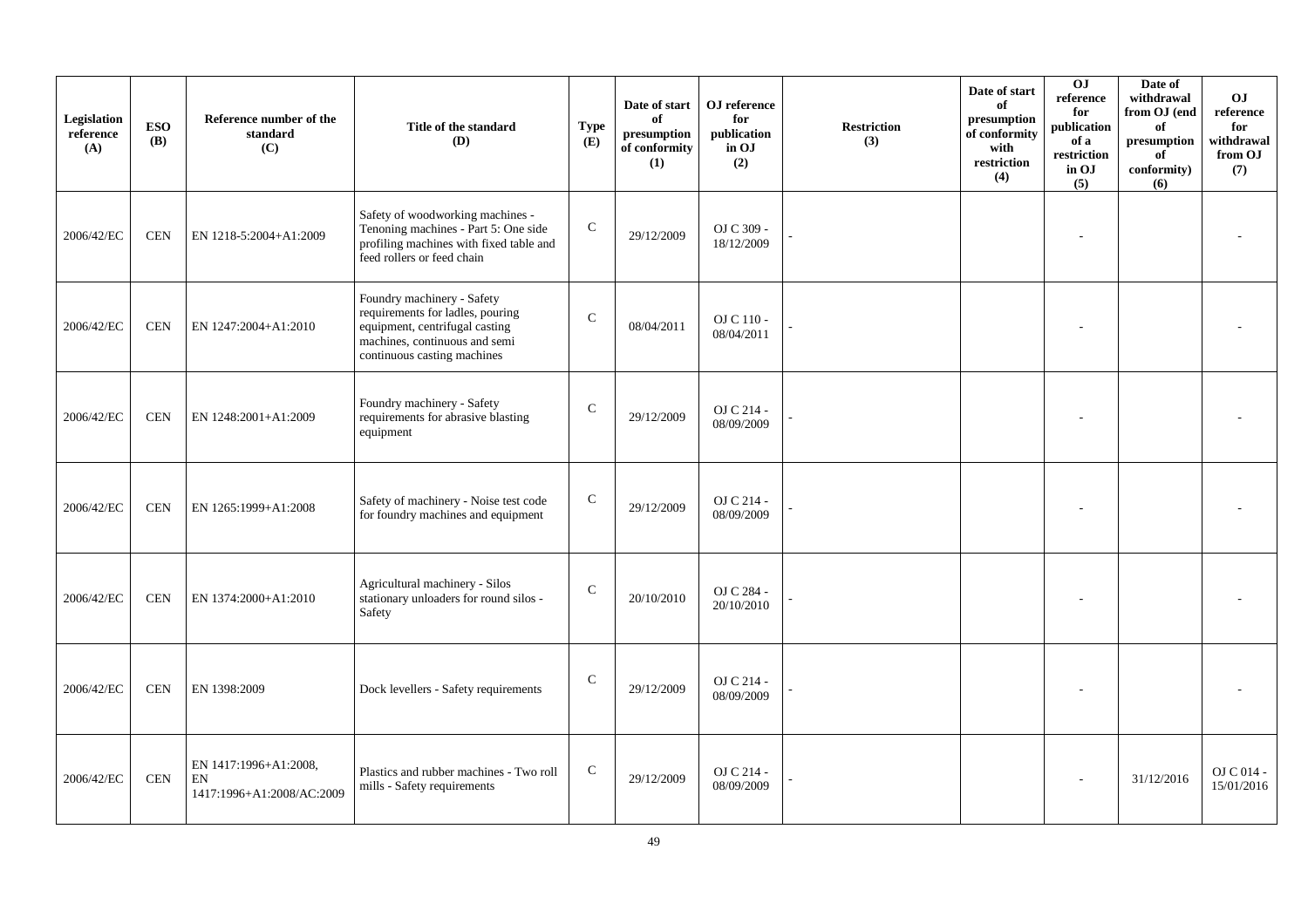| Legislation<br>reference<br>(A) | <b>ESO</b><br><b>(B)</b> | Reference number of the<br>standard<br>(C) | Title of the standard<br>(D)                                                                                       | <b>Type</b><br>(E) | Date of start<br>of<br>presumption<br>of conformity<br>(1) | OJ reference<br>for<br>publication<br>in OJ<br>(2) | <b>Restriction</b><br>(3) | Date of start<br>of<br>presumption<br>of conformity<br>with<br>restriction<br>(4) | 0J<br>reference<br>for<br>publication<br>of a<br>restriction<br>in OJ<br>(5) | Date of<br>withdrawal<br>from OJ (end<br>of<br>presumption<br>of<br>conformity)<br>(6) | O <sub>J</sub><br>reference<br>for<br>withdrawal<br>from OJ<br>(7) |
|---------------------------------|--------------------------|--------------------------------------------|--------------------------------------------------------------------------------------------------------------------|--------------------|------------------------------------------------------------|----------------------------------------------------|---------------------------|-----------------------------------------------------------------------------------|------------------------------------------------------------------------------|----------------------------------------------------------------------------------------|--------------------------------------------------------------------|
| 2006/42/EC                      | <b>CEN</b>               | EN 1417:2014                               | Plastics and rubber machines - Two-roll<br>mills - Safety requirements                                             | ${\bf C}$          | 15/01/2016                                                 | OJ C 014 -<br>15/01/2016                           |                           |                                                                                   |                                                                              |                                                                                        |                                                                    |
| 2006/42/EC                      | <b>CEN</b>               | EN 1459:1998+A3:2012                       | Safety of industrial trucks - Self-<br>propelled variable reach trucks                                             | $\mathsf{C}$       | 23/03/2012                                                 | OJ C $087$ -<br>23/03/2012                         |                           |                                                                                   |                                                                              | 30/09/2018                                                                             | OJ C 092 -<br>09/03/2018                                           |
| 2006/42/EC                      | <b>CEN</b>               | EN 1459-1:2017                             | Rough-terrain trucks - Safety<br>requirements and verification - Part 1:<br>Variable-reach trucks                  | $\mathbf C$        | 09/03/2018                                                 | OJ C 092 -<br>09/03/2018                           |                           |                                                                                   |                                                                              |                                                                                        |                                                                    |
| 2006/42/EC                      | <b>CEN</b>               | EN 1459-2:2015                             | Rough-terrain trucks - Safety<br>requirements and verification - Part 2:<br>Slewing variable-reach trucks          | ${\bf C}$          | 15/01/2016                                                 | OJ C 014 -<br>15/01/2016                           |                           |                                                                                   |                                                                              | 02/10/2021                                                                             | OJ L 102 -<br>02/04/2020                                           |
| 2006/42/EC                      | <b>CEN</b>               | EN 1459-2:2015+A1:2018                     | Rough-terrain trucks - Safety<br>requirements and verification - Part 2:<br>Slewing variable-reach trucks          | $\mathcal{C}$      | 02/04/2020                                                 | OJ L 102 -<br>02/04/2020                           |                           |                                                                                   |                                                                              |                                                                                        |                                                                    |
| 2006/42/EC                      | <b>CEN</b>               | EN 1459-5:2020                             | Rough-terrain trucks - Safety<br>requirements and verification - Part 5:<br>Attachment interface                   | $\mathsf{C}$       | 15/10/2021                                                 | OJ L 366 -<br>15/10/2021                           |                           |                                                                                   |                                                                              |                                                                                        |                                                                    |
| 2006/42/EC                      | <b>CEN</b>               | EN 1492-1:2000+A1:2008                     | Textile slings - Safety - Part 1: Flat<br>woven webbing slings made of man-<br>made fibres for general purpose use | $\mathsf{C}$       | 29/12/2009                                                 | OJ C 214 -<br>08/09/2009                           |                           |                                                                                   |                                                                              |                                                                                        |                                                                    |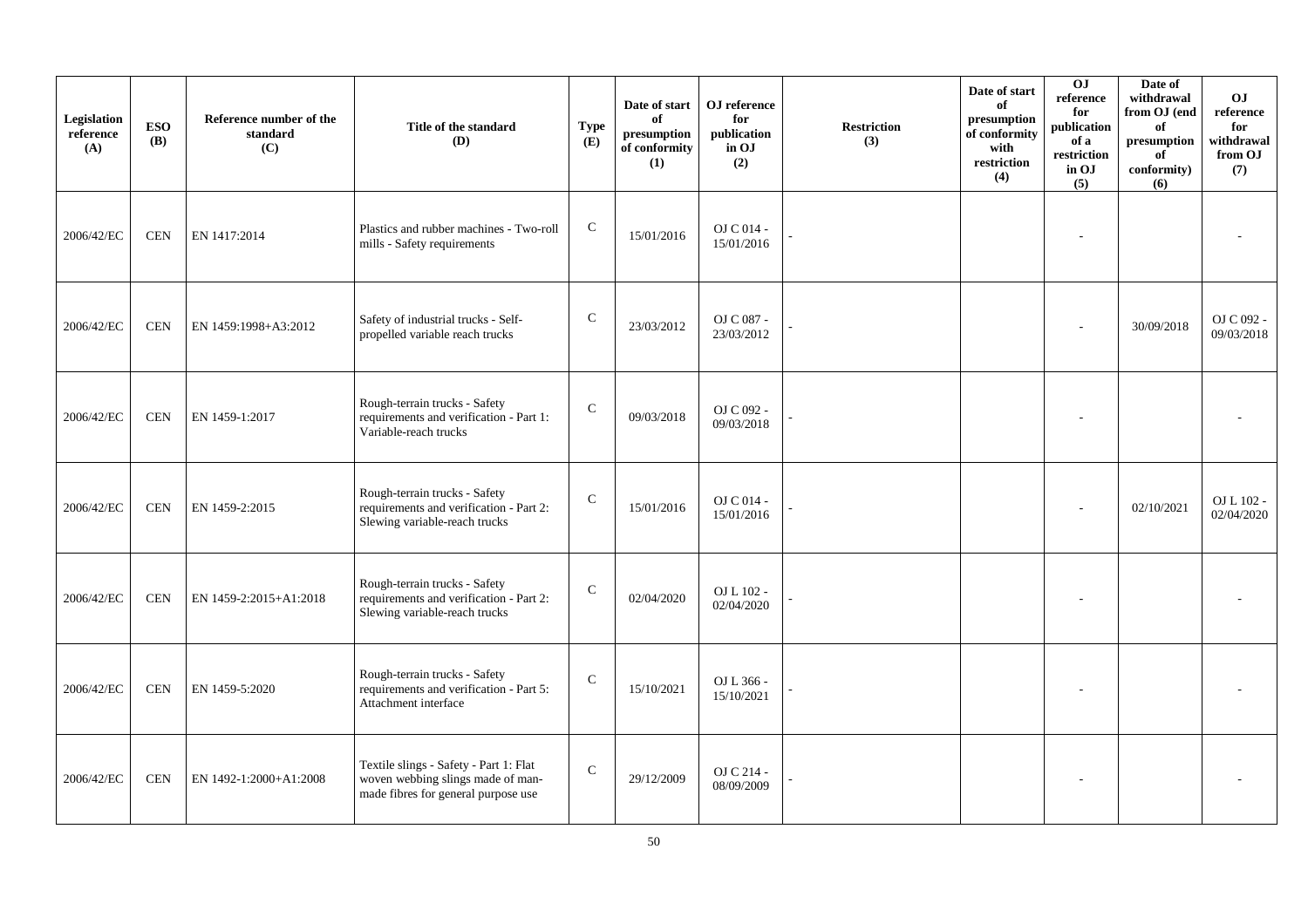| Legislation<br>reference<br>(A) | <b>ESO</b><br>(B) | Reference number of the<br>standard<br>(C)                                       | Title of the standard<br>(D)                                                                                          | <b>Type</b><br>(E) | Date of start<br>of<br>$\bf{presumption}$<br>of conformity<br>(1) | OJ reference<br>for<br>publication<br>in OJ<br>(2) | <b>Restriction</b><br>(3)                                                                                                                                                                                                                                                     | Date of start<br>of<br>presumption<br>of conformity<br>with<br>restriction<br>(4) | OJ<br>reference<br>for<br>publication<br>of a<br>restriction<br>in OJ<br>(5) | Date of<br>withdrawal<br>from OJ (end<br>of<br>presumption<br>of<br>conformity)<br>(6) | OJ<br>reference<br>for<br>withdrawal<br>from OJ<br>(7) |
|---------------------------------|-------------------|----------------------------------------------------------------------------------|-----------------------------------------------------------------------------------------------------------------------|--------------------|-------------------------------------------------------------------|----------------------------------------------------|-------------------------------------------------------------------------------------------------------------------------------------------------------------------------------------------------------------------------------------------------------------------------------|-----------------------------------------------------------------------------------|------------------------------------------------------------------------------|----------------------------------------------------------------------------------------|--------------------------------------------------------|
| 2006/42/EC                      | <b>CEN</b>        | EN 1492-2:2000+A1:2008                                                           | Textile slings - Safety - Part 2:<br>Roundslings made of man-made fibres<br>for general purpose use                   | $\mathsf{C}$       | 29/12/2009                                                        | OJ C 214 -<br>08/09/2009                           |                                                                                                                                                                                                                                                                               |                                                                                   |                                                                              |                                                                                        |                                                        |
| 2006/42/EC                      | <b>CEN</b>        | EN 1492-4:2004+A1:2008                                                           | Textile slings - Safety - Part 4: Lifting<br>slings for general service made from<br>natural and man-made fibre ropes | ${\bf C}$          | 29/12/2009                                                        | OJ C 214 -<br>08/09/2009                           |                                                                                                                                                                                                                                                                               |                                                                                   |                                                                              |                                                                                        |                                                        |
| 2006/42/EC                      | <b>CEN</b>        | EN 1493:1998+A1:2008                                                             | Vehicle lifts                                                                                                         | $\mathsf{C}$       | 29/12/2009                                                        | OJ C 214 -<br>08/09/2009                           |                                                                                                                                                                                                                                                                               |                                                                                   |                                                                              | 08/04/2011                                                                             | OJ C 110 -<br>08/04/2011                               |
| 2006/42/EC                      | <b>CEN</b>        | EN 1493:2010                                                                     | Vehicle lifts                                                                                                         | $\mathcal{C}$      | 08/04/2011                                                        | OJ C 110 -<br>08/04/2011                           |                                                                                                                                                                                                                                                                               |                                                                                   |                                                                              |                                                                                        |                                                        |
| 2006/42/EC                      | <b>CEN</b>        | EN 1494:2000+A1:2008                                                             | Mobile or movable jacks and associated<br>lifting equipment                                                           | $\mathbf C$        | 29/12/2009                                                        | OJ C 214 -<br>08/09/2009                           |                                                                                                                                                                                                                                                                               |                                                                                   | $\overline{\phantom{a}}$                                                     |                                                                                        |                                                        |
| 2006/42/EC                      | <b>CEN</b>        | EN 1495:1997+A2:2009,<br>$\mathop{\rm EN}\nolimits$<br>1495:1997+A2:2009/AC:2010 | Lifting platforms - Mast climbing work<br>platforms                                                                   | $\mathsf{C}$       |                                                                   |                                                    | Warning: This publication does<br>not concern paragraph 5.3.2.4,<br>the last subparagraph of 7.1.2.12,<br>table 8 and figure 9 of standard<br>EN 1495:1997, in<br>respect of which it grants no<br>presumption of conformity to the<br>provisions of Directive<br>2006/42/EC. | 18/12/2009                                                                        | OJ C 309 -<br>18/12/2009                                                     |                                                                                        |                                                        |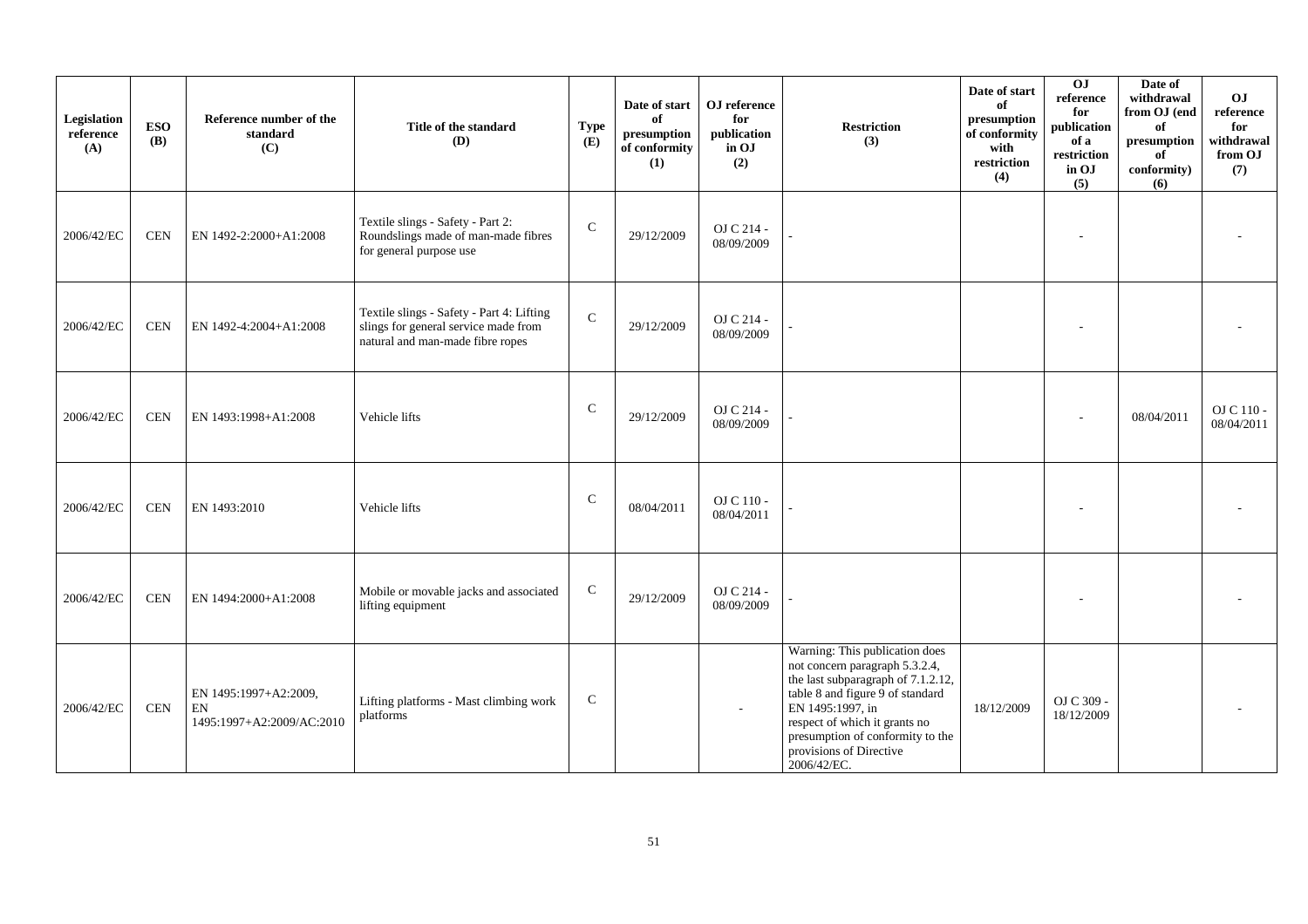| Legislation<br>reference<br>(A) | <b>ESO</b><br><b>(B)</b> | Reference number of the<br>standard<br>(C) | Title of the standard<br>(D)                                                                                                                                                    | <b>Type</b><br>(E) | Date of start<br>of<br>presumption<br>of conformity<br>(1) | OJ reference<br>for<br>publication<br>in OJ<br>(2) | <b>Restriction</b><br>(3) | Date of start<br>of<br>presumption<br>of conformity<br>with<br>restriction<br>(4) | O <sub>J</sub><br>reference<br>for<br>publication<br>of a<br>restriction<br>in OJ<br>(5) | Date of<br>withdrawal<br>from OJ (end<br>of<br>presumption<br>of<br>conformity)<br>(6) | <b>OJ</b><br>reference<br>for<br>withdrawal<br>from OJ<br>(7) |
|---------------------------------|--------------------------|--------------------------------------------|---------------------------------------------------------------------------------------------------------------------------------------------------------------------------------|--------------------|------------------------------------------------------------|----------------------------------------------------|---------------------------|-----------------------------------------------------------------------------------|------------------------------------------------------------------------------------------|----------------------------------------------------------------------------------------|---------------------------------------------------------------|
| 2006/42/EC                      | <b>CEN</b>               | EN 1501-1:1998+A2:2009                     | Refuse collection vehicles and their<br>associated lifting devices - General<br>requirements and safety requirements -<br>Part 1: Rear-end loaded refuse collection<br>vehicles | $\mathsf{C}$       | 29/12/2009                                                 | OJ C 321 -<br>29/12/2009                           |                           |                                                                                   |                                                                                          | 29/02/2012                                                                             | OJ C 338 -<br>18/11/2011                                      |
| 2006/42/EC                      | <b>CEN</b>               | EN 1501-1:2011                             | Refuse collection vehicles - General<br>requirements and safety requirements -<br>Part 1: Rear loaded refuse collection<br>vehicles                                             | $\mathsf{C}$       | 18/11/2011                                                 | OJ C 338 -<br>18/11/2011                           |                           |                                                                                   |                                                                                          | 29/02/2016                                                                             | OJ C 014 -<br>15/01/2016                                      |
| 2006/42/EC                      | <b>CEN</b>               | EN 1501-1:2021                             | Refuse collection vehicles - General<br>requirements and safety requirements -<br>Part 1: Rear loaded refuse collection<br>vehicles                                             | $\mathsf{C}$       | 13/04/2022                                                 | OJ L 115 -<br>13/04/2022                           |                           |                                                                                   |                                                                                          |                                                                                        |                                                               |
| 2006/42/EC                      | <b>CEN</b>               | EN 1501-1:2011+A1:2015                     | Refuse collection vehicles - General<br>requirements and safety requirements -<br>Part 1: Rear loaded refuse collection<br>vehicles                                             | $\mathsf{C}$       | 15/01/2016                                                 | OJ C 014 -<br>15/01/2016                           |                           |                                                                                   |                                                                                          | 11/10/2023                                                                             | OJ L 115 -<br>13/04/2022                                      |
| 2006/42/EC                      | <b>CEN</b>               | EN 1501-2:2021                             | Refuse collection vehicles - General<br>requirements and safety requirements -<br>Part 2: Side loaded refuse collection<br>vehicles                                             | $\mathbf C$        | 13/04/2022                                                 | OJ L 115 -<br>13/04/2022                           |                           |                                                                                   |                                                                                          |                                                                                        |                                                               |
| 2006/42/EC                      | <b>CEN</b>               | EN 1501-2:2005+A1:2009                     | Refuse collection vehicles and<br>associated lifting devices - General<br>requirements and safety requirements -<br>Part 2: Side loaded refuse collection<br>vehicles           | $\mathbf C$        | 29/12/2009                                                 | OJ C 321 -<br>29/12/2009                           |                           |                                                                                   |                                                                                          | 11/10/2023                                                                             | OJ L 115 -<br>13/04/2022                                      |
| 2006/42/EC                      | <b>CEN</b>               | EN 1501-3:2008                             | Refuse collection vehicles and their<br>associated lifting devices - General<br>requirements and safety requirements -<br>Part 3: Front loaded refuse collection<br>vehicles    | $\mathcal{C}$      | 29/12/2009                                                 | OJ C 214 -<br>08/09/2009                           |                           |                                                                                   |                                                                                          | 11/10/2023                                                                             | OJ L 115 -<br>13/04/2022                                      |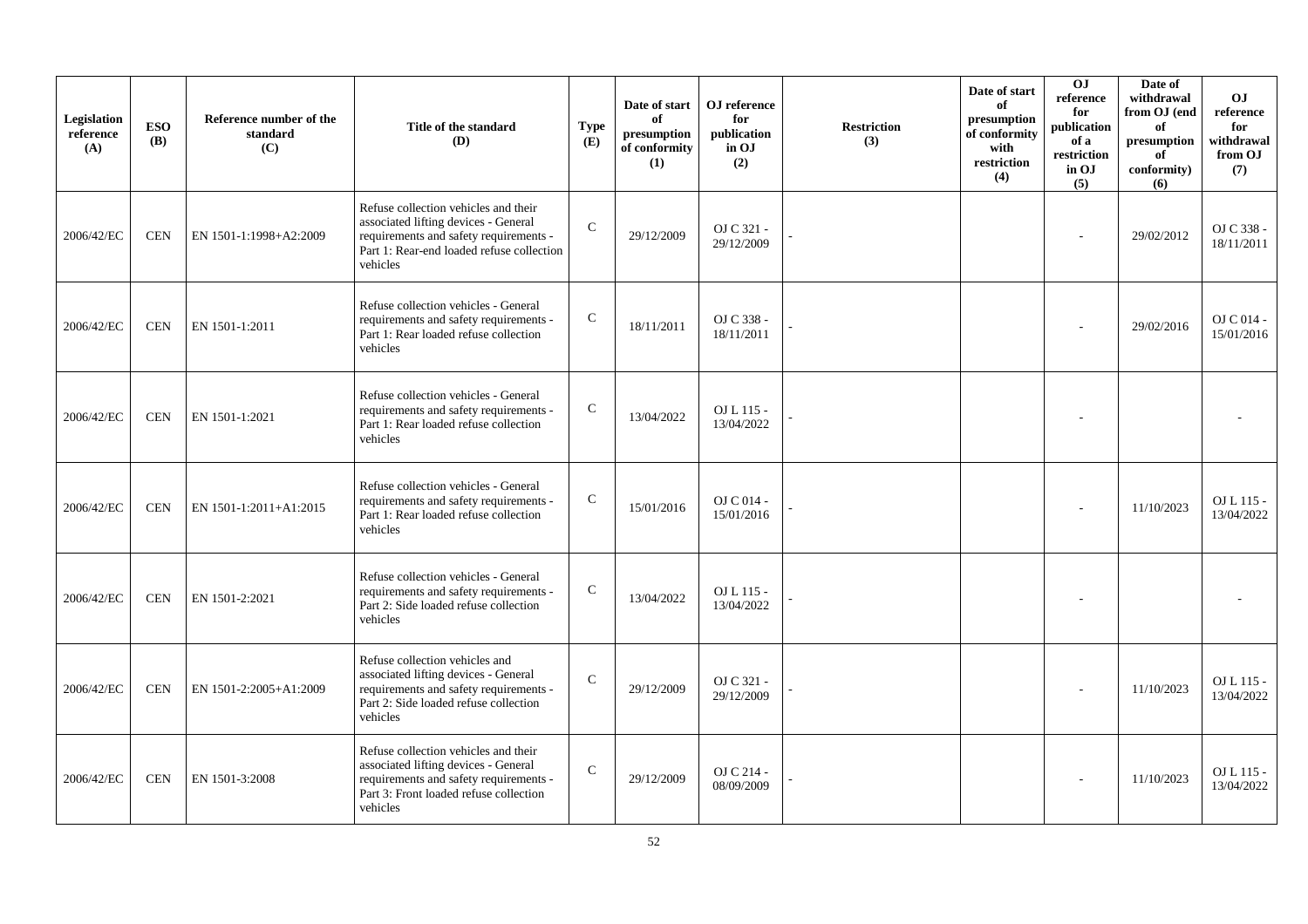| Legislation<br>reference<br>(A) | <b>ESO</b><br><b>(B)</b> | Reference number of the<br>standard<br>(C) | Title of the standard<br>(D)                                                                                                                                                        | <b>Type</b><br>(E) | Date of start<br>of<br>presumption<br>of conformity<br>(1) | OJ reference<br>for<br>publication<br>in OJ<br>(2) | <b>Restriction</b><br>(3) | Date of start<br>of<br>presumption<br>of conformity<br>with<br>restriction<br>(4) | 0J<br>reference<br>for<br>publication<br>of a<br>restriction<br>in OJ<br>(5) | Date of<br>withdrawal<br>from OJ (end<br>of<br>$\bf{presumption}$<br>of<br>conformity)<br>(6) | O <sub>J</sub><br>reference<br>for<br>withdrawal<br>from OJ<br>(7) |
|---------------------------------|--------------------------|--------------------------------------------|-------------------------------------------------------------------------------------------------------------------------------------------------------------------------------------|--------------------|------------------------------------------------------------|----------------------------------------------------|---------------------------|-----------------------------------------------------------------------------------|------------------------------------------------------------------------------|-----------------------------------------------------------------------------------------------|--------------------------------------------------------------------|
| 2006/42/EC                      | <b>CEN</b>               | EN 1501-3:2021                             | Refuse collection vehicles - General<br>requirements and safety requirements -<br>Part 3: Front loaded refuse collection<br>vehicles                                                | ${\bf C}$          | 13/04/2022                                                 | OJ L 115 -<br>13/04/2022                           |                           |                                                                                   |                                                                              |                                                                                               |                                                                    |
| 2006/42/EC                      | <b>CEN</b>               | EN 1501-4:2007                             | Refuse collection vehicles and their<br>associated lifting devices - General<br>requirements and safety requirements -<br>Part 4: Noise test code for refuse<br>collection vehicles | $\mathcal{C}$      | 29/12/2009                                                 | OJ C 214 -<br>08/09/2009                           |                           |                                                                                   |                                                                              |                                                                                               |                                                                    |
| 2006/42/EC                      | <b>CEN</b>               | EN 1501-5:2011                             | Refuse collection vehicles - General<br>requirements and safety requirements -<br>Part 5: Lifting devices for refuse<br>collection vehicles                                         | $\mathsf{C}$       | 18/11/2011                                                 | OJ C 338 -<br>18/11/2011                           |                           |                                                                                   |                                                                              | 11/10/2023                                                                                    | $OL115-$<br>13/04/2022                                             |
| 2006/42/EC                      | <b>CEN</b>               | EN 1501-5:2021                             | Refuse collection vehicles - General<br>requirements and safety requirements -<br>Part 5: Lifting devices for refuse<br>collection vehicles                                         | ${\bf C}$          | 13/04/2022                                                 | OJ L 115 -<br>13/04/2022                           |                           |                                                                                   |                                                                              |                                                                                               |                                                                    |
| 2006/42/EC                      | <b>CEN</b>               | EN 1526:1997+A1:2008                       | Safety of industrial trucks - Additional<br>requirements for automated functions on<br>trucks                                                                                       | $\mathcal{C}$      | 29/12/2009                                                 | OJ C 214 -<br>08/09/2009                           |                           |                                                                                   |                                                                              |                                                                                               |                                                                    |
| 2006/42/EC                      | <b>CEN</b>               | EN 1539:2009                               | Dryers and ovens, in which flammable<br>substances are released - Safety<br>requirements                                                                                            | $\mathbf C$        | 26/05/2010                                                 | OJ C 136 -<br>26/05/2010                           |                           |                                                                                   |                                                                              | 13/05/2016                                                                                    | OJ C 173 -<br>13/05/2016                                           |
| 2006/42/EC                      | <b>CEN</b>               | EN 1539:2015                               | Dryers and ovens, in which flammable<br>substances are released - Safety<br>requirements                                                                                            | $\mathsf{C}$       | 13/05/2016                                                 | OJ C 173 -<br>13/05/2016                           |                           |                                                                                   |                                                                              |                                                                                               |                                                                    |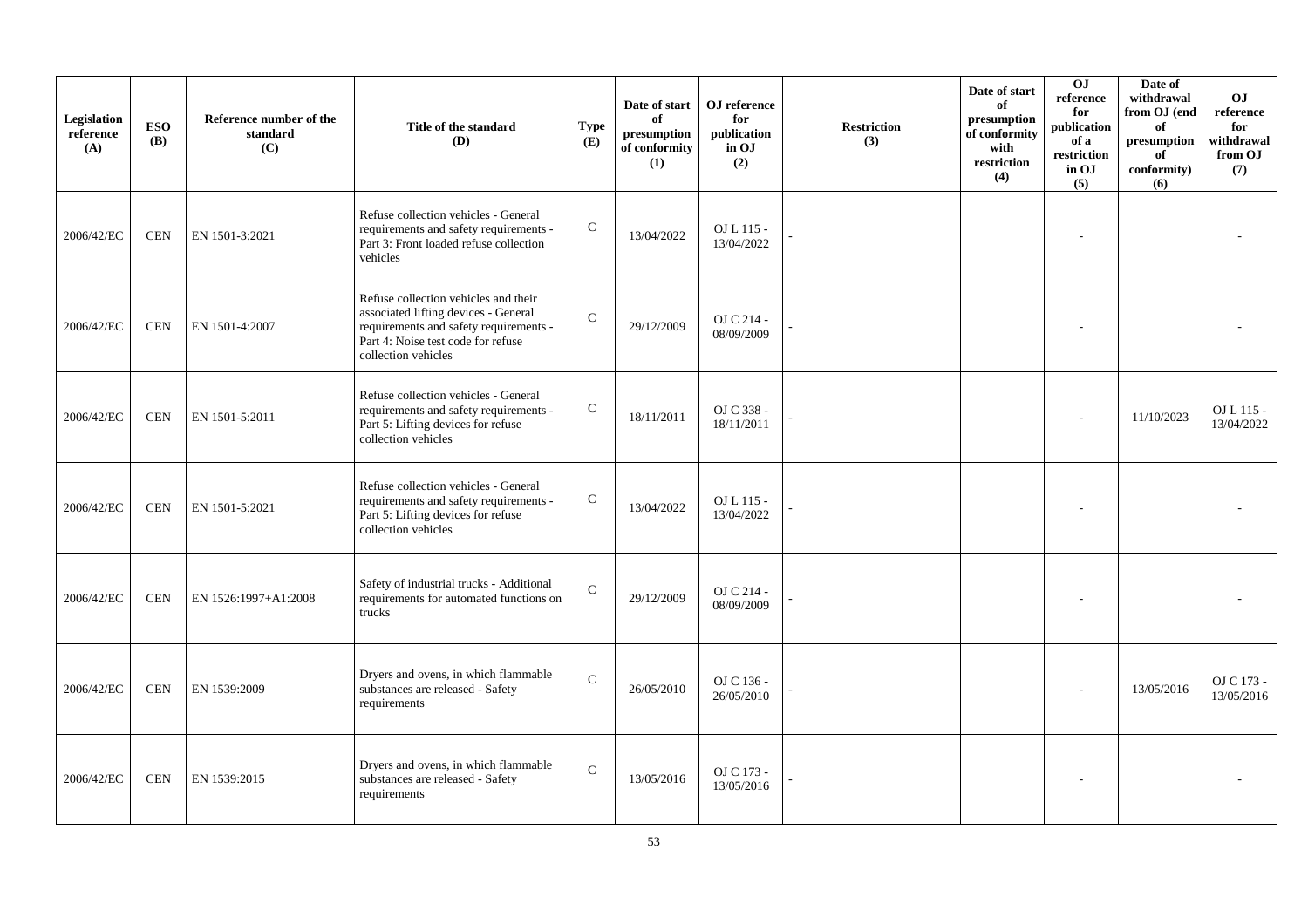| Legislation<br>reference<br>(A) | <b>ESO</b><br><b>(B)</b> | Reference number of the<br>standard<br>(C) | Title of the standard<br>(D)                                                                                                                                                                        | Type<br>(E)   | Date of start<br>of<br>presumption<br>of conformity<br>(1) | OJ reference<br>for<br>publication<br>in OJ<br>(2) | <b>Restriction</b><br>(3) | Date of start<br>of<br>presumption<br>of conformity<br>with<br>restriction<br>(4) | 0J<br>reference<br>for<br>publication<br>of a<br>restriction<br>in OJ<br>(5) | Date of<br>withdrawal<br>from OJ (end<br>of<br>presumption<br>of<br>conformity)<br>(6) | O <sub>J</sub><br>reference<br>for<br>withdrawal<br>from OJ<br>(7) |
|---------------------------------|--------------------------|--------------------------------------------|-----------------------------------------------------------------------------------------------------------------------------------------------------------------------------------------------------|---------------|------------------------------------------------------------|----------------------------------------------------|---------------------------|-----------------------------------------------------------------------------------|------------------------------------------------------------------------------|----------------------------------------------------------------------------------------|--------------------------------------------------------------------|
| 2006/42/EC                      | <b>CEN</b>               | EN 1547:2001+A1:2009                       | Industrial thermoprocessing equipment<br>Noise test code for industrial<br>thermoprocessing equipment including<br>its ancillary handling equipment                                                 | $\mathsf{C}$  | 29/12/2009                                                 | OJ C 214 -<br>08/09/2009                           |                           |                                                                                   |                                                                              |                                                                                        |                                                                    |
| 2006/42/EC                      | <b>CEN</b>               | EN 1550:1997+A1:2008                       | Machine-tools safety - Safety<br>requirements for the design and<br>construction of work holding chucks                                                                                             | $\mathsf{C}$  | 29/12/2009                                                 | OJ C 214 -<br>08/09/2009                           |                           |                                                                                   |                                                                              |                                                                                        |                                                                    |
| 2006/42/EC                      | <b>CEN</b>               | EN 1554:2012                               | Conveyor belts - Drum friction testing                                                                                                                                                              | $\mathsf{C}$  | 24/08/2012                                                 | OJ C 256 -<br>24/08/2012                           |                           |                                                                                   |                                                                              |                                                                                        |                                                                    |
| 2006/42/EC                      | <b>CEN</b>               | EN 1570:1998+A2:2009                       | Safety requirements for lifting tables                                                                                                                                                              | $\mathcal{C}$ | 29/12/2009                                                 | OJ C 309 -<br>18/12/2009                           |                           |                                                                                   |                                                                              | 30/04/2012                                                                             | OJ C 061 -<br>29/02/2012                                           |
| 2006/42/EC                      | <b>CEN</b>               | EN 1570-1:2011                             | Safety requirements for lifting tables -<br>Part 1: Lifting tables serving up to two<br>fixed landings                                                                                              | $\mathbf C$   | 29/02/2012                                                 | OJ C 061 -<br>29/02/2012                           |                           |                                                                                   |                                                                              | 13/05/2016                                                                             | OJ C 173 -<br>13/05/2016                                           |
| 2006/42/EC                      | <b>CEN</b>               | EN 1570-1:2011+A1:2014                     | Safety requirements for lifting tables -<br>Part 1: Lifting tables serving up to two<br>fixed landings                                                                                              | ${\bf C}$     | 13/05/2016                                                 | OJ C 173 -<br>13/05/2016                           |                           |                                                                                   |                                                                              |                                                                                        |                                                                    |
| 2006/42/EC                      | <b>CEN</b>               | EN 1570-2:2016                             | Safety requirements for lifting tables -<br>Part 2: Lifting tables serving more than<br>2 fixed landings of a building, for lifting<br>goods with a vertical travel speed not<br>exceeding 0,15 m/s | $\mathbf{C}$  | 09/06/2017                                                 | OJ C 183 -<br>09/06/2017                           |                           |                                                                                   |                                                                              |                                                                                        |                                                                    |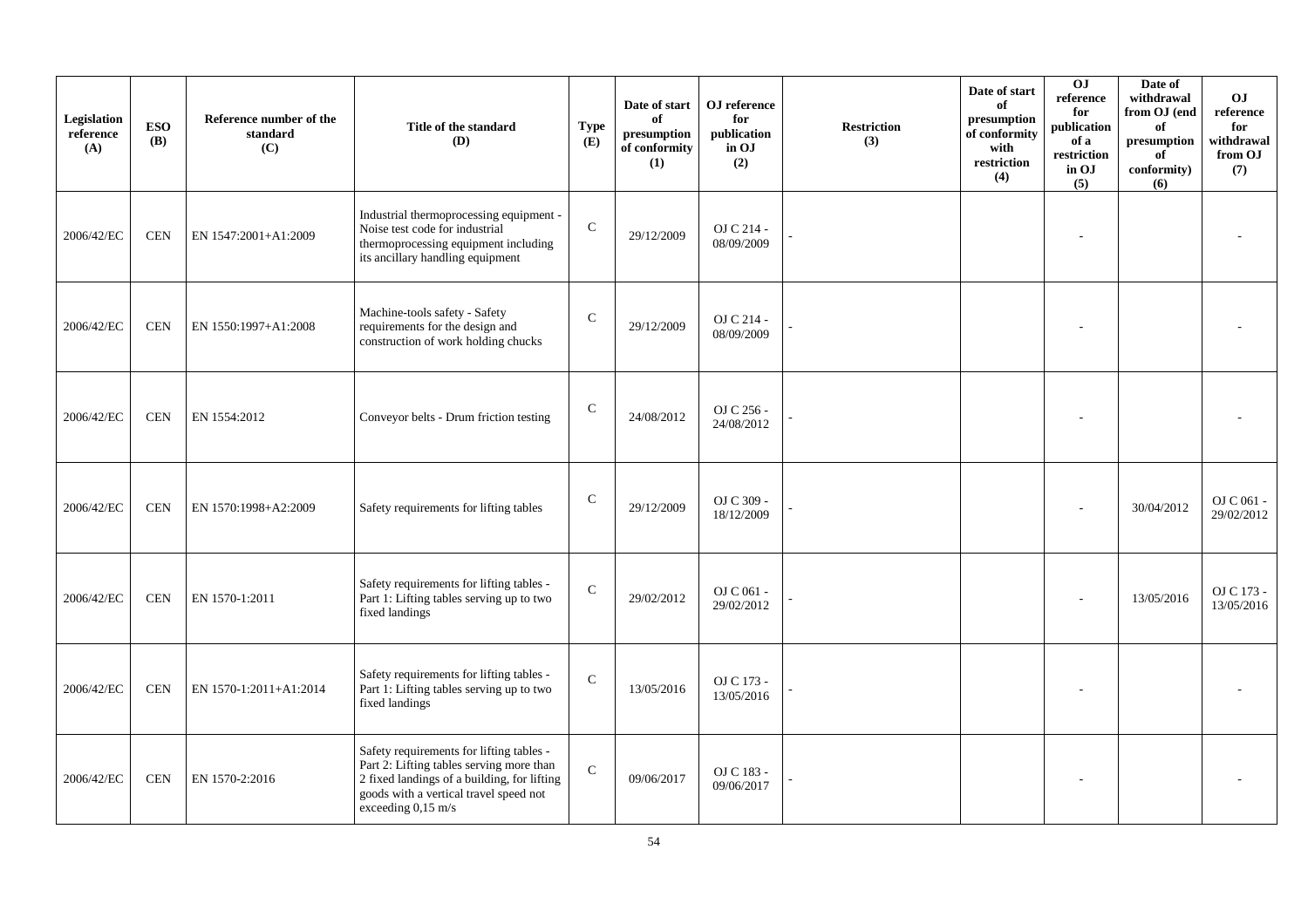| Legislation<br>reference<br>(A) | <b>ESO</b><br><b>(B)</b> | Reference number of the<br>standard<br>(C) | Title of the standard<br>(D)                                                                                                   | <b>Type</b><br>(E) | Date of start<br>of<br>presumption<br>of conformity<br>(1) | OJ reference<br>for<br>publication<br>in OJ<br>(2) | <b>Restriction</b><br>(3) | Date of start<br>of<br>presumption<br>of conformity<br>with<br>restriction<br>(4) | OJ<br>reference<br>for<br>publication<br>of a<br>restriction<br>in OJ<br>(5) | Date of<br>withdrawal<br>from OJ (end<br>of<br>presumption<br>of<br>conformity)<br>(6) | <b>OJ</b><br>$\rm reference$<br>for<br>withdrawal<br>from OJ<br>(7) |
|---------------------------------|--------------------------|--------------------------------------------|--------------------------------------------------------------------------------------------------------------------------------|--------------------|------------------------------------------------------------|----------------------------------------------------|---------------------------|-----------------------------------------------------------------------------------|------------------------------------------------------------------------------|----------------------------------------------------------------------------------------|---------------------------------------------------------------------|
| 2006/42/EC                      | <b>CEN</b>               | EN 1612:2019                               | Plastics and rubber machines - Reaction<br>moulding machines and plants - Safety<br>requirements                               | $\mathbf{C}$       | 03/03/2021                                                 | OJ L 072 -<br>03/03/2021                           |                           |                                                                                   |                                                                              |                                                                                        |                                                                     |
| 2006/42/EC                      | <b>CEN</b>               | EN 1612-1:1997+A1:2008                     | Plastics and rubber machines - Reaction<br>moulding machines - Part 1: Safety<br>requirements for metering and mixing<br>units | $\mathsf{C}$       | 29/12/2009                                                 | OJ C 214 -<br>08/09/2009                           |                           |                                                                                   |                                                                              | 03/09/2022                                                                             | OJ L 072 -<br>03/03/2021                                            |
| 2006/42/EC                      | <b>CEN</b>               | EN 1672-2:2005+A1:2009                     | Food processing machinery - Basic<br>concepts - Part 2: Hygiene requirements                                                   | ${\bf C}$          | 29/12/2009                                                 | OJ C 214 -<br>08/09/2009                           |                           |                                                                                   |                                                                              |                                                                                        |                                                                     |
| 2006/42/EC                      | <b>CEN</b>               | EN 1673:2000+A1:2009                       | Food processing machinery - Rotary<br>rack ovens - Safety and hygiene<br>requirements                                          | $\mathsf{C}$       | 26/05/2010                                                 | OJ C 136 -<br>26/05/2010                           |                           |                                                                                   |                                                                              |                                                                                        |                                                                     |
| 2006/42/EC                      | <b>CEN</b>               | EN 1674:2000+A1:2009                       | Food processing machinery - Dough and<br>pastry brakes - Safety and hygiene<br>requirements                                    | $\mathbf C$        | 26/05/2010                                                 | OJ C 136 -<br>26/05/2010                           |                           |                                                                                   |                                                                              | 31/03/2016                                                                             | $OJ$ C 014 -<br>15/01/2016                                          |
| 2006/42/EC                      | <b>CEN</b>               | EN 1674:2015                               | Food processing machinery - Dough<br>sheeters - Safety and hygiene<br>requirements                                             | $\mathsf{C}$       | 15/01/2016                                                 | OJ C 014 -<br>15/01/2016                           |                           |                                                                                   |                                                                              |                                                                                        |                                                                     |
| 2006/42/EC                      | <b>CEN</b>               | EN 1677-1:2000+A1:2008                     | Components for slings - Safety - Part 1:<br>Forged steel components, Grade 8                                                   | $\mathbf C$        | 29/12/2009                                                 | OJ C 214 -<br>08/09/2009                           |                           |                                                                                   |                                                                              |                                                                                        |                                                                     |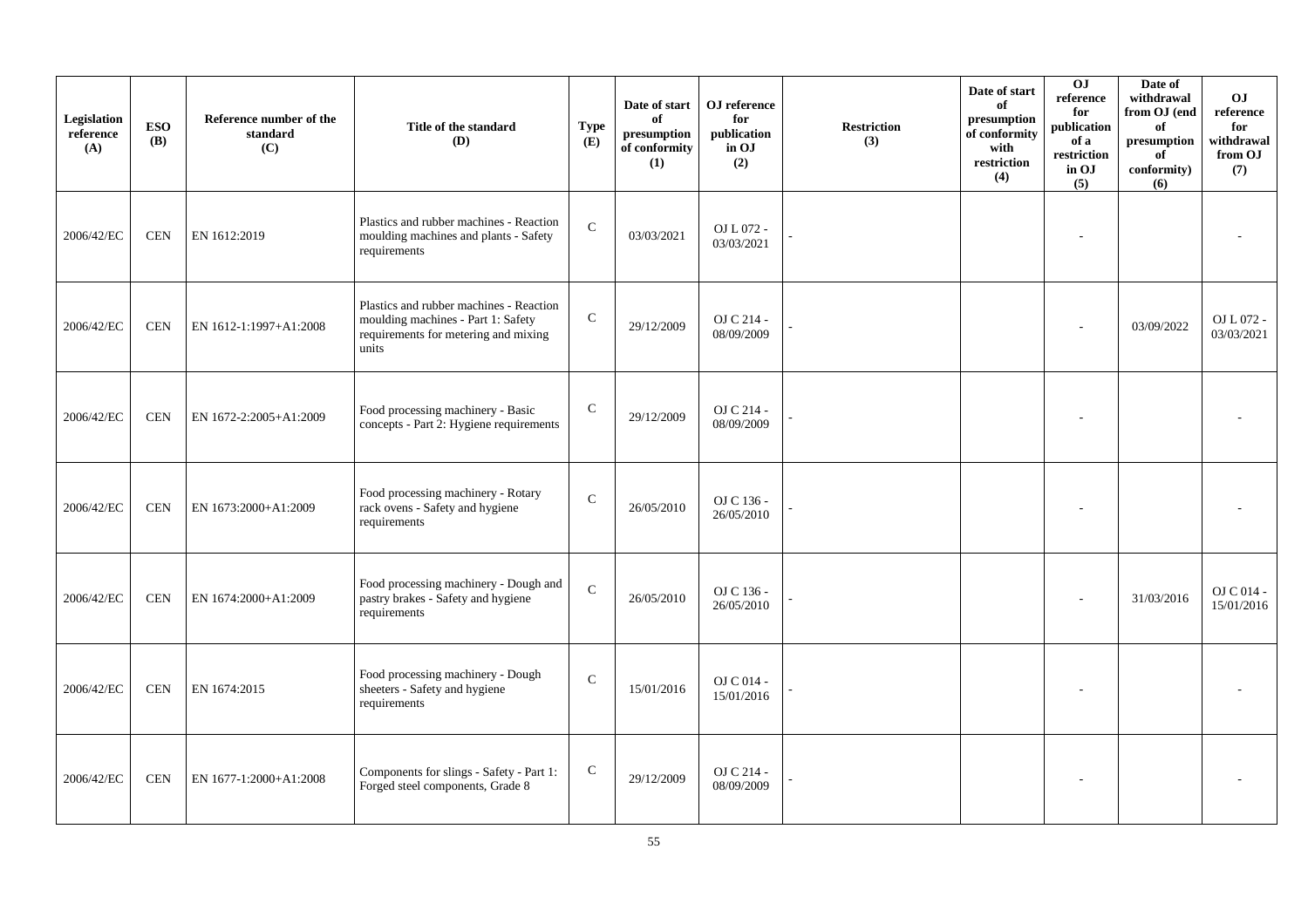| Legislation<br>reference<br>(A) | <b>ESO</b><br><b>(B)</b> | Reference number of the<br>standard<br>(C) | Title of the standard<br>(D)                                                                    | <b>Type</b><br>(E) | Date of start<br>of<br>presumption<br>of conformity<br>(1) | ${\bf OJ}$ reference<br>for<br>publication<br>in OJ<br>(2) | <b>Restriction</b><br>(3) | Date of start<br>of<br>presumption<br>of conformity<br>with<br>restriction<br>(4) | $\overline{0}$<br>reference<br>for<br>publication<br>of a<br>restriction<br>in OJ<br>(5) | Date of<br>withdrawal<br>from OJ (end<br>of<br>$\bf{presumption}$<br>of<br>conformity)<br>(6) | O <sub>J</sub><br>$\rm reference$<br>for<br>withdrawal<br>from OJ<br>(7) |
|---------------------------------|--------------------------|--------------------------------------------|-------------------------------------------------------------------------------------------------|--------------------|------------------------------------------------------------|------------------------------------------------------------|---------------------------|-----------------------------------------------------------------------------------|------------------------------------------------------------------------------------------|-----------------------------------------------------------------------------------------------|--------------------------------------------------------------------------|
| 2006/42/EC                      | <b>CEN</b>               | EN 1677-2:2000+A1:2008                     | Components for slings - Safety - Part 2:<br>Forged steel lifting hooks with latch,<br>Grade 8   | $\mathbf C$        | 29/12/2009                                                 | OJ C 214 -<br>08/09/2009                                   |                           |                                                                                   |                                                                                          |                                                                                               |                                                                          |
| 2006/42/EC                      | <b>CEN</b>               | EN 1677-3:2001+A1:2008                     | Components for slings - Safety - Part 3:<br>Forged steel self-locking hooks - Grade<br>8        | $\mathbf C$        | 29/12/2009                                                 | OJ C 214 -<br>08/09/2009                                   |                           |                                                                                   |                                                                                          |                                                                                               |                                                                          |
| 2006/42/EC                      | <b>CEN</b>               | EN 1677-4:2000+A1:2008                     | Components for slings - Safety - Part 4:<br>Links, Grade 8                                      | $\mathsf{C}$       | 29/12/2009                                                 | OJ C 214 -<br>08/09/2009                                   |                           |                                                                                   |                                                                                          |                                                                                               |                                                                          |
| 2006/42/EC                      | <b>CEN</b>               | EN 1677-5:2001+A1:2008                     | Components for slings - Safety - Part 5:<br>Forged steel lifting hooks with latch -<br>Grade 4  | $\mathbf C$        | 29/12/2009                                                 | OJ C 214 -<br>08/09/2009                                   |                           |                                                                                   |                                                                                          |                                                                                               |                                                                          |
| 2006/42/EC                      | <b>CEN</b>               | EN 1677-6:2001+A1:2008                     | Components for slings - Safety - Part 6:<br>Links - Grade 4                                     | $\mathbf C$        | 29/12/2009                                                 | OJ C 214 -<br>08/09/2009                                   |                           |                                                                                   |                                                                                          |                                                                                               |                                                                          |
| 2006/42/EC                      | <b>CEN</b>               | EN 1678:1998+A1:2010                       | Food processing machinery - Vegetable<br>cutting machines - Safety and hygiene<br>requirements  | $\mathbf C$        | 20/10/2010                                                 | OJ C 284 -<br>20/10/2010                                   |                           |                                                                                   |                                                                                          |                                                                                               |                                                                          |
| 2006/42/EC                      | <b>CEN</b>               | EN 1679-1:1998+A1:2011                     | Reciprocating internal combustion<br>engines - Safety - Part 1: Compression<br>ignition engines | $\mathbf C$        | 20/07/2011                                                 | OJ C 214 -<br>20/07/2011                                   |                           |                                                                                   |                                                                                          |                                                                                               |                                                                          |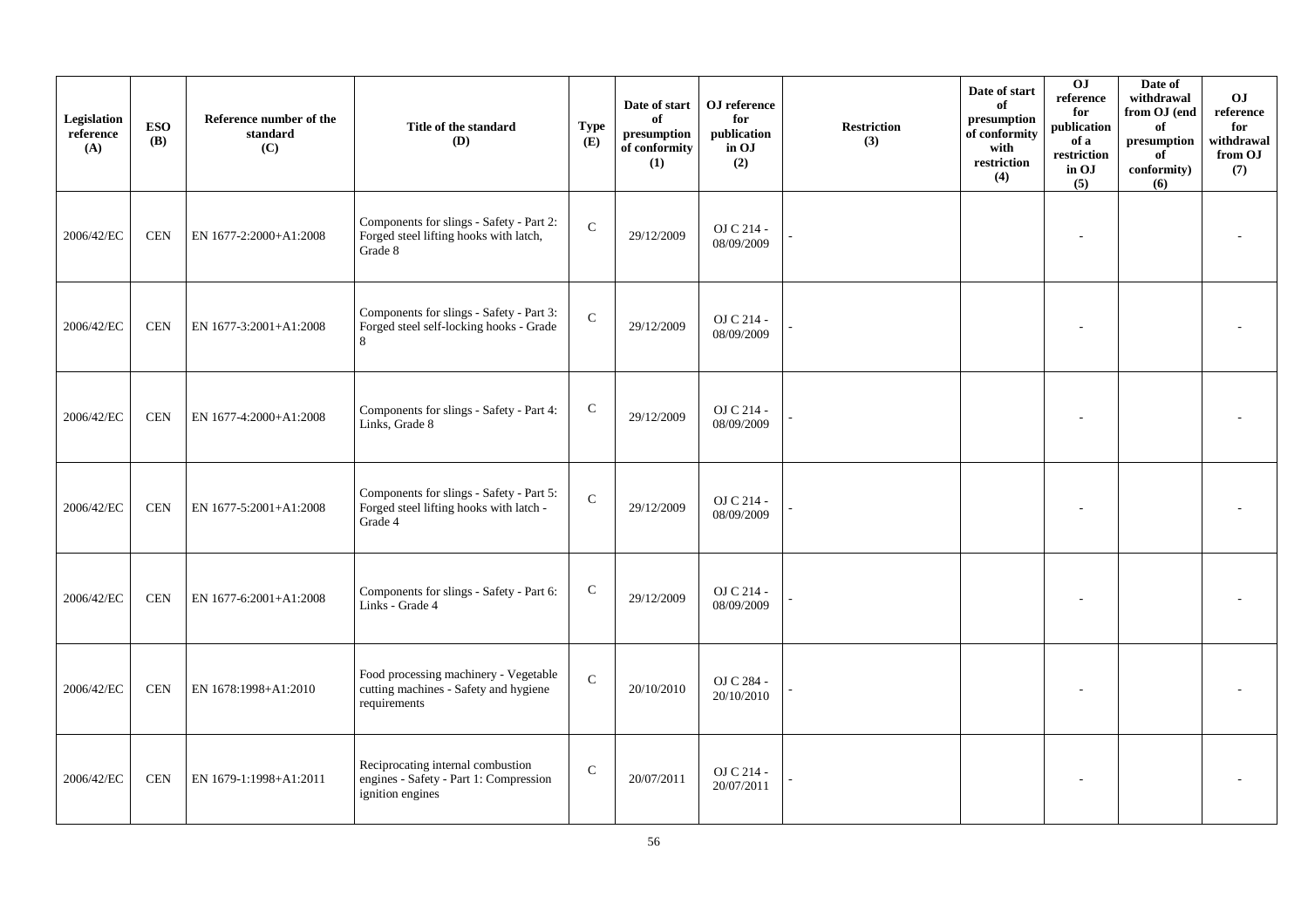| Legislation<br>reference<br>(A) | <b>ESO</b><br><b>(B)</b> | Reference number of the<br>standard<br>(C)               | Title of the standard<br>(D)                                                                                                     | <b>Type</b><br>(E) | Date of start<br>of<br>presumption<br>of conformity<br>(1) | OJ reference<br>for<br>publication<br>in OJ<br>(2) | <b>Restriction</b><br>(3) | Date of start<br>of<br>presumption<br>of conformity<br>with<br>restriction<br>(4) | 0J<br>reference<br>for<br>publication<br>of a<br>restriction<br>in OJ<br>(5) | Date of<br>withdrawal<br>from OJ (end<br>of<br>presumption<br>of<br>conformity)<br>(6) | <b>OJ</b><br>reference<br>for<br>withdrawal<br>from OJ<br>(7) |
|---------------------------------|--------------------------|----------------------------------------------------------|----------------------------------------------------------------------------------------------------------------------------------|--------------------|------------------------------------------------------------|----------------------------------------------------|---------------------------|-----------------------------------------------------------------------------------|------------------------------------------------------------------------------|----------------------------------------------------------------------------------------|---------------------------------------------------------------|
| 2006/42/EC                      | <b>CEN</b>               | EN 1710:2005+A1:2008,<br>EN<br>1710:2005+A1:2008/AC:2010 | Equipment and components intended for<br>use in potentially explosive atmospheres<br>in underground mines                        | $\mathbf{C}$       | 29/12/2009                                                 | OJ C 214 -<br>08/09/2009                           |                           |                                                                                   |                                                                              | 19/03/2020                                                                             | OJ L 286 -<br>07/11/2019                                      |
| 2006/42/EC                      | <b>CEN</b>               | EN 1755:2000+A1:2009                                     | Safety of industrial trucks - Operation in<br>potentially explosive atmospheres - Use<br>in flammable gas, vapour, mist and dust | $\mathcal{C}$      | 29/12/2009                                                 | OJ C 214 -<br>08/09/2009                           |                           |                                                                                   |                                                                              | 28/11/2013                                                                             | OJ C 348 -<br>28/11/2013                                      |
| 2006/42/EC                      | <b>CEN</b>               | EN 1755:2000+A2:2013                                     | Safety of industrial trucks - Operation in<br>potentially explosive atmospheres - Use<br>in flammable gas, vapour, mist and dust | $\mathcal{C}$      | 28/11/2013                                                 | OJ C 348 -<br>28/11/2013                           |                           |                                                                                   |                                                                              |                                                                                        |                                                               |
| 2006/42/EC                      | <b>CEN</b>               | EN 1756-1:2021                                           | Tail lifts - Platform lifts for mounting on<br>wheeled vehicles - Safety requirements -<br>Part 1: Tail lifts for goods          | $\mathbf C$        | 13/04/2022                                                 | OJ L 115 -<br>13/04/2022                           |                           |                                                                                   |                                                                              |                                                                                        |                                                               |
| 2006/42/EC                      | <b>CEN</b>               | EN 1756-1:2001+A1:2008                                   | Tail lifts - Platform lifts for mounting on<br>wheeled vehicles - Safety requirements -<br>Part 1: Tail lifts for goods          | $\mathcal{C}$      | 29/12/2009                                                 | OJ C 214 -<br>08/09/2009                           |                           |                                                                                   |                                                                              | 11/10/2023                                                                             | OJ L 115 -<br>13/04/2022                                      |
| 2006/42/EC                      | <b>CEN</b>               | EN 1756-2:2004+A1:2009                                   | Tail lifts - Platform lifts for mounting on<br>wheeled vehicles - Safety requirements -<br>Part 2: Tail lifts for passengers     | $\mathbf C$        | 29/12/2009                                                 | OJ C 309 -<br>18/12/2009                           |                           |                                                                                   |                                                                              |                                                                                        |                                                               |
| 2006/42/EC                      | <b>CEN</b>               | EN 1777:2004+A1:2009                                     | Hydraulic platforms (HPs) for fire<br>fighting and rescue services - Safety<br>requirements and testing                          | $\mathbf C$        | 29/12/2009                                                 | OJ C 214 -<br>08/09/2009                           |                           |                                                                                   |                                                                              | 30/09/2010                                                                             | OJ C 136 -<br>26/05/2010                                      |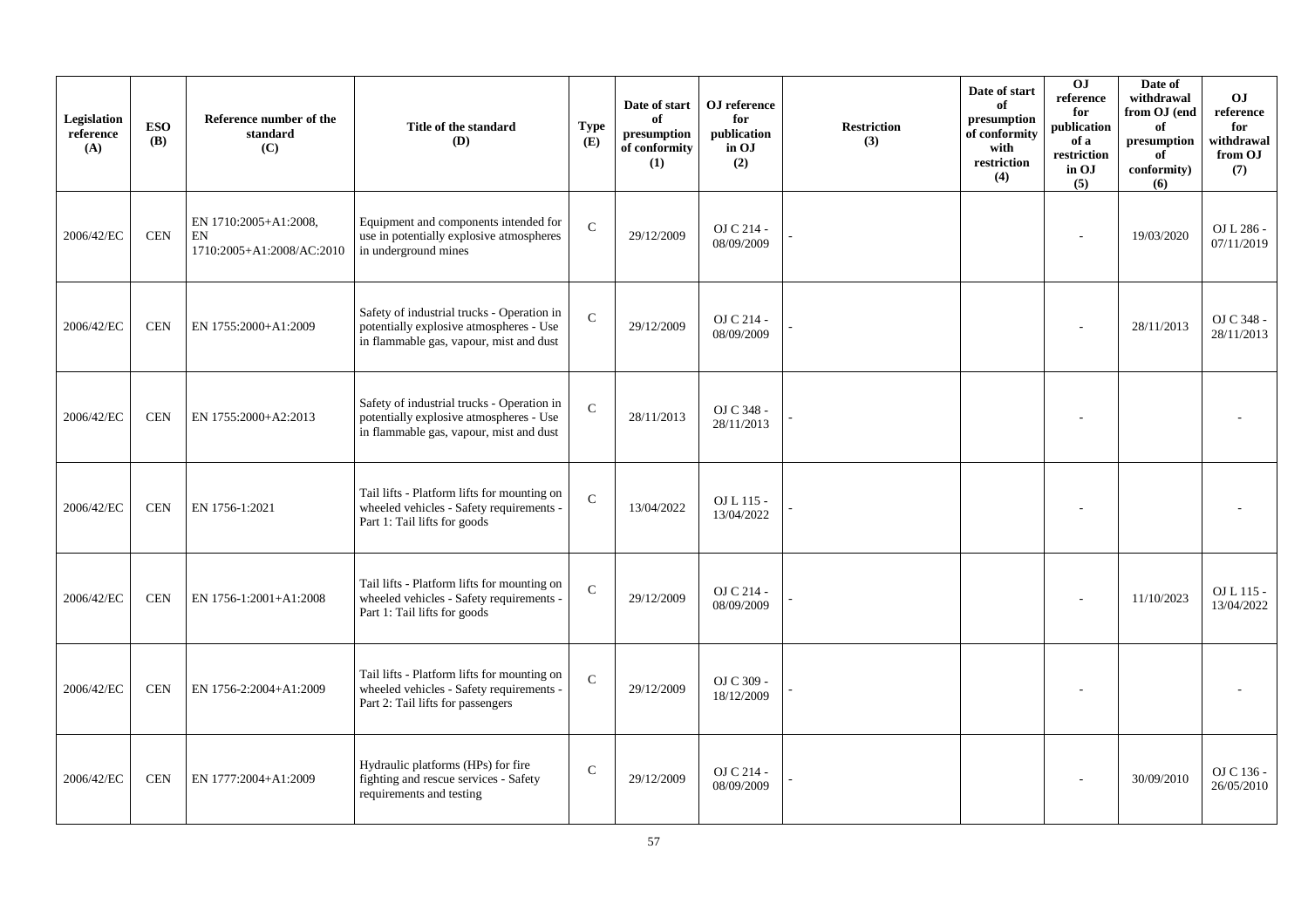| Legislation<br>reference<br>(A) | <b>ESO</b><br><b>(B)</b> | Reference number of the<br>standard<br>(C) | Title of the standard<br>(D)                                                                                                                                   | <b>Type</b><br>(E) | Date of start<br>of<br>presumption<br>of conformity<br>(1) | OJ reference<br>for<br>publication<br>in OJ<br>(2) | <b>Restriction</b><br>(3) | Date of start<br>of<br>presumption<br>of conformity<br>with<br>restriction<br>(4) | OJ<br>reference<br>for<br>publication<br>of a<br>restriction<br>in OJ<br>(5) | Date of<br>withdrawal<br>from OJ (end<br>of<br>presumption<br>of<br>conformity)<br>(6) | <b>OJ</b><br>reference<br>for<br>withdrawal<br>from OJ<br>(7) |
|---------------------------------|--------------------------|--------------------------------------------|----------------------------------------------------------------------------------------------------------------------------------------------------------------|--------------------|------------------------------------------------------------|----------------------------------------------------|---------------------------|-----------------------------------------------------------------------------------|------------------------------------------------------------------------------|----------------------------------------------------------------------------------------|---------------------------------------------------------------|
| 2006/42/EC                      | <b>CEN</b>               | EN 1777:2010                               | Hydraulic platforms (HPs) for fire<br>fighting and rescue services - Safety<br>requirements and testing                                                        | $\mathcal{C}$      | 26/05/2010                                                 | OJ C 136 -<br>26/05/2010                           |                           |                                                                                   |                                                                              |                                                                                        |                                                               |
| 2006/42/EC                      | <b>CEN</b>               | EN 1804-1:2020                             | Machines for underground mines -<br>Safety requirements for hydraulic<br>powered roof supports - Part 1: Support<br>units and general requirements             | $\mathsf{C}$       | 15/10/2021                                                 | OJ L 366 -<br>15/10/2021                           |                           |                                                                                   |                                                                              |                                                                                        |                                                               |
| 2006/42/EC                      | <b>CEN</b>               | EN 1804-1:2001+A1:2010                     | Machines for underground mines -<br>Safety requirements for hydraulic<br>powered roof supports - Part 1: Support<br>units and general requirements             | $\mathsf{C}$       | 26/05/2010                                                 | OJ C 136 -<br>26/05/2010                           |                           |                                                                                   |                                                                              | 15/04/2023                                                                             | OJ L 366 -<br>15/10/2021                                      |
| 2006/42/EC                      | <b>CEN</b>               | EN 1804-2:2020                             | Machines for underground mines -<br>Safety requirements for hydraulic<br>powered roof supports - Part 2: Power<br>set legs and rams                            | C                  | 15/10/2021                                                 | OJ L 366 -<br>15/10/2021                           |                           |                                                                                   |                                                                              |                                                                                        |                                                               |
| 2006/42/EC                      | <b>CEN</b>               | EN 1804-2:2001+A1:2010                     | Machines for underground mines -<br>Safety requirements for hydraulic<br>powered roof supports - Part 2: Power<br>set legs and rams                            | $\mathcal{C}$      | 26/05/2010                                                 | OJ C 136 -<br>26/05/2010                           |                           |                                                                                   |                                                                              | 15/04/2023                                                                             | OJ L 366 -<br>15/10/2021                                      |
| 2006/42/EC                      | <b>CEN</b>               | EN 1804-3:2020                             | Machines for underground mines -<br>Safety requirements for hydraulic<br>powered roof supports - Part 3:<br>Hydraulic and electro hydraulic control<br>systems | $\mathcal{C}$      | 15/10/2021                                                 | OJ L 366 -<br>15/10/2021                           |                           |                                                                                   |                                                                              |                                                                                        |                                                               |
| 2006/42/EC                      | <b>CEN</b>               | EN 1804-3:2006+A1:2010                     | Machines for underground mines -<br>Safety requirements for hydraulic<br>powered roof supports - Part 3:<br>Hydraulic control systems                          | $\mathsf{C}$       | 26/05/2010                                                 | OJ C 136 -<br>26/05/2010                           |                           |                                                                                   |                                                                              | 15/04/2023                                                                             | OJ L 366 -<br>15/10/2021                                      |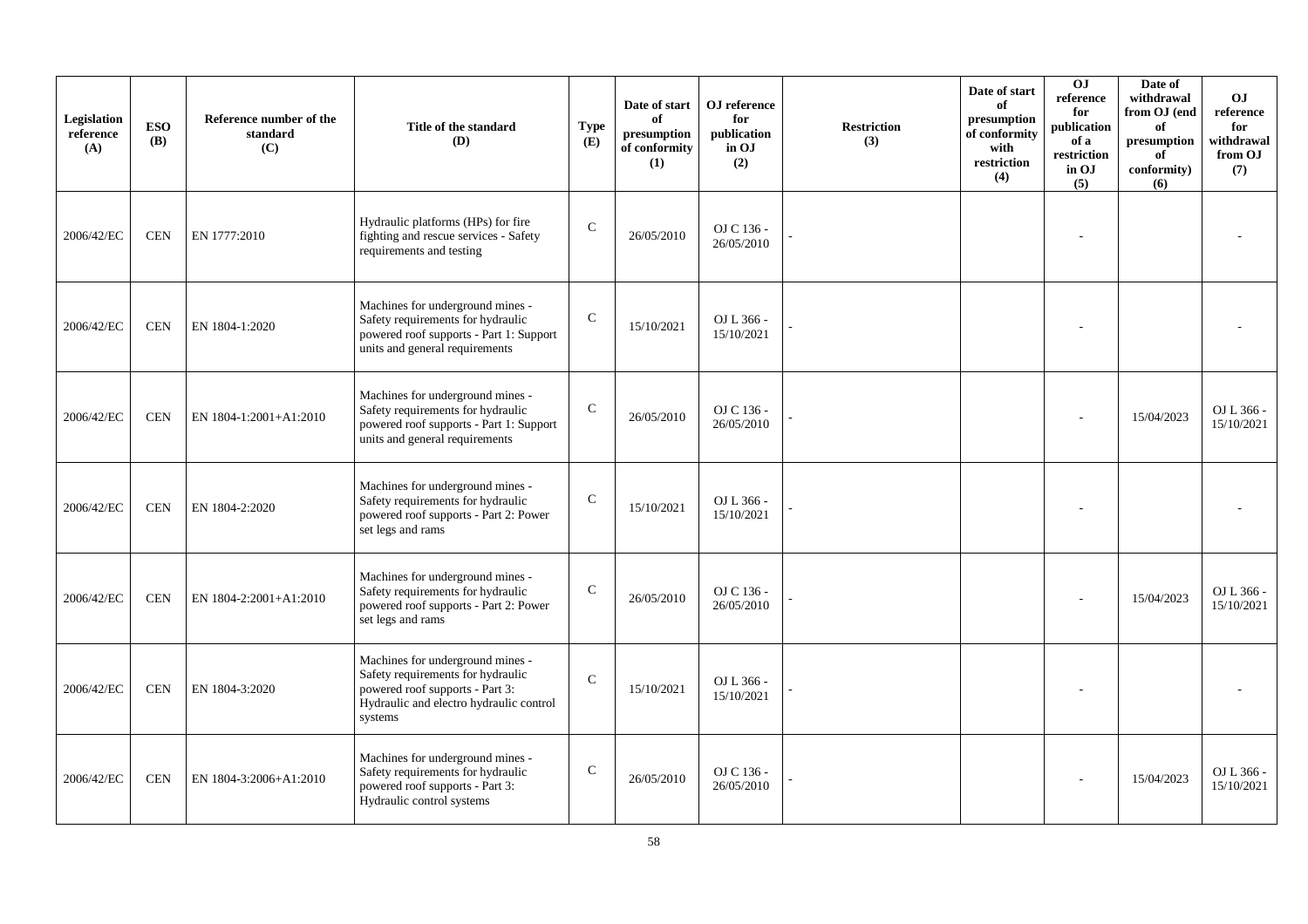| Legislation<br>reference<br>(A) | <b>ESO</b><br><b>(B)</b> | Reference number of the<br>standard<br>(C) | Title of the standard<br>(D)                                                                                                                        | <b>Type</b><br>(E) | Date of start<br>of<br>presumption<br>of conformity<br>(1) | OJ reference<br>for<br>publication<br>in OJ<br>(2) | <b>Restriction</b><br>(3) | Date of start<br>of<br>presumption<br>of conformity<br>with<br>restriction<br>(4) | $\overline{0}$<br>reference<br>for<br>publication<br>of a<br>restriction<br>in OJ<br>(5) | Date of<br>withdrawal<br>from OJ (end<br>of<br>presumption<br>of<br>conformity)<br>(6) | <b>OJ</b><br>reference<br>for<br>withdrawal<br>from OJ<br>(7) |
|---------------------------------|--------------------------|--------------------------------------------|-----------------------------------------------------------------------------------------------------------------------------------------------------|--------------------|------------------------------------------------------------|----------------------------------------------------|---------------------------|-----------------------------------------------------------------------------------|------------------------------------------------------------------------------------------|----------------------------------------------------------------------------------------|---------------------------------------------------------------|
| 2006/42/EC                      | <b>CEN</b>               | EN 1807:1999+A1:2009                       | Safety of woodworking machines -<br>Band sawing machines                                                                                            | $\mathbf C$        | 29/12/2009                                                 | OJ C 309 -<br>18/12/2009                           |                           |                                                                                   | $\sim$                                                                                   | 28/11/2013                                                                             | OJ C 348 -<br>28/11/2013                                      |
| 2006/42/EC                      | <b>CEN</b>               | EN 1807-1:2013                             | Safety of woodworking machines -<br>Band sawing machines - Part 1: Table<br>band saws and band re-saws                                              | $\mathsf{C}$       | 28/11/2013                                                 | OJ C 348 -<br>28/11/2013                           |                           |                                                                                   |                                                                                          |                                                                                        |                                                               |
| 2006/42/EC                      | <b>CEN</b>               | EN 1807-2:2013                             | Safety of woodworking machines -<br>Band sawing machines - Part 2: Log<br>sawing machines                                                           | $\mathsf{C}$       | 28/11/2013                                                 | OJ C 348 -<br>28/11/2013                           |                           |                                                                                   |                                                                                          |                                                                                        |                                                               |
| 2006/42/EC                      | <b>CEN</b>               | EN 1808:1999+A1:2010                       | Safety requirements on Suspended<br>Access Equipment - Design<br>calculations, stability criteria,<br>construction - Tests                          | $\mathsf{C}$       | 20/10/2010                                                 | OJ C 284 -<br>20/10/2010                           |                           |                                                                                   |                                                                                          | 13/05/2016                                                                             | OJ C 173 -<br>13/05/2016                                      |
| 2006/42/EC                      | <b>CEN</b>               | EN 1808:2015                               | Safety requirements for suspended<br>access equipment - Design calculations,<br>stability criteria, construction -<br><b>Examinations</b> and tests | $\mathbf C$        | 13/05/2016                                                 | OJ C 173 -<br>13/05/2016                           |                           |                                                                                   |                                                                                          |                                                                                        |                                                               |
| 2006/42/EC                      | <b>CEN</b>               | EN 1829-1:2010                             | High pressure water jet machines -<br>Safety requirements - Part 1: Machines                                                                        | $\mathsf{C}$       | 26/05/2010                                                 | OJ C 136 -<br>26/05/2010                           |                           |                                                                                   |                                                                                          | 11/10/2023                                                                             | OJ L 115 -<br>13/04/2022                                      |
| 2006/42/EC                      | <b>CEN</b>               | EN 1829-1:2021                             | High-pressure water jet machines -<br>Safety requirements - Part 1: Machines                                                                        | $\mathsf{C}$       | 13/04/2022                                                 | OJ L 115 -<br>13/04/2022                           |                           |                                                                                   |                                                                                          |                                                                                        |                                                               |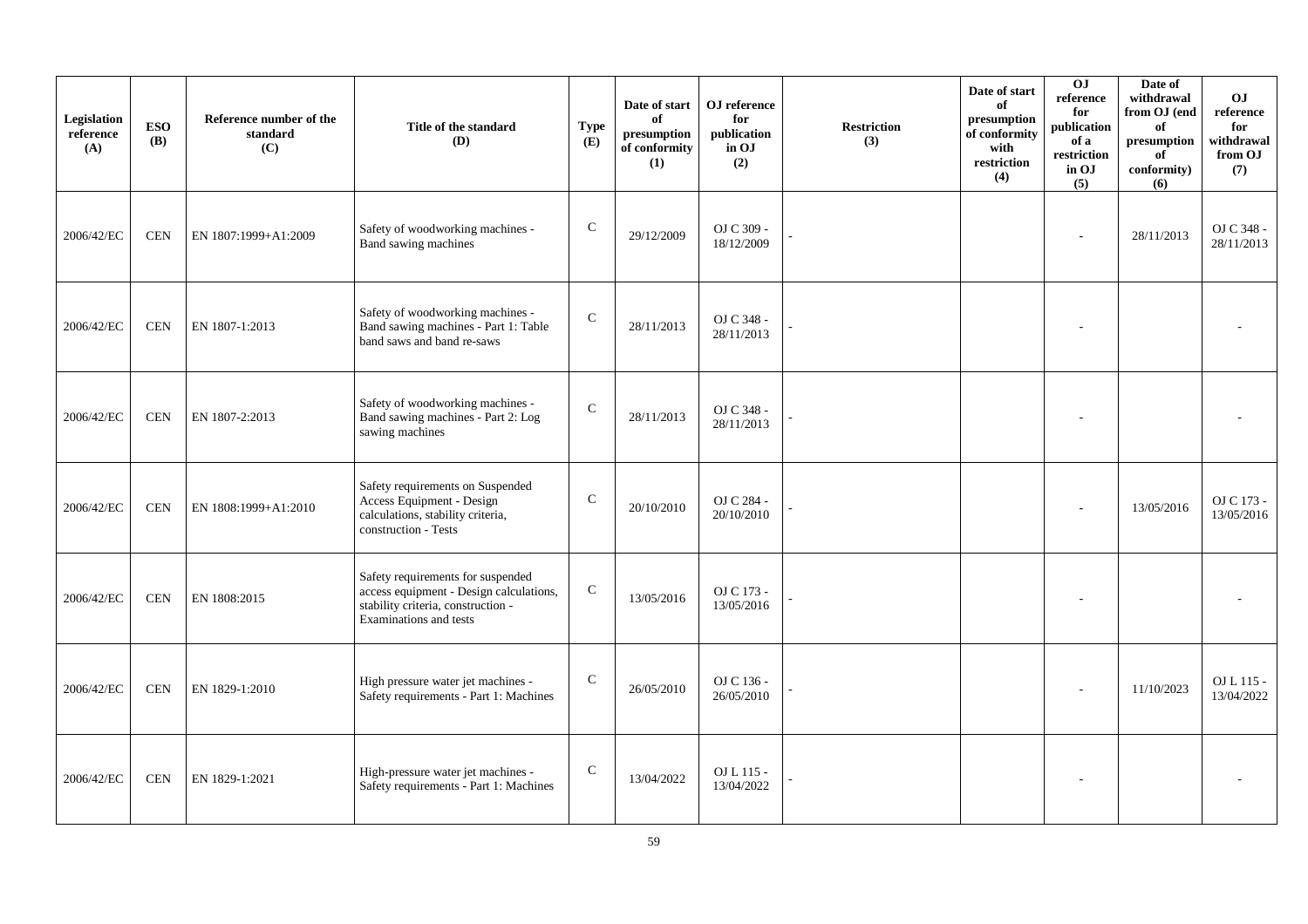| Legislation<br>reference<br>(A) | <b>ESO</b><br><b>(B)</b> | Reference number of the<br>standard<br>(C) | Title of the standard<br>(D)                                                                                      | <b>Type</b><br>(E) | Date of start<br>of<br>presumption<br>of conformity<br>(1) | OJ reference<br>for<br>publication<br>in OJ<br>(2) | <b>Restriction</b><br>(3) | Date of start<br>of<br>presumption<br>of conformity<br>with<br>restriction<br>(4) | O <sub>J</sub><br>reference<br>for<br>publication<br>of a<br>restriction<br>in OJ<br>(5) | Date of<br>withdrawal<br>from OJ (end<br>of<br>presumption<br>of<br>conformity)<br>(6) | O <sub>J</sub><br>reference<br>for<br>withdrawal<br>from OJ<br>(7) |
|---------------------------------|--------------------------|--------------------------------------------|-------------------------------------------------------------------------------------------------------------------|--------------------|------------------------------------------------------------|----------------------------------------------------|---------------------------|-----------------------------------------------------------------------------------|------------------------------------------------------------------------------------------|----------------------------------------------------------------------------------------|--------------------------------------------------------------------|
| 2006/42/EC                      | <b>CEN</b>               | EN 1829-2:2008,<br>EN 1829-2:2008/AC:2011  | High-pressure water jet machines -<br>Safety requirements - Part 2: Hoses,<br>hose lines and connectors           | $\mathsf C$        | 29/12/2009                                                 | OJ C 214 -<br>08/09/2009                           |                           |                                                                                   |                                                                                          |                                                                                        |                                                                    |
| 2006/42/EC                      | <b>CEN</b>               | EN 1845:2007                               | Footwear manufacturing machines -<br>Footwear moulding machines - Safety<br>requirements                          | $\mathbf C$        | 29/12/2009                                                 | OJ C 214 -<br>08/09/2009                           |                           |                                                                                   |                                                                                          |                                                                                        |                                                                    |
| 2006/42/EC                      | <b>CEN</b>               | EN 1846-2:2001+A3:2009                     | Firefighting and rescue service vehicles<br>- Part 2: Common requirements - Safety<br>and performance             | $\mathbf{C}$       | 29/12/2009                                                 | OJ C 214 -<br>08/09/2009                           |                           |                                                                                   |                                                                                          | 28/02/2011                                                                             | OJ C 309 -<br>18/12/2009                                           |
| 2006/42/EC                      | <b>CEN</b>               | EN 1846-2:2009                             | Firefighting and rescue service vehicles<br>- Part 2: Common requirements - Safety<br>and performance             | $\mathbf C$        | 29/12/2009                                                 | OJ C 309 -<br>18/12/2009                           |                           |                                                                                   |                                                                                          | 28/11/2013                                                                             | OJ C 348 -<br>28/11/2013                                           |
| 2006/42/EC                      | <b>CEN</b>               | EN 1846-2:2009+A1:2013                     | Firefighting and rescue service vehicles<br>- Part 2: Common requirements - Safety<br>and performance             | $\mathbf{C}$       | 28/11/2013                                                 | OJ C 348 -<br>28/11/2013                           |                           |                                                                                   |                                                                                          |                                                                                        |                                                                    |
| 2006/42/EC                      | <b>CEN</b>               | EN 1846-3:2002+A1:2008                     | Firefighting and rescue service vehicles<br>- Part 3: Permanently installed<br>equipment - Safety and performance | $\mathbf{C}$       | 29/12/2009                                                 | OJ C 214 -<br>08/09/2009                           |                           |                                                                                   |                                                                                          | 31/01/2014                                                                             | OJ C 348 -<br>28/11/2013                                           |
| 2006/42/EC                      | <b>CEN</b>               | EN 1846-3:2013                             | Firefighting and rescue service vehicles<br>- Part 3: Permanently installed<br>equipment - Safety and performance | ${\bf C}$          | 28/11/2013                                                 | OJ C 348 -<br>28/11/2013                           |                           |                                                                                   |                                                                                          |                                                                                        |                                                                    |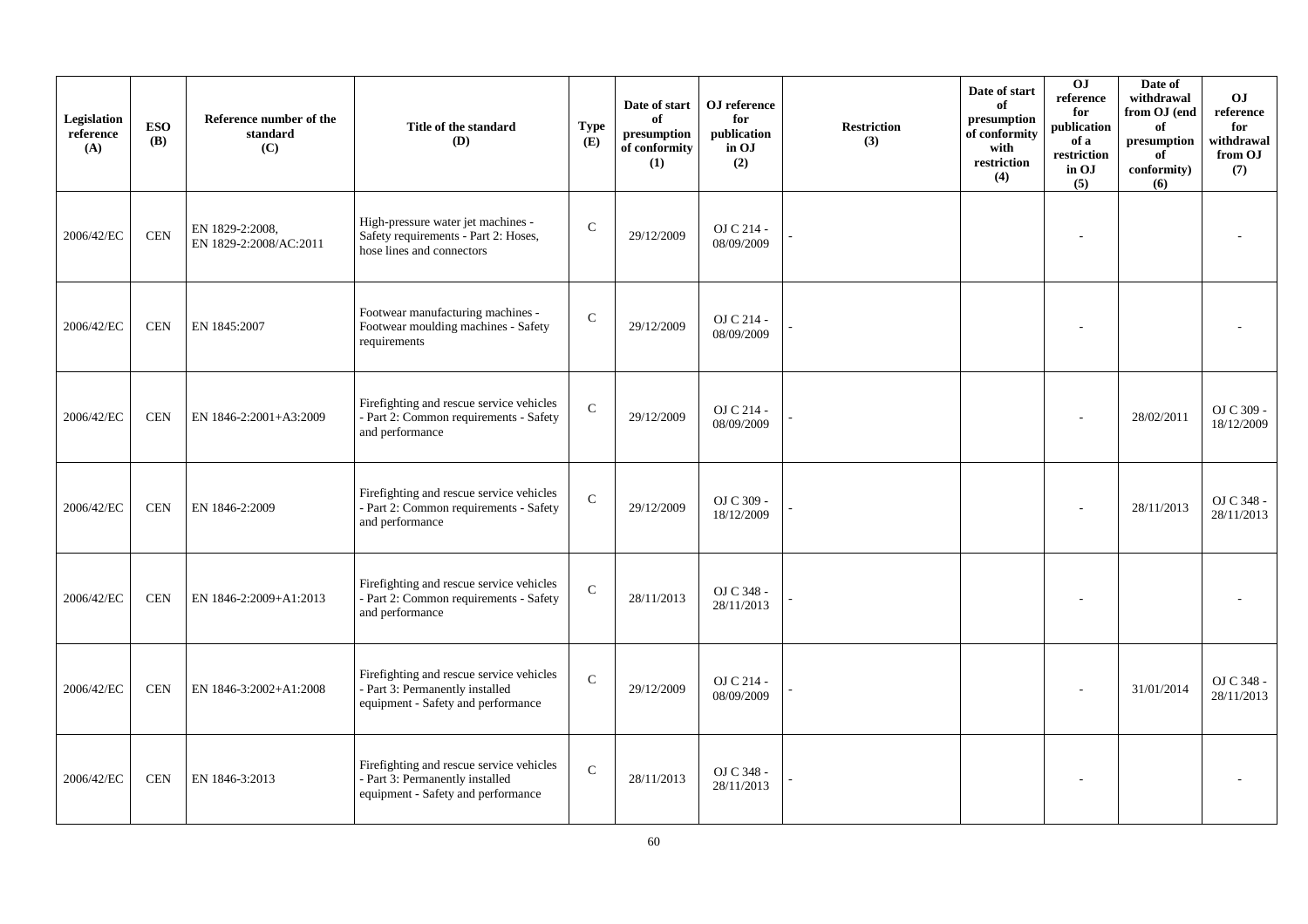| Legislation<br>reference<br>(A) | <b>ESO</b><br><b>(B)</b> | Reference number of the<br>standard<br>(C) | Title of the standard<br>(D)                                                                                                                                                  | <b>Type</b><br>(E) | Date of start<br>of<br>presumption<br>of conformity<br>(1) | OJ reference<br>for<br>publication<br>in OJ<br>(2) | <b>Restriction</b><br>(3) | Date of start<br>of<br>presumption<br>of conformity<br>with<br>restriction<br>(4) | OJ<br>reference<br>for<br>publication<br>of a<br>restriction<br>in OJ<br>(5) | Date of<br>withdrawal<br>from OJ (end<br>of<br>presumption<br>of<br>conformity)<br>(6) | <b>OJ</b><br>reference<br>for<br>withdrawal<br>from OJ<br>(7) |
|---------------------------------|--------------------------|--------------------------------------------|-------------------------------------------------------------------------------------------------------------------------------------------------------------------------------|--------------------|------------------------------------------------------------|----------------------------------------------------|---------------------------|-----------------------------------------------------------------------------------|------------------------------------------------------------------------------|----------------------------------------------------------------------------------------|---------------------------------------------------------------|
| 2006/42/EC                      | <b>CEN</b>               | EN 1853:2017                               | Agricultural machinery - Trailers -<br>Safety                                                                                                                                 | ${\bf C}$          | 19/03/2019                                                 | OJ L 075 -<br>19/03/2019                           |                           |                                                                                   |                                                                              |                                                                                        |                                                               |
| 2006/42/EC                      | <b>CEN</b>               | EN 1853:1999+A1:2009                       | Agricultural machinery - Trailers with<br>tipping body - Safety                                                                                                               | $\mathsf{C}$       | 29/12/2009                                                 | OJ C 309 -<br>18/12/2009                           |                           |                                                                                   |                                                                              | 19/09/2020                                                                             | OJ L 286 -<br>07/11/2019                                      |
| 2006/42/EC                      | <b>CEN</b>               | EN 1870-1:2007+A1:2009                     | Safety of woodworking machines -<br>Circular sawing machines - Part 1:<br>Circular saw benches (with and without<br>sliding table), dimension saws and<br>building site saws  | $\mathcal{C}$      | 29/12/2009                                                 | OJ C 214 -<br>08/09/2009                           |                           |                                                                                   |                                                                              | 31/05/2014                                                                             | OJ C 110 -<br>11/04/2014                                      |
| 2006/42/EC                      | <b>CEN</b>               | EN 1870-3:2001+A1:2009                     | Safety of woodworking machines -<br>Circular sawing machines - Part 3:<br>Down cutting cross-cut saws and dual<br>purpose down cutting cross-cut<br>saws/circular saw benches | $\mathbf C$        | 29/12/2009                                                 | OJ C 214 -<br>08/09/2009                           |                           |                                                                                   |                                                                              |                                                                                        |                                                               |
| 2006/42/EC                      | <b>CEN</b>               | EN 1870-4:2001+A1:2009                     | Safety of woodworking machines -<br>Circular sawing machines - Part 4:<br>Multiblade rip sawing machines with<br>manual loading and/or unloading                              | $\mathsf{C}$       | 29/12/2009                                                 | OJ C 309 -<br>18/12/2009                           |                           |                                                                                   |                                                                              | 30/09/2012                                                                             | OJ C 159 -<br>05/06/2012                                      |
| 2006/42/EC                      | <b>CEN</b>               | EN 1870-4:2012                             | Safety of woodworking machines -<br>Circular sawing machines - Part 4:<br>Multiblade rip sawing machines with<br>manual loading and/or unloading                              | $\mathbf C$        | 05/06/2012                                                 | OJ C 159 -<br>05/06/2012                           |                           |                                                                                   |                                                                              | 03/09/2022                                                                             | OJ L 072 -<br>03/03/2021                                      |
| 2006/42/EC                      | <b>CEN</b>               | EN 1870-5:2002+A1:2009                     | Safety of woodworking machines -<br>Circular sawing machines - Part 5:<br>Circular sawbenches/up-cutting cross-<br>cut sawing machines                                        | $\mathbf C$        | 29/12/2009                                                 | OJ C 309 -<br>18/12/2009                           |                           |                                                                                   |                                                                              | 31/03/2013                                                                             | OJ C 350 -<br>15/11/2012                                      |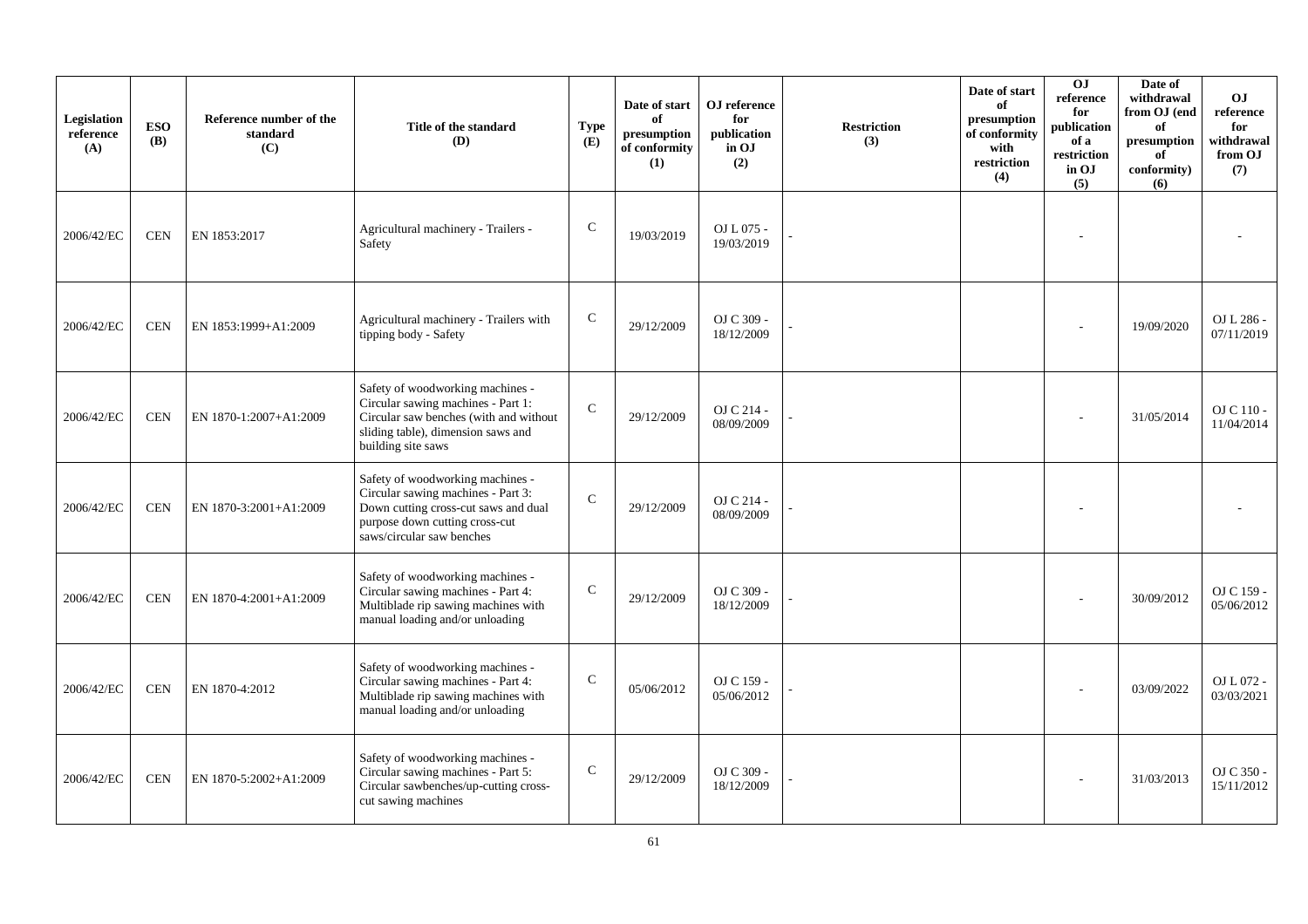| Legislation<br>reference<br>(A) | <b>ESO</b><br><b>(B)</b> | Reference number of the<br>standard<br>(C) | Title of the standard<br>(D)                                                                                                                                                                                                                  | <b>Type</b><br>(E) | Date of start<br>of<br>presumption<br>of conformity<br>(1) | OJ reference<br>for<br>publication<br>in OJ<br>(2) | <b>Restriction</b><br>(3) | Date of start<br>of<br>presumption<br>of conformity<br>with<br>restriction<br>(4) | $\overline{0}$<br>reference<br>for<br>publication<br>of a<br>restriction<br>in OJ<br>(5) | Date of<br>withdrawal<br>from OJ (end<br>of<br>presumption<br>of<br>conformity)<br>(6) | O <sub>J</sub><br>reference<br>for<br>withdrawal<br>from OJ<br>(7) |
|---------------------------------|--------------------------|--------------------------------------------|-----------------------------------------------------------------------------------------------------------------------------------------------------------------------------------------------------------------------------------------------|--------------------|------------------------------------------------------------|----------------------------------------------------|---------------------------|-----------------------------------------------------------------------------------|------------------------------------------------------------------------------------------|----------------------------------------------------------------------------------------|--------------------------------------------------------------------|
| 2006/42/EC                      | <b>CEN</b>               | EN 1870-5:2002+A2:2012                     | Safety of woodworking machines -<br>Circular sawing machines - Part 5:<br>Circular sawbenches/up-cutting cross-<br>cut sawing machines                                                                                                        | $\mathbf C$        | 15/11/2012                                                 | OJ C 350 -<br>15/11/2012                           |                           |                                                                                   |                                                                                          |                                                                                        |                                                                    |
| 2006/42/EC                      | <b>CEN</b>               | EN 1870-6:2017                             | Safety of woodworking machines -<br>Circular sawing machines - Part 6:<br>Circular sawing machines for fire wood                                                                                                                              | $\mathcal{C}$      | 19/03/2019                                                 | OJ L 075 -<br>19/03/2019                           |                           |                                                                                   |                                                                                          |                                                                                        |                                                                    |
| 2006/42/EC                      | <b>CEN</b>               | EN 1870-6:2002+A1:2009                     | Safety of woodworking machines -<br>Circular sawing machines - Part 6:<br>Circular sawing machines for firewood<br>and dual purpose circular sawing<br>machines for firewood/circular saw<br>benches, with manual loading and/or<br>unloading | $\mathcal{C}$      | 29/12/2009                                                 | OJ C 309 -<br>18/12/2009                           |                           |                                                                                   |                                                                                          | 19/09/2020                                                                             | OJ L 286 -<br>07/11/2019                                           |
| 2006/42/EC                      | <b>CEN</b>               | EN 1870-7:2002+A1:2009                     | Safety of woodworking machines -<br>Circular sawing machines - Part 7:<br>Single blade log sawing machines with<br>integrated feed table and manual loading<br>and/or unloading                                                               | $\mathcal{C}$      | 29/12/2009                                                 | OJ C 309 -<br>18/12/2009                           |                           |                                                                                   |                                                                                          | 30/04/2013                                                                             | OJ C 099 -<br>05/04/2013                                           |
| 2006/42/EC                      | <b>CEN</b>               | EN 1870-7:2012                             | Safety of woodworking machines -<br>Circular sawing machines - Part 7:<br>Single blade log sawing machines with<br>integrated feed table and manual loading<br>and/or unloading                                                               | $\mathbf C$        | 05/04/2013                                                 | OJ C 099 -<br>05/04/2013                           |                           |                                                                                   |                                                                                          |                                                                                        |                                                                    |
| 2006/42/EC                      | <b>CEN</b>               | EN 1870-8:2001+A1:2009                     | Safety of woodworking machines -<br>Circular sawing machines - Part 8:<br>Single blade edging circular rip sawing<br>machines with power driven saw unit<br>and manual loading and/or unloading                                               | $\mathcal{C}$      | 29/12/2009                                                 | OJ C 309 -<br>18/12/2009                           |                           |                                                                                   |                                                                                          | 31/05/2013                                                                             | OJ C 099 -<br>05/04/2013                                           |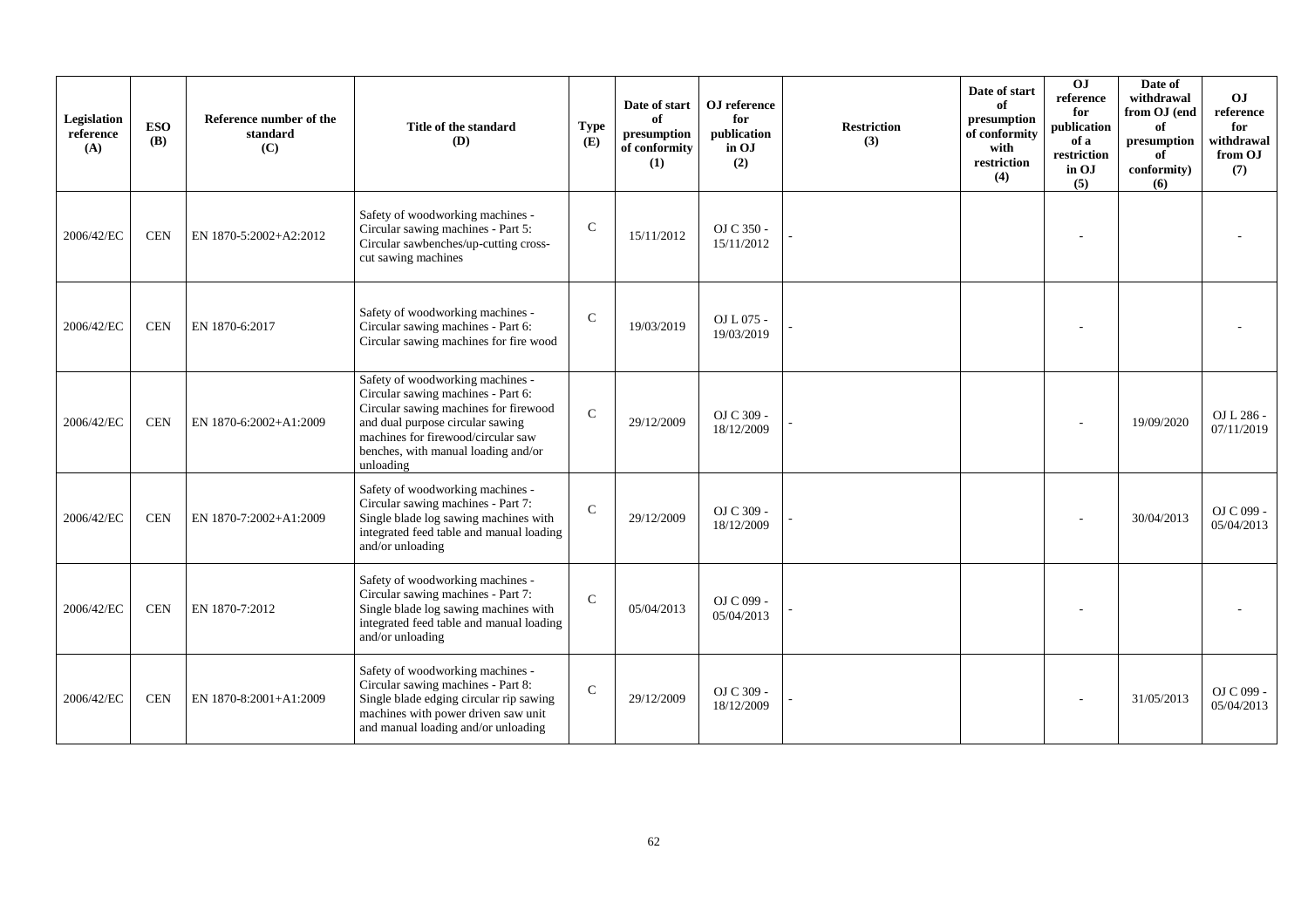| Legislation<br>reference<br>(A) | <b>ESO</b><br><b>(B)</b> | Reference number of the<br>standard<br>(C) | Title of the standard<br>(D)                                                                                                                                                                             | <b>Type</b><br>(E) | Date of start<br>of<br>presumption<br>of conformity<br>(1) | OJ reference<br>for<br>publication<br>in OJ<br>(2) | <b>Restriction</b><br>(3) | Date of start<br>of<br>presumption<br>of conformity<br>with<br>restriction<br>(4) | O <sub>J</sub><br>reference<br>for<br>publication<br>of a<br>restriction<br>in OJ<br>(5) | Date of<br>withdrawal<br>from OJ (end<br>of<br>presumption<br>of<br>conformity)<br>(6) | <b>OJ</b><br>reference<br>for<br>withdrawal<br>from OJ<br>(7) |
|---------------------------------|--------------------------|--------------------------------------------|----------------------------------------------------------------------------------------------------------------------------------------------------------------------------------------------------------|--------------------|------------------------------------------------------------|----------------------------------------------------|---------------------------|-----------------------------------------------------------------------------------|------------------------------------------------------------------------------------------|----------------------------------------------------------------------------------------|---------------------------------------------------------------|
| 2006/42/EC                      | <b>CEN</b>               | EN 1870-8:2012                             | Safety of woodworking machines -<br>Circular sawing machines - Part 8:<br>Single blade edging circular rip sawing<br>machines with power driven saw unit<br>and manual loading and/or unloading          | $\mathcal{C}$      | 05/04/2013                                                 | OJ C 099 -<br>05/04/2013                           |                           |                                                                                   |                                                                                          |                                                                                        |                                                               |
| 2006/42/EC                      | <b>CEN</b>               | EN 1870-9:2000+A1:2009                     | Safety of woodworking machines -<br>Circular sawing machines - Part 9:<br>Double blade circular sawing machines<br>for cross-cutting with integrated feed<br>and with manual loading and/or<br>unloading | $\mathsf{C}$       | 29/12/2009                                                 | OJ C 309 -<br>18/12/2009                           |                           |                                                                                   |                                                                                          | 31/03/2013                                                                             | OJ C 350 -<br>15/11/2012                                      |
| 2006/42/EC                      | <b>CEN</b>               | EN 1870-9:2012                             | Safety of woodworking machines -<br>Circular sawing machines - Part 9:<br>Double blade circular sawing machines<br>for cross-cutting with integrated feed<br>and with manual loading and/or<br>unloading | $\mathsf{C}$       | 15/11/2012                                                 | OJ C 350 -<br>15/11/2012                           |                           |                                                                                   |                                                                                          |                                                                                        |                                                               |
| 2006/42/EC                      | <b>CEN</b>               | EN 1870-10:2003+A1:2009                    | Safety of woodworking machines -<br>Circular sawing machines - Part 10:<br>Single blade automatic and semi-<br>automatic up-cutting cross-cut sawing<br>machines                                         | $\mathcal{C}$      | 29/12/2009                                                 | OJ C 309 -<br>18/12/2009                           |                           |                                                                                   |                                                                                          | 30/11/2013                                                                             | OJ C 348 -<br>28/11/2013                                      |
| 2006/42/EC                      | <b>CEN</b>               | EN 1870-10:2013                            | Safety of woodworking machines -<br>Circular sawing machines - Part 10:<br>Single blade automatic and semi-<br>automatic up-cutting cross-cut sawing<br>machines                                         | $\mathsf{C}$       | 28/11/2013                                                 | OJ C 348 -<br>28/11/2013                           |                           |                                                                                   |                                                                                          |                                                                                        |                                                               |
| 2006/42/EC                      | <b>CEN</b>               | EN 1870-11:2003+A1:2009                    | Safety of woodworking machines -<br>Circular sawing machines - Part 11:<br>Semi-automatic and automatic<br>horizontal cross-cut sawing machines<br>with one saw unit (radial arm saws)                   | $\mathsf{C}$       | 29/12/2009                                                 | OJ C 309 -<br>18/12/2009                           |                           |                                                                                   |                                                                                          | 30/04/2014                                                                             | OJ C 110 -<br>11/04/2014                                      |
| 2006/42/EC                      | <b>CEN</b>               | EN 1870-11:2013                            | Safety of woodworking machines -<br>Circular sawing machines - Part 11:<br>Semi automatic horizontal cross-cut<br>sawing machines with one saw unit<br>(radial arm saws)                                 | $\mathsf{C}$       | 11/04/2014                                                 | OJ C 110 -<br>11/04/2014                           |                           |                                                                                   |                                                                                          |                                                                                        |                                                               |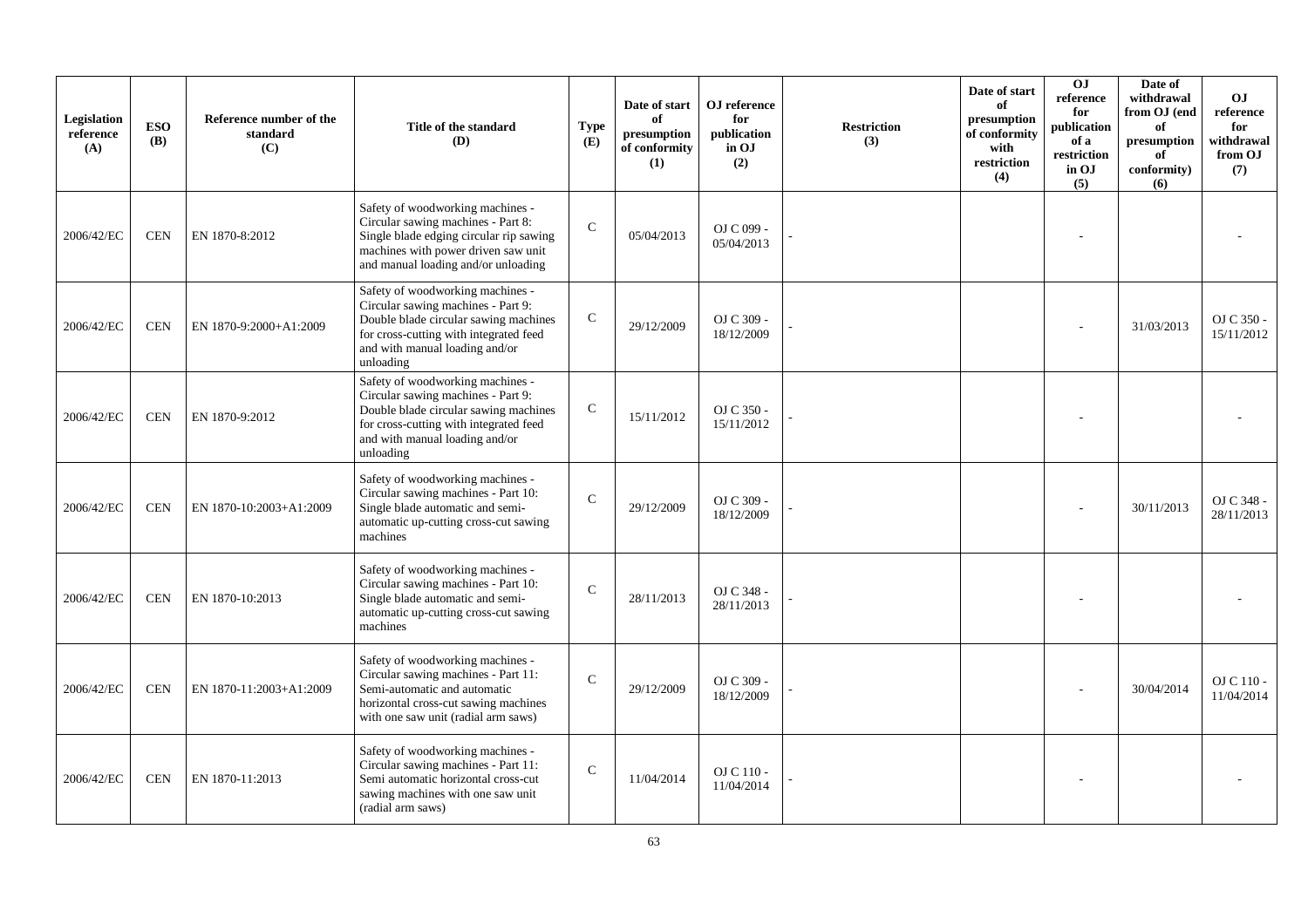| Legislation<br>reference<br>(A) | <b>ESO</b><br><b>(B)</b> | Reference number of the<br>standard<br>(C) | Title of the standard<br>(D)                                                                                                                                                                    | <b>Type</b><br>(E) | Date of start<br>of<br>presumption<br>of conformity<br>(1) | OJ reference<br>for<br>publication<br>in OJ<br>(2) | <b>Restriction</b><br>(3) | Date of start<br>of<br>presumption<br>of conformity<br>with<br>restriction<br>(4) | 0J<br>reference<br>for<br>publication<br>of a<br>restriction<br>in OJ<br>(5) | Date of<br>withdrawal<br>from OJ (end<br>of<br>presumption<br>of<br>conformity)<br>(6) | <b>OJ</b><br>reference<br>for<br>withdrawal<br>from OJ<br>(7) |
|---------------------------------|--------------------------|--------------------------------------------|-------------------------------------------------------------------------------------------------------------------------------------------------------------------------------------------------|--------------------|------------------------------------------------------------|----------------------------------------------------|---------------------------|-----------------------------------------------------------------------------------|------------------------------------------------------------------------------|----------------------------------------------------------------------------------------|---------------------------------------------------------------|
| 2006/42/EC                      | <b>CEN</b>               | EN 1870-12:2003+A1:2009                    | Safety of woodworking machines -<br>Circular sawing machines - Part 12:<br>Pendulum cross-cut sawing machines                                                                                   | $\mathsf{C}$       | 29/12/2009                                                 | OJ C 309 -<br>18/12/2009                           |                           |                                                                                   |                                                                              | 30/04/2014                                                                             | OJ C 110 -<br>11/04/2014                                      |
| 2006/42/EC                      | <b>CEN</b>               | EN 1870-12:2013                            | Safety of woodworking machines -<br>Circular sawing machines - Part 12:<br>Pendulum cross-cut sawing machines                                                                                   | $\mathsf{C}$       | 11/04/2014                                                 | $\rm OJ$ C 110 -<br>11/04/2014                     |                           |                                                                                   |                                                                              |                                                                                        |                                                               |
| 2006/42/EC                      | <b>CEN</b>               | EN 1870-13:2007+A1:2009                    | Safety of woodworking machines -<br>Circular sawing machines - Part 13:<br>Horizontal beam panel sawing machines                                                                                | $\mathsf{C}$       | 29/12/2009                                                 | OJ C 309 -<br>18/12/2009                           |                           |                                                                                   |                                                                              | 30/09/2012                                                                             | OJ C 159 -<br>05/06/2012                                      |
| 2006/42/EC                      | <b>CEN</b>               | EN 1870-13:2007+A2:2012                    | Safety of woodworking machines -<br>Circular sawing machines - Part 13:<br>Horizontal beam panel sawing machines                                                                                | $\mathcal{C}$      | 05/06/2012                                                 | OJ C 159 -<br>05/06/2012                           |                           |                                                                                   |                                                                              | 19/09/2020                                                                             | OJ L 286 -<br>07/11/2019                                      |
| 2006/42/EC                      | <b>CEN</b>               | EN 1870-14:2007+A1:2009                    | Safety of woodworking machines -<br>Circular sawing machines - Part 14:<br>Vertical panel sawing machines                                                                                       | $\mathcal{C}$      | 29/12/2009                                                 | OJ C 309 -<br>18/12/2009                           |                           |                                                                                   |                                                                              | 30/09/2012                                                                             | OJ C 159 -<br>05/06/2012                                      |
| 2006/42/EC                      | <b>CEN</b>               | EN 1870-14:2007+A2:2012                    | Safety of woodworking machines -<br>Circular sawing machines - Part 14:<br>Vertical panel sawing machines                                                                                       | $\mathbf C$        | 05/06/2012                                                 | OJ C 159 -<br>05/06/2012                           |                           |                                                                                   |                                                                              | 19/09/2020                                                                             | OJ L 286 -<br>07/11/2019                                      |
| 2006/42/EC                      | <b>CEN</b>               | EN 1870-15:2004+A1:2009                    | Safety of woodworking machines -<br>Circular sawing machines - Part 15:<br>Multiblade cross-cut sawing machines<br>with integrated feed of the workpiece<br>and manual loading and/or unloading | $\mathbf C$        | 29/12/2009                                                 | OJ C 309 -<br>18/12/2009                           |                           |                                                                                   |                                                                              | 30/04/2013                                                                             | OJ C 099 -<br>05/04/2013                                      |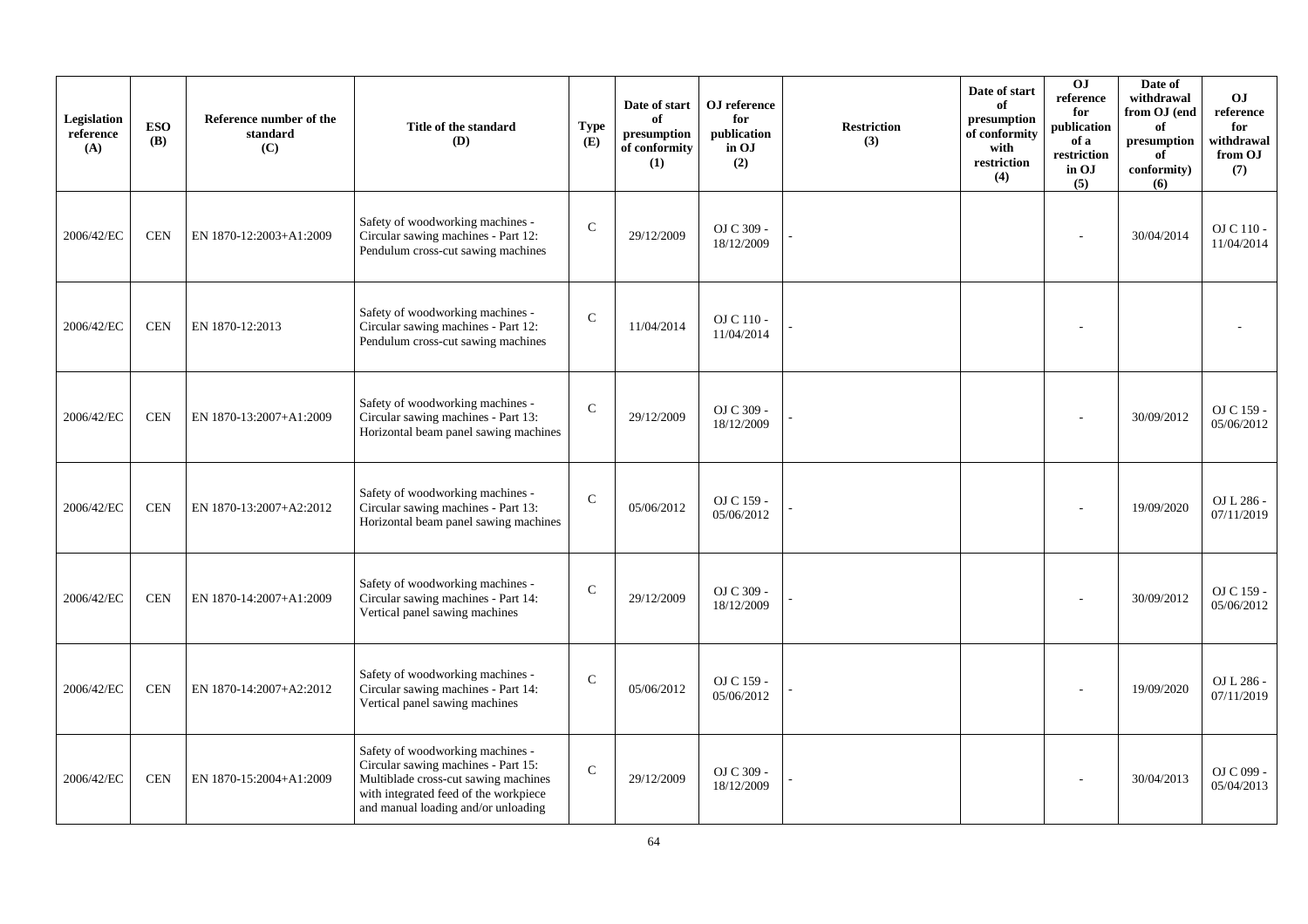| Legislation<br>reference<br>(A) | <b>ESO</b><br><b>(B)</b> | Reference number of the<br>standard<br>(C) | Title of the standard<br>(D)                                                                                                                                                                     | <b>Type</b><br>(E) | Date of start<br>of<br>presumption<br>of conformity<br>(1) | OJ reference<br>for<br>publication<br>in OJ<br>(2) | <b>Restriction</b><br>(3)                                                                                                                                                                                                                                                                                                                        | Date of start<br>of<br>presumption<br>of conformity<br>with<br>restriction<br>(4) | OJ<br>reference<br>for<br>publication<br>of a<br>restriction<br>in OJ<br>(5) | Date of<br>withdrawal<br>from OJ (end<br>of<br>$\bf{presumption}$<br>of<br>conformity)<br>(6) | OJ.<br>reference<br>for<br>withdrawal<br>from OJ<br>(7) |
|---------------------------------|--------------------------|--------------------------------------------|--------------------------------------------------------------------------------------------------------------------------------------------------------------------------------------------------|--------------------|------------------------------------------------------------|----------------------------------------------------|--------------------------------------------------------------------------------------------------------------------------------------------------------------------------------------------------------------------------------------------------------------------------------------------------------------------------------------------------|-----------------------------------------------------------------------------------|------------------------------------------------------------------------------|-----------------------------------------------------------------------------------------------|---------------------------------------------------------|
| 2006/42/EC                      | <b>CEN</b>               | EN 1870-15:2012                            | Safety of woodworking machines -<br>Circular sawing machines - Part 15:<br>Multi-blade cross-cut sawing machines<br>with integrated feed of the workpiece<br>and manual loading and/or unloading | $\mathsf{C}$       | 05/04/2013                                                 | OJ C 099 -<br>05/04/2013                           |                                                                                                                                                                                                                                                                                                                                                  |                                                                                   |                                                                              |                                                                                               |                                                         |
| 2006/42/EC                      | <b>CEN</b>               | EN 1870-16:2005+A1:2009                    | Safety of woodworking machines -<br>Circular sawing machines - Part 16:<br>Double mitre sawing machines for V-<br>cutting                                                                        | $\mathcal{C}$      | 29/12/2009                                                 | OJ C 309 -<br>18/12/2009                           |                                                                                                                                                                                                                                                                                                                                                  |                                                                                   |                                                                              | 30/04/2013                                                                                    | OJ C 099 -<br>05/04/2013                                |
| 2006/42/EC                      | <b>CEN</b>               | EN 1870-16:2012                            | Safety of woodworking machines -<br>Circular sawing machines - Part 16:<br>Double mitre sawing machines for V<br>cutting                                                                         | $\mathsf C$        | 05/04/2013                                                 | OJ C 099 -<br>05/04/2013                           |                                                                                                                                                                                                                                                                                                                                                  |                                                                                   |                                                                              |                                                                                               |                                                         |
| 2006/42/EC                      | <b>CEN</b>               | EN 1870-17:2007+A2:2009                    | Safety of woodworking machines -<br>Circular sawing machines - Part 17:<br>Manual horizontal cutting cross-cut<br>sawing machines with one saw unit<br>(manual radial arm saws)                  | $\mathcal{C}$      | 29/12/2009                                                 | OJ C 309 -<br>18/12/2009                           |                                                                                                                                                                                                                                                                                                                                                  |                                                                                   |                                                                              | 13/05/2016                                                                                    | OJ C 173 -<br>13/05/2016                                |
| 2006/42/EC                      | <b>CEN</b>               | EN 1870-17:2012                            | Safety of woodworking machines -<br>Circular sawing machines - Part 17:<br>Manual horizontal cutting cross-cut<br>sawing machines with one saw unit<br>(radial arm saws)                         | $\mathcal{C}$      |                                                            | ÷,                                                 | Warning: with regards to the<br>choice of guards of the saw<br>blade, this publication does not<br>concern paragraphs 3 of clauses<br>5.3.6.1 of this standard, the<br>application of which does not<br>confer a presumption of<br>conformity to the essential health<br>and safety requirements 1.4.2 of<br>Annex I to Directive<br>2006/42/EC. | 13/02/2015                                                                        | OJ C 054 -<br>13/02/2015                                                     | 13/05/2016                                                                                    | OJ C 173 -<br>13/05/2016                                |
| 2006/42/EC                      | <b>CEN</b>               | EN 1870-17:2012+A1:2015                    | Safety of woodworking machines -<br>Circular sawing machines - Part 17:<br>Manual horizontal cutting cross-cut<br>sawing machines with one saw unit<br>(radial arm saws)                         | $\mathbf C$        | 13/05/2016                                                 | OJ C 173 -<br>13/05/2016                           |                                                                                                                                                                                                                                                                                                                                                  |                                                                                   |                                                                              |                                                                                               |                                                         |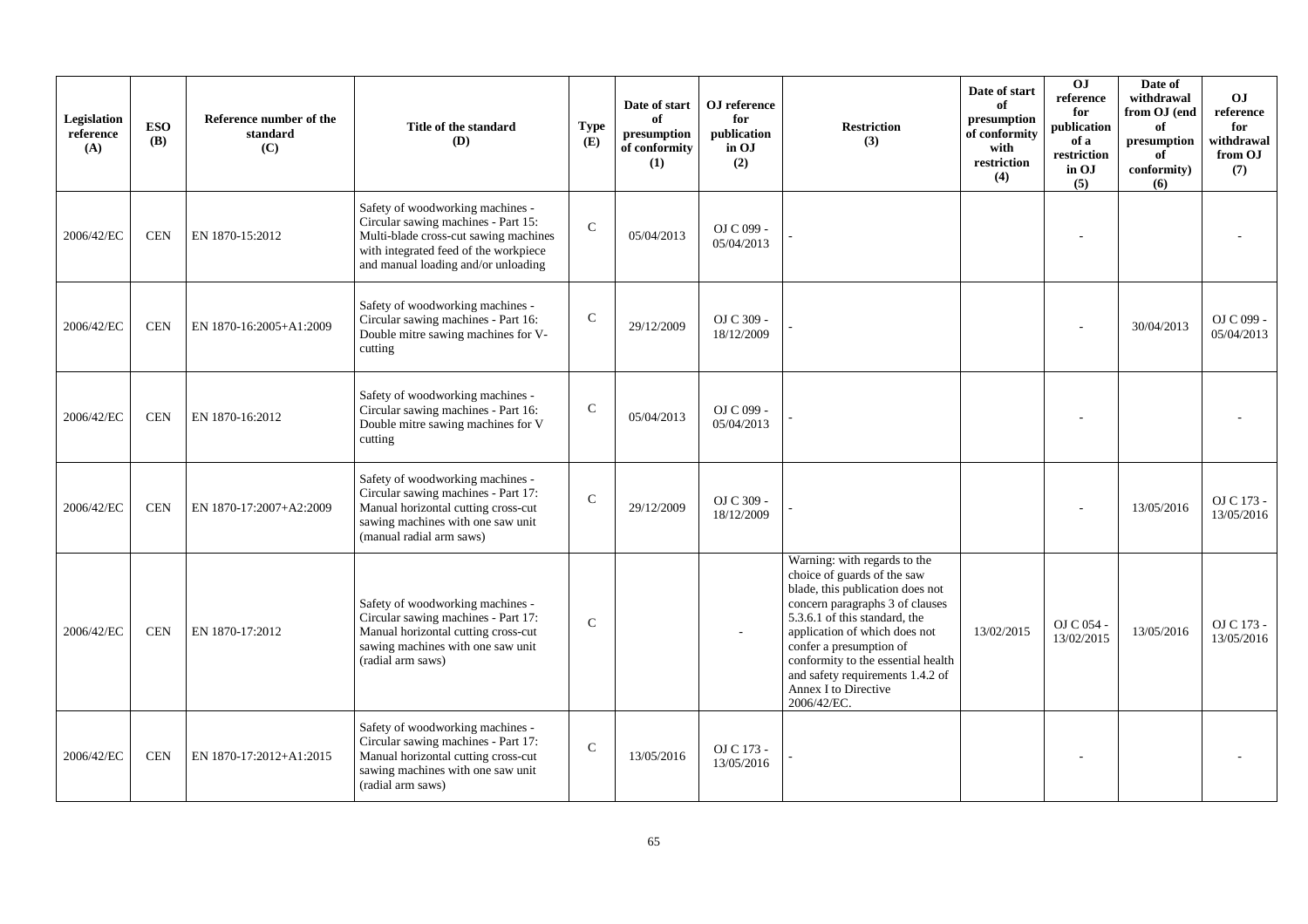| Legislation<br>reference<br>(A) | <b>ESO</b><br><b>(B)</b> | Reference number of the<br>standard<br>(C) | Title of the standard<br>(D)                                                                                                                               | <b>Type</b><br>(E) | Date of start<br>of<br>presumption<br>of conformity<br>(1) | OJ reference<br>for<br>publication<br>in OJ<br>(2) | <b>Restriction</b><br>(3) | Date of start<br>of<br>presumption<br>of conformity<br>with<br>restriction<br>(4) | 0J<br>reference<br>for<br>publication<br>of a<br>restriction<br>in OJ<br>(5) | Date of<br>withdrawal<br>from OJ (end<br>of<br>presumption<br>of<br>conformity)<br>(6) | <b>OJ</b><br>reference<br>for<br>withdrawal<br>from OJ<br>(7) |
|---------------------------------|--------------------------|--------------------------------------------|------------------------------------------------------------------------------------------------------------------------------------------------------------|--------------------|------------------------------------------------------------|----------------------------------------------------|---------------------------|-----------------------------------------------------------------------------------|------------------------------------------------------------------------------|----------------------------------------------------------------------------------------|---------------------------------------------------------------|
| 2006/42/EC                      | <b>CEN</b>               | EN 1870-18:2013                            | Safety of woodworking machines -<br>Circular sawing machines - Part 18:<br>Dimension saws                                                                  | $\mathcal{C}$      | 28/11/2013                                                 | OJ C 348 -<br>28/11/2013                           |                           |                                                                                   |                                                                              | 30/06/2018                                                                             | OJ C 092 -<br>09/03/2018                                      |
| 2006/42/EC                      | <b>CEN</b>               | EN 1870-19:2013                            | Safety of woodworking machines -<br>Circular sawing machines - Part 19:<br>Circular saw benches (with and without<br>sliding table) and building site saws | $\mathbf C$        | 11/04/2014                                                 | OJ C 110 -<br>11/04/2014                           |                           |                                                                                   |                                                                              | 03/09/2022                                                                             | OJ L 072 -<br>03/03/2021                                      |
| 2006/42/EC                      | <b>CEN</b>               | EN 1889-1:2011                             | Machines for underground mines -<br>Mobile machines working underground<br>- Safety - Part 1: Rubber tyred vehicles                                        | $\mathcal{C}$      | 18/11/2011                                                 | OJ C 338 -<br>18/11/2011                           |                           |                                                                                   |                                                                              | 02/10/2021                                                                             | OJ L 102 -<br>02/04/2020                                      |
| 2006/42/EC                      | <b>CEN</b>               | EN 1889-2:2003+A1:2009                     | Machines for underground mines -<br>Mobile machines working underground<br>- Safety - Part 2: Rail locomotives                                             | $\mathbf C$        | 29/12/2009                                                 | OJ C 214 -<br>08/09/2009                           |                           |                                                                                   |                                                                              |                                                                                        |                                                               |
| 2006/42/EC                      | <b>CEN</b>               | EN 1915-1:2001+A1:2009                     | Aircraft ground support equipment -<br>General requirements - Part 1: Basic<br>safety requirements                                                         | $\mathcal{C}$      | 29/12/2009                                                 | OJ C 214 -<br>08/09/2009                           |                           |                                                                                   |                                                                              | 28/11/2013                                                                             | OJ C 348 -<br>28/11/2013                                      |
| 2006/42/EC                      | <b>CEN</b>               | EN 1915-1:2013                             | Aircraft ground support equipment -<br>General requirements - Part 1: Basic<br>safety requirements                                                         | $\mathsf{C}$       | 28/11/2013                                                 | OJ C 348 -<br>28/11/2013                           |                           |                                                                                   |                                                                              |                                                                                        |                                                               |
| 2006/42/EC                      | <b>CEN</b>               | EN 1915-2:2001+A1:2009                     | Aircraft ground support equipment -<br>General requirements - Part 2: Stability<br>and strength requirements, calculations<br>and test methods             | $\mathbf C$        | 29/12/2009                                                 | OJ C 214 -<br>08/09/2009                           |                           |                                                                                   |                                                                              |                                                                                        |                                                               |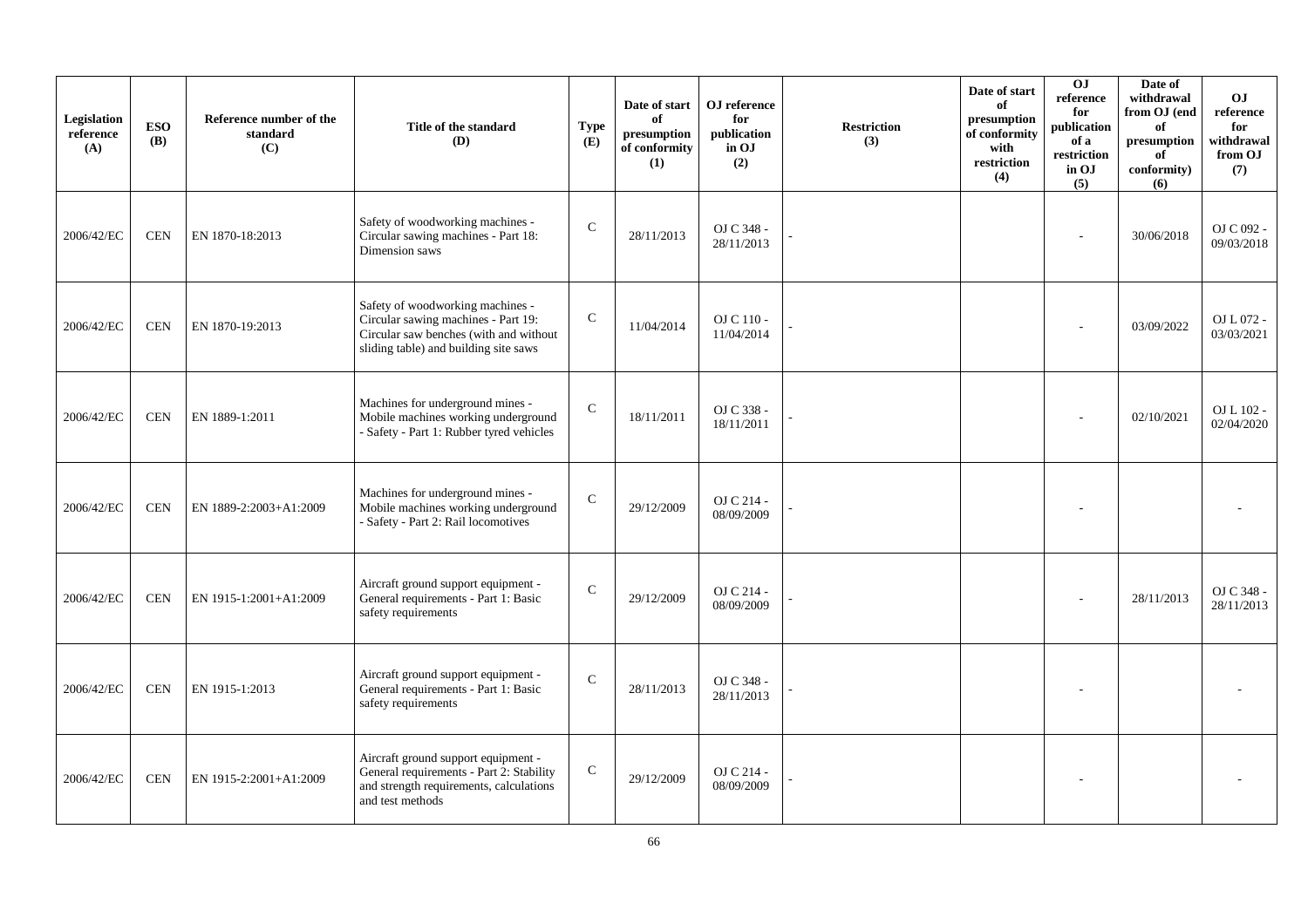| Legislation<br>reference<br>(A) | <b>ESO</b><br><b>(B)</b> | Reference number of the<br>standard<br>(C) | Title of the standard<br><b>(D)</b>                                                                                  | <b>Type</b><br>(E) | Date of start<br>of<br>presumption<br>of conformity<br>(1) | OJ reference<br>for<br>publication<br>in OJ<br>(2) | <b>Restriction</b><br>(3) | Date of start<br>of<br>presumption<br>of conformity<br>with<br>restriction<br>(4) | 0J<br>reference<br>for<br>publication<br>of a<br>restriction<br>in OJ<br>(5) | Date of<br>withdrawal<br>from OJ (end<br>of<br>presumption<br>of<br>conformity)<br>(6) | <b>OJ</b><br>reference<br>for<br>withdrawal<br>from OJ<br>(7) |
|---------------------------------|--------------------------|--------------------------------------------|----------------------------------------------------------------------------------------------------------------------|--------------------|------------------------------------------------------------|----------------------------------------------------|---------------------------|-----------------------------------------------------------------------------------|------------------------------------------------------------------------------|----------------------------------------------------------------------------------------|---------------------------------------------------------------|
| 2006/42/EC                      | <b>CEN</b>               | EN 1915-3:2004+A1:2009                     | Aircraft ground support equipment -<br>General requirements - Part 3: Vibration<br>measurement methods and reduction | $\mathbf C$        | 29/12/2009                                                 | OJ C 214 -<br>08/09/2009                           |                           |                                                                                   |                                                                              |                                                                                        |                                                               |
| 2006/42/EC                      | <b>CEN</b>               | EN 1915-4:2004+A1:2009                     | Aircraft ground support equipment -<br>General requirements - Part 4: Noise<br>measurement methods and reduction     | $\mathsf{C}$       | 29/12/2009                                                 | OJ C 214 -<br>08/09/2009                           |                           |                                                                                   |                                                                              |                                                                                        |                                                               |
| 2006/42/EC                      | <b>CEN</b>               | EN 1953:1998+A1:2009                       | Atomising and spraying equipment for<br>coating materials - Safety requirements                                      | $\mathsf{C}$       | 29/12/2009                                                 | OJ C 309 -<br>18/12/2009                           |                           |                                                                                   |                                                                              | 31/03/2014                                                                             | OJ C 348 -<br>28/11/2013                                      |
| 2006/42/EC                      | <b>CEN</b>               | EN 1953:2013                               | Atomising and spraying equipment for<br>coating materials - Safety requirements                                      | $\mathbf C$        | 28/11/2013                                                 | OJ C 348 -<br>28/11/2013                           |                           |                                                                                   |                                                                              |                                                                                        |                                                               |
| 2006/42/EC                      | <b>CEN</b>               | EN 1974:2020                               | Food processing machinery - Slicing<br>machines - Safety and hygiene<br>requirements                                 | $\mathcal{C}$      | 15/10/2021                                                 | OJ L 366 -<br>15/10/2021                           |                           |                                                                                   |                                                                              |                                                                                        |                                                               |
| 2006/42/EC                      | <b>CEN</b>               | EN 1974:1998+A1:2009                       | Food processing machinery - Slicing<br>machines - Safety and hygiene<br>requirements                                 | $\mathcal{C}$      | 29/12/2009                                                 | OJ C 309 -<br>18/12/2009                           |                           |                                                                                   |                                                                              | 15/04/2023                                                                             | OJ L 366 -<br>15/10/2021                                      |
| 2006/42/EC                      | <b>CEN</b>               | EN ISO 2151:2008                           | Acoustics - Noise test code for<br>compressors and vacuum pumps -<br>Engineering method (Grade 2) (ISO<br>2151:2004) | ${\bf C}$          | 29/12/2009                                                 | OJ C 214 -<br>08/09/2009                           |                           |                                                                                   |                                                                              |                                                                                        |                                                               |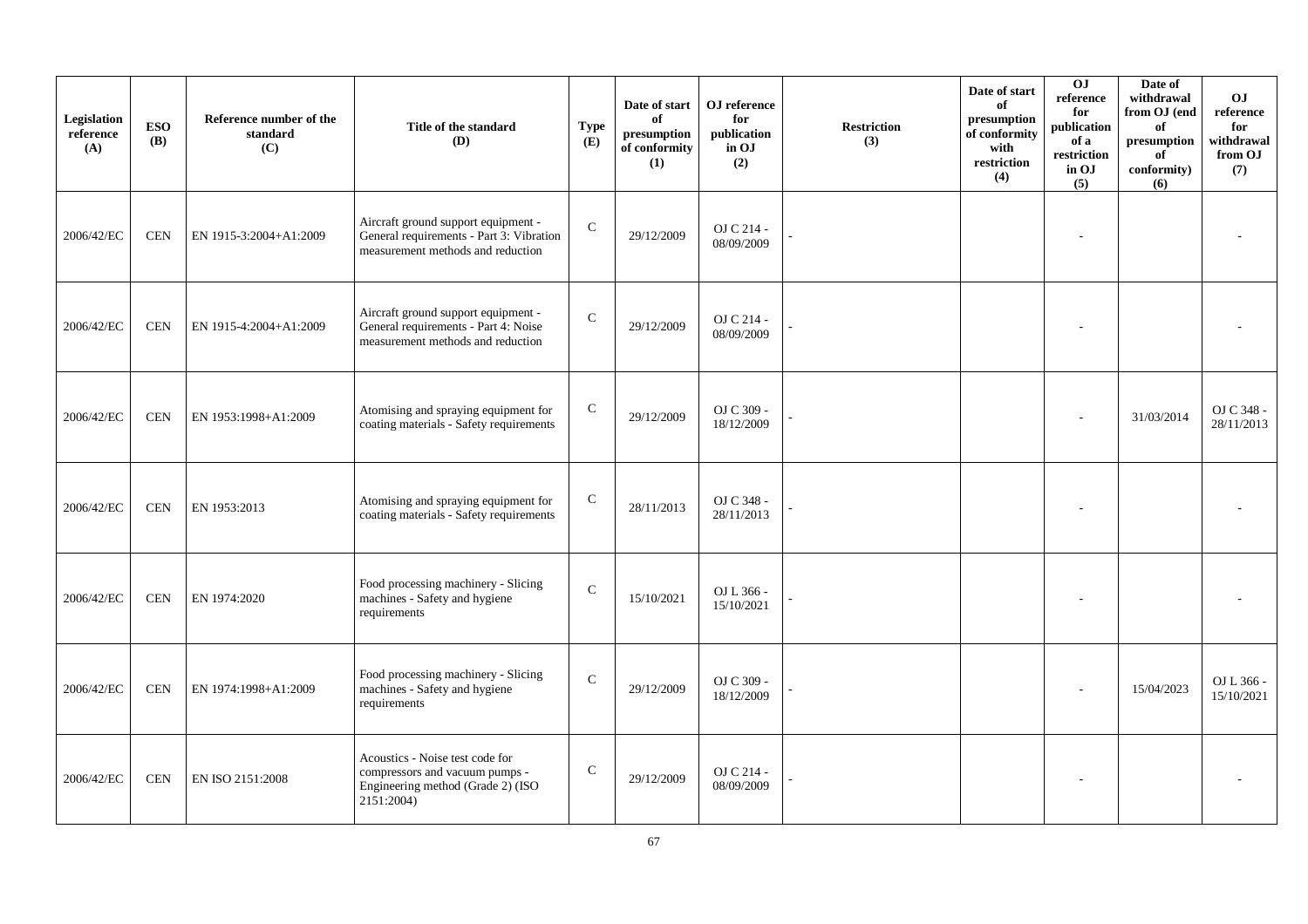| Legislation<br>reference<br>(A) | <b>ESO</b><br><b>(B)</b> | Reference number of the<br>standard<br>(C)    | Title of the standard<br><b>(D)</b>                                                                                                               | <b>Type</b><br>(E) | Date of start<br>of<br>presumption<br>of conformity<br>(1) | OJ reference<br>for<br>publication<br>in OJ<br>(2) | <b>Restriction</b><br>(3) | Date of start<br>of<br>presumption<br>of conformity<br>with<br>restriction<br>(4) | OJ<br>reference<br>for<br>publication<br>of a<br>restriction<br>in OJ<br>(5) | Date of<br>withdrawal<br>from OJ (end<br>of<br>presumption<br>of<br>conformity)<br>(6) | O <sub>J</sub><br>reference<br>for<br>withdrawal<br>from OJ<br>(7) |
|---------------------------------|--------------------------|-----------------------------------------------|---------------------------------------------------------------------------------------------------------------------------------------------------|--------------------|------------------------------------------------------------|----------------------------------------------------|---------------------------|-----------------------------------------------------------------------------------|------------------------------------------------------------------------------|----------------------------------------------------------------------------------------|--------------------------------------------------------------------|
| 2006/42/EC                      | <b>CEN</b>               | EN ISO 2860:2008                              | Earth-moving machinery - Minimum<br>access dimensions (ISO 2860:1992)                                                                             | $\mathsf{C}$       | 29/12/2009                                                 | OJ C 214 -<br>08/09/2009                           |                           |                                                                                   |                                                                              |                                                                                        |                                                                    |
| 2006/42/EC                      | <b>CEN</b>               | EN ISO 2867:2008                              | Earth-moving machinery - Access<br>systems (ISO 2867:2006, including Cor<br>1:2008                                                                | $\mathbf C$        | 29/12/2009                                                 | OJ C 214 -<br>08/09/2009                           |                           |                                                                                   |                                                                              | 31/07/2014                                                                             | OJ C 338 -<br>18/11/2011                                           |
| 2006/42/EC                      | <b>CEN</b>               | EN ISO 2867:2011                              | Earth-moving machinery - Access<br>systems (ISO 2867:2011)                                                                                        | $\mathsf{C}$       | 18/11/2011                                                 | OJ C 338 -<br>18/11/2011                           |                           |                                                                                   |                                                                              |                                                                                        |                                                                    |
| 2006/42/EC                      | <b>CEN</b>               | EN ISO 3164:2008                              | Earth-moving machinery - Laboratory<br>evaluations of protective structures -<br>Specifications for deflection-limiting<br>volume (ISO 3164:1995) | $\mathbf C$        | 29/12/2009                                                 | OJ C 214 -<br>08/09/2009                           |                           |                                                                                   |                                                                              | 30/11/2013                                                                             | OJ C 348 -<br>28/11/2013                                           |
| 2006/42/EC                      | <b>CEN</b>               | EN ISO 3164:2013                              | Earth-moving machinery - Laboratory<br>evaluations of protective structures -<br>Specifications for deflection-limiting<br>volume (ISO 3164:2013) | $\mathbf C$        | 28/11/2013                                                 | OJ C 348 -<br>28/11/2013                           |                           |                                                                                   |                                                                              |                                                                                        |                                                                    |
| 2006/42/EC                      | <b>CEN</b>               | EN ISO 3266:2010                              | Forged steel eyebolts grade 4 for general<br>lifting purposes (ISO 3266:2010)                                                                     | $\mathbf C$        | 20/10/2010                                                 | OJ C 284 -<br>20/10/2010                           |                           |                                                                                   |                                                                              | 30/06/2016                                                                             | OJ C 173 -<br>13/05/2016                                           |
| 2006/42/EC                      | $\mbox{CEN}$             | EN ISO 3266:2010,<br>EN ISO 3266:2010/A1:2015 | Forged steel eyebolts grade 4 for general<br>lifting purposes (ISO 3266:2010)                                                                     | $\mathbf C$        | 13/05/2016                                                 | OJ C 173 -<br>13/05/2016                           |                           |                                                                                   |                                                                              |                                                                                        |                                                                    |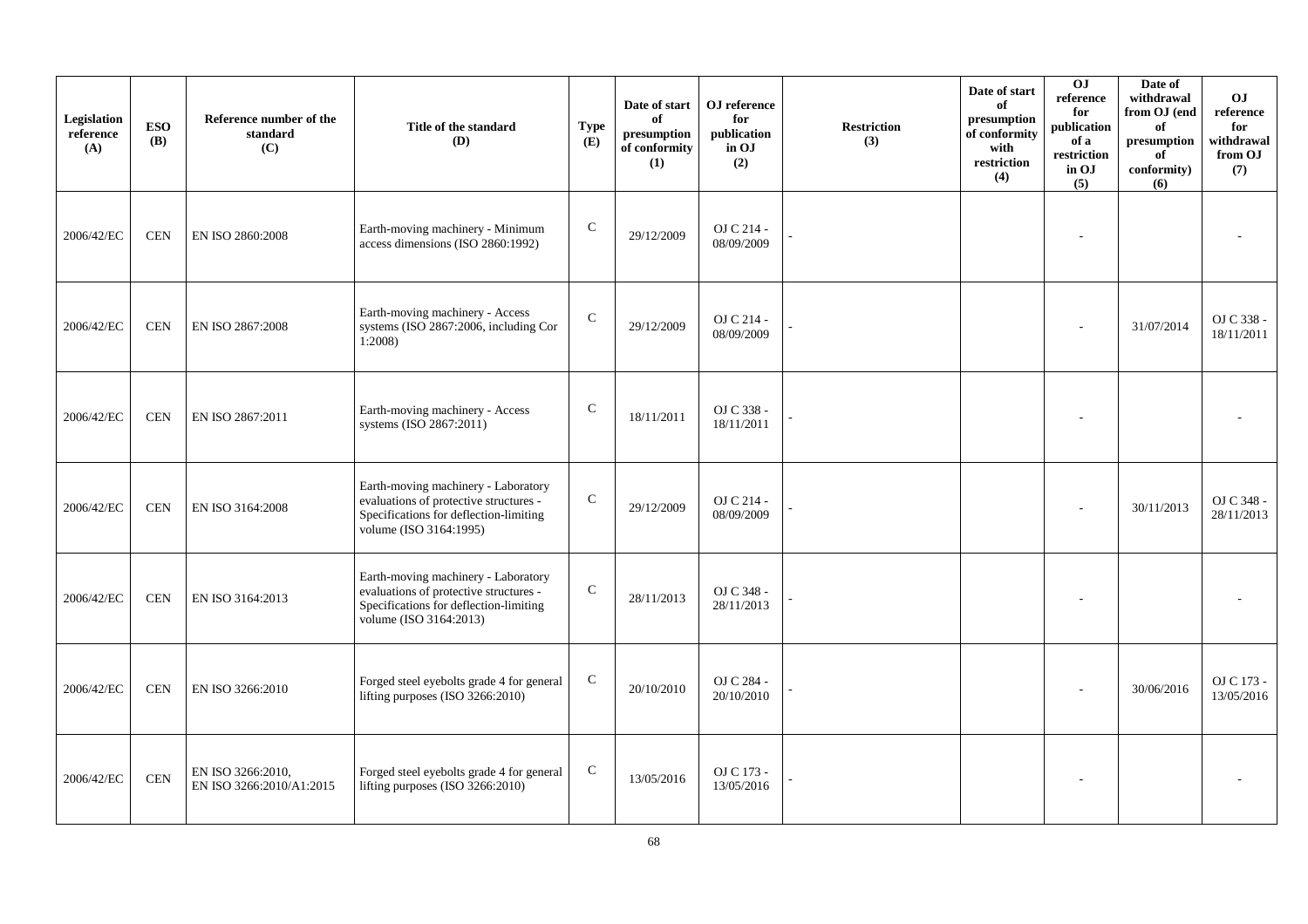| Legislation<br>reference<br>(A) | <b>ESO</b><br><b>(B)</b> | Reference number of the<br>standard<br>(C)        | Title of the standard<br>(D)                                                                                                                                                                                                                 | <b>Type</b><br>(E) | Date of start<br>of<br>presumption<br>of conformity<br>(1) | OJ reference<br>for<br>publication<br>in OJ<br>(2) | <b>Restriction</b><br>(3) | Date of start<br>of<br>presumption<br>of conformity<br>with<br>restriction<br>(4) | O <sub>J</sub><br>reference<br>for<br>publication<br>of a<br>restriction<br>in OJ<br>(5) | Date of<br>withdrawal<br>from OJ (end<br>of<br>presumption<br>of<br>conformity)<br>(6) | <b>OJ</b><br>reference<br>for<br>withdrawal<br>from OJ<br>(7) |
|---------------------------------|--------------------------|---------------------------------------------------|----------------------------------------------------------------------------------------------------------------------------------------------------------------------------------------------------------------------------------------------|--------------------|------------------------------------------------------------|----------------------------------------------------|---------------------------|-----------------------------------------------------------------------------------|------------------------------------------------------------------------------------------|----------------------------------------------------------------------------------------|---------------------------------------------------------------|
| 2006/42/EC                      | <b>CEN</b>               | EN ISO 3411:2007                                  | Earth-moving machinery - Physical<br>dimensions of operators and minimum<br>operator space envelope (ISO<br>3411:2007                                                                                                                        | $\mathsf{C}$       | 29/12/2009                                                 | OJ C 214 -<br>08/09/2009                           |                           |                                                                                   |                                                                                          |                                                                                        |                                                               |
| 2006/42/EC                      | <b>CEN</b>               | EN ISO 3449:2008                                  | Earth-moving machinery - Falling-<br>object protective structures - Laboratory<br>tests and performance requirements<br>(ISO 3449:2005)                                                                                                      | $\mathbf C$        | 29/12/2009                                                 | OJ C 214 -<br>08/09/2009                           |                           |                                                                                   |                                                                                          |                                                                                        |                                                               |
| 2006/42/EC                      | <b>CEN</b>               | EN ISO 3450:2008                                  | Earth-moving machinery - Braking<br>systems of rubber-tyred machines -<br>Systems and performance requirements<br>and test procedures (ISO 3450:1996)                                                                                        | $\mathsf{C}$       | 29/12/2009                                                 | OJ C 214 -<br>08/09/2009                           |                           |                                                                                   |                                                                                          | 31/05/2012                                                                             | OJ C 061 -<br>29/02/2012                                      |
| 2006/42/EC                      | <b>CEN</b>               | EN ISO 3450:2011                                  | Earth-moving machinery - Wheeled or<br>high-speed rubber-tracked machines -<br>Performance requirements and test<br>procedures for brake systems (ISO<br>3450:2011)                                                                          | ${\bf C}$          | 29/02/2012                                                 | OJ C 061 -<br>29/02/2012                           |                           |                                                                                   |                                                                                          |                                                                                        |                                                               |
| 2006/42/EC                      | <b>CEN</b>               | EN ISO 3457:2008                                  | Earth-moving machinery - Guards -<br>Definitions and requirements (ISO<br>3457:2003)                                                                                                                                                         | $\mathsf{C}$       | 29/12/2009                                                 | OJ C 214 -<br>08/09/2009                           |                           |                                                                                   |                                                                                          |                                                                                        |                                                               |
| 2006/42/EC                      | $\mbox{CEN}$             | EN ISO 3471:2008                                  | Earth-moving machinery - Roll-over<br>protective structures - Laboratory tests<br>and performance requirements (ISO<br>3471:2008)                                                                                                            | $\mathsf C$        | 29/12/2009                                                 | OJ C 214 -<br>08/09/2009                           |                           |                                                                                   |                                                                                          |                                                                                        |                                                               |
| 2006/42/EC                      | $\mbox{CEN}$             | EN ISO 3691-1:2015,<br>EN ISO 3691-1:2015/AC:2016 | Industrial trucks - Safety requirements<br>and verification - Part 1: Self-propelled<br>industrial trucks, other than driverless<br>trucks, variable-reach trucks and<br>burden-carrier trucks (ISO 3691-1:2011,<br>including Cor $1:2013$ ) | $\mathsf C$        | 15/01/2016                                                 | OJ C 014 -<br>15/01/2016                           |                           |                                                                                   |                                                                                          | 03/09/2022                                                                             | OJ L 072 -<br>03/03/2021                                      |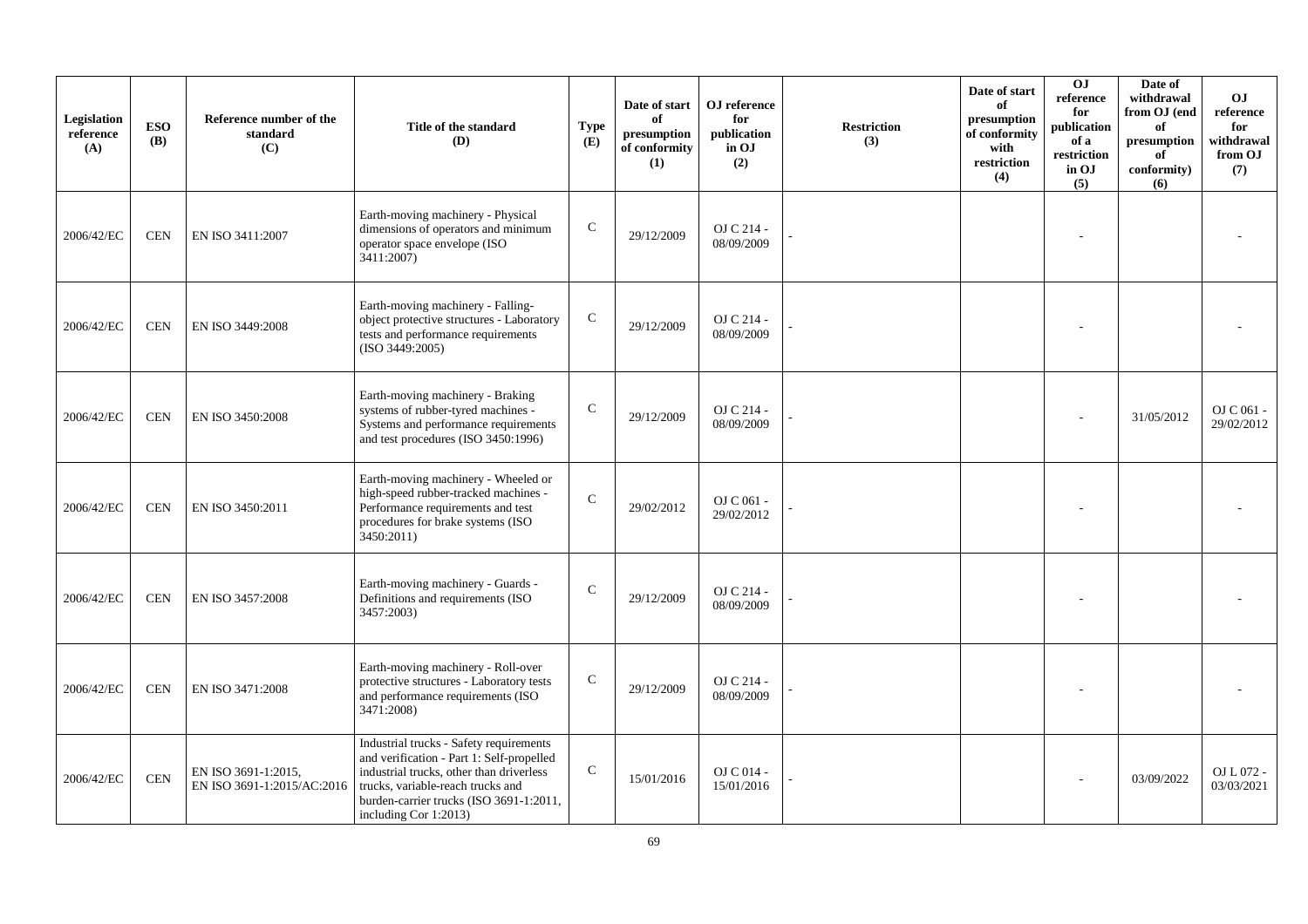| Legislation<br>reference<br>(A) | <b>ESO</b><br><b>(B)</b> | Reference number of the<br>standard<br>(C)                                           | Title of the standard<br>(D)                                                                                                                                                                                                              | <b>Type</b><br>(E) | Date of start<br>of<br>presumption<br>of conformity<br>(1) | OJ reference<br>for<br>publication<br>in OJ<br>(2) | <b>Restriction</b><br>(3) | Date of start<br>of<br>presumption<br>of conformity<br>with<br>restriction<br>(4) | 0J<br>reference<br>for<br>publication<br>of a<br>restriction<br>in OJ<br>(5) | Date of<br>withdrawal<br>from OJ (end<br>of<br>presumption<br>of<br>conformity)<br>(6) | <b>OJ</b><br>reference<br>for<br>withdrawal<br>from OJ<br>(7) |
|---------------------------------|--------------------------|--------------------------------------------------------------------------------------|-------------------------------------------------------------------------------------------------------------------------------------------------------------------------------------------------------------------------------------------|--------------------|------------------------------------------------------------|----------------------------------------------------|---------------------------|-----------------------------------------------------------------------------------|------------------------------------------------------------------------------|----------------------------------------------------------------------------------------|---------------------------------------------------------------|
| 2006/42/EC                      | <b>CEN</b>               | EN ISO 3691-1:2015,<br>EN ISO 3691-<br>1:2015/AC:2016.<br>EN ISO 3691-1:2015/A1:2020 | Industrial trucks - Safety requirements<br>and verification - Part 1: Self-propelled<br>industrial trucks, other than driverless<br>trucks, variable-reach trucks and<br>burden-carrier trucks (ISO 3691-1:2011,<br>including Cor 1:2013) | $\mathcal{C}$      | 03/03/2021                                                 | OJ L 072 -<br>03/03/2021                           |                           |                                                                                   |                                                                              |                                                                                        |                                                               |
| 2006/42/EC                      | <b>CEN</b>               | EN ISO 3691-5:2009                                                                   | Industrial trucks - Safety requirements<br>and verification - Part 5: Pedestrian-<br>propelled trucks (ISO 3691-5:2009)                                                                                                                   | $\mathcal{C}$      | 28/11/2013                                                 | OJ C 348 -<br>28/11/2013                           |                           |                                                                                   |                                                                              | 31/08/2014                                                                             | OJ C 220 -<br>11/07/2014                                      |
| 2006/42/EC                      | <b>CEN</b>               | EN ISO 3691-5:2014,<br>EN ISO 3691-5:2014/AC:2014                                    | Industrial trucks - Safety requirements<br>and verification - Part 5: Pedestrian-<br>propelled trucks (ISO 3691-5:2014)                                                                                                                   | $\mathcal{C}$      | 11/07/2014                                                 | OJ C 220 -<br>11/07/2014                           |                           |                                                                                   |                                                                              | 02/10/2021                                                                             | OJ L 102 -<br>02/04/2020                                      |
| 2006/42/EC                      | <b>CEN</b>               | EN ISO 3691-5:2015                                                                   | Industrial trucks - Safety requirements<br>and verification - Part 5: Pedestrian-<br>propelled trucks (ISO 3691-5:2014)                                                                                                                   | $\mathbf C$        | 02/04/2020                                                 | OJ L 102 -<br>02/04/2020                           |                           |                                                                                   |                                                                              | 03/09/2022                                                                             | OJ L 072 -<br>03/03/2021                                      |
| 2006/42/EC                      | <b>CEN</b>               | EN ISO 3691-5:2015,<br>EN ISO 3691-5:2015/A1:2020                                    | Industrial trucks - Safety requirements<br>and verification - Part 5: Pedestrian-<br>propelled trucks (ISO 3691-5:2014)                                                                                                                   | $\mathcal{C}$      | 03/03/2021                                                 | OJ L 072 -<br>03/03/2021                           |                           |                                                                                   |                                                                              |                                                                                        |                                                               |
| 2006/42/EC                      | <b>CEN</b>               | EN ISO 3691-6:2013,<br>EN ISO 3691-6:2013/AC:2014                                    | Industrial trucks - Safety requirements<br>and verification - Part 6: Burden and<br>personnel carriers (ISO 3691-6:2013)                                                                                                                  | $\mathsf{C}$       | 11/07/2014                                                 | OJ C 220 -<br>11/07/2014                           |                           |                                                                                   |                                                                              | 13/05/2016                                                                             | OJ C 173 -<br>13/05/2016                                      |
| 2006/42/EC                      | <b>CEN</b>               | EN ISO 3691-6:2015,<br>EN ISO 3691-6:2015/AC:2016                                    | Industrial trucks - Safety requirements<br>and verification - Part 6: Burden and<br>personnel carriers (ISO 3691-6:2013)                                                                                                                  | $\mathsf{C}$       | 13/05/2016                                                 | OJ C 173 -<br>13/05/2016                           |                           |                                                                                   |                                                                              |                                                                                        |                                                               |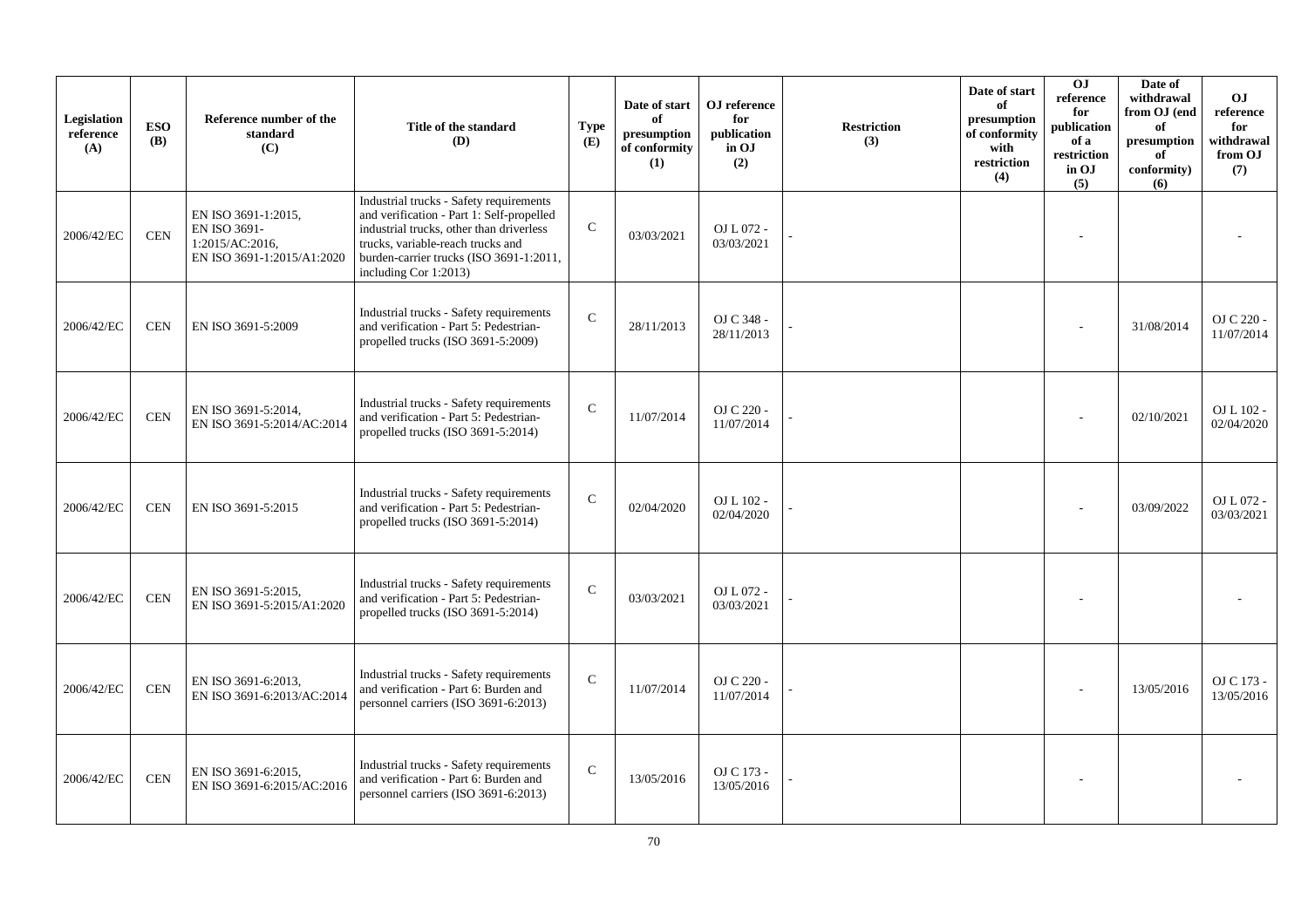| Legislation<br>reference<br>(A) | <b>ESO</b><br><b>(B)</b> | Reference number of the<br>standard<br>(C)        | Title of the standard<br><b>(D)</b>                                                                                              | <b>Type</b><br>(E) | Date of start<br>of<br>presumption<br>of conformity<br>(1) | OJ reference<br>for<br>publication<br>in OJ<br>(2) | <b>Restriction</b><br>(3) | Date of start<br>of<br>presumption<br>of conformity<br>with<br>restriction<br>(4) | OJ<br>reference<br>for<br>publication<br>of a<br>restriction<br>in OJ<br>(5) | Date of<br>withdrawal<br>from OJ (end<br>of<br>presumption<br>of<br>conformity)<br>(6) | <b>OJ</b><br>reference<br>for<br>withdrawal<br>from OJ<br>(7) |
|---------------------------------|--------------------------|---------------------------------------------------|----------------------------------------------------------------------------------------------------------------------------------|--------------------|------------------------------------------------------------|----------------------------------------------------|---------------------------|-----------------------------------------------------------------------------------|------------------------------------------------------------------------------|----------------------------------------------------------------------------------------|---------------------------------------------------------------|
| 2006/42/EC                      | <b>CEN</b>               | EN ISO 4254-1:2009.<br>EN ISO 4254-1:2009/AC:2010 | Agricultural machinery - Safety - Part 1:<br>General requirements (ISO 4254-<br>1:2008                                           | $\mathbf{C}$       | 29/12/2009                                                 | OJ C 309 -<br>18/12/2009                           |                           |                                                                                   | ÷                                                                            | 30/11/2013                                                                             | OJ C 348 -<br>28/11/2013                                      |
| 2006/42/EC                      | <b>CEN</b>               | EN ISO 4254-1:2013                                | Agricultural machinery - Safety - Part 1:<br>General requirements (ISO 4254-<br>1:2013                                           | $\mathbf C$        | 28/11/2013                                                 | OJ C 348 -<br>28/11/2013                           |                           |                                                                                   |                                                                              | 13/05/2016                                                                             | OJ C 173 -<br>13/05/2016                                      |
| 2006/42/EC                      | <b>CEN</b>               | EN ISO 4254-1:2015                                | Agricultural machinery - Safety - Part 1:<br>General requirements (ISO 4254-<br>1:2013                                           | $\mathbf C$        | 13/05/2016                                                 | OJ C 173 -<br>13/05/2016                           |                           |                                                                                   |                                                                              |                                                                                        |                                                               |
| 2006/42/EC                      | $\mbox{CEN}$             | EN ISO 4254-5:2009,<br>EN ISO 4254-5:2009/AC:2010 | Agricultural machinery - Safety - Part 5:<br>Power-driven soil-working machines<br>(ISO 4254-5:2008)                             | $\mathbf C$        | 26/05/2010                                                 | OJ C 136 -<br>26/05/2010                           |                           |                                                                                   |                                                                              | 19/09/2020                                                                             | OJ L 286 -<br>07/11/2019                                      |
| 2006/42/EC                      | <b>CEN</b>               | EN ISO 4254-5:2018                                | Agricultural machinery - Safety - Part 5:<br>Power-driven soil-working machines<br>$(ISO 4254-5:2018)$                           | $\mathbf C$        | 19/03/2019                                                 | OJ L 075 -<br>19/03/2019                           |                           |                                                                                   |                                                                              |                                                                                        |                                                               |
| 2006/42/EC                      | $\mbox{CEN}$             | EN ISO 4254-6:2009,<br>EN ISO 4254-6:2009/AC:2010 | Agricultural machinery - Safety - Part 6:<br>Sprayers and liquid fertilizer distributors<br>$(ISO 4254-6:2009)$                  | $\mathbf C$        | 26/05/2010                                                 | OJ C 136 -<br>26/05/2010                           |                           |                                                                                   |                                                                              |                                                                                        |                                                               |
| 2006/42/EC                      | <b>CEN</b>               | EN ISO 4254-7:2009,<br>EN ISO 4254-7:2009/AC:2010 | Agricultural machinery - Safety - Part 7:<br>Combine harvesters, forage harvesters<br>and cotton harvesters (ISO 4254-<br>7:2008 | $\mathsf{C}$       | 26/05/2010                                                 | OJ C 136 -<br>26/05/2010                           |                           |                                                                                   |                                                                              | 19/09/2020                                                                             | OJ L 286 -<br>07/11/2019                                      |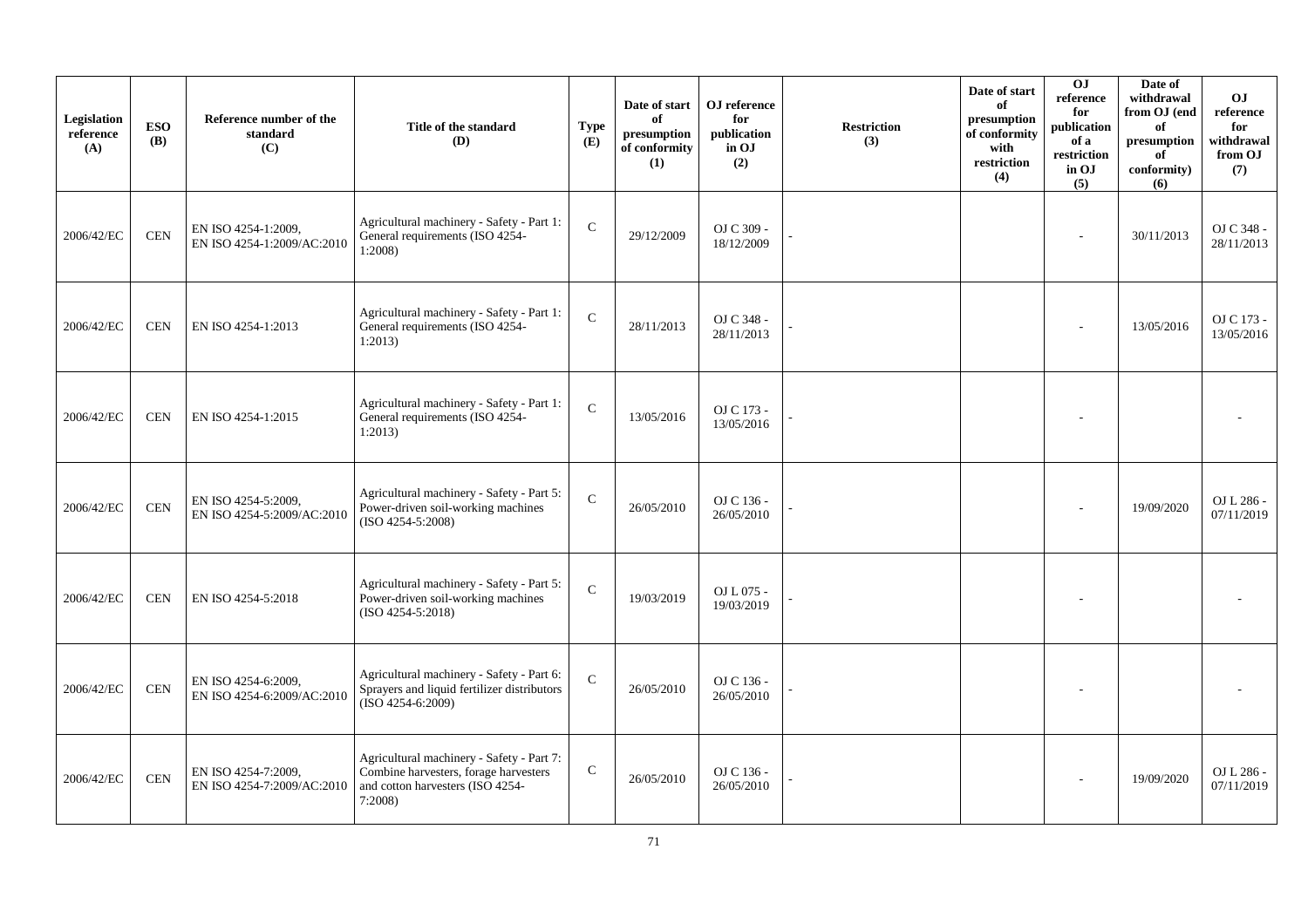| Legislation<br>reference<br>(A) | <b>ESO</b><br><b>(B)</b> | Reference number of the<br>standard<br>(C)                     | Title of the standard<br>(D)                                                                                                                             | <b>Type</b><br>(E) | Date of start<br>of<br>presumption<br>of conformity<br>(1) | ${\bf OJ}$ reference<br>for<br>publication<br>in OJ<br>(2) | <b>Restriction</b><br>(3) | Date of start<br>of<br>presumption<br>of conformity<br>with<br>$\operatorname{restriction}$<br>(4) | 0J<br>reference<br>for<br>publication<br>of a<br>restriction<br>in OJ<br>(5) | Date of<br>withdrawal<br>from OJ (end<br>of<br>$\bf{presumption}$<br>of<br>conformity)<br>(6) | O <sub>J</sub><br>reference<br>for<br>withdrawal<br>from OJ<br>(7) |
|---------------------------------|--------------------------|----------------------------------------------------------------|----------------------------------------------------------------------------------------------------------------------------------------------------------|--------------------|------------------------------------------------------------|------------------------------------------------------------|---------------------------|----------------------------------------------------------------------------------------------------|------------------------------------------------------------------------------|-----------------------------------------------------------------------------------------------|--------------------------------------------------------------------|
| 2006/42/EC                      | <b>CEN</b>               | EN ISO 4254-7:2017                                             | Agricultural machinery - Safety - Part 7:<br>Combine harvesters, forage harvesters,<br>cotton harvesters and sugar cane<br>harversters (ISO 4254-7:2017) | ${\bf C}$          | 19/03/2019                                                 | OJ L 075 -<br>19/03/2019                                   |                           |                                                                                                    |                                                                              |                                                                                               |                                                                    |
| 2006/42/EC                      | <b>CEN</b>               | EN ISO 4254-8:2018                                             | Agricultural machinery - Safety - Part 8:<br>Solid fertilizer distributors (ISO 4254-<br>8:2018)                                                         | $\mathbf C$        | 19/03/2019                                                 | OJ L 075 -<br>19/03/2019                                   |                           |                                                                                                    |                                                                              |                                                                                               |                                                                    |
| 2006/42/EC                      | <b>CEN</b>               | EN ISO 4254-9:2018                                             | Agricultural machinery - Safety - Part 9:<br>Seed drills (ISO 4254-9:2018)                                                                               | $\mathsf{C}$       | 02/04/2020                                                 | OJ L 102 -<br>02/04/2020                                   |                           |                                                                                                    |                                                                              |                                                                                               |                                                                    |
| 2006/42/EC                      | <b>CEN</b>               | EN ISO 4254-10:2009,<br><b>EN ISO 4254-</b><br>10:2009/AC:2010 | Agricultural machinery - Safety - Part<br>10: Rotary tedders and rakes (ISO 4254-<br>10:2009)                                                            | $\mathbf C$        | 26/05/2010                                                 | OJ C 136 -<br>26/05/2010                                   |                           |                                                                                                    |                                                                              |                                                                                               |                                                                    |
| 2006/42/EC                      | <b>CEN</b>               | EN ISO 4254-11:2010                                            | Agricultural machinery - Safety - Part<br>11: Pick-up balers (ISO 4254-11:2010)                                                                          | $\mathbf C$        | 08/04/2011                                                 | OJ C 110 -<br>08/04/2011                                   |                           |                                                                                                    |                                                                              | 03/09/2022                                                                                    | OJ L 072 -<br>03/03/2021                                           |
| 2006/42/EC                      | <b>CEN</b>               | EN ISO 4254-11:2010,<br>EN ISO 4254-<br>11:2010/A1:2020        | Agricultural machinery - Safety - Part<br>11: Pick-up balers (ISO 4254-11:2010)                                                                          | $\mathbf C$        | 03/03/2021                                                 | OJ L 072 -<br>03/03/2021                                   |                           |                                                                                                    |                                                                              |                                                                                               |                                                                    |
| 2006/42/EC                      | <b>CEN</b>               | EN ISO 4254-12:2012                                            | Agricultural machinery - Safety - Part<br>12: Rotary disc and drum mowers and<br>flail mowers (ISO 4254-12:2012)                                         | $\mathsf C$        | 24/08/2012                                                 | OJ C 256 -<br>24/08/2012                                   |                           |                                                                                                    |                                                                              | 30/06/2018                                                                                    | OJ C 092 -<br>09/03/2018                                           |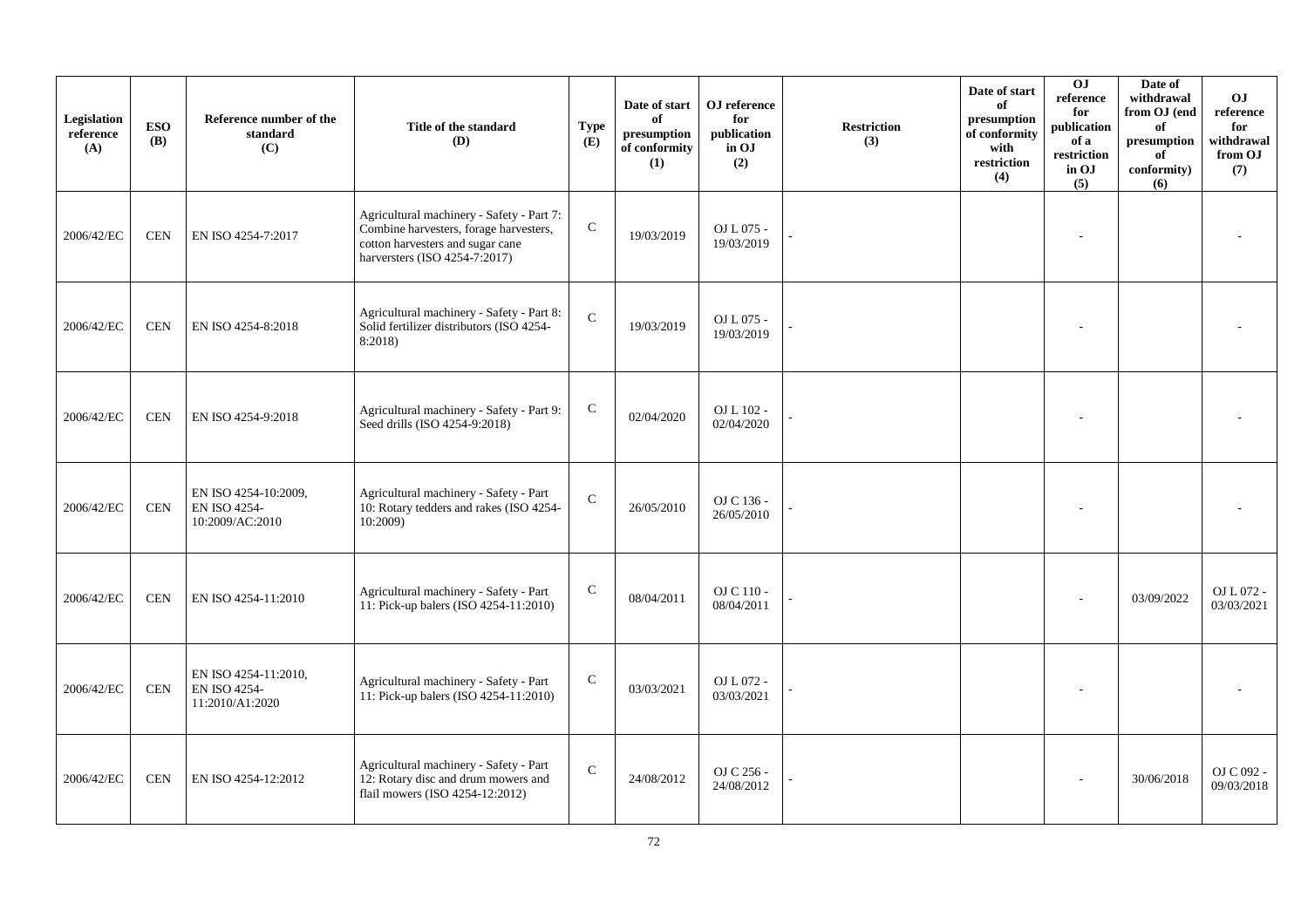| Legislation<br>reference<br>(A) | <b>ESO</b><br><b>(B)</b> | Reference number of the<br>standard<br>(C)              | Title of the standard<br>(D)                                                                                                                               | <b>Type</b><br>(E) | Date of start<br>of<br>presumption<br>of conformity<br>(1) | OJ reference<br>for<br>publication<br>in OJ<br>(2) | <b>Restriction</b><br>(3) | Date of start<br>of<br>presumption<br>of conformity<br>with<br>restriction<br>(4) | 0 <sub>J</sub><br>reference<br>for<br>publication<br>of a<br>restriction<br>in OJ<br>(5) | Date of<br>withdrawal<br>from OJ (end<br>of<br>presumption<br>of<br>conformity)<br>(6) | <b>OJ</b><br>reference<br>for<br>withdrawal<br>from OJ<br>(7) |
|---------------------------------|--------------------------|---------------------------------------------------------|------------------------------------------------------------------------------------------------------------------------------------------------------------|--------------------|------------------------------------------------------------|----------------------------------------------------|---------------------------|-----------------------------------------------------------------------------------|------------------------------------------------------------------------------------------|----------------------------------------------------------------------------------------|---------------------------------------------------------------|
| 2006/42/EC                      | <b>CEN</b>               | EN ISO 4254-12:2012,<br>EN ISO 4254-<br>12:2012/A1:2017 | Agricultural machinery - Safety - Part<br>12: Rotary disc and drum mowers and<br>flail mowers (ISO 4254-12:2012)                                           | $\mathcal{C}$      | 09/03/2018                                                 | OJ C 092 -<br>09/03/2018                           |                           |                                                                                   |                                                                                          |                                                                                        |                                                               |
| 2006/42/EC                      | <b>CEN</b>               | EN ISO 4254-14:2016                                     | Agricultural machinery - Safety - Part<br>14: Bale wrappers (ISO 4254-14:2016)                                                                             | $\mathsf{C}$       | 09/09/2016                                                 | OJ C 332 -<br>09/09/2016                           |                           |                                                                                   |                                                                                          |                                                                                        |                                                               |
| 2006/42/EC                      | <b>CEN</b>               | EN ISO 5010:2019                                        | Earth-moving machinery - Wheeled<br>machines - Steering requirements (ISO<br>5010:2019)                                                                    | $\mathcal{C}$      | 03/03/2021                                                 | OJ L 072 -<br>03/03/2021                           |                           |                                                                                   |                                                                                          |                                                                                        |                                                               |
| 2006/42/EC                      | <b>CEN</b>               | EN ISO 5395-1:2013                                      | Garden equipment - Safety requirements<br>for combustion-engine-powered<br>lawnmowers - Part 1: Terminology and<br>common tests (ISO 5395-1:2013)          | $\mathsf{C}$       | 28/11/2013                                                 | OJ C 348 -<br>28/11/2013                           |                           |                                                                                   |                                                                                          | 19/09/2020                                                                             | OJ L 286 -<br>07/11/2019                                      |
| 2006/42/EC                      | <b>CEN</b>               | EN ISO 5395-1:2013,<br>EN ISO 5395-1:2013/A1:2018       | Garden equipment - Safety requirements<br>for combustion-engine-powered<br>lawnmowers - Part 1: Terminology and<br>common tests (ISO 5395-1:2013)          | $\mathcal{C}$      | 19/03/2019                                                 | OJ L 075 -<br>19/03/2019                           |                           |                                                                                   |                                                                                          |                                                                                        |                                                               |
| 2006/42/EC                      | <b>CEN</b>               | EN ISO 5395-2:2013                                      | Garden equipment - Safety requirements<br>for combustion-engine-powered<br>lawnmowers - Part 2: Pedestrian-<br>controlled lawnmowers (ISO 5395-<br>2:2013) | $\mathcal{C}$      | 28/11/2013                                                 | OJ C 348 -<br>28/11/2013                           |                           |                                                                                   |                                                                                          | 30/06/2017                                                                             | OJ C 183 -<br>09/06/2017                                      |
| 2006/42/EC                      | <b>CEN</b>               | EN ISO 5395-2:2013,<br>EN ISO 5395-2:2013/A1:2016       | Garden equipment - Safety requirements<br>for combustion-engine-powered<br>lawnmowers - Part 2: Pedestrian-<br>controlled lawnmowers (ISO 5395-<br>2:2013  | $\mathbf C$        | 09/06/2017                                                 | OJ C 183 -<br>09/06/2017                           |                           |                                                                                   |                                                                                          | 30/06/2018                                                                             | OJ C 092 -<br>09/03/2018                                      |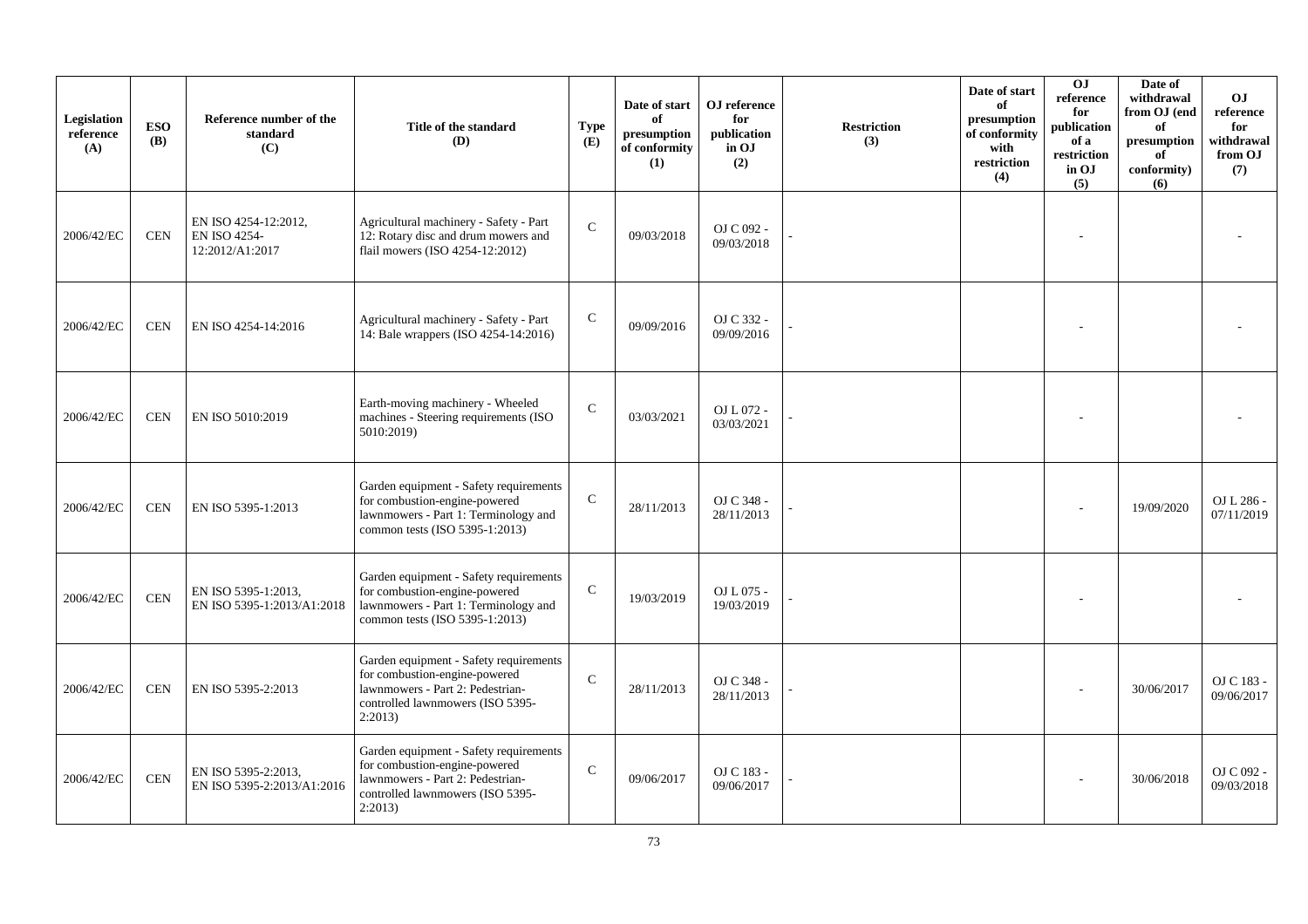| Legislation<br>reference<br>(A) | <b>ESO</b><br><b>(B)</b> | Reference number of the<br>standard<br>(C)                                       | Title of the standard<br>(D)                                                                                                                                                                                       | <b>Type</b><br>(E) | Date of start<br>of<br>presumption<br>of conformity<br>(1) | ${\bf OJ}$ reference<br>for<br>publication<br>in OJ<br>(2) | <b>Restriction</b><br>(3) | Date of start<br>of<br>presumption<br>of conformity<br>with<br>restriction<br>(4) | O <sub>J</sub><br>reference<br>for<br>publication<br>of a<br>restriction<br>in OJ<br>(5) | Date of<br>withdrawal<br>from OJ (end<br>of<br>presumption<br>of<br>conformity)<br>(6) | <b>OJ</b><br>reference<br>for<br>withdrawal<br>from OJ<br>(7) |
|---------------------------------|--------------------------|----------------------------------------------------------------------------------|--------------------------------------------------------------------------------------------------------------------------------------------------------------------------------------------------------------------|--------------------|------------------------------------------------------------|------------------------------------------------------------|---------------------------|-----------------------------------------------------------------------------------|------------------------------------------------------------------------------------------|----------------------------------------------------------------------------------------|---------------------------------------------------------------|
| 2006/42/EC                      | <b>CEN</b>               | EN ISO 5395-2:2013,<br>EN ISO 5395-2:2013/A1:2016,<br>EN ISO 5395-2:2013/A2:2017 | Garden equipment - Safety requirements<br>for combustion-engine-powered<br>lawnmowers - Part 2: Pedestrian-<br>controlled lawnmowers (ISO 5395-<br>2:2013                                                          | $\mathsf{C}$       | 09/03/2018                                                 | OJ C 092 -<br>09/03/2018                                   |                           |                                                                                   |                                                                                          |                                                                                        |                                                               |
| 2006/42/EC                      | <b>CEN</b>               | EN ISO 5395-3:2013                                                               | Garden equipment - Safety requirements<br>for combustion-engine-powered<br>lawnmowers - Part 3: Ride-on<br>lawnmowers with seated operator (ISO<br>5395-3:2013)                                                    | $\mathbf C$        | 28/11/2013                                                 | OJ C 348 -<br>28/11/2013                                   |                           |                                                                                   |                                                                                          | 31/08/2017                                                                             | OJ C 183 -<br>09/06/2017                                      |
| 2006/42/EC                      | <b>CEN</b>               | EN ISO 5395-3:2013,<br>EN ISO 5395-3:2013/A1:2017                                | Garden equipment - Safety requirements<br>for combustion-engine-powered<br>lawnmowers - Part 3: Ride-on<br>lawnmowers with seated operator (ISO<br>5395-3:2013)                                                    | $\mathcal{C}$      | 09/06/2017                                                 | OJ C 183 -<br>09/06/2017                                   |                           |                                                                                   |                                                                                          | 19/09/2020                                                                             | OJ L 286 -<br>07/11/2019                                      |
| 2006/42/EC                      | <b>CEN</b>               | EN ISO 5395-3:2013,<br>EN ISO 5395-3:2013/A1:2017.<br>EN ISO 5395-3:2013/A2:2018 | Garden equipment - Safety requirements<br>for combustion-engine-powered<br>lawnmowers - Part 3: Ride-on<br>lawnmowers with seated operator (ISO<br>5395-3:2013)                                                    | $\mathcal{C}$      | 19/03/2019                                                 | OJ L 075 -<br>19/03/2019                                   |                           |                                                                                   |                                                                                          |                                                                                        |                                                               |
| 2006/42/EC                      | <b>CEN</b>               | EN ISO 5674:2009                                                                 | Tractors and machinery for agriculture<br>and forestry - Guards for power take-off<br>(PTO) drive-shafts - Strength and wear<br>tests and acceptance criteria (ISO<br>5674:2004, corrected version 2005-07-<br>01) | $\mathsf{C}$       | 29/12/2009                                                 | OJ C 214 -<br>08/09/2009                                   |                           |                                                                                   |                                                                                          |                                                                                        |                                                               |
| 2006/42/EC                      | <b>CEN</b>               | EN ISO 6682:2008                                                                 | Earth-moving machinery - Zones of<br>comfort and reach for controls (ISO<br>6682:1986, including Amd 1:1989)                                                                                                       | $\mathbf C$        | 29/12/2009                                                 | OJ C 214 -<br>08/09/2009                                   |                           |                                                                                   |                                                                                          |                                                                                        |                                                               |
| 2006/42/EC                      | <b>CEN</b>               | EN ISO 6683:2008                                                                 | Earth-moving machinery - Seat belts<br>and seat belt anchorages - Performance<br>requirements and tests (ISO 6683:2005)                                                                                            | $\mathbf C$        | 29/12/2009                                                 | OJ C 214 -<br>08/09/2009                                   |                           |                                                                                   |                                                                                          |                                                                                        |                                                               |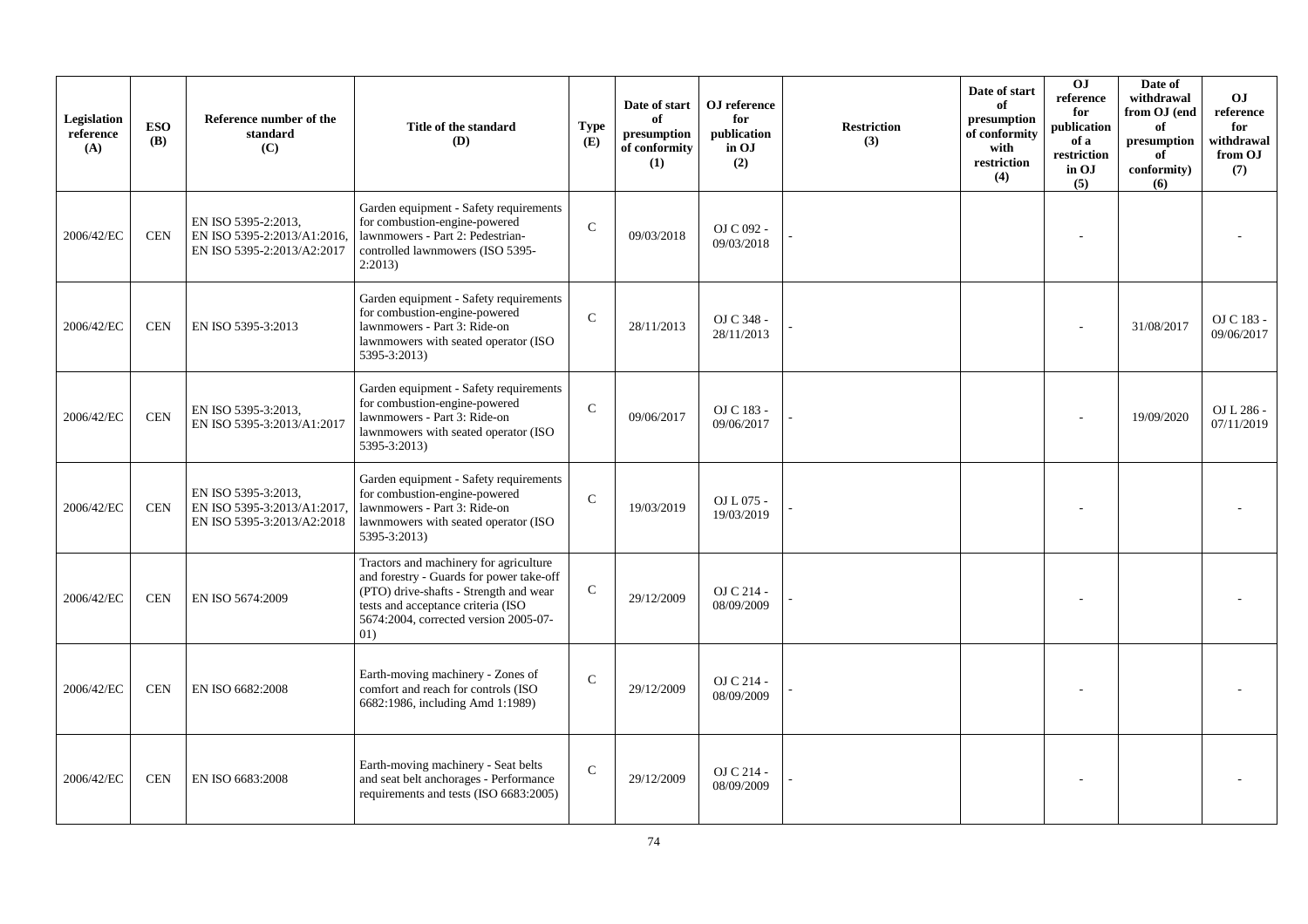| Legislation<br>reference<br>(A) | <b>ESO</b><br><b>(B)</b> | Reference number of the<br>standard<br>(C)        | Title of the standard<br>(D)                                                                                                                                         | <b>Type</b><br>(E) | Date of start<br>of<br>presumption<br>of conformity<br>(1) | OJ reference<br>for<br>publication<br>in OJ<br>(2) | <b>Restriction</b><br>(3) | Date of start<br>of<br>presumption<br>of conformity<br>with<br>restriction<br>(4) | O <sub>J</sub><br>reference<br>for<br>publication<br>of a<br>restriction<br>in OJ<br>(5) | Date of<br>withdrawal<br>from OJ (end<br>of<br>$\bf{presumption}$<br>of<br>conformity)<br>(6) | O <sub>J</sub><br>reference<br>for<br>withdrawal<br>from OJ<br>(7) |
|---------------------------------|--------------------------|---------------------------------------------------|----------------------------------------------------------------------------------------------------------------------------------------------------------------------|--------------------|------------------------------------------------------------|----------------------------------------------------|---------------------------|-----------------------------------------------------------------------------------|------------------------------------------------------------------------------------------|-----------------------------------------------------------------------------------------------|--------------------------------------------------------------------|
| 2006/42/EC                      | <b>CEN</b>               | EN ISO 7096:2008.<br>EN ISO 7096:2008/AC:2009     | Earth-moving machinery - Laboratory<br>evaluation of operator seat vibration<br>(ISO 7096:2000)                                                                      | $\mathcal{C}$      | 29/12/2009                                                 | OJ C 214 -<br>08/09/2009                           |                           |                                                                                   |                                                                                          | 03/09/2022                                                                                    | OJ L 072 -<br>03/03/2021                                           |
| 2006/42/EC                      | <b>CEN</b>               | EN ISO 7096:2020                                  | Earth-moving machinery - Laboratory<br>evaluation of operator seat vibration<br>(ISO 7096:2020)                                                                      | $\mathbf{C}$       | 03/03/2021                                                 | OJ L $072$ -<br>03/03/2021                         |                           |                                                                                   |                                                                                          |                                                                                               |                                                                    |
| 2006/42/EC                      | <b>CEN</b>               | EN ISO 8230-1:2008                                | Safety requirements for dry-cleaning<br>machines - Part 1: Common safety<br>requirements (ISO 8230-1:2008)                                                           | $\mathcal{C}$      | 29/12/2009                                                 | OJ C 214 -<br>08/09/2009                           |                           |                                                                                   |                                                                                          |                                                                                               |                                                                    |
| 2006/42/EC                      | <b>CEN</b>               | EN ISO 8230-2:2008                                | Safety requirements for dry-cleaning<br>machines - Part 2: Machines using<br>perchloroethylene (ISO 8230-2:2008)                                                     | $\mathcal{C}$      | 29/12/2009                                                 | OJ C 214 -<br>08/09/2009                           |                           |                                                                                   |                                                                                          |                                                                                               |                                                                    |
| 2006/42/EC                      | <b>CEN</b>               | EN ISO 8230-3:2008                                | Safety requirements for dry-cleaning<br>machines - Part 3: Machines using<br>combustible solvents (ISO 8230-3:2008)                                                  | $\mathcal{C}$      | 29/12/2009                                                 | OJ C 214 -<br>08/09/2009                           |                           |                                                                                   |                                                                                          |                                                                                               |                                                                    |
| 2006/42/EC                      | <b>CEN</b>               | EN ISO 8528-13:2016                               | Reciprocating internal combustion<br>engine driven alternating current<br>generating sets - Part 13: Safety (ISO<br>8528-13:2016, Corrected version 2016-<br>$10-15$ | $\mathcal{C}$      | 09/09/2016                                                 | OJ C 332 -<br>09/09/2016                           |                           |                                                                                   |                                                                                          |                                                                                               |                                                                    |
| 2006/42/EC                      | <b>CEN</b>               | EN ISO 9902-1:2001,<br>EN ISO 9902-1:2001/A1:2009 | Textile machinery - Noise test code -<br>Part 1: Common requirements (ISO<br>9902-1:2001)                                                                            | $\mathsf{C}$       | 29/12/2009                                                 | OJ C 309 -<br>18/12/2009                           |                           |                                                                                   |                                                                                          | 29/02/2016                                                                                    | $OJ C 014 -$<br>15/01/2016                                         |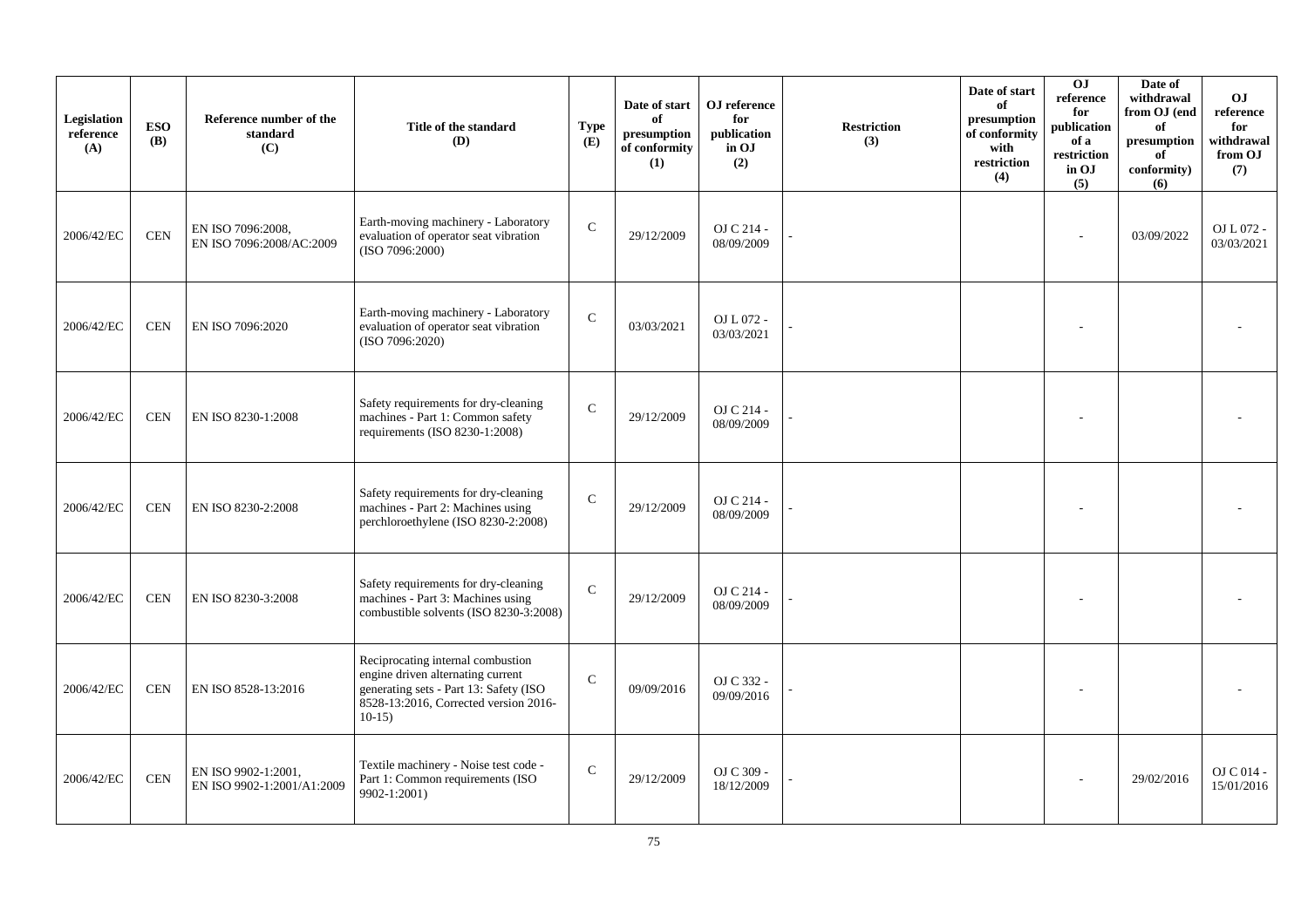| Legislation<br>reference<br>(A) | <b>ESO</b><br><b>(B)</b> | Reference number of the<br>standard<br>(C)                                       | Title of the standard<br>(D)                                                                                                       | <b>Type</b><br>(E) | Date of start<br>of<br>presumption<br>of conformity<br>(1) | OJ reference<br>for<br>publication<br>in OJ<br>(2) | <b>Restriction</b><br>(3) | Date of start<br>of<br>presumption<br>of conformity<br>with<br>restriction<br>(4) | OJ<br>reference<br>for<br>publication<br>of a<br>restriction<br>in OJ<br>(5) | Date of<br>withdrawal<br>from OJ (end<br>of<br>presumption<br>of<br>conformity)<br>(6) | O <sub>J</sub><br>reference<br>for<br>withdrawal<br>from OJ<br>(7) |
|---------------------------------|--------------------------|----------------------------------------------------------------------------------|------------------------------------------------------------------------------------------------------------------------------------|--------------------|------------------------------------------------------------|----------------------------------------------------|---------------------------|-----------------------------------------------------------------------------------|------------------------------------------------------------------------------|----------------------------------------------------------------------------------------|--------------------------------------------------------------------|
| 2006/42/EC                      | <b>CEN</b>               | EN ISO 9902-1:2001,<br>EN ISO 9902-1:2001/A1:2009,<br>EN ISO 9902-1:2001/A2:2014 | Textile machinery - Noise test code -<br>Part 1: Common requirements (ISO<br>9902-1:2001)                                          | $\mathcal{C}$      | 15/01/2016                                                 | OJ C 014 -<br>15/01/2016                           |                           |                                                                                   |                                                                              |                                                                                        |                                                                    |
| 2006/42/EC                      | <b>CEN</b>               | EN ISO 9902-2:2001,<br>EN ISO 9902-2:2001/A1:2009                                | Textile machinery - Noise test code -<br>Part 2: Spinning preparatory and<br>spinning machinery (ISO 9902-2:2001)                  | $\mathcal{C}$      | 29/12/2009                                                 | OJ C 309 -<br>18/12/2009                           |                           |                                                                                   |                                                                              | 13/02/2015                                                                             | OJ C 054 -<br>13/02/2015                                           |
| 2006/42/EC                      | <b>CEN</b>               | EN ISO 9902-2:2001.<br>EN ISO 9902-2:2001/A1:2009,<br>EN ISO 9902-2:2001/A2:2014 | Textile machinery - Noise test code -<br>Part 2: Spinning preparatory and<br>spinning machinery (ISO 9902-2:2001)                  | $\mathcal{C}$      | 13/02/2015                                                 | OJ C 054 -<br>13/02/2015                           |                           |                                                                                   |                                                                              |                                                                                        |                                                                    |
| 2006/42/EC                      | <b>CEN</b>               | EN ISO 9902-3:2001,<br>EN ISO 9902-3:2001/A1:2009                                | Textile machinery - Noise test code -<br>Part 3: Nonwoven machinery (ISO<br>9902-3:2001)                                           | $\mathbf C$        | 29/12/2009                                                 | OJ C 309 -<br>18/12/2009                           |                           |                                                                                   |                                                                              | 13/02/2015                                                                             | OJ C 054 -<br>13/02/2015                                           |
| 2006/42/EC                      | <b>CEN</b>               | EN ISO 9902-3:2001,<br>EN ISO 9902-3:2001/A1:2009,<br>EN ISO 9902-3:2001/A2:2014 | Textile machinery - Noise test code -<br>Part 3: Nonwoven machinery (ISO<br>9902-3:2001)                                           | $\mathcal{C}$      | 13/02/2015                                                 | OJ C 054 -<br>13/02/2015                           |                           |                                                                                   |                                                                              |                                                                                        |                                                                    |
| 2006/42/EC                      | <b>CEN</b>               | EN ISO 9902-4:2001,<br>EN ISO 9902-4:2001/A1:2009                                | Textile machinery - Noise test code -<br>Part 4: Yarn processing, cordage and<br>rope manufacturing machinery (ISO<br>9902-4:2001) | $\mathsf{C}$       | 29/12/2009                                                 | OJ C 309 -<br>18/12/2009                           |                           |                                                                                   |                                                                              | 13/02/2015                                                                             | OJ C 054 -<br>13/02/2015                                           |
| 2006/42/EC                      | <b>CEN</b>               | EN ISO 9902-4:2001,<br>EN ISO 9902-4:2001/A1:2009.<br>EN ISO 9902-4:2001/A2:2014 | Textile machinery - Noise test code -<br>Part 4: Yarn processing, cordage and<br>rope manufacturing machinery (ISO<br>9902-4:2001) | $\mathsf{C}$       | 13/02/2015                                                 | OJ C 054 -<br>13/02/2015                           |                           |                                                                                   |                                                                              |                                                                                        |                                                                    |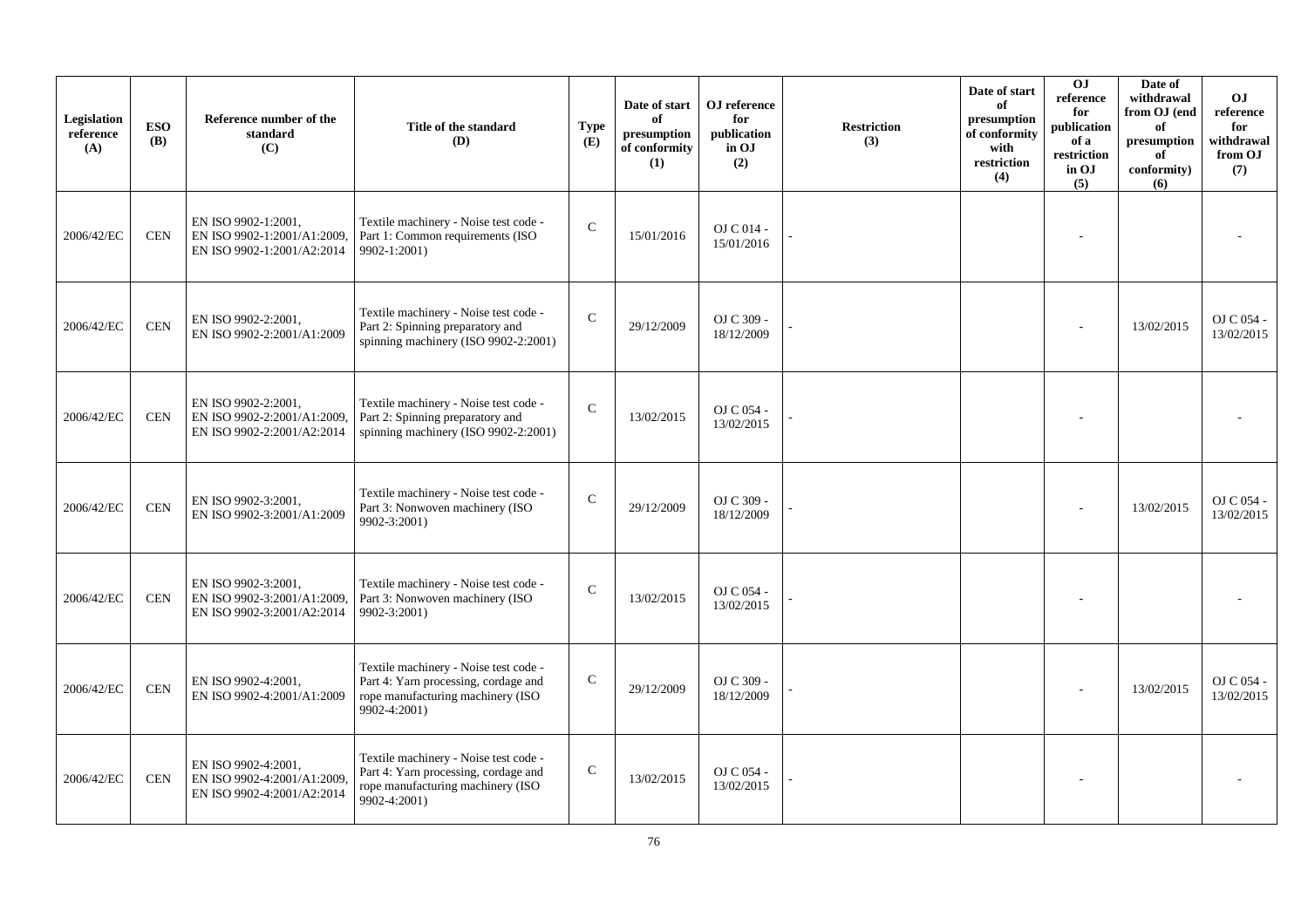| Legislation<br>reference<br>(A) | <b>ESO</b><br><b>(B)</b> | Reference number of the<br>standard<br>(C)                                       | Title of the standard<br>(D)                                                                                              | <b>Type</b><br>(E) | Date of start<br>of<br>presumption<br>of conformity<br>(1) | OJ reference<br>for<br>publication<br>in OJ<br>(2) | <b>Restriction</b><br>(3) | Date of start<br>of<br>presumption<br>of conformity<br>with<br>restriction<br>(4) | O <sub>J</sub><br>reference<br>for<br>publication<br>of a<br>restriction<br>in OJ<br>(5) | Date of<br>withdrawal<br>from OJ (end<br>of<br>presumption<br>of<br>conformity)<br>(6) | <b>OJ</b><br>reference<br>for<br>withdrawal<br>from OJ<br>(7) |
|---------------------------------|--------------------------|----------------------------------------------------------------------------------|---------------------------------------------------------------------------------------------------------------------------|--------------------|------------------------------------------------------------|----------------------------------------------------|---------------------------|-----------------------------------------------------------------------------------|------------------------------------------------------------------------------------------|----------------------------------------------------------------------------------------|---------------------------------------------------------------|
| 2006/42/EC                      | <b>CEN</b>               | EN ISO 9902-5:2001,<br>EN ISO 9902-5:2001/A1:2009                                | Textile machinery - Noise test code -<br>Part 5: Weaving and knitting<br>preparatory machinery (ISO 9902-<br>$5:2001$ )   | $\mathsf{C}$       | 29/12/2009                                                 | OJ C 309 -<br>18/12/2009                           |                           |                                                                                   | ٠                                                                                        | 13/02/2015                                                                             | OJ C 054 -<br>13/02/2015                                      |
| 2006/42/EC                      | <b>CEN</b>               | EN ISO 9902-5:2001,<br>EN ISO 9902-5:2001/A1:2009.<br>EN ISO 9902-5:2001/A2:2014 | Textile machinery - Noise test code -<br>Part 5: Weaving and knitting<br>preparatory machinery (ISO 9902-<br>$5:2001$ )   | $\mathbf C$        | 13/02/2015                                                 | OJ C 054 -<br>13/02/2015                           |                           |                                                                                   |                                                                                          |                                                                                        |                                                               |
| 2006/42/EC                      | <b>CEN</b>               | EN ISO 9902-6:2001,<br>EN ISO 9902-6:2001/A1:2009                                | Textile machinery - Noise test code -<br>Part 6: Fabric manufacturing machinery<br>(ISO 9902-6:2001)                      | $\mathbf C$        | 29/12/2009                                                 | OJ C 309 -<br>18/12/2009                           |                           |                                                                                   |                                                                                          | 13/02/2015                                                                             | OJ C 054 -<br>13/02/2015                                      |
| 2006/42/EC                      | <b>CEN</b>               | EN ISO 9902-6:2001,<br>EN ISO 9902-6:2001/A1:2009.<br>EN ISO 9902-6:2001/A2:2014 | Textile machinery - Noise test code -<br>Part 6: Fabric manufacturing machinery<br>$(ISO 9902-6:2001)$                    | $\mathbf C$        | 13/02/2015                                                 | OJ C 054 -<br>13/02/2015                           |                           |                                                                                   |                                                                                          |                                                                                        |                                                               |
| 2006/42/EC                      | <b>CEN</b>               | EN ISO 9902-7:2001,<br>EN ISO 9902-7:2001/A1:2009                                | Textile machinery - Noise test code -<br>Part 7: Dyeing and finishing machinery<br>$(ISO 9902-7:2001)$                    | $\mathbf C$        | 29/12/2009                                                 | OJ C 309 -<br>18/12/2009                           |                           |                                                                                   |                                                                                          | 13/02/2015                                                                             | OJ C 054 -<br>13/02/2015                                      |
| 2006/42/EC                      | <b>CEN</b>               | EN ISO 9902-7:2001,<br>EN ISO 9902-7:2001/A1:2009,<br>EN ISO 9902-7:2001/A2:2014 | Textile machinery - Noise test code -<br>Part 7: Dyeing and finishing machinery<br>$(ISO 9902-7:2001)$                    | $\mathbf C$        | 13/02/2015                                                 | OJ C 054 -<br>13/02/2015                           |                           |                                                                                   |                                                                                          |                                                                                        |                                                               |
| 2006/42/EC                      | <b>CEN</b>               | EN ISO 10218-1:2008                                                              | Robots for industrial environments -<br>Safety requirements - Part 1: Robot<br>(ISO 10218-1:2006, including Cor<br>1:2007 | $\mathsf{C}$       | 29/12/2009                                                 | OJ C 214 -<br>08/09/2009                           |                           |                                                                                   |                                                                                          | 01/01/2013                                                                             | OJ C 338 -<br>18/11/2011                                      |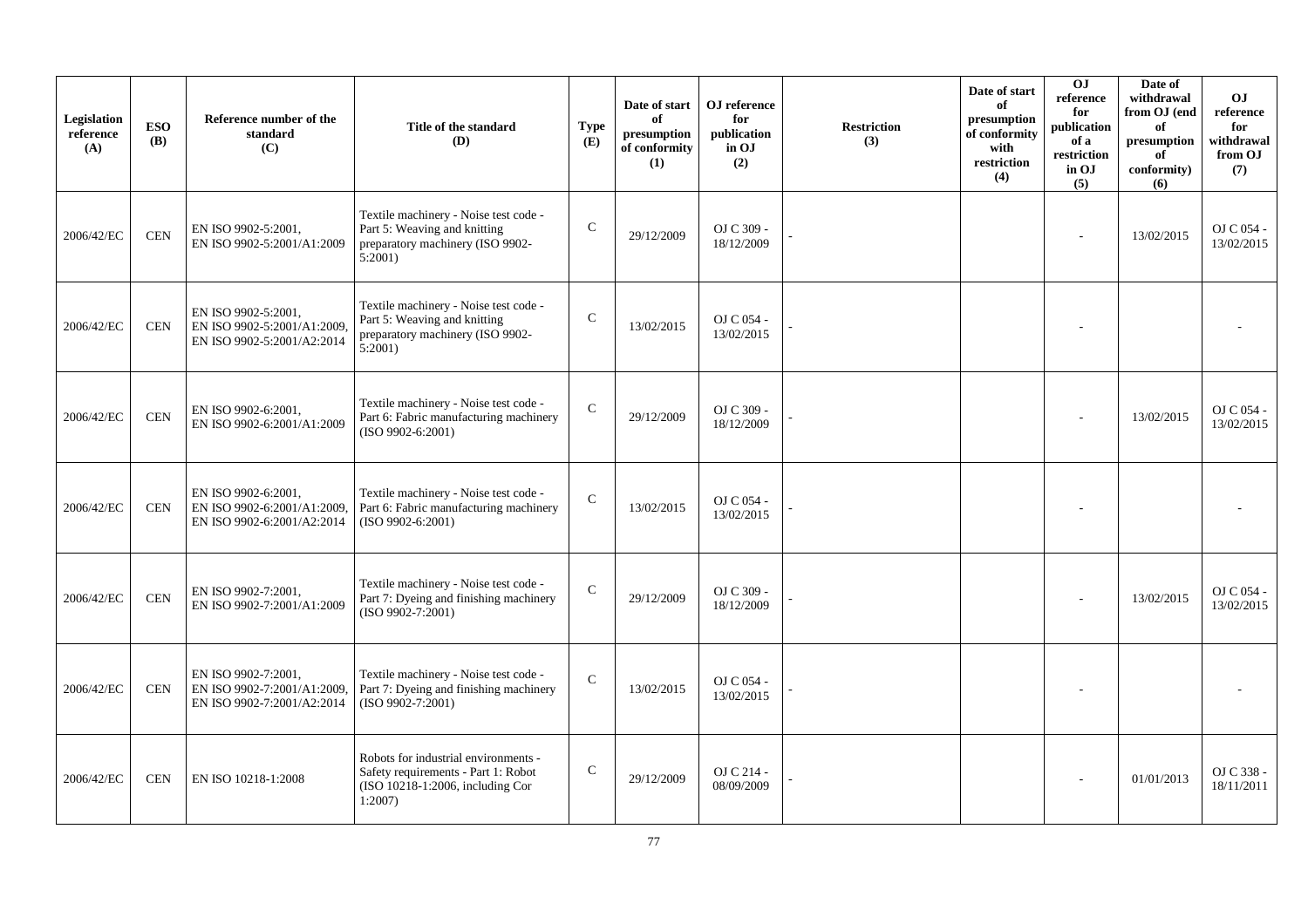| Legislation<br>reference<br>(A) | <b>ESO</b><br><b>(B)</b> | Reference number of the<br>standard<br>(C) | Title of the standard<br>(D)                                                                                                                  | <b>Type</b><br>(E) | Date of start<br>of<br>presumption<br>of conformity<br>(1) | OJ reference<br>for<br>publication<br>in OJ<br>(2) | <b>Restriction</b><br>(3) | Date of start<br>of<br>presumption<br>of conformity<br>with<br>restriction<br>(4) | OJ<br>reference<br>for<br>publication<br>of a<br>restriction<br>in OJ<br>(5) | Date of<br>withdrawal<br>from OJ (end<br>of<br>presumption<br>of<br>conformity)<br>(6) | O <sub>J</sub><br>reference<br>for<br>withdrawal<br>from OJ<br>(7) |
|---------------------------------|--------------------------|--------------------------------------------|-----------------------------------------------------------------------------------------------------------------------------------------------|--------------------|------------------------------------------------------------|----------------------------------------------------|---------------------------|-----------------------------------------------------------------------------------|------------------------------------------------------------------------------|----------------------------------------------------------------------------------------|--------------------------------------------------------------------|
| 2006/42/EC                      | <b>CEN</b>               | EN ISO 10218-1:2011                        | Robots and robotic devices - Safety<br>requirements for industrial robots - Part<br>1: Robots (ISO 10218-1:2011)                              | $\mathcal{C}$      | 18/11/2011                                                 | OJ C 338 -<br>18/11/2011                           |                           |                                                                                   |                                                                              |                                                                                        |                                                                    |
| 2006/42/EC                      | <b>CEN</b>               | EN ISO 10218-2:2011                        | Robots and robotic devices - Safety<br>requirements for industrial robots - Part<br>2: Robot systems and integration (ISO<br>$10218 - 2:2011$ | ${\bf C}$          | 18/11/2011                                                 | OJ C 338 -<br>18/11/2011                           |                           |                                                                                   |                                                                              |                                                                                        |                                                                    |
| 2006/42/EC                      | <b>CEN</b>               | EN ISO 10472-1:2008                        | Safety requirements for industrial<br>laundry machinery - Part 1: Common<br>requirements (ISO 10472-1:1997)                                   | $\mathcal{C}$      | 29/12/2009                                                 | OJ C 214 -<br>08/09/2009                           |                           |                                                                                   |                                                                              |                                                                                        |                                                                    |
| 2006/42/EC                      | <b>CEN</b>               | EN ISO 10472-2:2008                        | Safety requirements for industrial<br>laundry machinery - Part 2: Washing<br>machines and washer-extractors (ISO<br>10472-2:1997)             | $\mathbf C$        | 29/12/2009                                                 | OJ C 214 -<br>08/09/2009                           |                           |                                                                                   |                                                                              |                                                                                        |                                                                    |
| 2006/42/EC                      | <b>CEN</b>               | EN ISO 10472-3:2008                        | Safety requirements for industrial<br>laundry machinery - Part 3: Washing<br>tunnel lines including component<br>machines (ISO 10472-3:1997)  | $\mathbf C$        | 29/12/2009                                                 | OJ C 214 -<br>08/09/2009                           |                           |                                                                                   |                                                                              |                                                                                        |                                                                    |
| 2006/42/EC                      | <b>CEN</b>               | EN ISO 10472-4:2008                        | Safety requirements for industrial<br>laundry machinery - Part 4: Air dryers<br>(ISO 10472-4:1997)                                            | $\mathsf{C}$       | 29/12/2009                                                 | OJ C 214 -<br>08/09/2009                           |                           |                                                                                   |                                                                              |                                                                                        |                                                                    |
| 2006/42/EC                      | <b>CEN</b>               | EN ISO 10472-5:2008                        | Safety requirements for industrial<br>laundry machinery - Part 5: Flatwork<br>ironers, feeders and folders (ISO 10472-<br>5:1997              | $\mathbf C$        | 29/12/2009                                                 | OJ C 214 -<br>08/09/2009                           |                           |                                                                                   |                                                                              |                                                                                        |                                                                    |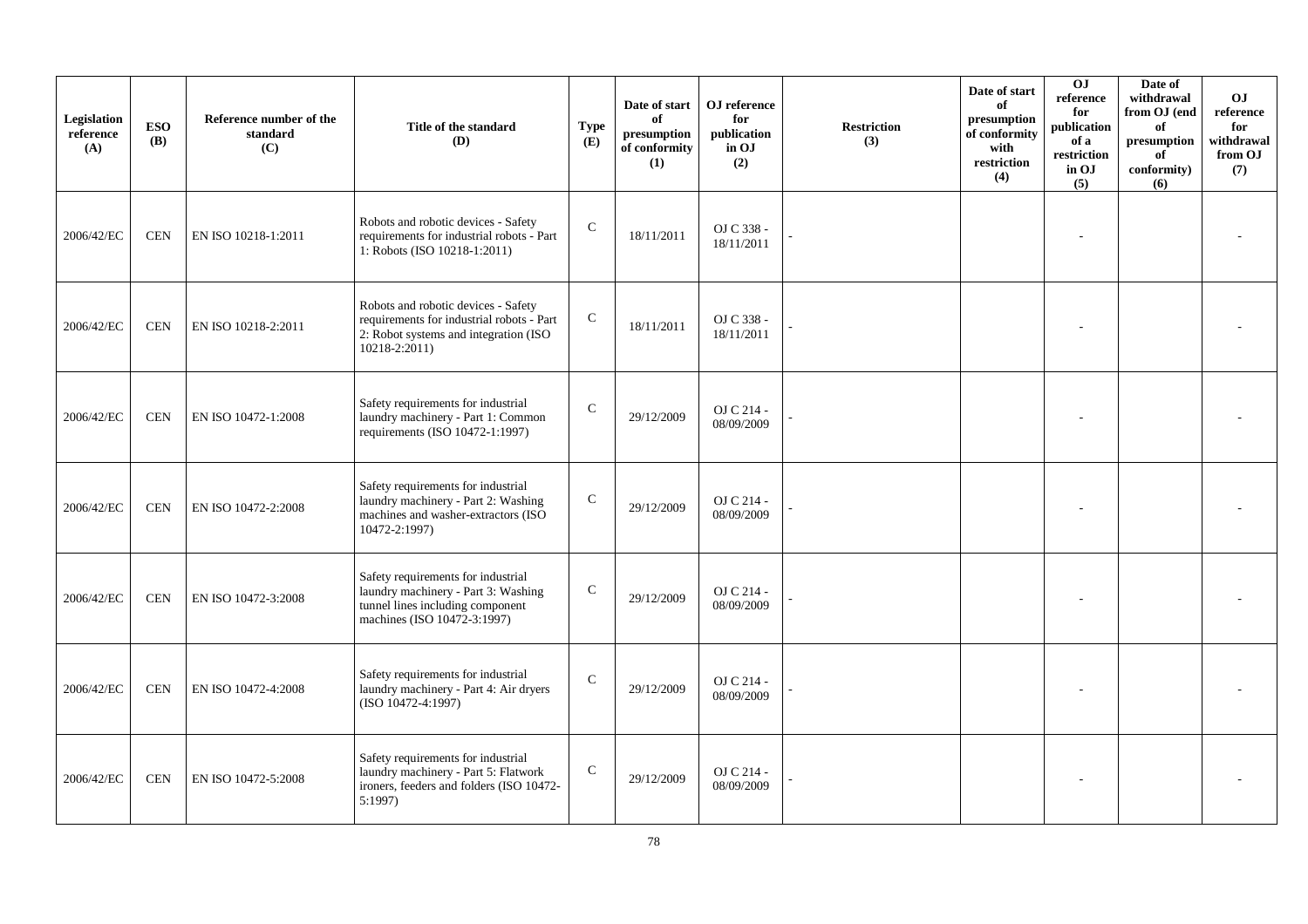| Legislation<br>reference<br>(A) | <b>ESO</b><br><b>(B)</b> | Reference number of the<br>standard<br>(C)      | Title of the standard<br>(D)                                                                                                                                | <b>Type</b><br>(E) | Date of start<br>of<br>presumption<br>of conformity<br>(1) | OJ reference<br>for<br>publication<br>in OJ<br>(2) | <b>Restriction</b><br>(3) | Date of start<br>of<br>presumption<br>of conformity<br>with<br>restriction<br>(4) | O <sub>J</sub><br>reference<br>for<br>publication<br>of a<br>restriction<br>in OJ<br>(5) | Date of<br>withdrawal<br>from OJ (end<br>of<br>presumption<br>of<br>conformity)<br>(6) | <b>OJ</b><br>reference<br>for<br>withdrawal<br>from OJ<br>(7) |
|---------------------------------|--------------------------|-------------------------------------------------|-------------------------------------------------------------------------------------------------------------------------------------------------------------|--------------------|------------------------------------------------------------|----------------------------------------------------|---------------------------|-----------------------------------------------------------------------------------|------------------------------------------------------------------------------------------|----------------------------------------------------------------------------------------|---------------------------------------------------------------|
| 2006/42/EC                      | <b>CEN</b>               | EN ISO 10472-6:2008                             | Safety requirements for industrial<br>laundry machinery - Part 6: Ironing and<br>fusing presses (ISO 10472-6:1997)                                          | $\mathsf{C}$       | 29/12/2009                                                 | OJ C 214 -<br>08/09/2009                           |                           |                                                                                   |                                                                                          |                                                                                        |                                                               |
| 2006/42/EC                      | <b>CEN</b>               | EN ISO 10517:2009                               | Powered hand-held hedge trimmers -<br>Safety (ISO 10517:2009)                                                                                               | $\mathsf{C}$       | 29/12/2009                                                 | OJ C 309 -<br>18/12/2009                           |                           |                                                                                   |                                                                                          | 30/09/2014                                                                             | OJ C 348 -<br>28/11/2013                                      |
| 2006/42/EC                      | <b>CEN</b>               | EN ISO 10517:2009,<br>EN ISO 10517:2009/A1:2013 | Powered hand-held hedge trimmers -<br>Safety (ISO 10517:2009)                                                                                               | $\mathsf{C}$       | 28/11/2013                                                 | OJ C 348 -<br>28/11/2013                           |                           |                                                                                   |                                                                                          | 02/10/2021                                                                             | OJ L 102 -<br>02/04/2020                                      |
| 2006/42/EC                      | <b>CEN</b>               | EN ISO 10517:2019                               | Powered hand-held hedge trimmers -<br>Safety (ISO 10517:2019)                                                                                               | $\mathsf{C}$       | 02/04/2020                                                 | OJ L 102 -<br>02/04/2020                           |                           |                                                                                   |                                                                                          |                                                                                        |                                                               |
| 2006/42/EC                      | <b>CEN</b>               | EN ISO 10821:2005,<br>EN ISO 10821:2005/A1:2009 | Industrial sewing machines - Safety<br>requirements for sewing machines, units<br>and systems (ISO 10821:2005)                                              | $\mathbf C$        | 29/12/2009                                                 | OJ C 309 -<br>18/12/2009                           |                           |                                                                                   |                                                                                          |                                                                                        |                                                               |
| 2006/42/EC                      | <b>CEN</b>               | EN ISO 11102-1:2009                             | Reciprocating internal combustion<br>engines - Handle starting equipment -<br>Part 1: Safety requirements and tests<br>(ISO 11102-1:1997)                   | ${\bf C}$          | 29/12/2009                                                 | OJ C 309 -<br>18/12/2009                           |                           |                                                                                   |                                                                                          |                                                                                        |                                                               |
| 2006/42/EC                      | <b>CEN</b>               | EN ISO 11102-2:2009                             | Reciprocating internal combustion<br>engines - Handle starting equipment -<br>Part 2: Method of testing the angle of<br>disengagement (ISO $11102-2:1997$ ) | $\mathsf{C}$       | 29/12/2009                                                 | OJ C 214 -<br>08/09/2009                           |                           |                                                                                   |                                                                                          |                                                                                        |                                                               |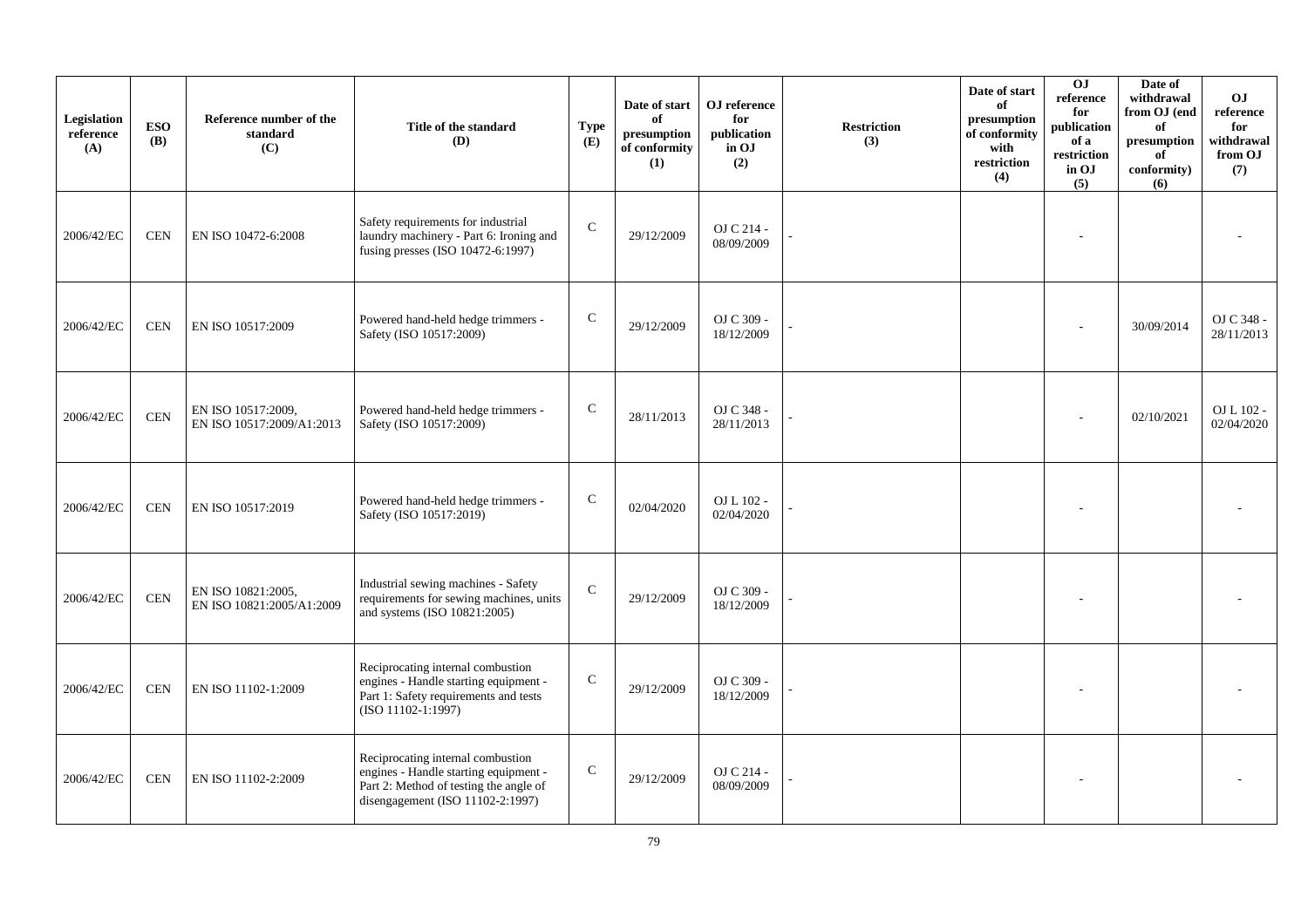| Legislation<br>reference<br>(A) | <b>ESO</b><br><b>(B)</b> | Reference number of the<br>standard<br>(C)                                                  | Title of the standard<br>(D)                                                                                                            | <b>Type</b><br>(E) | Date of start<br>of<br>presumption<br>of conformity<br>(1) | OJ reference<br>for<br>publication<br>in OJ<br>(2) | <b>Restriction</b><br>(3) | Date of start<br>of<br>presumption<br>of conformity<br>with<br>restriction<br>(4) | 0 <sub>J</sub><br>reference<br>for<br>publication<br>of a<br>restriction<br>in OJ<br>(5) | Date of<br>withdrawal<br>from OJ (end<br>of<br>presumption<br>of<br>conformity)<br>(6) | <b>OJ</b><br>reference<br>for<br>withdrawal<br>from OJ<br>(7) |
|---------------------------------|--------------------------|---------------------------------------------------------------------------------------------|-----------------------------------------------------------------------------------------------------------------------------------------|--------------------|------------------------------------------------------------|----------------------------------------------------|---------------------------|-----------------------------------------------------------------------------------|------------------------------------------------------------------------------------------|----------------------------------------------------------------------------------------|---------------------------------------------------------------|
| 2006/42/EC                      | <b>CEN</b>               | EN ISO 11111-1:2009                                                                         | Textile machinery - Safety requirements<br>- Part 1: Common requirements (ISO<br>11111-1:2009)                                          | $\mathbf C$        | 29/12/2009                                                 | OJ C 309 -<br>18/12/2009                           |                           |                                                                                   |                                                                                          | 30/11/2017                                                                             | OJ C 183 -<br>09/06/2017                                      |
| 2006/42/EC                      | <b>CEN</b>               | EN ISO 11111-1:2016                                                                         | Textile machinery - Safety requirements<br>- Part 1: Common requirements (ISO<br>11111-1:2016)                                          | $\mathbf C$        | 09/06/2017                                                 | OJ C 183 -<br>09/06/2017                           |                           |                                                                                   | $\overline{\phantom{a}}$                                                                 |                                                                                        |                                                               |
| 2006/42/EC                      | <b>CEN</b>               | EN ISO 11111-2:2005,<br>EN ISO 11111-<br>2:2005/A1:2009                                     | Textile machinery - Safety requirements<br>- Part 2: Spinning preparatory and<br>spinning machines (ISO 11111-2:2005)                   | $\mathbf C$        | 29/12/2009                                                 | OJ C 309 -<br>18/12/2009                           |                           |                                                                                   |                                                                                          | 09/06/2017                                                                             | OJ C 183 -<br>09/06/2017                                      |
| 2006/42/EC                      | <b>CEN</b>               | EN ISO 11111-2:2005,<br>EN ISO 11111-<br>2:2005/A1:2009,<br>EN ISO 11111-<br>2:2005/A2:2016 | Textile machinery - Safety requirements<br>- Part 2: Spinning preparatory and<br>spinning machines (ISO 11111-2:2005)                   | $\mathbf C$        | 09/06/2017                                                 | OJ C 183 -<br>09/06/2017                           |                           |                                                                                   |                                                                                          |                                                                                        |                                                               |
| 2006/42/EC                      | CEN                      | EN ISO 11111-3:2005,<br>EN ISO 11111-<br>3:2005/A1:2009                                     | Textile machinery - Safety requirements<br>- Part 3: Nonwoven machinery (ISO<br>11111-3:2005)                                           | $\mathsf{C}$       | 29/12/2009                                                 | OJ C 309 -<br>18/12/2009                           |                           |                                                                                   |                                                                                          | 09/06/2017                                                                             | OJ C 183 -<br>09/06/2017                                      |
| 2006/42/EC                      | <b>CEN</b>               | EN ISO 11111-3:2005,<br>EN ISO 11111-<br>3:2005/A1:2009,<br>EN ISO 11111-<br>3:2005/A2:2016 | Textile machinery - Safety requirements<br>- Part 3: Nonwoven machinery (ISO<br>11111-3:2005)                                           | $\mathcal{C}$      | 09/06/2017                                                 | OJ C 183 -<br>09/06/2017                           |                           |                                                                                   |                                                                                          |                                                                                        |                                                               |
| 2006/42/EC                      | <b>CEN</b>               | EN ISO 11111-4:2005,<br>EN ISO 11111-<br>4:2005/A1:2009                                     | Textile machinery - Safety requirements<br>- Part 4: Yarn processing, cordage and<br>rope manufacturing machinery (ISO<br>11111-4:2005) | $\mathbf C$        | 29/12/2009                                                 | OJ C 309 -<br>18/12/2009                           |                           |                                                                                   |                                                                                          | 09/06/2017                                                                             | OJ C 183 -<br>09/06/2017                                      |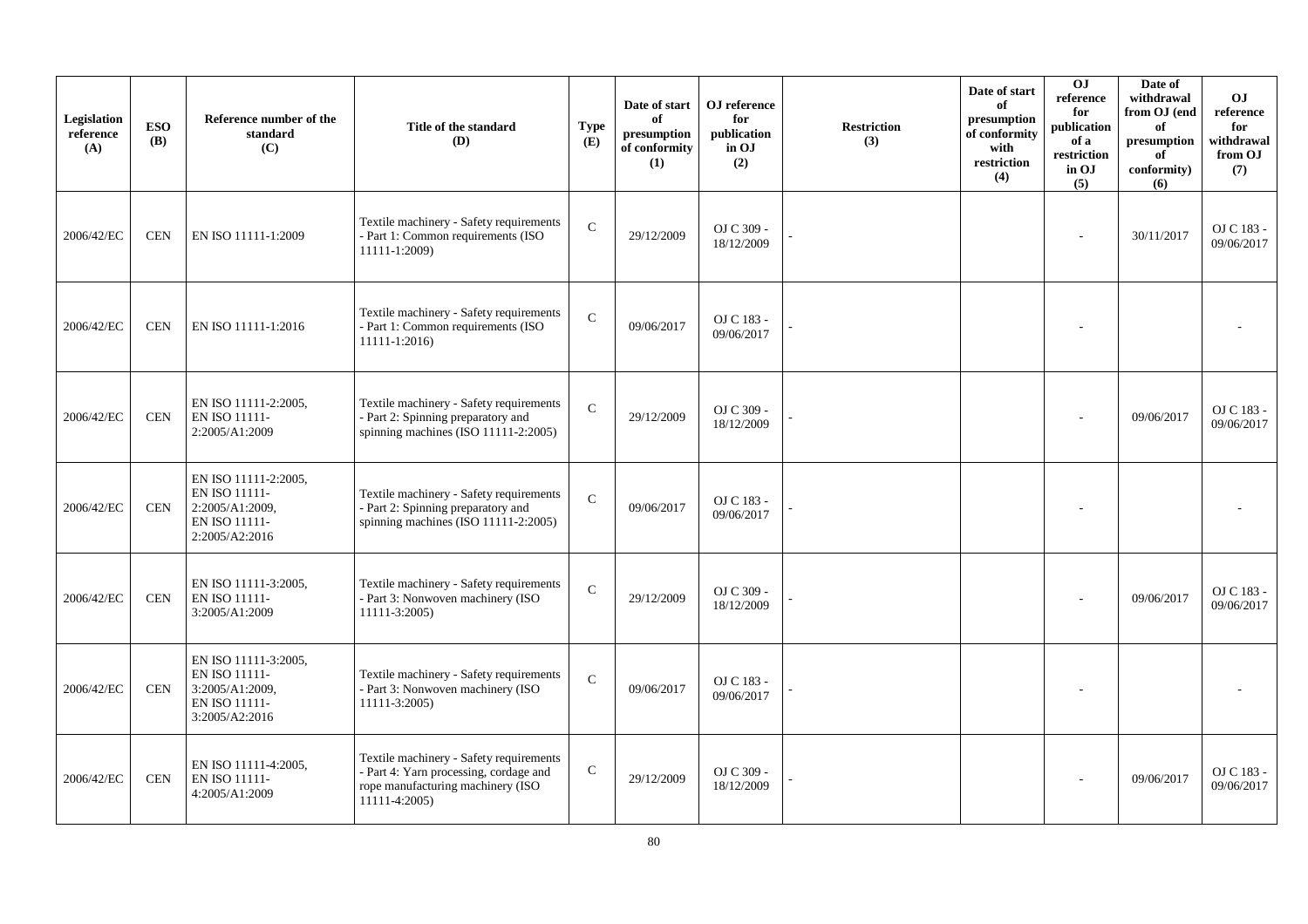| Legislation<br>reference<br>(A) | <b>ESO</b><br><b>(B)</b> | Reference number of the<br>standard<br>(C)                                                  | Title of the standard<br>(D)                                                                                                            | <b>Type</b><br>(E) | Date of start<br>of<br>presumption<br>of conformity<br>(1) | OJ reference<br>for<br>publication<br>in OJ<br>(2) | <b>Restriction</b><br>(3) | Date of start<br>of<br>presumption<br>of conformity<br>with<br>restriction<br>(4) | $\overline{0}$<br>reference<br>for<br>publication<br>of a<br>restriction<br>in OJ<br>(5) | Date of<br>withdrawal<br>from OJ (end<br>of<br>presumption<br>of<br>conformity)<br>(6) | <b>OJ</b><br>reference<br>for<br>withdrawal<br>from OJ<br>(7) |
|---------------------------------|--------------------------|---------------------------------------------------------------------------------------------|-----------------------------------------------------------------------------------------------------------------------------------------|--------------------|------------------------------------------------------------|----------------------------------------------------|---------------------------|-----------------------------------------------------------------------------------|------------------------------------------------------------------------------------------|----------------------------------------------------------------------------------------|---------------------------------------------------------------|
| 2006/42/EC                      | <b>CEN</b>               | EN ISO 11111-4:2005,<br>EN ISO 11111-<br>4:2005/A1:2009,<br>EN ISO 11111-<br>4:2005/A2:2016 | Textile machinery - Safety requirements<br>- Part 4: Yarn processing, cordage and<br>rope manufacturing machinery (ISO<br>11111-4:2005) | $\mathbf C$        | 09/06/2017                                                 | OJ C 183 -<br>09/06/2017                           |                           |                                                                                   |                                                                                          |                                                                                        |                                                               |
| 2006/42/EC                      | <b>CEN</b>               | EN ISO 11111-5:2005,<br>EN ISO 11111-<br>5:2005/A1:2009                                     | Textile machinery - Safety requirements<br>- Part 5: Preparatory machinery to<br>weaving and knitting (ISO 11111-<br>5:2005             | $\mathsf{C}$       | 29/12/2009                                                 | OJ C 309 -<br>18/12/2009                           |                           |                                                                                   |                                                                                          | 09/06/2017                                                                             | OJ C 183 -<br>09/06/2017                                      |
| 2006/42/EC                      | CEN                      | EN ISO 11111-5:2005,<br>EN ISO 11111-<br>5:2005/A1:2009,<br>EN ISO 11111-<br>5:2005/A2:2016 | Textile machinery - Safety requirements<br>- Part 5: Preparatory machinery to<br>weaving and knitting (ISO 11111-<br>5:2005             | $\mathcal{C}$      | 09/06/2017                                                 | OJ C 183 -<br>09/06/2017                           |                           |                                                                                   |                                                                                          |                                                                                        |                                                               |
| 2006/42/EC                      | <b>CEN</b>               | EN ISO 11111-6:2005,<br>EN ISO 11111-<br>6:2005/A1:2009                                     | Textile machinery - Safety requirements<br>- Part 6: Fabric manufacturing<br>machinery (ISO 11111-6:2005)                               | $\mathsf{C}$       | 29/12/2009                                                 | OJ C 309 -<br>18/12/2009                           |                           |                                                                                   |                                                                                          | 09/06/2017                                                                             | OJ C 183 -<br>09/06/2017                                      |
| 2006/42/EC                      | <b>CEN</b>               | EN ISO 11111-6:2005,<br>EN ISO 11111-<br>6:2005/A1:2009,<br>EN ISO 11111-<br>6:2005/A2:2016 | Textile machinery - Safety requirements<br>- Part 6: Fabric manufacturing<br>machinery (ISO 11111-6:2005)                               | ${\bf C}$          | 09/06/2017                                                 | OJ C 183 -<br>09/06/2017                           |                           |                                                                                   |                                                                                          |                                                                                        |                                                               |
| 2006/42/EC                      | <b>CEN</b>               | EN ISO 11111-7:2005,<br>EN ISO 11111-<br>7:2005/A1:2009                                     | Textile machinery - Safety requirements<br>- Part 7: Dyeing and finishing<br>machinery (ISO 11111-7:2005)                               | $\mathbf C$        | 29/12/2009                                                 | OJ C 309 -<br>18/12/2009                           |                           |                                                                                   |                                                                                          | 09/06/2017                                                                             | OJ C 183 -<br>09/06/2017                                      |
| 2006/42/EC                      | <b>CEN</b>               | EN ISO 11111-7:2005,<br>EN ISO 11111-<br>7:2005/A1:2009,<br>EN ISO 11111-<br>7:2005/A2:2016 | Textile machinery - Safety requirements<br>- Part 7: Dyeing and finishing<br>machinery (ISO 11111-7:2005)                               | $\mathcal{C}$      | 09/06/2017                                                 | OJ C 183 -<br>09/06/2017                           |                           |                                                                                   |                                                                                          |                                                                                        |                                                               |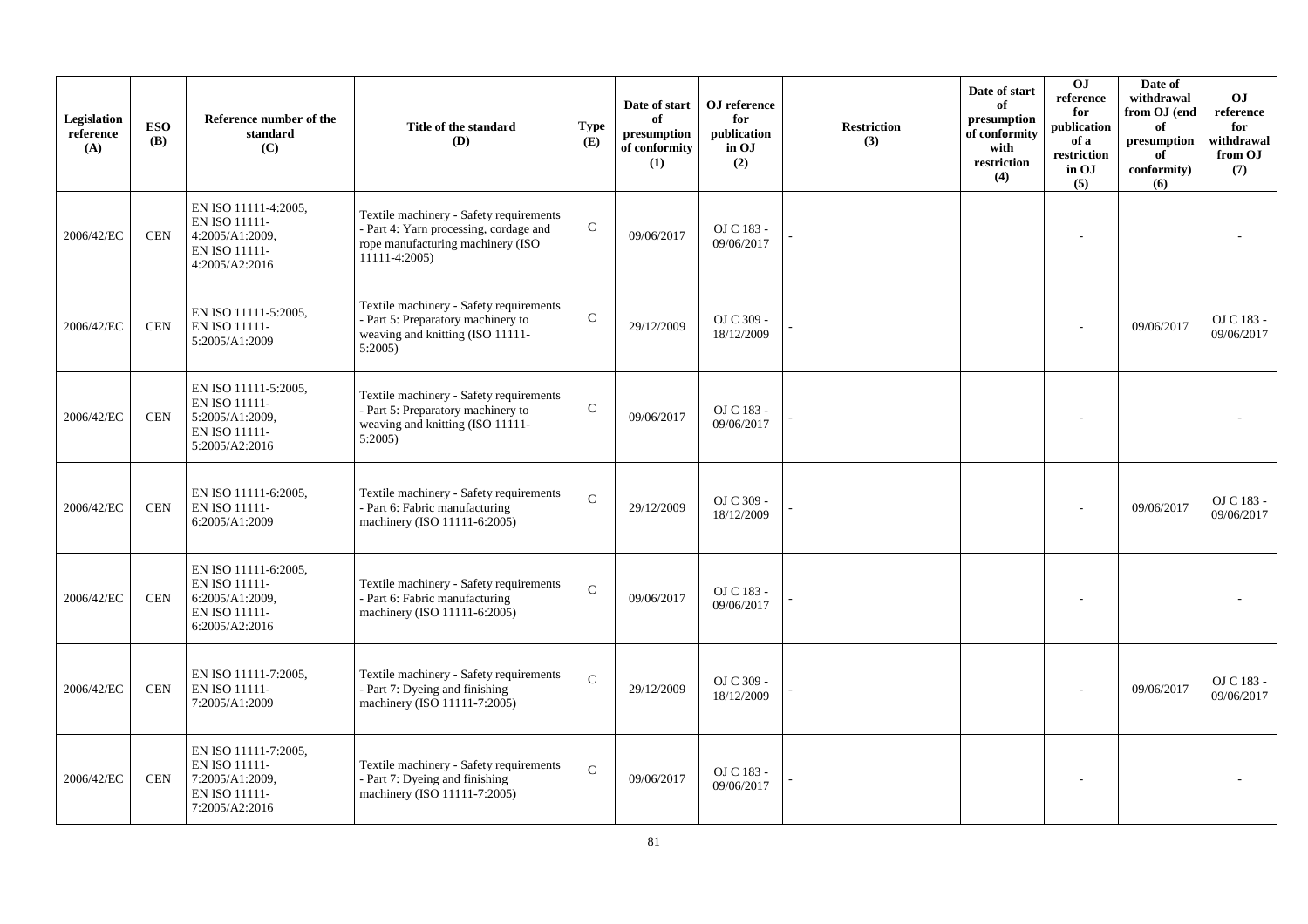| Legislation<br>reference<br>(A) | <b>ESO</b><br><b>(B)</b> | Reference number of the<br>standard<br>(C) | Title of the standard<br>(D)                                                                                                                                  | <b>Type</b><br>(E) | Date of start<br>of<br>presumption<br>of conformity<br>(1) | OJ reference<br>for<br>publication<br>in OJ<br>(2) | <b>Restriction</b><br>(3) | Date of start<br>of<br>presumption<br>of conformity<br>with<br>restriction<br>(4) | O <sub>J</sub><br>reference<br>for<br>publication<br>of a<br>restriction<br>in OJ<br>(5) | Date of<br>withdrawal<br>from OJ (end<br>of<br>$\bf{presumption}$<br>of<br>conformity)<br>(6) | O <sub>J</sub><br>reference<br>for<br>withdrawal<br>from OJ<br>(7) |
|---------------------------------|--------------------------|--------------------------------------------|---------------------------------------------------------------------------------------------------------------------------------------------------------------|--------------------|------------------------------------------------------------|----------------------------------------------------|---------------------------|-----------------------------------------------------------------------------------|------------------------------------------------------------------------------------------|-----------------------------------------------------------------------------------------------|--------------------------------------------------------------------|
| 2006/42/EC                      | CEN                      | EN ISO 11145:2016                          | Optics and photonics - Lasers and laser-<br>related equipment - Vocabulary and<br>symbols (ISO 11145:2016)                                                    | $\mathcal{C}$      | 09/09/2016                                                 | OJ C 332 -<br>09/09/2016                           |                           |                                                                                   |                                                                                          |                                                                                               |                                                                    |
| 2006/42/EC                      | <b>CEN</b>               | EN ISO 11148-1:2011                        | Hand-held non-electric power tools -<br>Safety requirements - Part 1: Assembly<br>power tools for non-threaded<br>mechanical fasteners (ISO 11148-<br>1:2011) | $\mathbf{C}$       | 24/08/2012                                                 | OJ C 256 -<br>24/08/2012                           |                           |                                                                                   |                                                                                          |                                                                                               |                                                                    |
| 2006/42/EC                      | <b>CEN</b>               | EN ISO 11148-2:2011                        | Hand-held non-electric power tools -<br>Safety requirements - Part 2: Cutting-off<br>and crimping power tools (ISO/FDIS<br>11148-2:2011)                      | $\mathsf{C}$       | 29/02/2012                                                 | OJ C 061 -<br>29/02/2012                           |                           |                                                                                   |                                                                                          |                                                                                               |                                                                    |
| 2006/42/EC                      | <b>CEN</b>               | EN ISO 11148-3:2010                        | Hand-held non-electric power tools -<br>Safety requirements - Part 3: Drills and<br>tappers (ISO 11148-3:2010)                                                | ${\bf C}$          | 08/04/2011                                                 | OJ C 110 -<br>08/04/2011                           |                           |                                                                                   |                                                                                          | 30/06/2013                                                                                    | OJ C 099 -<br>05/04/2013                                           |
| 2006/42/EC                      | <b>CEN</b>               | EN ISO 11148-3:2012                        | Hand-held non-electric power tools -<br>Safety requirements - Part 3: Drills and<br>tappers (ISO 11148-3:2012)                                                | $\mathcal{C}$      | 05/04/2013                                                 | OJ C 099 -<br>05/04/2013                           |                           |                                                                                   |                                                                                          |                                                                                               |                                                                    |
| 2006/42/EC                      | <b>CEN</b>               | EN ISO 11148-4:2010                        | Hand-held non-electric power tools -<br>Safety requirements - Part 4: Nonrotary<br>percussive power tools (ISO 11148-<br>4:2010                               | $\mathsf{C}$       | 08/04/2011                                                 | OJ C 110 -<br>08/04/2011                           |                           |                                                                                   |                                                                                          | 30/06/2013                                                                                    | OJ C 099 -<br>05/04/2013                                           |
| 2006/42/EC                      | <b>CEN</b>               | EN ISO 11148-4:2012                        | Hand-held non-electric power tools -<br>Safety requirements - Part 4: Non-rotary<br>percussive power tools (ISO 11148-<br>4:2012                              | $\mathsf{C}$       | 05/04/2013                                                 | OJ C 099 -<br>05/04/2013                           |                           |                                                                                   |                                                                                          |                                                                                               |                                                                    |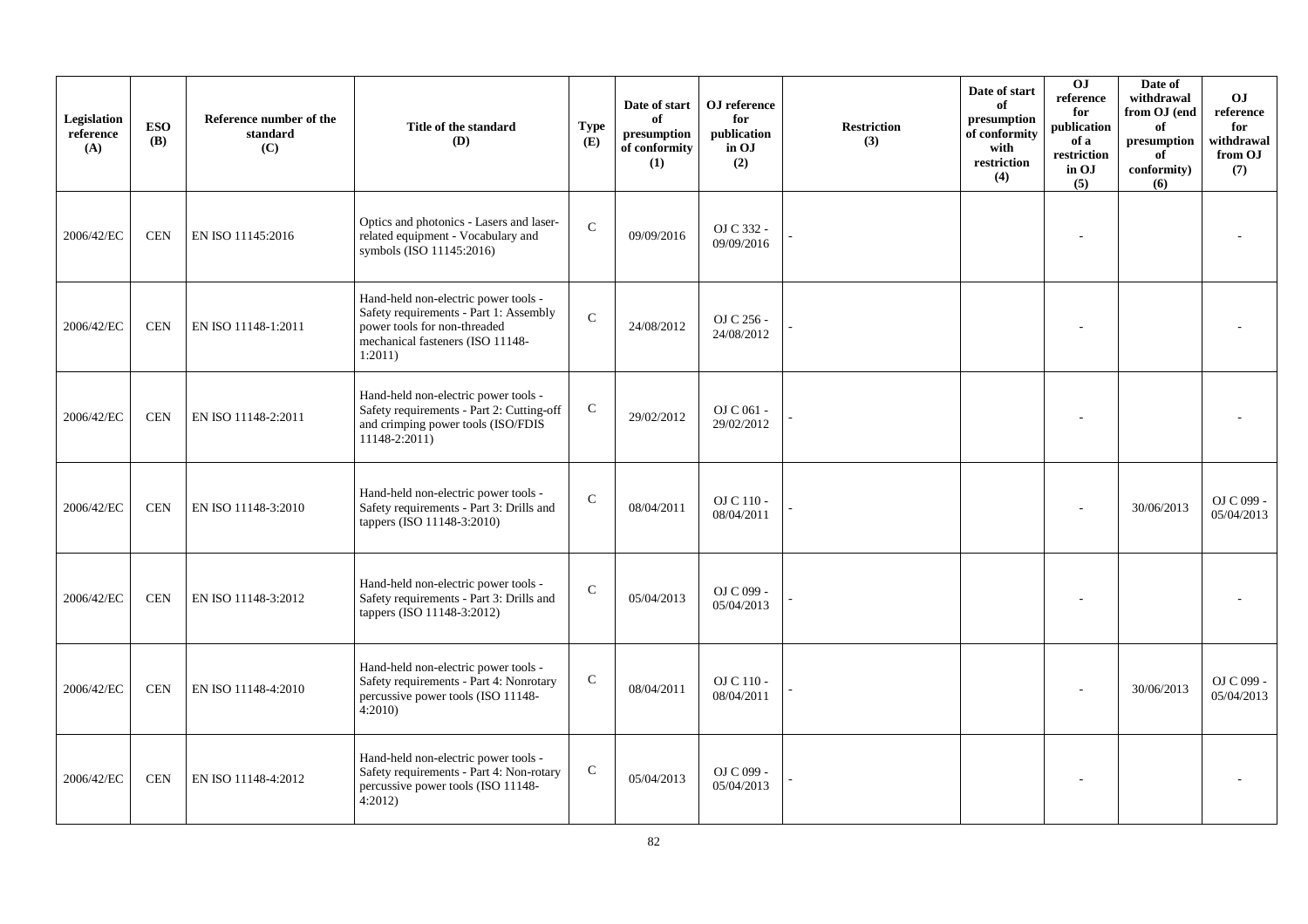| Legislation<br>reference<br>(A) | <b>ESO</b><br><b>(B)</b> | Reference number of the<br>standard<br>(C) | Title of the standard<br>(D)                                                                                                                  | <b>Type</b><br>(E) | Date of start<br>of<br>$\bf{presumption}$<br>of conformity<br>(1) | OJ reference<br>for<br>publication<br>in OJ<br>(2) | <b>Restriction</b><br>(3) | Date of start<br>of<br>presumption<br>of conformity<br>with<br>restriction<br>(4) | 0J<br>$\rm reference$<br>for<br>publication<br>of a<br>restriction<br>in OJ<br>(5) | Date of<br>withdrawal<br>from OJ (end<br>of<br>presumption<br>of<br>conformity)<br>(6) | <b>OJ</b><br>reference<br>for<br>withdrawal<br>from OJ<br>(7) |
|---------------------------------|--------------------------|--------------------------------------------|-----------------------------------------------------------------------------------------------------------------------------------------------|--------------------|-------------------------------------------------------------------|----------------------------------------------------|---------------------------|-----------------------------------------------------------------------------------|------------------------------------------------------------------------------------|----------------------------------------------------------------------------------------|---------------------------------------------------------------|
| 2006/42/EC                      | <b>CEN</b>               | EN ISO 11148-5:2011                        | Hand-held non-electric power tools -<br>Safety requirements - Part 5: Rotary<br>percussive drills (ISO 11148-5:2011)                          | $\mathbf C$        | 29/02/2012                                                        | OJ C 061 -<br>29/02/2012                           |                           |                                                                                   |                                                                                    |                                                                                        |                                                               |
| 2006/42/EC                      | <b>CEN</b>               | EN ISO 11148-6:2010                        | Hand-held non-electric power tools -<br>Safety requirements - Part 6: Assembly<br>power tools for threaded fasteners (ISO<br>$11148 - 6:2010$ | ${\bf C}$          | 08/04/2011                                                        | OJ C 110 -<br>08/04/2011                           |                           |                                                                                   |                                                                                    | 30/06/2013                                                                             | OJ C 099 -<br>05/04/2013                                      |
| 2006/42/EC                      | <b>CEN</b>               | EN ISO 11148-6:2012                        | Hand-held non-electric power tools -<br>Safety requirements - Part 6: Assembly<br>power tools for threaded fasteners (ISO<br>$11148 - 6:2012$ | $\mathsf{C}$       | 05/04/2013                                                        | OJ C 099 -<br>05/04/2013                           |                           |                                                                                   |                                                                                    |                                                                                        |                                                               |
| 2006/42/EC                      | <b>CEN</b>               | EN ISO 11148-7:2012                        | Hand-held non-electric power tools -<br>Safety requirements - Part 7: Grinders<br>$(ISO 11148-7:2012)$                                        | $\mathsf{C}$       | 15/11/2012                                                        | OJ C 350 -<br>15/11/2012                           |                           |                                                                                   |                                                                                    |                                                                                        |                                                               |
| 2006/42/EC                      | <b>CEN</b>               | EN ISO 11148-8:2011                        | Hand-held non-electric power tools -<br>Safety requirements - Part 8: Sanders<br>and polishers (ISO 11148-8:2011)                             | $\mathsf{C}$       | 29/02/2012                                                        | OJ C 061 -<br>29/02/2012                           |                           |                                                                                   |                                                                                    |                                                                                        |                                                               |
| 2006/42/EC                      | <b>CEN</b>               | EN ISO 11148-9:2011                        | Hand-held non-electric power tools -<br>Safety requirements - Part 9: Die<br>grinders (ISO 11148-9:2011)                                      | $\mathbf C$        | 29/02/2012                                                        | OJ C 061 -<br>29/02/2012                           |                           |                                                                                   |                                                                                    |                                                                                        |                                                               |
| 2006/42/EC                      | <b>CEN</b>               | EN ISO 11148-10:2011                       | Hand-held non-electric power tools -<br>Safety requirements - Part 10:<br>Compression power tools (ISO 11148-<br>10:2011)                     | $\mathbf C$        | 29/02/2012                                                        | OJ C 061 -<br>29/02/2012                           |                           |                                                                                   |                                                                                    |                                                                                        |                                                               |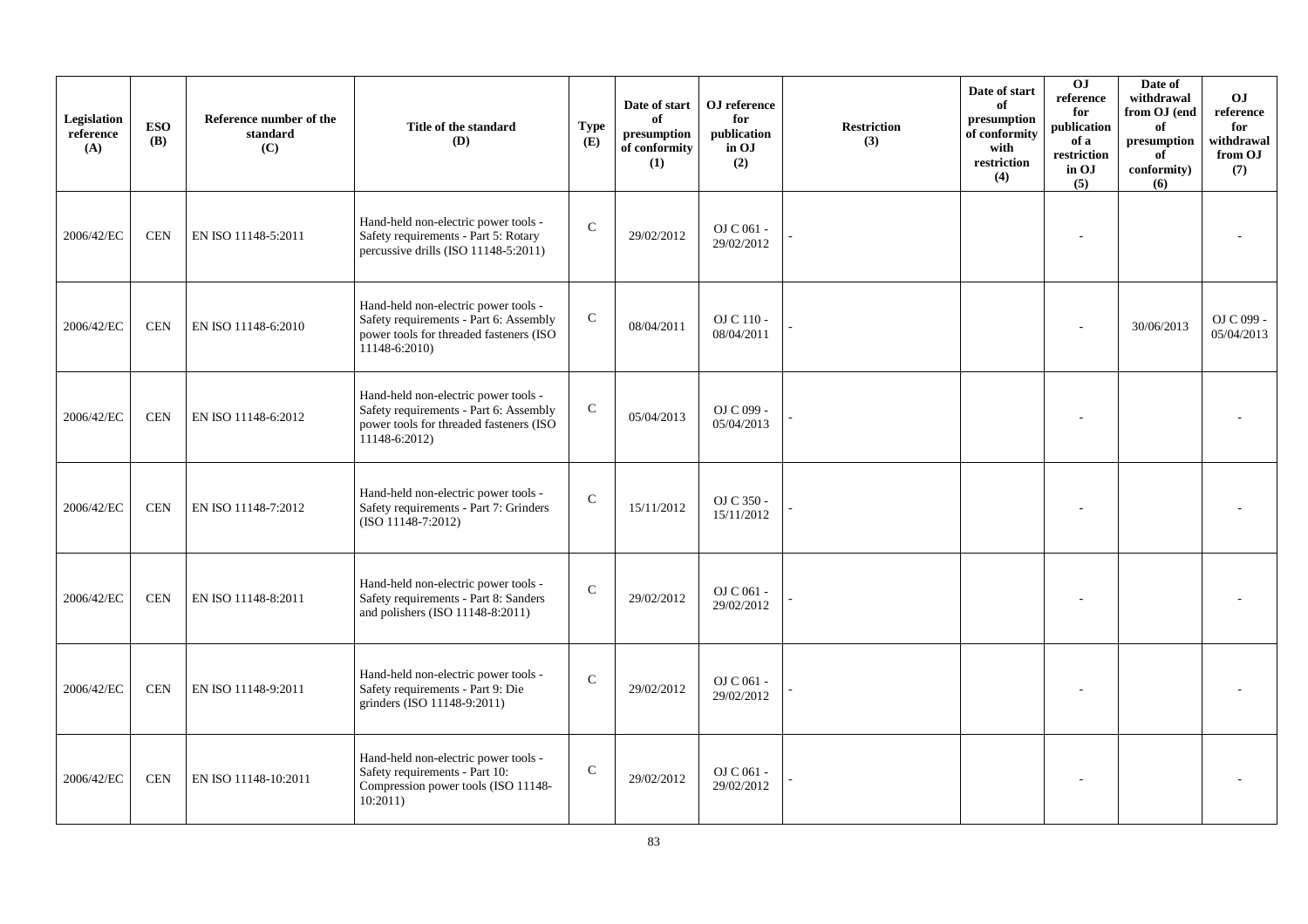| Legislation<br>reference<br>(A) | <b>ESO</b><br><b>(B)</b> | Reference number of the<br>standard<br>(C) | Title of the standard<br>(D)                                                                                                                                                                                                                | <b>Type</b><br>(E) | Date of start<br>of<br>presumption<br>of conformity<br>(1) | OJ reference<br>for<br>publication<br>in OJ<br>(2) | <b>Restriction</b><br>(3) | Date of start<br>of<br>presumption<br>of conformity<br>with<br>$\operatorname{restriction}$<br>(4) | 0J<br>reference<br>for<br>publication<br>of a<br>restriction<br>in OJ<br>(5) | Date of<br>withdrawal<br>from OJ (end<br>of<br>$\bf{presumption}$<br>of<br>conformity)<br>(6) | OJ.<br>reference<br>for<br>withdrawal<br>from OJ<br>(7) |
|---------------------------------|--------------------------|--------------------------------------------|---------------------------------------------------------------------------------------------------------------------------------------------------------------------------------------------------------------------------------------------|--------------------|------------------------------------------------------------|----------------------------------------------------|---------------------------|----------------------------------------------------------------------------------------------------|------------------------------------------------------------------------------|-----------------------------------------------------------------------------------------------|---------------------------------------------------------|
| 2006/42/EC                      | <b>CEN</b>               | EN ISO 11148-11:2011                       | Hand-held non-electric power tools -<br>Safety requirements - Part 11: Nibblers<br>and shears (ISO 11148-11:2011)                                                                                                                           | $\mathcal{C}$      | 29/02/2012                                                 | OJ C 061 -<br>29/02/2012                           |                           |                                                                                                    |                                                                              |                                                                                               |                                                         |
| 2006/42/EC                      | <b>CEN</b>               | EN ISO 11148-12:2012                       | Hand-held non-electric power tools -<br>Safety requirements - Part 12: Circular,<br>oscillating and reciprocating saws (ISO<br>11148-12:2012)                                                                                               | $\mathsf C$        | 05/04/2013                                                 | OJ C 099 -<br>05/04/2013                           |                           |                                                                                                    |                                                                              |                                                                                               |                                                         |
| 2006/42/EC                      | <b>CEN</b>               | EN ISO 11148-13:2018                       | Hand-held non-electric power tools -<br>Safety requirements - Part 13: Fastener<br>driving tools (ISO 11148-13:2017)                                                                                                                        | $\mathcal{C}$      | 02/04/2020                                                 | OJ L 102 -<br>02/04/2020                           |                           |                                                                                                    |                                                                              |                                                                                               |                                                         |
| 2006/42/EC                      | <b>CEN</b>               | EN ISO 11252:2013                          | Lasers and laser-related equipment -<br>Laser device - Minimum requirements<br>for documentation (ISO $11252:2013$ )                                                                                                                        | ${\bf C}$          | 28/11/2013                                                 | OJ C 348 -<br>28/11/2013                           |                           |                                                                                                    |                                                                              |                                                                                               |                                                         |
| 2006/42/EC                      | <b>CEN</b>               | EN ISO 11553-1:2008                        | Safety of machinery - Laser processing<br>machines - Part 1: General safety<br>requirements (ISO 11553-1:2005)                                                                                                                              | $\mathcal{C}$      | 29/12/2009                                                 | OJ C 214 -<br>08/09/2009                           |                           |                                                                                                    |                                                                              | 15/04/2023                                                                                    | OJ L 366 -<br>15/10/2021                                |
| 2006/42/EC                      | <b>CEN</b>               | EN ISO 11553-2:2008                        | Safety of machinery - Laser processing<br>machines - Part 2: Safety requirements<br>for hand-held laser processing devices<br>$(ISO 11553-2:2007)$                                                                                          | $\mathsf C$        | 29/12/2009                                                 | OJ C 214 -<br>08/09/2009                           |                           |                                                                                                    |                                                                              |                                                                                               |                                                         |
| 2006/42/EC                      | <b>CEN</b>               | EN ISO 11553-3:2013                        | Safety of machinery - Laser processing<br>machines - Part 3: Noise reduction and<br>noise measurement methods for laser<br>processing machines and hand-held<br>processing devices and associated<br>auxiliary equipment (accuracy grade 2) | $\mathbf C$        | 28/11/2013                                                 | OJ C 348 -<br>28/11/2013                           |                           |                                                                                                    |                                                                              |                                                                                               |                                                         |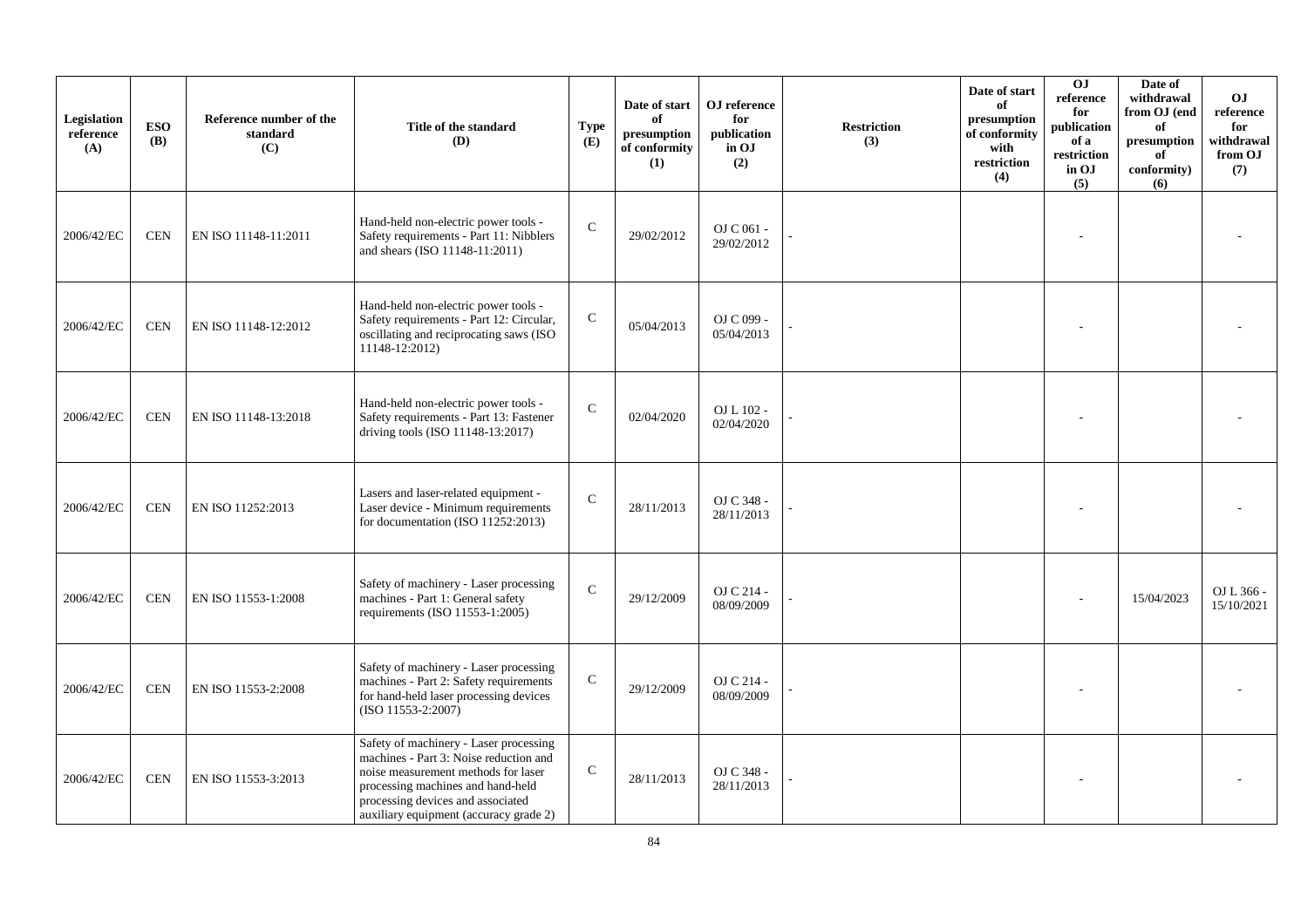| Legislation<br>reference<br>(A) | <b>ESO</b><br><b>(B)</b> | Reference number of the<br>standard<br>(C) | Title of the standard<br>(D)                                                                                                                                                           | <b>Type</b><br>(E) | Date of start<br>of<br>presumption<br>of conformity<br>(1) | OJ reference<br>for<br>publication<br>in OJ<br>(2) | <b>Restriction</b><br>(3) | Date of start<br>of<br>presumption<br>of conformity<br>with<br>restriction<br>(4) | O <sub>J</sub><br>reference<br>for<br>publication<br>of a<br>restriction<br>in OJ<br>(5) | Date of<br>withdrawal<br>from OJ (end<br>of<br>presumption<br>of<br>conformity)<br>(6) | <b>OJ</b><br>reference<br>for<br>withdrawal<br>from OJ<br>(7) |
|---------------------------------|--------------------------|--------------------------------------------|----------------------------------------------------------------------------------------------------------------------------------------------------------------------------------------|--------------------|------------------------------------------------------------|----------------------------------------------------|---------------------------|-----------------------------------------------------------------------------------|------------------------------------------------------------------------------------------|----------------------------------------------------------------------------------------|---------------------------------------------------------------|
|                                 |                          |                                            | $(ISO 11553-3:2013)$                                                                                                                                                                   |                    |                                                            |                                                    |                           |                                                                                   |                                                                                          |                                                                                        |                                                               |
| 2006/42/EC                      | <b>CEN</b>               | EN ISO 11554:2017                          | Optics and photonics - Lasers and laser-<br>related equipment - Test methods for<br>laser beam power, energy and temporal<br>characteristics (ISO 11554:2017)                          | $\mathcal{C}$      | 09/03/2018                                                 | OJ C 092 -<br>09/03/2018                           |                           |                                                                                   |                                                                                          |                                                                                        |                                                               |
| 2006/42/EC                      | <b>CEN</b>               | EN ISO 11680-1:2008                        | Machinery for forestry - Safety<br>requirements and testing for pole-<br>mounted powered pruners - Part 1: Units<br>fitted with an integral combustion<br>engine (ISO 11680-1:2000)    | $\mathcal{C}$      | 29/12/2009                                                 | OJ C 214 -<br>08/09/2009                           |                           |                                                                                   |                                                                                          | 30/06/2012                                                                             | OJ C 061 -<br>29/02/2012                                      |
| 2006/42/EC                      | <b>CEN</b>               | EN ISO 11680-1:2011                        | Machinery for forestry - Safety<br>requirements and testing for pole-<br>mounted powered pruners - Part 1:<br>Machines fitted with an integral<br>combustion engine (ISO 11680-1:2011) | $\mathsf{C}$       | 29/02/2012                                                 | OJ C 061 -<br>29/02/2012                           |                           |                                                                                   |                                                                                          |                                                                                        |                                                               |
| 2006/42/EC                      | <b>CEN</b>               | EN ISO 11680-2:2008                        | Machinery for forestry - Safety<br>requirements and testing for pole-<br>mounted powered pruners - Part 2: Units<br>for use with a back-pack power source<br>(ISO 11680-2:2000)        | $\mathcal{C}$      | 29/12/2009                                                 | OJ C 214 -<br>08/09/2009                           |                           |                                                                                   |                                                                                          | 30/06/2012                                                                             | OJ C 061 -<br>29/02/2012                                      |
| 2006/42/EC                      | <b>CEN</b>               | EN ISO 11680-2:2011                        | Machinery for forestry - Safety<br>requirements and testing for pole-<br>mounted powered pruners - Part 2:<br>Machines for use with back-pack power<br>source (ISO 11680-2:2011)       | $\mathcal{C}$      | 29/02/2012                                                 | OJ C 061 -<br>29/02/2012                           |                           |                                                                                   |                                                                                          |                                                                                        |                                                               |
| 2006/42/EC                      | <b>CEN</b>               | EN ISO 11681-1:2008                        | Machinery for forestry - Portable chain-<br>saw safety requirements and testing -<br>Part 1: Chain-saws for forest service<br>(ISO 11681-1:2004, including Amd<br>$1:2007$ )           | $\mathcal{C}$      | 29/12/2009                                                 | OJ C 214 -<br>08/09/2009                           |                           |                                                                                   |                                                                                          | 30/06/2012                                                                             | OJ C 061 -<br>29/02/2012                                      |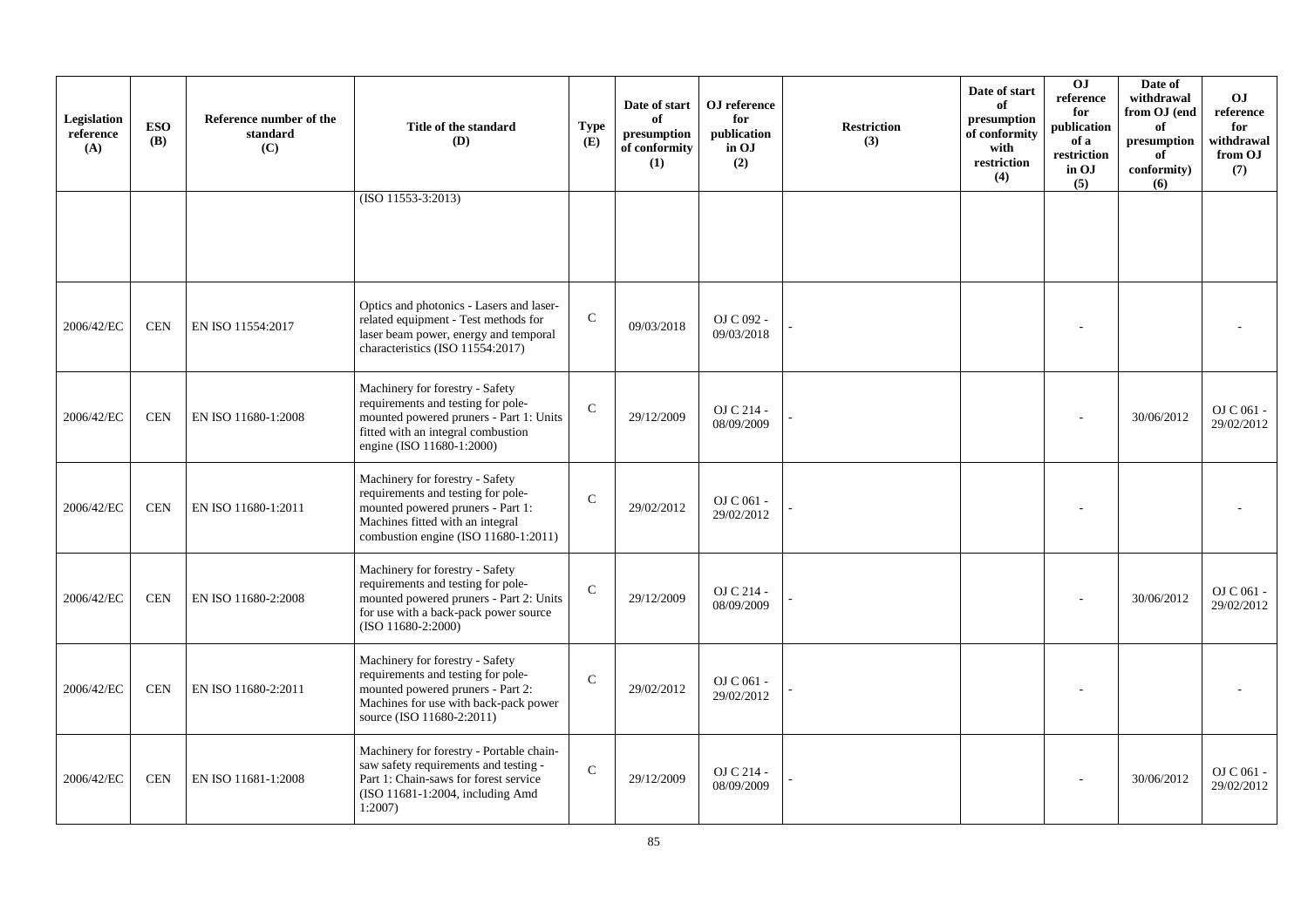| Legislation<br>reference<br>(A) | <b>ESO</b><br><b>(B)</b> | Reference number of the<br>standard<br>(C)              | Title of the standard<br>(D)                                                                                                                                                                                                            | <b>Type</b><br>(E) | Date of start<br>of<br>presumption<br>of conformity<br>(1) | OJ reference<br>for<br>publication<br>in OJ<br>(2) | <b>Restriction</b><br>(3) | Date of start<br>of<br>presumption<br>of conformity<br>with<br>restriction<br>(4) | OJ<br>reference<br>for<br>publication<br>of a<br>restriction<br>in OJ<br>(5) | Date of<br>withdrawal<br>from OJ (end<br>of<br>presumption<br>of<br>conformity)<br>(6) | <b>OJ</b><br>reference<br>for<br>withdrawal<br>from OJ<br>(7) |
|---------------------------------|--------------------------|---------------------------------------------------------|-----------------------------------------------------------------------------------------------------------------------------------------------------------------------------------------------------------------------------------------|--------------------|------------------------------------------------------------|----------------------------------------------------|---------------------------|-----------------------------------------------------------------------------------|------------------------------------------------------------------------------|----------------------------------------------------------------------------------------|---------------------------------------------------------------|
| 2006/42/EC                      | <b>CEN</b>               | EN ISO 11681-1:2011                                     | Machinery for forestry - Portable chain-<br>saw safety requirements and testing -<br>Part 1: Chain-saws for forest service<br>$(ISO 11681-1:2011)$                                                                                      | $\mathsf{C}$       | 29/02/2012                                                 | OJ C 061 -<br>29/02/2012                           |                           |                                                                                   |                                                                              |                                                                                        |                                                               |
| 2006/42/EC                      | <b>CEN</b>               | EN ISO 11681-2:2008                                     | Machinery for forestry - Portable chain-<br>saw safety requirements and testing -<br>Part 2: Chain-saws for tree service (ISO<br>11681-2:2006)                                                                                          | $\mathsf{C}$       | 29/12/2009                                                 | OJ C 214 -<br>08/09/2009                           |                           |                                                                                   |                                                                              | 30/06/2012                                                                             | OJ C 061 -<br>29/02/2012                                      |
| 2006/42/EC                      | <b>CEN</b>               | EN ISO 11681-2:2011                                     | Machinery for forestry - Portable chain-<br>saw safety requirements and testing -<br>Part 2: Chain-saws for tree service (ISO<br>11681-2:2011)                                                                                          | $\mathsf{C}$       | 29/02/2012                                                 | OJ C 061 -<br>29/02/2012                           |                           |                                                                                   |                                                                              | 30/06/2018                                                                             | OJ C 092 -<br>09/03/2018                                      |
| 2006/42/EC                      | <b>CEN</b>               | EN ISO 11681-2:2011,<br>EN ISO 11681-<br>2:2011/A1:2017 | Machinery for forestry - Portable chain-<br>saw safety requirements and testing -<br>Part 2: Chain-saws for tree service (ISO<br>11681-2:2011)                                                                                          | $\mathbf C$        | 09/03/2018                                                 | OJ C 092 -<br>09/03/2018                           |                           |                                                                                   |                                                                              |                                                                                        |                                                               |
| 2006/42/EC                      | <b>CEN</b>               | EN ISO 11806:2008                                       | Agricultural and forestry machinery -<br>Portable hand-held combustion engine<br>driven brush cutters and grass trimmers<br>- Safety (ISO 11806:1997)                                                                                   | $\mathbf C$        | 29/12/2009                                                 | OJ C 214 -<br>08/09/2009                           |                           |                                                                                   |                                                                              | 30/06/2012                                                                             | OJ C 061 -<br>29/02/2012                                      |
| 2006/42/EC                      | <b>CEN</b>               | EN ISO 11806-1:2011                                     | Agricultural and forestry machinery -<br>Safety requirements and testing for<br>portable, hand-held, powered brush-<br>cutters and grass-trimmers - Part 1:<br>Machines fitted with an integral<br>combustion engine (ISO 11806-1:2011) | $\mathsf{C}$       | 29/02/2012                                                 | OJ C 061 -<br>29/02/2012                           |                           |                                                                                   |                                                                              |                                                                                        |                                                               |
| 2006/42/EC                      | <b>CEN</b>               | EN ISO 11806-2:2011                                     | Agricultural and forestry machinery -<br>Safety requirements and testing for<br>portable, hand-held, powered brush-<br>cutters and grass-trimmers - Part 2:<br>Machines for use with back-pack power<br>unit (ISO 11806-2:2011)         | $\mathbf C$        | 29/02/2012                                                 | OJ C 061 -<br>29/02/2012                           |                           |                                                                                   |                                                                              |                                                                                        |                                                               |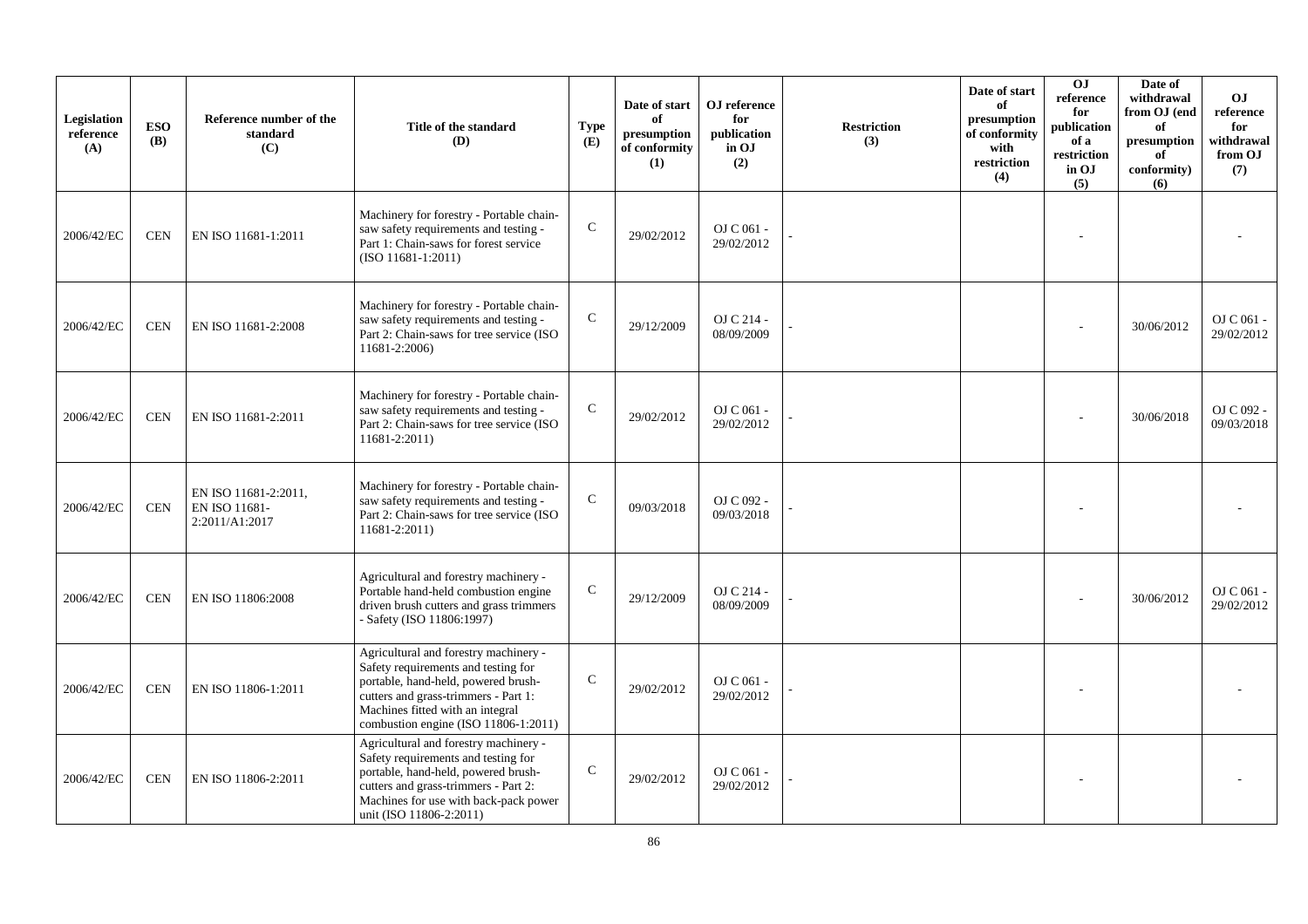| Legislation<br>reference<br>(A) | <b>ESO</b><br><b>(B)</b> | Reference number of the<br>standard<br>(C)      | Title of the standard<br>(D)                                                                                                      | <b>Type</b><br>(E) | Date of start<br>of<br>presumption<br>of conformity<br>(1) | OJ reference<br>for<br>publication<br>in OJ<br>(2) | <b>Restriction</b><br>(3) | Date of start<br>of<br>presumption<br>of conformity<br>with<br>restriction<br>(4) | 0J<br>reference<br>for<br>publication<br>of a<br>restriction<br>in OJ<br>(5) | Date of<br>withdrawal<br>from OJ (end<br>of<br>presumption<br>of<br>conformity)<br>(6) | <b>OJ</b><br>reference<br>for<br>withdrawal<br>from OJ<br>(7) |
|---------------------------------|--------------------------|-------------------------------------------------|-----------------------------------------------------------------------------------------------------------------------------------|--------------------|------------------------------------------------------------|----------------------------------------------------|---------------------------|-----------------------------------------------------------------------------------|------------------------------------------------------------------------------|----------------------------------------------------------------------------------------|---------------------------------------------------------------|
| 2006/42/EC                      | <b>CEN</b>               | EN ISO 11850:2011                               | Machinery for forestry - General safety<br>requirements (ISO 11850:2011)                                                          | ${\bf C}$          | 29/02/2012                                                 | OJ C 061 -<br>29/02/2012                           |                           |                                                                                   |                                                                              | 09/09/2016                                                                             | OJ C 332 -<br>09/09/2016                                      |
| 2006/42/EC                      | $\mbox{CEN}$             | EN ISO 11850:2011,<br>EN ISO 11850:2011/A1:2016 | Machinery for forestry - General safety<br>requirements (ISO 11850:2011)                                                          | $\mathsf{C}$       | 09/09/2016                                                 | OJ C 332 -<br>09/09/2016                           |                           |                                                                                   |                                                                              |                                                                                        |                                                               |
| 2006/42/EC                      | <b>CEN</b>               | EN 12001:2003+A1:2009                           | Conveying, spraying and placing<br>machines for concrete and mortar -<br>Safety requirements                                      | $\mathcal{C}$      | 26/05/2010                                                 | OJ C 136 -<br>26/05/2010                           |                           |                                                                                   |                                                                              | 28/03/2013                                                                             | OJ C 350 -<br>15/11/2012                                      |
| 2006/42/EC                      | <b>CEN</b>               | EN 12001:2012                                   | Conveying, spraying and placing<br>machines for concrete and mortar -<br>Safety requirements                                      | ${\bf C}$          | 15/11/2012                                                 | OJ C 350 -<br>15/11/2012                           |                           |                                                                                   |                                                                              |                                                                                        |                                                               |
| 2006/42/EC                      | <b>CEN</b>               | EN 12012-1:2018                                 | Plastics and rubber machines - Size<br>reduction machines - Part 1: Safety<br>requirements for blade granulators and<br>shredders | ${\bf C}$          | 02/04/2020                                                 | OJ L 102 -<br>02/04/2020                           |                           |                                                                                   |                                                                              |                                                                                        |                                                               |
| 2006/42/EC                      | <b>CEN</b>               | EN 12012-1:2007+A1:2008                         | Plastics and rubber machines - Size<br>reduction machines - Part 1: Safety<br>requirements for blade granulators                  | $\mathsf{C}$       | 29/12/2009                                                 | OJ C 214 -<br>08/09/2009                           |                           |                                                                                   |                                                                              | 02/10/2021                                                                             | OJ L 102 -<br>02/04/2020                                      |
| 2006/42/EC                      | <b>CEN</b>               | EN 12012-2:2001+A2:2008                         | Plastics and rubber machines - Size<br>reduction machines - Part 2: Safety<br>requirements for strand pelletisers                 | $\mathsf{C}$       | 29/12/2009                                                 | OJ C 214 -<br>08/09/2009                           |                           |                                                                                   |                                                                              | 20/10/2010                                                                             | OJ C 284 -<br>20/10/2010                                      |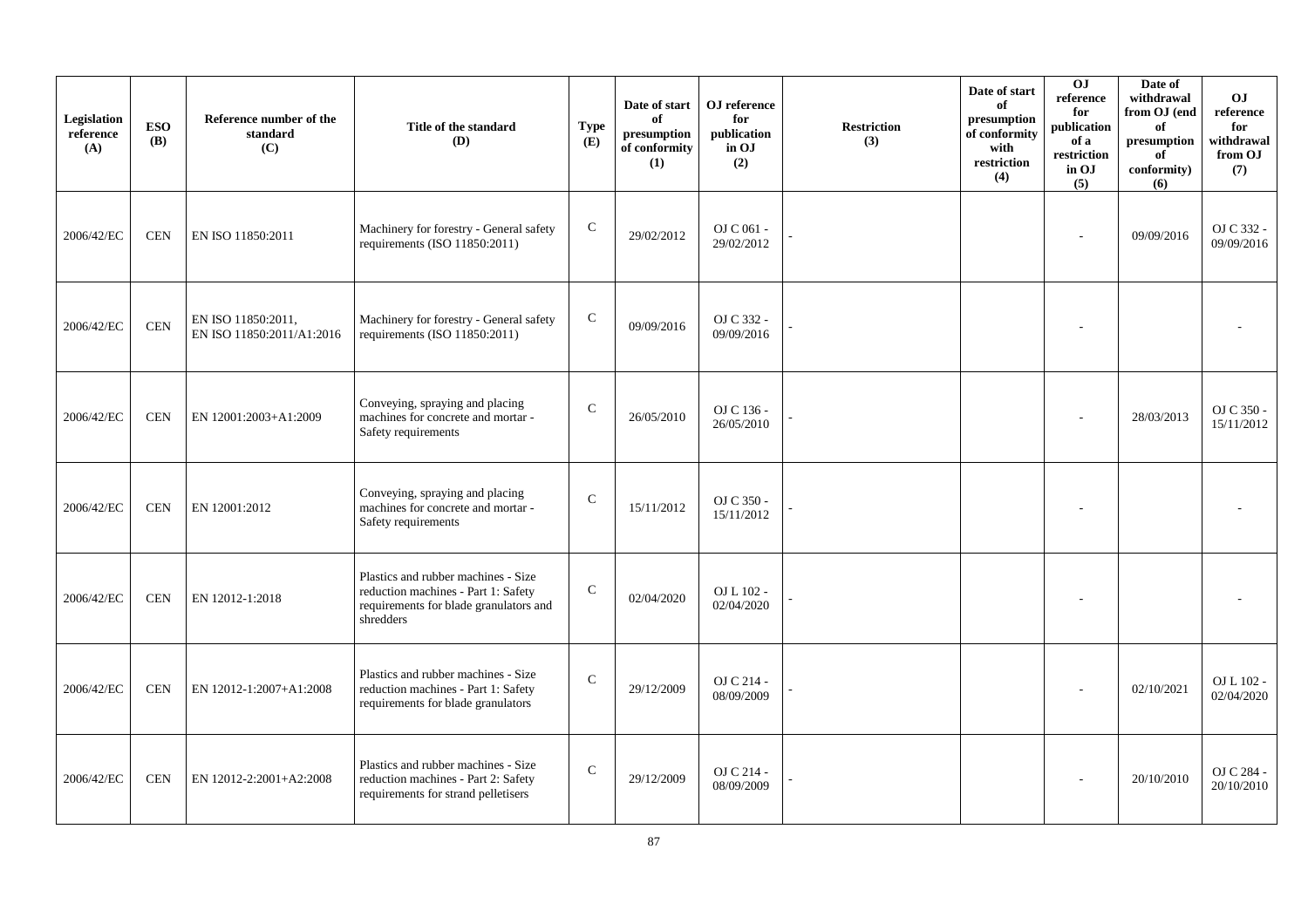| Legislation<br>reference<br>(A) | <b>ESO</b><br><b>(B)</b> | Reference number of the<br>standard<br>(C) | Title of the standard<br><b>(D)</b>                                                                             | <b>Type</b><br>(E) | Date of start<br>of<br>presumption<br>of conformity<br>(1) | OJ reference<br>for<br>publication<br>in OJ<br>(2) | <b>Restriction</b><br>(3) | Date of start<br>of<br>presumption<br>of conformity<br>with<br>restriction<br>(4) | 0J<br>reference<br>for<br>publication<br>of a<br>restriction<br>in OJ<br>(5) | Date of<br>withdrawal<br>from OJ (end<br>of<br>presumption<br>of<br>conformity)<br>(6) | <b>OJ</b><br>reference<br>for<br>withdrawal<br>from OJ<br>(7) |
|---------------------------------|--------------------------|--------------------------------------------|-----------------------------------------------------------------------------------------------------------------|--------------------|------------------------------------------------------------|----------------------------------------------------|---------------------------|-----------------------------------------------------------------------------------|------------------------------------------------------------------------------|----------------------------------------------------------------------------------------|---------------------------------------------------------------|
| 2006/42/EC                      | <b>CEN</b>               | EN 12012-3:2001+A1:2008                    | Plastics and rubber machines - Size<br>reduction machines - Part 3: Safety<br>requirements for shredders        | ${\bf C}$          | 29/12/2009                                                 | OJ C 214 -<br>08/09/2009                           |                           |                                                                                   | ÷,                                                                           | 02/10/2021                                                                             | OJ L 102 -<br>02/04/2020                                      |
| 2006/42/EC                      | <b>CEN</b>               | EN 12012-4:2006+A1:2008                    | Plastics and rubber machines - Size<br>reduction machines - Part 4: Safety<br>requirements for agglomerators    | $\mathbf C$        | 29/12/2009                                                 | OJ C 214 -<br>08/09/2009                           |                           |                                                                                   |                                                                              |                                                                                        |                                                               |
| 2006/42/EC                      | <b>CEN</b>               | EN 12013:2018                              | Plastics and rubber machines - Internal<br>mixers - Safety requirements                                         | $\mathsf{C}$       | 19/03/2019                                                 | OJ L 075 -<br>19/03/2019                           |                           |                                                                                   |                                                                              |                                                                                        |                                                               |
| 2006/42/EC                      | <b>CEN</b>               | EN 12013:2000+A1:2008                      | Plastics and rubber machines - Internal<br>mixers - Safety requirements                                         | ${\bf C}$          | 29/12/2009                                                 | OJ C 214 -<br>08/09/2009                           |                           |                                                                                   |                                                                              | 19/09/2020                                                                             | OJ L 286 -<br>07/11/2019                                      |
| 2006/42/EC                      | <b>CEN</b>               | EN 12016:2004+A1:2008                      | Electromagnetic compatibility - Product<br>family standard for lifts, escalators and<br>moving walks - Immunity | ${\bf C}$          | 29/12/2009                                                 | OJ C 214 -<br>08/09/2009                           |                           |                                                                                   |                                                                              | 28/02/2014                                                                             | OJ C 348 -<br>28/11/2013                                      |
| 2006/42/EC                      | <b>CEN</b>               | EN 12016:2013                              | Electromagnetic compatibility - Product<br>family standard for lifts, escalators and<br>moving walks - Immunity | $\mathbf C$        | 28/11/2013                                                 | OJ C 348 -<br>28/11/2013                           |                           |                                                                                   |                                                                              |                                                                                        |                                                               |
| 2006/42/EC                      | <b>CEN</b>               | EN 12041:2000+A1:2009                      | Food processing machinery - Moulders -<br>Safety and hygiene requirements                                       | $\mathbf C$        | 29/12/2009                                                 | OJ C 309 -<br>18/12/2009                           |                           |                                                                                   |                                                                              | 29/02/2016                                                                             | OJ C 014 -<br>15/01/2016                                      |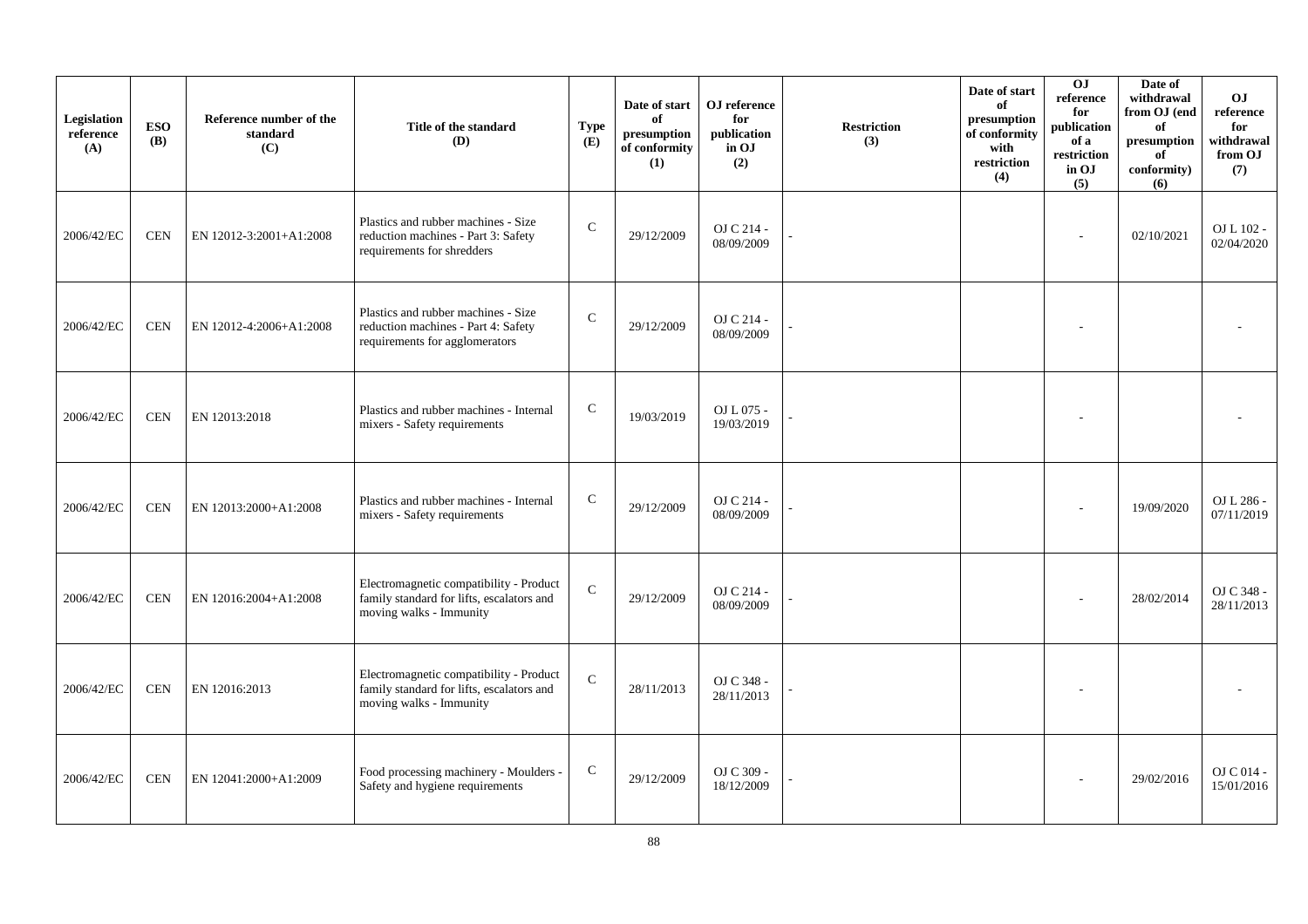| Legislation<br>reference<br>(A) | <b>ESO</b><br><b>(B)</b> | Reference number of the<br>standard<br>(C) | Title of the standard<br>(D)                                                                                                        | <b>Type</b><br>(E) | Date of start<br>of<br>presumption<br>of conformity<br>(1) | OJ reference<br>for<br>publication<br>in OJ<br>(2) | <b>Restriction</b><br>(3) | Date of start<br>of<br>presumption<br>of conformity<br>with<br>restriction<br>(4) | 0J<br>reference<br>for<br>publication<br>of a<br>restriction<br>in OJ<br>(5) | Date of<br>withdrawal<br>from OJ (end<br>of<br>presumption<br>of<br>conformity)<br>(6) | <b>OJ</b><br>reference<br>for<br>withdrawal<br>from OJ<br>(7) |
|---------------------------------|--------------------------|--------------------------------------------|-------------------------------------------------------------------------------------------------------------------------------------|--------------------|------------------------------------------------------------|----------------------------------------------------|---------------------------|-----------------------------------------------------------------------------------|------------------------------------------------------------------------------|----------------------------------------------------------------------------------------|---------------------------------------------------------------|
| 2006/42/EC                      | <b>CEN</b>               | EN 12041:2014                              | Food processing machinery - Moulders -<br>Safety and hygiene requirements                                                           | ${\bf C}$          | 15/01/2016                                                 | OJ C 014 -<br>15/01/2016                           |                           |                                                                                   |                                                                              |                                                                                        |                                                               |
| 2006/42/EC                      | <b>CEN</b>               | EN 12042:2005+A1:2010                      | Food processing machinery - Automatic<br>dividers - Safety and hygiene<br>requirements                                              | $\mathbf C$        | 08/04/2011                                                 | OJ C 110 -<br>08/04/2011                           |                           |                                                                                   |                                                                              | 13/02/2015                                                                             | OJ C 054 -<br>13/02/2015                                      |
| 2006/42/EC                      | <b>CEN</b>               | EN 12042:2014                              | Food processing machinery - Automatic<br>dough dividers - Safety and hygiene<br>requirements                                        | $\mathbf C$        | 13/02/2015                                                 | OJ C 054 -<br>13/02/2015                           |                           |                                                                                   |                                                                              |                                                                                        |                                                               |
| 2006/42/EC                      | <b>CEN</b>               | EN 12043:2000+A1:2010                      | Food processing machinery -<br>Intermediate provers - Safety and<br>hygiene requirements                                            | ${\bf C}$          | 08/04/2011                                                 | OJ C 110 -<br>08/04/2011                           |                           |                                                                                   |                                                                              | 29/02/2016                                                                             | OJ C 014 -<br>15/01/2016                                      |
| 2006/42/EC                      | <b>CEN</b>               | EN 12043:2014                              | Food processing machinery -<br>Intermediate provers - Safety and<br>hygiene requirements                                            | $\mathcal{C}$      | 15/01/2016                                                 | OJ C 014 -<br>15/01/2016                           |                           |                                                                                   |                                                                              |                                                                                        |                                                               |
| 2006/42/EC                      | <b>CEN</b>               | EN 12044:2005+A1:2009                      | Footwear, leather and imitation leather<br>goods manufacturing machines - Cutting<br>and punching machines - Safety<br>requirements | ${\bf C}$          | 29/12/2009                                                 | OJ C 309 -<br>18/12/2009                           |                           |                                                                                   |                                                                              |                                                                                        |                                                               |
| 2006/42/EC                      | <b>CEN</b>               | EN 12053:2001+A1:2008                      | Safety of industrial trucks - Test<br>methods for measuring noise emissions                                                         | $\mathsf{C}$       | 29/12/2009                                                 | OJ C 214 -<br>08/09/2009                           |                           |                                                                                   |                                                                              |                                                                                        |                                                               |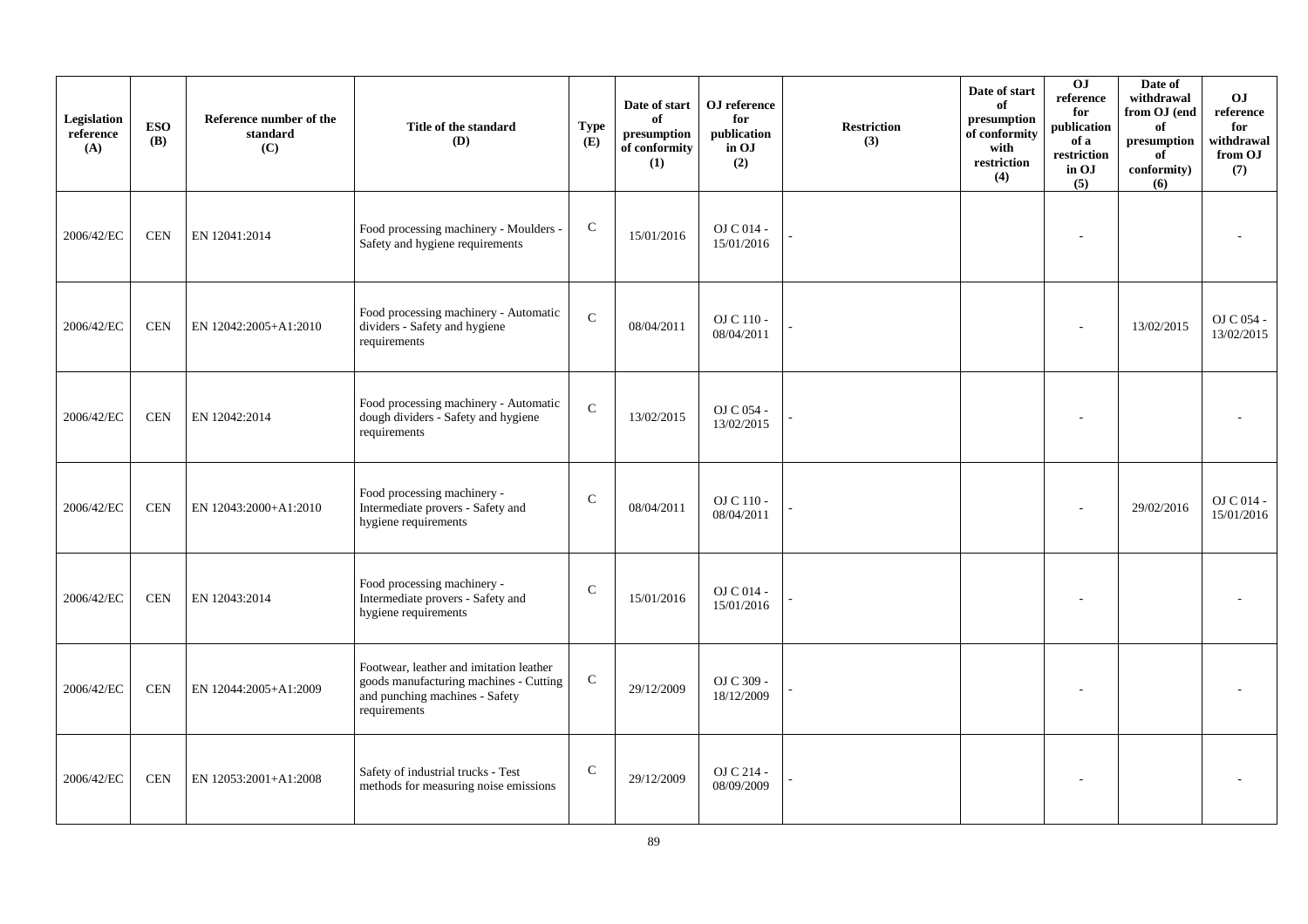| Legislation<br>reference<br>(A) | <b>ESO</b><br><b>(B)</b> | Reference number of the<br>standard<br>(C) | Title of the standard<br><b>(D)</b>                                                                  | <b>Type</b><br>(E) | Date of start<br>of<br>presumption<br>of conformity<br>(1) | OJ reference<br>for<br>publication<br>in OJ<br>(2) | <b>Restriction</b><br>(3) | Date of start<br>of<br>presumption<br>of conformity<br>with<br>restriction<br>(4) | 0J<br>reference<br>for<br>publication<br>of a<br>restriction<br>in OJ<br>(5) | Date of<br>withdrawal<br>from OJ (end<br>of<br>presumption<br>of<br>conformity)<br>(6) | O <sub>J</sub><br>$\rm reference$<br>for<br>withdrawal<br>from OJ<br>(7) |
|---------------------------------|--------------------------|--------------------------------------------|------------------------------------------------------------------------------------------------------|--------------------|------------------------------------------------------------|----------------------------------------------------|---------------------------|-----------------------------------------------------------------------------------|------------------------------------------------------------------------------|----------------------------------------------------------------------------------------|--------------------------------------------------------------------------|
| 2006/42/EC                      | <b>CEN</b>               | EN 12077-2:1998+A1:2008                    | Cranes safety - Requirements for health<br>and safety - Part 2: Limiting and<br>indicating devices   | ${\bf C}$          | 29/12/2009                                                 | OJ C 214 -<br>08/09/2009                           |                           |                                                                                   |                                                                              |                                                                                        |                                                                          |
| 2006/42/EC                      | <b>CEN</b>               | EN 12110:2002+A1:2008                      | Tunnelling machines - Air locks - Safety<br>requirements                                             | $\mathbf C$        | 29/12/2009                                                 | OJ C 214 -<br>08/09/2009                           |                           |                                                                                   |                                                                              | 13/02/2015                                                                             | OJ C 054 -<br>13/02/2015                                                 |
| 2006/42/EC                      | <b>CEN</b>               | EN 12110:2014                              | Tunnelling machines - Air locks - Safety<br>requirements                                             | $\mathbf C$        | 13/02/2015                                                 | OJ C 054 -<br>13/02/2015                           |                           |                                                                                   |                                                                              |                                                                                        |                                                                          |
| 2006/42/EC                      | <b>CEN</b>               | EN 12111:2002+A1:2009                      | Tunnelling machines - Road headers,<br>continuous miners and impact rippers -<br>Safety requirements | ${\bf C}$          | 29/12/2009                                                 | OJ C 309 -<br>18/12/2009                           |                           |                                                                                   |                                                                              | 13/02/2015                                                                             | OJ C 054 -<br>13/02/2015                                                 |
| 2006/42/EC                      | <b>CEN</b>               | EN 12111:2014                              | Tunnelling machines - Road headers and<br>continuous miners - Safety requirements                    | $\mathbf C$        | 13/02/2015                                                 | OJ C 054 -<br>13/02/2015                           |                           |                                                                                   |                                                                              |                                                                                        |                                                                          |
| 2006/42/EC                      | <b>CEN</b>               | EN 12158-1:2000+A1:2010                    | Builders' hoists for goods - Part 1:<br>Hoists with accessible platforms                             | $\mathbf C$        | 08/04/2011                                                 | OJ C 110 -<br>08/04/2011                           |                           |                                                                                   |                                                                              |                                                                                        |                                                                          |
| 2006/42/EC                      | <b>CEN</b>               | EN 12158-2:2000+A1:2010                    | Builders' hoists for goods - Part 2:<br>Inclined hoists with non-accessible load<br>carrying devices | $\mathbf C$        | 08/04/2011                                                 | OJ C 110 -<br>08/04/2011                           |                           |                                                                                   |                                                                              |                                                                                        |                                                                          |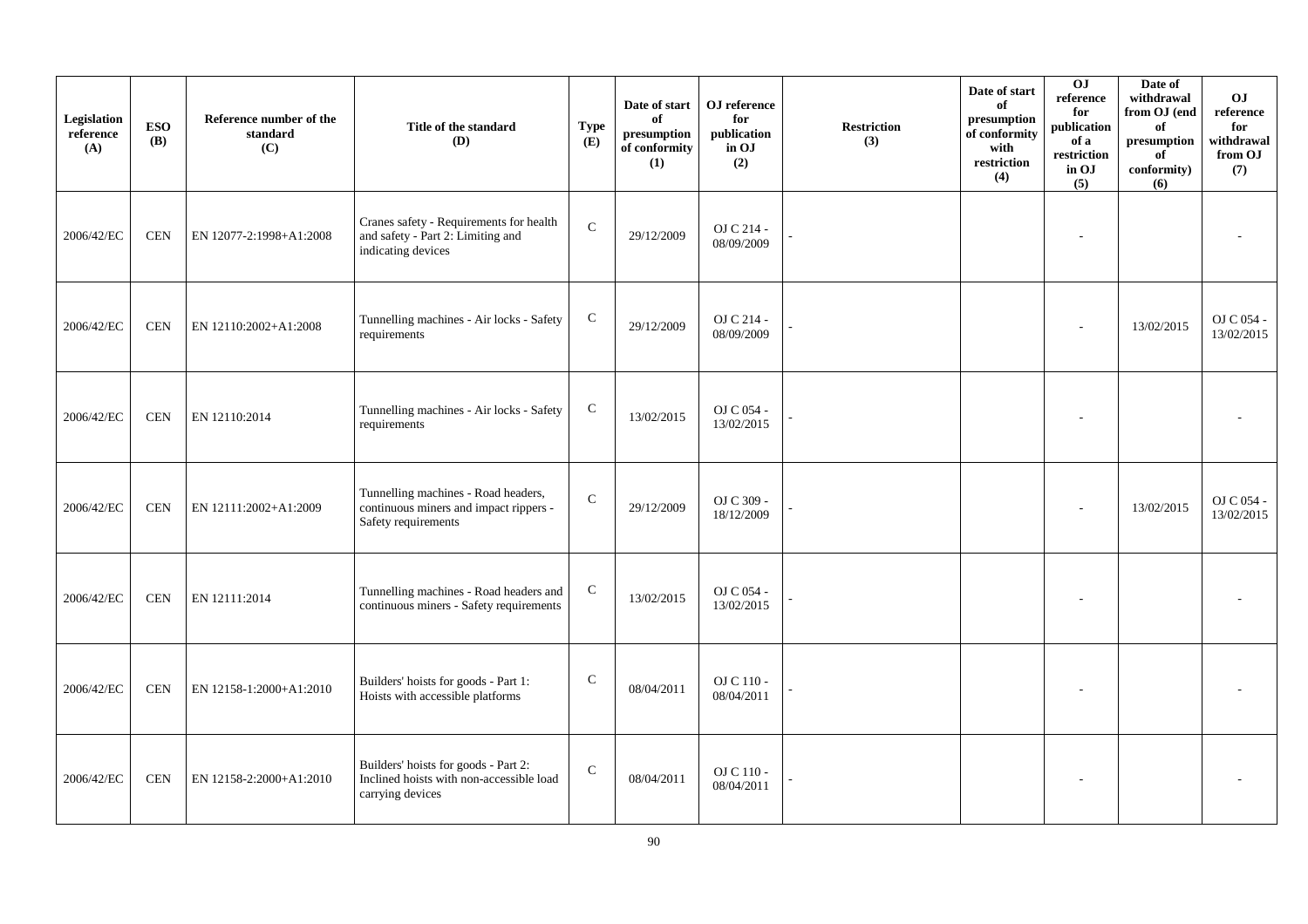| Legislation<br>reference<br>(A) | <b>ESO</b><br><b>(B)</b> | Reference number of the<br>standard<br>(C) | Title of the standard<br>(D)                                                                                                   | <b>Type</b><br>(E) | Date of start<br>of<br>presumption<br>of conformity<br>(1) | OJ reference<br>for<br>publication<br>in OJ<br>(2) | <b>Restriction</b><br>(3) | Date of start<br>of<br>presumption<br>of conformity<br>with<br>restriction<br>(4) | 0J<br>reference<br>for<br>publication<br>of a<br>restriction<br>in OJ<br>(5) | Date of<br>withdrawal<br>from OJ (end<br>of<br>presumption<br>of<br>conformity)<br>(6) | OJ<br>reference<br>for<br>withdrawal<br>from OJ<br>(7) |
|---------------------------------|--------------------------|--------------------------------------------|--------------------------------------------------------------------------------------------------------------------------------|--------------------|------------------------------------------------------------|----------------------------------------------------|---------------------------|-----------------------------------------------------------------------------------|------------------------------------------------------------------------------|----------------------------------------------------------------------------------------|--------------------------------------------------------|
| 2006/42/EC                      | <b>CEN</b>               | EN 12159:2000+A1:2009                      | Builders hoists for persons and materials<br>with vertically guided cages                                                      | $\mathbf C$        | 29/12/2009                                                 | OJ C 309 -<br>18/12/2009                           |                           |                                                                                   | ÷,                                                                           | 31/05/2013                                                                             | OJ C 099 -<br>05/04/2013                               |
| 2006/42/EC                      | <b>CEN</b>               | EN 12159:2012                              | Builders hoists for persons and materials<br>with vertically guided cages                                                      | $\mathbf C$        | 05/04/2013                                                 | OJ C 099 -<br>05/04/2013                           |                           |                                                                                   |                                                                              |                                                                                        |                                                        |
| 2006/42/EC                      | <b>CEN</b>               | EN 12162:2001+A1:2009                      | Liquid pumps - Safety requirements -<br>Procedure for hydrostatic testing                                                      | $\mathsf{C}$       | 29/12/2009                                                 | OJ C 214 -<br>08/09/2009                           |                           |                                                                                   |                                                                              |                                                                                        |                                                        |
| 2006/42/EC                      | <b>CEN</b>               | EN 12203:2003+A1:2009                      | Footwear, leather and imitation leather<br>goods manufacturing machines - Shoe<br>and leather presses - Safety<br>requirements | ${\bf C}$          | 29/12/2009                                                 | OJ C 309 -<br>18/12/2009                           |                           |                                                                                   |                                                                              |                                                                                        |                                                        |
| 2006/42/EC                      | <b>CEN</b>               | EN 12254:1998+A2:2008                      | Screens for laser working places -<br>Safety requirements and testing                                                          | $\mathbf C$        | 29/12/2009                                                 | OJ C 214 -<br>08/09/2009                           |                           |                                                                                   |                                                                              | 30/09/2010                                                                             | OJ C 136 -<br>26/05/2010                               |
| 2006/42/EC                      | <b>CEN</b>               | EN 12267:2003+A1:2010                      | Food processing machinery - Circular<br>saw machines - Safety and hygiene<br>requirements                                      | $\mathsf{C}$       | 20/10/2010                                                 | OJ C 284 -<br>20/10/2010                           |                           |                                                                                   |                                                                              |                                                                                        |                                                        |
| 2006/42/EC                      | <b>CEN</b>               | EN 12268:2003+A1:2010                      | Food processing machinery - Band saw<br>machines - Safety and hygiene<br>requirements                                          | $\mathbf C$        | 20/10/2010                                                 | OJ C 284 -<br>20/10/2010                           |                           |                                                                                   |                                                                              | 29/02/2016                                                                             | OJ C 014 -<br>15/01/2016                               |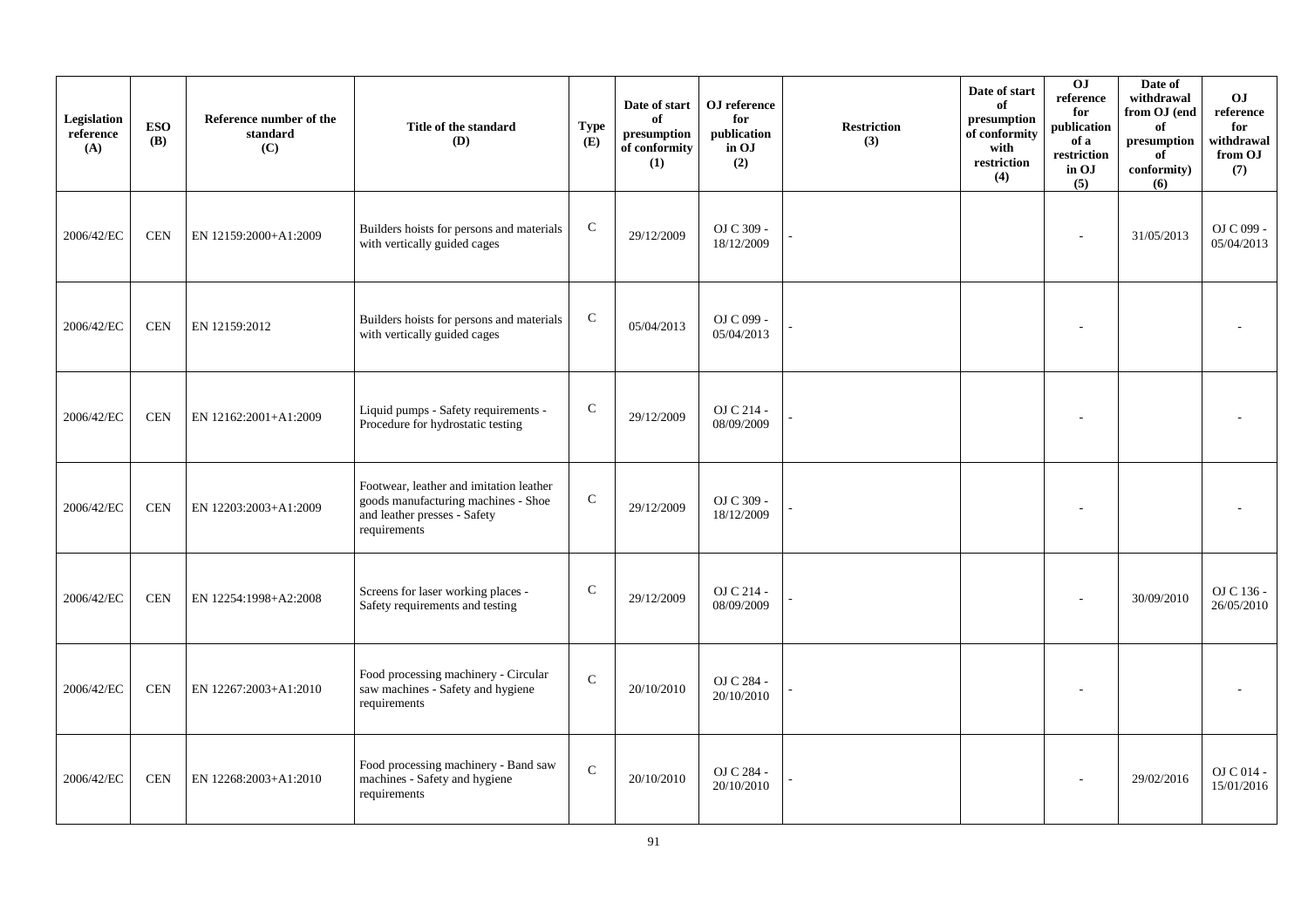| Legislation<br>reference<br>(A) | <b>ESO</b><br><b>(B)</b> | Reference number of the<br>standard<br>(C) | Title of the standard<br>(D)                                                                | <b>Type</b><br>(E) | Date of start<br>of<br>presumption<br>of conformity<br>(1) | OJ reference<br>for<br>publication<br>in OJ<br>(2) | <b>Restriction</b><br>(3) | Date of start<br>of<br>presumption<br>of conformity<br>with<br>restriction<br>(4) | 0J<br>reference<br>for<br>publication<br>of a<br>restriction<br>in OJ<br>(5) | Date of<br>withdrawal<br>from OJ (end<br>of<br>$\bf{presumption}$<br>of<br>conformity)<br>(6) | O <sub>J</sub><br>reference<br>for<br>withdrawal<br>from OJ<br>(7) |
|---------------------------------|--------------------------|--------------------------------------------|---------------------------------------------------------------------------------------------|--------------------|------------------------------------------------------------|----------------------------------------------------|---------------------------|-----------------------------------------------------------------------------------|------------------------------------------------------------------------------|-----------------------------------------------------------------------------------------------|--------------------------------------------------------------------|
| 2006/42/EC                      | <b>CEN</b>               | EN 12268:2014                              | Food processing machinery - Band saw<br>machines - Safety and hygiene<br>requirements       | $\mathbf{C}$       | 15/01/2016                                                 | OJ C 014 -<br>15/01/2016                           |                           |                                                                                   |                                                                              |                                                                                               |                                                                    |
| 2006/42/EC                      | <b>CEN</b>               | EN 12301:2019                              | Plastics and rubber machines -<br>Calenders - Safety requirements                           | $\mathbf C$        | 03/03/2021                                                 | OJ L 072 -<br>03/03/2021                           |                           |                                                                                   | ٠                                                                            |                                                                                               |                                                                    |
| 2006/42/EC                      | <b>CEN</b>               | EN 12301:2000+A1:2008                      | Plastics and rubber machines -<br>Calenders - Safety requirements                           | $\mathsf{C}$       | 29/12/2009                                                 | OJ C 214 -<br>08/09/2009                           |                           |                                                                                   |                                                                              | 03/09/2022                                                                                    | OJ L 072 -<br>03/03/2021                                           |
| 2006/42/EC                      | <b>CEN</b>               | EN 12312-1:2001+A1:2009                    | Aircraft ground support equipment -<br>Specific requirements - Part 1:<br>Passenger stairs  | $\mathbf C$        | 29/12/2009                                                 | OJ C 214 -<br>08/09/2009                           |                           |                                                                                   |                                                                              | 28/11/2013                                                                                    | OJ C 348 -<br>28/11/2013                                           |
| 2006/42/EC                      | <b>CEN</b>               | EN 12312-1:2013                            | Aircraft ground support equipment -<br>Specific requirements - Part 1:<br>Passenger stairs  | $\mathcal{C}$      | 28/11/2013                                                 | OJ C 348 -<br>28/11/2013                           |                           |                                                                                   |                                                                              |                                                                                               |                                                                    |
| 2006/42/EC                      | <b>CEN</b>               | EN 12312-2:2002+A1:2009                    | Aircraft ground support equipment -<br>Specific requirements - Part 2: Catering<br>vehicles | $\mathsf{C}$       | 29/12/2009                                                 | OJ C 214 -<br>08/09/2009                           |                           |                                                                                   |                                                                              | 13/02/2015                                                                                    | OJ C 054 -<br>13/02/2015                                           |
| 2006/42/EC                      | <b>CEN</b>               | EN 12312-2:2014                            | Aircraft ground support equipment -<br>Specific requirements - Part 2: Catering<br>vehicles | $\mathsf{C}$       | 13/02/2015                                                 | OJ C $054$ -<br>13/02/2015                         |                           |                                                                                   |                                                                              |                                                                                               |                                                                    |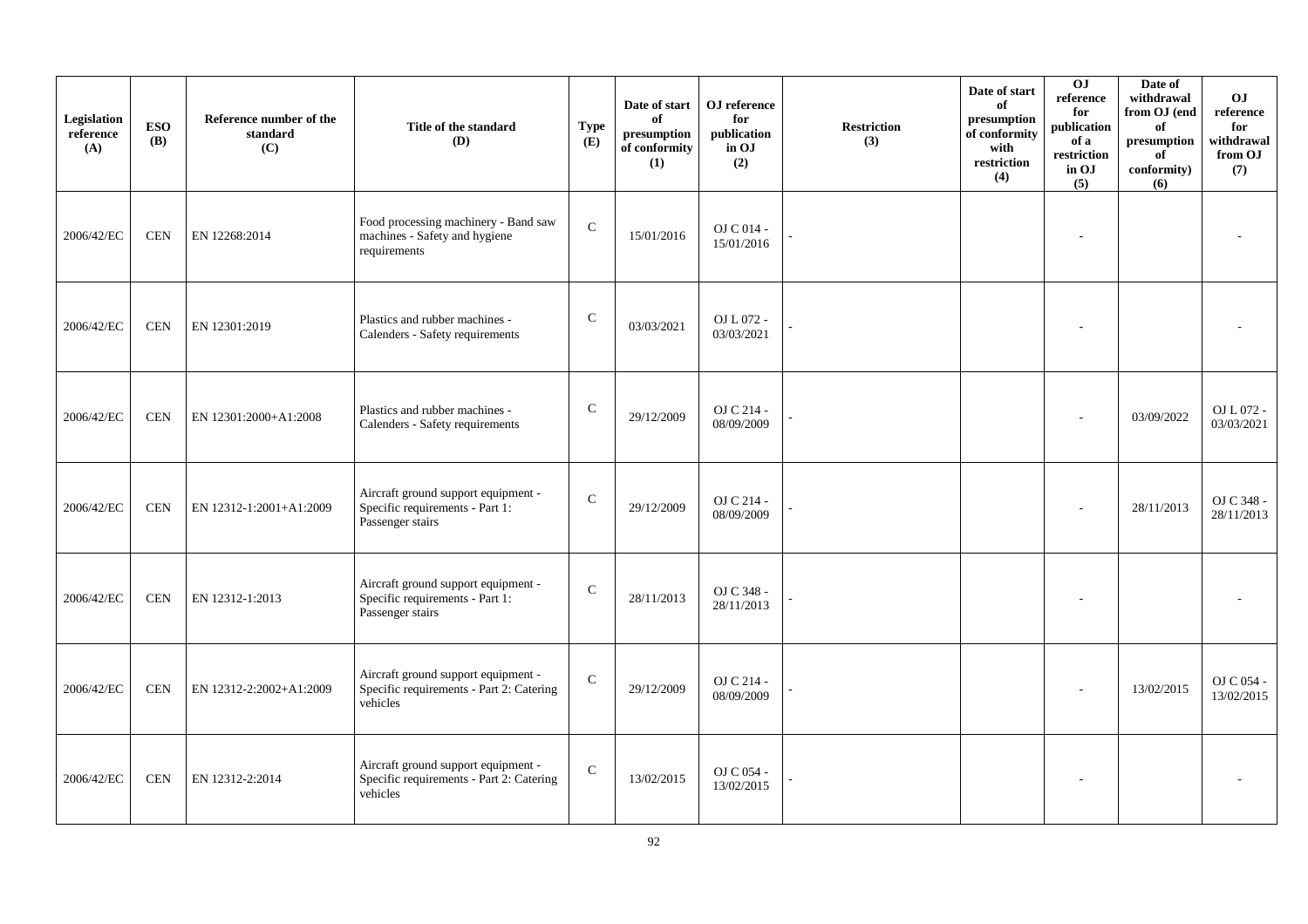| Legislation<br>reference<br>(A) | <b>ESO</b><br><b>(B)</b> | Reference number of the<br>standard<br>(C) | Title of the standard<br>(D)                                                                          | <b>Type</b><br>(E) | Date of start<br>of<br>presumption<br>of conformity<br>(1) | OJ reference<br>for<br>publication<br>in OJ<br>(2) | <b>Restriction</b><br>(3) | Date of start<br>of<br>presumption<br>of conformity<br>with<br>restriction<br>(4) | 0J<br>reference<br>for<br>publication<br>of a<br>restriction<br>in OJ<br>(5) | Date of<br>withdrawal<br>from OJ (end<br>of<br>presumption<br>of<br>conformity)<br>(6) | O <sub>J</sub><br>reference<br>for<br>withdrawal<br>from OJ<br>(7) |
|---------------------------------|--------------------------|--------------------------------------------|-------------------------------------------------------------------------------------------------------|--------------------|------------------------------------------------------------|----------------------------------------------------|---------------------------|-----------------------------------------------------------------------------------|------------------------------------------------------------------------------|----------------------------------------------------------------------------------------|--------------------------------------------------------------------|
| 2006/42/EC                      | <b>CEN</b>               | EN 12312-3:2017                            | Aircraft ground support equipment -<br>Specific requirements - Part 3:<br>Conveyor belt vehicles      | ${\bf C}$          | 09/06/2017                                                 | OJ C 183 -<br>09/06/2017                           |                           |                                                                                   | ä,                                                                           | 15/04/2023                                                                             | OJ L 366 -<br>15/10/2021                                           |
| 2006/42/EC                      | <b>CEN</b>               | EN 12312-3:2003+A1:2009                    | Aircraft ground support equipment -<br>Specific requirements - Part 3:<br>Conveyor belt vehicles      | $\mathbf C$        | 29/12/2009                                                 | OJ C 214 -<br>08/09/2009                           |                           |                                                                                   |                                                                              | 31/07/2017                                                                             | OJ C 183 -<br>09/06/2017                                           |
| 2006/42/EC                      | $\mbox{CEN}$             | EN 12312-3:2017+A1:2020                    | Aircraft ground support equipment -<br>Specific requirements - Part 3:<br>Conveyor belt vehicles      | $\mathsf{C}$       | 15/10/2021                                                 | OJ L 366 -<br>15/10/2021                           |                           |                                                                                   |                                                                              |                                                                                        |                                                                    |
| 2006/42/EC                      | <b>CEN</b>               | EN 12312-4:2003+A1:2009                    | Aircraft ground support equipment -<br>Specific requirements - Part 4:<br>Passenger boarding bridges  | $\mathbf C$        | 29/12/2009                                                 | OJ C 214 -<br>08/09/2009                           |                           |                                                                                   |                                                                              | 30/09/2014                                                                             | OJ C 220 -<br>11/07/2014                                           |
| 2006/42/EC                      | <b>CEN</b>               | EN 12312-4:2014                            | Aircraft ground support equipment -<br>Specific requirements - Part 4:<br>Passenger boarding bridges  | $\mathcal{C}$      | 11/07/2014                                                 | OJ C 220 -<br>11/07/2014                           |                           |                                                                                   |                                                                              |                                                                                        |                                                                    |
| 2006/42/EC                      | <b>CEN</b>               | EN 12312-5:2021                            | Aircraft ground support equipment -<br>Specific requirements - Part 5: Aircraft<br>fuelling equipment | $\mathsf{C}$       | 13/04/2022                                                 | OJ L 115 -<br>13/04/2022                           |                           |                                                                                   |                                                                              |                                                                                        |                                                                    |
| 2006/42/EC                      | <b>CEN</b>               | EN 12312-5:2005+A1:2009                    | Aircraft ground support equipment -<br>Specific requirements - Part 5: Aircraft<br>fuelling equipment | $\mathbf C$        | 29/12/2009                                                 | OJ C 214 -<br>08/09/2009                           |                           |                                                                                   |                                                                              | 11/10/2023                                                                             | OJ L 115 -<br>13/04/2022                                           |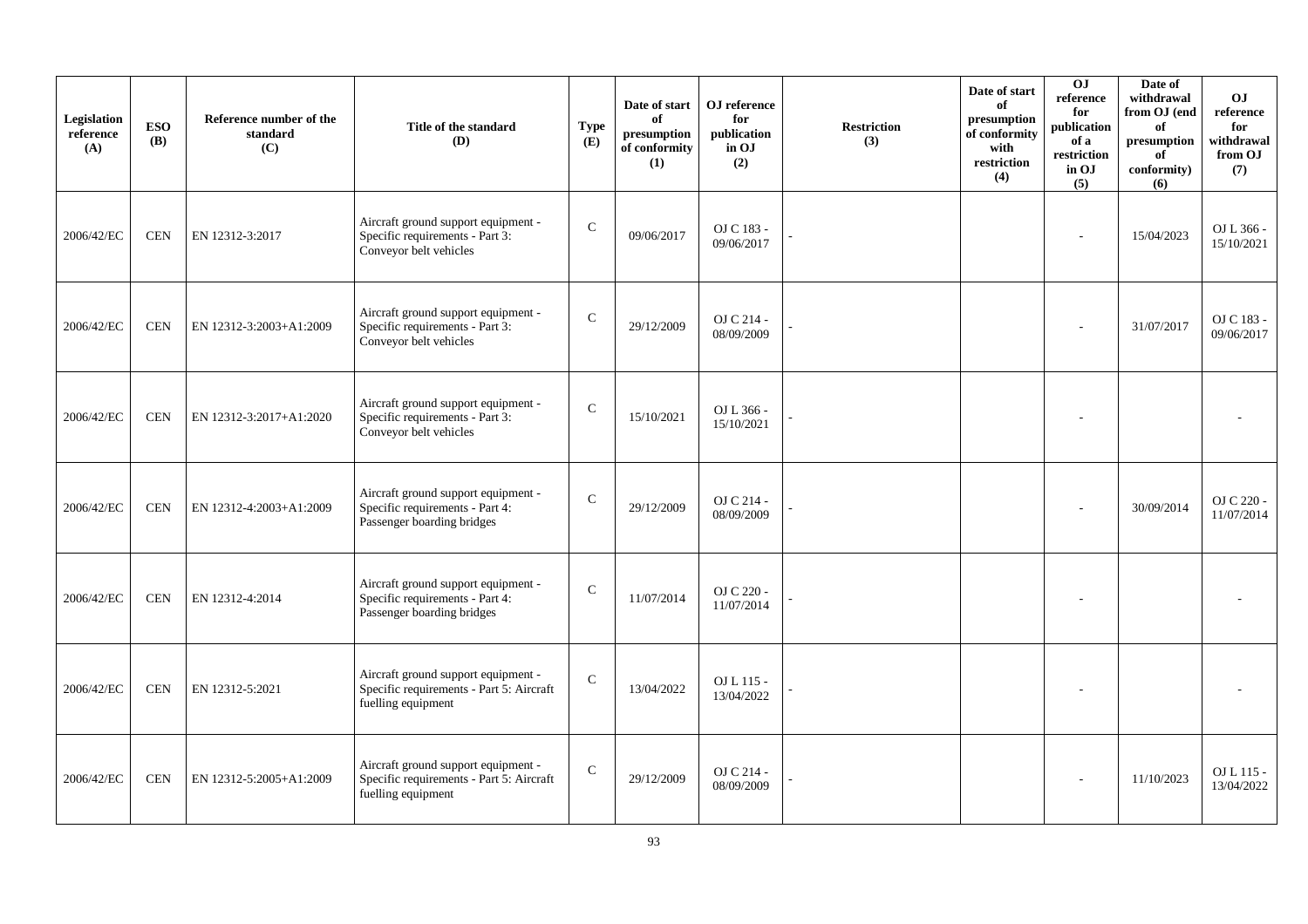| Legislation<br>reference<br>(A) | <b>ESO</b><br><b>(B)</b> | Reference number of the<br>standard<br>(C) | Title of the standard<br>(D)                                                                                             | <b>Type</b><br>(E) | Date of start<br>of<br>presumption<br>of conformity<br>(1) | OJ reference<br>for<br>publication<br>in OJ<br>(2) | <b>Restriction</b><br>(3)                                                                                                                                                                       | Date of start<br>of<br>presumption<br>of conformity<br>with<br>restriction<br>(4) | 0J<br>reference<br>for<br>publication<br>of a<br>restriction<br>in OJ<br>(5) | Date of<br>withdrawal<br>from OJ (end<br>of<br>presumption<br>of<br>conformity)<br>(6) | O <sub>J</sub><br>reference<br>for<br>withdrawal<br>from OJ<br>(7) |
|---------------------------------|--------------------------|--------------------------------------------|--------------------------------------------------------------------------------------------------------------------------|--------------------|------------------------------------------------------------|----------------------------------------------------|-------------------------------------------------------------------------------------------------------------------------------------------------------------------------------------------------|-----------------------------------------------------------------------------------|------------------------------------------------------------------------------|----------------------------------------------------------------------------------------|--------------------------------------------------------------------|
| 2006/42/EC                      | <b>CEN</b>               | EN 12312-6:2017                            | Aircraft ground support equipment -<br>Specific requirements - Part 6: Deicers<br>and de-icing/anti-icing equipment      | $\mathsf{C}$       | 09/06/2017                                                 | OJ C 183 -<br>09/06/2017                           |                                                                                                                                                                                                 |                                                                                   |                                                                              |                                                                                        |                                                                    |
| 2006/42/EC                      | <b>CEN</b>               | EN 12312-6:2004+A1:2009                    | Aircraft ground support equipment -<br>Specific requirements - Part 6: Deicers<br>and deicing/antiicing equipment        | $\mathbf C$        | 29/12/2009                                                 | OJ C 214 -<br>08/09/2009                           |                                                                                                                                                                                                 |                                                                                   |                                                                              | 30/09/2017                                                                             | OJ C 183 -<br>09/06/2017                                           |
| 2006/42/EC                      | <b>CEN</b>               | EN 12312-7:2020                            | Aircraft ground support equipment -<br>Specific requirements - Part 7: Aircraft<br>movement equipment                    | $\mathbf C$        | 15/10/2021                                                 | OJ L 366 -<br>15/10/2021                           |                                                                                                                                                                                                 |                                                                                   |                                                                              |                                                                                        |                                                                    |
| 2006/42/EC                      | <b>CEN</b>               | EN 12312-7:2005+A1:2009                    | Aircraft ground support equipment -<br>Specific requirements - Part 7: Air-craft<br>movement equipment                   | $\mathbf C$        | 29/12/2009                                                 | OJ C 214 -<br>08/09/2009                           |                                                                                                                                                                                                 |                                                                                   |                                                                              | 15/04/2023                                                                             | OJ L 366 -<br>15/10/2021                                           |
| 2006/42/EC                      | <b>CEN</b>               | EN 12312-8:2018                            | Aircraft ground support equipment -<br>Specific requirements - Part 8:<br>Maintenance or service stairs and<br>platforms | $\mathbf C$        | 02/04/2020                                                 | OJ L 102 -<br>02/04/2020                           |                                                                                                                                                                                                 |                                                                                   |                                                                              |                                                                                        |                                                                    |
| 2006/42/EC                      | <b>CEN</b>               | EN 12312-8:2005+A1:2009                    | Aircraft ground support equipment -<br>Specific requirements - Part 8:<br>Maintenance stairs and platforms               | $\mathbf C$        | 29/12/2009                                                 | OJ C 214 -<br>08/09/2009                           |                                                                                                                                                                                                 |                                                                                   |                                                                              | 02/10/2021                                                                             | OJ L 102 -<br>02/04/2020                                           |
| 2006/42/EC                      | <b>CEN</b>               | EN 12312-9:2005+A1:2009                    | Aircraft ground support equipment -<br>Specific requirements - Part 9:<br>Container/Pallet loaders                       | $\mathbf C$        |                                                            |                                                    | Warning: This publication does<br>not concern clause 5.6 of the<br>standard, the application of<br>which does not confer a<br>presumption of conformity with<br>the essential health and safety | 08/09/2009                                                                        | OJ C 214 -<br>08/09/2009                                                     | 28/11/2013                                                                             | OJ C 348 -<br>28/11/2013                                           |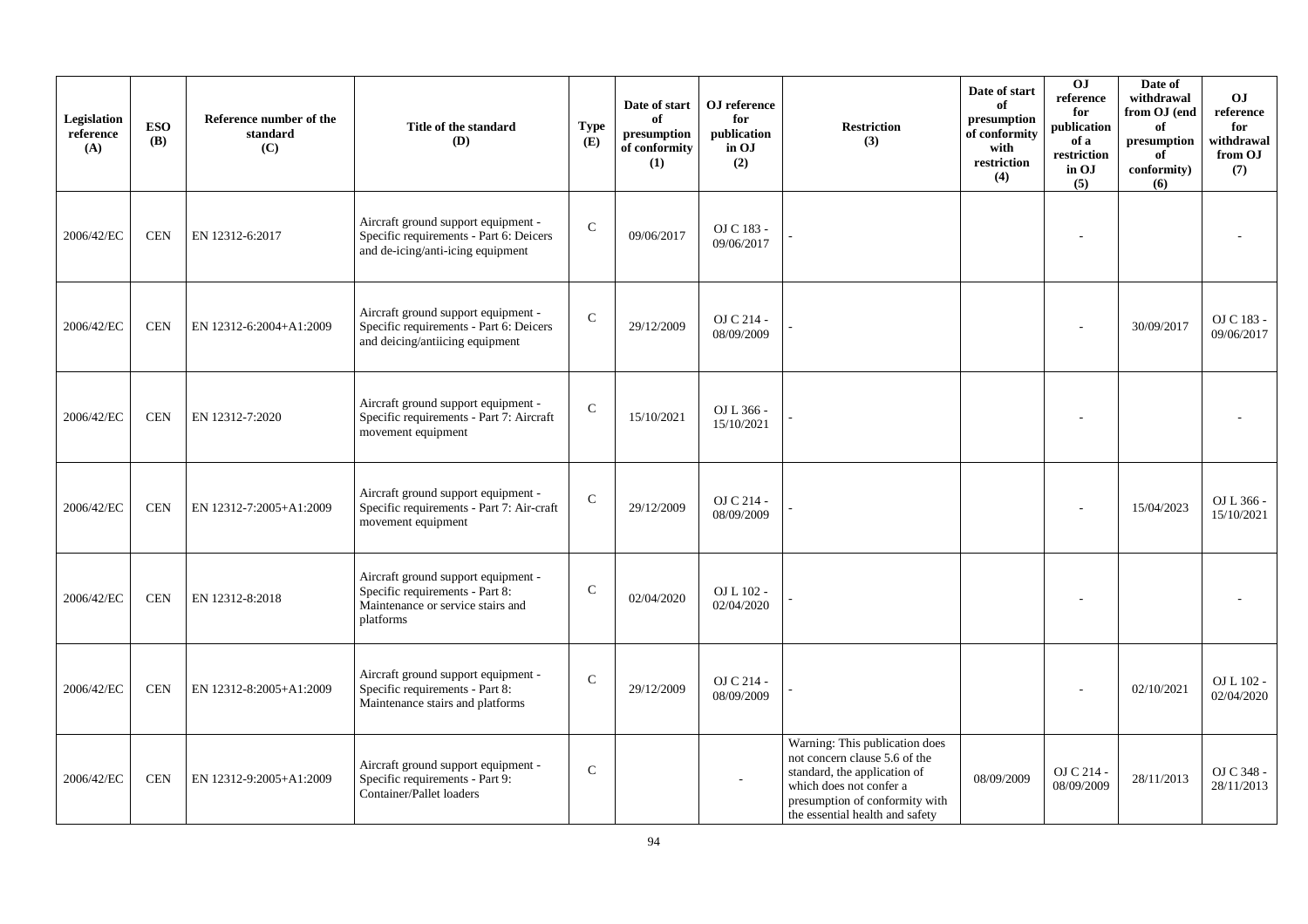| Legislation<br>reference<br>(A) | <b>ESO</b><br><b>(B)</b> | Reference number of the<br>standard<br>(C) | Title of the standard<br>(D)                                                                                      | <b>Type</b><br>(E) | Date of start<br>of<br>presumption<br>of conformity<br>(1) | OJ reference<br>for<br>publication<br>in OJ<br>(2) | <b>Restriction</b><br>(3)                                                                                                     | Date of start<br>of<br>presumption<br>of conformity<br>with<br>restriction<br>(4) | 0J<br>reference<br>for<br>publication<br>of a<br>restriction<br>in OJ<br>(5) | Date of<br>withdrawal<br>from OJ (end<br>of<br>$\bf{presumption}$<br>of<br>conformity)<br>(6) | O <sub>J</sub><br>reference<br>for<br>withdrawal<br>from OJ<br>(7) |
|---------------------------------|--------------------------|--------------------------------------------|-------------------------------------------------------------------------------------------------------------------|--------------------|------------------------------------------------------------|----------------------------------------------------|-------------------------------------------------------------------------------------------------------------------------------|-----------------------------------------------------------------------------------|------------------------------------------------------------------------------|-----------------------------------------------------------------------------------------------|--------------------------------------------------------------------|
|                                 |                          |                                            |                                                                                                                   |                    |                                                            |                                                    | requirement 1.5.15 of Annex I to<br>Directive 2006/42/EC, in<br>conjunction with the requirement<br>$1.1.2(b)$ of that Annex. |                                                                                   |                                                                              |                                                                                               |                                                                    |
| 2006/42/EC                      | <b>CEN</b>               | EN 12312-9:2013                            | Aircraft ground support equipment -<br>Specific requirements - Part 9:<br>Container/Pallet loaders                | $\mathcal{C}$      | 28/11/2013                                                 | OJ C 348 -<br>28/11/2013                           |                                                                                                                               |                                                                                   |                                                                              |                                                                                               |                                                                    |
| 2006/42/EC                      | <b>CEN</b>               | EN 12312-10:2005+A1:2009                   | Aircraft ground support equipment -<br>Specific requirements - Part 10:<br>Container/Pallet transfer transporters | $\mathcal{C}$      | 29/12/2009                                                 | OJ C 214 -<br>08/09/2009                           |                                                                                                                               |                                                                                   |                                                                              |                                                                                               |                                                                    |
| 2006/42/EC                      | <b>CEN</b>               | EN 12312-12:2017                           | Aircraft ground support equipment -<br>Specific requirements - Part 12: Potable<br>water service equipment        | $\mathbf C$        | 09/03/2018                                                 | OJ C 092 -<br>09/03/2018                           |                                                                                                                               |                                                                                   |                                                                              |                                                                                               |                                                                    |
| 2006/42/EC                      | <b>CEN</b>               | EN 12312-12:2002+A1:2009                   | Aircraft ground support equipment -<br>Specific requirements - Part 12: Potable<br>water service equipment        | $\mathcal{C}$      | 29/12/2009                                                 | OJ C 214 -<br>08/09/2009                           |                                                                                                                               |                                                                                   |                                                                              | 30/06/2018                                                                                    | OJ C 092 -<br>09/03/2018                                           |
| 2006/42/EC                      | <b>CEN</b>               | EN 12312-13:2017                           | Aircraft ground support equipment -<br>Specific requirements - Part 13:<br>Lavatory service equipment             | $\mathcal{C}$      | 09/03/2018                                                 | OJ C 092 -<br>09/03/2018                           |                                                                                                                               |                                                                                   |                                                                              |                                                                                               |                                                                    |
| 2006/42/EC                      | <b>CEN</b>               | EN 12312-13:2002+A1:2009                   | Aircraft ground support equipment -<br>Specific requirements - Part 13:<br>Lavatory service equipment             | $\mathbf C$        | 29/12/2009                                                 | OJ C 214 -<br>08/09/2009                           |                                                                                                                               |                                                                                   |                                                                              | 30/06/2018                                                                                    | OJ C 092 -<br>09/03/2018                                           |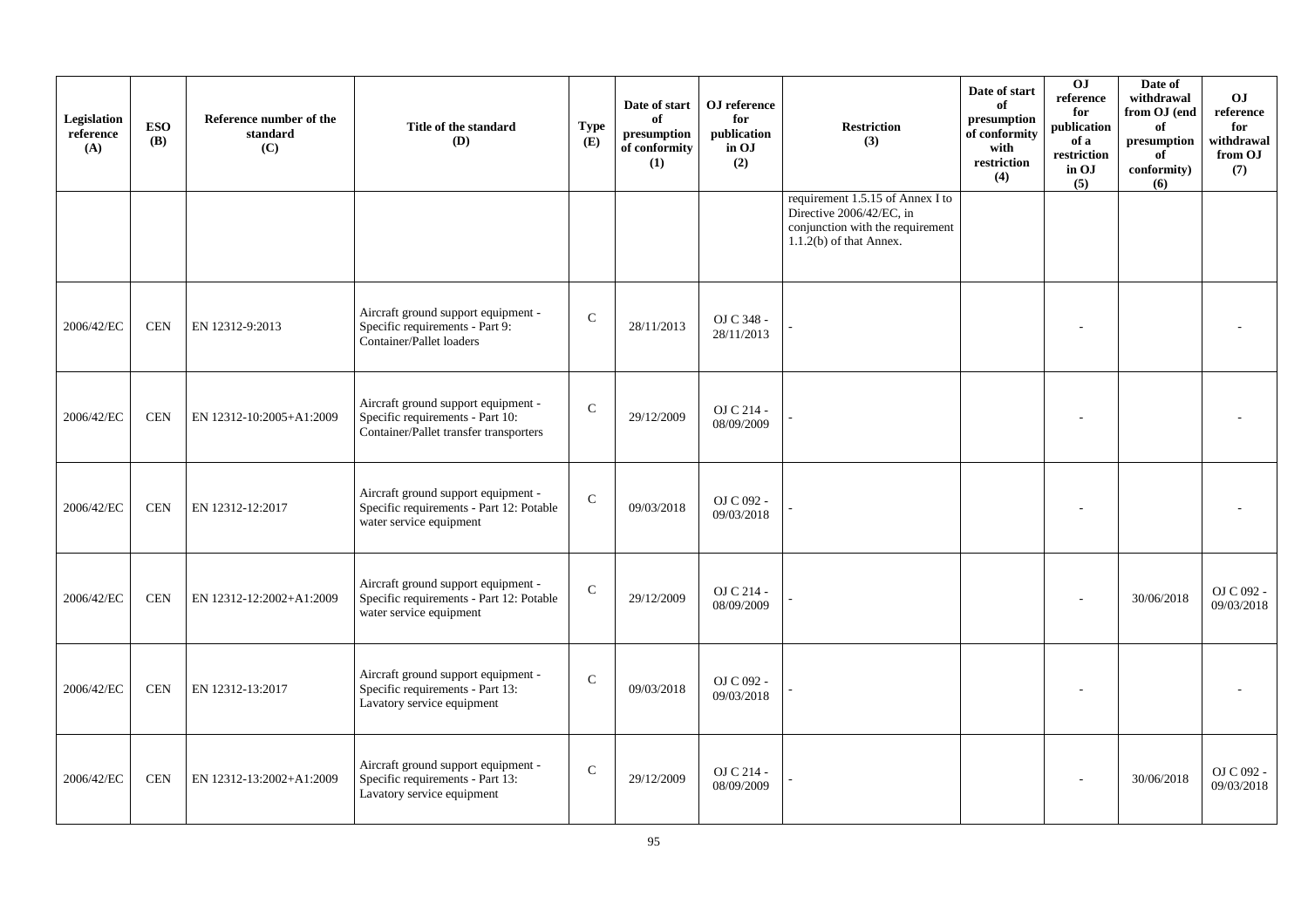| Legislation<br>reference<br>(A) | <b>ESO</b><br><b>(B)</b> | Reference number of the<br>standard<br>(C) | Title of the standard<br>(D)                                                                                                           | <b>Type</b><br>(E) | Date of start<br>of<br>presumption<br>of conformity<br>(1) | OJ reference<br>for<br>publication<br>in OJ<br>(2) | <b>Restriction</b><br>(3) | Date of start<br>of<br>presumption<br>of conformity<br>with<br>restriction<br>(4) | O <sub>J</sub><br>reference<br>for<br>publication<br>of a<br>restriction<br>in OJ<br>(5) | Date of<br>withdrawal<br>from OJ (end<br>of<br>$\bf{presumption}$<br>of<br>conformity)<br>(6) | O <sub>J</sub><br>reference<br>for<br>withdrawal<br>from OJ<br>(7) |
|---------------------------------|--------------------------|--------------------------------------------|----------------------------------------------------------------------------------------------------------------------------------------|--------------------|------------------------------------------------------------|----------------------------------------------------|---------------------------|-----------------------------------------------------------------------------------|------------------------------------------------------------------------------------------|-----------------------------------------------------------------------------------------------|--------------------------------------------------------------------|
| 2006/42/EC                      | <b>CEN</b>               | EN 12312-14:2006+A1:2009                   | Aircraft ground support equipment -<br>Specific requirements - Part 14:<br>Disabled/incapacitated passenger<br>boarding vehicles       | $\mathcal{C}$      | 29/12/2009                                                 | OJ C 214 -<br>08/09/2009                           |                           |                                                                                   |                                                                                          | 13/02/2015                                                                                    | OJ C 054 -<br>13/02/2015                                           |
| 2006/42/EC                      | <b>CEN</b>               | EN 12312-14:2014                           | Aircraft ground support equipment -<br>Specific requirements - Part 14:<br>Disabled/incapacitated passenger<br>boarding vehicles       | $\mathbf C$        | 13/02/2015                                                 | OJ C 054 -<br>13/02/2015                           |                           |                                                                                   |                                                                                          |                                                                                               |                                                                    |
| 2006/42/EC                      | <b>CEN</b>               | EN 12312-15:2006+A1:2009                   | Aircraft ground support equipment -<br>Specific requirements - Part 15:<br>Baggage and equipment tractors                              | $\mathcal{C}$      | 29/12/2009                                                 | OJ C 214 -<br>08/09/2009                           |                           |                                                                                   |                                                                                          |                                                                                               |                                                                    |
| 2006/42/EC                      | <b>CEN</b>               | EN 12312-16:2005+A1:2009                   | Aircraft ground support equipment -<br>Specific requirements - Part 16: Air start<br>equipment                                         | ${\bf C}$          | 29/12/2009                                                 | OJ C 214 -<br>08/09/2009                           |                           |                                                                                   |                                                                                          |                                                                                               |                                                                    |
| 2006/42/EC                      | <b>CEN</b>               | EN 12312-17:2004+A1:2009                   | Aircraft ground support equipment -<br>Specific requirements - Part 17: Air<br>conditioning equipment                                  | $\mathcal{C}$      | 29/12/2009                                                 | OJ C 214 -<br>08/09/2009                           |                           |                                                                                   |                                                                                          |                                                                                               |                                                                    |
| 2006/42/EC                      | <b>CEN</b>               | EN 12312-18:2005+A1:2009                   | Aircraft ground support equipment -<br>Specific requirements - Part 18:<br>Nitrogen or Oxygen units                                    | $\mathcal{C}$      | 29/12/2009                                                 | OJ C 214 -<br>08/09/2009                           |                           |                                                                                   |                                                                                          |                                                                                               |                                                                    |
| 2006/42/EC                      | <b>CEN</b>               | EN 12312-19:2005+A1:2009                   | Aircraft ground support equipment -<br>Specific requirements - Part 19: Aircraft<br>jacks, axle jacks and hydraulic tail<br>stanchions | $\mathsf{C}$       | 29/12/2009                                                 | OJ C 214 -<br>08/09/2009                           |                           |                                                                                   |                                                                                          |                                                                                               |                                                                    |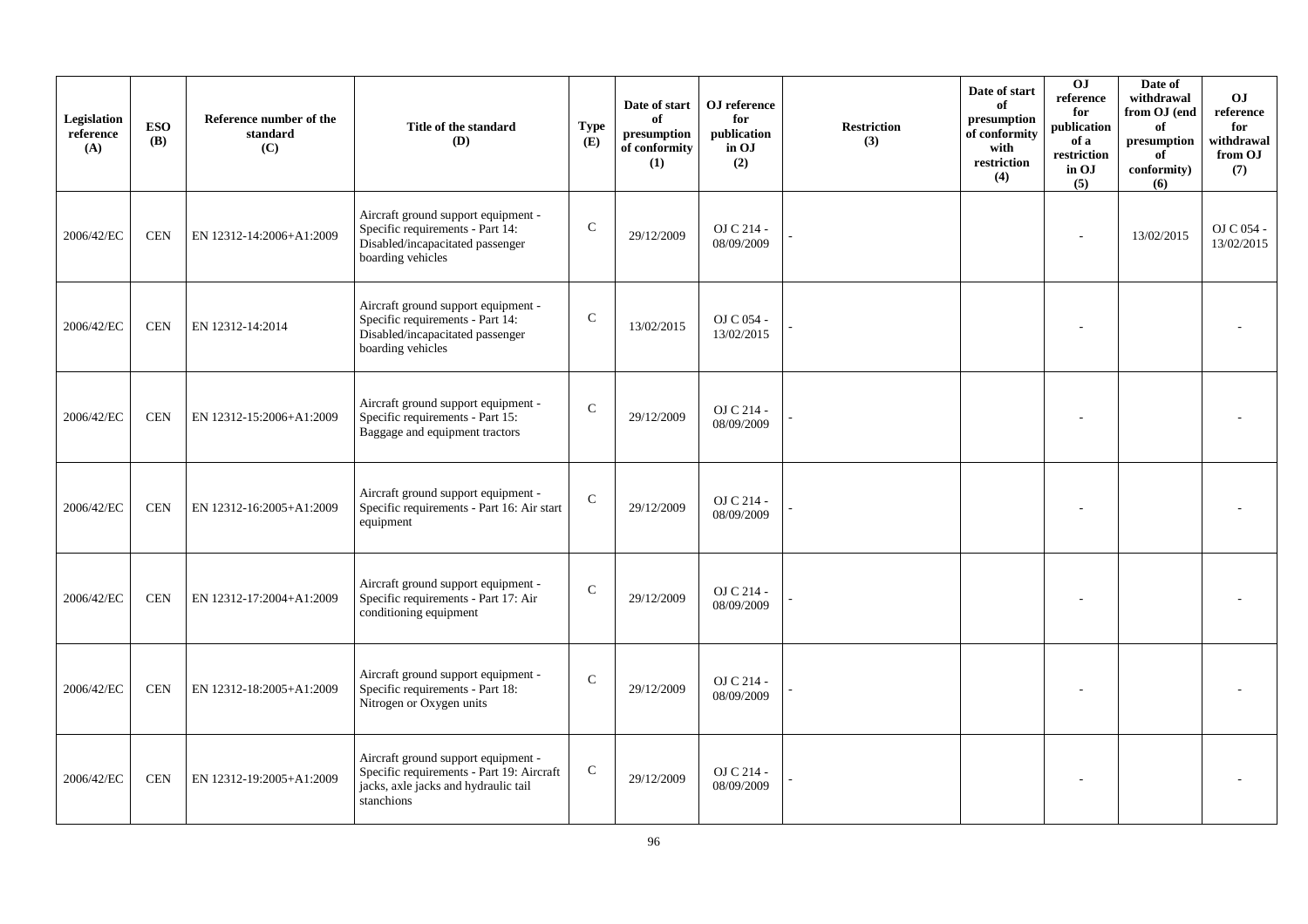| Legislation<br>reference<br>(A) | <b>ESO</b><br><b>(B)</b> | Reference number of the<br>standard<br>(C) | Title of the standard<br>(D)                                                                                                                   | <b>Type</b><br>(E) | Date of start<br>of<br>presumption<br>of conformity<br>(1) | OJ reference<br>for<br>publication<br>in OJ<br>(2) | <b>Restriction</b><br>(3) | Date of start<br>of<br>presumption<br>of conformity<br>with<br>restriction<br>(4) | 0J<br>reference<br>for<br>publication<br>of a<br>restriction<br>in OJ<br>(5) | Date of<br>withdrawal<br>from OJ (end<br>of<br>presumption<br>of<br>conformity)<br>(6) | O <sub>J</sub><br>reference<br>for<br>withdrawal<br>from OJ<br>(7) |
|---------------------------------|--------------------------|--------------------------------------------|------------------------------------------------------------------------------------------------------------------------------------------------|--------------------|------------------------------------------------------------|----------------------------------------------------|---------------------------|-----------------------------------------------------------------------------------|------------------------------------------------------------------------------|----------------------------------------------------------------------------------------|--------------------------------------------------------------------|
| 2006/42/EC                      | <b>CEN</b>               | EN 12312-20:2005+A1:2009                   | Aircraft ground support equipment -<br>Specific requirements - Part 20:<br>Electrical ground power units                                       | ${\bf C}$          | 29/12/2009                                                 | OJ C 214 -<br>08/09/2009                           |                           |                                                                                   |                                                                              |                                                                                        |                                                                    |
| 2006/42/EC                      | <b>CEN</b>               | EN 12321:2003+A1:2009                      | Underground mining machinery -<br>Specification for the safety requirements<br>of armoured face conveyors                                      | ${\bf C}$          | 29/12/2009                                                 | OJ C 214 -<br>08/09/2009                           |                           |                                                                                   |                                                                              |                                                                                        |                                                                    |
| 2006/42/EC                      | <b>CEN</b>               | EN 12331:2003+A2:2010                      | Food processing machinery - Mincing<br>machines - Safety and hygiene<br>requirements                                                           | $\mathcal{C}$      | 20/10/2010                                                 | OJ C 284 -<br>20/10/2010                           |                           |                                                                                   |                                                                              |                                                                                        |                                                                    |
| 2006/42/EC                      | <b>CEN</b>               | EN 12336:2005+A1:2008                      | Tunnelling machines - Shield machines,<br>thrust boring machines, auger boring<br>machines, lining erection equipment -<br>Safety requirements | $\mathbf C$        | 29/12/2009                                                 | OJ C 214 -<br>08/09/2009                           |                           |                                                                                   |                                                                              | 13/02/2015                                                                             | OJ C 054 -<br>13/02/2015                                           |
| 2006/42/EC                      | <b>CEN</b>               | EN 12348:2000+A1:2009                      | Core drilling machines on stand - Safety                                                                                                       | $\mathsf{C}$       | 29/12/2009                                                 | OJ C 214 -<br>08/09/2009                           |                           |                                                                                   |                                                                              |                                                                                        |                                                                    |
| 2006/42/EC                      | <b>CEN</b>               | EN 12355:2003+A1:2010                      | Food processing machinery - Derinding-<br>, skinning- and membrane removal<br>machines - Safety and hygiene<br>requirements                    | $\mathbf C$        | 20/10/2010                                                 | OJ C 284 -<br>20/10/2010                           |                           |                                                                                   |                                                                              |                                                                                        |                                                                    |
| 2006/42/EC                      | <b>CEN</b>               | EN 12385-1:2002+A1:2008                    | Steel wire ropes - Safety - Part 1:<br>General requirements                                                                                    | $\mathbf C$        | 29/12/2009                                                 | OJ C 214 -<br>08/09/2009                           |                           |                                                                                   |                                                                              |                                                                                        |                                                                    |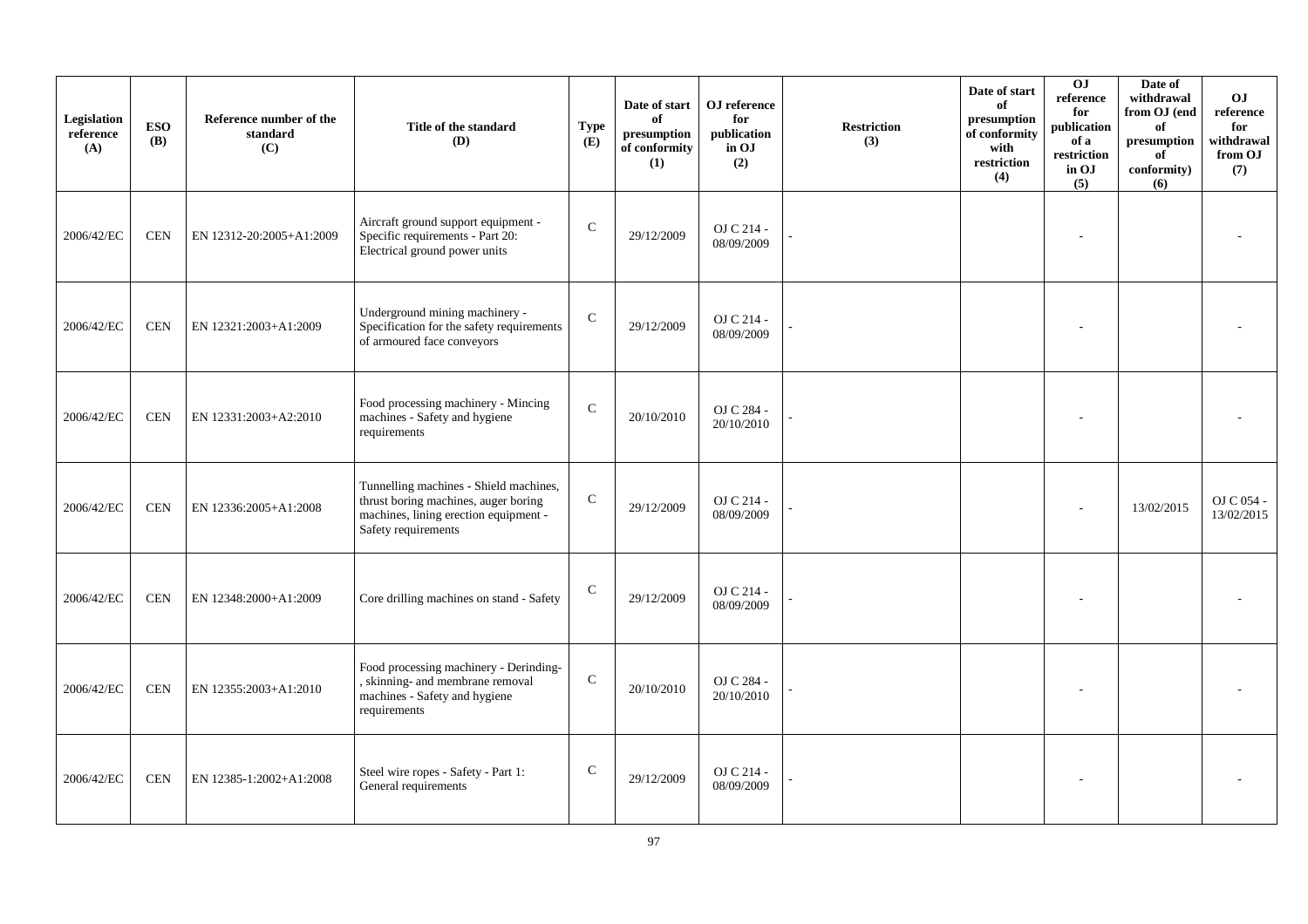| Legislation<br>reference<br>(A) | <b>ESO</b><br><b>(B)</b> | Reference number of the<br>standard<br>(C) | Title of the standard<br>(D)                                                                                                        | <b>Type</b><br>(E) | Date of start<br>of<br>presumption<br>of conformity<br>(1) | OJ reference<br>for<br>publication<br>in OJ<br>(2) | <b>Restriction</b><br>(3) | Date of start<br>of<br>presumption<br>of conformity<br>with<br>restriction<br>(4) | 0J<br>reference<br>for<br>publication<br>of a<br>restriction<br>in OJ<br>(5) | Date of<br>withdrawal<br>from OJ (end<br>of<br>$\,$ presumption<br>of<br>conformity)<br>(6) | O <sub>J</sub><br>reference<br>for<br>withdrawal<br>from OJ<br>(7) |
|---------------------------------|--------------------------|--------------------------------------------|-------------------------------------------------------------------------------------------------------------------------------------|--------------------|------------------------------------------------------------|----------------------------------------------------|---------------------------|-----------------------------------------------------------------------------------|------------------------------------------------------------------------------|---------------------------------------------------------------------------------------------|--------------------------------------------------------------------|
| 2006/42/EC                      | <b>CEN</b>               | EN 12385-2:2002+A1:2008                    | Steel wire ropes - Safety - Part 2:<br>Definitions, designation and<br>classification                                               | $\mathbf C$        | 29/12/2009                                                 | OJ C 214 -<br>08/09/2009                           |                           |                                                                                   |                                                                              |                                                                                             |                                                                    |
| 2006/42/EC                      | <b>CEN</b>               | EN 12385-3:2004+A1:2008                    | Steel wire ropes - Safety - Part 3:<br>Information for use and maintenance                                                          | ${\bf C}$          | 29/12/2009                                                 | OJ C 214 -<br>08/09/2009                           |                           |                                                                                   |                                                                              |                                                                                             |                                                                    |
| 2006/42/EC                      | <b>CEN</b>               | EN 12385-4:2002+A1:2008                    | Steel wire ropes - Safety - Part 4:<br>Stranded ropes for general lifting<br>applications                                           | $\mathcal{C}$      | 29/12/2009                                                 | OJ C 214 -<br>08/09/2009                           |                           |                                                                                   |                                                                              |                                                                                             |                                                                    |
| 2006/42/EC                      | <b>CEN</b>               | EN 12385-5:2021                            | Steel wire ropes - Safety - Part 5:<br>Stranded ropes for lifts                                                                     | $\mathbf C$        | 13/04/2022                                                 | OJ L 115 -<br>13/04/2022                           |                           |                                                                                   |                                                                              |                                                                                             |                                                                    |
| 2006/42/EC                      | <b>CEN</b>               | EN 12385-10:2003+A1:2008                   | Steel wire ropes - Safety - Part 10:<br>Spiral ropes for general structural<br>applications                                         | $\mathsf{C}$       | 29/12/2009                                                 | OJ C 214 -<br>08/09/2009                           |                           |                                                                                   |                                                                              |                                                                                             |                                                                    |
| 2006/42/EC                      | <b>CEN</b>               | EN 12387:2005+A1:2009                      | Footwear, leather and imitation leather<br>goods manufacturing machines -<br>Modular shoe repair equipment - Safety<br>requirements | $\mathbf C$        | 29/12/2009                                                 | OJ C 309 -<br>18/12/2009                           |                           |                                                                                   |                                                                              |                                                                                             |                                                                    |
| 2006/42/EC                      | <b>CEN</b>               | EN 12409:2008                              | Plastics and rubber machines -<br>Thermoforming machines - Safety<br>requirements                                                   | $\mathsf{C}$       | 29/12/2009                                                 | OJ C 214 -<br>08/09/2009                           |                           |                                                                                   |                                                                              | 30/04/2012                                                                                  | OJ C 061 -<br>29/02/2012                                           |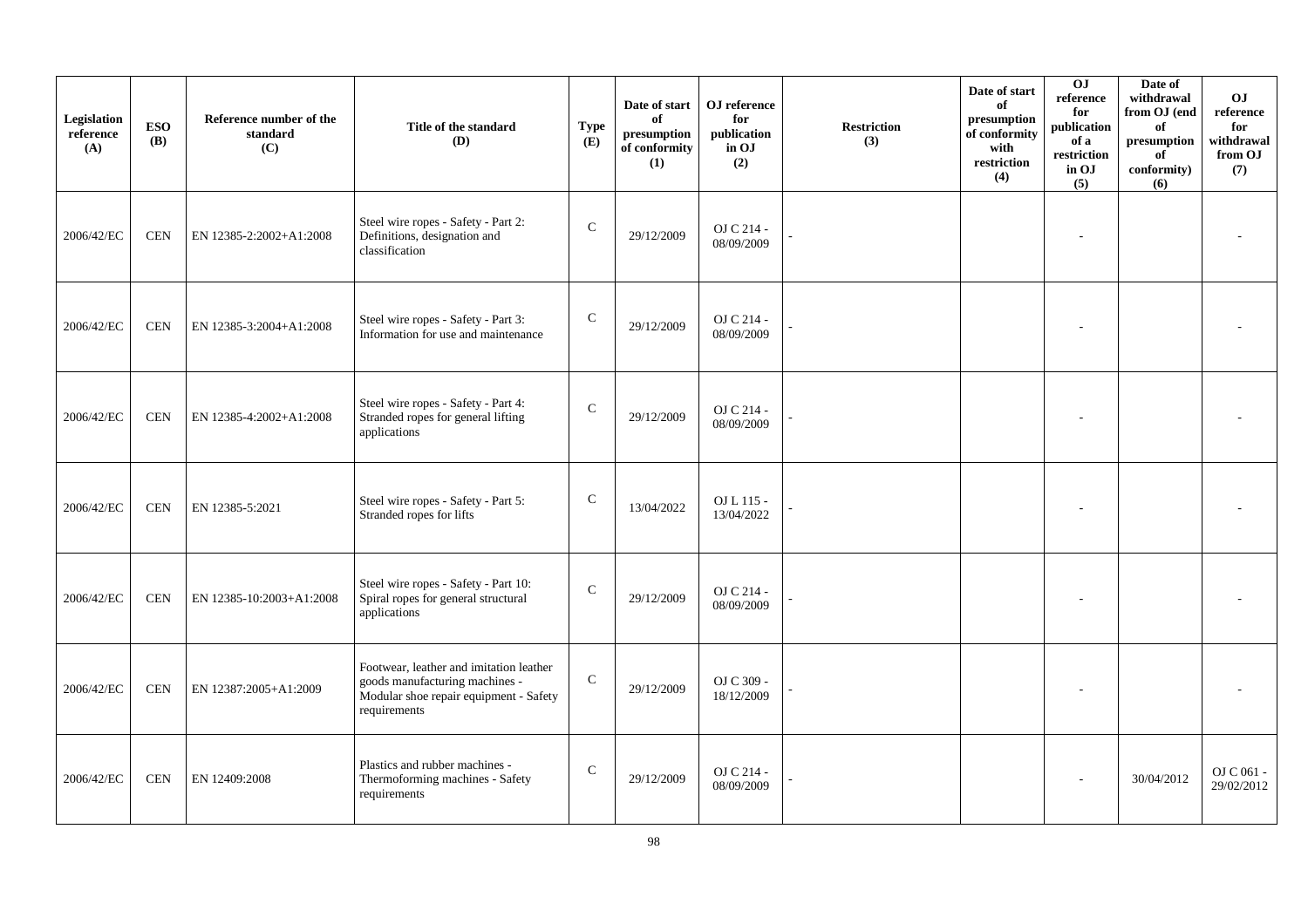| Legislation<br>reference<br>(A) | <b>ESO</b><br><b>(B)</b> | Reference number of the<br>standard<br>(C)                                          | Title of the standard<br>(D)                                                                                                    | <b>Type</b><br>(E) | Date of start<br>of<br>presumption<br>of conformity<br>(1) | OJ reference<br>for<br>publication<br>in OJ<br>(2) | Restriction<br>(3) | Date of start<br>of<br>presumption<br>of conformity<br>with<br>$\operatorname{restriction}$<br>(4) | 0J<br>reference<br>for<br>publication<br>of a<br>restriction<br>in OJ<br>(5) | Date of<br>withdrawal<br>from OJ (end<br>of<br>presumption<br>of<br>conformity)<br>(6) | O <sub>J</sub><br>reference<br>for<br>withdrawal<br>from OJ<br>(7) |
|---------------------------------|--------------------------|-------------------------------------------------------------------------------------|---------------------------------------------------------------------------------------------------------------------------------|--------------------|------------------------------------------------------------|----------------------------------------------------|--------------------|----------------------------------------------------------------------------------------------------|------------------------------------------------------------------------------|----------------------------------------------------------------------------------------|--------------------------------------------------------------------|
| 2006/42/EC                      | <b>CEN</b>               | EN 12409:2008+A1:2011                                                               | Plastics and rubber machines -<br>Thermoforming machines - Safety<br>requirements                                               | ${\bf C}$          | 29/02/2012                                                 | OJ C 061 -<br>29/02/2012                           |                    |                                                                                                    |                                                                              |                                                                                        |                                                                    |
| 2006/42/EC                      | <b>CEN</b>               | EN 12417:2001+A2:2009,<br>${\rm EN}$<br>12417:2001+A2:2009/AC:201<br>$\overline{0}$ | Machine tools - Safety - Machining<br>centres                                                                                   | ${\bf C}$          | 29/12/2009                                                 | OJ C 214 -<br>08/09/2009                           |                    |                                                                                                    |                                                                              |                                                                                        |                                                                    |
| 2006/42/EC                      | <b>CEN</b>               | EN 12418:2000+A1:2009                                                               | Masonry and stone cutting-off machines<br>for job site - Safety                                                                 | $\mathsf{C}$       | 29/12/2009                                                 | OJ C 214 -<br>08/09/2009                           |                    |                                                                                                    |                                                                              |                                                                                        |                                                                    |
| 2006/42/EC                      | <b>CEN</b>               | EN 12463:2004+A1:2011                                                               | Food processing machinery - Filling<br>machines and auxiliary machines -<br>Safety and hygiene requirements                     | $\mathsf{C}$       | 20/07/2011                                                 | OJ C 214 -<br>20/07/2011                           |                    |                                                                                                    |                                                                              |                                                                                        |                                                                    |
| 2006/42/EC                      | <b>CEN</b>               | EN 12505:2000+A1:2009                                                               | Food processing machinery -<br>Centrifugal machines for processing<br>edible oils and fats - Safety and hygiene<br>requirements | ${\bf C}$          | 29/12/2009                                                 | OJ C 309 -<br>18/12/2009                           |                    |                                                                                                    |                                                                              |                                                                                        |                                                                    |
| 2006/42/EC                      | <b>CEN</b>               | EN 12525:2000+A2:2010                                                               | Agricultural machinery - Front loaders -<br>Safety                                                                              | $\mathsf{C}$       | 26/05/2010                                                 | OJ C 136 -<br>26/05/2010                           |                    |                                                                                                    |                                                                              |                                                                                        |                                                                    |
| 2006/42/EC                      | <b>CEN</b>               | EN 12545:2000+A1:2009                                                               | Footwear, leather and imitation leather<br>goods manufacturing machines - Noise<br>test code - Common requirements              | $\mathsf{C}$       | 29/12/2009                                                 | OJ C 214 -<br>08/09/2009                           |                    |                                                                                                    |                                                                              |                                                                                        |                                                                    |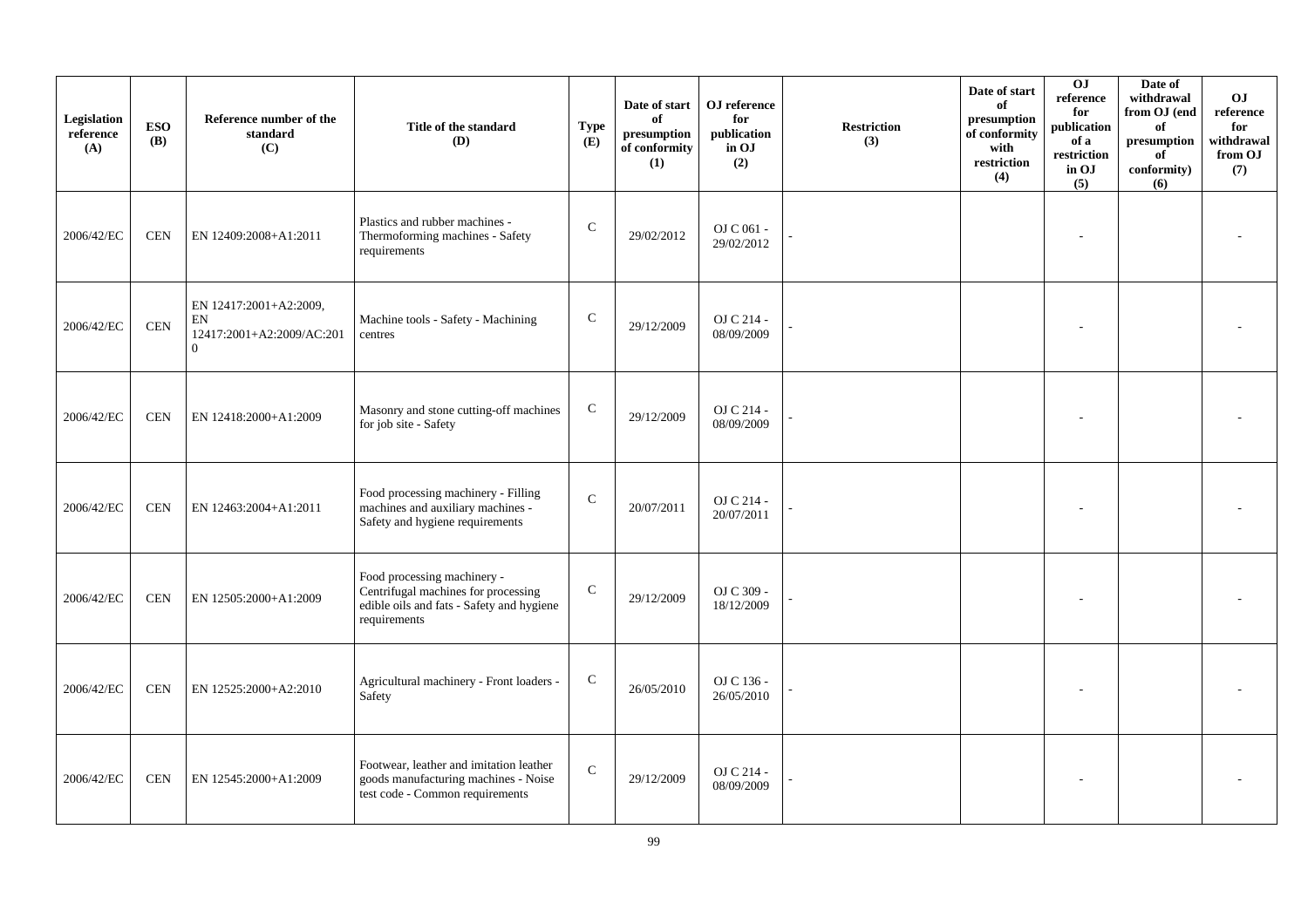| Legislation<br>reference<br>(A) | <b>ESO</b><br><b>(B)</b> | Reference number of the<br>standard<br>(C) | Title of the standard<br>(D)                                                                                                       | <b>Type</b><br>(E) | Date of start<br>of<br>presumption<br>of conformity<br>(1) | ${\bf OJ}$ reference<br>for<br>publication<br>in OJ<br>(2) | <b>Restriction</b><br>(3) | Date of start<br>of<br>presumption<br>of conformity<br>with<br>restriction<br>(4) | $\overline{0}$<br>reference<br>for<br>publication<br>of a<br>restriction<br>in OJ<br>(5) | Date of<br>withdrawal<br>from OJ (end<br>of<br>$\bf{presumption}$<br>of<br>conformity)<br>(6) | OJ<br>$\rm reference$<br>for<br>withdrawal<br>from OJ<br>(7) |
|---------------------------------|--------------------------|--------------------------------------------|------------------------------------------------------------------------------------------------------------------------------------|--------------------|------------------------------------------------------------|------------------------------------------------------------|---------------------------|-----------------------------------------------------------------------------------|------------------------------------------------------------------------------------------|-----------------------------------------------------------------------------------------------|--------------------------------------------------------------|
| 2006/42/EC                      | <b>CEN</b>               | EN 12547:1999+A1:2009                      | Centrifuges - Common safety<br>requirements                                                                                        | $\mathsf C$        | 29/12/2009                                                 | OJ C 214 -<br>08/09/2009                                   |                           |                                                                                   |                                                                                          | 29/02/2016                                                                                    | OJ C 014 -<br>15/01/2016                                     |
| 2006/42/EC                      | $\mbox{CEN}$             | EN 12547:2014                              | Centrifuges - Common safety<br>requirements                                                                                        | $\mathsf{C}$       | 15/01/2016                                                 | OJ C 014 -<br>15/01/2016                                   |                           |                                                                                   |                                                                                          |                                                                                               |                                                              |
| 2006/42/EC                      | <b>CEN</b>               | EN 12549:1999+A1:2008                      | Acoustics - Noise test code for fastener<br>driving tools - Engineering method                                                     | $\mathsf{C}$       | 29/12/2009                                                 | OJ C 214 -<br>08/09/2009                                   |                           |                                                                                   |                                                                                          |                                                                                               |                                                              |
| 2006/42/EC                      | <b>CEN</b>               | EN 12581:2005+A1:2010                      | Coating plants - Machinery for dip<br>coating and electrodeposition of organic<br>liquid coating material - Safety<br>requirements | ${\bf C}$          | 20/10/2010                                                 | OJ C 284 -<br>20/10/2010                                   |                           |                                                                                   |                                                                                          |                                                                                               |                                                              |
| 2006/42/EC                      | <b>CEN</b>               | EN 12601:2010                              | Reciprocating internal combustion<br>engine driven generating sets - Safety                                                        | $\mathbf C$        | 08/04/2011                                                 | OJ C 110 -<br>08/04/2011                                   |                           |                                                                                   |                                                                                          | 30/06/2017                                                                                    | OJ C 332 -<br>09/09/2016                                     |
| 2006/42/EC                      | <b>CEN</b>               | EN 12609:2021                              | Truck mixers - Safety requirements                                                                                                 | $\mathsf{C}$       | 13/04/2022                                                 | OJ L 115 -<br>13/04/2022                                   |                           |                                                                                   |                                                                                          |                                                                                               |                                                              |
| 2006/42/EC                      | <b>CEN</b>               | EN 12621:2006+A1:2010                      | Machinery for the supply and circulation<br>of coating materials under pressure -<br>Safety requirements                           | ${\bf C}$          | 20/10/2010                                                 | OJ C 284 -<br>20/10/2010                                   |                           |                                                                                   |                                                                                          |                                                                                               |                                                              |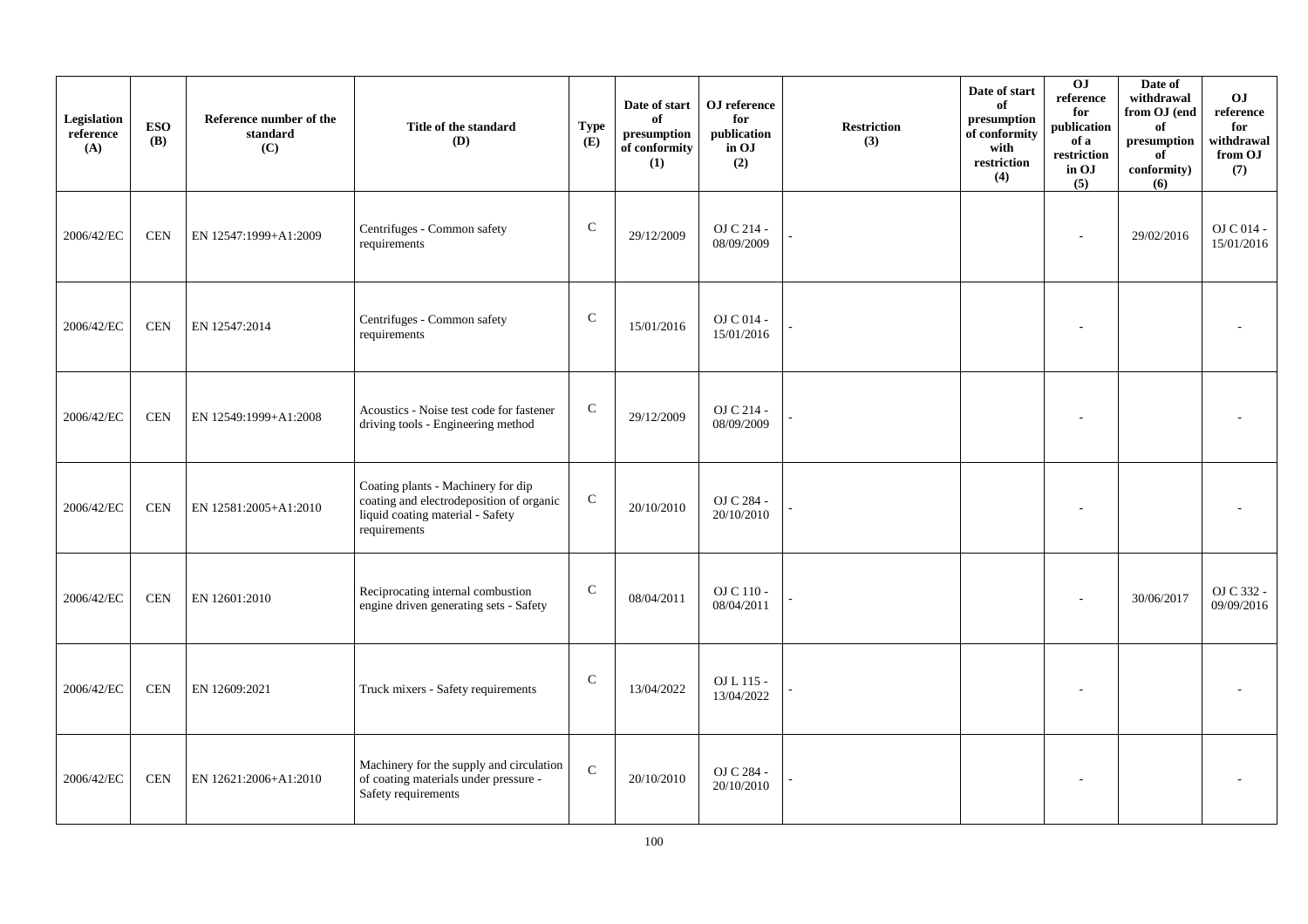| Legislation<br>reference<br>(A) | <b>ESO</b><br><b>(B)</b> | Reference number of the<br>standard<br>(C) | Title of the standard<br>(D)                                                                                                                                                        | <b>Type</b><br>(E) | Date of start<br>of<br>presumption<br>of conformity<br>(1) | OJ reference<br>for<br>publication<br>in OJ<br>(2) | <b>Restriction</b><br>(3) | Date of start<br>of<br>presumption<br>of conformity<br>with<br>$\operatorname{restriction}$<br>(4) | 0J<br>reference<br>for<br>publication<br>of a<br>restriction<br>in OJ<br>(5) | Date of<br>withdrawal<br>from OJ (end<br>of<br>$\bf{presumption}$<br>of<br>conformity)<br>(6) | O <sub>J</sub><br>reference<br>for<br>withdrawal<br>from OJ<br>(7) |
|---------------------------------|--------------------------|--------------------------------------------|-------------------------------------------------------------------------------------------------------------------------------------------------------------------------------------|--------------------|------------------------------------------------------------|----------------------------------------------------|---------------------------|----------------------------------------------------------------------------------------------------|------------------------------------------------------------------------------|-----------------------------------------------------------------------------------------------|--------------------------------------------------------------------|
| 2006/42/EC                      | <b>CEN</b>               | EN 12622:2009                              | Safety of machine tools - Hydraulic<br>press brakes                                                                                                                                 | $\mathbf C$        | 26/05/2010                                                 | OJ C 136 -<br>26/05/2010                           |                           |                                                                                                    |                                                                              | 30/04/2014                                                                                    | OJ C 110 -<br>11/04/2014                                           |
| 2006/42/EC                      | <b>CEN</b>               | EN 12622:2009+A1:2013                      | Safety of machine tools - Hydraulic<br>press brakes                                                                                                                                 | $\mathcal{C}$      | 11/04/2014                                                 | $\rm OJ$ C 110 -<br>11/04/2014                     |                           |                                                                                                    |                                                                              |                                                                                               |                                                                    |
| 2006/42/EC                      | <b>CEN</b>               | EN 12629-1:2000+A1:2010                    | Machines for the manufacture of<br>constructional products from concrete<br>and calcium-silicate - Safety - Part 1:<br>Common requirements                                          | $\mathsf{C}$       | 08/04/2011                                                 | OJ C 110 -<br>08/04/2011                           |                           |                                                                                                    |                                                                              |                                                                                               |                                                                    |
| 2006/42/EC                      | <b>CEN</b>               | EN 12629-2:2002+A1:2010                    | Machines for the manufacture of<br>constructional products from concrete<br>and calcium-silicate - Safety - Part 2:<br>Block making machines                                        | ${\bf C}$          | 08/04/2011                                                 | OJ C 110 -<br>08/04/2011                           |                           |                                                                                                    |                                                                              |                                                                                               |                                                                    |
| 2006/42/EC                      | <b>CEN</b>               | EN 12629-3:2002+A1:2010                    | Machines for the manufacture of<br>constructional products from concrete<br>and calcium-silicate - Safety - Part 3:<br>Slide and turntable machines                                 | $\mathsf{C}$       | 08/04/2011                                                 | OJ C 110 -<br>08/04/2011                           |                           |                                                                                                    |                                                                              |                                                                                               |                                                                    |
| 2006/42/EC                      | <b>CEN</b>               | EN 12629-4:2001+A1:2010                    | Machines for the manufacture of<br>constructional products from concrete<br>and calcium-silicate - Safety - Part<br>4:Concrete roof tile making machines                            | $\mathsf{C}$       | 08/04/2011                                                 | OJ C 110 -<br>08/04/2011                           |                           |                                                                                                    |                                                                              |                                                                                               |                                                                    |
| 2006/42/EC                      | <b>CEN</b>               | EN 12629-5-1:2003+A1:2010                  | Machines for the manufacture of<br>constructional products from concrete<br>and calcium-silicate - Safety - Part 5-1:<br>Pipe making machines manufacturing in<br>the vertical axis | $\mathsf{C}$       | 08/04/2011                                                 | $OJ C 110 -$<br>08/04/2011                         |                           |                                                                                                    |                                                                              |                                                                                               |                                                                    |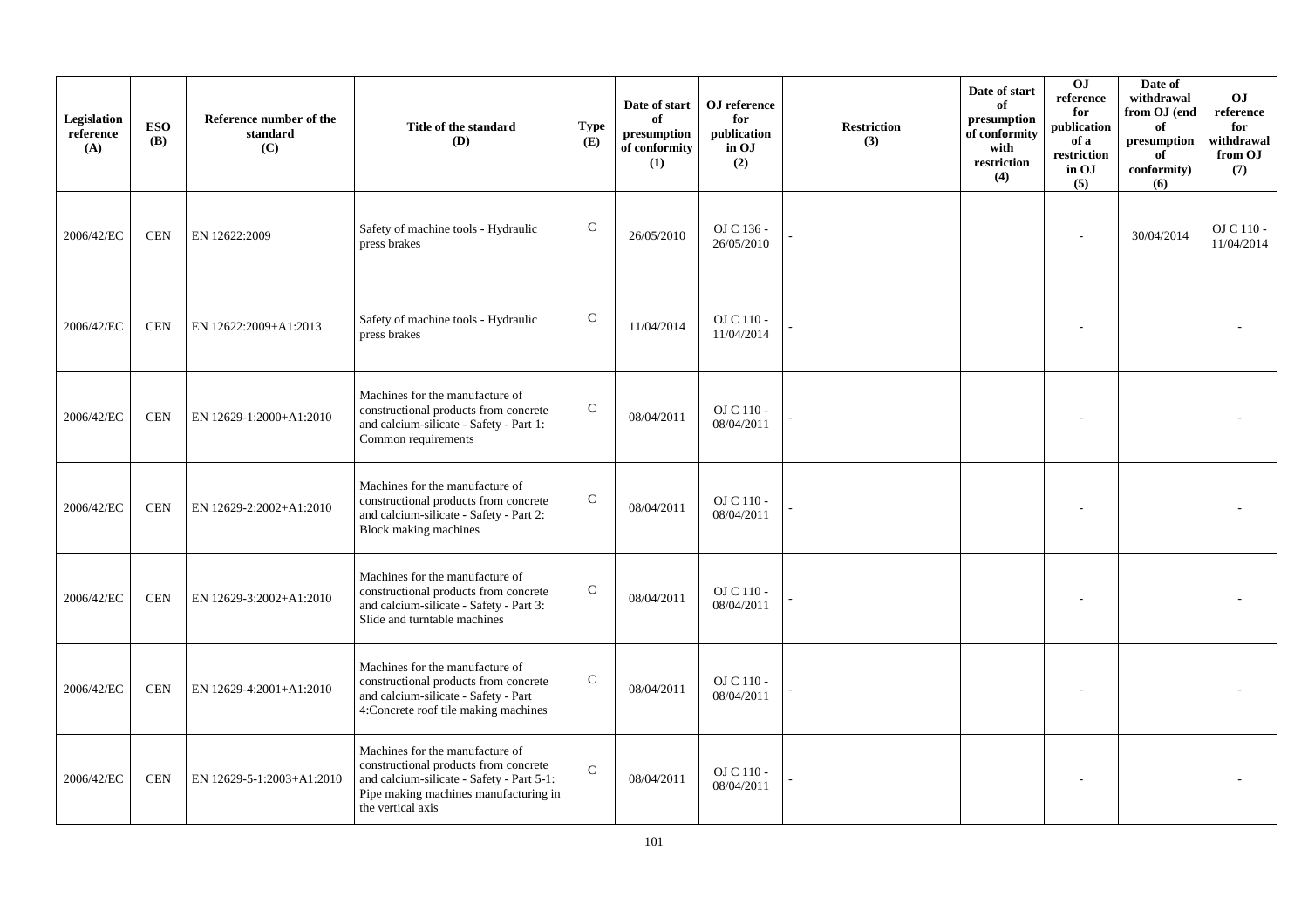| Legislation<br>reference<br>(A) | <b>ESO</b><br><b>(B)</b> | Reference number of the<br>standard<br>(C) | Title of the standard<br>(D)                                                                                                                                                                                                            | <b>Type</b><br>(E) | Date of start<br>of<br>presumption<br>of conformity<br>(1) | OJ reference<br>for<br>publication<br>in OJ<br>(2) | <b>Restriction</b><br>(3)                                                                                                                                                                     | Date of start<br>of<br>presumption<br>of conformity<br>with<br>restriction<br>(4) | OJ<br>reference<br>for<br>publication<br>of a<br>restriction<br>in OJ<br>(5) | Date of<br>withdrawal<br>from OJ (end<br>of<br>presumption<br>of<br>conformity)<br>(6) | O <sub>J</sub><br>reference<br>for<br>withdrawal<br>from OJ<br>(7) |
|---------------------------------|--------------------------|--------------------------------------------|-----------------------------------------------------------------------------------------------------------------------------------------------------------------------------------------------------------------------------------------|--------------------|------------------------------------------------------------|----------------------------------------------------|-----------------------------------------------------------------------------------------------------------------------------------------------------------------------------------------------|-----------------------------------------------------------------------------------|------------------------------------------------------------------------------|----------------------------------------------------------------------------------------|--------------------------------------------------------------------|
| 2006/42/EC                      | <b>CEN</b>               | EN 12629-5-2:2003+A1:2010                  | Machines for the manufacture of<br>constructional products from concrete<br>and calcium-silicate - Safety - Part 5-2:<br>Pipe making machines manufacturing in<br>the horizontal axis                                                   | $\mathcal{C}$      | 08/04/2011                                                 | OJ C 110 -<br>08/04/2011                           |                                                                                                                                                                                               |                                                                                   |                                                                              |                                                                                        |                                                                    |
| 2006/42/EC                      | <b>CEN</b>               | EN 12629-5-3:2003+A1:2010                  | Machines for the manufacture of<br>constructional products from concrete<br>and calcium-silicate - Safety - Part 5-3:<br>Pipe prestressing machines                                                                                     | $\mathcal{C}$      | 08/04/2011                                                 | OJ C 110 -<br>08/04/2011                           |                                                                                                                                                                                               |                                                                                   |                                                                              |                                                                                        |                                                                    |
| 2006/42/EC                      | <b>CEN</b>               | EN 12629-5-4:2003+A1:2010                  | Machines for the manufacture of<br>constructional products from concrete<br>and calcium-silicate - Safety - Part 5-4:<br>Concrete pipe coating machines                                                                                 | $\mathbf C$        | 08/04/2011                                                 | OJ C 110 -<br>08/04/2011                           |                                                                                                                                                                                               |                                                                                   |                                                                              |                                                                                        |                                                                    |
| 2006/42/EC                      | <b>CEN</b>               | EN 12629-6:2004+A1:2010                    | Machines for the manufacture of<br>constructional products from concrete<br>and calcium-silicate - Safety - Part 6:<br>Stationary and mobile equipment for the<br>manufacture of precast reinforced<br>products                         | $\mathsf{C}$       | 08/04/2011                                                 | OJ C 110 -<br>08/04/2011                           |                                                                                                                                                                                               |                                                                                   |                                                                              |                                                                                        |                                                                    |
| 2006/42/EC                      | <b>CEN</b>               | EN 12629-7:2004+A1:2010                    | Machines for the manufacture of<br>constructional products from concrete<br>and calcium-silicate - Safety - Part 7:<br>Stationary and mobile equipment for<br>long line manufacture of prestressed<br>products                          | $\mathsf{C}$       | 08/04/2011                                                 | OJ C 110 -<br>08/04/2011                           |                                                                                                                                                                                               |                                                                                   |                                                                              |                                                                                        |                                                                    |
| 2006/42/EC                      | <b>CEN</b>               | EN 12629-8:2002+A1:2010                    | Machines for the manufacture of<br>constructional products from concrete<br>and calcium-silicate - Safety - Part 8:<br>Machines and equipment for the<br>manufacture of constructional products<br>from calcium-silicate (and concrete) | $\mathsf{C}$       | 08/04/2011                                                 | OJ C 110 -<br>08/04/2011                           |                                                                                                                                                                                               |                                                                                   |                                                                              |                                                                                        |                                                                    |
| 2006/42/EC                      | <b>CEN</b>               | EN 12635:2002+A1:2008                      | Industrial, commercial and garage doors<br>and gates - Installation and use                                                                                                                                                             | $\mathsf{C}$       | 29/12/2009                                                 | OJ C 214 -<br>08/09/2009                           | Warning: With regard to<br>paragraph 5.1 and Annex D, this<br>publication does not concern the<br>reference to EN 12453:2000, the<br>application of which does not<br>confer a presumption of | 15/01/2016                                                                        | OJ C 014 -<br>15/01/2016                                                     |                                                                                        |                                                                    |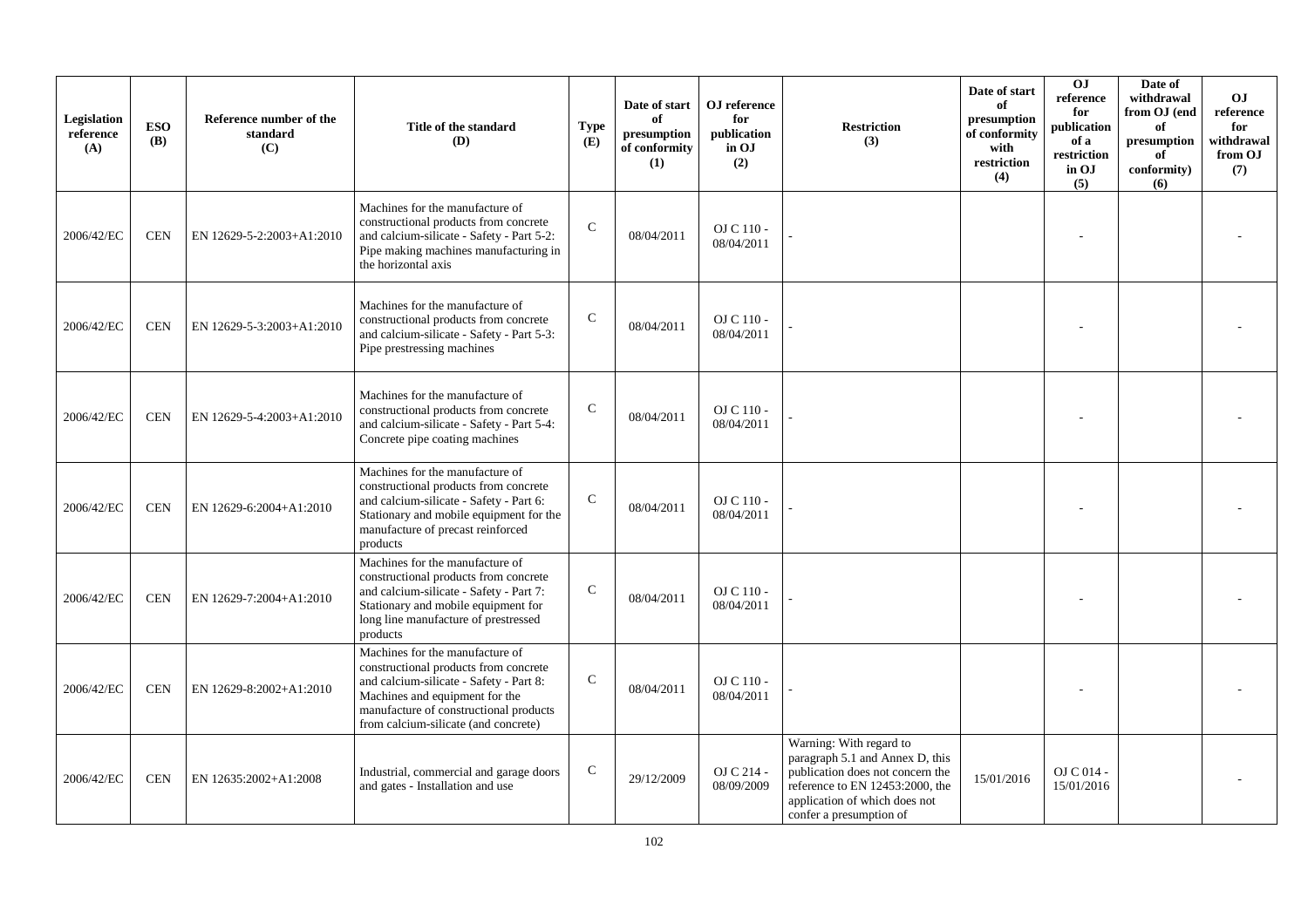| Legislation<br>reference<br>(A) | <b>ESO</b><br><b>(B)</b> | Reference number of the<br>standard<br>(C) | Title of the standard<br>(D)                                                                          | <b>Type</b><br>(E) | Date of start<br>of<br>presumption<br>of conformity<br>(1) | OJ reference<br>for<br>publication<br>in OJ<br>(2) | <b>Restriction</b><br>(3)                                                                                                                                                              | Date of start<br>of<br>presumption<br>of conformity<br>with<br>restriction<br>(4) | 0J<br>reference<br>for<br>publication<br>of a<br>restriction<br>in OJ<br>(5) | Date of<br>withdrawal<br>from OJ (end<br>of<br>$\,$ presumption<br>of<br>conformity)<br>(6) | O <sub>J</sub><br>reference<br>for<br>withdrawal<br>from OJ<br>(7) |
|---------------------------------|--------------------------|--------------------------------------------|-------------------------------------------------------------------------------------------------------|--------------------|------------------------------------------------------------|----------------------------------------------------|----------------------------------------------------------------------------------------------------------------------------------------------------------------------------------------|-----------------------------------------------------------------------------------|------------------------------------------------------------------------------|---------------------------------------------------------------------------------------------|--------------------------------------------------------------------|
|                                 |                          |                                            |                                                                                                       |                    |                                                            |                                                    | conformity to the essential health<br>and safety requirements 1.1.2,<br>$1.1.6$ , $1.2.1$ , $1.3.7$ , $1.3.8.2$ , $1.4.1$ ,<br>1.4.3 and 1.5.14 of Annex I to<br>Directive 2006/42/EC. |                                                                                   |                                                                              |                                                                                             |                                                                    |
| 2006/42/EC                      | <b>CEN</b>               | EN 12643:1997+A1:2008                      | Earth-moving machinery - Rubber-tyred<br>machines - Steering requirements (ISO<br>5010:1992 modified) | $\mathbf C$        | 29/12/2009                                                 | OJ C 214 -<br>08/09/2009                           |                                                                                                                                                                                        |                                                                                   |                                                                              | 31/08/2014                                                                                  | OJ C 220 -<br>11/07/2014                                           |
| 2006/42/EC                      | <b>CEN</b>               | EN 12643:2014                              | Earth-moving machinery - Rubber-tyred<br>machines - Steering requirements (ISO<br>5010:1992 modified) | $\mathcal{C}$      | 11/07/2014                                                 | OJ C 220 -<br>11/07/2014                           |                                                                                                                                                                                        |                                                                                   |                                                                              | 03/09/2022                                                                                  | OJ L 072 -<br>03/03/2021                                           |
| 2006/42/EC                      | <b>CEN</b>               | EN 12644-1:2001+A1:2008                    | Cranes - Information for use and testing<br>- Part 1: Instructions                                    | $\mathsf{C}$       | 29/12/2009                                                 | OJ C 214 -<br>08/09/2009                           |                                                                                                                                                                                        |                                                                                   |                                                                              |                                                                                             |                                                                    |
| 2006/42/EC                      | <b>CEN</b>               | EN 12644-2:2000+A1:2008                    | Cranes - Information for use and testing<br>- Part 2: Marking                                         | $\mathbf C$        | 29/12/2009                                                 | OJ C 214 -<br>08/09/2009                           |                                                                                                                                                                                        |                                                                                   |                                                                              |                                                                                             |                                                                    |
| 2006/42/EC                      | <b>CEN</b>               | EN 12649:2008                              | Concrete compactors and smoothing<br>machines - Safety                                                | $\mathbf C$        | 29/12/2009                                                 | OJ C 214 -<br>08/09/2009                           |                                                                                                                                                                                        |                                                                                   |                                                                              | 31/01/2012                                                                                  | OJ C 338 -<br>18/11/2011                                           |
| 2006/42/EC                      | <b>CEN</b>               | EN 12649:2008+A1:2011                      | Concrete compactors and smoothing<br>machines - Safety                                                | $\mathbf C$        | 18/11/2011                                                 | OJ C 338 -<br>18/11/2011                           |                                                                                                                                                                                        |                                                                                   |                                                                              |                                                                                             |                                                                    |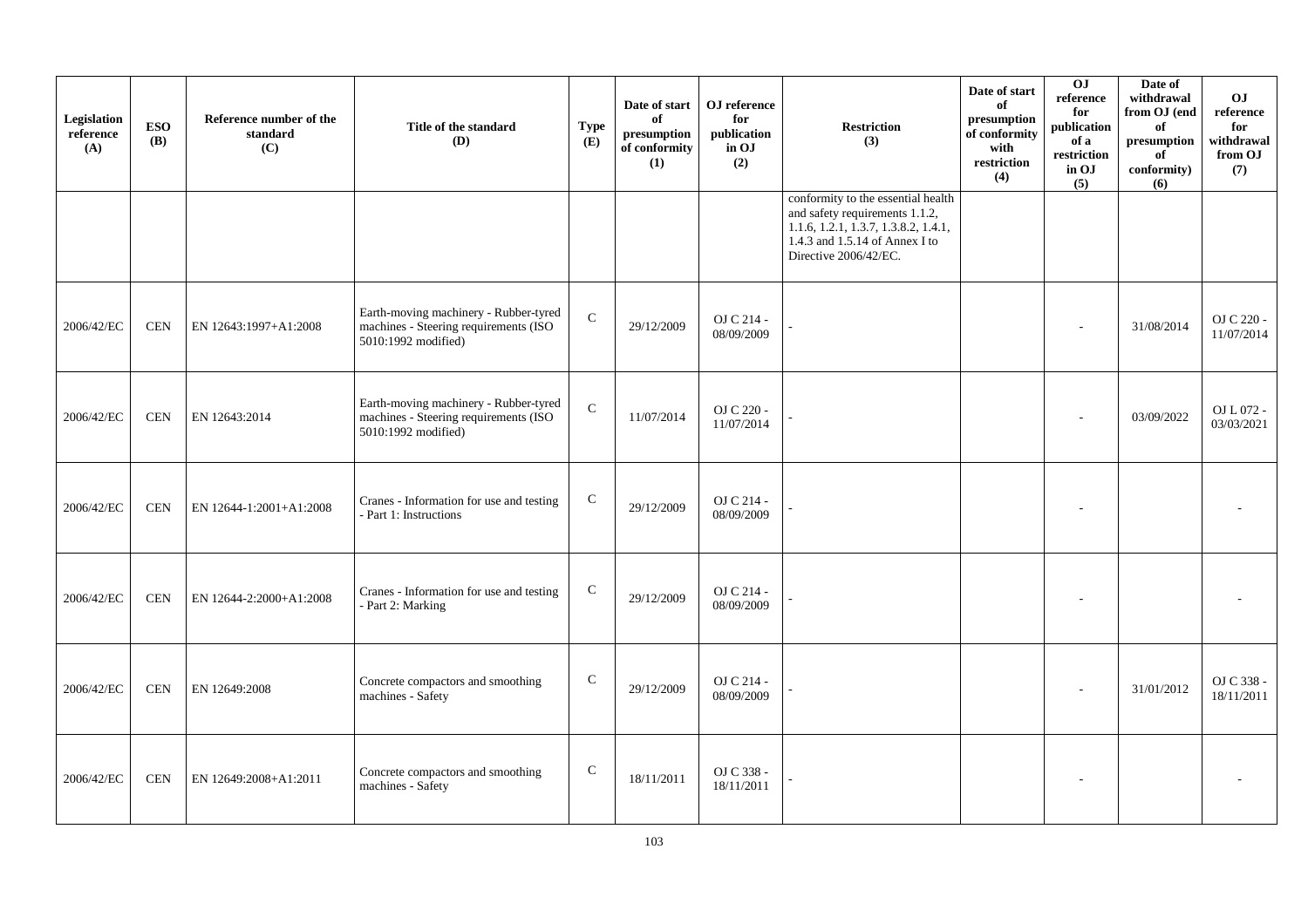| Legislation<br>reference<br>(A) | <b>ESO</b><br><b>(B)</b> | Reference number of the<br>standard<br>(C) | Title of the standard<br>(D)                                                                                                          | Type<br>(E)   | Date of start<br>of<br>$\,$ presumption<br>of conformity<br>(1) | OJ reference<br>for<br>publication<br>in OJ<br>(2) | Restriction<br>(3) | Date of start<br>of<br>presumption<br>of conformity<br>with<br>restriction<br>(4) | 0J<br>reference<br>for<br>publication<br>of a<br>restriction<br>in OJ<br>(5) | Date of<br>withdrawal<br>from OJ (end<br>of<br>$\,$ presumption<br>of<br>conformity)<br>(6) | O <sub>J</sub><br>reference<br>for<br>withdrawal<br>from OJ<br>(7) |
|---------------------------------|--------------------------|--------------------------------------------|---------------------------------------------------------------------------------------------------------------------------------------|---------------|-----------------------------------------------------------------|----------------------------------------------------|--------------------|-----------------------------------------------------------------------------------|------------------------------------------------------------------------------|---------------------------------------------------------------------------------------------|--------------------------------------------------------------------|
| 2006/42/EC                      | <b>CEN</b>               | EN 12653:1999+A2:2009                      | Footwear, leather and imitation leather<br>manufacturing machines - Nailing<br>machines - Safety requirements                         | $\mathbf C$   | 29/12/2009                                                      | OJ C 309 -<br>18/12/2009                           |                    |                                                                                   |                                                                              |                                                                                             |                                                                    |
| 2006/42/EC                      | $\mbox{CEN}$             | EN 12693:2008                              | Refrigerating systems and heat pumps -<br>Safety and environmental requirements -<br>Positive displacement refrigerant<br>compressors | ${\bf C}$     | 29/12/2009                                                      | OJ C 214 -<br>08/09/2009                           |                    |                                                                                   |                                                                              |                                                                                             |                                                                    |
| 2006/42/EC                      | <b>CEN</b>               | EN 12717:2001+A1:2009                      | Safety of machine tools - Drilling<br>machines                                                                                        | $\mathsf{C}$  | 29/12/2009                                                      | OJ C 214 -<br>08/09/2009                           |                    |                                                                                   |                                                                              |                                                                                             |                                                                    |
| 2006/42/EC                      | <b>CEN</b>               | EN 12733:2018                              | Agricultural and forestry machinery -<br>Pedestrian controlled motor mowers -<br>Safety                                               | $\mathcal{C}$ | 02/04/2020                                                      | OJ L 102 -<br>02/04/2020                           |                    |                                                                                   |                                                                              |                                                                                             |                                                                    |
| 2006/42/EC                      | <b>CEN</b>               | EN 12733:2001+A1:2009                      | Agricultural and forestry machinery -<br>Pedestrian controlled motor mowers -<br>Safety                                               | $\mathsf C$   | 29/12/2009                                                      | OJ C 214 -<br>08/09/2009                           |                    |                                                                                   |                                                                              | 02/10/2021                                                                                  | OJ L 102 -<br>02/04/2020                                           |
| 2006/42/EC                      | <b>CEN</b>               | EN 12750:2001+A1:2009                      | Safety of woodworking machines -<br>Four-sided moulding machines                                                                      | $\mathsf{C}$  | 29/12/2009                                                      | OJ C 309 -<br>18/12/2009                           |                    |                                                                                   |                                                                              | 28/11/2013                                                                                  | OJ C 348 -<br>28/11/2013                                           |
| 2006/42/EC                      | <b>CEN</b>               | EN 12750:2013                              | Safety of woodworking machines - Four<br>sided moulding machines                                                                      | $\mathbf C$   | 28/11/2013                                                      | OJ C 348 -<br>28/11/2013                           |                    |                                                                                   |                                                                              |                                                                                             |                                                                    |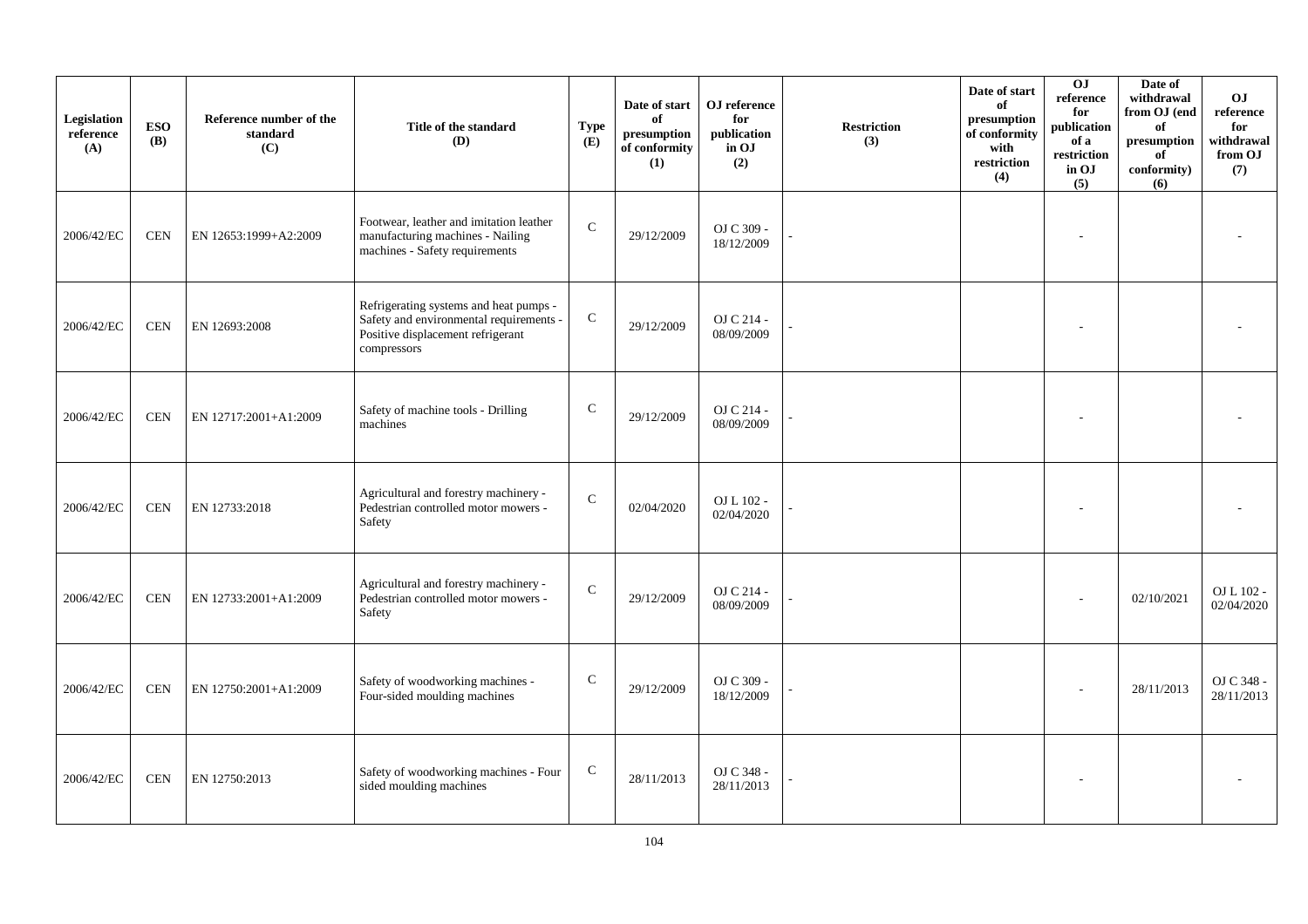| Legislation<br>reference<br>(A) | <b>ESO</b><br><b>(B)</b> | Reference number of the<br>standard<br>(C)                     | Title of the standard<br>(D)                                                                                                                             | <b>Type</b><br>(E) | Date of start<br>of<br>presumption<br>of conformity<br>(1) | OJ reference<br>for<br>publication<br>in OJ<br>(2) | Restriction<br>(3) | Date of start<br>of<br>presumption<br>of conformity<br>with<br>restriction<br>(4) | OJ<br>reference<br>for<br>publication<br>of a<br>restriction<br>in OJ<br>(5) | Date of<br>withdrawal<br>from OJ (end<br>of<br>presumption<br>of<br>conformity)<br>(6) | OJ.<br>reference<br>for<br>withdrawal<br>from OJ<br>(7) |
|---------------------------------|--------------------------|----------------------------------------------------------------|----------------------------------------------------------------------------------------------------------------------------------------------------------|--------------------|------------------------------------------------------------|----------------------------------------------------|--------------------|-----------------------------------------------------------------------------------|------------------------------------------------------------------------------|----------------------------------------------------------------------------------------|---------------------------------------------------------|
| 2006/42/EC                      | <b>CEN</b>               | EN 12753:2005+A1:2010                                          | Thermal cleaning systems for exhaust<br>gas from surface treatment equipment -<br>Safety requirements                                                    | ${\bf C}$          | 20/10/2010                                                 | OJ C 284 -<br>20/10/2010                           |                    |                                                                                   |                                                                              |                                                                                        |                                                         |
| 2006/42/EC                      | $\mbox{CEN}$             | EN 12757-1:2005+A1:2010                                        | Mixing machinery for coating materials<br>- Safety requirements - Part 1: Mixing<br>machinery for use in vehicle refinishing                             | ${\bf C}$          | 20/10/2010                                                 | OJ C 284 -<br>20/10/2010                           |                    |                                                                                   |                                                                              |                                                                                        |                                                         |
| 2006/42/EC                      | <b>CEN</b>               | EN 12779:2015                                                  | Safety of woodworking machines - Chip<br>and dust extraction systems with fixed<br>installation - Safety requirements                                    | $\mathbf C$        | 13/05/2016                                                 | OJ C 173 -<br>13/05/2016                           |                    |                                                                                   |                                                                              |                                                                                        |                                                         |
| 2006/42/EC                      | <b>CEN</b>               | EN 12779:2004+A1:2009                                          | Safety of woodworking machines - Chip<br>and dust extraction systems with fixed<br>installation - Safety related<br>performances and safety requirements | $\mathsf{C}$       | 29/12/2009                                                 | OJ C 309 -<br>18/12/2009                           |                    |                                                                                   |                                                                              | 31/05/2016                                                                             | OJ C 173 -<br>13/05/2016                                |
| 2006/42/EC                      | <b>CEN</b>               | EN 12851:2005+A1:2010                                          | Food processing machinery - Catering<br>attachments for machines having an<br>auxiliary drive hub - Safety and hygiene<br>requirements                   | $\mathcal{C}$      | 26/05/2010                                                 | OJ C 136 -<br>26/05/2010                           |                    |                                                                                   |                                                                              | 15/01/2016                                                                             | OJ C 014 -<br>15/01/2016                                |
| 2006/42/EC                      | <b>CEN</b>               | EN 12852:2001+A1:2010                                          | Food processing machinery - Food<br>processors and blenders - Safety and<br>hygiene requirements                                                         | $\mathsf C$        | 20/10/2010                                                 | OJ C 284 -<br>20/10/2010                           |                    |                                                                                   |                                                                              |                                                                                        |                                                         |
| 2006/42/EC                      | <b>CEN</b>               | EN 12853:2001+A1:2010,<br>EN<br>12853:2001+A1:2010/AC:201<br>0 | Food processing machinery - Hand-held<br>blenders and whisks - Safety and<br>hygiene requirements                                                        | $\mathbf C$        | 20/10/2010                                                 | OJ C 284 -<br>20/10/2010                           |                    |                                                                                   |                                                                              |                                                                                        |                                                         |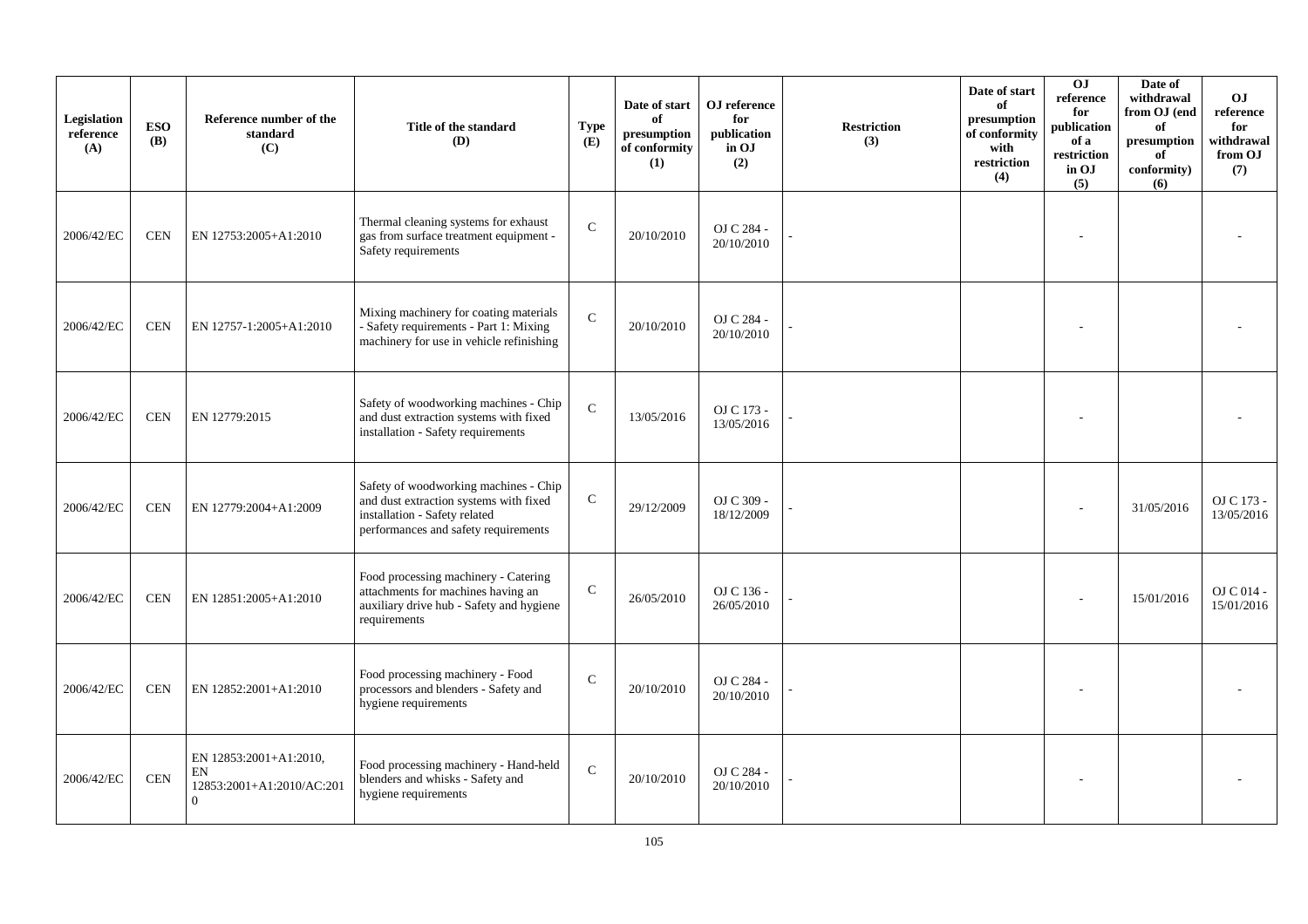| Legislation<br>reference<br>(A) | <b>ESO</b><br><b>(B)</b> | Reference number of the<br>standard<br>(C) | Title of the standard<br>(D)                                                                   | <b>Type</b><br>(E) | Date of start<br>of<br>$\bf{presumption}$<br>of conformity<br>(1) | OJ reference<br>for<br>publication<br>in OJ<br>(2) | <b>Restriction</b><br>(3) | Date of start<br>of<br>presumption<br>of conformity<br>with<br>restriction<br>(4) | 0 <sub>1</sub><br>reference<br>for<br>publication<br>of a<br>restriction<br>in OJ<br>(5) | Date of<br>withdrawal<br>from OJ (end<br>of<br>presumption<br>of<br>conformity)<br>(6) | <b>OJ</b><br>reference<br>for<br>withdrawal<br>from OJ<br>(7) |
|---------------------------------|--------------------------|--------------------------------------------|------------------------------------------------------------------------------------------------|--------------------|-------------------------------------------------------------------|----------------------------------------------------|---------------------------|-----------------------------------------------------------------------------------|------------------------------------------------------------------------------------------|----------------------------------------------------------------------------------------|---------------------------------------------------------------|
| 2006/42/EC                      | <b>CEN</b>               | EN 12854:2003+A1:2010                      | Food processing machinery - Beam<br>mixers - Safety and hygiene<br>requirements                | $\mathbf C$        | 26/05/2010                                                        | OJ C 136 -<br>26/05/2010                           |                           |                                                                                   | $\overline{\phantom{a}}$                                                                 |                                                                                        |                                                               |
| 2006/42/EC                      | <b>CEN</b>               | EN 12855:2003+A1:2010                      | Food processing machinery - Rotating<br>bowl cutters - Safety and hygiene<br>requirements      | $\mathbf C$        | 20/10/2010                                                        | OJ C 284 -<br>20/10/2010                           |                           |                                                                                   | $\overline{\phantom{a}}$                                                                 |                                                                                        |                                                               |
| 2006/42/EC                      | <b>CEN</b>               | EN 12881-1:2005+A1:2008                    | Conveyor belts - Fire simulation<br>flammability testing - Part 1: Propane<br>burner tests     | $\mathsf{C}$       | 29/12/2009                                                        | OJ C 214 -<br>08/09/2009                           |                           |                                                                                   | $\sim$                                                                                   | 13/02/2015                                                                             | OJ C 054 -<br>13/02/2015                                      |
| 2006/42/EC                      | <b>CEN</b>               | EN 12881-1:2014                            | Conveyor belts - Fire simulation<br>flammability testing - Part 1: Propane<br>burner tests     | $\mathsf{C}$       | 13/02/2015                                                        | OJ C 054 -<br>13/02/2015                           |                           |                                                                                   | $\overline{\phantom{a}}$                                                                 |                                                                                        |                                                               |
| 2006/42/EC                      | <b>CEN</b>               | EN 12881-2:2005+A1:2008                    | Conveyor belts - Fire simulation<br>flammability testing - Part 2: Large<br>scale fire test    | $\mathbf C$        | 29/12/2009                                                        | OJ C 214 -<br>08/09/2009                           |                           |                                                                                   | $\overline{\phantom{a}}$                                                                 |                                                                                        |                                                               |
| 2006/42/EC                      | <b>CEN</b>               | EN 12882:2008                              | Conveyor belts for general purpose use -<br>Electrical and flammability safety<br>requirements | $\mathbf C$        | 29/12/2009                                                        | OJ C 214 -<br>08/09/2009                           |                           |                                                                                   |                                                                                          | 29/02/2016                                                                             | $OJ C 014 -$<br>15/01/2016                                    |
| 2006/42/EC                      | <b>CEN</b>               | EN 12882:2015                              | Conveyor belts for general purpose use -<br>Electrical and flammability safety<br>requirements | $\mathbf C$        | 15/01/2016                                                        | OJ C 014 -<br>15/01/2016                           |                           |                                                                                   | $\overline{\phantom{a}}$                                                                 |                                                                                        |                                                               |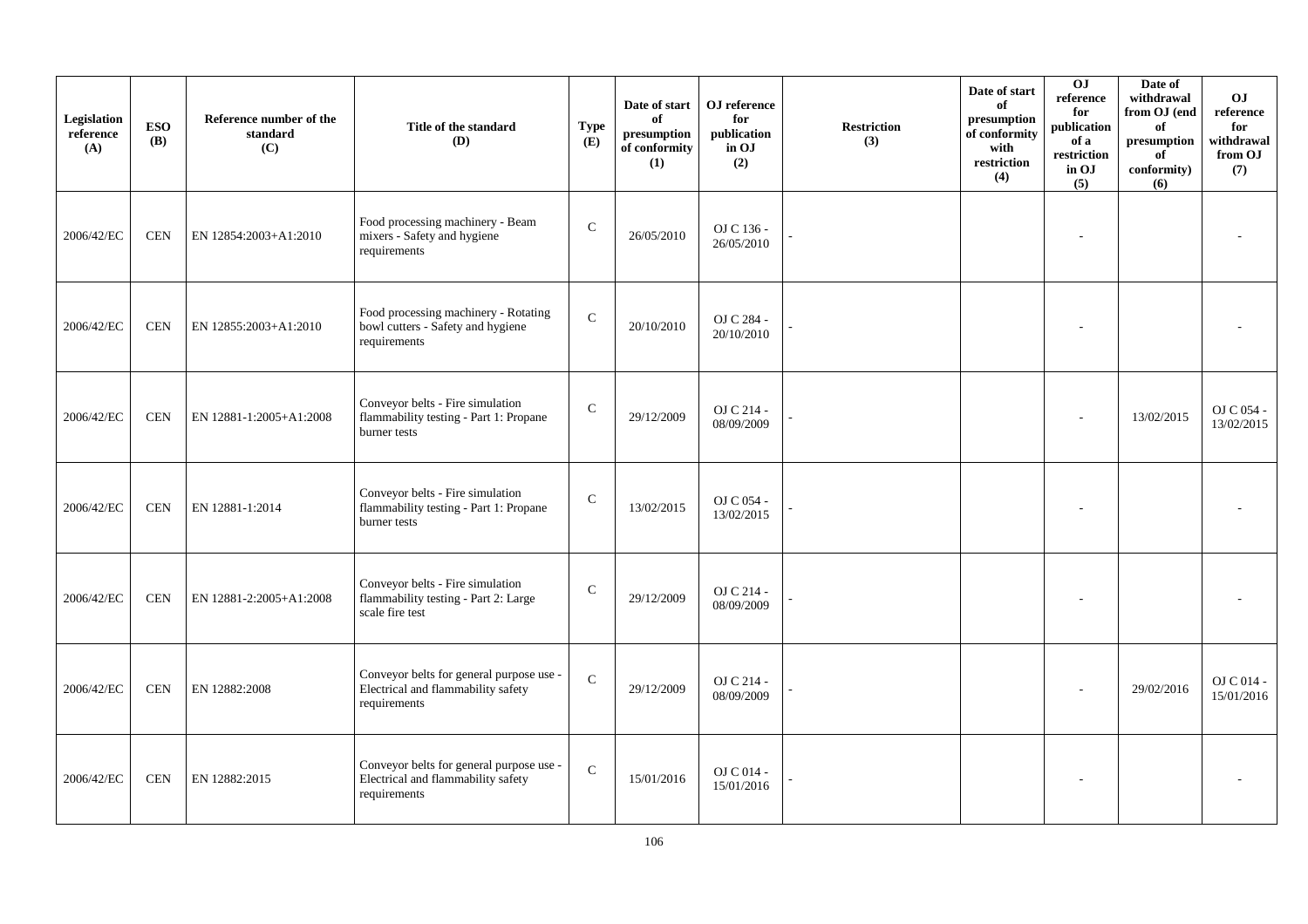| Legislation<br>reference<br>(A) | <b>ESO</b><br><b>(B)</b> | Reference number of the<br>standard<br>(C) | Title of the standard<br>(D)                                                                                                                                              | <b>Type</b><br>(E) | Date of start<br>of<br>presumption<br>of conformity<br>(1) | OJ reference<br>for<br>publication<br>in OJ<br>(2) | <b>Restriction</b><br>(3) | Date of start<br>of<br>presumption<br>of conformity<br>with<br>restriction<br>(4) | <b>OJ</b><br>reference<br>for<br>publication<br>of a<br>restriction<br>in OJ<br>(5) | Date of<br>withdrawal<br>from OJ (end<br>of<br>presumption<br>of<br>conformity)<br>(6) | <b>OJ</b><br>reference<br>for<br>withdrawal<br>from OJ<br>(7) |
|---------------------------------|--------------------------|--------------------------------------------|---------------------------------------------------------------------------------------------------------------------------------------------------------------------------|--------------------|------------------------------------------------------------|----------------------------------------------------|---------------------------|-----------------------------------------------------------------------------------|-------------------------------------------------------------------------------------|----------------------------------------------------------------------------------------|---------------------------------------------------------------|
| 2006/42/EC                      | <b>CEN</b>               | EN 12921-1:2005+A1:2010                    | Machines for surface cleaning and pre-<br>treatment of industrial items using<br>liquids or vapours - Part 1: Common<br>safety requirements                               | $\mathbf C$        | 20/10/2010                                                 | OJ C 284 -<br>20/10/2010                           |                           |                                                                                   |                                                                                     |                                                                                        |                                                               |
| 2006/42/EC                      | <b>CEN</b>               | EN 12921-2:2005+A1:2008                    | Machines for surface cleaning and pre-<br>treatment of industrial items using<br>liquids or vapours - Part 2: Safety of<br>machines using water based cleaning<br>liquids | $\mathbf C$        | 29/12/2009                                                 | OJ C 214 -<br>08/09/2009                           |                           |                                                                                   |                                                                                     |                                                                                        |                                                               |
| 2006/42/EC                      | <b>CEN</b>               | EN 12921-3:2005+A1:2008                    | Machines for surface cleaning and pre-<br>treatment of industrial items using<br>liquids or vapours - Part 3: Safety of<br>machines using flammable cleaning<br>liquids   | $\mathcal{C}$      | 29/12/2009                                                 | OJ C 214 -<br>08/09/2009                           |                           |                                                                                   |                                                                                     |                                                                                        |                                                               |
| 2006/42/EC                      | <b>CEN</b>               | EN 12921-4:2005+A1:2008                    | Machines for surface cleaning and<br>pretreatment of industrial items using<br>liquids and vapours - Part 4: Safety of<br>machines using halogenated solvents             | $\mathsf{C}$       | 29/12/2009                                                 | OJ C 214 -<br>08/09/2009                           |                           |                                                                                   |                                                                                     |                                                                                        |                                                               |
| 2006/42/EC                      | <b>CEN</b>               | EN 12957:2001+A1:2009                      | Machine tools - Safety - Electro<br>discharge machines                                                                                                                    | $\mathsf{C}$       | 29/12/2009                                                 | OJ C 214 -<br>08/09/2009                           |                           |                                                                                   |                                                                                     | 28/02/2014                                                                             | OJ C 348 -<br>28/11/2013                                      |
| 2006/42/EC                      | <b>CEN</b>               | EN 12965:2019                              | Tractors and machinery for agriculture<br>and forestry - Power take-off (PTO)<br>drive shafts and their guards - Safety                                                   | $\mathcal{C}$      | 03/03/2021                                                 | OJ L 072 -<br>03/03/2021                           |                           |                                                                                   |                                                                                     |                                                                                        |                                                               |
| 2006/42/EC                      | <b>CEN</b>               | EN 12965:2003+A2:2009                      | Tractors and machinery for agriculture<br>and forestry - Power take-off (PTO)<br>drive shafts and their guards - Safety                                                   | $\mathbf C$        | 29/12/2009                                                 | OJ C 309 -<br>18/12/2009                           |                           |                                                                                   |                                                                                     | 03/09/2022                                                                             | OJ L 072 -<br>03/03/2021                                      |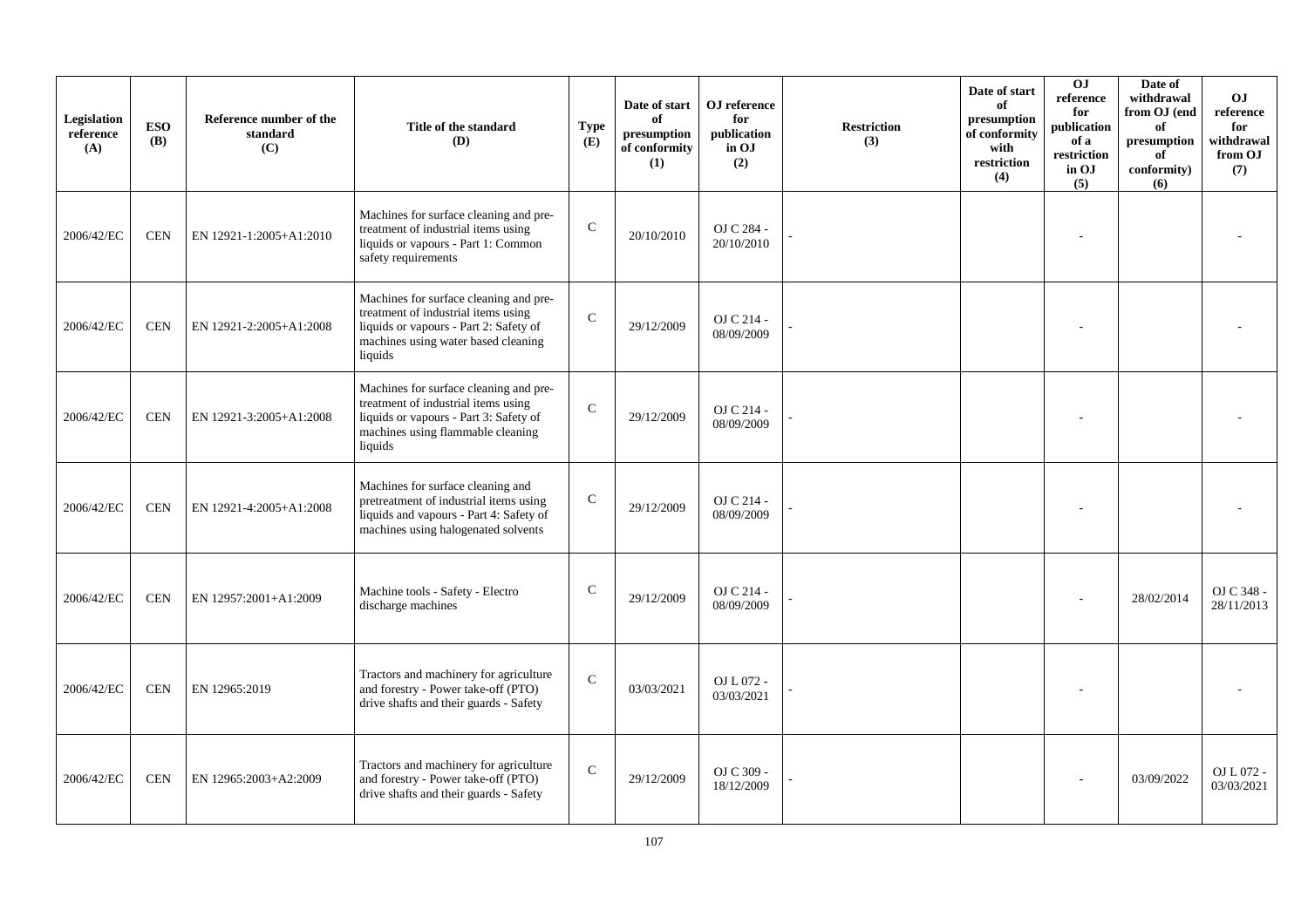| Legislation<br>reference<br>(A) | <b>ESO</b><br><b>(B)</b> | Reference number of the<br>standard<br>(C) | Title of the standard<br>(D)                                                                                                                                         | <b>Type</b><br>(E) | Date of start<br>of<br>$\bf{presumption}$<br>of conformity<br>(1) | OJ reference<br>for<br>publication<br>in OJ<br>(2) | <b>Restriction</b><br>(3) | Date of start<br>of<br>presumption<br>of conformity<br>with<br>restriction<br>(4) | 0J<br>$\rm reference$<br>for<br>publication<br>of a<br>restriction<br>in OJ<br>(5) | Date of<br>withdrawal<br>from OJ (end<br>of<br>presumption<br>of<br>conformity)<br>(6) | <b>OJ</b><br>reference<br>for<br>withdrawal<br>from OJ<br>(7) |
|---------------------------------|--------------------------|--------------------------------------------|----------------------------------------------------------------------------------------------------------------------------------------------------------------------|--------------------|-------------------------------------------------------------------|----------------------------------------------------|---------------------------|-----------------------------------------------------------------------------------|------------------------------------------------------------------------------------|----------------------------------------------------------------------------------------|---------------------------------------------------------------|
| 2006/42/EC                      | <b>CEN</b>               | EN 12978:2003+A1:2009                      | Industrial, commercial and garage doors<br>and gates - Safety devices for power<br>operated doors and gates - Requirements<br>and test methods                       | $\mathsf{C}$       | 29/12/2009                                                        | OJ C 309 -<br>18/12/2009                           |                           |                                                                                   |                                                                                    |                                                                                        |                                                               |
| 2006/42/EC                      | <b>CEN</b>               | EN 12981:2005+A1:2009                      | Coating plants - Spray booths for<br>application of organic powder coating<br>material - Safety requirements                                                         | $\mathsf{C}$       | 29/12/2009                                                        | OJ C 214 -<br>08/09/2009                           |                           |                                                                                   |                                                                                    | 02/10/2021                                                                             | OJ L 102 -<br>02/04/2020                                      |
| 2006/42/EC                      | <b>CEN</b>               | EN 12984:2005+A1:2010                      | Food processing machinery - Portable<br>and/or hand-guided machines and<br>appliances with mechanically driven<br>cutting tools - Safety and hygiene<br>requirements | $\mathcal{C}$      | 20/10/2010                                                        | OJ C 284 -<br>20/10/2010                           |                           |                                                                                   |                                                                                    |                                                                                        |                                                               |
| 2006/42/EC                      | <b>CEN</b>               | EN 12999:2011                              | Cranes - Loader cranes                                                                                                                                               | $\mathsf{C}$       | 08/04/2011                                                        | OJ C 110 -<br>08/04/2011                           |                           |                                                                                   |                                                                                    | 31/12/2012                                                                             | OJ C 256 -<br>24/08/2012                                      |
| 2006/42/EC                      | <b>CEN</b>               | EN 12999:2020                              | Cranes - Loader cranes                                                                                                                                               | $\mathsf{C}$       | 15/10/2021                                                        | OJ L 366 -<br>15/10/2021                           |                           |                                                                                   |                                                                                    |                                                                                        |                                                               |
| 2006/42/EC                      | <b>CEN</b>               | EN 12999:2011+A1:2012                      | Cranes - Loader cranes                                                                                                                                               | $\mathsf{C}$       | 24/08/2012                                                        | OJ C 256 -<br>24/08/2012                           |                           |                                                                                   |                                                                                    | 19/09/2020                                                                             | OJ L 075 -<br>19/03/2019                                      |
| 2006/42/EC                      | <b>CEN</b>               | EN 12999:2011+A2:2018                      | Cranes - Loader cranes                                                                                                                                               | $\mathsf{C}$       | 19/03/2019                                                        | OJ L 075 -<br>19/03/2019                           |                           |                                                                                   |                                                                                    | 15/04/2023                                                                             | OJ L 366 -<br>15/10/2021                                      |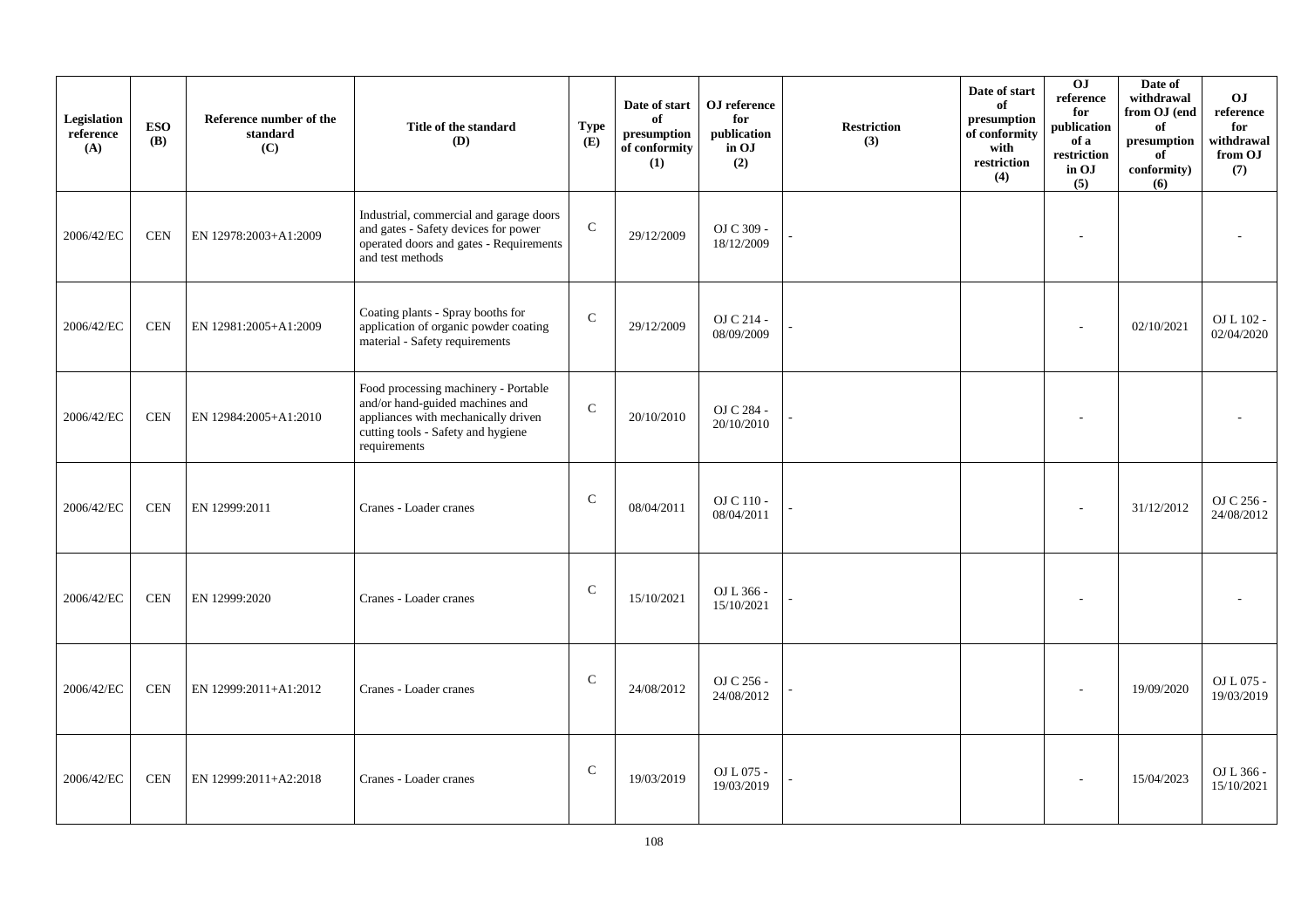| Legislation<br>reference<br>(A) | <b>ESO</b><br><b>(B)</b> | Reference number of the<br>standard<br>(C)                      | Title of the standard<br>(D)                                             | <b>Type</b><br>(E) | Date of start<br>of<br>presumption<br>of conformity<br>(1) | OJ reference<br>for<br>publication<br>in OJ<br>(2) | <b>Restriction</b><br>(3) | Date of start<br>of<br>presumption<br>of conformity<br>with<br>restriction<br>(4) | $\overline{0}$<br>$\rm reference$<br>for<br>publication<br>of a<br>restriction<br>in OJ<br>(5) | Date of<br>withdrawal<br>from OJ (end<br>of<br>$\mathbf{presumption}% \label{fig:ex1}%$<br>of<br>conformity)<br>(6) | OJ<br>reference<br>for<br>withdrawal<br>from OJ<br>(7) |
|---------------------------------|--------------------------|-----------------------------------------------------------------|--------------------------------------------------------------------------|--------------------|------------------------------------------------------------|----------------------------------------------------|---------------------------|-----------------------------------------------------------------------------------|------------------------------------------------------------------------------------------------|---------------------------------------------------------------------------------------------------------------------|--------------------------------------------------------|
| 2006/42/EC                      | $\mbox{CEN}$             | EN 13000:2010,<br>EN 13000:2010/AC:2010                         | Cranes - Mobile cranes                                                   | ${\bf C}$          | 26/05/2010                                                 | OJ C 136 -<br>26/05/2010                           |                           |                                                                                   | $\sim$                                                                                         | 13/02/2015                                                                                                          | OJ C 054 -<br>13/02/2015                               |
| 2006/42/EC                      | <b>CEN</b>               | EN 13000:2010+A1:2014                                           | Cranes - Mobile cranes                                                   | ${\bf C}$          | 13/02/2015                                                 | OJ C 054 -<br>13/02/2015                           |                           |                                                                                   |                                                                                                |                                                                                                                     |                                                        |
| 2006/42/EC                      | <b>CEN</b>               | EN 13001-1:2004+A1:2009,<br>EN 13001-<br>1:2004+A1:2009/AC:2009 | Cranes - General design - Part 1:<br>General principles and requirements | ${\bf C}$          | 29/12/2009                                                 | OJ C 214 -<br>08/09/2009                           |                           |                                                                                   |                                                                                                | 29/02/2016                                                                                                          | OJ C 014 -<br>15/01/2016                               |
| 2006/42/EC                      | <b>CEN</b>               | EN 13001-1:2015                                                 | Cranes - General design - Part 1:<br>General principles and requirements | ${\bf C}$          | 15/01/2016                                                 | OJ C 014 -<br>15/01/2016                           |                           |                                                                                   |                                                                                                |                                                                                                                     |                                                        |
| 2006/42/EC                      | <b>CEN</b>               | EN 13001-2:2004+A3:2009                                         | Crane safety - General design - Part 2:<br>Load effects                  | $\mathsf{C}$       | 29/12/2009                                                 | OJ C 214 -<br>08/09/2009                           |                           |                                                                                   | $\sim$                                                                                         | 18/11/2011                                                                                                          | OJ C 338 -<br>18/11/2011                               |
| 2006/42/EC                      | $\mbox{CEN}$             | EN 13001-2:2011,<br>EN 13001-2:2011/AC:2012                     | Crane safety - General design - Part 2:<br>Load actions                  | $\mathsf{C}$       | 18/11/2011                                                 | OJ C 338 -<br>18/11/2011                           |                           |                                                                                   |                                                                                                | 29/02/2016                                                                                                          | OJ C 014 -<br>15/01/2016                               |
| 2006/42/EC                      | <b>CEN</b>               | EN 13001-2:2014                                                 | Crane safety - General design - Part 2:<br>Load actions                  | $\mathsf{C}$       | 15/01/2016                                                 | OJ C 014 -<br>15/01/2016                           |                           |                                                                                   | $\overline{\phantom{a}}$                                                                       | 11/10/2023                                                                                                          | OJ L 115 -<br>13/04/2022                               |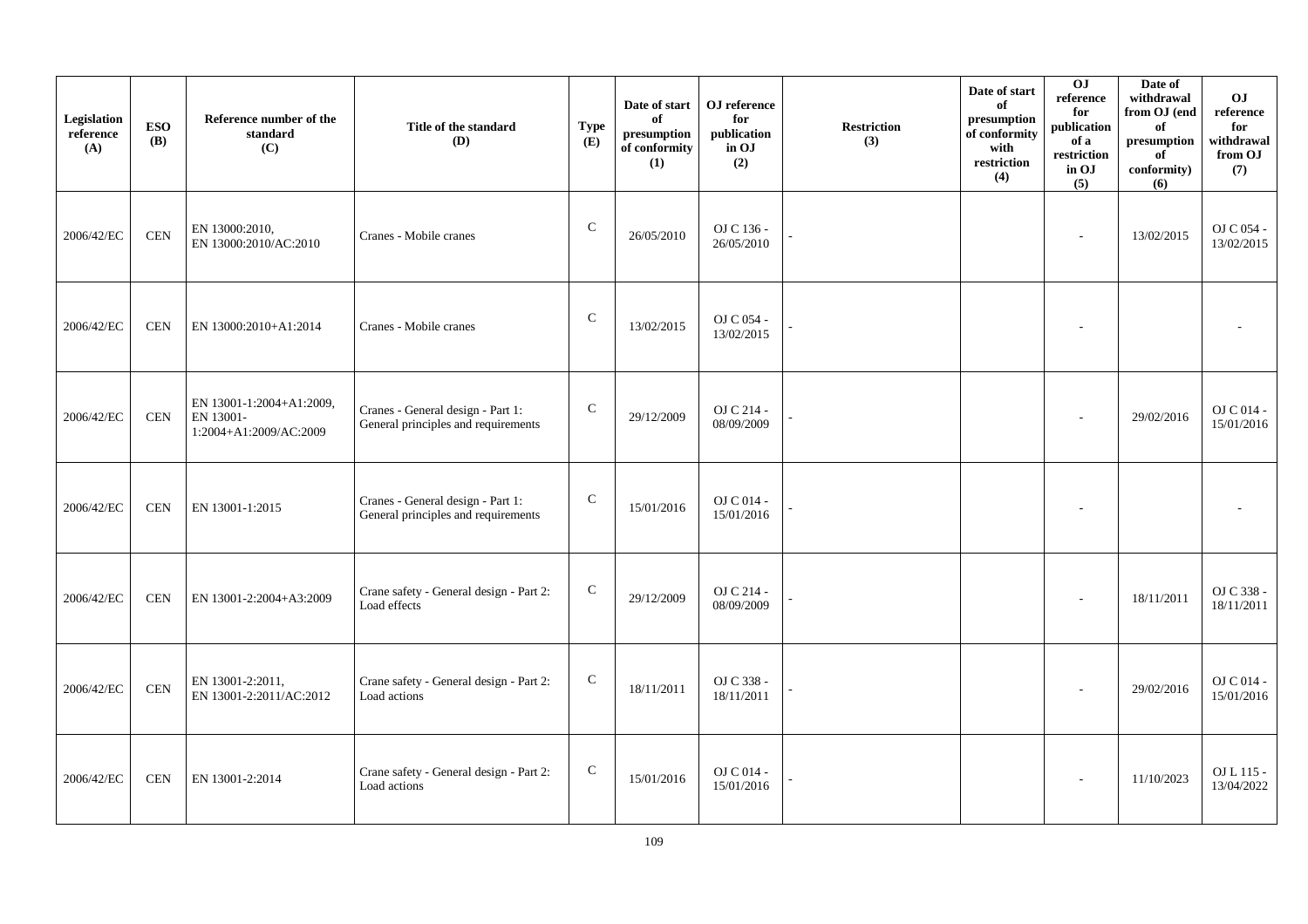| Legislation<br>reference<br>(A) | <b>ESO</b><br><b>(B)</b> | Reference number of the<br>standard<br>(C) | Title of the standard<br><b>(D)</b>                                                                             | <b>Type</b><br>(E) | Date of start<br>of<br>presumption<br>of conformity<br>(1) | OJ reference<br>for<br>publication<br>in OJ<br>(2) | <b>Restriction</b><br>(3) | Date of start<br>of<br>presumption<br>of conformity<br>with<br>restriction<br>(4) | 0J<br>reference<br>for<br>publication<br>of a<br>restriction<br>in OJ<br>(5) | Date of<br>withdrawal<br>from OJ (end<br>of<br>$\bf{presumption}$<br>of<br>conformity)<br>(6) | <b>OJ</b><br>reference<br>for<br>withdrawal<br>from OJ<br>(7) |
|---------------------------------|--------------------------|--------------------------------------------|-----------------------------------------------------------------------------------------------------------------|--------------------|------------------------------------------------------------|----------------------------------------------------|---------------------------|-----------------------------------------------------------------------------------|------------------------------------------------------------------------------|-----------------------------------------------------------------------------------------------|---------------------------------------------------------------|
| 2006/42/EC                      | <b>CEN</b>               | EN 13001-2:2021                            | Crane safety - General design - Part 2:<br>Load actions                                                         | ${\bf C}$          | 13/04/2022                                                 | OJ L 115 -<br>13/04/2022                           |                           |                                                                                   |                                                                              |                                                                                               |                                                               |
| 2006/42/EC                      | <b>CEN</b>               | EN 13001-3-1:2012                          | Cranes - General Design - Part 3-1:<br>Limit States and proof competence of<br>steel structure                  | $\mathbf C$        | 05/06/2012                                                 | OJ C 159 -<br>05/06/2012                           |                           |                                                                                   |                                                                              | 31/01/2014                                                                                    | OJ C 348 -<br>28/11/2013                                      |
| 2006/42/EC                      | <b>CEN</b>               | EN 13001-3-1:2012+A1:2013                  | Cranes - General Design - Part 3-1:<br>Limit States and proof competence of<br>steel structure                  | $\mathsf{C}$       | 28/11/2013                                                 | OJ C 348 -<br>28/11/2013                           |                           |                                                                                   |                                                                              | 19/09/2020                                                                                    | OJ L 286 -<br>07/11/2019                                      |
| 2006/42/EC                      | <b>CEN</b>               | EN 13001-3-1:2012+A2:2018                  | Cranes - General Design - Part 3-1:<br>Limit States and proof competence of<br>steel structure                  | ${\bf C}$          | 19/03/2019                                                 | OJ L 075 -<br>19/03/2019                           |                           |                                                                                   |                                                                              |                                                                                               |                                                               |
| 2006/42/EC                      | <b>CEN</b>               | EN 13001-3-2:2014                          | Cranes - General design - Part 3-2:<br>Limit states and proof of competence of<br>wire ropes in reeving systems | $\mathcal{C}$      | 15/01/2016                                                 | OJ C 014 -<br>15/01/2016                           |                           |                                                                                   |                                                                              |                                                                                               |                                                               |
| 2006/42/EC                      | <b>CEN</b>               | EN 13001-3-3:2014                          | Cranes - General design - Part 3-3:<br>Limit states and proof of competence of<br>wheel/rail contacts           | $\mathsf{C}$       | 15/01/2016                                                 | OJ C 014 -<br>15/01/2016                           |                           |                                                                                   |                                                                              |                                                                                               |                                                               |
| 2006/42/EC                      | <b>CEN</b>               | EN 13001-3-5:2016                          | Cranes - General design - Part 3-5:<br>Limit states and proof of competence of<br>forged hooks                  | $\mathbf C$        | 09/06/2017                                                 | OJ C 183 -<br>09/06/2017                           |                           |                                                                                   |                                                                              |                                                                                               |                                                               |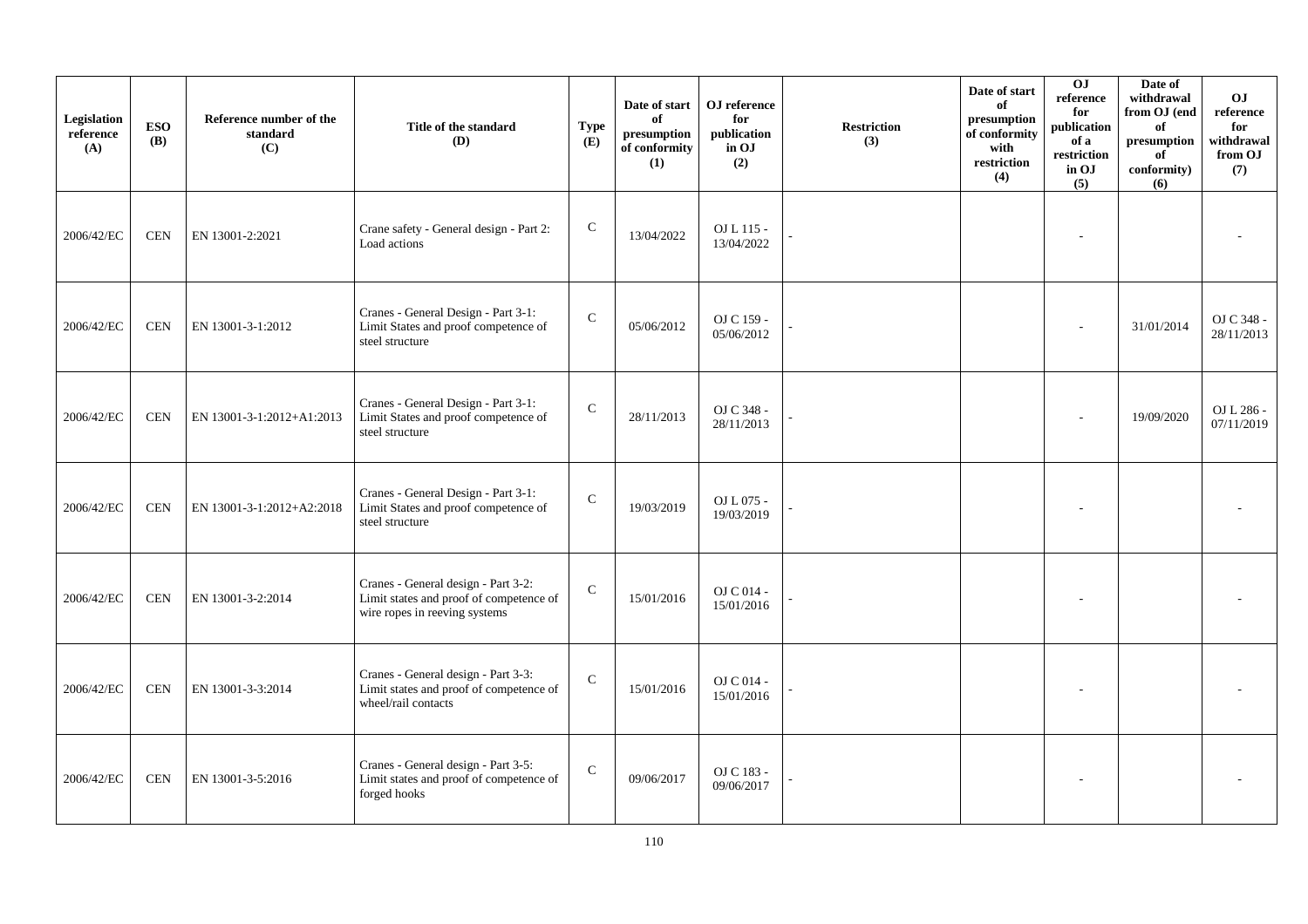| Legislation<br>reference<br>(A) | <b>ESO</b><br><b>(B)</b> | Reference number of the<br>standard<br>(C) | Title of the standard<br>(D)                                                                                      | Type<br>(E)   | Date of start<br>of<br>presumption<br>of conformity<br>(1) | OJ reference<br>for<br>publication<br>in OJ<br>(2) | <b>Restriction</b><br>(3) | Date of start<br>of<br>presumption<br>of conformity<br>with<br>restriction<br>(4) | 0J<br>reference<br>for<br>publication<br>of a<br>restriction<br>in OJ<br>(5) | Date of<br>withdrawal<br>from OJ (end<br>of<br>$\bf{presumption}$<br>of<br>conformity)<br>(6) | O <sub>J</sub><br>reference<br>for<br>withdrawal<br>from OJ<br>(7) |
|---------------------------------|--------------------------|--------------------------------------------|-------------------------------------------------------------------------------------------------------------------|---------------|------------------------------------------------------------|----------------------------------------------------|---------------------------|-----------------------------------------------------------------------------------|------------------------------------------------------------------------------|-----------------------------------------------------------------------------------------------|--------------------------------------------------------------------|
| 2006/42/EC                      | <b>CEN</b>               | EN 13001-3-6:2018                          | Cranes - General design - Part 3-6:<br>Limit states and proof of competence of<br>machinery - Hydraulic cylinders | $\mathcal{C}$ | 19/03/2019                                                 | OJ L 075 -<br>19/03/2019                           |                           |                                                                                   |                                                                              | 11/10/2023                                                                                    | OJ L 115 -<br>13/04/2022                                           |
| 2006/42/EC                      | <b>CEN</b>               | EN 13001-3-6:2018+A1:2021                  | Cranes - General design - Part 3-6:<br>Limit states and proof of competence of<br>machinery - Hydraulic cylinders | ${\bf C}$     | 13/04/2022                                                 | OJ L 115 -<br>13/04/2022                           |                           |                                                                                   |                                                                              |                                                                                               |                                                                    |
| 2006/42/EC                      | <b>CEN</b>               | EN 13015:2001+A1:2008                      | Maintenance for lifts and escalators -<br>Rules for maintenance instructions                                      | $\mathbf C$   | 29/12/2009                                                 | OJ C 214 -<br>08/09/2009                           |                           |                                                                                   |                                                                              |                                                                                               |                                                                    |
| 2006/42/EC                      | <b>CEN</b>               | EN 13019:2001+A1:2008                      | Machines for road surface cleaning -<br>Safety requirements                                                       | ${\bf C}$     | 29/12/2009                                                 | OJ C 214 -<br>08/09/2009                           |                           |                                                                                   |                                                                              |                                                                                               |                                                                    |
| 2006/42/EC                      | <b>CEN</b>               | EN 13020:2015                              | Road surface treatment machines -<br>Safety requirements                                                          | ${\bf C}$     | 13/05/2016                                                 | OJ C 173 -<br>13/05/2016                           |                           |                                                                                   |                                                                              |                                                                                               |                                                                    |
| 2006/42/EC                      | <b>CEN</b>               | EN 13020:2004+A1:2010                      | Road surface treatment machines -<br>Safety requirements                                                          | $\mathsf{C}$  | 20/10/2010                                                 | OJ C 284 -<br>20/10/2010                           |                           |                                                                                   |                                                                              | 31/05/2016                                                                                    | OJ C 173 -<br>13/05/2016                                           |
| 2006/42/EC                      | <b>CEN</b>               | EN 13021:2003+A1:2008                      | Winter service machines - Safety<br>requirements                                                                  | $\mathsf{C}$  | 29/12/2009                                                 | OJ C 214 -<br>08/09/2009                           |                           |                                                                                   |                                                                              |                                                                                               |                                                                    |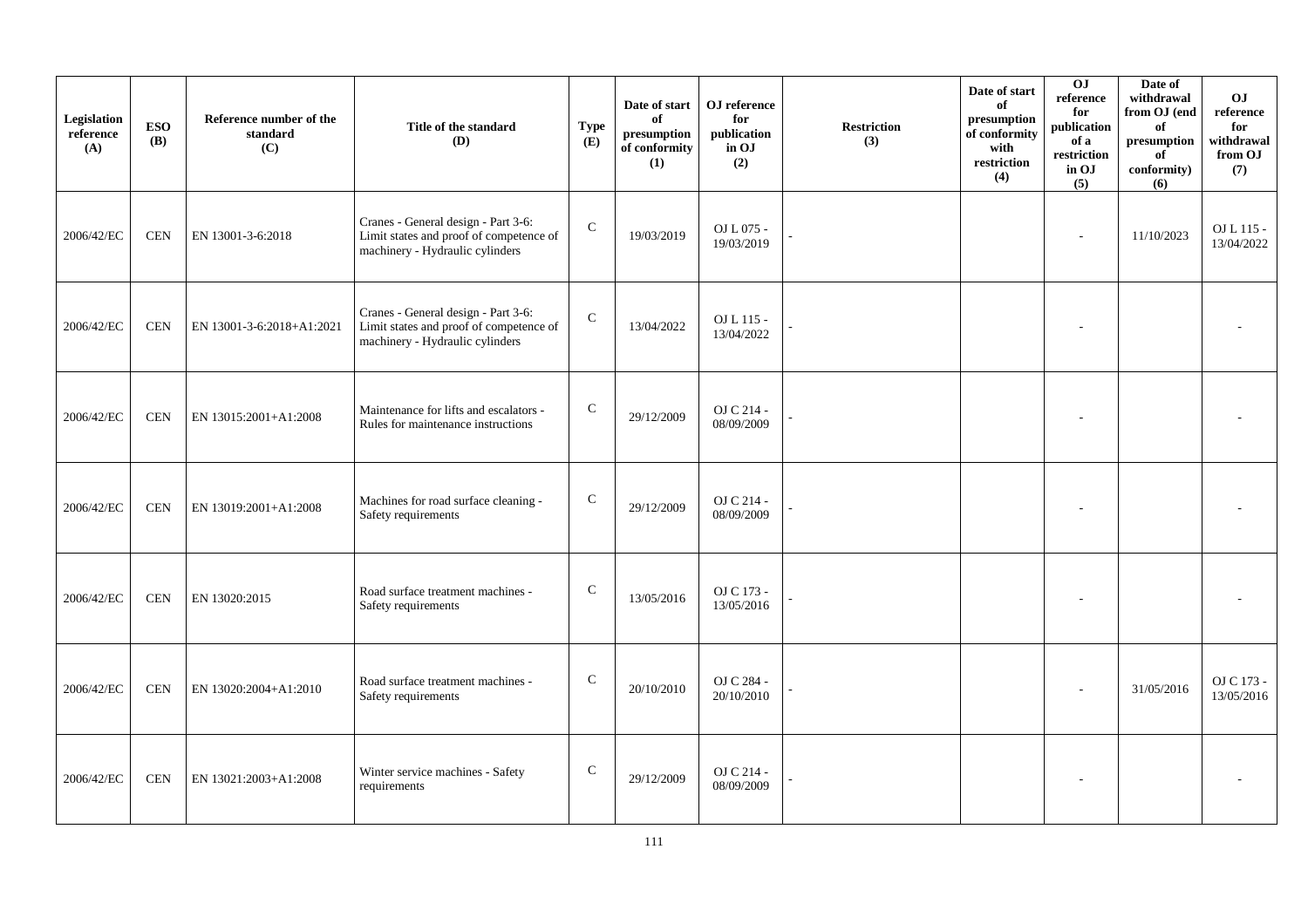| Legislation<br>reference<br>(A) | <b>ESO</b><br><b>(B)</b> | Reference number of the<br>standard<br>(C)                      | Title of the standard<br><b>(D)</b>                                                                                                                                                            | <b>Type</b><br>(E) | Date of start<br>of<br>presumption<br>of conformity<br>(1) | OJ reference<br>for<br>publication<br>in OJ<br>(2) | <b>Restriction</b><br>(3) | Date of start<br>of<br>presumption<br>of conformity<br>with<br>restriction<br>(4) | OJ<br>reference<br>for<br>publication<br>of a<br>restriction<br>in OJ<br>(5) | Date of<br>withdrawal<br>from OJ (end<br>of<br>presumption<br>of<br>conformity)<br>(6) | <b>OJ</b><br>reference<br>for<br>withdrawal<br>from OJ<br>(7) |
|---------------------------------|--------------------------|-----------------------------------------------------------------|------------------------------------------------------------------------------------------------------------------------------------------------------------------------------------------------|--------------------|------------------------------------------------------------|----------------------------------------------------|---------------------------|-----------------------------------------------------------------------------------|------------------------------------------------------------------------------|----------------------------------------------------------------------------------------|---------------------------------------------------------------|
| 2006/42/EC                      | <b>CEN</b>               | EN 13023:2003+A1:2010                                           | Noise measurement methods for<br>printing, paper converting, paper<br>making machines and auxiliary<br>equipment - Accuracy grades 2 and 3                                                     | $\mathsf{C}$       | 26/05/2010                                                 | OJ C 136 -<br>26/05/2010                           |                           |                                                                                   |                                                                              |                                                                                        |                                                               |
| 2006/42/EC                      | <b>CEN</b>               | EN 13035-1:2008                                                 | Machines and plants for the<br>manufacture, treatment and processing<br>of flat glass - Safety requirements - Part<br>1: Storage, handling and transportation<br>equipment inside the factory  | $\mathbf C$        | 29/12/2009                                                 | OJ C 214 -<br>08/09/2009                           |                           |                                                                                   |                                                                              |                                                                                        |                                                               |
| 2006/42/EC                      | <b>CEN</b>               | EN 13035-2:2008                                                 | Machines and plants for the<br>manufacture, treatment and processing<br>of flat glass - Safety requirements - Part<br>2: Storage, handling and transportation<br>equipment outside the factory | $\mathbf C$        | 29/12/2009                                                 | OJ C 214 -<br>08/09/2009                           |                           |                                                                                   |                                                                              |                                                                                        |                                                               |
| 2006/42/EC                      | <b>CEN</b>               | EN 13035-3:2003+A1:2009,<br>EN 13035-<br>3:2003+A1:2009/AC:2010 | Machines and plants for the<br>manufacture, treatment and processing<br>of flat glass - Safety requirements - Part<br>3: Cutting machines                                                      | $\mathsf{C}$       | 29/12/2009                                                 | OJ C 309 -<br>18/12/2009                           |                           |                                                                                   |                                                                              |                                                                                        |                                                               |
| 2006/42/EC                      | <b>CEN</b>               | EN 13035-4:2003+A1:2009                                         | Machines and plants for the<br>manufacture, treatment and processing<br>of flat glass - Safety requirements - Part<br>4: Tilting tables                                                        | $\mathbf C$        | 26/05/2010                                                 | OJ C 136 -<br>26/05/2010                           |                           |                                                                                   |                                                                              |                                                                                        |                                                               |
| 2006/42/EC                      | <b>CEN</b>               | EN 13035-5:2006+A1:2009                                         | Machines and plants for the<br>manufacture, treatment and processing<br>of flat glass - Safety requirements - Part<br>5: Machines and installations for<br>stacking and de-stacking            | $\mathbf C$        | 26/05/2010                                                 | OJ C 136 -<br>26/05/2010                           |                           |                                                                                   |                                                                              |                                                                                        |                                                               |
| 2006/42/EC                      | <b>CEN</b>               | EN 13035-6:2006+A1:2009                                         | Machines and plants for the<br>manufacture, treatment and processing<br>of flat glass - Safety requirements - Part<br>6: Machines for break-out                                                | $\mathbf C$        | 26/05/2010                                                 | OJ C 136 -<br>26/05/2010                           |                           |                                                                                   |                                                                              |                                                                                        |                                                               |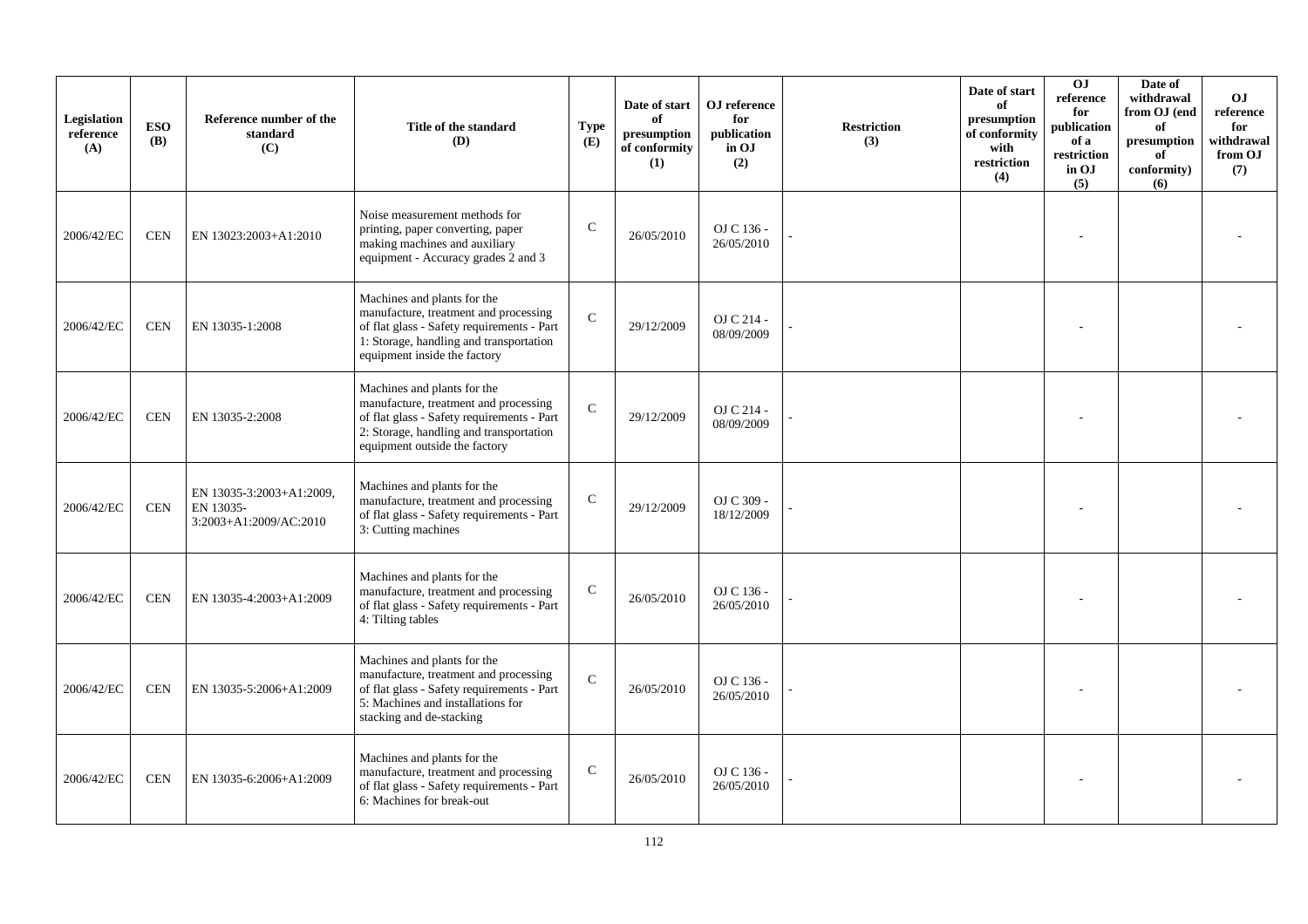| Legislation<br>reference<br>(A) | <b>ESO</b><br><b>(B)</b> | Reference number of the<br>standard<br>(C) | Title of the standard<br><b>(D)</b>                                                                                                                           | <b>Type</b><br>(E) | Date of start<br>of<br>presumption<br>of conformity<br>(1) | OJ reference<br>for<br>publication<br>in OJ<br>(2) | <b>Restriction</b><br>(3) | Date of start<br>of<br>presumption<br>of conformity<br>with<br>restriction<br>(4) | OJ<br>reference<br>for<br>publication<br>of a<br>restriction<br>in OJ<br>(5) | Date of<br>withdrawal<br>from OJ (end<br>of<br>presumption<br>of<br>conformity)<br>(6) | OJ.<br>reference<br>for<br>withdrawal<br>from OJ<br>(7) |
|---------------------------------|--------------------------|--------------------------------------------|---------------------------------------------------------------------------------------------------------------------------------------------------------------|--------------------|------------------------------------------------------------|----------------------------------------------------|---------------------------|-----------------------------------------------------------------------------------|------------------------------------------------------------------------------|----------------------------------------------------------------------------------------|---------------------------------------------------------|
| 2006/42/EC                      | <b>CEN</b>               | EN 13035-7:2006+A1:2009                    | Machines and plants for the<br>manufacture, treatment and processing<br>of flat glass - Safety requirements - Part<br>7: Cutting machines for laminated glass | $\mathbf C$        | 26/05/2010                                                 | OJ C 136 -<br>26/05/2010                           |                           |                                                                                   |                                                                              |                                                                                        |                                                         |
| 2006/42/EC                      | <b>CEN</b>               | EN 13035-9:2006+A1:2010                    | Machines and plants for the<br>manufacture, treatment and processing<br>of flat glass - Safety requirements - Part<br>9: Washing installations                | ${\bf C}$          | 26/05/2010                                                 | OJ C 136 -<br>26/05/2010                           |                           |                                                                                   |                                                                              |                                                                                        |                                                         |
| 2006/42/EC                      | <b>CEN</b>               | EN 13035-11:2006+A1:2010                   | Machines and plants for the<br>manufacture, treatment and processing<br>of flat glass - Safety requirements - Part<br>11: Drilling machines                   | ${\bf C}$          | 26/05/2010                                                 | OJ C 136 -<br>26/05/2010                           |                           |                                                                                   |                                                                              |                                                                                        |                                                         |
| 2006/42/EC                      | <b>CEN</b>               | EN 13042-1:2007+A1:2009                    | Machines and plants for the<br>manufacture, treatment and processing<br>of hollow glass - Safety requirements -<br>Part 1: Gob feeder                         | $\mathsf{C}$       | 29/12/2009                                                 | OJ C 309 -<br>18/12/2009                           |                           |                                                                                   |                                                                              |                                                                                        |                                                         |
| 2006/42/EC                      | <b>CEN</b>               | EN 13042-2:2004+A1:2009                    | Machines and plants for the<br>manufacture, treatment and processing<br>of hollow glass - Safety requirements -<br>Part 2: Handling machines for feeding      | $\mathbf C$        | 29/12/2009                                                 | OJ C 309 -<br>18/12/2009                           |                           |                                                                                   |                                                                              |                                                                                        |                                                         |
| 2006/42/EC                      | <b>CEN</b>               | EN 13042-3:2007+A1:2009                    | Machines and plants for the<br>manufacture, treatment and processing<br>of hollow glass - Safety requirements -<br>Part 3: IS machines                        | $\mathsf{C}$       | 29/12/2009                                                 | OJ C 309 -<br>18/12/2009                           |                           |                                                                                   |                                                                              |                                                                                        |                                                         |
| 2006/42/EC                      | <b>CEN</b>               | EN 13042-5:2003+A1:2009                    | Machines and plants for the<br>manufacture, treatment and processing<br>of hollow glass - Safety requirements -<br>Part 5: Presses                            | $\mathbf C$        | 29/12/2009                                                 | OJ C 309 -<br>18/12/2009                           |                           |                                                                                   |                                                                              |                                                                                        |                                                         |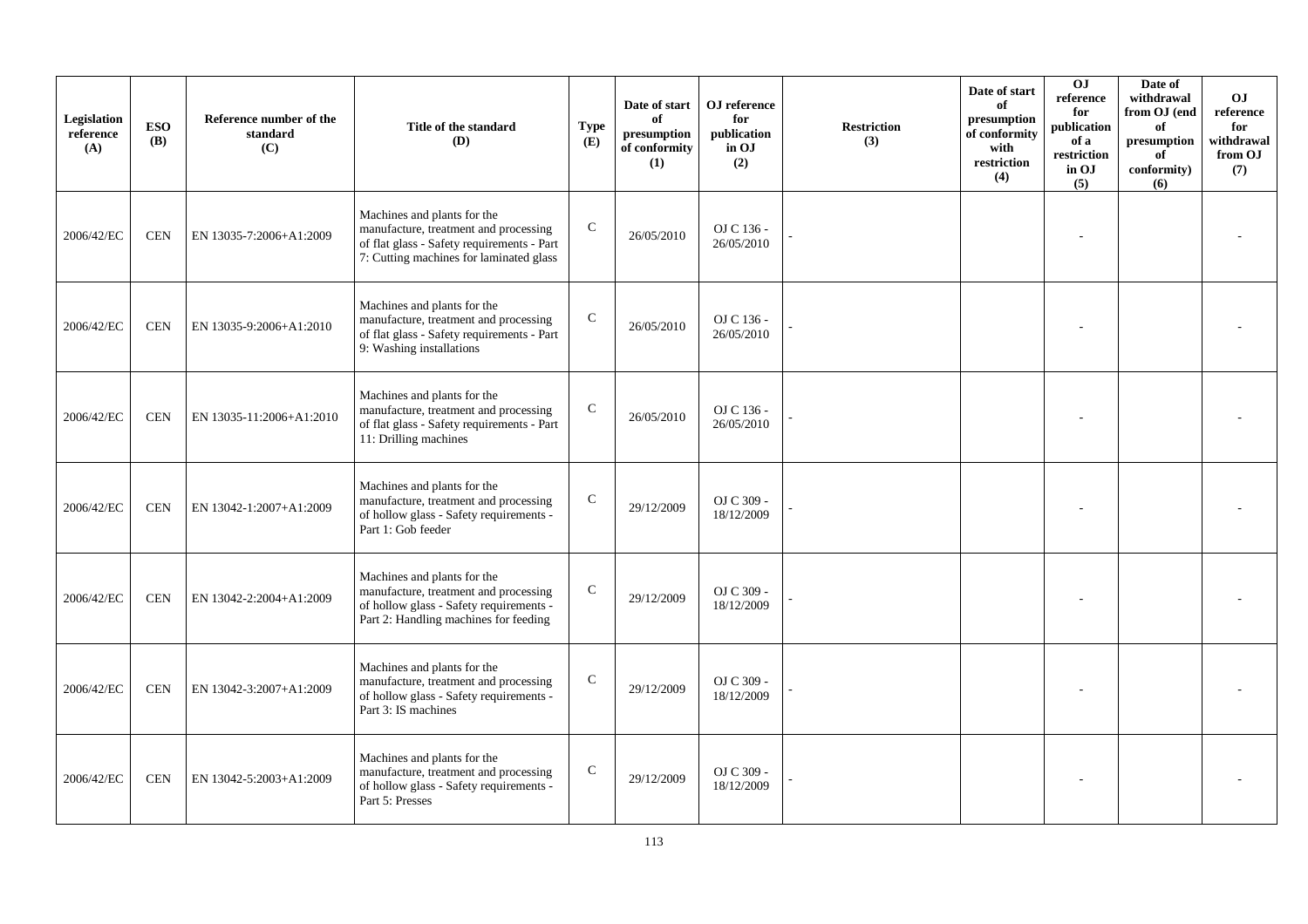| Legislation<br>reference<br>(A) | <b>ESO</b><br><b>(B)</b> | Reference number of the<br>standard<br>(C) | Title of the standard<br>(D)                                                             | <b>Type</b><br>(E) | Date of start<br>of<br>presumption<br>of conformity<br>(1) | ${\bf OJ}$ reference<br>for<br>publication<br>in OJ<br>(2) | <b>Restriction</b><br>(3) | Date of start<br>of<br>presumption<br>of conformity<br>with<br>restriction<br>(4) | 0J<br>reference<br>for<br>publication<br>of a<br>restriction<br>in OJ<br>(5) | Date of<br>withdrawal<br>from OJ (end<br>of<br>$\bf{presumption}$<br>of<br>conformity)<br>(6) | O <sub>J</sub><br>reference<br>for<br>withdrawal<br>from OJ<br>(7) |
|---------------------------------|--------------------------|--------------------------------------------|------------------------------------------------------------------------------------------|--------------------|------------------------------------------------------------|------------------------------------------------------------|---------------------------|-----------------------------------------------------------------------------------|------------------------------------------------------------------------------|-----------------------------------------------------------------------------------------------|--------------------------------------------------------------------|
| 2006/42/EC                      | <b>CEN</b>               | EN 13059:2002+A1:2008                      | Safety of industrial trucks - Test<br>methods for measuring vibration                    | $\mathbf C$        | 29/12/2009                                                 | OJ C 214 -<br>08/09/2009                                   |                           |                                                                                   |                                                                              |                                                                                               |                                                                    |
| 2006/42/EC                      | <b>CEN</b>               | EN 13102:2005+A1:2008                      | Ceramic machines - Safety - Loading<br>and unloading of fine clay tiles                  | ${\bf C}$          | 29/12/2009                                                 | OJ C 214 -<br>08/09/2009                                   |                           |                                                                                   |                                                                              |                                                                                               |                                                                    |
| 2006/42/EC                      | <b>CEN</b>               | EN 13112:2002+A1:2009                      | Tannery machines - Splitting and<br>bandknife shearing machines - Safety<br>requirements | $\mathsf{C}$       | 26/05/2010                                                 | OJ C 136 -<br>26/05/2010                                   |                           |                                                                                   |                                                                              |                                                                                               |                                                                    |
| 2006/42/EC                      | <b>CEN</b>               | EN 13113:2002+A1:2010                      | Tannery machines - Roller coating<br>machines - Safety requirements                      | ${\bf C}$          | 08/04/2011                                                 | OJ C 110 -<br>08/04/2011                                   |                           |                                                                                   |                                                                              |                                                                                               |                                                                    |
| 2006/42/EC                      | <b>CEN</b>               | EN 13114:2002+A1:2009                      | Tannery machines - Rotating process<br>vessels - Safety requirements                     | ${\bf C}$          | 26/05/2010                                                 | OJ C 136 -<br>26/05/2010                                   |                           |                                                                                   |                                                                              |                                                                                               |                                                                    |
| 2006/42/EC                      | <b>CEN</b>               | EN 13118:2000+A1:2009                      | Agricultural machinery - Potato<br>harvesting equipment - Safety                         | $\mathbf C$        | 29/12/2009                                                 | OJ C 309 -<br>18/12/2009                                   |                           |                                                                                   |                                                                              |                                                                                               |                                                                    |
| 2006/42/EC                      | <b>CEN</b>               | EN 13120:2009                              | Internal blinds - Performance<br>requirements including safety                           | $\mathsf{C}$       | 29/12/2009                                                 | OJ C 214 -<br>08/09/2009                                   |                           |                                                                                   |                                                                              | 31/08/2014                                                                                    | OJ C 220 -<br>11/07/2014                                           |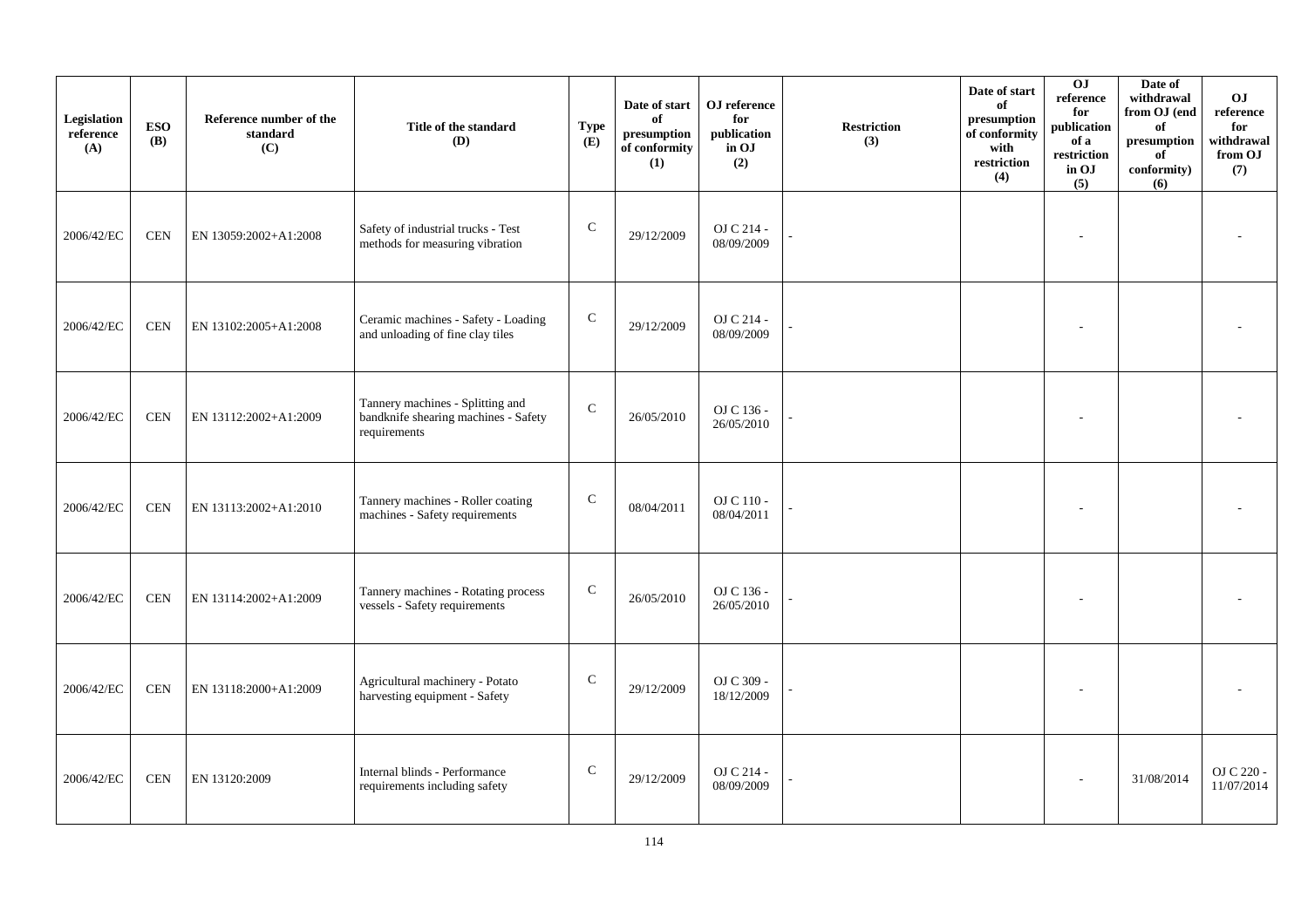| Legislation<br>reference<br>(A) | <b>ESO</b><br><b>(B)</b> | Reference number of the<br>standard<br>(C)                                            | Title of the standard<br><b>(D)</b>                                                     | <b>Type</b><br>(E) | Date of start<br>of<br>presumption<br>of conformity<br>(1) | OJ reference<br>for<br>publication<br>in OJ<br>(2) | <b>Restriction</b><br>(3) | Date of start<br>of<br>presumption<br>of conformity<br>with<br>restriction<br>(4) | 0J<br>reference<br>for<br>publication<br>of a<br>restriction<br>in OJ<br>(5) | Date of<br>withdrawal<br>from OJ (end<br>of<br>presumption<br>of<br>conformity)<br>(6) | OJ<br>$\rm reference$<br>for<br>withdrawal<br>from OJ<br>(7) |
|---------------------------------|--------------------------|---------------------------------------------------------------------------------------|-----------------------------------------------------------------------------------------|--------------------|------------------------------------------------------------|----------------------------------------------------|---------------------------|-----------------------------------------------------------------------------------|------------------------------------------------------------------------------|----------------------------------------------------------------------------------------|--------------------------------------------------------------|
| 2006/42/EC                      | <b>CEN</b>               | EN 13120:2009+A1:2014,<br>EN<br>13120:2009+A1:2014/AC:201<br>$\overline{\phantom{1}}$ | Internal blinds - Performance<br>requirements including safety                          | ${\bf C}$          | 11/07/2014                                                 | OJ C 220 -<br>11/07/2014                           |                           |                                                                                   |                                                                              |                                                                                        |                                                              |
| 2006/42/EC                      | <b>CEN</b>               | EN 13128:2001+A2:2009,<br>${\rm EN}$<br>13128:2001+A2:2009/AC:201<br>$\overline{0}$   | Safety of machine tools - Milling<br>machines (including boring machines)               | $\mathbf C$        | 29/12/2009                                                 | OJ C 214 -<br>08/09/2009                           |                           |                                                                                   |                                                                              |                                                                                        |                                                              |
| 2006/42/EC                      | <b>CEN</b>               | EN 13135:2013                                                                         | Cranes - Safety - Design - Requirements<br>for equipment                                | $\mathsf{C}$       | 28/11/2013                                                 | OJ C 348 -<br>28/11/2013                           |                           |                                                                                   |                                                                              | 19/09/2020                                                                             | OJ L 286 -<br>07/11/2019                                     |
| 2006/42/EC                      | <b>CEN</b>               | EN 13135:2013+A1:2018                                                                 | Cranes - Safety - Design - Requirements<br>for equipment                                | $\mathbf C$        | 19/03/2019                                                 | OJ L 075 -<br>19/03/2019                           |                           |                                                                                   |                                                                              |                                                                                        |                                                              |
| 2006/42/EC                      | <b>CEN</b>               | EN 13135-1:2003+A1:2010                                                               | Cranes - Equipment - Part 1:<br>Electrotechnical equipment                              | $\mathbf C$        | 20/10/2010                                                 | OJ C 284 -<br>20/10/2010                           |                           |                                                                                   |                                                                              | 28/11/2013                                                                             | OJ C 348 -<br>28/11/2013                                     |
| 2006/42/EC                      | <b>CEN</b>               | EN 13135-2:2004+A1:2010                                                               | Cranes - Equipment - Part 2: Non-<br>electrotechnical equipment                         | $\mathsf{C}$       | 08/04/2011                                                 | OJ C 110 -<br>08/04/2011                           |                           |                                                                                   |                                                                              | 28/11/2013                                                                             | OJ C 348 -<br>28/11/2013                                     |
| 2006/42/EC                      | <b>CEN</b>               | EN 13140:2000+A1:2009                                                                 | Agricultural machinery - Sugar beet and<br>fodder beet harvesting equipment -<br>Safety | $\mathbf C$        | 29/12/2009                                                 | OJ C 309 -<br>18/12/2009                           |                           |                                                                                   |                                                                              |                                                                                        |                                                              |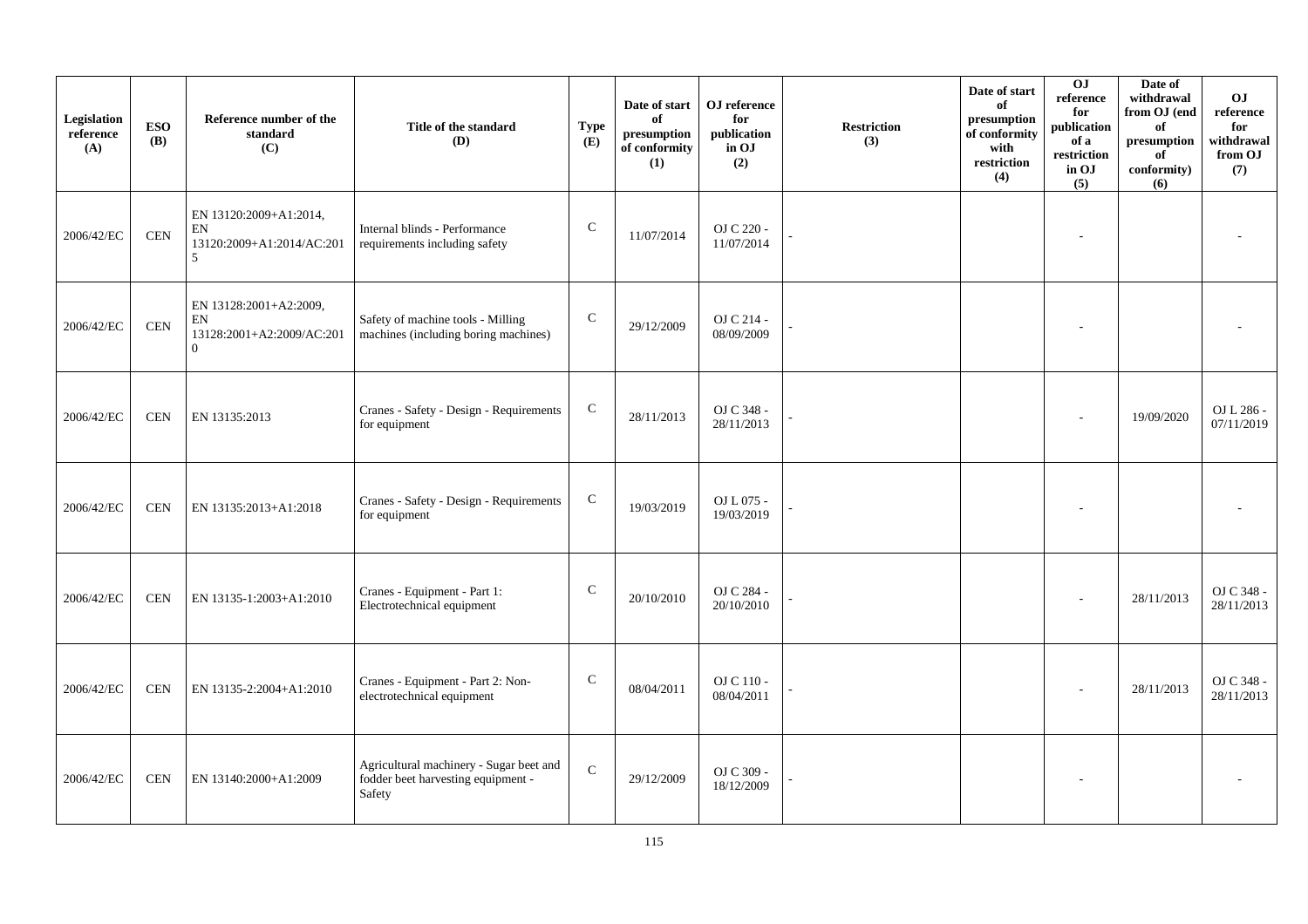| Legislation<br>reference<br>(A) | <b>ESO</b><br><b>(B)</b> | Reference number of the<br>standard<br>(C) | Title of the standard<br><b>(D)</b>                                                                                                                       | <b>Type</b><br>(E) | Date of start<br>of<br>presumption<br>of conformity<br>(1) | OJ reference<br>for<br>publication<br>in OJ<br>(2) | <b>Restriction</b><br>(3)                                                                                                                                                                         | Date of start<br>of<br>presumption<br>of conformity<br>with<br>restriction<br>(4) | 0J<br>reference<br>for<br>publication<br>of a<br>restriction<br>in OJ<br>(5) | Date of<br>withdrawal<br>from OJ (end<br>of<br>presumption<br>of<br>conformity)<br>(6) | <b>OJ</b><br>reference<br>for<br>withdrawal<br>from OJ<br>(7) |
|---------------------------------|--------------------------|--------------------------------------------|-----------------------------------------------------------------------------------------------------------------------------------------------------------|--------------------|------------------------------------------------------------|----------------------------------------------------|---------------------------------------------------------------------------------------------------------------------------------------------------------------------------------------------------|-----------------------------------------------------------------------------------|------------------------------------------------------------------------------|----------------------------------------------------------------------------------------|---------------------------------------------------------------|
| 2006/42/EC                      | <b>CEN</b>               | EN 13155:2003+A2:2009                      | Cranes - Safety - Non-fixed load lifting<br>attachments                                                                                                   | $\mathbf C$        | 29/12/2009                                                 | OJ C 214 -<br>08/09/2009                           |                                                                                                                                                                                                   |                                                                                   |                                                                              |                                                                                        |                                                               |
| 2006/42/EC                      | <b>CEN</b>               | EN 13157:2004+A1:2009                      | Cranes - Safety - Hand powered cranes                                                                                                                     | $\mathbf C$        | 29/12/2009                                                 | OJ C 309 -<br>18/12/2009                           |                                                                                                                                                                                                   |                                                                                   |                                                                              |                                                                                        |                                                               |
| 2006/42/EC                      | <b>CEN</b>               | EN 13204:2016                              | Double acting hydraulic rescue tools for<br>fire and rescue service use - Safety and<br>performance requirements                                          | $\mathbf C$        | 09/06/2017                                                 | OJ C 183 -<br>09/06/2017                           |                                                                                                                                                                                                   |                                                                                   |                                                                              |                                                                                        |                                                               |
| 2006/42/EC                      | <b>CEN</b>               | EN 13204:2004+A1:2012                      | Double acting hydraulic rescue tools for<br>fire and rescue service use - Safety and<br>performance requirements                                          | $\mathbf C$        | 24/08/2012                                                 | OJ C 256 -<br>24/08/2012                           |                                                                                                                                                                                                   |                                                                                   |                                                                              | 30/11/2017                                                                             | OJ C 183 -<br>09/06/2017                                      |
| 2006/42/EC                      | <b>CEN</b>               | EN 13208:2003+A1:2010                      | Food processing machinery - Vegetable<br>peelers - Safety and hygiene<br>requirements                                                                     | $\mathbf C$        | 20/10/2010                                                 | OJ C 284 -<br>20/10/2010                           |                                                                                                                                                                                                   |                                                                                   |                                                                              |                                                                                        |                                                               |
| 2006/42/EC                      | <b>CEN</b>               | EN 13218:2002+A1:2008                      | Machine tools - Safety - Stationary<br>grinding machines                                                                                                  | $\mathbf C$        | 29/12/2009                                                 | OJ C 214 -<br>08/09/2009                           |                                                                                                                                                                                                   |                                                                                   |                                                                              | 30/06/2017                                                                             | OJ C 173 -<br>13/05/2016                                      |
| 2006/42/EC                      | <b>CEN</b>               | EN 13241-1:2003+A1:2011                    | Industrial, commercial and garage doors<br>and gates - Product standard - Part 1:<br>Products without fire resistance or<br>smoke control characteristics | ${\bf C}$          |                                                            |                                                    | Warning: With regard to<br>paragraphs 4.2.2, 4.2.6, 4.3.2,<br>$4.3.3, 4.3.4, 4.3.6,$ this<br>publication does not concern the<br>reference to EN 12453:2000, the<br>application of which does not | 18/11/2011                                                                        | OJ C 338 -<br>18/11/2011                                                     | 30/06/2018                                                                             | OJ C 183 -<br>09/06/2017                                      |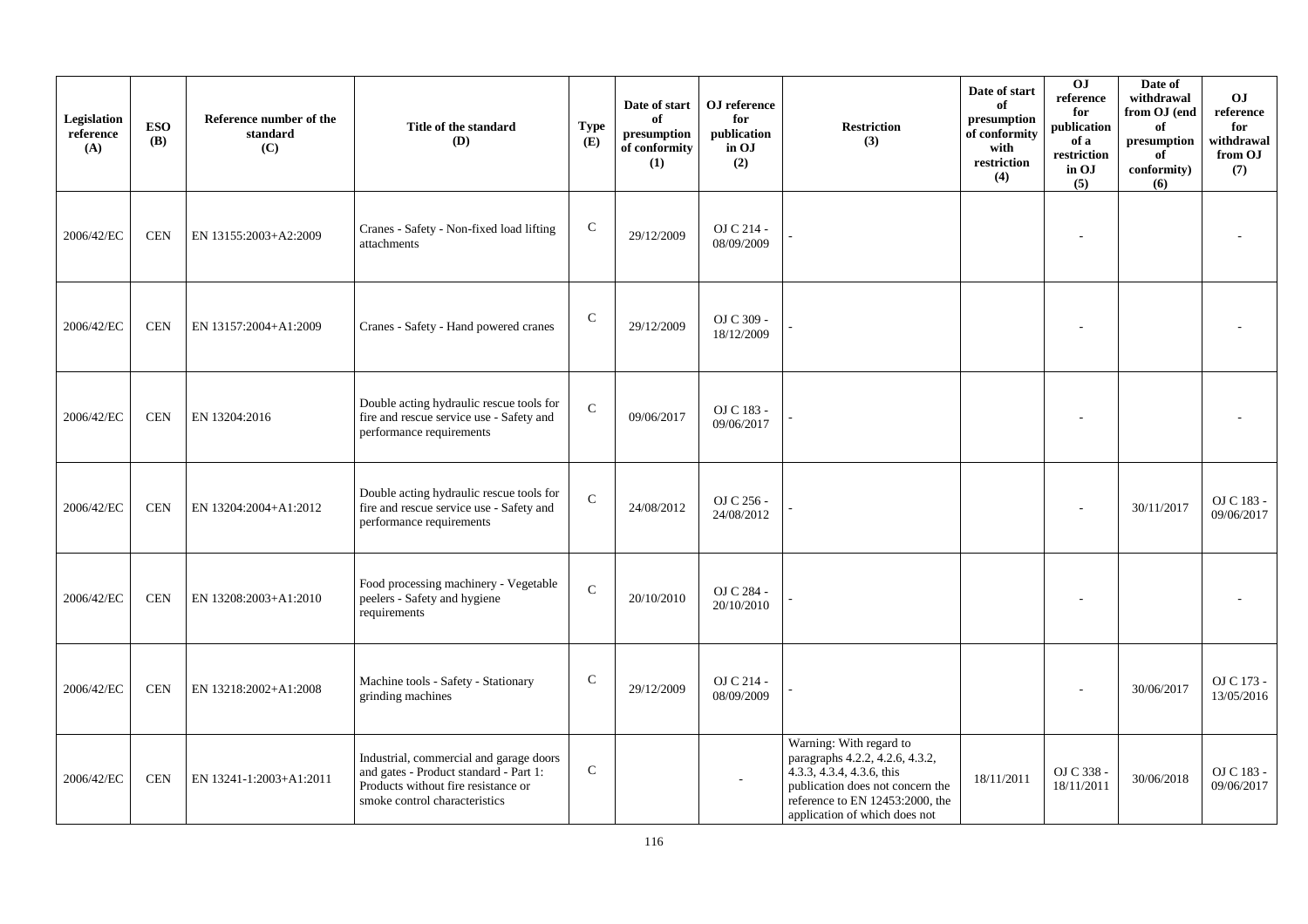| Legislation<br>reference<br>(A) | <b>ESO</b><br><b>(B)</b> | Reference number of the<br>standard<br>(C)                     | Title of the standard<br>(D)                                                                          | <b>Type</b><br>(E) | Date of start<br>of<br>presumption<br>of conformity<br>(1) | OJ reference<br>for<br>publication<br>in OJ<br>(2) | <b>Restriction</b><br>(3)                                                                                                                                                                                                                                                                                                                             | Date of start<br>of<br>presumption<br>of conformity<br>with<br>restriction<br>(4) | OJ<br>reference<br>for<br>publication<br>of a<br>restriction<br>in OJ<br>(5) | Date of<br>withdrawal<br>from OJ (end<br>of<br>presumption<br>of<br>conformity)<br>(6) | OJ<br>reference<br>for<br>withdrawal<br>from OJ<br>(7) |
|---------------------------------|--------------------------|----------------------------------------------------------------|-------------------------------------------------------------------------------------------------------|--------------------|------------------------------------------------------------|----------------------------------------------------|-------------------------------------------------------------------------------------------------------------------------------------------------------------------------------------------------------------------------------------------------------------------------------------------------------------------------------------------------------|-----------------------------------------------------------------------------------|------------------------------------------------------------------------------|----------------------------------------------------------------------------------------|--------------------------------------------------------|
|                                 |                          |                                                                |                                                                                                       |                    |                                                            |                                                    | confer a presumption of<br>conformity to the essential health<br>and safety requirements 1.3.7<br>and 1.4.3 of Annex I to Directive<br>2006/42/EC.                                                                                                                                                                                                    |                                                                                   |                                                                              |                                                                                        |                                                        |
| 2006/42/EC                      | <b>CEN</b>               | EN 13241:2003+A2:2016                                          | Industrial, commercial, garage doors<br>and gates - Product standard,<br>performance characteristics  | $\mathsf{C}$       | 09/06/2017                                                 | OJ C 183 -<br>09/06/2017                           | Warning: With regard to<br>paragraphs 4.2.2, 4.2.6, 4.3.2,<br>4.3.3, 4.3.4, 4.3.6, this<br>publication does not concern the<br>reference to EN 12453:2000, the<br>application of which does not<br>confer a presumption of<br>conformity to the essential health<br>and safety requirements 1.3.7<br>and 1.4.3 of Annex I to Directive<br>2006/42/EC. | 19/09/2020                                                                        | OJ L 286 -<br>07/11/2019                                                     |                                                                                        |                                                        |
| 2006/42/EC                      | <b>CEN</b>               | EN 13288:2005+A1:2009                                          | Food processing machinery - Bowl<br>lifting and tilting machines - Safety and<br>hygiene requirements | $\mathsf{C}$       | 26/05/2010                                                 | OJ C 136 -<br>26/05/2010                           |                                                                                                                                                                                                                                                                                                                                                       |                                                                                   |                                                                              |                                                                                        |                                                        |
| 2006/42/EC                      | <b>CEN</b>               | EN 13289:2001+A1:2013                                          | Pasta processing plants - Dryers and<br>coolers - Safety and hygiene<br>requirements                  | $\mathcal{C}$      | 28/11/2013                                                 | OJ C 348 -<br>28/11/2013                           |                                                                                                                                                                                                                                                                                                                                                       |                                                                                   |                                                                              |                                                                                        |                                                        |
| 2006/42/EC                      | <b>CEN</b>               | EN 13355:2004+A1:2009                                          | Coating plants - Combined booths -<br>Safety requirements                                             | $\mathsf{C}$       | 29/12/2009                                                 | OJ C 214 -<br>08/09/2009                           |                                                                                                                                                                                                                                                                                                                                                       |                                                                                   |                                                                              | 02/10/2021                                                                             | OJ L 102 -<br>02/04/2020                               |
| 2006/42/EC                      | $\mbox{CEN}$             | EN 13367:2005+A1:2008,<br>EN<br>13367:2005+A1:2008/AC:200<br>Q | Ceramic machines - Safety - Transfer<br>platforms and cars                                            | $\mathsf{C}$       | 29/12/2009                                                 | OJ C 214 -<br>08/09/2009                           |                                                                                                                                                                                                                                                                                                                                                       |                                                                                   |                                                                              |                                                                                        |                                                        |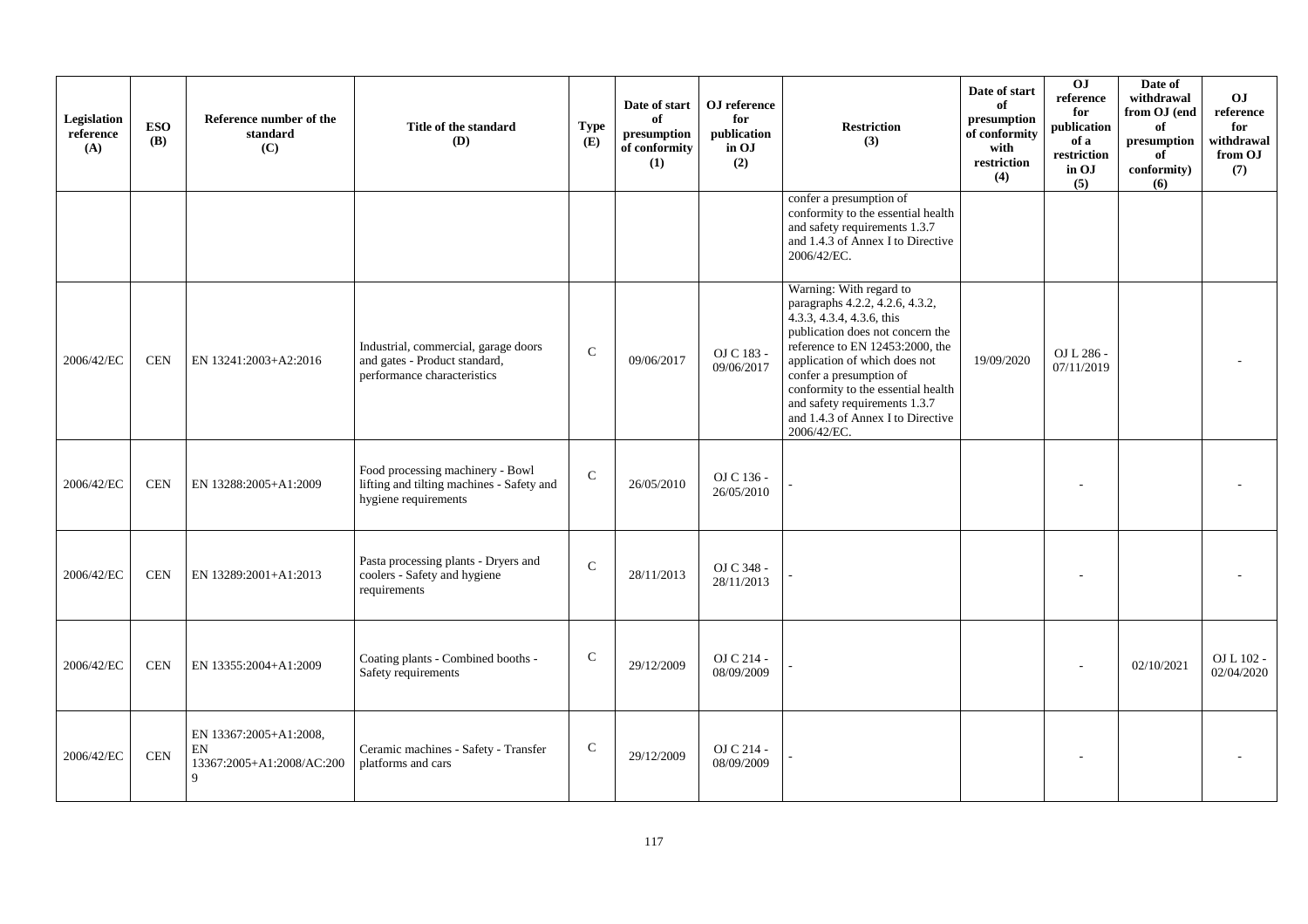| Legislation<br>reference<br>(A) | <b>ESO</b><br><b>(B)</b> | Reference number of the<br>standard<br>(C) | Title of the standard<br>(D)                                                                                                                        | <b>Type</b><br>(E) | Date of start<br>of<br>$\bf{presumption}$<br>of conformity<br>(1) | OJ reference<br>for<br>publication<br>in OJ<br>(2) | <b>Restriction</b><br>(3) | Date of start<br>of<br>presumption<br>of conformity<br>with<br>restriction<br>(4) | OJ<br>$\rm reference$<br>for<br>publication<br>of a<br>restriction<br>in OJ<br>(5) | Date of<br>withdrawal<br>from OJ (end<br>of<br>presumption<br>of<br>conformity)<br>(6) | O <sub>J</sub><br>reference<br>for<br>withdrawal<br>from OJ<br>(7) |
|---------------------------------|--------------------------|--------------------------------------------|-----------------------------------------------------------------------------------------------------------------------------------------------------|--------------------|-------------------------------------------------------------------|----------------------------------------------------|---------------------------|-----------------------------------------------------------------------------------|------------------------------------------------------------------------------------|----------------------------------------------------------------------------------------|--------------------------------------------------------------------|
| 2006/42/EC                      | <b>CEN</b>               | EN 13378:2001+A1:2013                      | Pasta processing plants - Pasta presses -<br>Safety and hygiene requirements                                                                        | $\mathsf{C}$       | 28/11/2013                                                        | OJ C 348 -<br>28/11/2013                           |                           |                                                                                   |                                                                                    |                                                                                        |                                                                    |
| 2006/42/EC                      | <b>CEN</b>               | EN 13379:2001+A1:2013                      | Pasta processing plants - Spreader,<br>stripping and cutting machine, stick<br>return conveyor, stick magazine - Safety<br>and hygiene requirements | ${\bf C}$          | 28/11/2013                                                        | OJ C 348 -<br>28/11/2013                           |                           |                                                                                   |                                                                                    |                                                                                        |                                                                    |
| 2006/42/EC                      | <b>CEN</b>               | EN 13389:2005+A1:2009                      | Food processing machinery - Mixers<br>with horizontal shafts - Safety and<br>hygiene requirements                                                   | $\mathcal{C}$      | 26/05/2010                                                        | OJ C 136 -<br>26/05/2010                           |                           |                                                                                   |                                                                                    |                                                                                        |                                                                    |
| 2006/42/EC                      | <b>CEN</b>               | EN 13390:2002+A1:2009                      | Food processing machinery - Pie and<br>tart machines - Safety and hygiene<br>requirements                                                           | $\mathsf{C}$       | 26/05/2010                                                        | OJ C 136 -<br>26/05/2010                           |                           |                                                                                   |                                                                                    |                                                                                        |                                                                    |
| 2006/42/EC                      | <b>CEN</b>               | EN 13411-1:2002+A1:2008                    | Terminations for steel wire ropes -<br>Safety - Part 1: Thimbles for steel wire<br>rope slings                                                      | $\mathcal{C}$      | 29/12/2009                                                        | OJ C 214 -<br>08/09/2009                           |                           |                                                                                   |                                                                                    | 15/04/2023                                                                             | OJ L 366 -<br>15/10/2021                                           |
| 2006/42/EC                      | <b>CEN</b>               | EN 13411-2:2001+A1:2008                    | Terminations for steel wire ropes -<br>Safety - Part 2: Splicing of eyes for wire<br>rope slings                                                    | $\mathsf{C}$       | 29/12/2009                                                        | OJ C 214 -<br>08/09/2009                           |                           |                                                                                   |                                                                                    | 15/04/2023                                                                             | OJ L 366 -<br>15/10/2021                                           |
| 2006/42/EC                      | <b>CEN</b>               | EN 13411-3:2004+A1:2008                    | Terminations for steel wire ropes -<br>Safety - Part 3: Ferrules and ferrule-<br>securing                                                           | $\mathsf{C}$       | 29/12/2009                                                        | OJ C 214 -<br>08/09/2009                           |                           |                                                                                   |                                                                                    | 15/04/2023                                                                             | OJ L 366 -<br>15/10/2021                                           |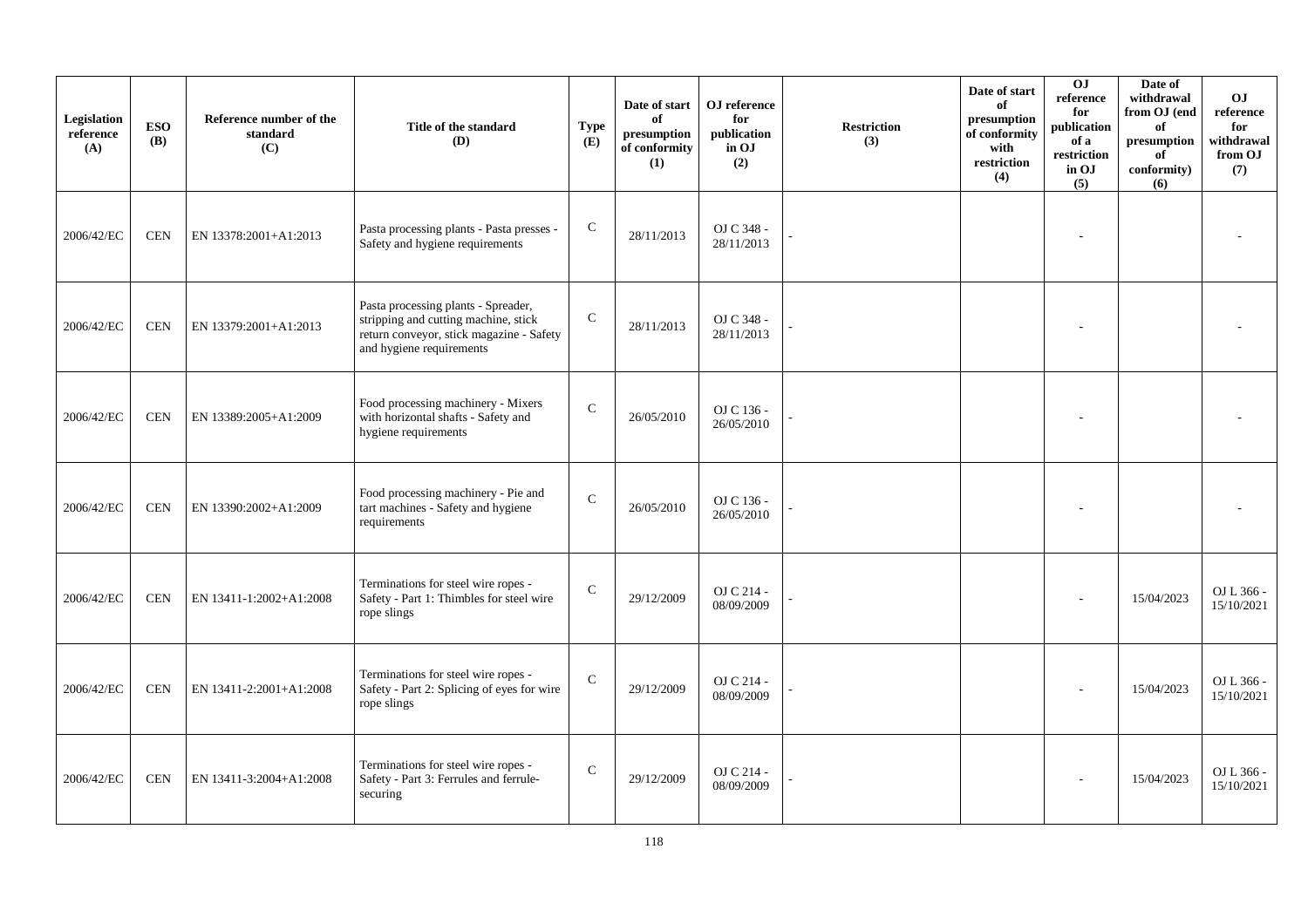| Legislation<br>reference<br>(A) | <b>ESO</b><br><b>(B)</b> | Reference number of the<br>standard<br>(C) | Title of the standard<br>(D)                                                           | <b>Type</b><br>(E) | Date of start<br>of<br>presumption<br>of conformity<br>(1) | OJ reference<br>for<br>publication<br>in OJ<br>(2) | <b>Restriction</b><br>(3) | Date of start<br>of<br>presumption<br>of conformity<br>with<br>restriction<br>(4) | 0J<br>reference<br>for<br>publication<br>of a<br>restriction<br>in OJ<br>(5) | Date of<br>withdrawal<br>from OJ (end<br>of<br>presumption<br>of<br>conformity)<br>(6) | O <sub>J</sub><br>reference<br>for<br>withdrawal<br>from OJ<br>(7) |
|---------------------------------|--------------------------|--------------------------------------------|----------------------------------------------------------------------------------------|--------------------|------------------------------------------------------------|----------------------------------------------------|---------------------------|-----------------------------------------------------------------------------------|------------------------------------------------------------------------------|----------------------------------------------------------------------------------------|--------------------------------------------------------------------|
| 2006/42/EC                      | <b>CEN</b>               | EN 13411-4:2002+A1:2008                    | Terminations for steel wire ropes -<br>Safety - Part 4: Metal and resin<br>socketing   | ${\bf C}$          | 29/12/2009                                                 | OJ C 214 -<br>08/09/2009                           |                           |                                                                                   | $\sim$                                                                       | 30/09/2011                                                                             | OJ C 214 -<br>20/07/2011                                           |
| 2006/42/EC                      | <b>CEN</b>               | EN 13411-4:2011                            | Terminations for steel wire ropes -<br>Safety - Part 4: Metal and resin<br>socketing   | $\mathbf C$        | 20/07/2011                                                 | OJ C 214 -<br>20/07/2011                           |                           |                                                                                   |                                                                              | 15/04/2023                                                                             | OJ L 366 -<br>15/10/2021                                           |
| 2006/42/EC                      | $\mbox{CEN}$             | EN 13411-5:2003+A1:2008                    | Terminations for steel wire ropes -<br>Safety - Part 5: U-bolt wire rope grips         | $\mathsf{C}$       | 29/12/2009                                                 | OJ C 214 -<br>08/09/2009                           |                           |                                                                                   |                                                                              | 15/04/2023                                                                             | OJ L 366 -<br>15/10/2021                                           |
| 2006/42/EC                      | <b>CEN</b>               | EN 13411-6:2004+A1:2008                    | Terminations for steel wire ropes -<br>Safety - Part 6: Asymmetric wedge<br>socket     | $\mathbf C$        | 29/12/2009                                                 | OJ C 214 -<br>08/09/2009                           |                           |                                                                                   |                                                                              | 15/04/2023                                                                             | OJ L 366 -<br>15/10/2021                                           |
| 2006/42/EC                      | <b>CEN</b>               | EN 13411-7:2006+A1:2008                    | Terminations for steel wire ropes -<br>Safety - Part 7: Symmetric wedge socket         | ${\bf C}$          | 29/12/2009                                                 | OJ C 214 -<br>08/09/2009                           |                           |                                                                                   | $\overline{\phantom{a}}$                                                     | 15/04/2023                                                                             | OJ L 366 -<br>15/10/2021                                           |
| 2006/42/EC                      | <b>CEN</b>               | EN 13411-8:2011                            | Terminations for steel wire ropes -<br>Safety - Part 8: Swage terminals and<br>swaging | $\mathbf C$        | 18/11/2011                                                 | OJ C 338 -<br>18/11/2011                           |                           |                                                                                   |                                                                              | 15/04/2023                                                                             | OJ L 366 -<br>15/10/2021                                           |
| 2006/42/EC                      | <b>CEN</b>               | EN 13414-1:2003+A2:2008                    | Steel wire rope slings - Safety - Part 1:<br>Slings for general lifting service        | $\mathsf{C}$       | 29/12/2009                                                 | OJ C 214 -<br>08/09/2009                           |                           |                                                                                   |                                                                              |                                                                                        |                                                                    |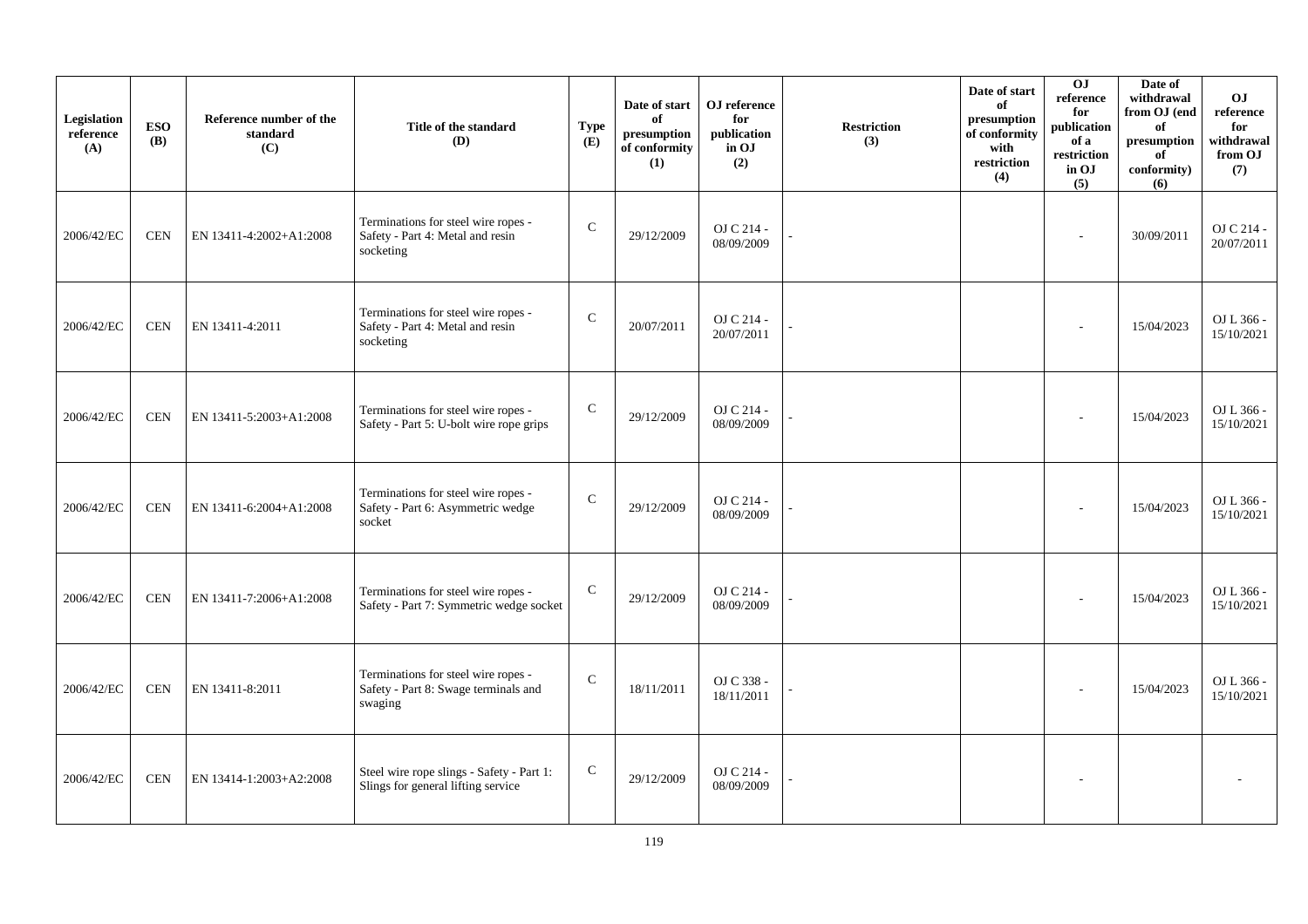| Legislation<br>reference<br>(A) | <b>ESO</b><br><b>(B)</b> | Reference number of the<br>standard<br>(C) | Title of the standard<br>(D)                                                                                                                                               | <b>Type</b><br>(E) | Date of start<br>of<br>presumption<br>of conformity<br>(1) | OJ reference<br>for<br>publication<br>in OJ<br>(2) | <b>Restriction</b><br>(3) | Date of start<br>of<br>presumption<br>of conformity<br>with<br>restriction<br>(4) | 0J<br>reference<br>for<br>publication<br>of a<br>restriction<br>in OJ<br>(5) | Date of<br>withdrawal<br>from OJ (end<br>of<br>$\bf{presumption}$<br>of<br>conformity)<br>(6) | O <sub>J</sub><br>reference<br>for<br>withdrawal<br>from OJ<br>(7) |
|---------------------------------|--------------------------|--------------------------------------------|----------------------------------------------------------------------------------------------------------------------------------------------------------------------------|--------------------|------------------------------------------------------------|----------------------------------------------------|---------------------------|-----------------------------------------------------------------------------------|------------------------------------------------------------------------------|-----------------------------------------------------------------------------------------------|--------------------------------------------------------------------|
| 2006/42/EC                      | <b>CEN</b>               | EN 13414-2:2003+A2:2008                    | Steel wire rope slings - Safety - Part 2:<br>Specification for information for use and<br>maintenance to be provided by the<br>manufacturer                                | ${\bf C}$          | 29/12/2009                                                 | OJ C 214 -<br>08/09/2009                           |                           |                                                                                   |                                                                              |                                                                                               |                                                                    |
| 2006/42/EC                      | <b>CEN</b>               | EN 13414-3:2003+A1:2008                    | Steel wire rope slings - Safety - Part 3:<br>Grommets and cable-laid slings                                                                                                | $\mathbf C$        | 29/12/2009                                                 | OJ C 214 -<br>08/09/2009                           |                           |                                                                                   |                                                                              |                                                                                               |                                                                    |
| 2006/42/EC                      | <b>CEN</b>               | EN 13418:2004+A1:2008                      | Plastics and rubber machines - Winding<br>machines for film or sheet - Safety<br>requirements                                                                              | $\mathbf C$        | 29/12/2009                                                 | OJ C 214 -<br>08/09/2009                           |                           |                                                                                   |                                                                              | 30/11/2013                                                                                    | OJ C 348 -<br>28/11/2013                                           |
| 2006/42/EC                      | <b>CEN</b>               | EN 13418:2013                              | Plastics and rubber machines - Winding<br>machines for film or sheet - Safety<br>requirements                                                                              | $\mathbf C$        | 28/11/2013                                                 | OJ C 348 -<br>28/11/2013                           |                           |                                                                                   |                                                                              |                                                                                               |                                                                    |
| 2006/42/EC                      | <b>CEN</b>               | EN 13448:2001+A1:2009                      | Agricultural and forestry machinery -<br>Inter-row mowing units - Safety                                                                                                   | $\mathbf C$        | 29/12/2009                                                 | OJ C 309 -<br>18/12/2009                           |                           |                                                                                   |                                                                              |                                                                                               |                                                                    |
| 2006/42/EC                      | <b>CEN</b>               | EN 13457:2004+A1:2010                      | Footwear, leather and imitation leather<br>goods manufacturing machines -<br>Splitting, skiving, cutting, cementing<br>and cement drying machines - Safety<br>requirements | $\mathsf{C}$       | 20/10/2010                                                 | OJ C 284 -<br>20/10/2010                           |                           |                                                                                   |                                                                              |                                                                                               |                                                                    |
| 2006/42/EC                      | <b>CEN</b>               | EN ISO 13482:2014                          | Robots and robotic devices - Safety<br>requirements for personal care robots<br>(ISO 13482:2014)                                                                           | $\mathsf{C}$       | 11/07/2014                                                 | OJ C 220 -<br>11/07/2014                           |                           |                                                                                   |                                                                              |                                                                                               |                                                                    |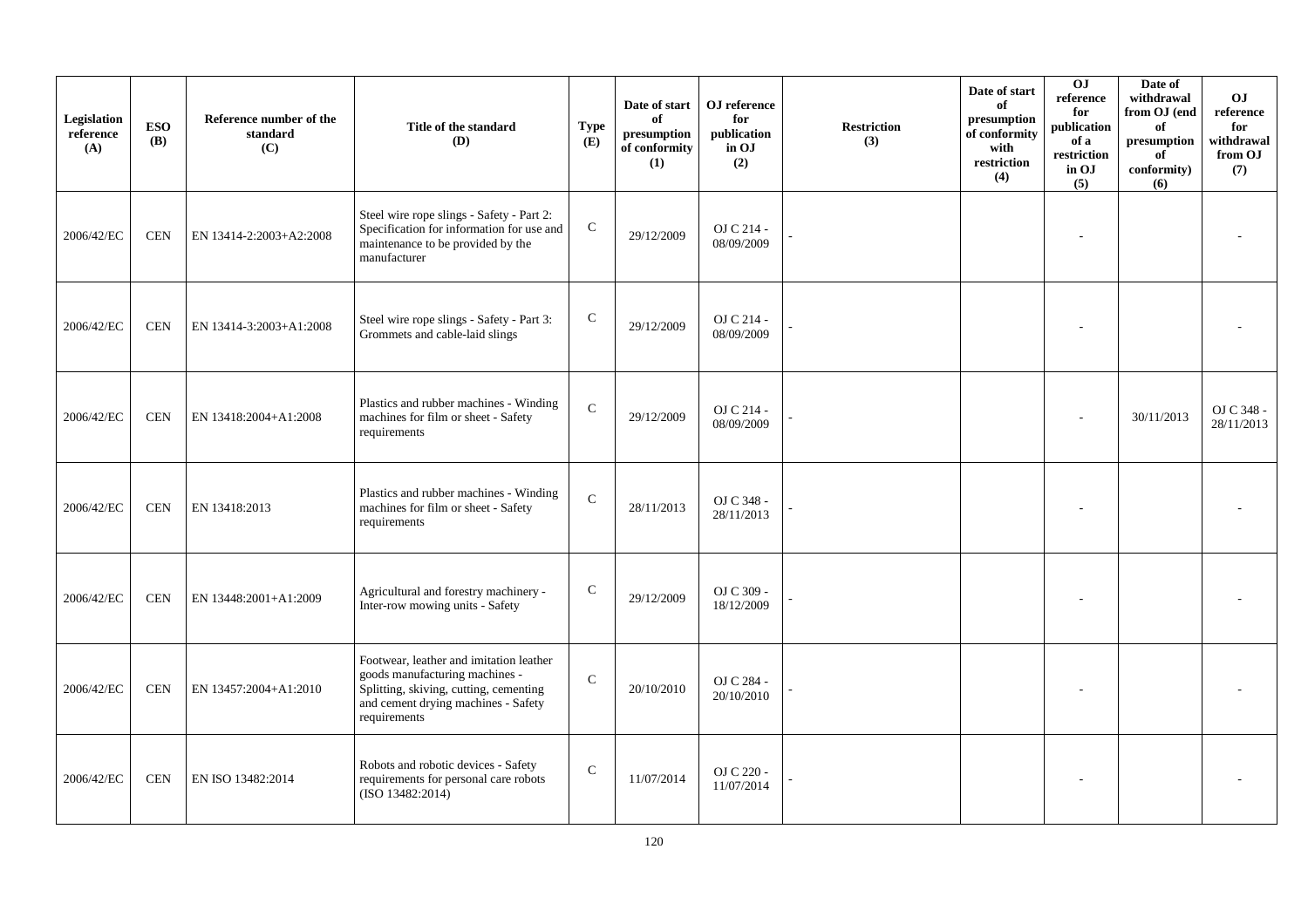| Legislation<br>reference<br>(A) | <b>ESO</b><br><b>(B)</b> | Reference number of the<br>standard<br>(C) | Title of the standard<br>(D)                                                                                                                                               | <b>Type</b><br>(E) | Date of start<br>of<br>presumption<br>of conformity<br>(1) | OJ reference<br>for<br>publication<br>in OJ<br>(2) | <b>Restriction</b><br>(3) | Date of start<br>of<br>presumption<br>of conformity<br>with<br>restriction<br>(4) | 0J<br>reference<br>for<br>publication<br>of a<br>restriction<br>in OJ<br>(5) | Date of<br>withdrawal<br>from OJ (end<br>of<br>$\bf{presumption}$<br>of<br>conformity)<br>(6) | O <sub>J</sub><br>reference<br>for<br>withdrawal<br>from OJ<br>(7) |
|---------------------------------|--------------------------|--------------------------------------------|----------------------------------------------------------------------------------------------------------------------------------------------------------------------------|--------------------|------------------------------------------------------------|----------------------------------------------------|---------------------------|-----------------------------------------------------------------------------------|------------------------------------------------------------------------------|-----------------------------------------------------------------------------------------------|--------------------------------------------------------------------|
| 2006/42/EC                      | CEN                      | EN 13524:2003+A1:2009                      | Highway maintenance machines -<br>Safety requirements                                                                                                                      | ${\bf C}$          | 29/12/2009                                                 | OJ C 214 -<br>08/09/2009                           |                           |                                                                                   |                                                                              | 31/08/2014                                                                                    | OJ C 220 -<br>11/07/2014                                           |
| 2006/42/EC                      | <b>CEN</b>               | EN 13524:2003+A2:2014                      | Highway maintenance machines -<br>Safety requirements                                                                                                                      | $\mathsf{C}$       | 11/07/2014                                                 | OJ C 220 -<br>11/07/2014                           |                           |                                                                                   |                                                                              |                                                                                               |                                                                    |
| 2006/42/EC                      | <b>CEN</b>               | EN 13525:2020                              | Forestry machinery - Wood chippers -<br>Safety                                                                                                                             | $\mathbf C$        | 03/03/2021                                                 | OJ L 072 -<br>03/03/2021                           |                           |                                                                                   |                                                                              |                                                                                               |                                                                    |
| 2006/42/EC                      | <b>CEN</b>               | EN 13525:2005+A2:2009                      | Forestry machinery - Wood chippers -<br>Safety                                                                                                                             | ${\bf C}$          | 29/12/2009                                                 | OJ C 309 -<br>18/12/2009                           |                           |                                                                                   |                                                                              | 08/01/2015                                                                                    | OJ L 365 -<br>19/12/2014                                           |
| 2006/42/EC                      | <b>CEN</b>               | EN 13531:2001+A1:2008                      | Earth-moving machinery - Tip-over<br>protection structure (TOPS) for compact<br>excavators - Laboratory tests and<br>performance requirements (ISO<br>12117:1997 modified) | $\mathcal{C}$      | 29/12/2009                                                 | OJ C 214 -<br>08/09/2009                           |                           |                                                                                   |                                                                              |                                                                                               |                                                                    |
| 2006/42/EC                      | <b>CEN</b>               | EN 13534:2006+A1:2010                      | Food processing machinery - Curing<br>injection machines - Safety and hygiene<br>requirements                                                                              | $\mathsf{C}$       | 20/10/2010                                                 | OJ C 284 -<br>20/10/2010                           |                           |                                                                                   |                                                                              |                                                                                               |                                                                    |
| 2006/42/EC                      | <b>CEN</b>               | EN 13557:2003+A2:2008                      | Cranes - Controls and control stations                                                                                                                                     | $\mathsf{C}$       | 29/12/2009                                                 | OJ C 214 -<br>08/09/2009                           |                           |                                                                                   |                                                                              |                                                                                               |                                                                    |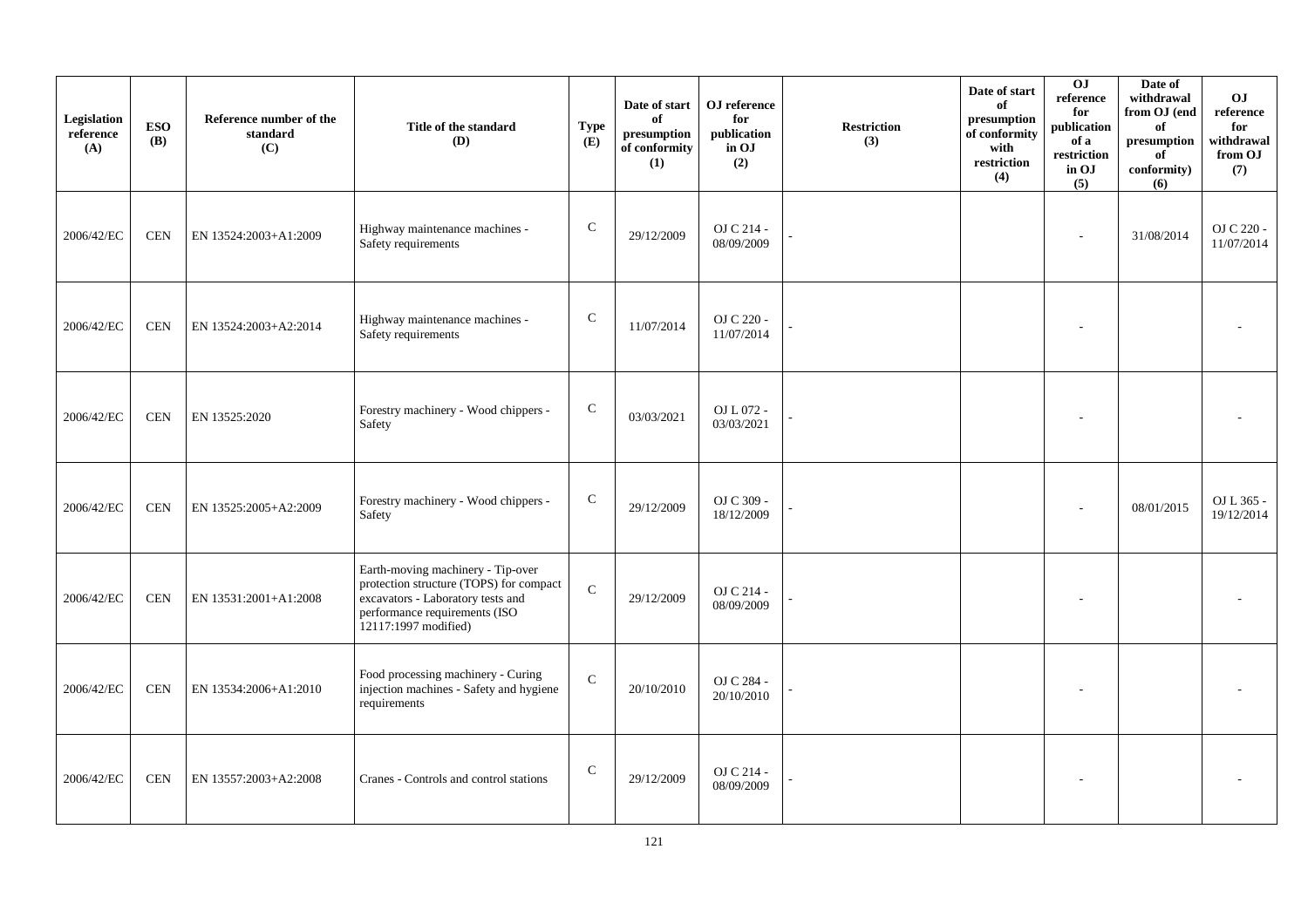| Legislation<br>reference<br>(A) | <b>ESO</b><br><b>(B)</b> | Reference number of the<br>standard<br>(C) | Title of the standard<br>(D)                                                                                                                           | <b>Type</b><br>(E) | Date of start<br>of<br>presumption<br>of conformity<br>(1) | OJ reference<br>for<br>publication<br>in OJ<br>(2) | <b>Restriction</b><br>(3) | Date of start<br>of<br>presumption<br>of conformity<br>with<br>restriction<br>(4) | 0J<br>reference<br>for<br>publication<br>of a<br>restriction<br>in OJ<br>(5) | Date of<br>withdrawal<br>from OJ (end<br>of<br>presumption<br>of<br>conformity)<br>(6) | O <sub>J</sub><br>reference<br>for<br>withdrawal<br>from OJ<br>(7) |
|---------------------------------|--------------------------|--------------------------------------------|--------------------------------------------------------------------------------------------------------------------------------------------------------|--------------------|------------------------------------------------------------|----------------------------------------------------|---------------------------|-----------------------------------------------------------------------------------|------------------------------------------------------------------------------|----------------------------------------------------------------------------------------|--------------------------------------------------------------------|
| 2006/42/EC                      | <b>CEN</b>               | EN 13561:2004+A1:2008                      | External blinds - Performance<br>requirements including safety                                                                                         | ${\bf C}$          | 29/12/2009                                                 | OJ C 214 -<br>08/09/2009                           |                           |                                                                                   | ٠                                                                            | 28/02/2017                                                                             | OJ C 014 -<br>15/01/2016                                           |
| 2006/42/EC                      | $\mbox{CEN}$             | EN 13561:2015,<br>EN 13561:2015/AC:2016    | External blinds and awnings -<br>Performance requirements including<br>safety                                                                          | $\mathbf C$        | 15/01/2016                                                 | OJ C 014 -<br>15/01/2016                           |                           |                                                                                   |                                                                              |                                                                                        |                                                                    |
| 2006/42/EC                      | <b>CEN</b>               | EN 13570:2005+A1:2010                      | Food processing machinery - Mixing<br>machines - Safety and hygiene<br>requirements                                                                    | $\mathcal{C}$      | 20/10/2010                                                 | OJ C 284 -<br>20/10/2010                           |                           |                                                                                   |                                                                              |                                                                                        |                                                                    |
| 2006/42/EC                      | <b>CEN</b>               | EN 13586:2020                              | Cranes - Access                                                                                                                                        | ${\bf C}$          | 15/10/2021                                                 | OJ L 366 -<br>15/10/2021                           |                           |                                                                                   |                                                                              |                                                                                        |                                                                    |
| 2006/42/EC                      | <b>CEN</b>               | EN 13586:2004+A1:2008                      | Cranes - Access                                                                                                                                        | $\mathcal{C}$      | 29/12/2009                                                 | OJ C 214 -<br>08/09/2009                           |                           |                                                                                   |                                                                              | 15/04/2023                                                                             | OJ L 366 -<br>15/10/2021                                           |
| 2006/42/EC                      | <b>CEN</b>               | EN 13591:2005+A1:2009                      | Food processing machinery - Fixed deck<br>oven loaders - Safety and hygiene<br>requirements                                                            | $\mathbf C$        | 26/05/2010                                                 | OJ C 136 -<br>26/05/2010                           |                           |                                                                                   |                                                                              |                                                                                        |                                                                    |
| 2006/42/EC                      | <b>CEN</b>               | EN 13617-1:2004+A1:2009                    | Petrol filling stations - Part 1: Safety<br>requirements for construction and<br>performance of metering pumps,<br>dispensers and remote pumping units | $\mathsf{C}$       | 29/12/2009                                                 | OJ C 214 -<br>08/09/2009                           |                           |                                                                                   |                                                                              | 30/11/2012                                                                             | OJ C 256 -<br>24/08/2012                                           |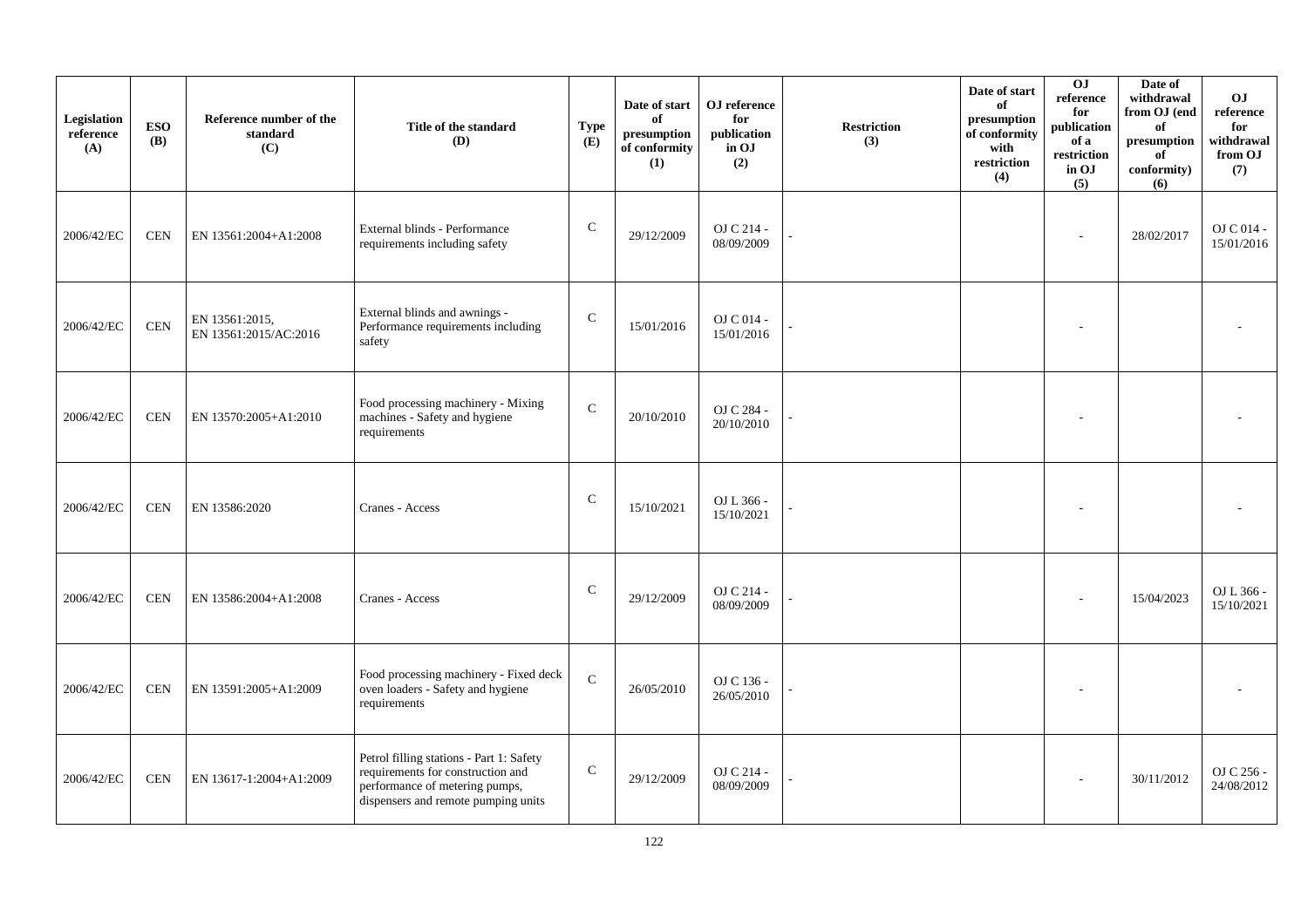| Legislation<br>reference<br>(A) | <b>ESO</b><br><b>(B)</b> | Reference number of the<br>standard<br>(C)                     | Title of the standard<br>(D)                                                                                                                           | <b>Type</b><br>(E) | Date of start<br>of<br>presumption<br>of conformity<br>(1) | OJ reference<br>for<br>publication<br>in OJ<br>(2) | <b>Restriction</b><br>(3) | Date of start<br>of<br>presumption<br>of conformity<br>with<br>restriction<br>(4) | $\overline{0}$<br>reference<br>for<br>publication<br>of a<br>restriction<br>in OJ<br>(5) | Date of<br>withdrawal<br>from OJ (end<br>of<br>$\bf{presumption}$<br>of<br>conformity)<br>(6) | O <sub>J</sub><br>reference<br>for<br>withdrawal<br>from OJ<br>(7) |
|---------------------------------|--------------------------|----------------------------------------------------------------|--------------------------------------------------------------------------------------------------------------------------------------------------------|--------------------|------------------------------------------------------------|----------------------------------------------------|---------------------------|-----------------------------------------------------------------------------------|------------------------------------------------------------------------------------------|-----------------------------------------------------------------------------------------------|--------------------------------------------------------------------|
| 2006/42/EC                      | <b>CEN</b>               | EN 13617-1:2012                                                | Petrol filling stations - Part 1: Safety<br>requirements for construction and<br>performance of metering pumps,<br>dispensers and remote pumping units | $\mathsf C$        | 24/08/2012                                                 | OJ C 256 -<br>24/08/2012                           |                           |                                                                                   |                                                                                          |                                                                                               |                                                                    |
| 2006/42/EC                      | $\mbox{CEN}$             | EN 13621:2004+A1:2010                                          | Food processing machinery - Salad<br>dryers - Safety and hygiene<br>requirements                                                                       | $\mathbf C$        | 20/10/2010                                                 | OJ C 284 -<br>20/10/2010                           |                           |                                                                                   |                                                                                          |                                                                                               |                                                                    |
| 2006/42/EC                      | <b>CEN</b>               | EN 13659:2004+A1:2008                                          | Shutters - Performance requirements<br>including safety                                                                                                | $\mathcal{C}$      | 29/12/2009                                                 | OJ C 214 -<br>08/09/2009                           |                           |                                                                                   |                                                                                          | 28/02/2017                                                                                    | OJ C 014 -<br>15/01/2016                                           |
| 2006/42/EC                      | <b>CEN</b>               | EN 13659:2015                                                  | Shutters and external venetian blinds -<br>Performance requirements including<br>safety                                                                | $\mathsf C$        | 15/01/2016                                                 | OJ C 014 -<br>15/01/2016                           |                           |                                                                                   |                                                                                          |                                                                                               |                                                                    |
| 2006/42/EC                      | <b>CEN</b>               | EN 13675:2004+A1:2010                                          | Safety of machinery - Safety<br>requirements for tube forming and<br>rolling mills and their finishing line<br>equipment                               | $\mathsf{C}$       | 20/10/2010                                                 | OJ C 284 -<br>20/10/2010                           |                           |                                                                                   |                                                                                          |                                                                                               |                                                                    |
| 2006/42/EC                      | <b>CEN</b>               | EN 13683:2003+A1:2009                                          | Garden equipment - Integrally powered<br>shredders/chippers - Safety                                                                                   | $\mathbf C$        | 29/12/2009                                                 | OJ C 214 -<br>08/09/2009                           |                           |                                                                                   |                                                                                          | 20/07/2011                                                                                    | OJ C 214 -<br>20/07/2011                                           |
| 2006/42/EC                      | $\mbox{CEN}$             | EN 13683:2003+A2:2011,<br>EN<br>13683:2003+A2:2011/AC:201<br>3 | Garden equipment - Integrally powered<br>shredders/chippers - Safety                                                                                   | $\mathbf C$        | 20/07/2011                                                 | OJ C 214 -<br>20/07/2011                           |                           |                                                                                   |                                                                                          |                                                                                               |                                                                    |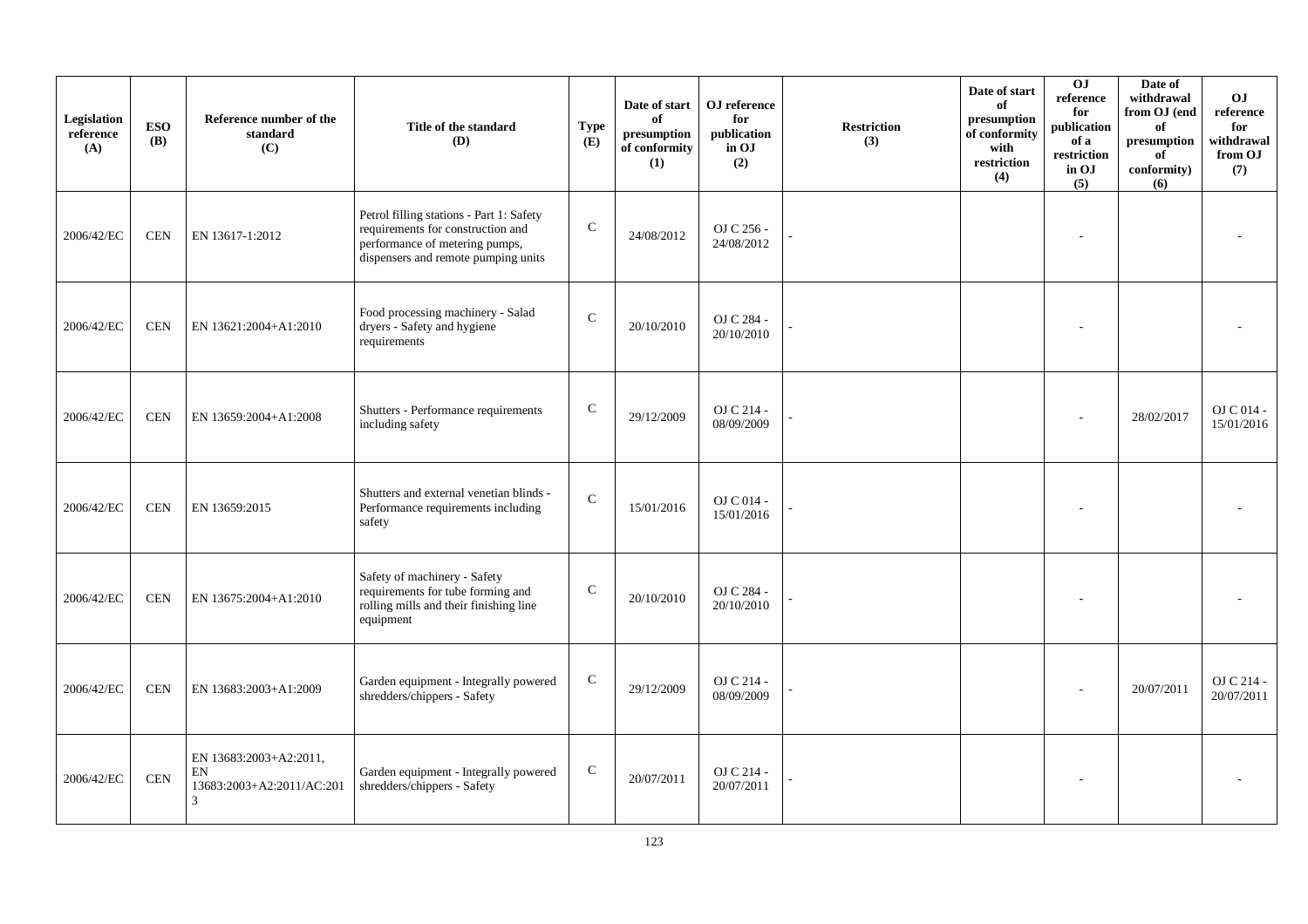| Legislation<br>reference<br>(A) | <b>ESO</b><br><b>(B)</b> | Reference number of the<br>standard<br>(C) | Title of the standard<br>(D)                                                                                                                          | <b>Type</b><br>(E) | Date of start<br>of<br>presumption<br>of conformity<br>(1) | OJ reference<br>for<br>publication<br>in OJ<br>(2) | <b>Restriction</b><br>(3) | Date of start<br>of<br>presumption<br>of conformity<br>with<br>restriction<br>(4) | 0J<br>reference<br>for<br>publication<br>of a<br>restriction<br>in OJ<br>(5) | Date of<br>withdrawal<br>from OJ (end<br>of<br>presumption<br>of<br>conformity)<br>(6) | O <sub>J</sub><br>reference<br>for<br>withdrawal<br>from OJ<br>(7) |
|---------------------------------|--------------------------|--------------------------------------------|-------------------------------------------------------------------------------------------------------------------------------------------------------|--------------------|------------------------------------------------------------|----------------------------------------------------|---------------------------|-----------------------------------------------------------------------------------|------------------------------------------------------------------------------|----------------------------------------------------------------------------------------|--------------------------------------------------------------------|
| 2006/42/EC                      | <b>CEN</b>               | EN 13684:2004+A2:2009                      | Garden equipment - Pedestrian<br>controlled lawn aerators and scarifiers -<br>Safety                                                                  | ${\bf C}$          | 29/12/2009                                                 | OJ C 309 -<br>18/12/2009                           |                           |                                                                                   | ٠                                                                            | 30/06/2010                                                                             | OJ C 136 -<br>26/05/2010                                           |
| 2006/42/EC                      | <b>CEN</b>               | EN 13684:2004+A3:2009                      | Garden equipment - Pedestrian<br>controlled lawn aerators and scarifiers -<br>Safety                                                                  | $\mathbf C$        | 26/05/2010                                                 | OJ C 136 -<br>26/05/2010                           |                           |                                                                                   |                                                                              | 19/09/2020                                                                             | OJ L 286 -<br>07/11/2019                                           |
| 2006/42/EC                      | <b>CEN</b>               | EN 13684:2018                              | Garden equipment - Pedestrian<br>controlled lawn aerators and scarifiers -<br>Safety                                                                  | $\mathsf{C}$       | 19/03/2019                                                 | OJ L 075 -<br>19/03/2019                           |                           |                                                                                   |                                                                              |                                                                                        |                                                                    |
| 2006/42/EC                      | <b>CEN</b>               | EN 13731:2007                              | Lifting bag systems for fire and rescue<br>service use - Safety and performance<br>requirements                                                       | $\mathsf{C}$       | 29/12/2009                                                 | OJ C 214 -<br>08/09/2009                           |                           |                                                                                   |                                                                              |                                                                                        |                                                                    |
| 2006/42/EC                      | <b>CEN</b>               | EN 13732:2002+A2:2009                      | Food processing machinery - Bulk Milk<br>Coolers on Farms - Requirements for<br>construction, performance, suitability<br>for use, safety and hygiene | ${\bf C}$          | 29/12/2009                                                 | OJ C 214 -<br>08/09/2009                           |                           |                                                                                   |                                                                              | 31/01/2014                                                                             | OJ C 348 -<br>28/11/2013                                           |
| 2006/42/EC                      | <b>CEN</b>               | EN 13732:2013                              | Food processing machinery - Bulk milk<br>coolers on farms - Requirements for<br>performance, safety and hygiene                                       | $\mathsf{C}$       | 28/11/2013                                                 | OJ C 348 -<br>28/11/2013                           |                           |                                                                                   |                                                                              |                                                                                        |                                                                    |
| 2006/42/EC                      | <b>CEN</b>               | EN 13736:2003+A1:2009                      | Safety of machine tools - Pneumatic<br>presses                                                                                                        | $\mathsf{C}$       | 29/12/2009                                                 | OJ C 214 -<br>08/09/2009                           |                           |                                                                                   |                                                                              | 19/09/2021                                                                             | OJ L 286 -<br>07/11/2019                                           |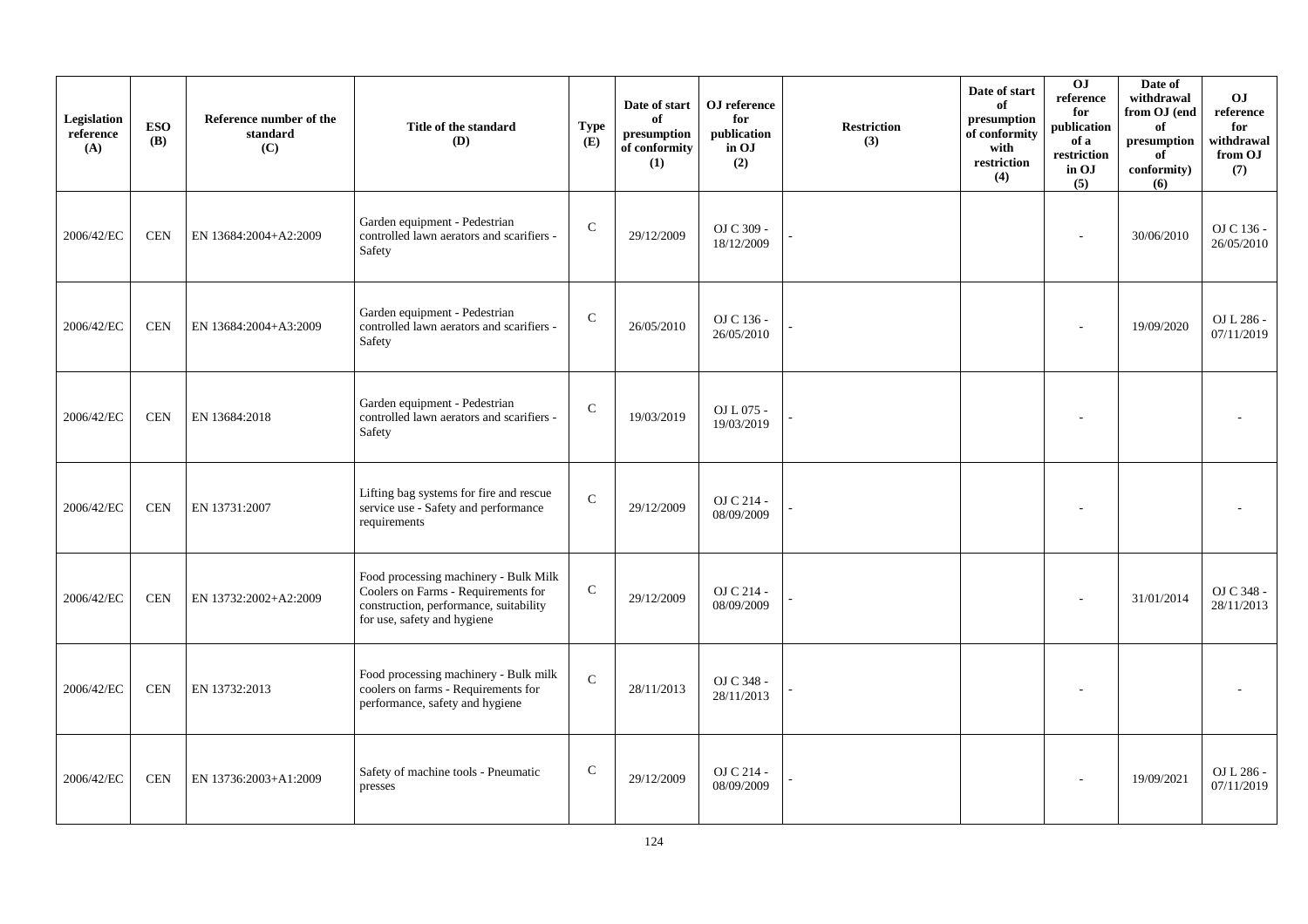| Legislation<br>reference<br>(A) | <b>ESO</b><br><b>(B)</b> | Reference number of the<br>standard<br>(C) | Title of the standard<br>(D)                                                                                                                                                                                                           | <b>Type</b><br>(E) | Date of start<br>of<br>presumption<br>of conformity<br>(1) | OJ reference<br>for<br>publication<br>in OJ<br>(2) | <b>Restriction</b><br>(3) | Date of start<br>of<br>presumption<br>of conformity<br>with<br>restriction<br>(4) | 0J<br>reference<br>for<br>publication<br>of a<br>restriction<br>in OJ<br>(5) | Date of<br>withdrawal<br>from OJ (end<br>of<br>$\bf{presumption}$<br>of<br>conformity)<br>(6) | O <sub>J</sub><br>reference<br>for<br>withdrawal<br>from OJ<br>(7) |
|---------------------------------|--------------------------|--------------------------------------------|----------------------------------------------------------------------------------------------------------------------------------------------------------------------------------------------------------------------------------------|--------------------|------------------------------------------------------------|----------------------------------------------------|---------------------------|-----------------------------------------------------------------------------------|------------------------------------------------------------------------------|-----------------------------------------------------------------------------------------------|--------------------------------------------------------------------|
| 2006/42/EC                      | <b>CEN</b>               | EN ISO 13766-2:2018                        | Earth-moving and building construction<br>machinery - Electromagnetic<br>compatibility (EMC) of machines with<br>internal electrical power supply - Part 2:<br>Additional EMC requirements for<br>functional safety (ISO 13766-2:2018) | ${\bf C}$          | 19/03/2019                                                 | OJ L 075 -<br>19/03/2019                           |                           |                                                                                   |                                                                              |                                                                                               |                                                                    |
| 2006/42/EC                      | <b>CEN</b>               | EN 13852-1:2013                            | Cranes - Offshore cranes - Part 1:<br>General-purpose offshore cranes                                                                                                                                                                  | $\mathsf C$        | 28/11/2013                                                 | OJ C 348 -<br>28/11/2013                           |                           |                                                                                   |                                                                              |                                                                                               |                                                                    |
| 2006/42/EC                      | <b>CEN</b>               | EN 13852-3:2021                            | Cranes - Offshore cranes - Part 3: Light<br>offshore cranes                                                                                                                                                                            | $\mathsf{C}$       | 13/04/2022                                                 | OJ L 115 -<br>13/04/2022                           |                           |                                                                                   |                                                                              |                                                                                               |                                                                    |
| 2006/42/EC                      | <b>CEN</b>               | EN 13862:2001+A1:2009                      | Floor cutting-off machines - Safety                                                                                                                                                                                                    | $\mathsf{C}$       | 29/12/2009                                                 | OJ C 214 -<br>08/09/2009                           |                           |                                                                                   |                                                                              |                                                                                               |                                                                    |
| 2006/42/EC                      | <b>CEN</b>               | EN 13870:2005+A1:2010                      | Food processing machinery - Chop<br>cutting machines - Safety and hygiene<br>requirements                                                                                                                                              | $\mathcal{C}$      | 20/10/2010                                                 | OJ C 284 -<br>20/10/2010                           |                           |                                                                                   |                                                                              | 31/03/2016                                                                                    | OJ C 014 -<br>15/01/2016                                           |
| 2006/42/EC                      | <b>CEN</b>               | EN 13870:2015                              | Food processing machinery - Portion<br>cutting machines - Safety and hygiene<br>requirements                                                                                                                                           | $\mathsf{C}$       | 15/01/2016                                                 | OJ C 014 -<br>15/01/2016                           |                           |                                                                                   |                                                                              |                                                                                               |                                                                    |
| 2006/42/EC                      | <b>CEN</b>               | EN 13871:2005+A1:2010                      | Food processing machinery - Cubes<br>cutting machinery - Safety and hygiene<br>requirements                                                                                                                                            | $\mathsf C$        | 20/10/2010                                                 | OJ C 284 -<br>20/10/2010                           |                           |                                                                                   |                                                                              | 29/02/2016                                                                                    | $OJ$ C 014 -<br>15/01/2016                                         |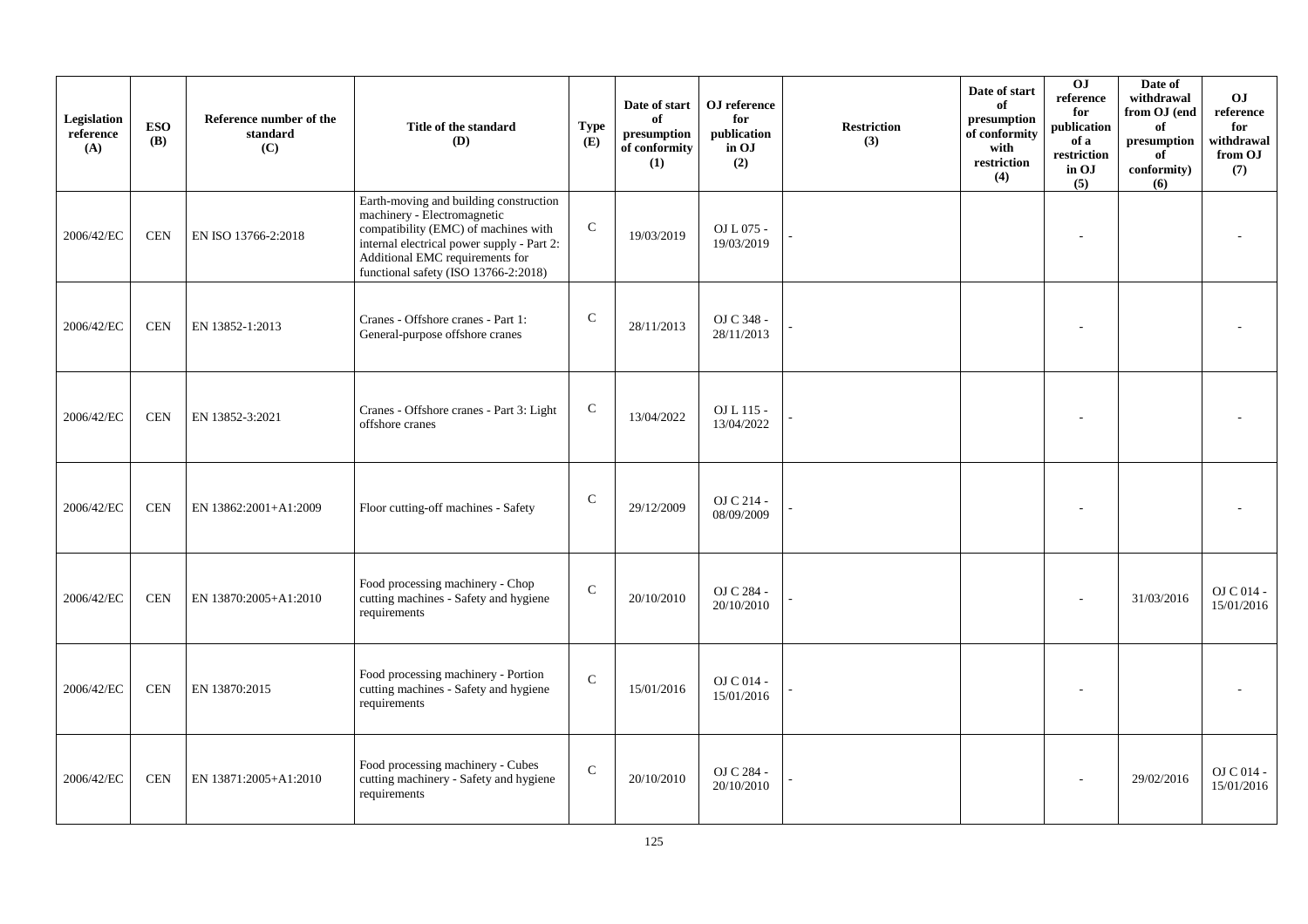| Legislation<br>reference<br>(A) | <b>ESO</b><br><b>(B)</b> | Reference number of the<br>standard<br>(C)                                    | Title of the standard<br>(D)                                                                                                      | <b>Type</b><br>(E) | Date of start<br>of<br>presumption<br>of conformity<br>(1) | OJ reference<br>for<br>publication<br>in OJ<br>(2) | <b>Restriction</b><br>(3) | Date of start<br>of<br>presumption<br>of conformity<br>with<br>restriction<br>(4) | 0J<br>reference<br>for<br>publication<br>of a<br>restriction<br>in OJ<br>(5) | Date of<br>withdrawal<br>from OJ (end<br>of<br>$\bf{presumption}$<br>of<br>conformity)<br>(6) | O <sub>J</sub><br>reference<br>for<br>withdrawal<br>from OJ<br>(7) |
|---------------------------------|--------------------------|-------------------------------------------------------------------------------|-----------------------------------------------------------------------------------------------------------------------------------|--------------------|------------------------------------------------------------|----------------------------------------------------|---------------------------|-----------------------------------------------------------------------------------|------------------------------------------------------------------------------|-----------------------------------------------------------------------------------------------|--------------------------------------------------------------------|
| 2006/42/EC                      | <b>CEN</b>               | EN 13871:2014                                                                 | Food processing machinery - Cubes<br>cutting machinery - Safety and hygiene<br>requirements                                       | $\mathcal{C}$      | 15/01/2016                                                 | OJ C 014 -<br>15/01/2016                           |                           |                                                                                   |                                                                              |                                                                                               |                                                                    |
| 2006/42/EC                      | <b>CEN</b>               | EN 13885:2005+A1:2010                                                         | Food processing machinery - Clipping<br>machines - Safety and hygiene<br>requirements                                             | $\mathbf C$        | 20/10/2010                                                 | OJ C 284 -<br>20/10/2010                           |                           |                                                                                   |                                                                              |                                                                                               |                                                                    |
| 2006/42/EC                      | <b>CEN</b>               | EN 13886:2005+A1:2010                                                         | Food processing machinery - Cooking<br>kettles equipped with powered stirrer<br>and/or mixer - Safety and hygiene<br>requirements | $\mathbf C$        | 26/05/2010                                                 | OJ C 136 -<br>26/05/2010                           |                           |                                                                                   |                                                                              |                                                                                               |                                                                    |
| 2006/42/EC                      | <b>CEN</b>               | EN 13889:2003+A1:2008                                                         | Forged steel shackles for general lifting<br>purposes - Dee shackles and bow<br>shackles - Grade 6 - Safety                       | $\mathbf C$        | 29/12/2009                                                 | OJ C 214 -<br>08/09/2009                           |                           |                                                                                   |                                                                              |                                                                                               |                                                                    |
| 2006/42/EC                      | <b>CEN</b>               | EN 13898:2003+A1:2009,<br>${\rm EN}$<br>13898:2003+A1:2009/AC:201<br>$\Omega$ | Machine tools - Safety - Sawing<br>machines for cold metal                                                                        | $\mathsf{C}$       | 29/12/2009                                                 | OJ C 214 -<br>08/09/2009                           |                           |                                                                                   |                                                                              | 30/06/2018                                                                                    | OJ C 092 -<br>09/03/2018                                           |
| 2006/42/EC                      | <b>CEN</b>               | EN 13951:2003+A1:2008                                                         | Liquid pumps - Safety requirements -<br>Agrifoodstuffs equipment - Design rules<br>to ensure hygiene in use                       | $\mathbf C$        | 29/12/2009                                                 | OJ C 214 -<br>08/09/2009                           |                           |                                                                                   |                                                                              | 31/10/2012                                                                                    | OJ C 256 -<br>24/08/2012                                           |
| 2006/42/EC                      | <b>CEN</b>               | EN 13951:2012                                                                 | Liquid pumps - Safety requirements -<br>Agrifoodstuffs equipment; Design rules<br>to ensure hygiene in use                        | $\mathbf C$        | 24/08/2012                                                 | OJ C 256 -<br>24/08/2012                           |                           |                                                                                   |                                                                              |                                                                                               |                                                                    |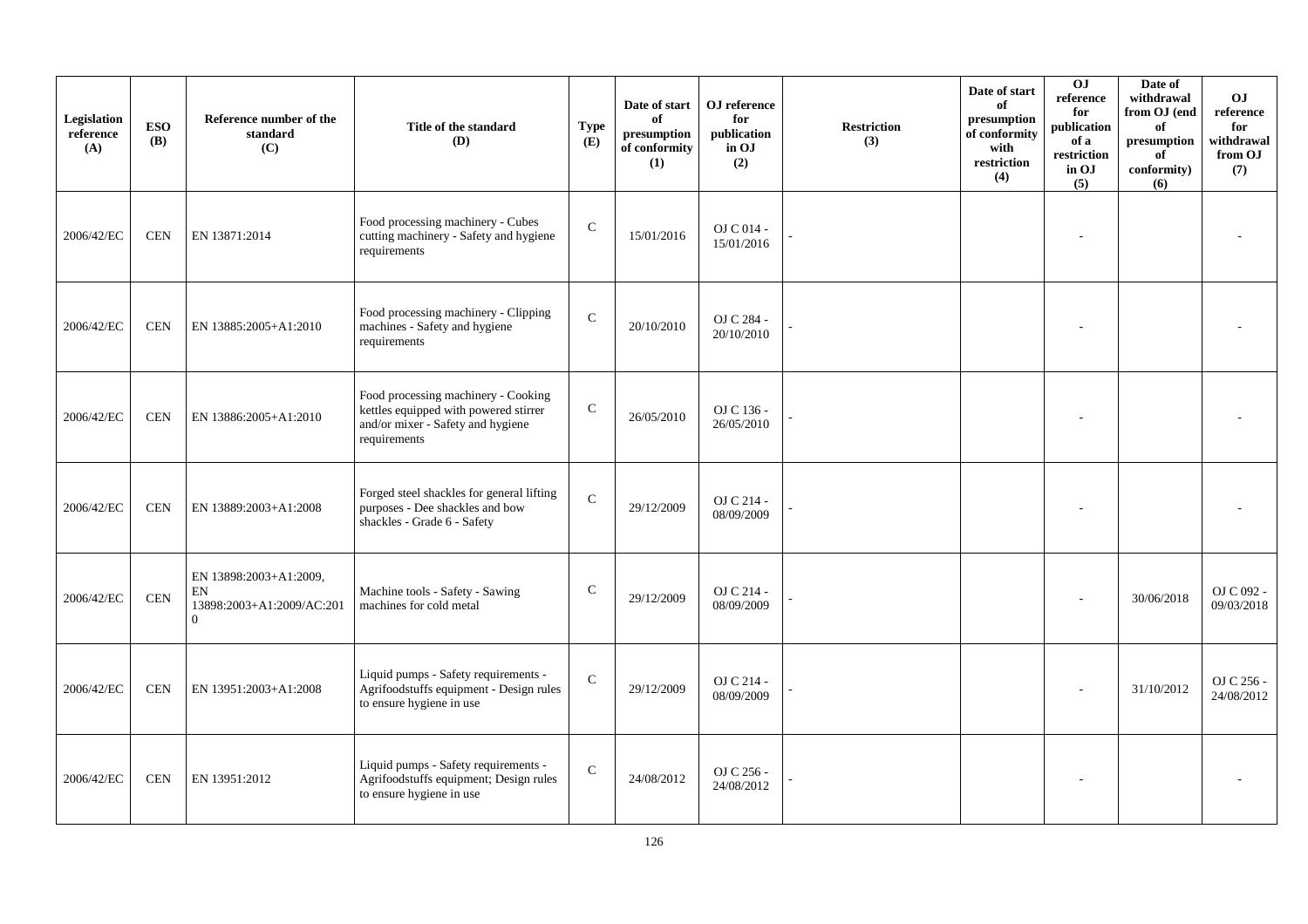| Legislation<br>reference<br>(A) | <b>ESO</b><br><b>(B)</b> | Reference number of the<br>standard<br>(C) | Title of the standard<br>(D)                                                                                                                                                      | <b>Type</b><br>(E) | Date of start<br>of<br>presumption<br>of conformity<br>(1) | OJ reference<br>for<br>publication<br>in OJ<br>(2) | <b>Restriction</b><br>(3) | Date of start<br>of<br>presumption<br>of conformity<br>with<br>restriction<br>(4) | O <sub>J</sub><br>reference<br>for<br>publication<br>of a<br>restriction<br>in OJ<br>(5) | Date of<br>withdrawal<br>from OJ (end<br>of<br>presumption<br>of<br>conformity)<br>(6) | O <sub>J</sub><br>reference<br>for<br>withdrawal<br>from OJ<br>(7) |
|---------------------------------|--------------------------|--------------------------------------------|-----------------------------------------------------------------------------------------------------------------------------------------------------------------------------------|--------------------|------------------------------------------------------------|----------------------------------------------------|---------------------------|-----------------------------------------------------------------------------------|------------------------------------------------------------------------------------------|----------------------------------------------------------------------------------------|--------------------------------------------------------------------|
| 2006/42/EC                      | <b>CEN</b>               | EN 13954:2005+A1:2010                      | Food processing machinery - Bread<br>slicers - Safety and hygiene<br>requirements                                                                                                 | ${\bf C}$          | 26/05/2010                                                 | OJ C 136 -<br>26/05/2010                           |                           |                                                                                   |                                                                                          |                                                                                        |                                                                    |
| 2006/42/EC                      | <b>CEN</b>               | EN 13977:2011                              | Railway applications - Track - Safety<br>requirements for portable machines and<br>trolleys for construction and<br>maintenance                                                   | ${\bf C}$          | 20/07/2011                                                 | OJ C 214 -<br>20/07/2011                           |                           |                                                                                   |                                                                                          |                                                                                        |                                                                    |
| 2006/42/EC                      | <b>CEN</b>               | EN 13985:2003+A1:2009                      | Machine tools - Safety - Guillotine<br>shears                                                                                                                                     | $\mathsf{C}$       | 29/12/2009                                                 | OJ C 214 -<br>08/09/2009                           |                           |                                                                                   |                                                                                          |                                                                                        |                                                                    |
| 2006/42/EC                      | <b>CEN</b>               | EN 14010:2003+A1:2009                      | Safety of machinery - Equipment for<br>power driven parking of motor vehicles<br>- Safety and EMC requirements for<br>design, manufacturing, erection and<br>commissioning stages | $\mathbf C$        | 29/12/2009                                                 | OJ C 309 -<br>18/12/2009                           |                           |                                                                                   |                                                                                          |                                                                                        |                                                                    |
| 2006/42/EC                      | <b>CEN</b>               | EN 14017:2005+A1:2008                      | Agricultural and forestry machinery -<br>Solid fertilizer distributors - Safety                                                                                                   | $\mathbf C$        | 29/12/2009                                                 | OJ C 214 -<br>08/09/2009                           |                           |                                                                                   |                                                                                          | 31/01/2010                                                                             | OJ C 309 -<br>18/12/2009                                           |
| 2006/42/EC                      | <b>CEN</b>               | EN 14017:2005+A2:2009                      | Agricultural and forestry machinery -<br>Solid fertilizer distributors - Safety                                                                                                   | $\mathbf C$        | 29/12/2009                                                 | OJ C 309 -<br>18/12/2009                           |                           |                                                                                   |                                                                                          | 19/09/2020                                                                             | OJ L 286 -<br>07/11/2019                                           |
| 2006/42/EC                      | <b>CEN</b>               | EN 14018:2005+A1:2009                      | Agricultural and forestry machinery -<br>Seed drills - Safety                                                                                                                     | $\mathbf C$        | 29/12/2009                                                 | OJ C 309 -<br>18/12/2009                           |                           |                                                                                   |                                                                                          | 02/10/2021                                                                             | OJ L 102 -<br>02/04/2020                                           |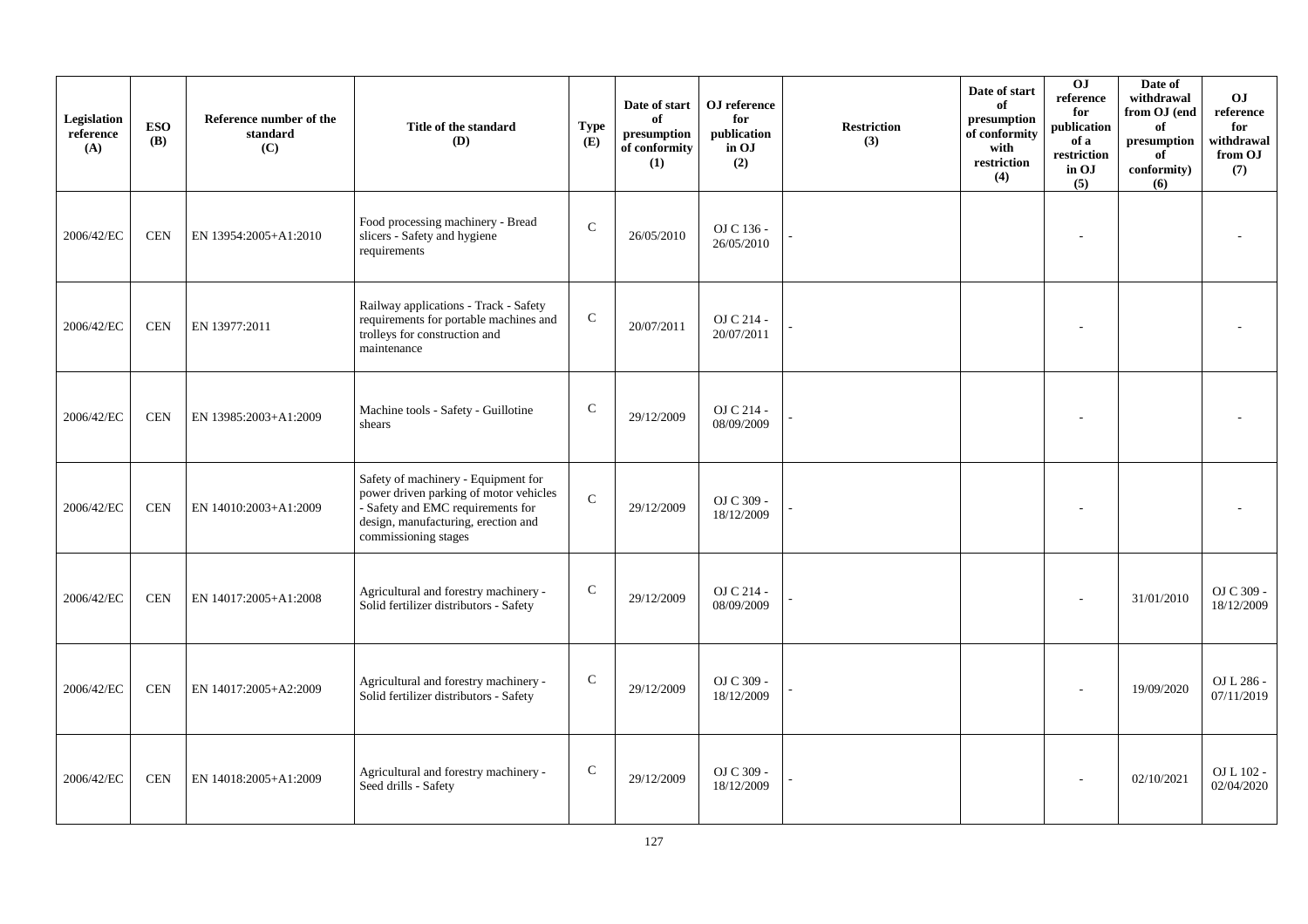| Legislation<br>reference<br>(A) | <b>ESO</b><br><b>(B)</b> | Reference number of the<br>standard<br>(C) | Title of the standard<br>(D)                                                                                                                                                  | <b>Type</b><br>(E) | Date of start<br>of<br>presumption<br>of conformity<br>(1) | OJ reference<br>for<br>publication<br>in OJ<br>(2) | <b>Restriction</b><br>(3) | Date of start<br>of<br>presumption<br>of conformity<br>with<br>restriction<br>(4) | OJ<br>reference<br>for<br>publication<br>of a<br>restriction<br>in OJ<br>(5) | Date of<br>withdrawal<br>from OJ (end<br>of<br>presumption<br>of<br>conformity)<br>(6) | O <sub>J</sub><br>reference<br>for<br>withdrawal<br>from OJ<br>(7) |
|---------------------------------|--------------------------|--------------------------------------------|-------------------------------------------------------------------------------------------------------------------------------------------------------------------------------|--------------------|------------------------------------------------------------|----------------------------------------------------|---------------------------|-----------------------------------------------------------------------------------|------------------------------------------------------------------------------|----------------------------------------------------------------------------------------|--------------------------------------------------------------------|
| 2006/42/EC                      | <b>CEN</b>               | EN 14033-3:2009                            | Railway applications - Track -<br>Railbound construction and maintenance<br>machines - Part 3: General safety<br>requirements                                                 | $\mathbf C$        | 26/05/2010                                                 | OJ C 136 -<br>26/05/2010                           |                           |                                                                                   |                                                                              | 30/06/2018                                                                             | OJ C 092 -<br>09/03/2018                                           |
| 2006/42/EC                      | <b>CEN</b>               | EN 14033-3:2017                            | Railway applications - Track -<br>Railbound construction and maintenance<br>machines - Part 3: General safety<br>requirements                                                 | $\mathsf{C}$       | 09/03/2018                                                 | OJ C 092 -<br>09/03/2018                           |                           |                                                                                   |                                                                              |                                                                                        |                                                                    |
| 2006/42/EC                      | <b>CEN</b>               | EN 14033-3:2009+A1:2011                    | Railway applications - Track -<br>Railbound construction and maintenance<br>machines - Part 3: General safety<br>requirements                                                 | $\mathsf{C}$       | 29/02/2012                                                 | OJ C 061 -<br>29/02/2012                           |                           |                                                                                   |                                                                              | 30/06/2018                                                                             | OJ C 092 -<br>09/03/2018                                           |
| 2006/42/EC                      | <b>CEN</b>               | EN 14033-4:2019                            | Railway applications - Track -<br>Railbound construction and maintenance<br>machines - Part 4: Technical<br>requirements for running, travelling and<br>working on urban rail | $\mathcal{C}$      | 02/04/2020                                                 | OJ L 102 -<br>02/04/2020                           |                           |                                                                                   |                                                                              |                                                                                        |                                                                    |
| 2006/42/EC                      | <b>CEN</b>               | EN 14043:2005+A1:2009                      | High rise aerial appliances for fire<br>service use - Turntable ladders with<br>combined movements - Safety and<br>performance requirements and test<br>methods               | $\mathcal{C}$      | 29/12/2009                                                 | OJ C 214 -<br>08/09/2009                           |                           |                                                                                   |                                                                              | 31/07/2014                                                                             | OJ C 220 -<br>11/07/2014                                           |
| 2006/42/EC                      | <b>CEN</b>               | EN 14043:2014                              | High rise aerial appliances for fire and<br>rescue service use - Turntable ladders<br>with combined movements - Safety and<br>performance requirements and test<br>methods    | $\mathbf{C}$       | 11/07/2014                                                 | OJ C 220 -<br>11/07/2014                           |                           |                                                                                   |                                                                              |                                                                                        |                                                                    |
| 2006/42/EC                      | <b>CEN</b>               | EN 14044:2005+A1:2009                      | High rise aerial appliances for fire<br>service use - Turntable ladders with<br>sequential movements - Safety and<br>performance requirements and test<br>methods             | $\mathcal{C}$      | 29/12/2009                                                 | OJ C 214 -<br>08/09/2009                           |                           |                                                                                   |                                                                              | 31/07/2014                                                                             | OJ C 220 -<br>11/07/2014                                           |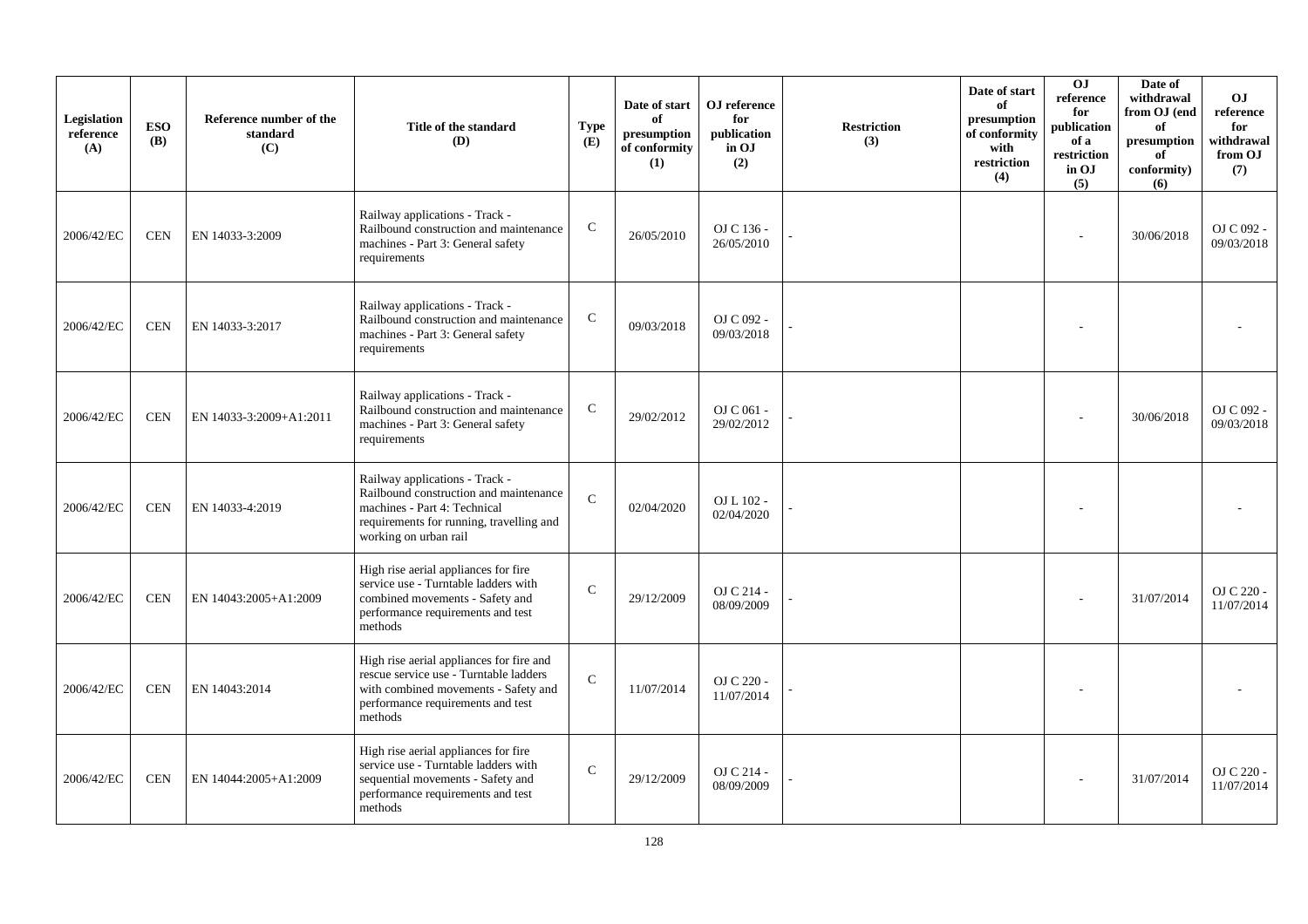| Legislation<br>reference<br>(A) | <b>ESO</b><br><b>(B)</b> | Reference number of the<br>standard<br>(C)                                                    | Title of the standard<br>(D)                                                                                                                                                 | <b>Type</b><br>(E) | Date of start<br>of<br>presumption<br>of conformity<br>(1) | OJ reference<br>for<br>publication<br>in OJ<br>(2) | <b>Restriction</b><br>(3) | Date of start<br>of<br>presumption<br>of conformity<br>with<br>restriction<br>(4) | 0J<br>reference<br>for<br>publication<br>of a<br>restriction<br>in OJ<br>(5) | Date of<br>withdrawal<br>from OJ (end<br>of<br>$\bf{presumption}$<br>of<br>conformity)<br>(6) | O <sub>J</sub><br>reference<br>for<br>withdrawal<br>from OJ<br>(7) |
|---------------------------------|--------------------------|-----------------------------------------------------------------------------------------------|------------------------------------------------------------------------------------------------------------------------------------------------------------------------------|--------------------|------------------------------------------------------------|----------------------------------------------------|---------------------------|-----------------------------------------------------------------------------------|------------------------------------------------------------------------------|-----------------------------------------------------------------------------------------------|--------------------------------------------------------------------|
| 2006/42/EC                      | <b>CEN</b>               | EN 14044:2014                                                                                 | High rise aerial appliances for fire and<br>rescue service use - Turntable ladders<br>with sequential movements - Safety and<br>performance requirements and test<br>methods | $\mathcal{C}$      | 11/07/2014                                                 | OJ C 220 -<br>11/07/2014                           |                           |                                                                                   |                                                                              |                                                                                               |                                                                    |
| 2006/42/EC                      | <b>CEN</b>               | EN 14070:2003+A1:2009,<br>$\mathop{\rm EN}\nolimits$<br>14070:2003+A1:2009/AC:201<br>$\Omega$ | Safety of machine tools - Transfer and<br>special-purpose machines                                                                                                           | $\mathbf C$        | 29/12/2009                                                 | OJ C 214 -<br>08/09/2009                           |                           |                                                                                   |                                                                              |                                                                                               |                                                                    |
| 2006/42/EC                      | <b>CEN</b>               | EN 14238:2004+A1:2009                                                                         | Cranes - Manually controlled load<br>manipulating devices                                                                                                                    | $\mathbf C$        | 29/12/2009                                                 | OJ C 309 -<br>18/12/2009                           |                           |                                                                                   |                                                                              |                                                                                               |                                                                    |
| 2006/42/EC                      | <b>CEN</b>               | EN ISO 14314:2009                                                                             | Reciprocal internal combustion engines<br>- Recoil starting equipment - General<br>safety requirements (ISO 14314:2004)                                                      | $\mathbf C$        | 29/12/2009                                                 | OJ C 309 -<br>18/12/2009                           |                           |                                                                                   |                                                                              |                                                                                               |                                                                    |
| 2006/42/EC                      | <b>CEN</b>               | EN 14439:2006+A2:2009                                                                         | Cranes - Safety - Tower cranes                                                                                                                                               | $\mathsf{C}$       | 29/12/2009                                                 | OJ C 214 -<br>08/09/2009                           |                           |                                                                                   |                                                                              |                                                                                               |                                                                    |
| 2006/42/EC                      | <b>CEN</b>               | EN 14462:2005+A1:2009                                                                         | Surface treatment equipment - Noise test<br>code for surface treatment equipment<br>including its ancillary handling<br>equipment - Accuracy grades 2 and 3                  | $\mathbf C$        | 29/12/2009                                                 | OJ C 214 -<br>08/09/2009                           |                           |                                                                                   |                                                                              |                                                                                               |                                                                    |
| 2006/42/EC                      | <b>CEN</b>               | EN 14466:2005+A1:2008                                                                         | Fire-fighting pumps - Portable pumps -<br>Safety and performance requirements,<br>tests                                                                                      | $\mathsf{C}$       | 29/12/2009                                                 | OJ C 214 -<br>08/09/2009                           |                           |                                                                                   |                                                                              |                                                                                               |                                                                    |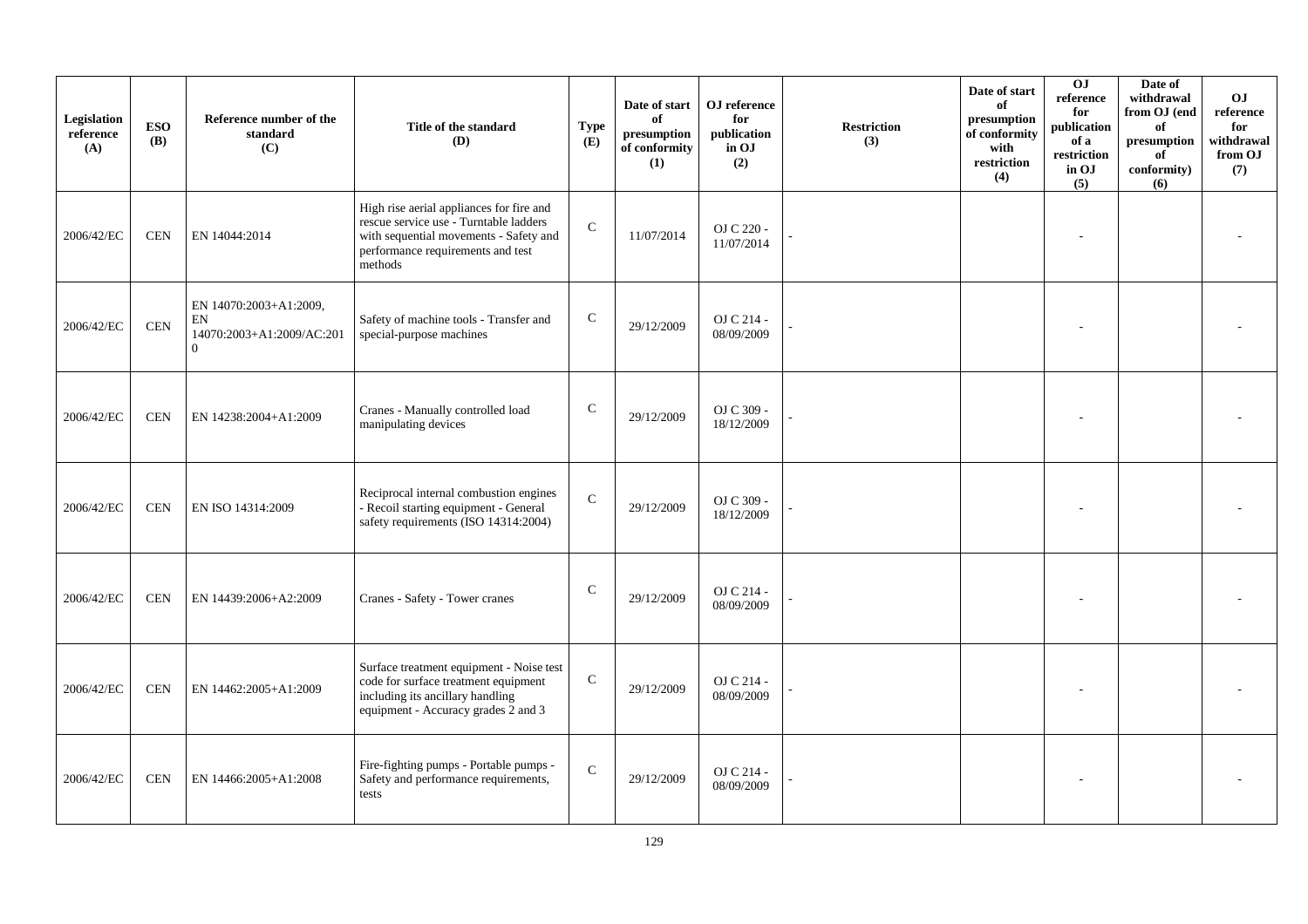| Legislation<br>reference<br>(A) | <b>ESO</b><br><b>(B)</b> | Reference number of the<br>standard<br>(C)                      | Title of the standard<br>(D)                                                                                                                              | <b>Type</b><br>(E) | Date of start<br>of<br>presumption<br>of conformity<br>(1) | OJ reference<br>for<br>publication<br>in OJ<br>(2) | <b>Restriction</b><br>(3) | Date of start<br>of<br>presumption<br>of conformity<br>with<br>restriction<br>(4) | 0J<br>reference<br>for<br>publication<br>of a<br>restriction<br>in OJ<br>(5) | Date of<br>withdrawal<br>from OJ (end<br>of<br>$\bf{presumption}$<br>of<br>conformity)<br>(6) | O <sub>J</sub><br>reference<br>for<br>withdrawal<br>from OJ<br>(7) |
|---------------------------------|--------------------------|-----------------------------------------------------------------|-----------------------------------------------------------------------------------------------------------------------------------------------------------|--------------------|------------------------------------------------------------|----------------------------------------------------|---------------------------|-----------------------------------------------------------------------------------|------------------------------------------------------------------------------|-----------------------------------------------------------------------------------------------|--------------------------------------------------------------------|
| 2006/42/EC                      | <b>CEN</b>               | EN 14492-1:2006+A1:2009,<br>EN 14492-<br>1:2006+A1:2009/AC:2010 | Cranes - Power driven winches and<br>hoists - Part 1: Power driven winches                                                                                | $\mathbf C$        | 29/12/2009                                                 | OJ C 309 -<br>18/12/2009                           |                           |                                                                                   |                                                                              |                                                                                               |                                                                    |
| 2006/42/EC                      | <b>CEN</b>               | EN 14492-2:2006+A1:2009,<br>EN 14492-<br>2:2006+A1:2009/AC:2010 | Cranes - Power driven winches and<br>hoists - Part 2: Power driven hoists                                                                                 | $\mathsf{C}$       | 29/12/2009                                                 | OJ C 309 -<br>18/12/2009                           |                           |                                                                                   |                                                                              |                                                                                               |                                                                    |
| 2006/42/EC                      | <b>CEN</b>               | EN 14502-2:2005+A1:2008                                         | Cranes - Equipment for the lifting of<br>persons - Part 2: Elevating control<br>stations                                                                  | $\mathcal{C}$      | 29/12/2009                                                 | OJ C 214 -<br>08/09/2009                           |                           |                                                                                   |                                                                              |                                                                                               |                                                                    |
| 2006/42/EC                      | <b>CEN</b>               | EN 14655:2005+A1:2010                                           | Food processing machinery - Baguette<br>slicers - Safety and hygiene<br>requirements                                                                      | $\mathbf C$        | 26/05/2010                                                 | OJ C 136 -<br>26/05/2010                           |                           |                                                                                   |                                                                              |                                                                                               |                                                                    |
| 2006/42/EC                      | <b>CEN</b>               | EN 14656:2006+A1:2010                                           | Safety of machinery - Safety<br>requirements for extrusion presses for<br>steel and non-ferrous metals                                                    | $\mathcal{C}$      | 20/10/2010                                                 | OJ C 284 -<br>20/10/2010                           |                           |                                                                                   |                                                                              |                                                                                               |                                                                    |
| 2006/42/EC                      | <b>CEN</b>               | EN 14658:2005+A1:2010                                           | Continuous handling equipment and<br>systems - General safety requirements<br>for continuous handling equipment for<br>opencast lignite mining            | $\mathbf C$        | 26/05/2010                                                 | OJ C 136 -<br>26/05/2010                           |                           |                                                                                   |                                                                              |                                                                                               |                                                                    |
| 2006/42/EC                      | <b>CEN</b>               | EN 14673:2006+A1:2010                                           | Safety of machinery - Safety<br>requirements for hydraulically powered<br>open die hot forging presses for the<br>forging of steel and non-ferrous metals | $\mathbf C$        | 20/10/2010                                                 | OJ C 284 -<br>20/10/2010                           |                           |                                                                                   |                                                                              |                                                                                               |                                                                    |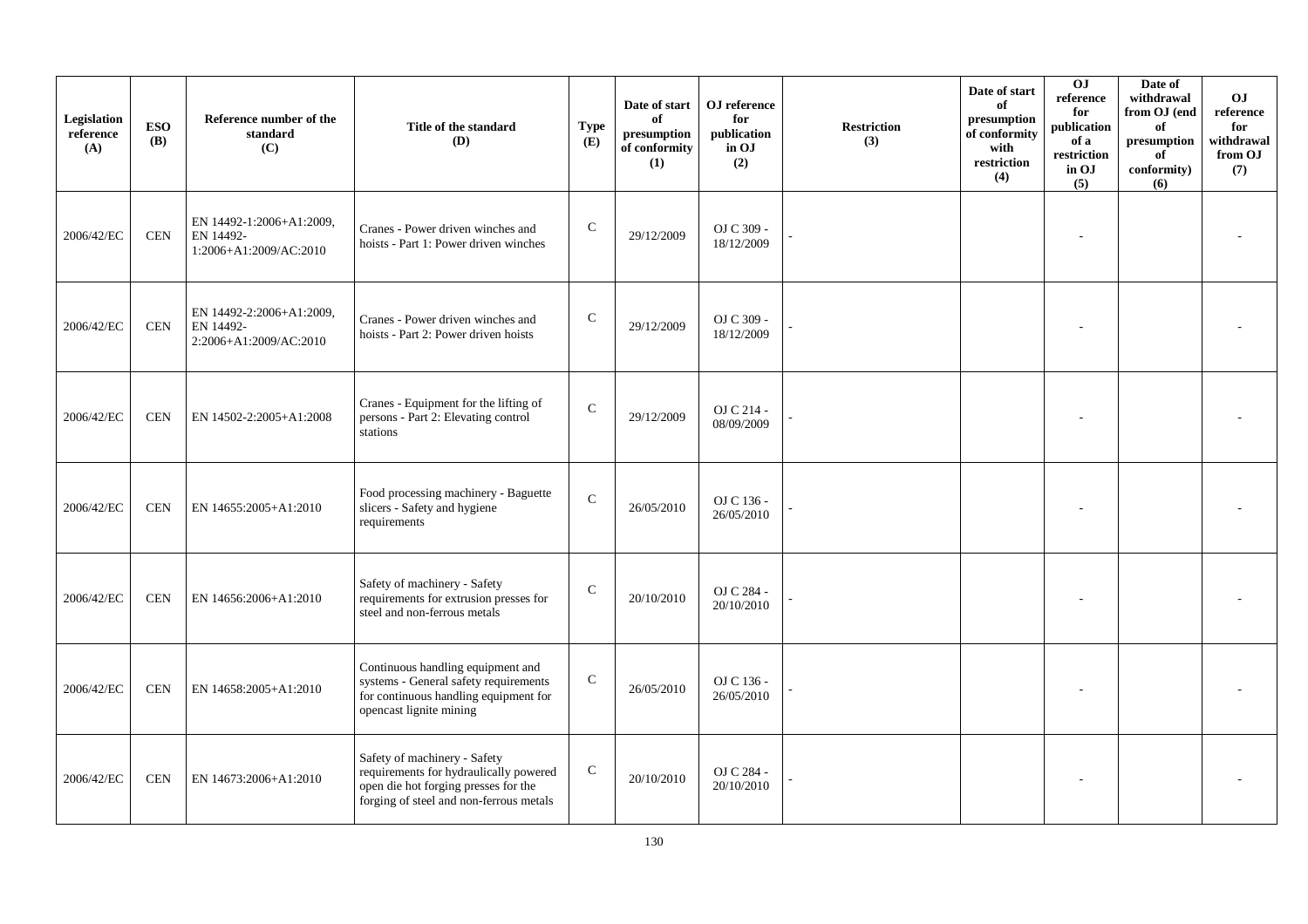| Legislation<br>reference<br>(A) | <b>ESO</b><br><b>(B)</b> | Reference number of the<br>standard<br>(C) | Title of the standard<br>(D)                                                                                                            | <b>Type</b><br>(E) | Date of start<br>of<br>presumption<br>of conformity<br>(1) | OJ reference<br>for<br>publication<br>in OJ<br>(2) | <b>Restriction</b><br>(3) | Date of start<br>of<br>presumption<br>of conformity<br>with<br>restriction<br>(4) | 0J<br>reference<br>for<br>publication<br>of a<br>restriction<br>in OJ<br>(5) | Date of<br>withdrawal<br>from OJ (end<br>of<br>presumption<br>of<br>conformity)<br>(6) | OJ.<br>reference<br>for<br>withdrawal<br>from OJ<br>(7) |
|---------------------------------|--------------------------|--------------------------------------------|-----------------------------------------------------------------------------------------------------------------------------------------|--------------------|------------------------------------------------------------|----------------------------------------------------|---------------------------|-----------------------------------------------------------------------------------|------------------------------------------------------------------------------|----------------------------------------------------------------------------------------|---------------------------------------------------------|
| 2006/42/EC                      | <b>CEN</b>               | EN 14677:2008                              | Safety of machinery - Secondary<br>steelmaking - Machinery and equipment<br>for treatment of liquid steel                               | ${\bf C}$          | 29/12/2009                                                 | OJ C 214 -<br>08/09/2009                           |                           |                                                                                   |                                                                              |                                                                                        |                                                         |
| 2006/42/EC                      | <b>CEN</b>               | EN 14681:2006+A1:2010                      | Safety of machinery - Safety<br>requirements for machinery and<br>equipment for production of steel by<br>electric arc furnaces         | ${\bf C}$          | 20/10/2010                                                 | OJ C 284 -<br>20/10/2010                           |                           |                                                                                   |                                                                              |                                                                                        |                                                         |
| 2006/42/EC                      | <b>CEN</b>               | EN 14710-1:2005+A2:2008                    | Fire-fighting pumps - Fire-fighting<br>centrifugal pumps without primer - Part<br>1: Classification, general and safety<br>requirements | ${\bf C}$          | 29/12/2009                                                 | OJ C 214 -<br>08/09/2009                           |                           |                                                                                   |                                                                              |                                                                                        |                                                         |
| 2006/42/EC                      | <b>CEN</b>               | EN 14710-2:2005+A2:2008                    | Fire-fighting pumps - Fire-fighting<br>centrifugal pumps without primer - Part<br>2: Verification of general and safety<br>requirements | $\mathbf C$        | 29/12/2009                                                 | OJ C 214 -<br>08/09/2009                           |                           |                                                                                   |                                                                              |                                                                                        |                                                         |
| 2006/42/EC                      | <b>CEN</b>               | EN 14753:2007                              | Safety of machinery - Safety<br>requirements for machinery and<br>equipment for continuous casting of<br>steel                          | $\mathbf C$        | 29/12/2009                                                 | OJ C 214 -<br>08/09/2009                           |                           |                                                                                   |                                                                              |                                                                                        |                                                         |
| 2006/42/EC                      | <b>CEN</b>               | EN 14861:2004+A1:2009                      | Forest machinery - Self propelled<br>machinery - Safety requirements                                                                    | $\mathbf C$        | 29/12/2009                                                 | OJ C 309 -<br>18/12/2009                           |                           |                                                                                   |                                                                              | 31/05/2012                                                                             | OJ C 061 -<br>29/02/2012                                |
| 2006/42/EC                      | <b>CEN</b>               | EN 14886:2008                              | Plastics and rubber machines -<br>Bandknife cutting machines for block<br>foams - Safety requirements                                   | $\mathsf{C}$       | 29/12/2009                                                 | OJ C 214 -<br>08/09/2009                           |                           |                                                                                   |                                                                              |                                                                                        |                                                         |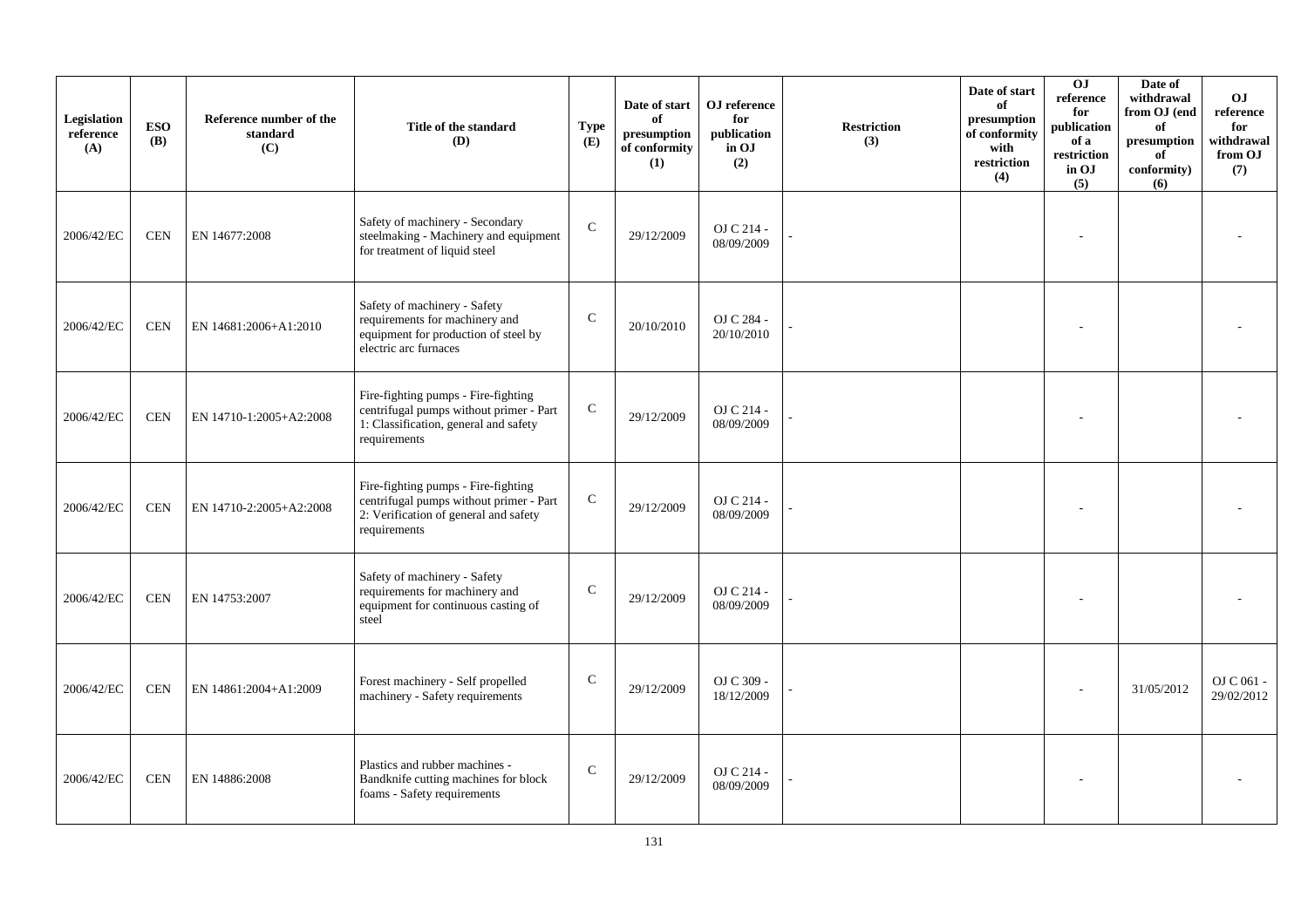| Legislation<br>reference<br>(A) | <b>ESO</b><br><b>(B)</b> | Reference number of the<br>standard<br>(C) | Title of the standard<br>(D)                                                                                                                                            | <b>Type</b><br>(E) | Date of start<br>of<br>presumption<br>of conformity<br>(1) | OJ reference<br>for<br>publication<br>in OJ<br>(2) | <b>Restriction</b><br>(3) | Date of start<br>of<br>presumption<br>of conformity<br>with<br>restriction<br>(4) | 0 <sub>J</sub><br>reference<br>for<br>publication<br>of a<br>restriction<br>in OJ<br>(5) | Date of<br>withdrawal<br>from OJ (end<br>of<br>presumption<br>of<br>conformity)<br>(6) | <b>OJ</b><br>reference<br>for<br>withdrawal<br>from OJ<br>(7) |
|---------------------------------|--------------------------|--------------------------------------------|-------------------------------------------------------------------------------------------------------------------------------------------------------------------------|--------------------|------------------------------------------------------------|----------------------------------------------------|---------------------------|-----------------------------------------------------------------------------------|------------------------------------------------------------------------------------------|----------------------------------------------------------------------------------------|---------------------------------------------------------------|
| 2006/42/EC                      | <b>CEN</b>               | EN 14910:2007+A1:2009                      | Garden equipment - Walk-behind<br>combustion engine powered trimmers -<br>Safety                                                                                        | $\mathcal{C}$      | 29/12/2009                                                 | OJ C 214 -<br>08/09/2009                           |                           |                                                                                   |                                                                                          |                                                                                        |                                                               |
| 2006/42/EC                      | <b>CEN</b>               | EN 14930:2007+A1:2009                      | Agricultural and forestry machinery and<br>gardening equipment - Pedestrian<br>controlled and hand-held machines -<br>Determination of accessibility of hot<br>surfaces | $\mathsf{C}$       | 29/12/2009                                                 | OJ C 214 -<br>08/09/2009                           |                           |                                                                                   |                                                                                          |                                                                                        |                                                               |
| 2006/42/EC                      | <b>CEN</b>               | EN 14957:2006+A1:2010                      | Food processing machinery -<br>Dishwashing machines with conveyor -<br>Safety and hygiene requirements                                                                  | $\mathcal{C}$      | 26/05/2010                                                 | OJ C 136 -<br>26/05/2010                           |                           |                                                                                   |                                                                                          |                                                                                        |                                                               |
| 2006/42/EC                      | <b>CEN</b>               | EN 14958:2006+A1:2009                      | Food processing machinery - Machinery<br>for grinding and processing flour and<br>semolina - Safety and hygiene<br>requirements                                         | ${\bf C}$          | 29/12/2009                                                 | OJ C 214 -<br>08/09/2009                           |                           |                                                                                   |                                                                                          |                                                                                        |                                                               |
| 2006/42/EC                      | <b>CEN</b>               | EN 14973:2015                              | Conveyor belts for use in underground<br>installations - Electrical and<br>flammability safety requirements                                                             | $\mathcal{C}$      | 13/05/2016                                                 | OJ C 173 -<br>13/05/2016                           |                           |                                                                                   |                                                                                          |                                                                                        |                                                               |
| 2006/42/EC                      | <b>CEN</b>               | EN 14973:2006+A1:2008                      | Conveyor belts for use in underground<br>installations - Electrical and<br>flammability safety requirements                                                             | $\mathcal{C}$      | 29/12/2009                                                 | OJ C 214 -<br>08/09/2009                           |                           |                                                                                   |                                                                                          | 31/05/2016                                                                             | OJ C 173 -<br>13/05/2016                                      |
| 2006/42/EC                      | <b>CEN</b>               | EN ISO 14982:2009                          | Agricultural and forestry machinery -<br>Electromagnetic compatibility - Test<br>methods and acceptance criteria (ISO<br>14982:1998)                                    | $\mathsf{C}$       | 29/12/2009                                                 | OJ C 214 -<br>08/09/2009                           |                           |                                                                                   |                                                                                          |                                                                                        |                                                               |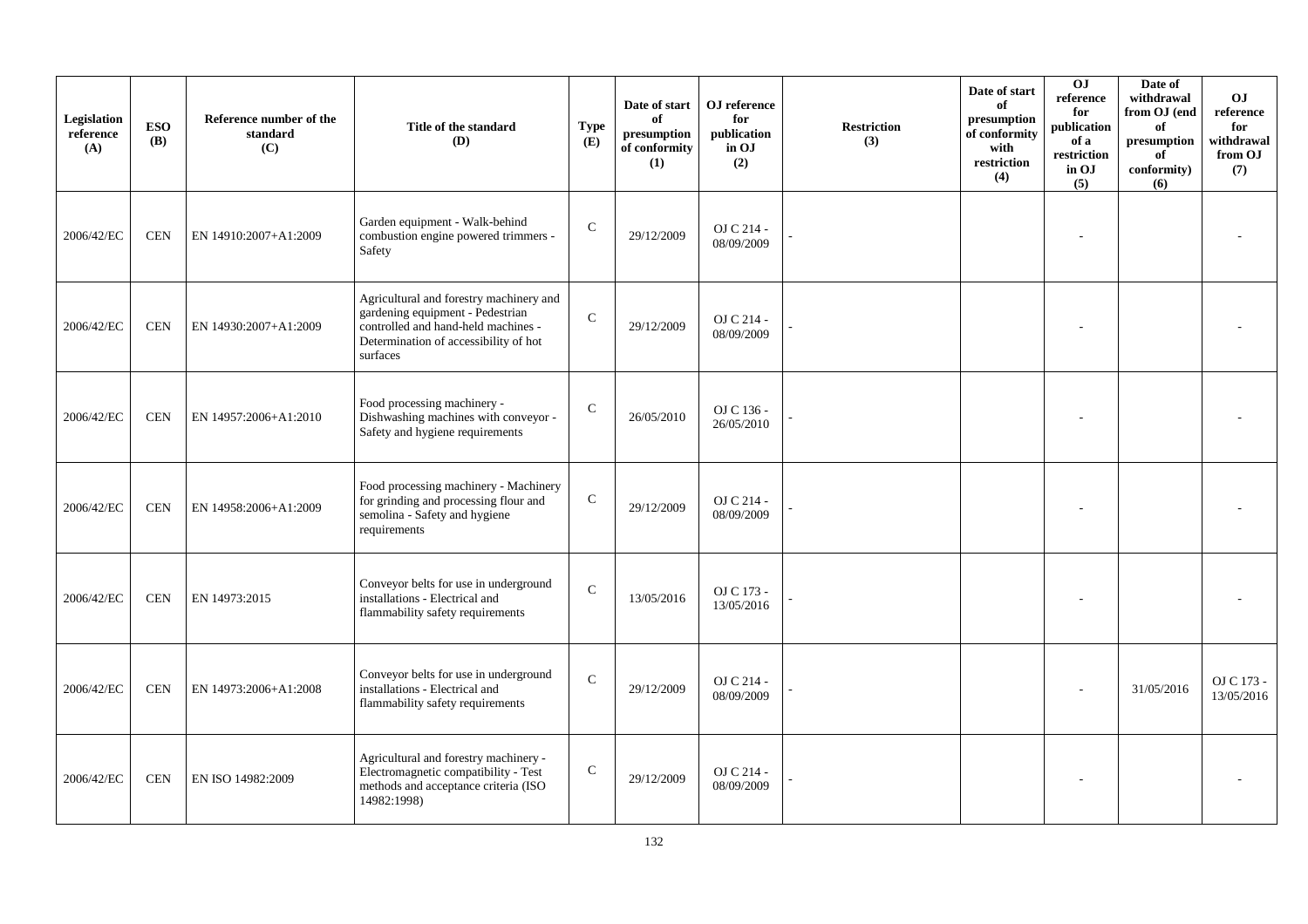| Legislation<br>reference<br>(A) | <b>ESO</b><br><b>(B)</b> | Reference number of the<br>standard<br>(C) | Title of the standard<br>(D)                                                                                                                                                                                       | <b>Type</b><br>(E) | Date of start<br>of<br>presumption<br>of conformity<br>(1) | OJ reference<br>for<br>publication<br>in OJ<br>(2) | <b>Restriction</b><br>(3) | Date of start<br>of<br>presumption<br>of conformity<br>with<br>restriction<br>(4) | $\overline{0}$<br>reference<br>for<br>publication<br>of a<br>restriction<br>in OJ<br>(5) | Date of<br>withdrawal<br>from OJ (end<br>of<br>presumption<br>of<br>conformity)<br>(6) | OJ<br>$\rm reference$<br>for<br>withdrawal<br>from OJ<br>(7) |
|---------------------------------|--------------------------|--------------------------------------------|--------------------------------------------------------------------------------------------------------------------------------------------------------------------------------------------------------------------|--------------------|------------------------------------------------------------|----------------------------------------------------|---------------------------|-----------------------------------------------------------------------------------|------------------------------------------------------------------------------------------|----------------------------------------------------------------------------------------|--------------------------------------------------------------|
| 2006/42/EC                      | <b>CEN</b>               | EN 14985:2012                              | Cranes - Slewing jib cranes                                                                                                                                                                                        | $\mathbf C$        | 23/03/2012                                                 | OJ C 087 -<br>23/03/2012                           |                           |                                                                                   |                                                                                          |                                                                                        |                                                              |
| 2006/42/EC                      | <b>CEN</b>               | EN 15000:2008                              | Safety of industrial trucks - Self<br>propelled variable reach trucks -<br>Specification, performance and test<br>requirements for longitudinal load<br>moment indicators and longitudinal load<br>moment limiters | $\mathsf{C}$       | 29/12/2009                                                 | OJ C 214 -<br>08/09/2009                           |                           |                                                                                   |                                                                                          |                                                                                        |                                                              |
| 2006/42/EC                      | <b>CEN</b>               | EN 15011:2011                              | Cranes - Bridge and gantry cranes                                                                                                                                                                                  | $\mathsf{C}$       | 20/07/2011                                                 | OJ C 214 -<br>20/07/2011                           |                           |                                                                                   |                                                                                          | 31/08/2014                                                                             | OJ C 220 -<br>11/07/2014                                     |
| 2006/42/EC                      | <b>CEN</b>               | EN 15011:2020                              | Cranes - Bridge and gantry cranes                                                                                                                                                                                  | $\mathsf{C}$       | 15/10/2021                                                 | OJ L 366 -<br>15/10/2021                           |                           |                                                                                   |                                                                                          |                                                                                        |                                                              |
| 2006/42/EC                      | <b>CEN</b>               | EN 15011:2011+A1:2014                      | Cranes - Bridge and gantry cranes                                                                                                                                                                                  | $\mathsf{C}$       | 11/07/2014                                                 | OJ C 220 -<br>11/07/2014                           |                           |                                                                                   |                                                                                          | 15/04/2023                                                                             | OJ L 366 -<br>15/10/2021                                     |
| 2006/42/EC                      | <b>CEN</b>               | EN ISO 15012-4:2016                        | Health and safety in welding and allied<br>processes - Equipment for capture and<br>separation of welding fume - Part 4:<br>General requirements (ISO 15012-<br>4:2016                                             | $\mathsf{C}$       | 09/06/2017                                                 | OJ C 183 -<br>09/06/2017                           |                           |                                                                                   |                                                                                          | 03/09/2022                                                                             | OJ L 072 -<br>03/03/2021                                     |
| 2006/42/EC                      | <b>CEN</b>               | EN 15027:2007+A1:2009                      | Transportable wall saw and wire saw<br>equipment for job site - Safety                                                                                                                                             | $\mathsf{C}$       | 29/12/2009                                                 | OJ C 214 -<br>08/09/2009                           |                           |                                                                                   |                                                                                          |                                                                                        |                                                              |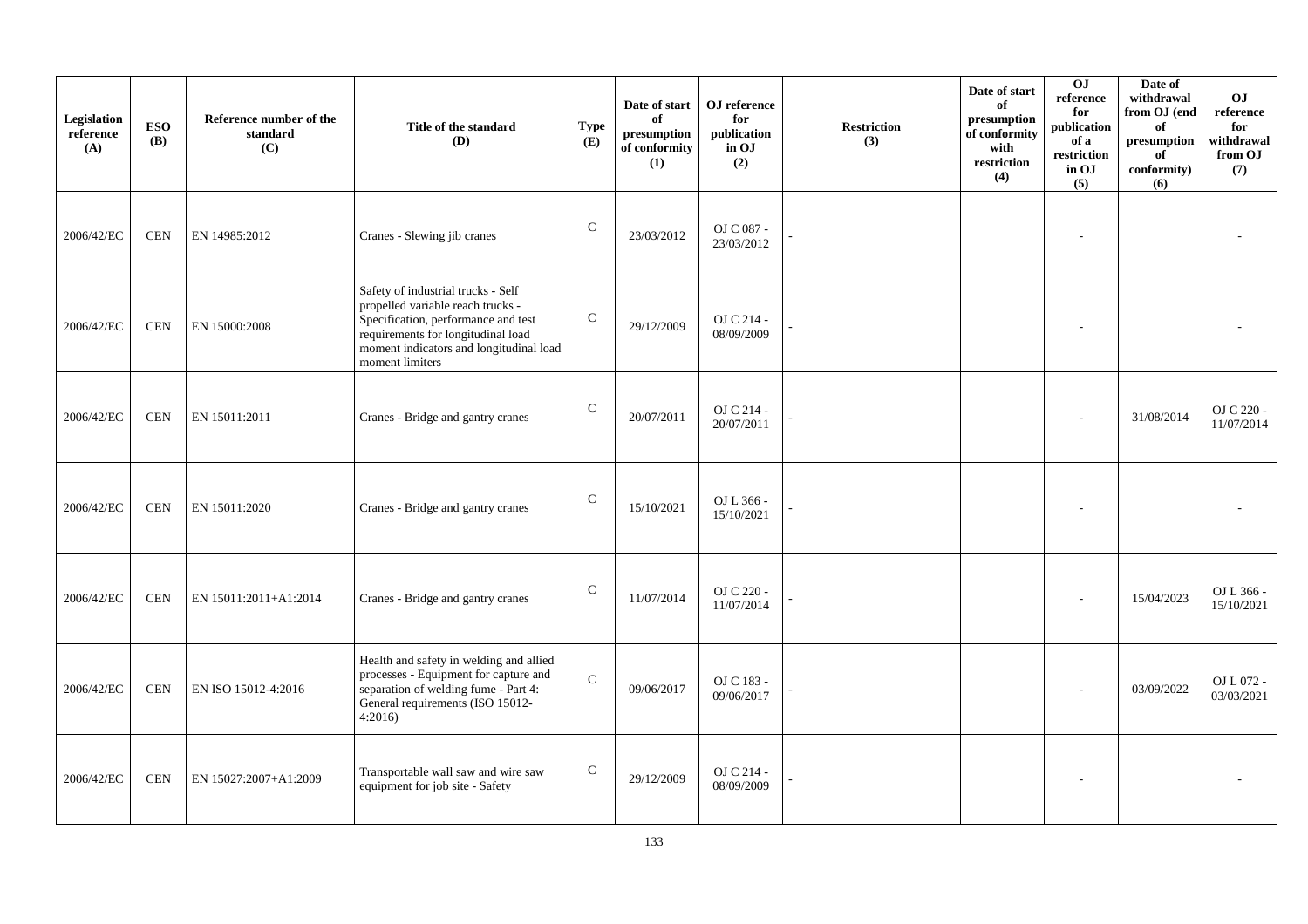| Legislation<br>reference<br>(A) | <b>ESO</b><br><b>(B)</b> | Reference number of the<br>standard<br>(C) | Title of the standard<br>(D)                                                                           | <b>Type</b><br>(E) | Date of start<br>of<br>presumption<br>of conformity<br>(1) | OJ reference<br>for<br>publication<br>in OJ<br>(2) | <b>Restriction</b><br>(3) | Date of start<br>of<br>presumption<br>of conformity<br>with<br>restriction<br>(4) | 0J<br>reference<br>for<br>publication<br>of a<br>restriction<br>in OJ<br>(5) | Date of<br>withdrawal<br>from OJ (end<br>of<br>presumption<br>of<br>conformity)<br>(6) | OJ<br>$\rm reference$<br>for<br>withdrawal<br>from OJ<br>(7) |
|---------------------------------|--------------------------|--------------------------------------------|--------------------------------------------------------------------------------------------------------|--------------------|------------------------------------------------------------|----------------------------------------------------|---------------------------|-----------------------------------------------------------------------------------|------------------------------------------------------------------------------|----------------------------------------------------------------------------------------|--------------------------------------------------------------|
| 2006/42/EC                      | <b>CEN</b>               | EN 15056:2006+A1:2009                      | Cranes - Requirements for container<br>handling spreaders                                              | ${\bf C}$          | 29/12/2009                                                 | OJ C 214 -<br>08/09/2009                           |                           |                                                                                   |                                                                              |                                                                                        |                                                              |
| 2006/42/EC                      | <b>CEN</b>               | EN 15059:2009                              | Snow grooming equipment - Safety<br>requirements                                                       | ${\bf C}$          | 29/12/2009                                                 | OJ C 214 -<br>08/09/2009                           |                           |                                                                                   |                                                                              | 29/02/2016                                                                             | OJ C 014 -<br>15/01/2016                                     |
| 2006/42/EC                      | <b>CEN</b>               | EN 15059:2009+A1:2015                      | Snow grooming equipment - Safety<br>requirements                                                       | $\mathsf{C}$       | 15/01/2016                                                 | OJ C 014 -<br>15/01/2016                           |                           |                                                                                   | ٠                                                                            |                                                                                        |                                                              |
| 2006/42/EC                      | <b>CEN</b>               | EN 15061:2007+A1:2008                      | Safety of machinery - Safety<br>requirements for strip processing line<br>machinery and equipment      | ${\bf C}$          | 29/12/2009                                                 | OJ C 214 -<br>08/09/2009                           |                           |                                                                                   |                                                                              |                                                                                        |                                                              |
| 2006/42/EC                      | <b>CEN</b>               | EN 15067:2007                              | Plastics and rubber machines - Film<br>converting machines for bags and sacks<br>- Safety requirements | $\mathcal{C}$      | 29/12/2009                                                 | OJ C 214 -<br>08/09/2009                           |                           |                                                                                   |                                                                              |                                                                                        |                                                              |
| 2006/42/EC                      | <b>CEN</b>               | EN 15093:2008                              | Safety of Machinery - Safety<br>requirements for hot flat rolling mills                                | $\mathsf{C}$       | 29/12/2009                                                 | OJ C 214 -<br>08/09/2009                           |                           |                                                                                   |                                                                              |                                                                                        |                                                              |
| 2006/42/EC                      | <b>CEN</b>               | EN 15094:2008                              | Safety of Machinery - Safety<br>requirements for cold flat rolling mills                               | $\mathsf{C}$       | 29/12/2009                                                 | OJ C 214 -<br>08/09/2009                           |                           |                                                                                   |                                                                              |                                                                                        |                                                              |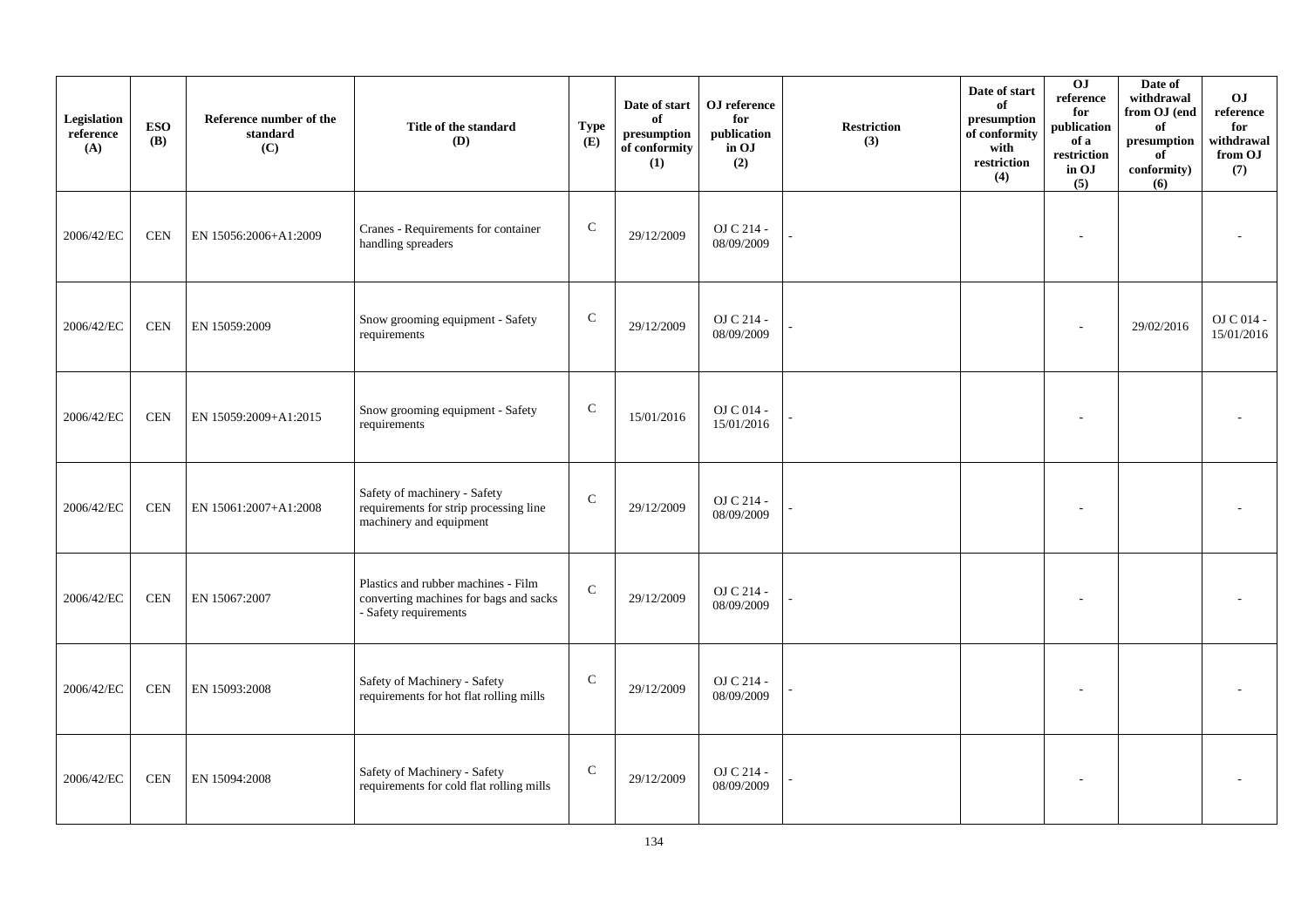| Legislation<br>reference<br>(A) | <b>ESO</b><br><b>(B)</b> | Reference number of the<br>standard<br>(C) | Title of the standard<br>(D)                                                                                                           | <b>Type</b><br>(E) | Date of start<br>of<br>presumption<br>of conformity<br>(1) | OJ reference<br>for<br>publication<br>in OJ<br>(2) | <b>Restriction</b><br>(3) | Date of start<br>of<br>presumption<br>of conformity<br>with<br>restriction<br>(4) | 0J<br>reference<br>for<br>publication<br>of a<br>restriction<br>in OJ<br>(5) | Date of<br>withdrawal<br>from OJ (end<br>of<br>$\,$ presumption<br>of<br>conformity)<br>(6) | O <sub>J</sub><br>reference<br>for<br>withdrawal<br>from OJ<br>(7) |
|---------------------------------|--------------------------|--------------------------------------------|----------------------------------------------------------------------------------------------------------------------------------------|--------------------|------------------------------------------------------------|----------------------------------------------------|---------------------------|-----------------------------------------------------------------------------------|------------------------------------------------------------------------------|---------------------------------------------------------------------------------------------|--------------------------------------------------------------------|
| 2006/42/EC                      | <b>CEN</b>               | EN 15095:2007+A1:2008                      | Power-operated mobile racking and<br>shelving, carousels and storage lifts -<br>Safety requirements                                    | ${\bf C}$          | 29/12/2009                                                 | OJ C 214 -<br>08/09/2009                           |                           |                                                                                   |                                                                              |                                                                                             |                                                                    |
| 2006/42/EC                      | <b>CEN</b>               | EN 15162:2008                              | Machines and plants for mining and<br>tooling of natural stone - Safety<br>requirements for gang saws                                  | $\mathcal{C}$      | 29/12/2009                                                 | OJ C 214 -<br>08/09/2009                           |                           |                                                                                   |                                                                              |                                                                                             |                                                                    |
| 2006/42/EC                      | <b>CEN</b>               | EN 15163:2008                              | Machines and installations for the<br>exploitation and processing of natural<br>stone - Safety - Requirements for<br>diamond wire saws | $\mathbf C$        | 29/12/2009                                                 | OJ C 214 -<br>08/09/2009                           |                           |                                                                                   |                                                                              |                                                                                             |                                                                    |
| 2006/42/EC                      | <b>CEN</b>               | EN 15164:2008                              | Machines and plants for mining and<br>tooling of natural stone - Safety -<br>Requirements for chain- and belt-<br>slotting machines    | $\mathbf C$        | 29/12/2009                                                 | OJ C 214 -<br>08/09/2009                           |                           |                                                                                   |                                                                              |                                                                                             |                                                                    |
| 2006/42/EC                      | <b>CEN</b>               | EN 15166:2008                              | Food processing machinery - Automatic<br>back splitting machines of butchery<br>carcasses - Safety and hygiene<br>requirements         | ${\bf C}$          | 29/12/2009                                                 | OJ C 214 -<br>08/09/2009                           |                           |                                                                                   |                                                                              |                                                                                             |                                                                    |
| 2006/42/EC                      | <b>CEN</b>               | EN 15194:2017                              | Cycles - Electrically power assisted<br>cycles - EPAC Bicycles                                                                         | $\mathbf C$        | 19/03/2019                                                 | OJ L 075 -<br>19/03/2019                           | ÷.                        |                                                                                   |                                                                              |                                                                                             |                                                                    |
| 2006/42/EC                      | <b>CEN</b>               | EN 15268:2008                              | Petrol filling stations - Safety<br>requirements for the construction of<br>submersible pump assemblies                                | $\mathsf{C}$       | 29/12/2009                                                 | OJ C 214 -<br>08/09/2009                           |                           |                                                                                   |                                                                              |                                                                                             |                                                                    |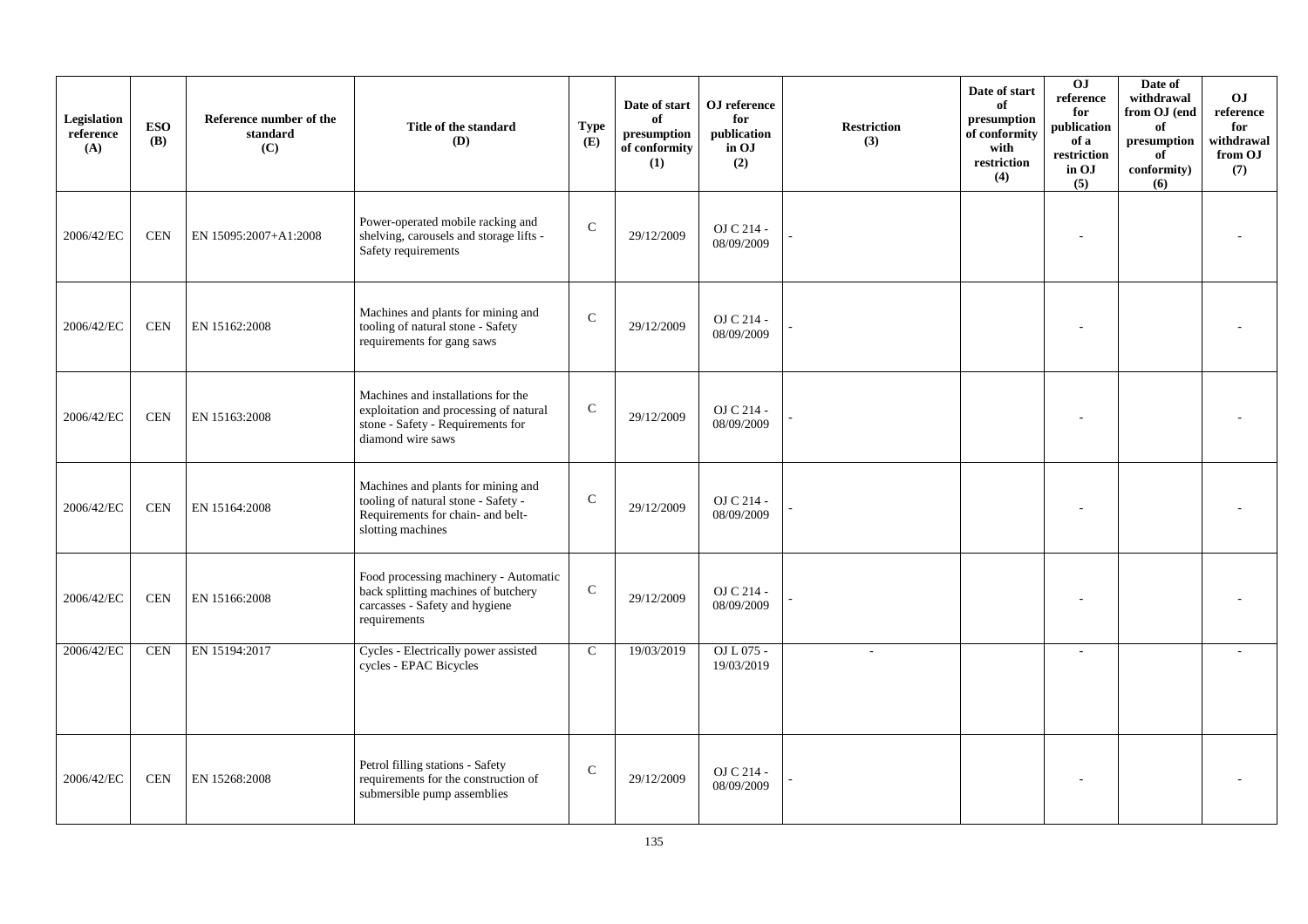| Legislation<br>reference<br>(A) | <b>ESO</b><br><b>(B)</b> | Reference number of the<br>standard<br>(C) | Title of the standard<br>(D)                                                                                                                                                                    | <b>Type</b><br>(E) | Date of start<br>of<br>presumption<br>of conformity<br>(1) | OJ reference<br>for<br>publication<br>in OJ<br>(2) | <b>Restriction</b><br>(3) | Date of start<br>of<br>presumption<br>of conformity<br>with<br>restriction<br>(4) | O <sub>J</sub><br>reference<br>for<br>publication<br>of a<br>restriction<br>in OJ<br>(5) | Date of<br>withdrawal<br>from OJ (end<br>of<br>presumption<br>of<br>conformity)<br>(6) | <b>OJ</b><br>reference<br>for<br>withdrawal<br>from OJ<br>(7) |
|---------------------------------|--------------------------|--------------------------------------------|-------------------------------------------------------------------------------------------------------------------------------------------------------------------------------------------------|--------------------|------------------------------------------------------------|----------------------------------------------------|---------------------------|-----------------------------------------------------------------------------------|------------------------------------------------------------------------------------------|----------------------------------------------------------------------------------------|---------------------------------------------------------------|
| 2006/42/EC                      | <b>CEN</b>               | EN 15503:2009                              | Garden equipment - Garden blowers,<br>vacuums and blower/vacuums - Safety                                                                                                                       | ${\bf C}$          | 26/05/2010                                                 | OJ C 136 -<br>26/05/2010                           |                           |                                                                                   |                                                                                          | 30/04/2014                                                                             | OJ C 110 -<br>11/04/2014                                      |
| 2006/42/EC                      | <b>CEN</b>               | EN 15503:2009+A1:2013                      | Garden equipment - Garden blowers,<br>vacuums and blower/vacuums - Safety                                                                                                                       | $\mathsf{C}$       | 11/04/2014                                                 | OJ C 110 -<br>11/04/2014                           |                           |                                                                                   |                                                                                          | 30/06/2017                                                                             | OJ C 173 -<br>13/05/2016                                      |
| 2006/42/EC                      | <b>CEN</b>               | EN 15503:2009+A2:2015                      | Garden equipment - Garden blowers,<br>vacuums and blower/vacuums - Safety                                                                                                                       | $\mathsf{C}$       | 13/05/2016                                                 | OJ C 173 -<br>13/05/2016                           |                           |                                                                                   |                                                                                          |                                                                                        |                                                               |
| 2006/42/EC                      | <b>CEN</b>               | EN 15571:2020                              | Machines and plants for mining and<br>tooling of natural stone - Safety -<br>Requirements for surface-finishing<br>machines                                                                     | C                  | 15/10/2021                                                 | OJ L 366 -<br>15/10/2021                           |                           |                                                                                   |                                                                                          |                                                                                        |                                                               |
| 2006/42/EC                      | <b>CEN</b>               | EN 15572:2015                              | Machines and plants for mining and<br>tooling of natural stone - Safety -<br>Requirements for edge finishing<br>machines                                                                        | $\mathcal{C}$      | 15/01/2016                                                 | OJ C 014 -<br>15/01/2016                           |                           |                                                                                   |                                                                                          |                                                                                        |                                                               |
| 2006/42/EC                      | <b>CEN</b>               | EN 15695-1:2009                            | Agricultural tractors and self-propelled<br>sprayers - Protection of the operator<br>(driver) against hazardous substances -<br>Part 1: Cab classification, requirements<br>and test procedures | $\mathsf{C}$       | 26/05/2010                                                 | OJ C 136 -<br>26/05/2010                           |                           |                                                                                   |                                                                                          | 30/06/2018                                                                             | OJ C 092 -<br>09/03/2018                                      |
| 2006/42/EC                      | <b>CEN</b>               | EN 15695-1:2017                            | Agricultural tractors and self-propelled<br>sprayers - Protection of the operator<br>(driver) against hazardous substances -<br>Part 1: Cab classification, requirements<br>and test procedures | $\mathsf{C}$       | 09/03/2018                                                 | OJ C 092 -<br>09/03/2018                           |                           |                                                                                   |                                                                                          |                                                                                        |                                                               |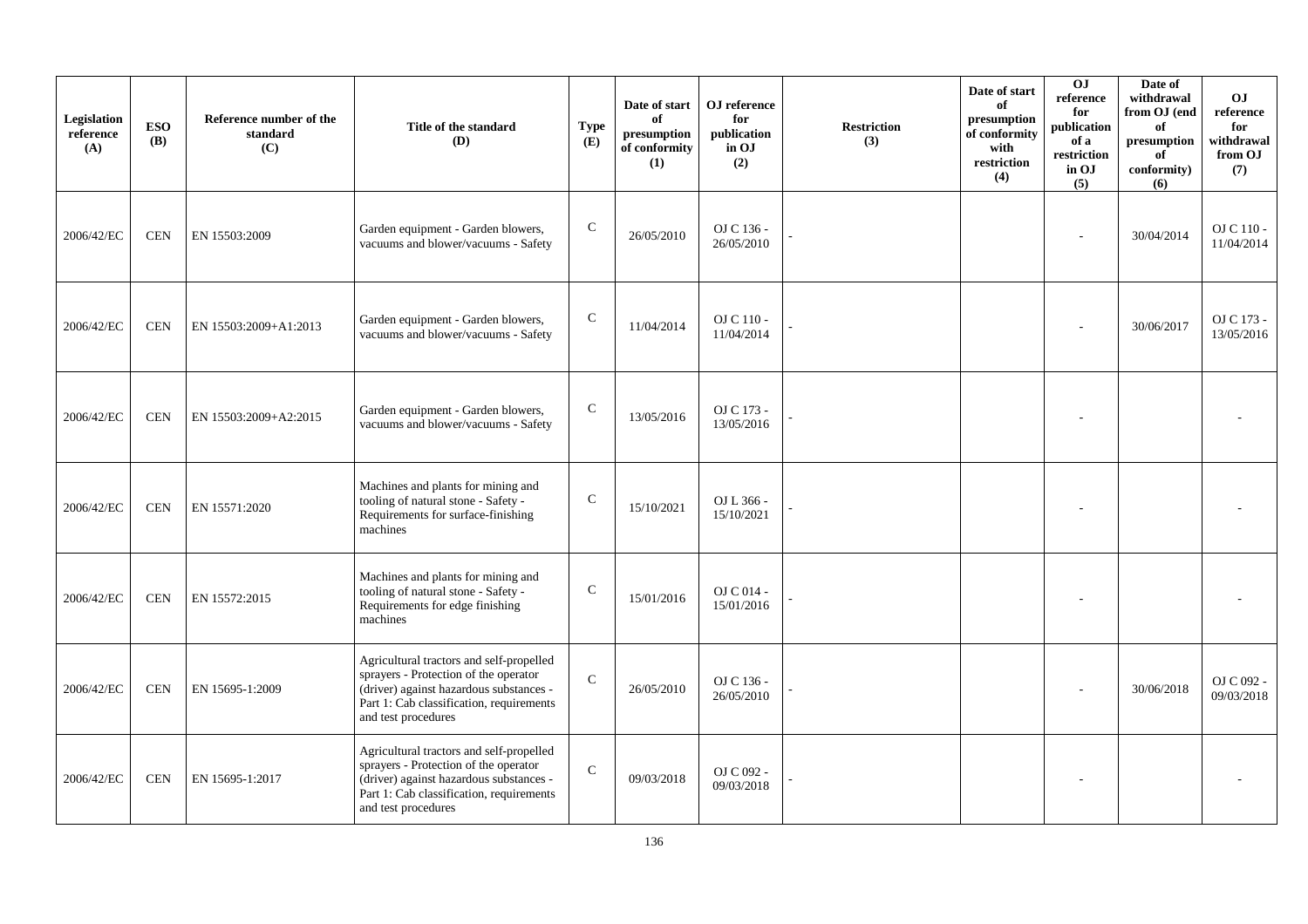| Legislation<br>reference<br>(A) | <b>ESO</b><br><b>(B)</b> | Reference number of the<br>standard<br>(C) | Title of the standard<br>(D)                                                                                                                                                                     | <b>Type</b><br>(E) | Date of start<br>of<br>presumption<br>of conformity<br>(1) | OJ reference<br>for<br>publication<br>in OJ<br>(2) | <b>Restriction</b><br>(3) | Date of start<br>of<br>presumption<br>of conformity<br>with<br>$\operatorname{restriction}$<br>(4) | O <sub>J</sub><br>reference<br>for<br>publication<br>of a<br>restriction<br>in OJ<br>(5) | Date of<br>withdrawal<br>from OJ (end<br>of<br>$\bf{presumption}$<br>of<br>conformity)<br>(6) | OJ.<br>reference<br>for<br>withdrawal<br>from OJ<br>(7) |
|---------------------------------|--------------------------|--------------------------------------------|--------------------------------------------------------------------------------------------------------------------------------------------------------------------------------------------------|--------------------|------------------------------------------------------------|----------------------------------------------------|---------------------------|----------------------------------------------------------------------------------------------------|------------------------------------------------------------------------------------------|-----------------------------------------------------------------------------------------------|---------------------------------------------------------|
| 2006/42/EC                      | <b>CEN</b>               | EN 15695-2:2009                            | Agricultural tractors and self-propelled<br>sprayers - Protection of the operator<br>(driver) against hazardous substances -<br>Part 2: Filters, requirements and test<br>procedures             | $\mathbf C$        | 26/05/2010                                                 | OJ C 136 -<br>26/05/2010                           |                           |                                                                                                    |                                                                                          | 30/06/2018                                                                                    | OJ C 092 -<br>09/03/2018                                |
| 2006/42/EC                      | <b>CEN</b>               | EN 15695-2:2017                            | Agricultural tractors and self-propelled<br>sprayers - Protection of the operator<br>(driver) against hazardous substances -<br>Part 2: Filters, requirements and test<br>procedures             | $\mathcal{C}$      | 09/03/2018                                                 | OJ C 092 -<br>09/03/2018                           |                           |                                                                                                    |                                                                                          |                                                                                               |                                                         |
| 2006/42/EC                      | <b>CEN</b>               | EN 15700:2011                              | Safety for conveyor belts for winter<br>sport or leisure use                                                                                                                                     | $\mathbf C$        | 29/02/2012                                                 | OJ C 061 -<br>29/02/2012                           |                           |                                                                                                    |                                                                                          |                                                                                               |                                                         |
| 2006/42/EC                      | <b>CEN</b>               | EN ISO 15744:2008                          | Hand-held non-electric power tools -<br>Noise measurement code - Engineering<br>method (grade 2) (ISO 15744:2002)                                                                                | $\mathbf C$        | 29/12/2009                                                 | OJ C 214 -<br>08/09/2009                           |                           |                                                                                                    |                                                                                          |                                                                                               |                                                         |
| 2006/42/EC                      | <b>CEN</b>               | EN 15746-2:2010                            | Railway applications - Track - Road-rail<br>machines and associated equipment -<br>Part 2: General safety requirements                                                                           | $\mathsf{C}$       | 20/10/2010                                                 | OJ C 284 -<br>20/10/2010                           |                           |                                                                                                    |                                                                                          | 30/04/2012                                                                                    | OJ C 061 -<br>29/02/2012                                |
| 2006/42/EC                      | <b>CEN</b>               | EN 15746-2:2010+A1:2011                    | Railway applications - Track - Road-rail<br>machines and associated equipment -<br>Part 2: General safety requirements                                                                           | $\mathsf{C}$       | 29/02/2012                                                 | OJ C 061 -<br>29/02/2012                           |                           |                                                                                                    |                                                                                          |                                                                                               |                                                         |
| 2006/42/EC                      | <b>CEN</b>               | EN 15774:2010                              | Food processing machinery - Machines<br>for processing fresh and filled pasta<br>(tagliatelle, cannelloni, ravioli, tortellini,<br>orecchiette and gnocchi) - Safety and<br>hygiene requirements | $\mathcal{C}$      | 08/04/2011                                                 | OJ C 110 -<br>08/04/2011                           |                           |                                                                                                    |                                                                                          |                                                                                               |                                                         |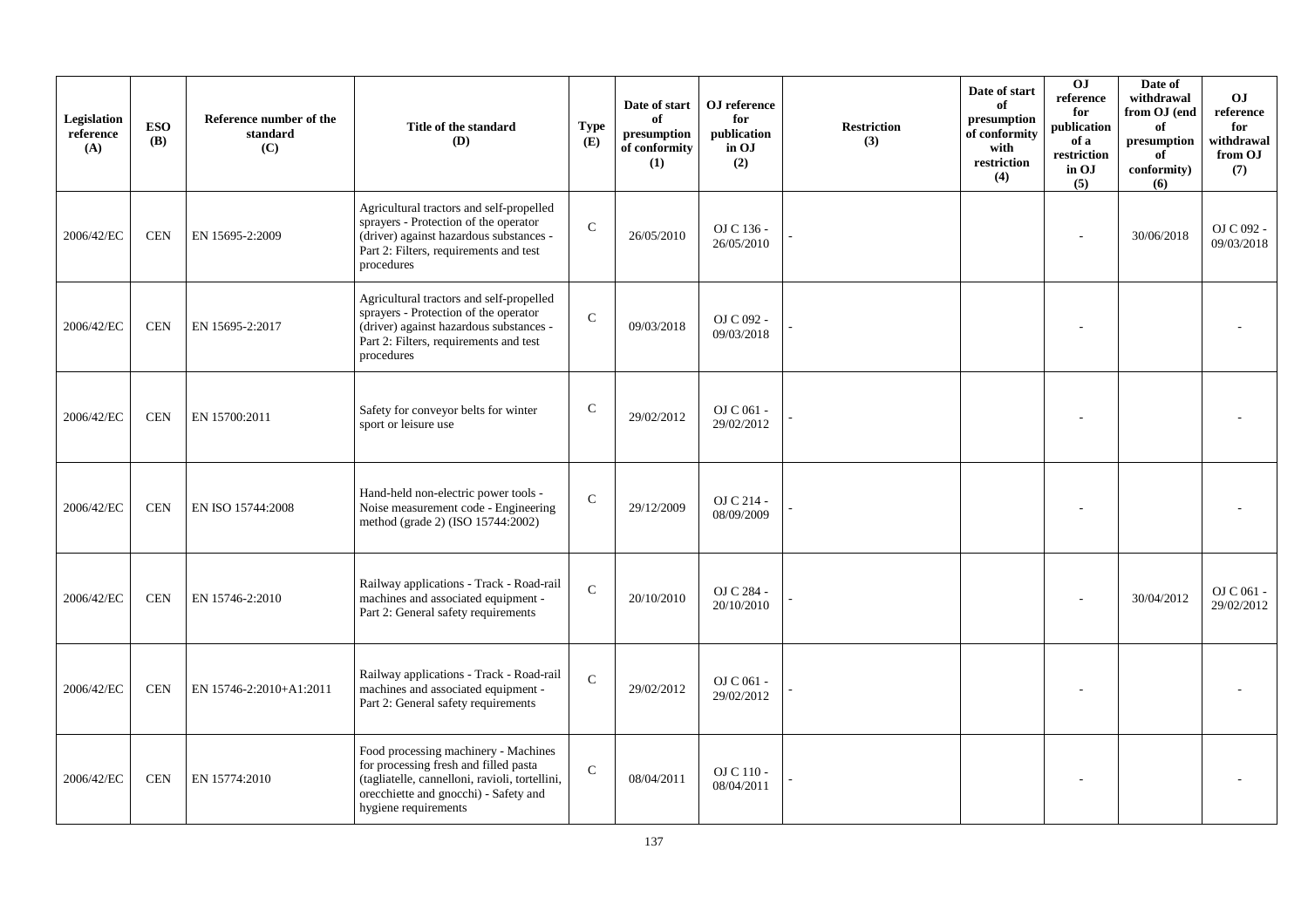| Legislation<br>reference<br>(A) | <b>ESO</b><br><b>(B)</b> | Reference number of the<br>standard<br>(C) | Title of the standard<br>(D)                                                                                                                                   | <b>Type</b><br>(E) | Date of start<br>of<br>presumption<br>of conformity<br>(1) | OJ reference<br>for<br>publication<br>in OJ<br>(2) | <b>Restriction</b><br>(3) | Date of start<br>of<br>presumption<br>of conformity<br>with<br>restriction<br>(4) | 0J<br>reference<br>for<br>publication<br>of a<br>restriction<br>in OJ<br>(5) | Date of<br>withdrawal<br>from OJ (end<br>of<br>presumption<br>of<br>conformity)<br>(6) | O <sub>J</sub><br>reference<br>for<br>withdrawal<br>from OJ<br>(7) |
|---------------------------------|--------------------------|--------------------------------------------|----------------------------------------------------------------------------------------------------------------------------------------------------------------|--------------------|------------------------------------------------------------|----------------------------------------------------|---------------------------|-----------------------------------------------------------------------------------|------------------------------------------------------------------------------|----------------------------------------------------------------------------------------|--------------------------------------------------------------------|
| 2006/42/EC                      | <b>CEN</b>               | EN 15811:2009                              | Agricultural machinery - Guards for<br>moving parts of power transmission -<br>Guard opening with tool (ISO/TS<br>28923:2007 modified)                         | $\mathbf C$        | 29/12/2009                                                 | OJ C 309 -<br>18/12/2009                           |                           |                                                                                   |                                                                              | 29/02/2016                                                                             | OJ C 014 -<br>15/01/2016                                           |
| 2006/42/EC                      | <b>CEN</b>               | EN 15811:2014                              | Agricultural machinery - Fixed guards<br>and interlocked guards with or without<br>guard locking for moving transmission<br>parts (ISO/TS 28923:2012 modified) | ${\bf C}$          | 15/01/2016                                                 | OJ C 014 -<br>15/01/2016                           |                           |                                                                                   |                                                                              |                                                                                        |                                                                    |
| 2006/42/EC                      | <b>CEN</b>               | EN 15830:2012                              | Rough-terrain variable reach trucks -<br>Visibility - Test methods and<br>verification                                                                         | $\mathbf C$        | 24/08/2012                                                 | OJ C 256 -<br>24/08/2012                           |                           |                                                                                   |                                                                              |                                                                                        |                                                                    |
| 2006/42/EC                      | <b>CEN</b>               | EN 15861:2012                              | Food processing machinery -<br>Smokehouses - Safety and hygiene<br>requirements                                                                                | $\mathsf{C}$       | 24/08/2012                                                 | OJ C 256 -<br>24/08/2012                           |                           |                                                                                   |                                                                              |                                                                                        |                                                                    |
| 2006/42/EC                      | <b>CEN</b>               | EN 15895:2011                              | Cartridge operated hand-held tools -<br>Safety requirements - Fixing and hard<br>marking tools                                                                 | $\mathsf{C}$       | 18/11/2011                                                 | OJ C 338 -<br>18/11/2011                           |                           |                                                                                   |                                                                              | 19/09/2020                                                                             | OJ L 286 -<br>07/11/2019                                           |
| 2006/42/EC                      | <b>CEN</b>               | EN 15895:2011+A1:2018                      | Cartridge operated hand-held tools -<br>Safety requirements - Fixing and hard<br>marking tools                                                                 | $\mathsf{C}$       | 19/03/2019                                                 | OJ L 075 -<br>19/03/2019                           |                           |                                                                                   |                                                                              |                                                                                        |                                                                    |
| 2006/42/EC                      | <b>CEN</b>               | EN 15949:2012                              | Safety of machinery - Safety<br>requirements for bar mills, structural<br>steel mills and wire rod mills                                                       | $\mathsf{C}$       | 05/06/2012                                                 | OJ C 159 -<br>05/06/2012                           |                           |                                                                                   |                                                                              |                                                                                        |                                                                    |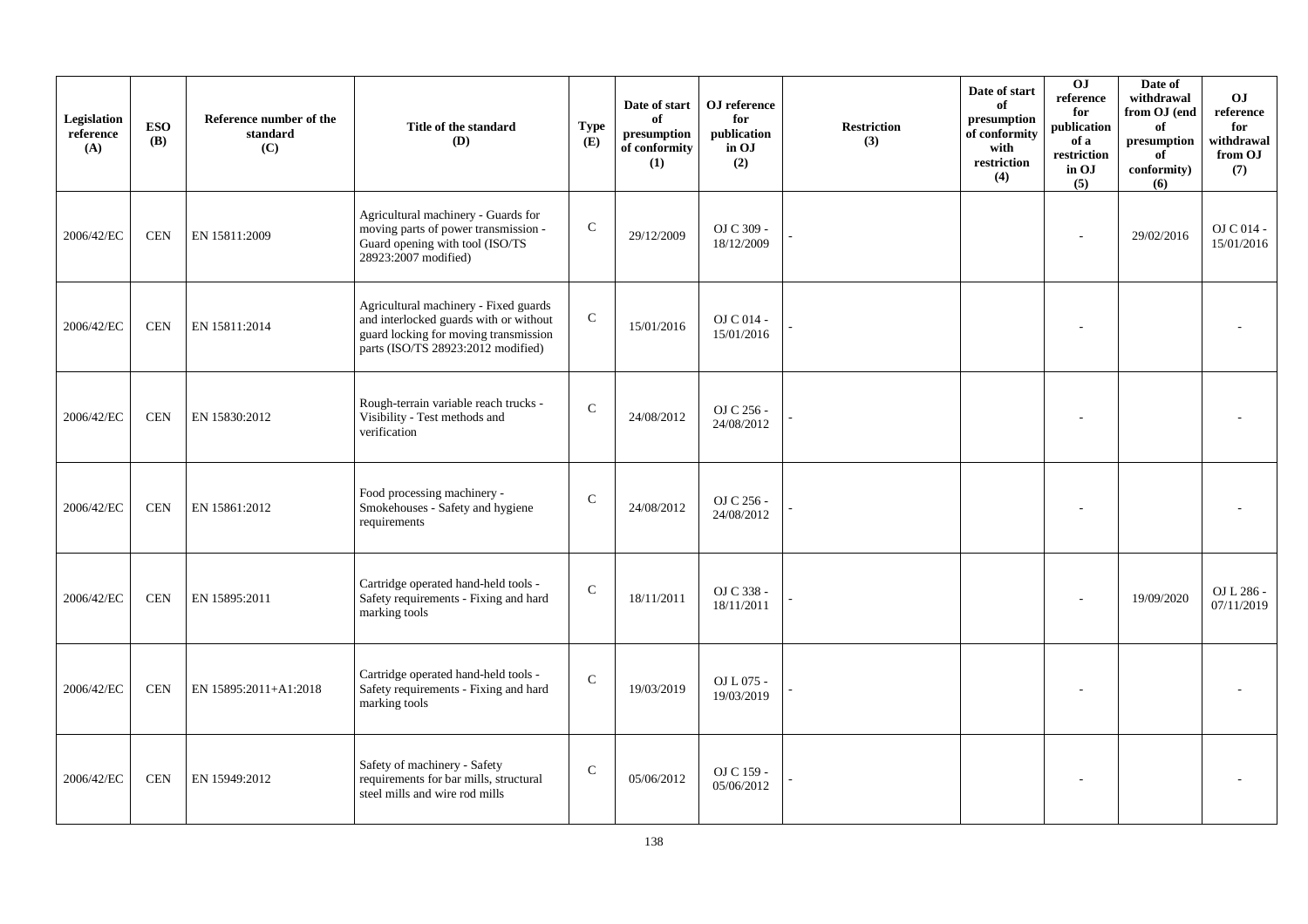| Legislation<br>reference<br>(A) | <b>ESO</b><br><b>(B)</b> | Reference number of the<br>standard<br>(C) | Title of the standard<br><b>(D)</b>                                                                                                                                                                        | Type<br>(E)   | Date of start<br>of<br>presumption<br>of conformity<br>(1) | OJ reference<br>for<br>publication<br>in OJ<br>(2) | <b>Restriction</b><br>(3) | Date of start<br>of<br>presumption<br>of conformity<br>with<br>restriction<br>(4) | OJ<br>reference<br>for<br>publication<br>of a<br>restriction<br>in OJ<br>(5) | Date of<br>withdrawal<br>from OJ (end<br>of<br>presumption<br>of<br>conformity)<br>(6) | O <sub>J</sub><br>reference<br>for<br>withdrawal<br>from OJ<br>(7) |
|---------------------------------|--------------------------|--------------------------------------------|------------------------------------------------------------------------------------------------------------------------------------------------------------------------------------------------------------|---------------|------------------------------------------------------------|----------------------------------------------------|---------------------------|-----------------------------------------------------------------------------------|------------------------------------------------------------------------------|----------------------------------------------------------------------------------------|--------------------------------------------------------------------|
| 2006/42/EC                      | <b>CEN</b>               | EN 15954-2:2013                            | Railway applications - Track - Trailers<br>and associated equipment - Part 2:<br>General safety requirements                                                                                               | $\mathbf{C}$  | 28/11/2013                                                 | OJ C 348 -<br>28/11/2013                           |                           |                                                                                   |                                                                              |                                                                                        |                                                                    |
| 2006/42/EC                      | <b>CEN</b>               | EN 15955-2:2013                            | Railway applications - Track -<br>Demountable machines and associated<br>equipment - Part 2: General safety<br>requirements                                                                                | ${\bf C}$     | 28/11/2013                                                 | OJ C 348 -<br>28/11/2013                           |                           |                                                                                   |                                                                              |                                                                                        |                                                                    |
| 2006/42/EC                      | <b>CEN</b>               | EN 15997:2011,<br>EN 15997:2011/AC:2012    | All terrain vehicles (ATVs - Quads) -<br>Safety requirements and test methods                                                                                                                              | $\mathbf C$   | 29/02/2012                                                 | OJ C $061$ -<br>29/02/2012                         |                           |                                                                                   |                                                                              |                                                                                        |                                                                    |
| 2006/42/EC                      | <b>CEN</b>               | EN 16005:2012,<br>EN 16005:2012/AC:2015    | Power operated pedestrian doorsets -<br>Safety in use - Requirements and test<br>methods                                                                                                                   | $\mathcal{C}$ | 05/04/2013                                                 | OJ C 099 -<br>05/04/2013                           |                           |                                                                                   |                                                                              |                                                                                        |                                                                    |
| 2006/42/EC                      | <b>CEN</b>               | EN 16029:2012                              | Ride-on, motorized vehicles intended<br>for the transportation of persons and not<br>intended for use on public roads -<br>Single-track two-wheel motor vehicles -<br>Safety requirements and test methods | $\mathcal{C}$ | 24/08/2012                                                 | OJ C 256 -<br>24/08/2012                           |                           |                                                                                   |                                                                              |                                                                                        |                                                                    |
| 2006/42/EC                      | <b>CEN</b>               | EN ISO 16089:2015                          | Machine tools - Safety - Stationary<br>grinding machines (ISO 16089:2015)                                                                                                                                  | $\mathbf C$   | 13/05/2016                                                 | OJ C 173 -<br>13/05/2016                           |                           |                                                                                   |                                                                              |                                                                                        |                                                                    |
| 2006/42/EC                      | <b>CEN</b>               | EN ISO 16092-1:2018                        | Machine tools safety - Presses - Part 1:<br>General safety requirements (ISO<br>16092-1:2017)                                                                                                              | $\mathsf{C}$  | 19/03/2019                                                 | OJ L 075 -<br>19/03/2019                           |                           |                                                                                   |                                                                              |                                                                                        |                                                                    |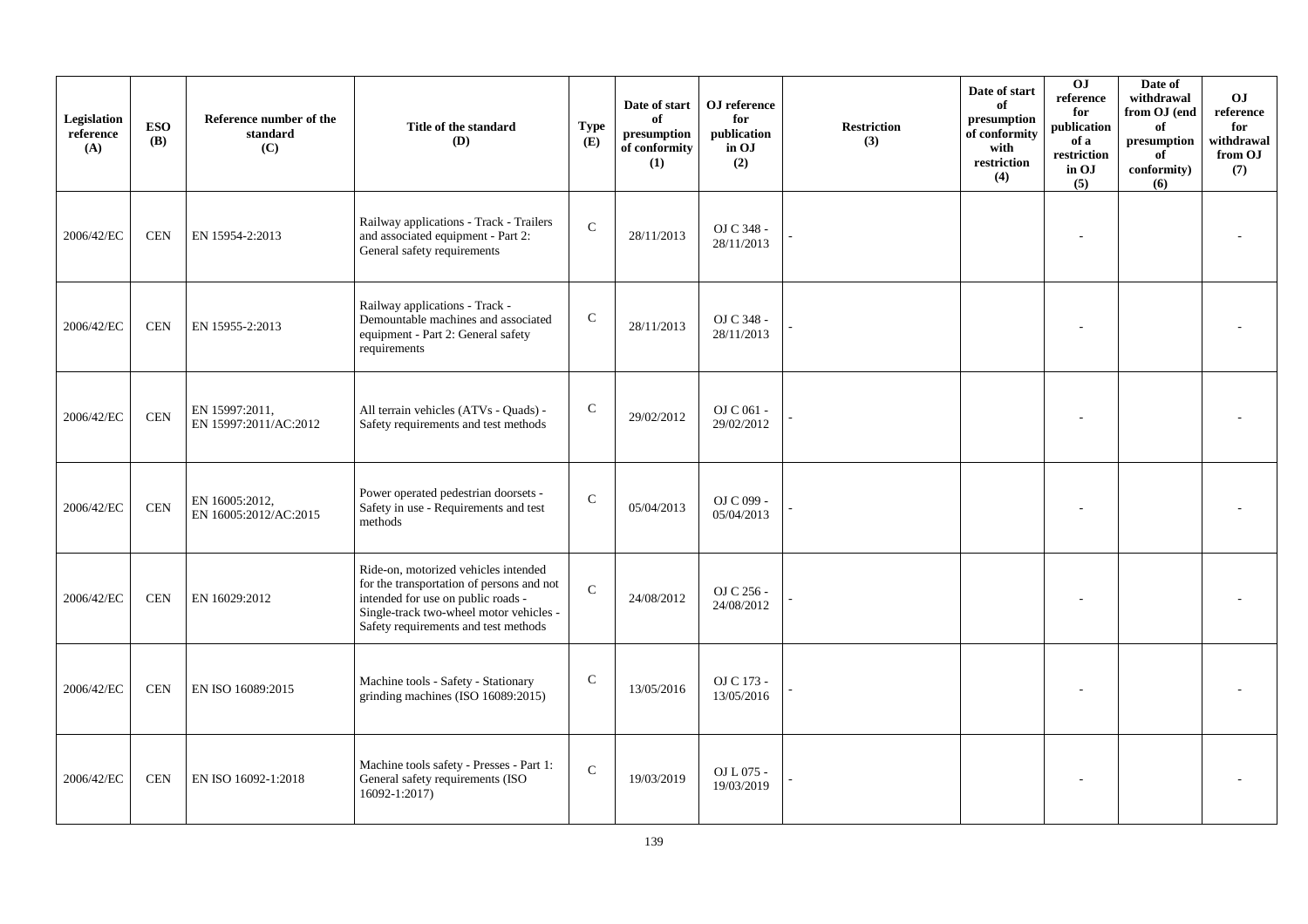| Legislation<br>reference<br>(A) | <b>ESO</b><br><b>(B)</b> | Reference number of the<br>standard<br>(C) | Title of the standard<br>(D)                                                                                                                                               | <b>Type</b><br>(E) | Date of start<br>of<br>presumption<br>of conformity<br>(1) | OJ reference<br>for<br>publication<br>in OJ<br>(2) | <b>Restriction</b><br>(3) | Date of start<br>of<br>presumption<br>of conformity<br>with<br>restriction<br>(4) | OJ<br>reference<br>for<br>publication<br>of a<br>restriction<br>in OJ<br>(5) | Date of<br>withdrawal<br>from OJ (end<br>of<br>presumption<br>of<br>conformity)<br>(6) | O <sub>J</sub><br>reference<br>for<br>withdrawal<br>from OJ<br>(7) |
|---------------------------------|--------------------------|--------------------------------------------|----------------------------------------------------------------------------------------------------------------------------------------------------------------------------|--------------------|------------------------------------------------------------|----------------------------------------------------|---------------------------|-----------------------------------------------------------------------------------|------------------------------------------------------------------------------|----------------------------------------------------------------------------------------|--------------------------------------------------------------------|
| 2006/42/EC                      | <b>CEN</b>               | EN ISO 16092-2:2020                        | Machine tools safety - Presses - Part 2:<br>Safety requirement for mechanical<br>presses (ISO 16092-2:2019)                                                                | $\mathbf C$        | 15/10/2021                                                 | OJ L 366 -<br>15/10/2021                           |                           |                                                                                   |                                                                              |                                                                                        |                                                                    |
| 2006/42/EC                      | <b>CEN</b>               | EN ISO 16092-3:2018                        | Machine tools safety - Presses - Part 3:<br>Safety requirements for hydraulic<br>presses (ISO 16092-3:2017)                                                                | $\mathbf C$        | 19/03/2019                                                 | OJ L 075 -<br>19/03/2019                           |                           |                                                                                   |                                                                              |                                                                                        |                                                                    |
| 2006/42/EC                      | <b>CEN</b>               | EN ISO 16092-4:2020                        | Machine tools safety - Presses - Part 4:<br>Safety requirements for pneumatic<br>presses (ISO 16092-4:2019)                                                                | $\mathcal{C}$      | 15/10/2021                                                 | OJ L 366 -<br>15/10/2021                           |                           |                                                                                   |                                                                              |                                                                                        |                                                                    |
| 2006/42/EC                      | <b>CEN</b>               | EN ISO 16093:2017                          | Machine tools - Safety - Sawing<br>machines for cold metal (ISO<br>16093:2017)                                                                                             | $\mathcal{C}$      | 09/03/2018                                                 | OJ C 092 -<br>09/03/2018                           |                           |                                                                                   |                                                                              |                                                                                        |                                                                    |
| 2006/42/EC                      | <b>CEN</b>               | EN ISO 16119-1:2013                        | Agricultural and forestry machinery -<br>Environmental requirements for<br>sprayers - Part 1: General (ISO 16119-<br>1:2013                                                | $\mathbf C$        | 28/11/2013                                                 | OJ C 348 -<br>28/11/2013                           |                           |                                                                                   |                                                                              |                                                                                        |                                                                    |
| 2006/42/EC                      | <b>CEN</b>               | EN ISO 16119-2:2013                        | Agricultural and forestry machinery -<br>Environmental requirements for<br>sprayers - Part 2: Horizontal boom<br>sprayers (ISO 16119-2:2013, Corrected<br>version 2017-03) | $\mathcal{C}$      | 28/11/2013                                                 | OJ C 348 -<br>28/11/2013                           |                           |                                                                                   |                                                                              |                                                                                        |                                                                    |
| 2006/42/EC                      | <b>CEN</b>               | EN ISO 16119-3:2013                        | Agricultural and forestry machinery -<br>Environmental requirements for<br>sprayers - Part 3: Sprayers for bush and<br>tree crops (ISO 16119-3:2013)                       | $\mathcal{C}$      | 28/11/2013                                                 | OJ C 348 -<br>28/11/2013                           |                           |                                                                                   |                                                                              |                                                                                        |                                                                    |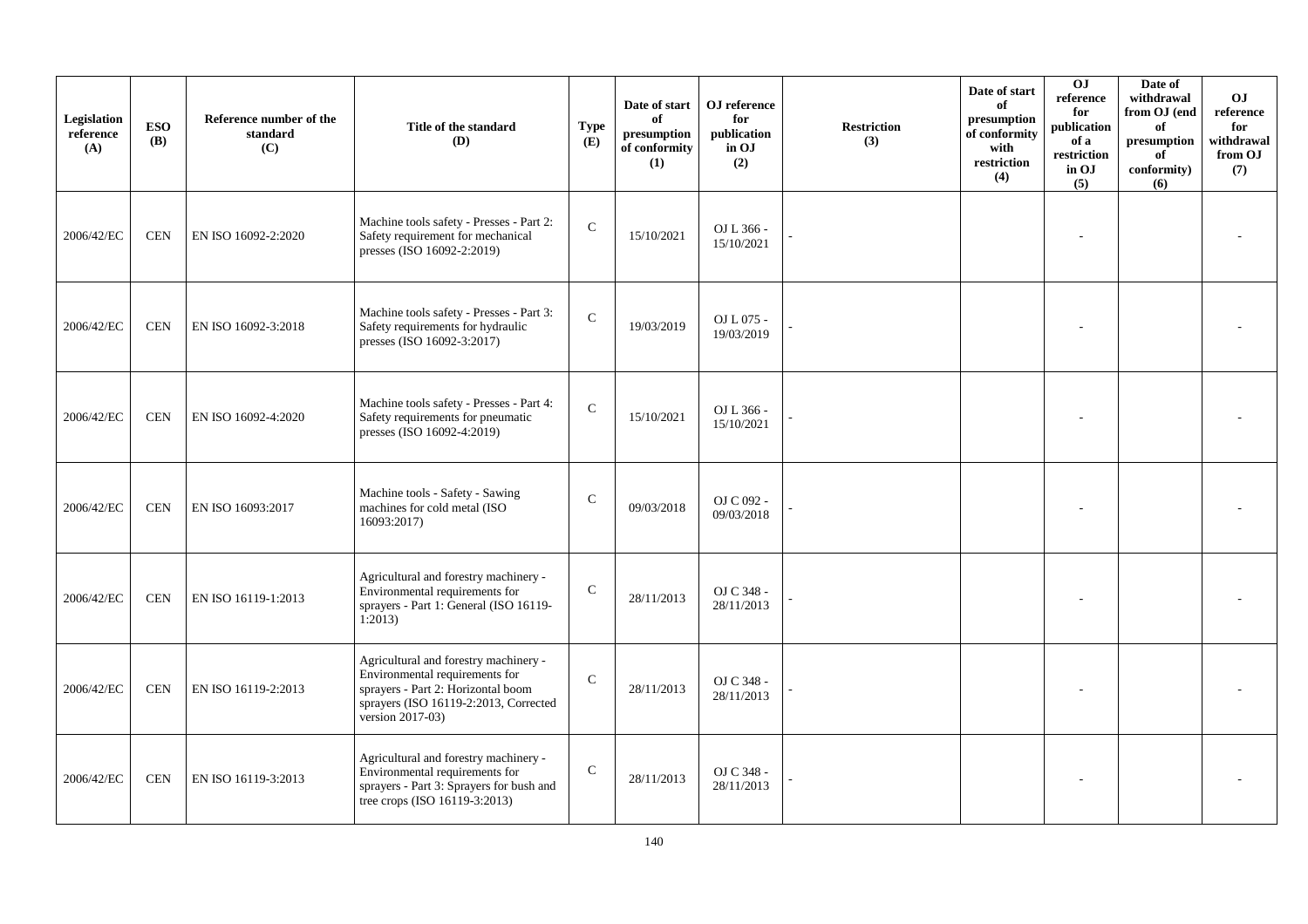| Legislation<br>reference<br>(A) | <b>ESO</b><br><b>(B)</b> | Reference number of the<br>standard<br>(C) | Title of the standard<br>(D)                                                                                                                       | <b>Type</b><br>(E) | Date of start<br>of<br>presumption<br>of conformity<br>(1) | OJ reference<br>for<br>publication<br>in OJ<br>(2) | <b>Restriction</b><br>(3) | Date of start<br>of<br>presumption<br>of conformity<br>with<br>restriction<br>(4) | 0J<br>reference<br>for<br>publication<br>of a<br>restriction<br>in OJ<br>(5) | Date of<br>withdrawal<br>from OJ (end<br>of<br>$\bf{presumption}$<br>of<br>conformity)<br>(6) | O <sub>J</sub><br>reference<br>for<br>withdrawal<br>from OJ<br>(7) |
|---------------------------------|--------------------------|--------------------------------------------|----------------------------------------------------------------------------------------------------------------------------------------------------|--------------------|------------------------------------------------------------|----------------------------------------------------|---------------------------|-----------------------------------------------------------------------------------|------------------------------------------------------------------------------|-----------------------------------------------------------------------------------------------|--------------------------------------------------------------------|
| 2006/42/EC                      | <b>CEN</b>               | EN ISO 16119-4:2014                        | Agricultural and forestry machinery -<br>Environmental requirements for<br>sprayers - Part 4: Fixed and semi-mobile<br>sprayers (ISO 16119-4:2014) | $\mathcal{C}$      | 15/01/2016                                                 | OJ C 014 -<br>15/01/2016                           |                           |                                                                                   |                                                                              |                                                                                               |                                                                    |
| 2006/42/EC                      | <b>CEN</b>               | EN 16191:2014                              | Tunnelling machinery - Safety<br>requirements                                                                                                      | $\mathsf{C}$       | 13/02/2015                                                 | OJ C $054$ -<br>13/02/2015                         |                           |                                                                                   |                                                                              |                                                                                               |                                                                    |
| 2006/42/EC                      | <b>CEN</b>               | EN 16203:2014                              | Safety of Industrial Trucks - Dynamic<br>tests for verification of lateral stability -<br><b>Counterbalanced Trucks</b>                            | $\mathbf C$        | 13/02/2015                                                 | OJ C 054 -<br>13/02/2015                           |                           |                                                                                   |                                                                              |                                                                                               |                                                                    |
| 2006/42/EC                      | <b>CEN</b>               | EN 16228-1:2014                            | Drilling and foundation equipment -<br>Safety - Part 1: Common requirements                                                                        | ${\bf C}$          | 13/02/2015                                                 | OJ C 054 -<br>13/02/2015                           |                           |                                                                                   |                                                                              |                                                                                               |                                                                    |
| 2006/42/EC                      | <b>CEN</b>               | EN 16228-2:2014                            | Drilling and foundation equipment -<br>Safety - Part 2: Mobile drill rigs for civil<br>and geotechnical engineering, quarrying<br>and mining       | $\mathbf C$        | 13/02/2015                                                 | OJ C 054 -<br>13/02/2015                           |                           |                                                                                   |                                                                              |                                                                                               |                                                                    |
| 2006/42/EC                      | <b>CEN</b>               | EN 16228-3:2014                            | Drilling and foundation equipment -<br>Safety - Part 3: Horizontal directional<br>drilling equipment (HDD)                                         | $\mathbf C$        | 13/02/2015                                                 | OJ C 054 -<br>13/02/2015                           |                           |                                                                                   |                                                                              |                                                                                               |                                                                    |
| 2006/42/EC                      | <b>CEN</b>               | EN 16228-4:2014                            | Drilling and foundation equipment -<br>Safety - Part 4: Foundation equipment                                                                       | $\mathbf C$        | 13/02/2015                                                 | OJ C 054 -<br>13/02/2015                           |                           |                                                                                   |                                                                              |                                                                                               |                                                                    |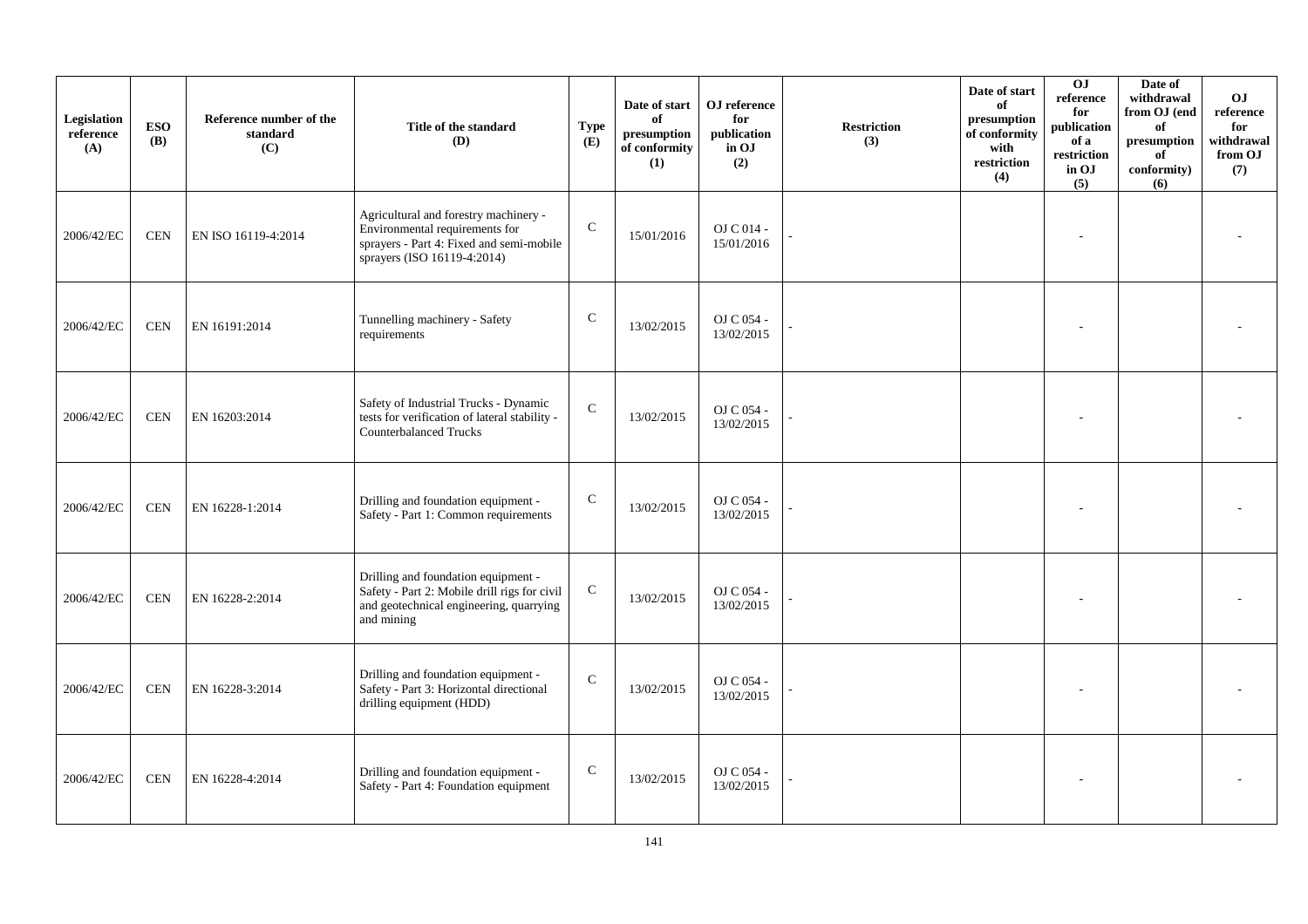| Legislation<br>reference<br>(A) | <b>ESO</b><br><b>(B)</b> | Reference number of the<br>standard<br>(C) | Title of the standard<br>(D)                                                                                                                                                  | <b>Type</b><br>(E) | Date of start<br>of<br>presumption<br>of conformity<br>(1) | OJ reference<br>for<br>publication<br>in OJ<br>(2) | <b>Restriction</b><br>(3) | Date of start<br>of<br>presumption<br>of conformity<br>with<br>restriction<br>(4) | 0J<br>reference<br>for<br>publication<br>of a<br>restriction<br>in OJ<br>(5) | Date of<br>withdrawal<br>from OJ (end<br>of<br>$\bf{presumption}$<br>of<br>conformity)<br>(6) | O <sub>J</sub><br>reference<br>for<br>withdrawal<br>from OJ<br>(7) |
|---------------------------------|--------------------------|--------------------------------------------|-------------------------------------------------------------------------------------------------------------------------------------------------------------------------------|--------------------|------------------------------------------------------------|----------------------------------------------------|---------------------------|-----------------------------------------------------------------------------------|------------------------------------------------------------------------------|-----------------------------------------------------------------------------------------------|--------------------------------------------------------------------|
| 2006/42/EC                      | <b>CEN</b>               | EN 16228-5:2014                            | Drilling and foundation equipment -<br>Safety - Part 5: Diaphragm walling<br>equipment                                                                                        | $\mathcal{C}$      | 13/02/2015                                                 | OJ C 054 -<br>13/02/2015                           |                           |                                                                                   |                                                                              |                                                                                               |                                                                    |
| 2006/42/EC                      | <b>CEN</b>               | EN 16228-6:2014                            | Drilling and foundation equipment -<br>Safety - Part 6: Jetting, grouting and<br>injection equipment                                                                          | $\mathbf C$        | 13/02/2015                                                 | OJ C $054$ -<br>13/02/2015                         |                           |                                                                                   |                                                                              |                                                                                               |                                                                    |
| 2006/42/EC                      | <b>CEN</b>               | EN 16228-7:2014                            | Drilling and foundation equipment -<br>Safety - Part 7: Interchangeable<br>auxiliary equipment                                                                                | $\mathcal{C}$      | 13/02/2015                                                 | OJ C 054 -<br>13/02/2015                           |                           |                                                                                   |                                                                              |                                                                                               |                                                                    |
| 2006/42/EC                      | <b>CEN</b>               | EN 16230-1:2013                            | Leisure karts - Part 1: Safety<br>requirements and test methods for karts                                                                                                     | $\mathcal{C}$      | 28/11/2013                                                 | OJ C 348 -<br>28/11/2013                           |                           |                                                                                   |                                                                              | 29/02/2016                                                                                    | OJ C 014 -<br>15/01/2016                                           |
| 2006/42/EC                      | <b>CEN</b>               | EN 16230-1:2013+A1:2014                    | Leisure karts - Part 1: Safety<br>requirements and test methods for karts                                                                                                     | $\mathcal{C}$      | 15/01/2016                                                 | OJ C 014 -<br>15/01/2016                           |                           |                                                                                   |                                                                              |                                                                                               |                                                                    |
| 2006/42/EC                      | <b>CEN</b>               | EN ISO 16230-1:2015                        | Agricultural machinery and tractors -<br>Safety of higher voltage electrical and<br>electronic components and systems -<br>Part 1: General requirements (ISO<br>16230-1:2015) | $\mathcal{C}$      | 15/01/2016                                                 | OJ C 014 -<br>15/01/2016                           |                           |                                                                                   |                                                                              |                                                                                               |                                                                    |
| 2006/42/EC                      | <b>CEN</b>               | EN ISO 16231-1:2013                        | Self-propelled agricultural machinery -<br>Assessment of stability - Part 1:<br>Principles (ISO 16231-1:2013)                                                                 | $\mathsf{C}$       | 28/11/2013                                                 | OJ C 348 -<br>28/11/2013                           |                           |                                                                                   |                                                                              |                                                                                               |                                                                    |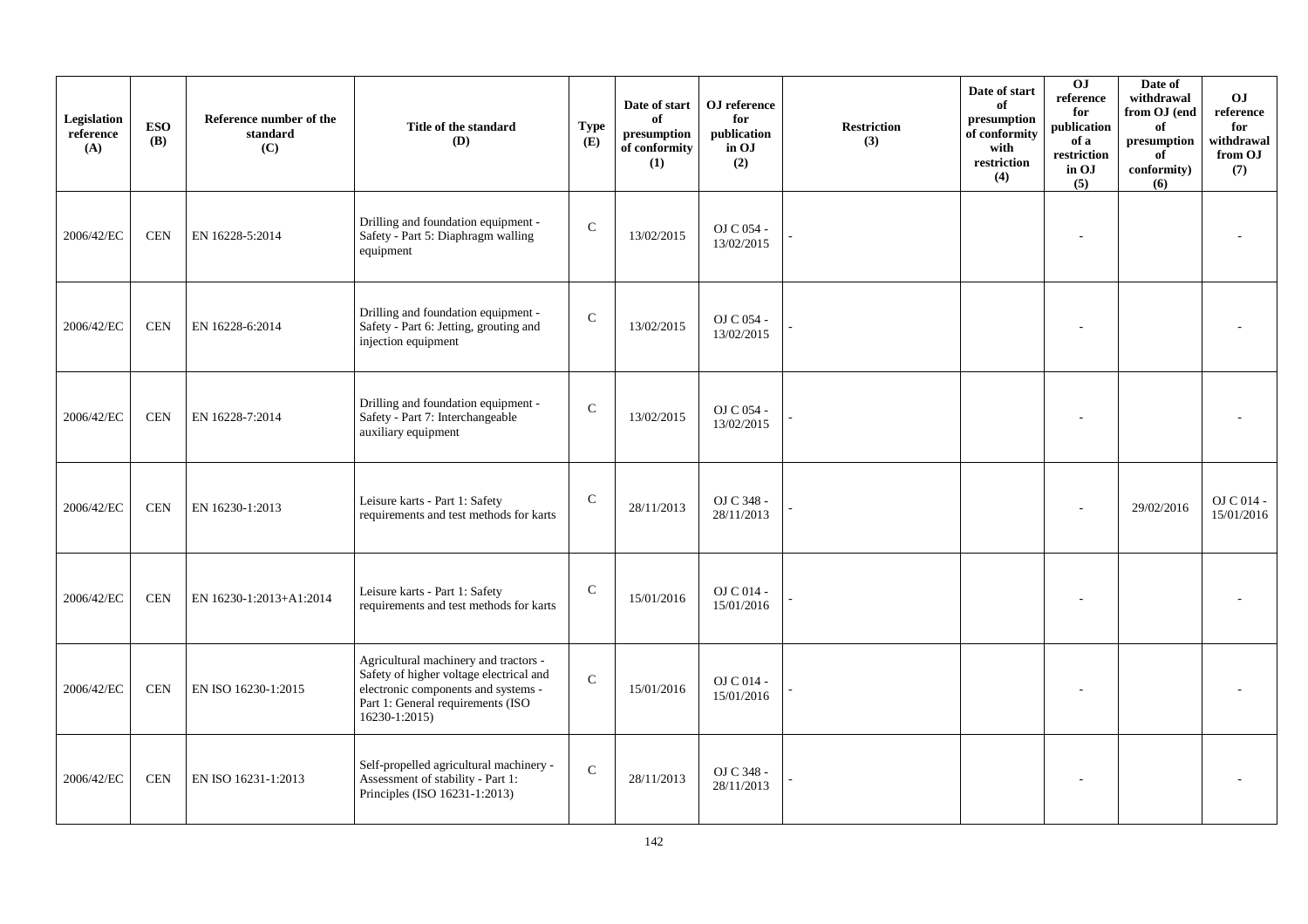| Legislation<br>reference<br>(A) | <b>ESO</b><br><b>(B)</b> | Reference number of the<br>standard<br>(C) | Title of the standard<br>(D)                                                                                                                                                                                                     | <b>Type</b><br>(E) | Date of start<br>of<br>presumption<br>of conformity<br>(1) | OJ reference<br>for<br>publication<br>in OJ<br>(2) | <b>Restriction</b><br>(3) | Date of start<br>of<br>presumption<br>of conformity<br>with<br>restriction<br>(4) | O <sub>J</sub><br>reference<br>for<br>publication<br>of a<br>restriction<br>in OJ<br>(5) | Date of<br>withdrawal<br>from OJ (end<br>of<br>presumption<br>of<br>conformity)<br>(6) | <b>OJ</b><br>reference<br>for<br>withdrawal<br>from OJ<br>(7) |
|---------------------------------|--------------------------|--------------------------------------------|----------------------------------------------------------------------------------------------------------------------------------------------------------------------------------------------------------------------------------|--------------------|------------------------------------------------------------|----------------------------------------------------|---------------------------|-----------------------------------------------------------------------------------|------------------------------------------------------------------------------------------|----------------------------------------------------------------------------------------|---------------------------------------------------------------|
| 2006/42/EC                      | <b>CEN</b>               | EN ISO 16231-2:2015                        | Self-propelled agricultural machinery -<br>Assessment of stability - Part 2:<br>Determination of static stability and test<br>procedures (ISO 16231-2:2015)                                                                      | $\mathcal{C}$      | 15/01/2016                                                 | OJ C 014 -<br>15/01/2016                           |                           |                                                                                   |                                                                                          |                                                                                        |                                                               |
| 2006/42/EC                      | <b>CEN</b>               | EN 16246:2012                              | Agricultural machinery - Backhoes -<br>Safety                                                                                                                                                                                    | $\mathcal{C}$      | 05/04/2013                                                 | OJ C 099 -<br>05/04/2013                           |                           |                                                                                   |                                                                                          |                                                                                        |                                                               |
| 2006/42/EC                      | <b>CEN</b>               | EN 16252:2012                              | Machines for compacting waste<br>materials or recyclable fractions -<br>Horizontal baling presses - Safety<br>requirements                                                                                                       | $\mathsf{C}$       | 05/04/2013                                                 | OJ C 099 -<br>05/04/2013                           |                           |                                                                                   |                                                                                          |                                                                                        |                                                               |
| 2006/42/EC                      | <b>CEN</b>               | EN 16307-1:2013                            | Industrial trucks - Safety requirements<br>and verification - Part 1: Supplementary<br>requirements for self-propelled<br>industrial trucks, other than driverless<br>trucks, variable-reach trucks and<br>burden-carrier trucks | $\mathsf{C}$       | 05/04/2013                                                 | OJ C 099 -<br>05/04/2013                           |                           |                                                                                   |                                                                                          | 29/02/2016                                                                             | $OJ$ C 014 -<br>15/01/2016                                    |
| 2006/42/EC                      | <b>CEN</b>               | EN 16307-1:2020                            | Industrial trucks - Safety requirements<br>and verification - Part 1: Supplementary<br>requirements for self-propelled<br>industrial trucks, other than driverless<br>trucks, variable-reach trucks and<br>burden-carrier trucks | $\mathsf{C}$       | 15/10/2021                                                 | OJ L 366 -<br>15/10/2021                           |                           |                                                                                   |                                                                                          |                                                                                        |                                                               |
| 2006/42/EC                      | <b>CEN</b>               | EN 16307-1:2013+A1:2015                    | Industrial trucks - Safety requirements<br>and verification - Part 1: Supplementary<br>requirements for self-propelled<br>industrial trucks, other than driverless<br>trucks, variable-reach trucks and<br>burden-carrier trucks | $\mathcal{C}$      | 15/01/2016                                                 | OJ C 014 -<br>15/01/2016                           |                           |                                                                                   |                                                                                          | 15/04/2023                                                                             | OJ L 366 -<br>15/10/2021                                      |
| 2006/42/EC                      | <b>CEN</b>               | EN 16307-5:2013                            | Industrial trucks - Safety requirements<br>and verification - Part 5: Supplementary<br>requirements for pedestrian-propelled<br>trucks                                                                                           | $\mathsf{C}$       | 11/07/2014                                                 | OJ C 220 -<br>11/07/2014                           |                           |                                                                                   |                                                                                          |                                                                                        |                                                               |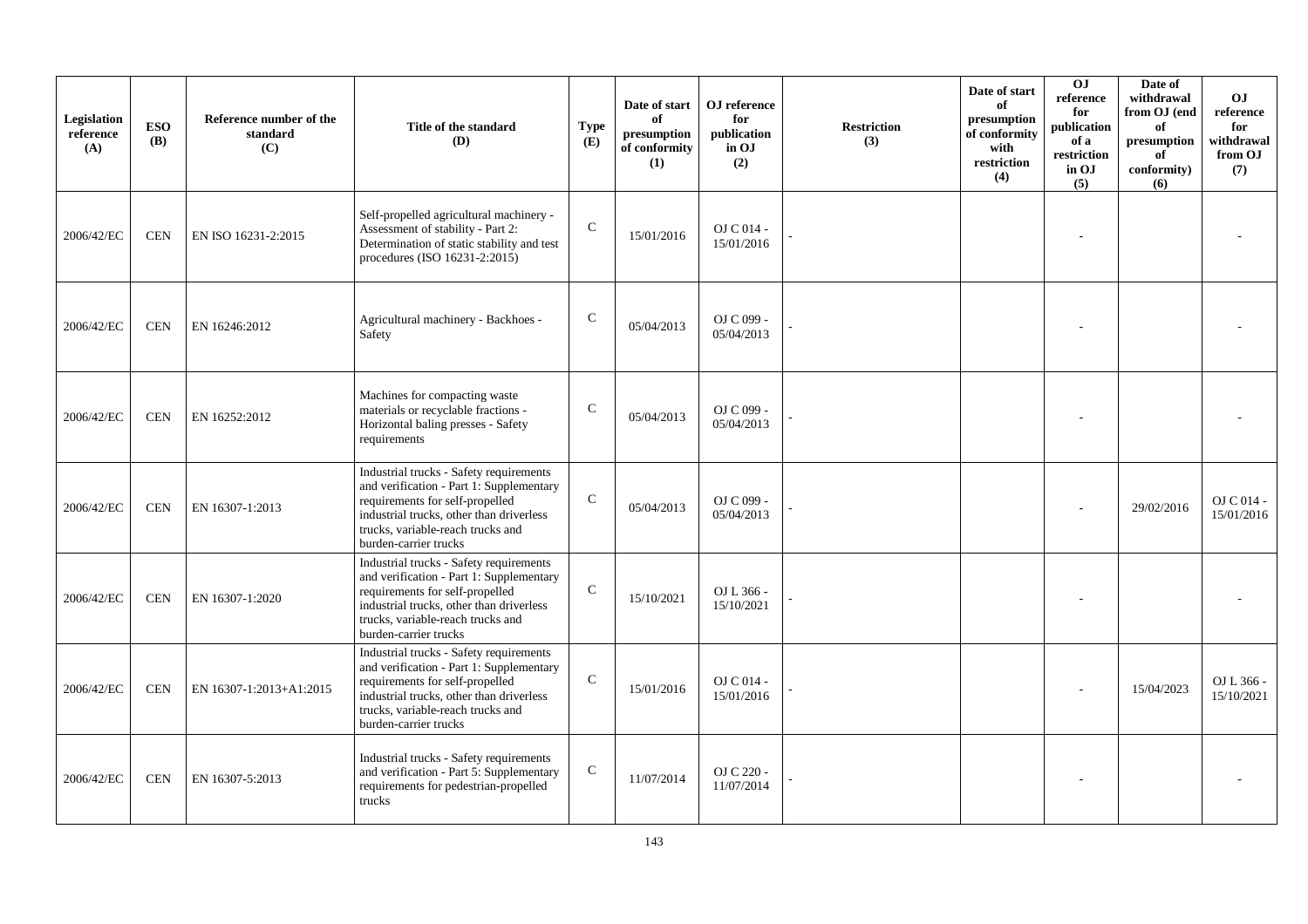| Legislation<br>reference<br>(A) | <b>ESO</b><br><b>(B)</b> | Reference number of the<br>standard<br>(C) | Title of the standard<br>(D)                                                                                                                                                          | <b>Type</b><br>(E) | Date of start<br>of<br>presumption<br>of conformity<br>(1) | OJ reference<br>for<br>publication<br>in OJ<br>(2) | <b>Restriction</b><br>(3) | Date of start<br>of<br>presumption<br>of conformity<br>with<br>restriction<br>(4) | 0J<br>reference<br>for<br>publication<br>of a<br>restriction<br>in OJ<br>(5) | Date of<br>withdrawal<br>from OJ (end<br>of<br>presumption<br>of<br>conformity)<br>(6) | O <sub>J</sub><br>reference<br>for<br>withdrawal<br>from OJ<br>(7) |
|---------------------------------|--------------------------|--------------------------------------------|---------------------------------------------------------------------------------------------------------------------------------------------------------------------------------------|--------------------|------------------------------------------------------------|----------------------------------------------------|---------------------------|-----------------------------------------------------------------------------------|------------------------------------------------------------------------------|----------------------------------------------------------------------------------------|--------------------------------------------------------------------|
| 2006/42/EC                      | <b>CEN</b>               | EN 16307-6:2014                            | Industrial trucks - Safety requirements<br>and verification - Part 6: Supplementary<br>requirements for burden and personnel<br>carriers                                              | $\mathbf C$        | 11/07/2014                                                 | OJ C 220 -<br>11/07/2014                           |                           |                                                                                   |                                                                              |                                                                                        |                                                                    |
| 2006/42/EC                      | <b>CEN</b>               | EN 16327:2014                              | Fire-fighting - Positive-pressure<br>proportioning systems (PPPS) and<br>compressed-air foam systems (CAFS)                                                                           | $\mathsf{C}$       | 11/07/2014                                                 | OJ C 220 -<br>11/07/2014                           |                           |                                                                                   |                                                                              |                                                                                        |                                                                    |
| 2006/42/EC                      | <b>CEN</b>               | EN 16474:2015                              | Plastics and rubber machines - Tyre<br>curing machines - Safety requirements                                                                                                          | $\mathsf{C}$       | 15/01/2016                                                 | OJ C 014 -<br>15/01/2016                           |                           |                                                                                   |                                                                              |                                                                                        |                                                                    |
| 2006/42/EC                      | <b>CEN</b>               | EN 16486:2014                              | Machines for compacting waste<br>materials or recyclable fractions -<br>Compactors - Safety requirements                                                                              | $\mathsf{C}$       | 15/01/2016                                                 | OJ C 014 -<br>15/01/2016                           |                           |                                                                                   |                                                                              | 15/04/2023                                                                             | OJ L 366 -<br>15/10/2021                                           |
| 2006/42/EC                      | <b>CEN</b>               | EN 16486:2014+A1:2020                      | Machines for compacting waste<br>materials or recyclable fractions -<br>Compactors - Safety requirements                                                                              | $\mathcal{C}$      | 15/10/2021                                                 | OJ L 366 -<br>15/10/2021                           |                           |                                                                                   |                                                                              |                                                                                        |                                                                    |
| 2006/42/EC                      | <b>CEN</b>               | EN 16500:2014                              | Machines for compacting waste<br>materials or recyclable fractions -<br>Vertical baling presses - Safety<br>requirements                                                              | $\mathsf{C}$       | 15/01/2016                                                 | OJ C 014 -<br>15/01/2016                           |                           |                                                                                   |                                                                              |                                                                                        |                                                                    |
| 2006/42/EC                      | <b>CEN</b>               | EN 16564:2020                              | Machines and plants for mining and<br>tooling of natural stone - Safety -<br>Requirements for bridge type<br>sawing/milling machines, included<br>numerical control (NC/CNC) versions | $\mathbf C$        | 15/10/2021                                                 | OJ L 366 -<br>15/10/2021                           |                           |                                                                                   |                                                                              |                                                                                        |                                                                    |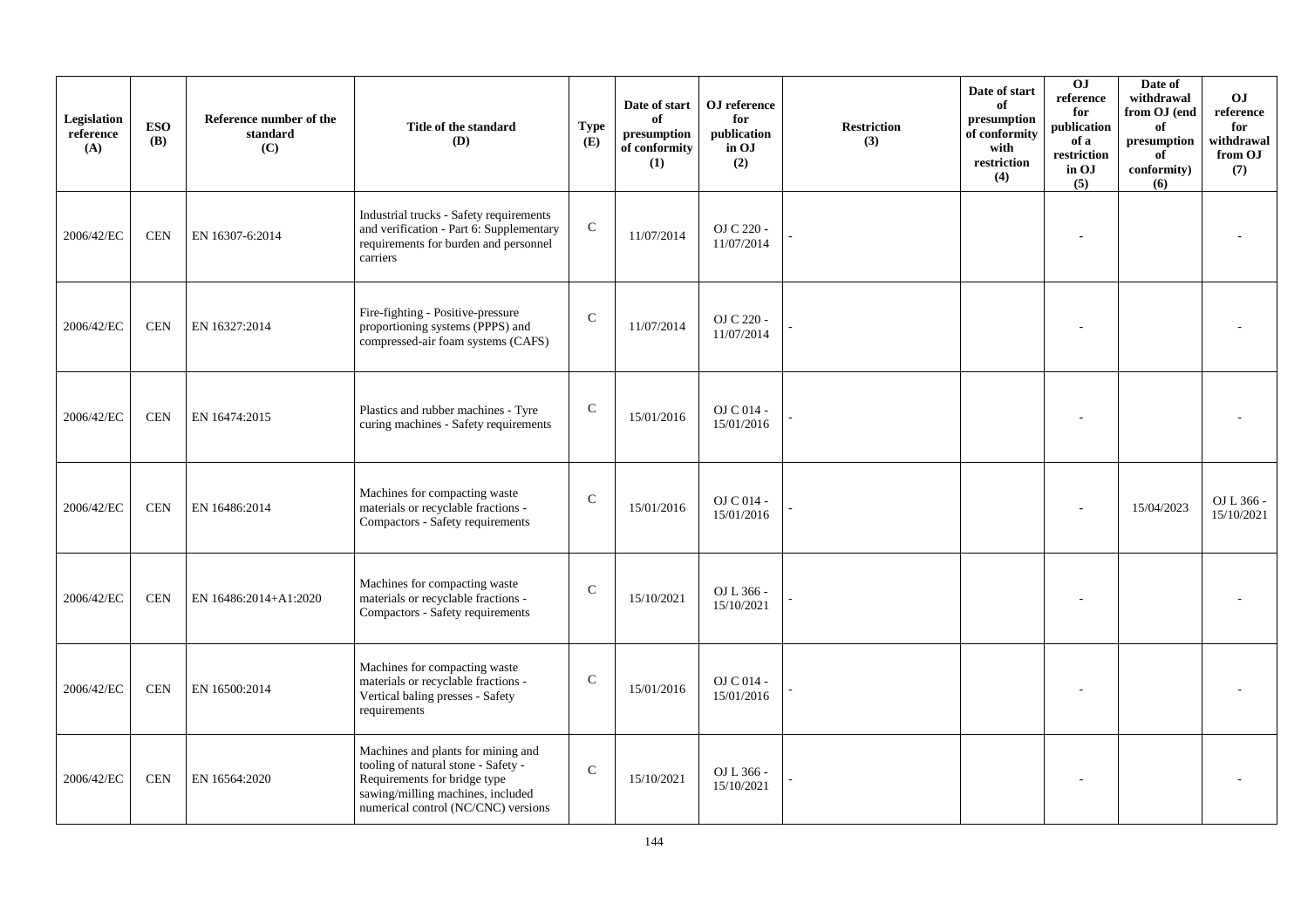| Legislation<br>reference<br>(A) | <b>ESO</b><br><b>(B)</b> | Reference number of the<br>standard<br>(C) | Title of the standard<br>(D)                                                                                                                                                                                 | <b>Type</b><br>(E) | Date of start<br>of<br>presumption<br>of conformity<br>(1) | OJ reference<br>for<br>publication<br>in OJ<br>(2) | <b>Restriction</b><br>(3) | Date of start<br>of<br>presumption<br>of conformity<br>with<br>restriction<br>(4) | 0J<br>reference<br>for<br>publication<br>of a<br>restriction<br>in OJ<br>(5) | Date of<br>withdrawal<br>from OJ (end<br>of<br>$\bf{presumption}$<br>of<br>conformity)<br>(6) | O <sub>J</sub><br>reference<br>for<br>withdrawal<br>from OJ<br>(7) |
|---------------------------------|--------------------------|--------------------------------------------|--------------------------------------------------------------------------------------------------------------------------------------------------------------------------------------------------------------|--------------------|------------------------------------------------------------|----------------------------------------------------|---------------------------|-----------------------------------------------------------------------------------|------------------------------------------------------------------------------|-----------------------------------------------------------------------------------------------|--------------------------------------------------------------------|
| 2006/42/EC                      | <b>CEN</b>               | EN 16590-3:2014                            | Tractors and machinery for agriculture<br>and forestry - Safety-related parts of<br>control systems - Part 3: Series<br>development, hardware and software<br>(ISO 25119-3:2010 modified)                    | $\mathcal{C}$      | 13/02/2015                                                 | OJ C 054 -<br>13/02/2015                           |                           |                                                                                   |                                                                              |                                                                                               |                                                                    |
| 2006/42/EC                      | <b>CEN</b>               | EN 16590-4:2014                            | Tractors and machinery for agriculture<br>and forestry - Safety-related parts of<br>control systems - Part 4: Production,<br>operation, modification and supporting<br>processes (ISO 25119-4:2010 modified) | $\mathcal{C}$      | 13/02/2015                                                 | OJ C 054 -<br>13/02/2015                           |                           |                                                                                   |                                                                              |                                                                                               |                                                                    |
| 2006/42/EC                      | <b>CEN</b>               | EN 16712-4:2018                            | Portable equipment for projecting<br>extinguishing agents supplied by<br>firefighting pumps - Portable foam<br>equipment - Part 4: High expansion<br>foam generators PN16                                    | $\mathcal{C}$      | 02/04/2020                                                 | OJ L 102 -<br>02/04/2020                           |                           |                                                                                   |                                                                              |                                                                                               |                                                                    |
| 2006/42/EC                      | <b>CEN</b>               | EN 16719:2018                              | <b>Transport platforms</b>                                                                                                                                                                                   | $\mathsf{C}$       | 19/03/2019                                                 | OJ L 075 -<br>19/03/2019                           |                           |                                                                                   |                                                                              |                                                                                               |                                                                    |
| 2006/42/EC                      | <b>CEN</b>               | EN 16743:2016                              | Food processing machinery - Automatic<br>industrial slicing machines - Safety and<br>hygiene requirements                                                                                                    | $\mathsf{C}$       | 09/09/2016                                                 | OJ C 332 -<br>09/09/2016                           |                           |                                                                                   |                                                                              |                                                                                               |                                                                    |
| 2006/42/EC                      | <b>CEN</b>               | EN 16770:2018                              | Safety of woodworking machines - Chip<br>and dust extraction systems for indoor<br>installation - Safety requirements                                                                                        | $\mathcal{C}$      | 02/04/2020                                                 | OJ L 102 -<br>02/04/2020                           |                           |                                                                                   |                                                                              |                                                                                               |                                                                    |
| 2006/42/EC                      | <b>CEN</b>               | EN 16774:2016                              | Safety of machinery - Safety<br>requirements for steel converter and<br>associated equipment                                                                                                                 | $\mathsf{C}$       | 09/09/2016                                                 | OJ C 332 -<br>09/09/2016                           |                           |                                                                                   |                                                                              |                                                                                               |                                                                    |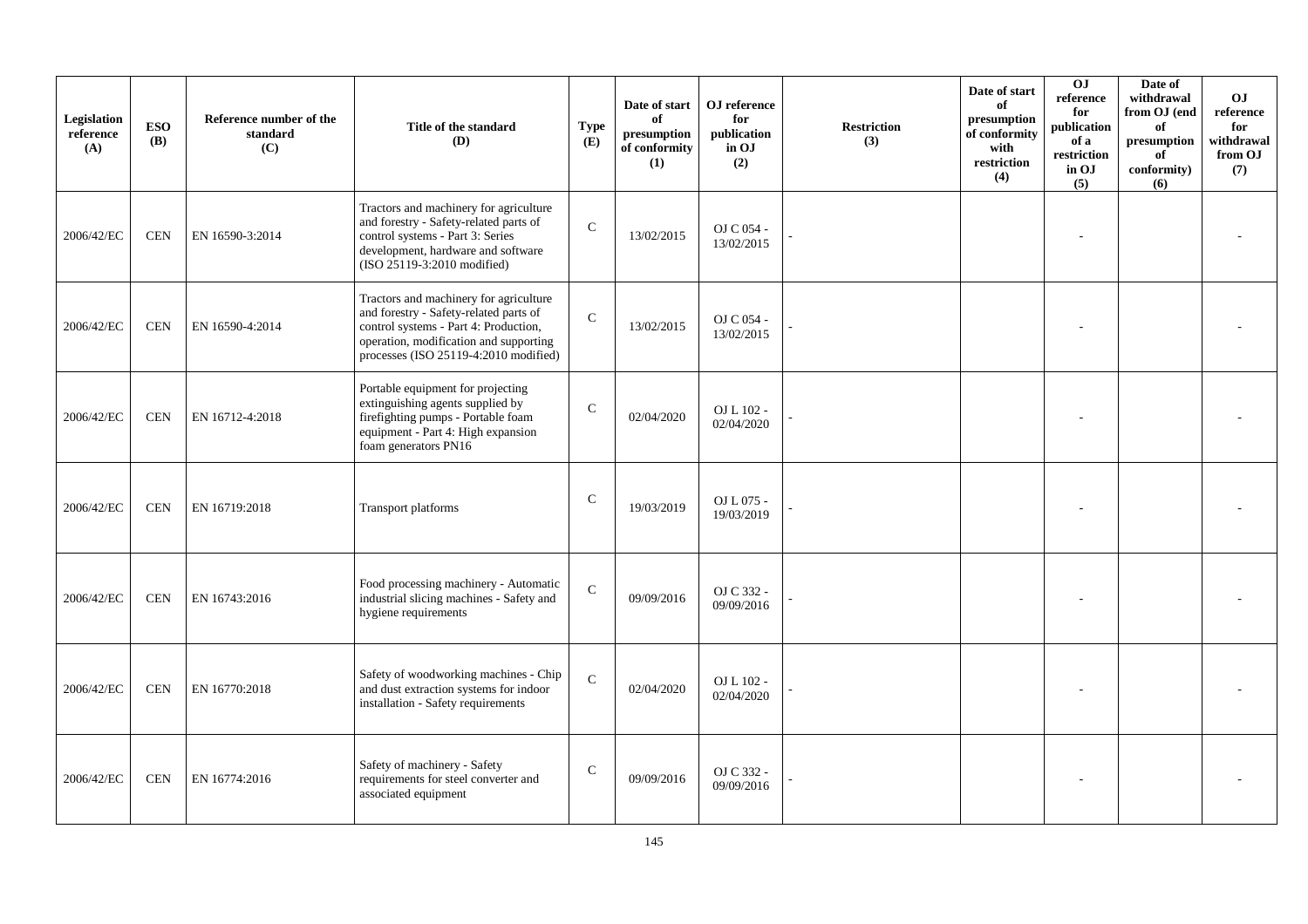| Legislation<br>reference<br>(A) | <b>ESO</b><br><b>(B)</b> | Reference number of the<br>standard<br>(C) | Title of the standard<br><b>(D)</b>                                                                  | <b>Type</b><br>(E) | Date of start<br>of<br>presumption<br>of conformity<br>(1) | ${\bf OJ}$ reference<br>for<br>publication<br>in OJ<br>(2) | <b>Restriction</b><br>(3) | Date of start<br>of<br>presumption<br>of conformity<br>with<br>restriction<br>(4) | 0J<br>reference<br>for<br>publication<br>of a<br>restriction<br>in OJ<br>(5) | Date of<br>withdrawal<br>from OJ (end<br>of<br>$\mathbf{presumption}% \label{fig:ex1}%$<br>of<br>conformity)<br>(6) | OJ<br>$\rm reference$<br>for<br>withdrawal<br>from OJ<br>(7) |
|---------------------------------|--------------------------|--------------------------------------------|------------------------------------------------------------------------------------------------------|--------------------|------------------------------------------------------------|------------------------------------------------------------|---------------------------|-----------------------------------------------------------------------------------|------------------------------------------------------------------------------|---------------------------------------------------------------------------------------------------------------------|--------------------------------------------------------------|
| 2006/42/EC                      | <b>CEN</b>               | EN 16808:2020                              | Petroleum, petrochemical and natural<br>gas industries - Safety of machineries -<br>Manual elevators | ${\bf C}$          | 15/10/2021                                                 | OJ L 366 -<br>15/10/2021                                   |                           |                                                                                   |                                                                              |                                                                                                                     |                                                              |
| 2006/42/EC                      | <b>CEN</b>               | EN 16851:2017                              | Cranes - Light crane systems                                                                         | $\mathbf C$        | 09/06/2017                                                 | OJ C 183 -<br>09/06/2017                                   |                           |                                                                                   |                                                                              | 15/04/2023                                                                                                          | OJ L 366 -<br>15/10/2021                                     |
| 2006/42/EC                      | <b>CEN</b>               | EN 16851:2017+A1:2020                      | Cranes - Light crane systems                                                                         | $\mathsf{C}$       | 15/10/2021                                                 | OJ L 366 -<br>15/10/2021                                   |                           |                                                                                   |                                                                              |                                                                                                                     |                                                              |
| 2006/42/EC                      | <b>CEN</b>               | EN 16952:2018                              | Agricultural machinery - Rough-terrain<br>Work Platforms for Orchard's<br>operations (WPO) - Safety  | ${\bf C}$          | 19/03/2019                                                 | OJ L 075 -<br>19/03/2019                                   |                           |                                                                                   |                                                                              |                                                                                                                     |                                                              |
| 2006/42/EC                      | <b>CEN</b>               | EN 16985:2018                              | Spray booths for organic coating<br>material - Safety requirements                                   | $\mathbf C$        | 02/04/2020                                                 | OJ L $102$ -<br>02/04/2020                                 |                           |                                                                                   |                                                                              |                                                                                                                     |                                                              |
| 2006/42/EC                      | <b>CEN</b>               | EN 17059:2018                              | Plating and anodizing lines - Safety<br>requirements                                                 | $\mathbf C$        | 19/03/2019                                                 | OJ L 075 -<br>19/03/2019                                   |                           |                                                                                   |                                                                              |                                                                                                                     |                                                              |
| 2006/42/EC                      | <b>CEN</b>               | EN 17067:2018                              | Forestry machinery - Safety<br>requirements on radio remote controls                                 | $\mathbf C$        | 02/04/2020                                                 | OJ L 102 -<br>02/04/2020                                   |                           |                                                                                   |                                                                              |                                                                                                                     |                                                              |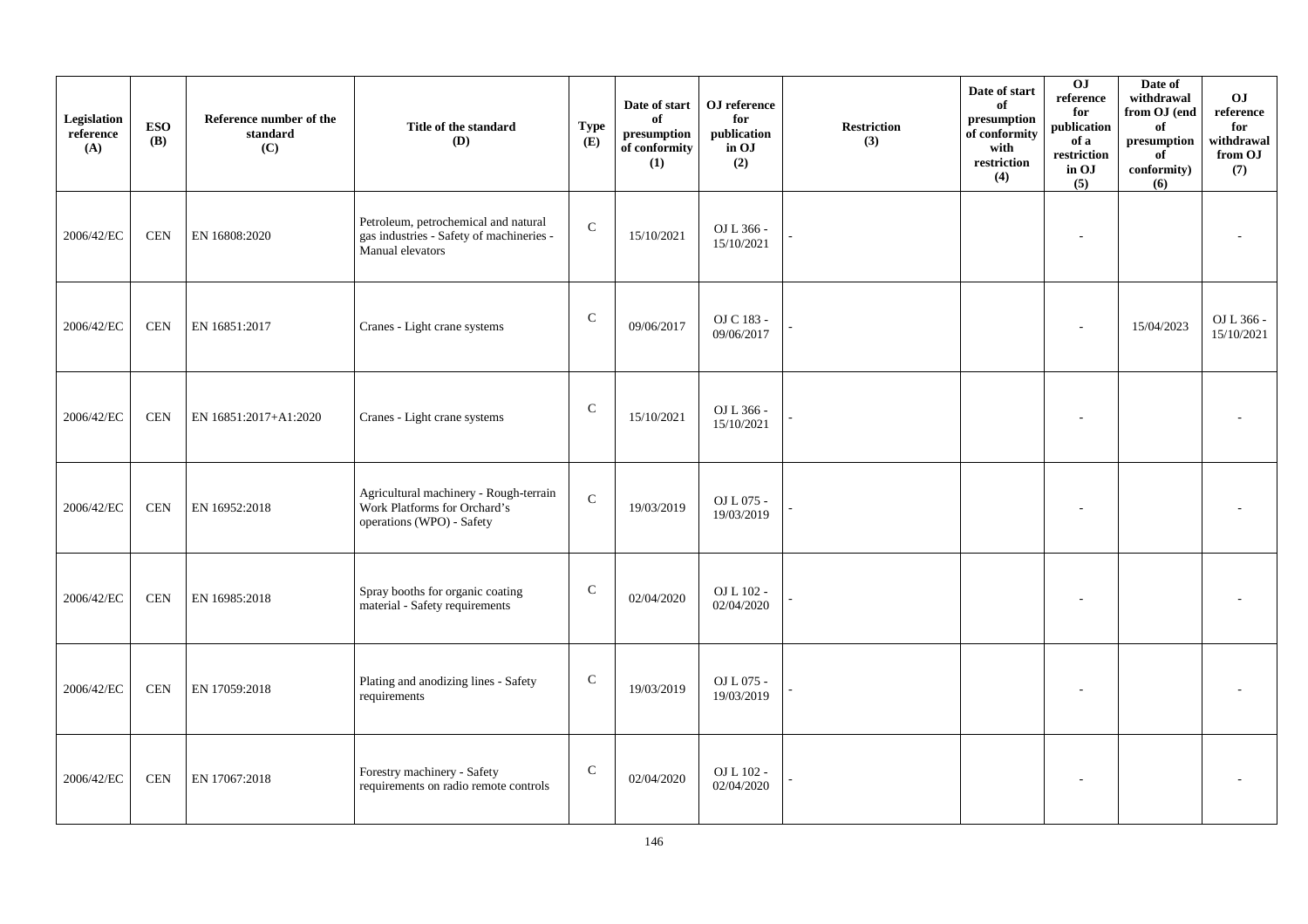| Legislation<br>reference<br>(A) | <b>ESO</b><br><b>(B)</b> | Reference number of the<br>standard<br>(C) | Title of the standard<br>(D)                                                                                                                     | <b>Type</b><br>(E) | Date of start<br>of<br>presumption<br>of conformity<br>(1) | OJ reference<br>for<br>publication<br>in OJ<br>(2) | <b>Restriction</b><br>(3)                                                                                                                                                                                                                                                                                                                                      | Date of start<br>of<br>presumption<br>of conformity<br>with<br>restriction<br>(4) | OJ<br>reference<br>for<br>publication<br>of a<br>restriction<br>in OJ<br>(5) | Date of<br>withdrawal<br>from OJ (end<br>of<br>presumption<br>of<br>conformity)<br>(6) | OJ<br>reference<br>for<br>withdrawal<br>from OJ<br>(7) |
|---------------------------------|--------------------------|--------------------------------------------|--------------------------------------------------------------------------------------------------------------------------------------------------|--------------------|------------------------------------------------------------|----------------------------------------------------|----------------------------------------------------------------------------------------------------------------------------------------------------------------------------------------------------------------------------------------------------------------------------------------------------------------------------------------------------------------|-----------------------------------------------------------------------------------|------------------------------------------------------------------------------|----------------------------------------------------------------------------------------|--------------------------------------------------------|
| 2006/42/EC                      | <b>CEN</b>               | EN ISO 17916:2016                          | Safety of thermal cutting machines (ISO<br>17916:2016)                                                                                           | $\mathsf{C}$       | 09/09/2016                                                 | OJ C 332 -<br>09/09/2016                           |                                                                                                                                                                                                                                                                                                                                                                |                                                                                   |                                                                              |                                                                                        |                                                        |
| 2006/42/EC                      | <b>CEN</b>               | EN ISO 18217:2015                          | Safety of woodworking machines -<br>Edge-banding machines fed by chain(s)<br>(ISO 18217:2015)                                                    | $\mathcal{C}$      | 15/01/2016                                                 | OJ C 014 -<br>15/01/2016                           |                                                                                                                                                                                                                                                                                                                                                                |                                                                                   |                                                                              |                                                                                        |                                                        |
| 2006/42/EC                      | <b>CEN</b>               | EN ISO 19085-1:2017                        | Woodworking machines - Safety - Part<br>1: Common requirements (ISO 19085-<br>1:2017                                                             | $\mathbf C$        | 09/03/2018                                                 | OJ C 092 -<br>09/03/2018                           |                                                                                                                                                                                                                                                                                                                                                                |                                                                                   |                                                                              | 11/10/2023                                                                             | OJ L 115 -<br>13/04/2022                               |
| 2006/42/EC                      | <b>CEN</b>               | EN ISO 19085-1:2021                        | Woodworking machines - Safety - Part<br>1: Common requirements (ISO 19085-<br>$1:2021$ )                                                         | $\mathbf C$        | 13/04/2022                                                 | OJ L 115 -<br>13/04/2022                           |                                                                                                                                                                                                                                                                                                                                                                |                                                                                   |                                                                              |                                                                                        |                                                        |
| 2006/42/EC                      | <b>CEN</b>               | EN ISO 19085-2:2017                        | Woodworking machines - Safety - Part<br>2: Horizontal beam panel circular<br>sawing machines (ISO 19085-2:2017,<br>Corrected version 2017-11-01) | $\mathsf{C}$       | 09/03/2018                                                 | OJ C 092 -<br>09/03/2018                           |                                                                                                                                                                                                                                                                                                                                                                |                                                                                   |                                                                              |                                                                                        |                                                        |
| 2006/42/EC                      | <b>CEN</b>               | EN ISO 19085-3:2017                        | Woodworking machines - Safety<br>requirements - Part 3: Numerically<br>controlled (NC) boring and routing<br>machines (ISO 19085-3:2017)         | $\mathsf{C}$       |                                                            |                                                    | Notice: With regard to its point<br>6.6.2.2.3.1, the harmonised<br>standard EN ISO 19085-3:2017<br>does not confer a presumption of<br>conformity with the essential<br>health and safety requirement set<br>out in point 1.4.1 of Annex I to<br>Directive 2006/42/EC, which<br>requires that guards and<br>protective devices must not be<br>easy to by-pass. | 24/10/2019                                                                        | OJ L 270 -<br>24/10/2019                                                     |                                                                                        |                                                        |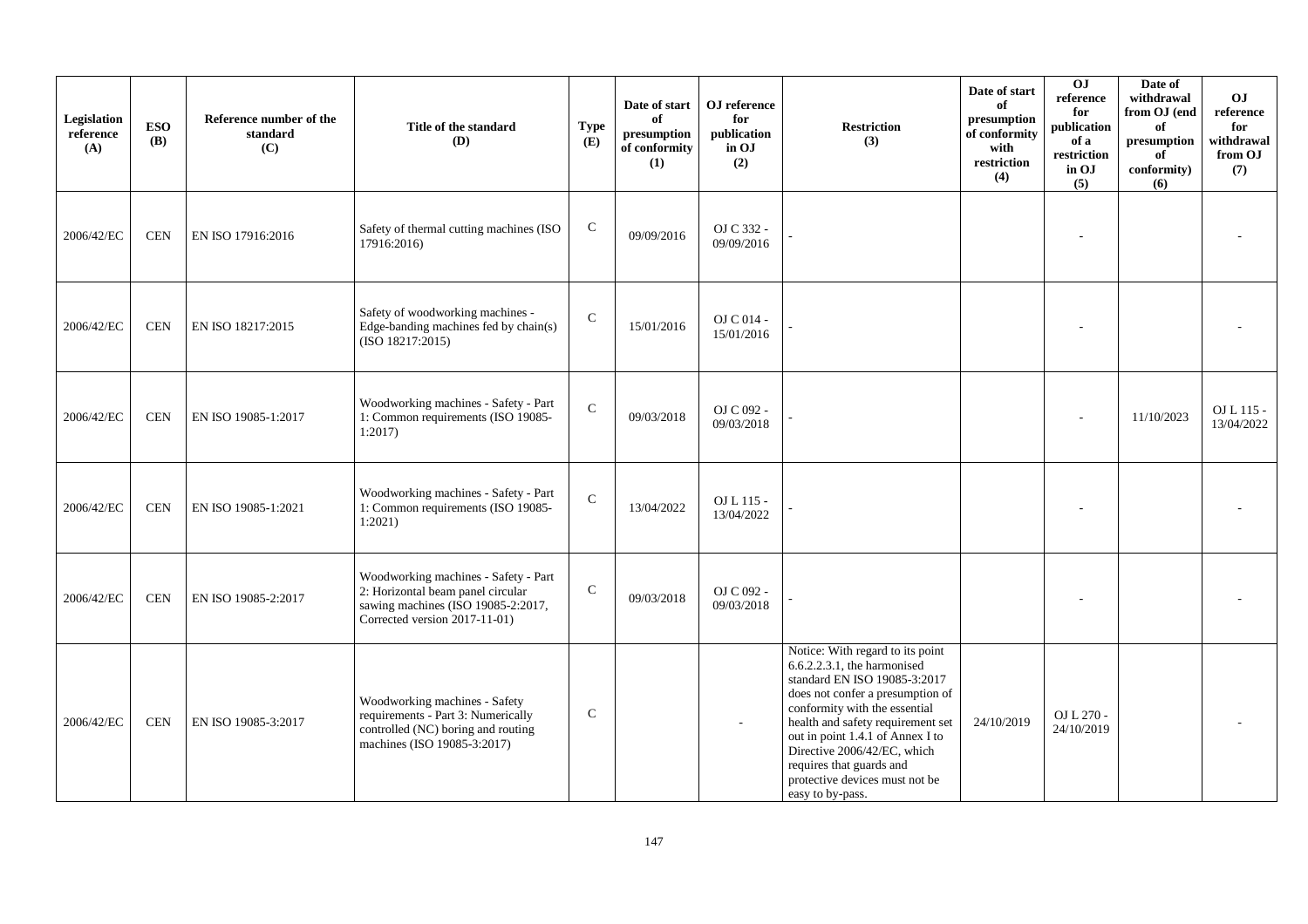| Legislation<br>reference<br>(A) | <b>ESO</b><br><b>(B)</b> | Reference number of the<br>standard<br>(C)                 | Title of the standard<br>(D)                                                                                                                        | <b>Type</b><br>(E) | Date of start<br>of<br>presumption<br>of conformity<br>(1) | OJ reference<br>for<br>publication<br>in OJ<br>(2) | <b>Restriction</b><br>(3) | Date of start<br>of<br>presumption<br>of conformity<br>with<br>$\operatorname{restriction}$<br>(4) | 0J<br>reference<br>for<br>publication<br>of a<br>restriction<br>in OJ<br>(5) | Date of<br>withdrawal<br>from OJ (end<br>of<br>$\bf{presumption}$<br>of<br>conformity)<br>(6) | O <sub>J</sub><br>reference<br>for<br>withdrawal<br>from OJ<br>(7) |
|---------------------------------|--------------------------|------------------------------------------------------------|-----------------------------------------------------------------------------------------------------------------------------------------------------|--------------------|------------------------------------------------------------|----------------------------------------------------|---------------------------|----------------------------------------------------------------------------------------------------|------------------------------------------------------------------------------|-----------------------------------------------------------------------------------------------|--------------------------------------------------------------------|
| 2006/42/EC                      | <b>CEN</b>               | EN ISO 19085-4:2018                                        | Woodworking machines - Safety - Part<br>4: Vertical panel circular sawing<br>machines (ISO 19085-4:2018)                                            | $\mathcal{C}$      | 19/03/2019                                                 | OJ L 075 -<br>19/03/2019                           |                           |                                                                                                    |                                                                              |                                                                                               |                                                                    |
| 2006/42/EC                      | <b>CEN</b>               | EN ISO 19085-5:2017                                        | Woodworking machines - Safety - Part<br>5: Dimension saws (ISO 19085-5:2017)                                                                        | ${\bf C}$          | 09/03/2018                                                 | OJ C 092 -<br>09/03/2018                           |                           |                                                                                                    |                                                                              |                                                                                               |                                                                    |
| 2006/42/EC                      | <b>CEN</b>               | EN ISO 19085-6:2017                                        | Woodworking machines - Safety - Part<br>6: Single spindle vertical moulding<br>machines ("toupies") (ISO<br>19085-6:2017)                           | $\mathsf{C}$       | 19/03/2019                                                 | OJ L 075 -<br>19/03/2019                           |                           |                                                                                                    |                                                                              |                                                                                               |                                                                    |
| 2006/42/EC                      | <b>CEN</b>               | EN ISO 19085-7:2019                                        | Woodworking machines - Safety - Part<br>7: Surface planing, thickness planing,<br>combined surface/thickness planing<br>machines (ISO 19085-7:2019) | ${\bf C}$          | 02/04/2020                                                 | OJ L 102 -<br>02/04/2020                           |                           |                                                                                                    |                                                                              |                                                                                               |                                                                    |
| 2006/42/EC                      | <b>CEN</b>               | EN ISO 19085-8:2018                                        | Woodworking machines - Safety - Part<br>8: Belt sanding and calibrating machines<br>for straight workpieces (ISO 19085-<br>8:2017                   | $\mathsf{C}$       | 19/03/2019                                                 | OJ L 075 -<br>19/03/2019                           |                           |                                                                                                    |                                                                              |                                                                                               |                                                                    |
| 2006/42/EC                      | <b>CEN</b>               | EN ISO 19085-9:2020                                        | Woodworking machines - Safety - Part<br>9: Circular saw benches (with and<br>without sliding table) (ISO 19085-<br>9:2019                           | $\mathbf C$        | 03/03/2021                                                 | OJ L 072 -<br>03/03/2021                           |                           |                                                                                                    |                                                                              |                                                                                               |                                                                    |
| 2006/42/EC                      | <b>CEN</b>               | EN ISO 19085-10:2019,<br>EN ISO 19085-<br>10:2019/A11:2020 | Woodworking machines - Safety - Part<br>10: Building site saws (contractor saws)<br>$(ISO 19085-10:2018)$                                           | $\mathsf{C}$       | 15/10/2021                                                 | OJ L 366 -<br>15/10/2021                           |                           |                                                                                                    |                                                                              |                                                                                               |                                                                    |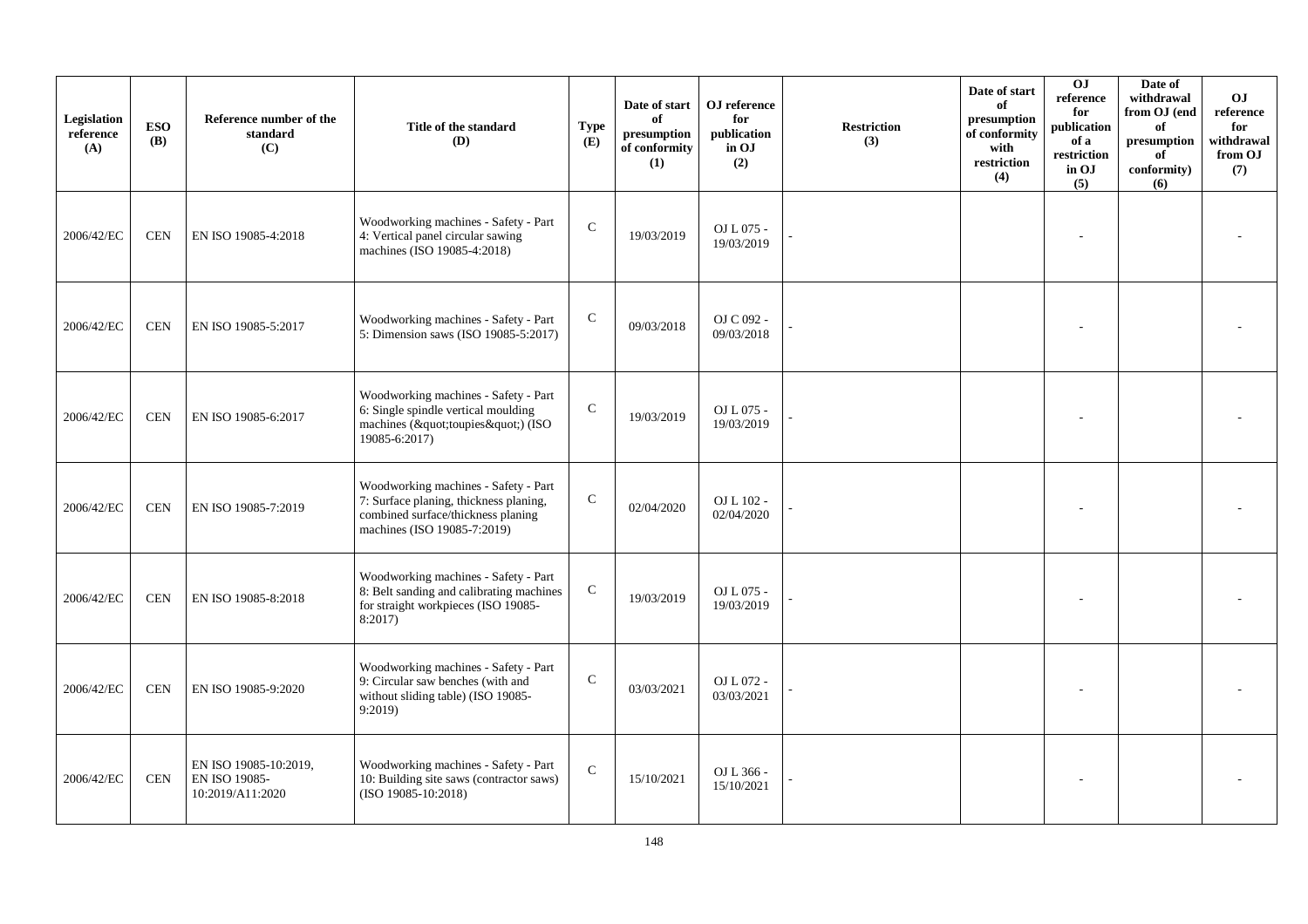| Legislation<br>reference<br>(A) | <b>ESO</b><br><b>(B)</b> | Reference number of the<br>standard<br>(C)      | Title of the standard<br>(D)                                                                                                                                                            | <b>Type</b><br>(E) | Date of start<br>of<br>presumption<br>of conformity<br>(1) | OJ reference<br>for<br>publication<br>in OJ<br>(2) | <b>Restriction</b><br>(3) | Date of start<br>of<br>presumption<br>of conformity<br>with<br>restriction<br>(4) | O <sub>J</sub><br>reference<br>for<br>publication<br>of a<br>restriction<br>in OJ<br>(5) | Date of<br>withdrawal<br>from OJ (end<br>of<br>presumption<br>of<br>conformity)<br>(6) | <b>OJ</b><br>reference<br>for<br>withdrawal<br>from OJ<br>(7) |
|---------------------------------|--------------------------|-------------------------------------------------|-----------------------------------------------------------------------------------------------------------------------------------------------------------------------------------------|--------------------|------------------------------------------------------------|----------------------------------------------------|---------------------------|-----------------------------------------------------------------------------------|------------------------------------------------------------------------------------------|----------------------------------------------------------------------------------------|---------------------------------------------------------------|
| 2006/42/EC                      | <b>CEN</b>               | EN ISO 19085-11:2020                            | Woodworking machines - Safety - Part<br>11: Combined machines (ISO 19085-<br>11:2020)                                                                                                   | $\mathsf{C}$       | 03/03/2021                                                 | OJ L 072 -<br>03/03/2021                           |                           |                                                                                   |                                                                                          |                                                                                        |                                                               |
| 2006/42/EC                      | <b>CEN</b>               | EN ISO 19085-13:2020                            | Woodworking machines - Safety - Part<br>13: Multi-blade rip sawing machines<br>with manual loading and/or unloading<br>$(ISO 19085-13:2020)$                                            | $\mathsf{C}$       | 03/03/2021                                                 | OJ L 072 -<br>03/03/2021                           |                           |                                                                                   |                                                                                          |                                                                                        |                                                               |
| 2006/42/EC                      | <b>CEN</b>               | EN ISO 19225:2017                               | Underground mining machines - Mobile<br>extracting machines at the face - Safety<br>requirements for shearer loaders and<br>plough systems (ISO 19225:2017)                             | $\mathbf C$        | 19/03/2019                                                 | OJ L 075 -<br>19/03/2019                           |                           |                                                                                   |                                                                                          | 03/09/2022                                                                             | OJ L 072 -<br>03/03/2021                                      |
| 2006/42/EC                      | $\mbox{CEN}$             | EN ISO 19225:2017,<br>EN ISO 19225:2017/A1:2019 | Underground mining machines - Mobile<br>extracting machines at the face - Safety<br>requirements for shearer loaders and<br>plough systems (ISO 19225:2017)                             | $\mathbf C$        | 03/03/2021                                                 | OJ L 072 -<br>03/03/2021                           |                           |                                                                                   |                                                                                          |                                                                                        |                                                               |
| 2006/42/EC                      | <b>CEN</b>               | EN ISO 19296:2018                               | Mining - Mobile machines working<br>underground - Machine safety (ISO<br>19296:2018)                                                                                                    | $\mathcal{C}$      | 02/04/2020                                                 | OJ L 102 -<br>02/04/2020                           |                           |                                                                                   |                                                                                          |                                                                                        |                                                               |
| 2006/42/EC                      | <b>CEN</b>               | EN ISO 19432:2008                               | Building construction machinery and<br>equipment - Portable, hand-held,<br>internal combustion engine driven cut-<br>off machines - Safety requirements and<br>testing (ISO 19432:2006) | $\mathbf C$        | 29/12/2009                                                 | OJ C 214 -<br>08/09/2009                           |                           |                                                                                   |                                                                                          | 31/01/2013                                                                             | OJ C 350 -<br>15/11/2012                                      |
| 2006/42/EC                      | <b>CEN</b>               | EN ISO 19432:2012                               | Building construction machinery and<br>equipment - Portable, hand-held,<br>internal combustion engine driven cut-<br>off machines - Safety requirements (ISO<br>19432:2012)             | $\mathcal{C}$      | 15/11/2012                                                 | OJ C 350 -<br>15/11/2012                           |                           |                                                                                   |                                                                                          | 03/09/2022                                                                             | OJ L 072 -<br>03/03/2021                                      |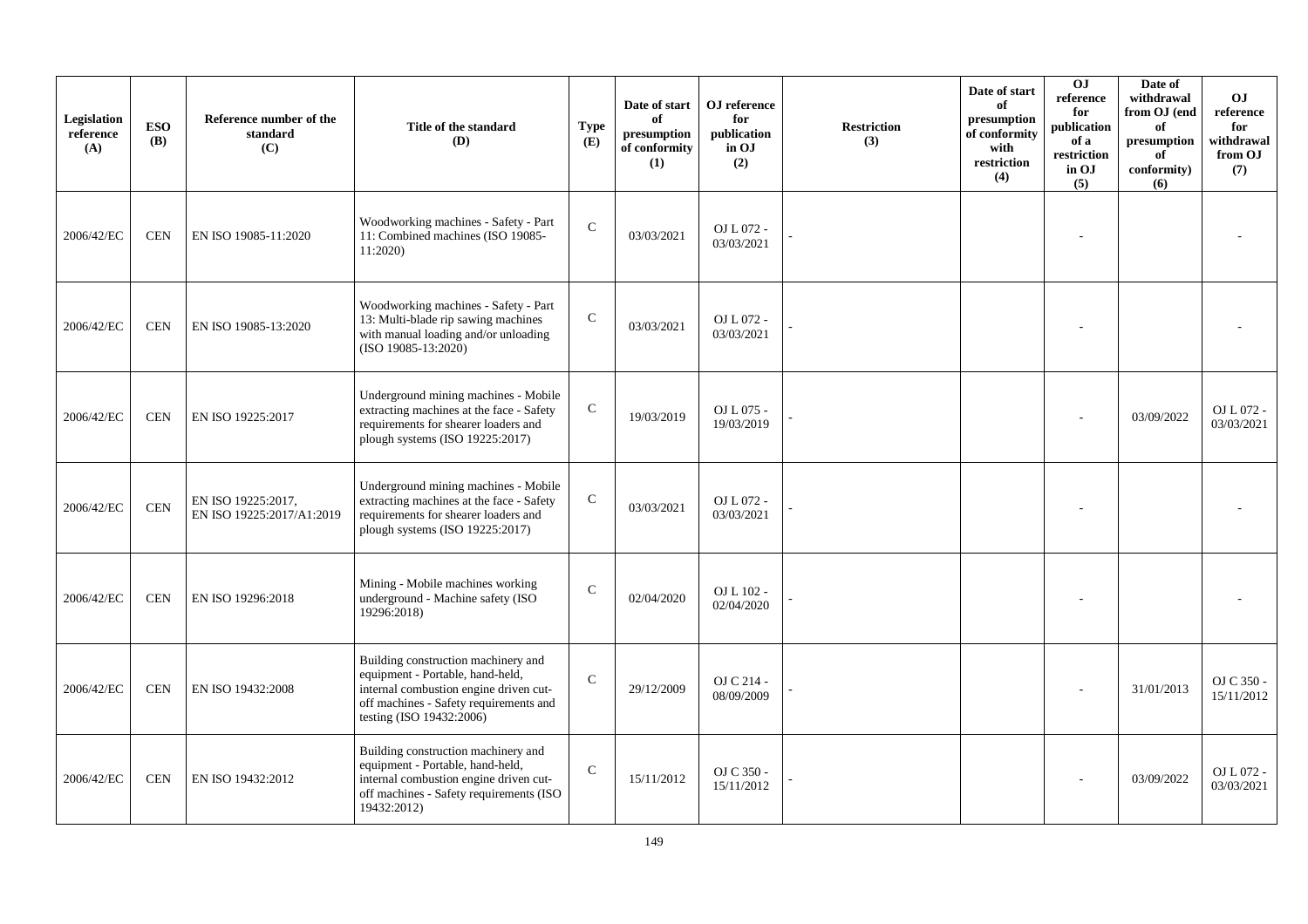| Legislation<br>reference<br>(A) | <b>ESO</b><br><b>(B)</b> | Reference number of the<br>standard<br>(C)       | Title of the standard<br>(D)                                                                                                                                                                                                                                           | <b>Type</b><br>(E) | Date of start<br>of<br>presumption<br>of conformity<br>(1) | OJ reference<br>for<br>publication<br>in OJ<br>(2) | <b>Restriction</b><br>(3) | Date of start<br>of<br>presumption<br>of conformity<br>with<br>restriction<br>(4) | $\overline{0}$<br>reference<br>for<br>publication<br>of a<br>restriction<br>in OJ<br>(5) | Date of<br>withdrawal<br>from OJ (end<br>of<br>presumption<br>of<br>conformity)<br>(6) | O <sub>J</sub><br>reference<br>for<br>withdrawal<br>from OJ<br>(7) |
|---------------------------------|--------------------------|--------------------------------------------------|------------------------------------------------------------------------------------------------------------------------------------------------------------------------------------------------------------------------------------------------------------------------|--------------------|------------------------------------------------------------|----------------------------------------------------|---------------------------|-----------------------------------------------------------------------------------|------------------------------------------------------------------------------------------|----------------------------------------------------------------------------------------|--------------------------------------------------------------------|
| 2006/42/EC                      | <b>CEN</b>               | EN ISO 19432-1:2020                              | Building construction machinery and<br>equipment - Portable, hand-held,<br>internal combustion engine-driven<br>abrasive cutting machines - Part 1:<br>Safety requirements for cut-off<br>machines for centre-mounted rotating<br>abrasive wheels $(ISO 19432-1:2020)$ | $\mathsf{C}$       | 03/03/2021                                                 | OJ L 072 -<br>03/03/2021                           |                           |                                                                                   |                                                                                          |                                                                                        |                                                                    |
| 2006/42/EC                      | <b>CEN</b>               | EN ISO 19932-1:2013                              | Equipment for crop protection -<br>Knapsack sprayers - Part 1: Safety and<br>environmental requirements (ISO<br>19932-1:2013)                                                                                                                                          | $\mathsf{C}$       | 28/11/2013                                                 | OJ C 348 -<br>28/11/2013                           |                           |                                                                                   |                                                                                          |                                                                                        |                                                                    |
| 2006/42/EC                      | <b>CEN</b>               | EN ISO 19932-2:2013                              | Equipment for crop protection -<br>Knapsack sprayers - Part 2: Test<br>methods (ISO 19932-2:2013)                                                                                                                                                                      | $\mathbf{C}$       | 28/11/2013                                                 | OJ C 348 -<br>28/11/2013                           |                           |                                                                                   |                                                                                          |                                                                                        |                                                                    |
| 2006/42/EC                      | <b>CEN</b>               | EN ISO 20361:2009                                | Liquid pumps and pump units - Noise<br>test code - Grades 2 and 3 of accuracy<br>(ISO 20361:2007)                                                                                                                                                                      | ${\bf C}$          | 29/12/2009                                                 | OJ C 214 -<br>08/09/2009                           |                           |                                                                                   |                                                                                          | 09/09/2016                                                                             | OJ C 332 -<br>09/09/2016                                           |
| 2006/42/EC                      | <b>CEN</b>               | EN ISO 20361:2015                                | Liquid pumps and pump units - Noise<br>test code - Grades 2 and 3 of accuracy<br>(ISO 20361:2015)                                                                                                                                                                      | $\mathsf{C}$       | 09/09/2016                                                 | OJ C 332 -<br>09/09/2016                           |                           |                                                                                   |                                                                                          | 03/09/2022                                                                             | OJ L 072 -<br>03/03/2021                                           |
| 2006/42/EC                      | <b>CEN</b>               | EN ISO 20361:2019.<br>EN ISO 20361:2019/A11:2020 | Liquid pumps and pumps units - Noise<br>test code - Grades 2 and 3 of accuracy<br>(ISO 20361:2019)                                                                                                                                                                     | $\mathcal{C}$      | 03/03/2021                                                 | OJ L 072 -<br>03/03/2021                           |                           |                                                                                   |                                                                                          |                                                                                        |                                                                    |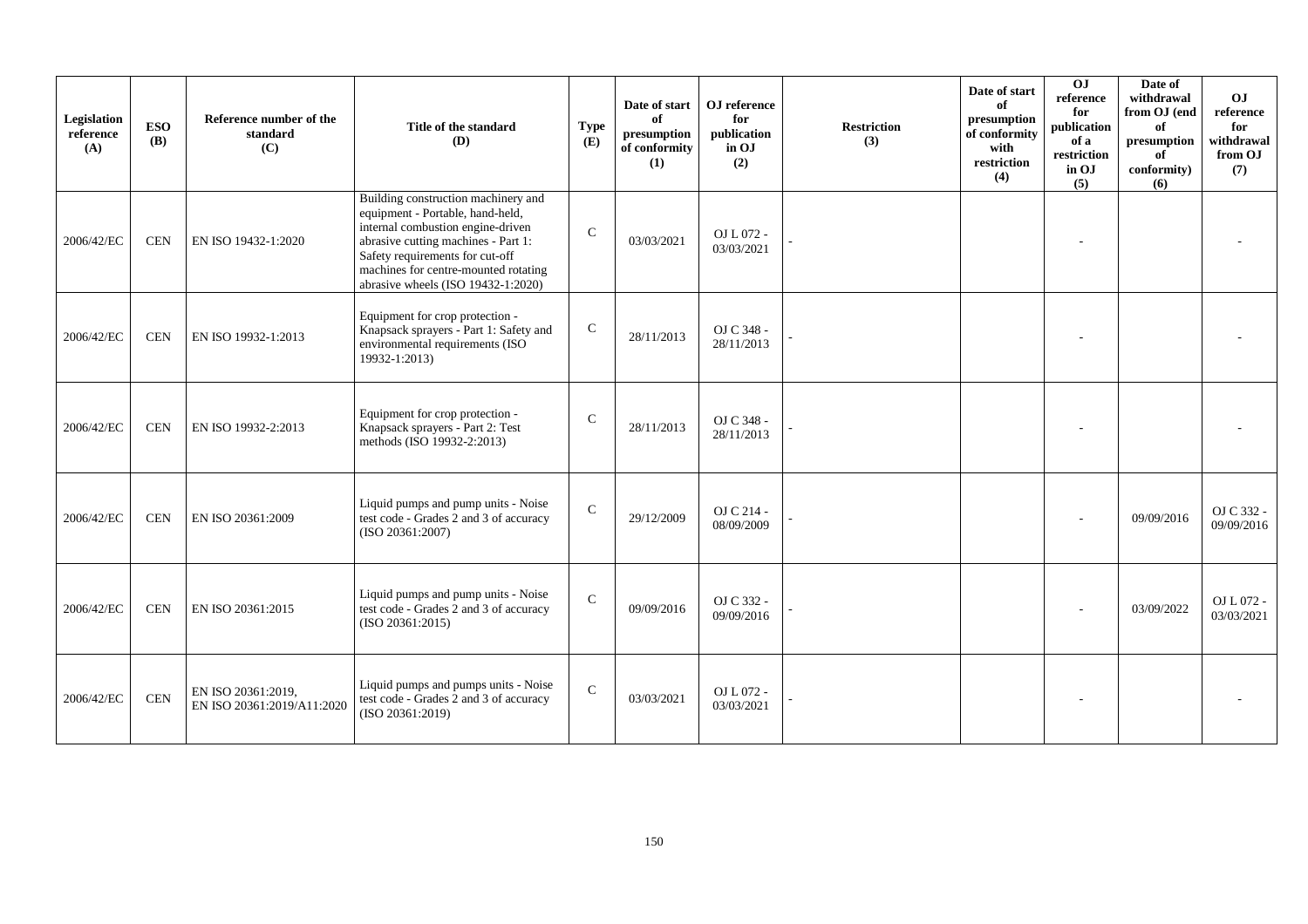| Legislation<br>reference<br>(A) | <b>ESO</b><br><b>(B)</b> | Reference number of the<br>standard<br>(C) | Title of the standard<br>(D)                                                                                                                                                            | <b>Type</b><br>(E) | Date of start<br>of<br>presumption<br>of conformity<br>(1) | OJ reference<br>for<br>publication<br>in OJ<br>(2) | <b>Restriction</b><br>(3) | Date of start<br>of<br>presumption<br>of conformity<br>with<br>restriction<br>(4) | OJ<br>reference<br>for<br>publication<br>of a<br>restriction<br>in OJ<br>(5) | Date of<br>withdrawal<br>from OJ (end<br>of<br>presumption<br>of<br>conformity)<br>(6) | <b>OJ</b><br>reference<br>for<br>withdrawal<br>from OJ<br>(7) |
|---------------------------------|--------------------------|--------------------------------------------|-----------------------------------------------------------------------------------------------------------------------------------------------------------------------------------------|--------------------|------------------------------------------------------------|----------------------------------------------------|---------------------------|-----------------------------------------------------------------------------------|------------------------------------------------------------------------------|----------------------------------------------------------------------------------------|---------------------------------------------------------------|
| 2006/42/EC                      | <b>CEN</b>               | EN ISO 20430:2020                          | Plastics and rubber machines - Injection<br>moulding machines - Safety<br>requirements (ISO 20430:2020)                                                                                 | $\mathcal{C}$      | 15/10/2021                                                 | OJ L 366 -<br>15/10/2021                           |                           |                                                                                   |                                                                              |                                                                                        |                                                               |
| 2006/42/EC                      | <b>CEN</b>               | EN ISO 21904-1:2020                        | Health and safety in welding and allied<br>processes - Equipment for capture and<br>separation of welding fume - Part 1:<br>General requirements (ISO 21904-<br>1:2020                  | $\mathcal{C}$      | 03/03/2021                                                 | OJ L 072 -<br>03/03/2021                           |                           |                                                                                   |                                                                              |                                                                                        |                                                               |
| 2006/42/EC                      | <b>CEN</b>               | EN ISO 22867:2008                          | Forestry machinery - Vibration test code<br>for portable hand-held machines with<br>internal combustion engine - Vibration<br>at the handles (ISO 22867:2004,<br>including Cor 1:2006)  | $\mathcal{C}$      | 29/12/2009                                                 | OJ C 214 -<br>08/09/2009                           |                           |                                                                                   |                                                                              | 30/06/2012                                                                             | OJ C 061 -<br>29/02/2012                                      |
| 2006/42/EC                      | <b>CEN</b>               | EN ISO 22867:2011                          | Forestry and gardening machinery -<br>Vibration test code for portable hand-<br>held machines with internal combustion<br>engine - Vibration at the handles (ISO)<br>22867:2011)        | $\mathbf C$        | 29/02/2012                                                 | OJ C 061 -<br>29/02/2012                           |                           |                                                                                   |                                                                              |                                                                                        |                                                               |
| 2006/42/EC                      | <b>CEN</b>               | EN ISO 22868:2008                          | Forestry machinery - Noise test code for<br>portable hand-held machines with<br>internal combustion engine -<br>Engineering method (Grade 2 accuracy)<br>(ISO 22868:2005)               | $\mathcal{C}$      | 29/12/2009                                                 | OJ C 214 -<br>08/09/2009                           |                           |                                                                                   |                                                                              | 30/09/2011                                                                             | OJ C 214 -<br>20/07/2011                                      |
| 2006/42/EC                      | <b>CEN</b>               | EN ISO 22868:2011                          | Forestry and gardening machinery -<br>Noise test code for portable hand-held<br>machines with internal combustion<br>engine - Engineering method (Grade 2<br>accuracy) (ISO 22868:2011) | $\mathcal{C}$      | 20/07/2011                                                 | OJ C 214 -<br>20/07/2011                           |                           |                                                                                   |                                                                              | 11/10/2023                                                                             | OJ L 115 -<br>13/04/2022                                      |
| 2006/42/EC                      | <b>CEN</b>               | EN ISO 22868:2021                          | Forestry and gardening machinery -<br>Noise test code for portable hand-held<br>machines with internal combustion<br>engine - Engineering method (Grade 2<br>accuracy) (ISO 22868:2021) | $\mathsf{C}$       | 13/04/2022                                                 | OJ L 115 -<br>13/04/2022                           |                           |                                                                                   |                                                                              |                                                                                        |                                                               |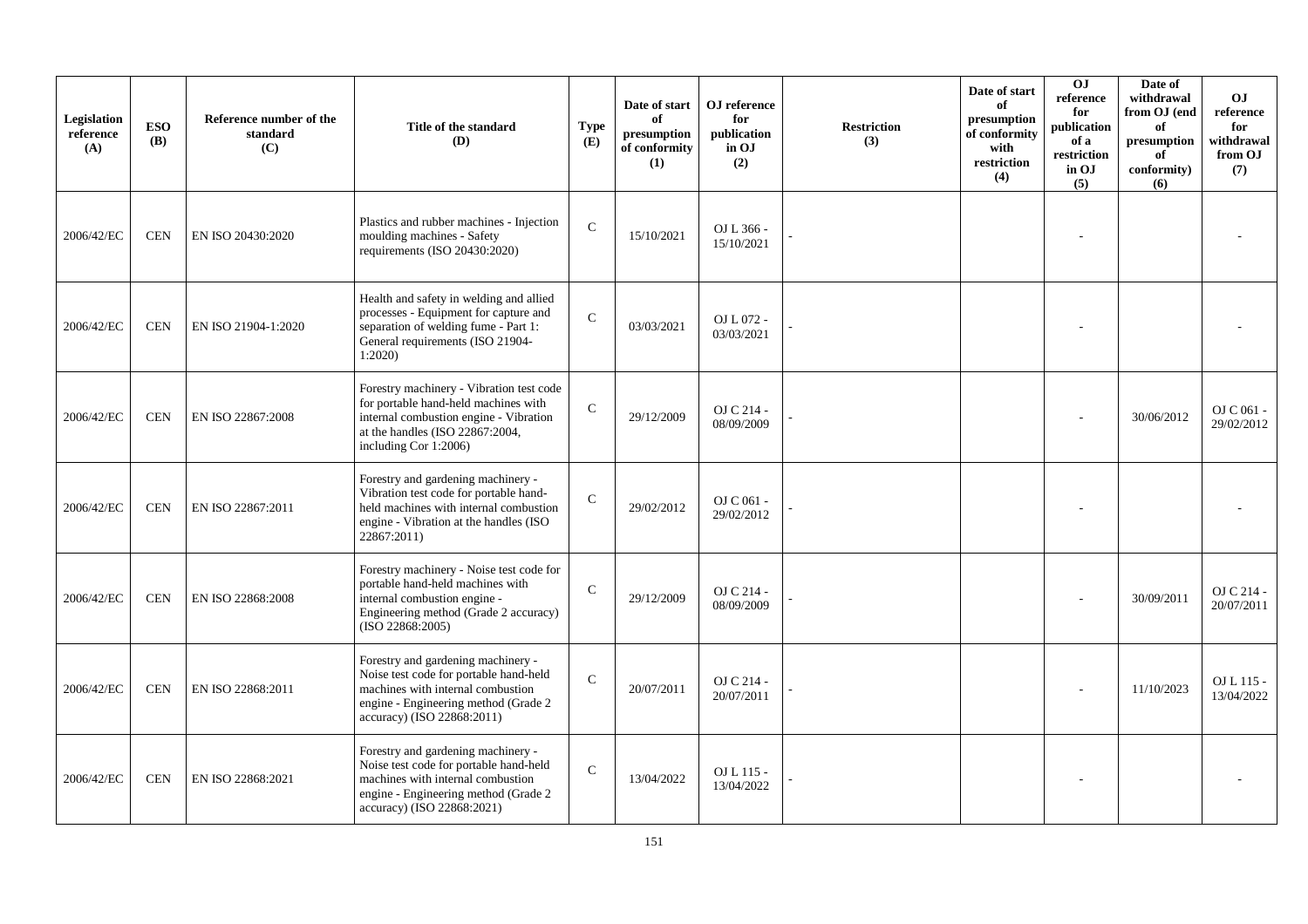| Legislation<br>reference<br>(A) | <b>ESO</b><br><b>(B)</b> | Reference number of the<br>standard<br>(C)              | Title of the standard<br><b>(D)</b>                                                                                                                  | <b>Type</b><br>(E) | Date of start<br>of<br>presumption<br>of conformity<br>(1) | OJ reference<br>for<br>publication<br>in OJ<br>(2) | <b>Restriction</b><br>(3) | Date of start<br>of<br>presumption<br>of conformity<br>with<br>restriction<br>(4) | 0J<br>reference<br>for<br>publication<br>of a<br>restriction<br>in OJ<br>(5) | Date of<br>withdrawal<br>from OJ (end<br>of<br>presumption<br>of<br>conformity)<br>(6) | <b>OJ</b><br>reference<br>for<br>withdrawal<br>from OJ<br>(7) |
|---------------------------------|--------------------------|---------------------------------------------------------|------------------------------------------------------------------------------------------------------------------------------------------------------|--------------------|------------------------------------------------------------|----------------------------------------------------|---------------------------|-----------------------------------------------------------------------------------|------------------------------------------------------------------------------|----------------------------------------------------------------------------------------|---------------------------------------------------------------|
| 2006/42/EC                      | <b>CEN</b>               | EN ISO 23125:2010                                       | Machine tools - Safety - Turning<br>machines (ISO 23125:2010)                                                                                        | ${\bf C}$          | 20/10/2010                                                 | OJ C 284 -<br>20/10/2010                           |                           |                                                                                   | ٠                                                                            | 31/10/2012                                                                             | OJ C 256 -<br>24/08/2012                                      |
| 2006/42/EC                      | $\mbox{CEN}$             | EN ISO 23125:2010,<br>EN ISO 23125:2010/A1:2012         | Machine tools - Safety - Turning<br>machines (ISO 23125:2010)                                                                                        | $\mathsf{C}$       | 24/08/2012                                                 | OJ C 256 -<br>24/08/2012                           |                           |                                                                                   |                                                                              | 29/02/2016                                                                             | OJ C 014 -<br>15/01/2016                                      |
| 2006/42/EC                      | <b>CEN</b>               | EN ISO 23125:2015                                       | Machine tools - Safety - Turning<br>machines (ISO 23125:2015, Corrected<br>version 2016-03-15)                                                       | $\mathcal{C}$      | 15/01/2016                                                 | OJ C 014 -<br>15/01/2016                           |                           |                                                                                   |                                                                              |                                                                                        |                                                               |
| 2006/42/EC                      | <b>CEN</b>               | EN ISO 28139:2009                                       | Agricultural and forestry machinery -<br>Knapsack combustion-engine-driven<br>mistblowers - Safety requirements (ISO<br>28139:2009)                  | ${\bf C}$          | 29/12/2009                                                 | OJ C 309 -<br>18/12/2009                           |                           |                                                                                   |                                                                              |                                                                                        |                                                               |
| 2006/42/EC                      | $\mbox{CEN}$             | EN ISO 28881:2013,<br>EN ISO 28881:2013/AC:2013         | Machine tools - Safety - Electro-<br>discharge machines (ISO 28881:2013)                                                                             | $\mathsf{C}$       | 28/11/2013                                                 | OJ C 348 -<br>28/11/2013                           |                           |                                                                                   |                                                                              |                                                                                        |                                                               |
| 2006/42/EC                      | <b>CEN</b>               | EN ISO 28927-1:2009                                     | Hand-held portable power tools - Test<br>methods for evaluation of vibration<br>emission - Part 1: Angle and vertical<br>grinders (ISO 28927-1:2009) | $\mathsf{C}$       | 26/05/2010                                                 | OJ C 136 -<br>26/05/2010                           |                           |                                                                                   |                                                                              | 30/06/2018                                                                             | OJ C 092 -<br>09/03/2018                                      |
| 2006/42/EC                      | <b>CEN</b>               | EN ISO 28927-1:2009,<br>EN ISO 28927-<br>1:2009/A1:2017 | Hand-held portable power tools - Test<br>methods for evaluation of vibration<br>emission - Part 1: Angle and vertical<br>grinders (ISO 28927-1:2009) | $\mathbf C$        | 09/03/2018                                                 | OJ C 092 -<br>09/03/2018                           |                           |                                                                                   |                                                                              |                                                                                        |                                                               |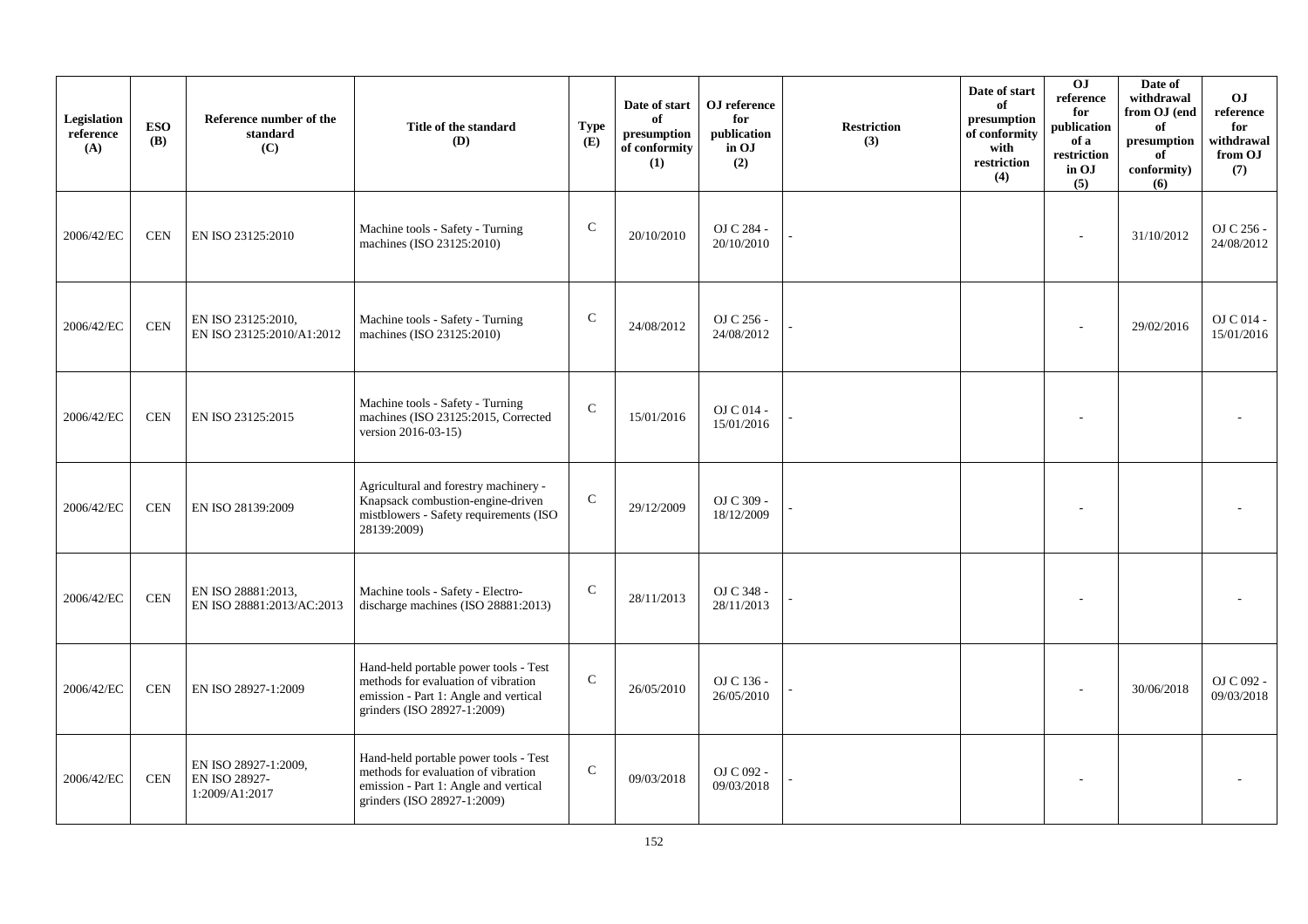| Legislation<br>reference<br>(A) | <b>ESO</b><br><b>(B)</b> | Reference number of the<br>standard<br>(C)              | Title of the standard<br>(D)                                                                                                                                                         | <b>Type</b><br>(E) | Date of start<br>of<br>presumption<br>of conformity<br>(1) | OJ reference<br>for<br>publication<br>in OJ<br>(2) | <b>Restriction</b><br>(3) | Date of start<br>of<br>presumption<br>of conformity<br>with<br>restriction<br>(4) | OJ<br>reference<br>for<br>publication<br>of a<br>restriction<br>in OJ<br>(5) | Date of<br>withdrawal<br>from OJ (end<br>of<br>presumption<br>of<br>conformity)<br>(6) | <b>OJ</b><br>reference<br>for<br>withdrawal<br>from OJ<br>(7) |
|---------------------------------|--------------------------|---------------------------------------------------------|--------------------------------------------------------------------------------------------------------------------------------------------------------------------------------------|--------------------|------------------------------------------------------------|----------------------------------------------------|---------------------------|-----------------------------------------------------------------------------------|------------------------------------------------------------------------------|----------------------------------------------------------------------------------------|---------------------------------------------------------------|
| 2006/42/EC                      | <b>CEN</b>               | EN ISO 28927-2:2009                                     | Hand-held portable power tools - Test<br>methods for evaluation of vibration<br>emission - Part 2: Wrenches, nutrunners<br>and screwdrivers (ISO 28927-2:2009)                       | $\mathbf C$        | 26/05/2010                                                 | OJ C 136 -<br>26/05/2010                           |                           |                                                                                   |                                                                              | 02/10/2021                                                                             | OJ L 102 -<br>02/04/2020                                      |
| 2006/42/EC                      | <b>CEN</b>               | EN ISO 28927-2:2009.<br>EN ISO 28927-<br>2:2009/A1:2017 | Hand-held portable power tools - Test<br>methods for evaluation of vibration<br>emission - Part 2: Wrenches, nutrunners<br>and screwdrivers (ISO 28927-2:2009)                       | $\mathsf C$        | 19/03/2019                                                 | OJ L 075 -<br>19/03/2019                           |                           |                                                                                   |                                                                              |                                                                                        |                                                               |
| 2006/42/EC                      | <b>CEN</b>               | EN ISO 28927-3:2009                                     | Hand-held portable power tools - Test<br>methods for evaluation of vibration<br>emission - Part 3: Polishers and rotary,<br>orbital and random orbital sanders (ISO<br>28927-3:2009) | $\mathcal{C}$      | 26/05/2010                                                 | OJ C 136 -<br>26/05/2010                           |                           |                                                                                   |                                                                              |                                                                                        |                                                               |
| 2006/42/EC                      | <b>CEN</b>               | EN ISO 28927-4:2010                                     | Hand-held portable power tools - Test<br>methods for evaluation of vibration<br>emission - Part 4: Straight grinders (ISO)<br>28927-4:2010)                                          | $\mathsf{C}$       | 08/04/2011                                                 | OJ C 110 -<br>08/04/2011                           |                           |                                                                                   |                                                                              | 02/04/2020                                                                             | OJ L 102 -<br>02/04/2020                                      |
| 2006/42/EC                      | <b>CEN</b>               | EN ISO 28927-4:2010,<br>EN ISO 28927-<br>4:2010/A1:2018 | Hand-held portable power tools - Test<br>methods for evaluation of vibration<br>emission - Part 4: Straight grinders (ISO<br>28927-4:2010)                                           | $\mathcal{C}$      | 02/04/2020                                                 | OJ L 102 -<br>02/04/2020                           |                           |                                                                                   |                                                                              |                                                                                        |                                                               |
| 2006/42/EC                      | <b>CEN</b>               | EN ISO 28927-5:2009                                     | Hand-held portable power tools - Test<br>methods for evaluation of vibration<br>emission - Part 5: Drills and impact<br>drills (ISO 28927-5:2009)                                    | $\mathbf C$        | 26/05/2010                                                 | OJ C 136 -<br>26/05/2010                           |                           |                                                                                   |                                                                              | 31/03/2016                                                                             | $OJ C 014 -$<br>15/01/2016                                    |
| 2006/42/EC                      | <b>CEN</b>               | EN ISO 28927-5:2009,<br>EN ISO 28927-<br>5:2009/A1:2015 | Hand-held portable power tools - Test<br>methods for evaluation of vibration<br>emission - Part 5: Drills and impact<br>drills (ISO 28927-5:2009)                                    | $\mathbf C$        | 15/01/2016                                                 | OJ C 014 -<br>15/01/2016                           |                           |                                                                                   |                                                                              |                                                                                        |                                                               |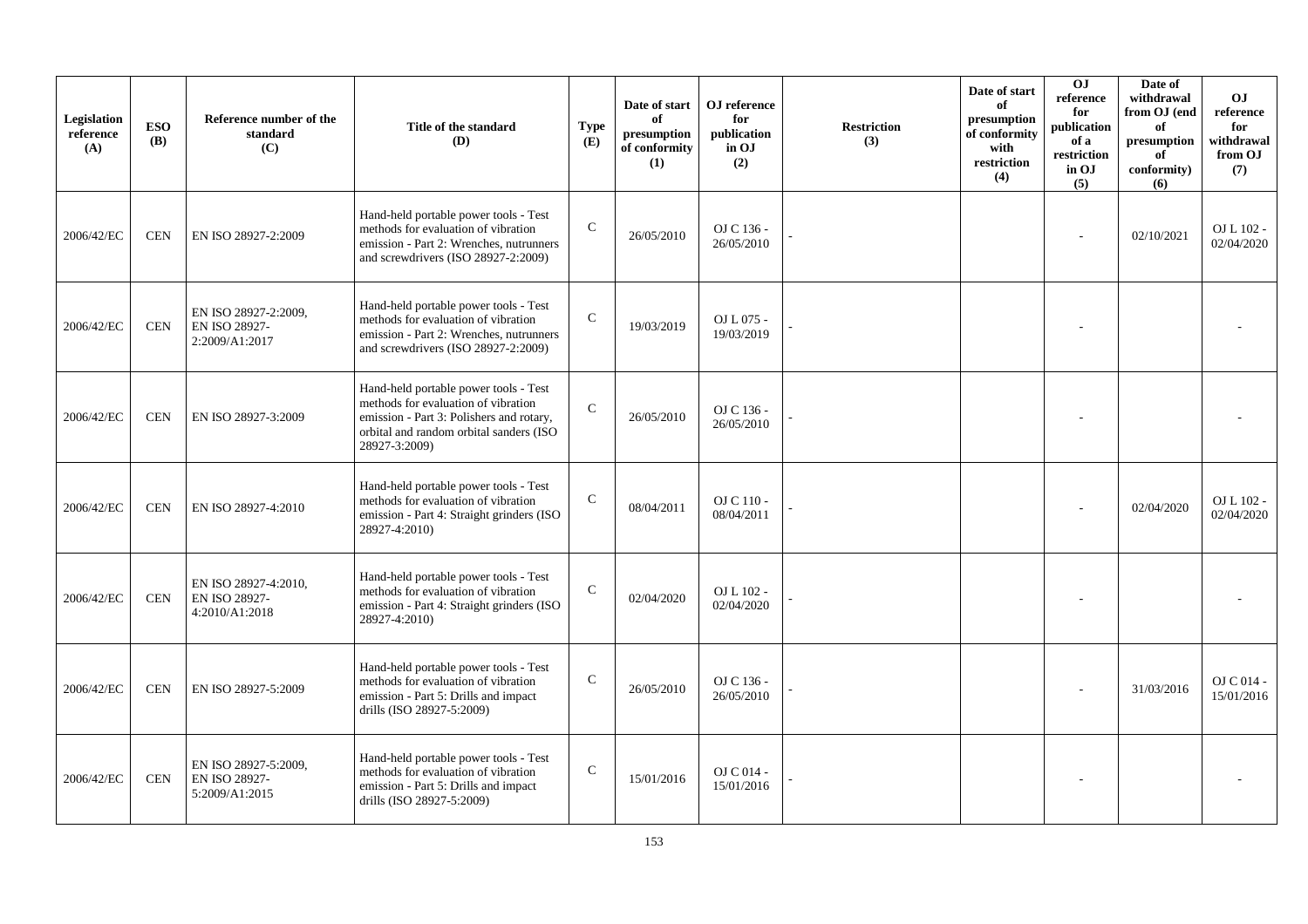| Legislation<br>reference<br>(A) | <b>ESO</b><br><b>(B)</b> | Reference number of the<br>standard<br>(C)              | Title of the standard<br>(D)                                                                                                                                                                                                              | <b>Type</b><br>(E) | Date of start<br>of<br>presumption<br>of conformity<br>(1) | OJ reference<br>for<br>publication<br>in OJ<br>(2) | <b>Restriction</b><br>(3) | Date of start<br>of<br>presumption<br>of conformity<br>with<br>$\operatorname{restriction}$<br>(4) | O <sub>J</sub><br>reference<br>for<br>publication<br>of a<br>restriction<br>in OJ<br>(5) | Date of<br>withdrawal<br>from OJ (end<br>of<br>$\bf{presumption}$<br>of<br>conformity)<br>(6) | <b>OJ</b><br>reference<br>for<br>withdrawal<br>from OJ<br>(7) |
|---------------------------------|--------------------------|---------------------------------------------------------|-------------------------------------------------------------------------------------------------------------------------------------------------------------------------------------------------------------------------------------------|--------------------|------------------------------------------------------------|----------------------------------------------------|---------------------------|----------------------------------------------------------------------------------------------------|------------------------------------------------------------------------------------------|-----------------------------------------------------------------------------------------------|---------------------------------------------------------------|
| 2006/42/EC                      | <b>CEN</b>               | EN ISO 28927-6:2009                                     | Hand-held portable power tools - Test<br>methods for evaluation of vibration<br>emission - Part 6: Rammers (ISO<br>28927-6:2009)                                                                                                          | $\mathsf{C}$       | 26/05/2010                                                 | OJ C 136 -<br>26/05/2010                           |                           |                                                                                                    |                                                                                          |                                                                                               |                                                               |
| 2006/42/EC                      | <b>CEN</b>               | EN ISO 28927-7:2009                                     | Hand-held portable power tools - Test<br>methods for evaluation of vibration<br>emission - Part 7: Nibblers and shears<br>(ISO 28927-7:2009)                                                                                              | $\mathsf{C}$       | 26/05/2010                                                 | OJ C 136 -<br>26/05/2010                           |                           |                                                                                                    |                                                                                          |                                                                                               |                                                               |
| 2006/42/EC                      | <b>CEN</b>               | EN ISO 28927-8:2009                                     | Hand-held portable power tools - Test<br>methods for evaluation of vibration<br>emission - Part 8: Saws, polishing and<br>filing machines with reciprocating<br>action and saws with oscillating or<br>rotating action (ISO 28927-8:2009) | $\mathsf{C}$       | 26/05/2010                                                 | OJ C 136 -<br>26/05/2010                           |                           |                                                                                                    |                                                                                          | 30/06/2016                                                                                    | OJ C 173 -<br>13/05/2016                                      |
| 2006/42/EC                      | <b>CEN</b>               | EN ISO 28927-8:2009,<br>EN ISO 28927-<br>8:2009/A1:2015 | Hand-held portable power tools - Test<br>methods for evaluation of vibration<br>emission - Part 8: Saws, polishing and<br>filing machines with reciprocating<br>action and saws with oscillating or<br>rotating action (ISO 28927-8:2009) | $\mathbf C$        | 13/05/2016                                                 | OJ C 173 -<br>13/05/2016                           |                           |                                                                                                    |                                                                                          |                                                                                               |                                                               |
| 2006/42/EC                      | <b>CEN</b>               | EN ISO 28927-9:2009                                     | Hand-held portable power tools - Test<br>methods for evaluation of vibration<br>emission - Part 9: Scaling hammers and<br>needle scalers (ISO 28927-9:2009)                                                                               | $\mathbf C$        | 26/05/2010                                                 | OJ C 136 -<br>26/05/2010                           |                           |                                                                                                    |                                                                                          |                                                                                               |                                                               |
| 2006/42/EC                      | <b>CEN</b>               | EN ISO 28927-10:2011                                    | Hand-held portable power tools - Test<br>methods for evaluation of vibration<br>emission - Part 10: Percussive drills.<br>hammers and breakers (ISO 28927-<br>10:2011)                                                                    | $\mathcal{C}$      | 18/11/2011                                                 | OJ C 338 -<br>18/11/2011                           |                           |                                                                                                    |                                                                                          |                                                                                               |                                                               |
| 2006/42/EC                      | <b>CEN</b>               | EN ISO 28927-11:2011                                    | Hand-held portable power tools - Test<br>methods for evaluation of vibration<br>emission - Part 11: Stone hammers (ISO<br>28927-11:2011)                                                                                                  | $\mathbf C$        | 20/07/2011                                                 | OJ C 214 -<br>20/07/2011                           |                           |                                                                                                    |                                                                                          |                                                                                               |                                                               |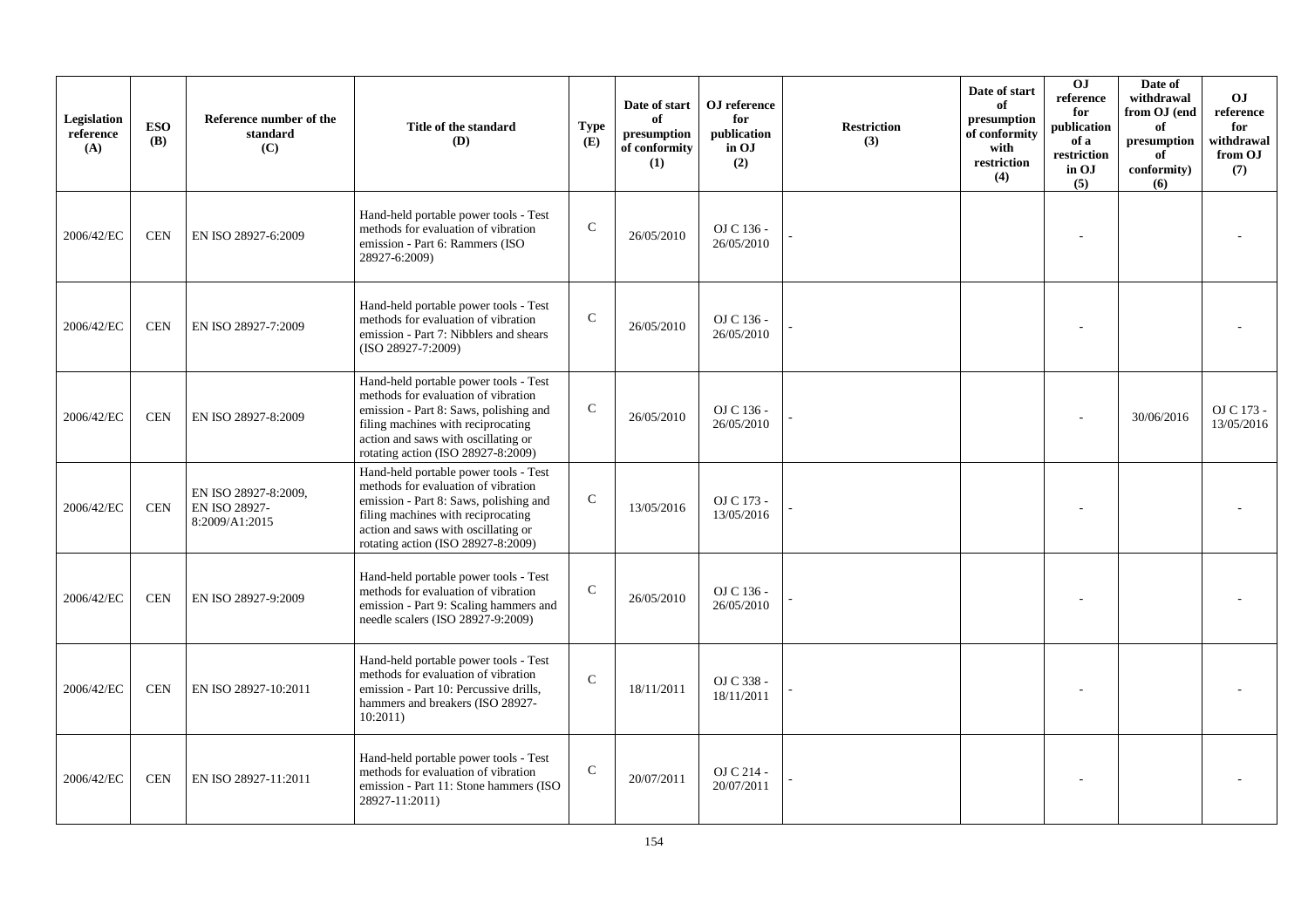| Legislation<br>reference<br>(A) | <b>ESO</b><br><b>(B)</b> | Reference number of the<br>standard<br>(C)                               | Title of the standard<br><b>(D)</b>                                                                                                                                                 | <b>Type</b><br>(E) | Date of start<br>of<br>presumption<br>of conformity<br>(1) | OJ reference<br>for<br>publication<br>in OJ<br>(2) | <b>Restriction</b><br>(3) | Date of start<br>of<br>presumption<br>of conformity<br>with<br>restriction<br>(4) | OJ<br>reference<br>for<br>publication<br>of a<br>restriction<br>in OJ<br>(5) | Date of<br>withdrawal<br>from OJ (end<br>of<br>presumption<br>of<br>conformity)<br>(6) | OJ.<br>reference<br>for<br>withdrawal<br>from OJ<br>(7) |
|---------------------------------|--------------------------|--------------------------------------------------------------------------|-------------------------------------------------------------------------------------------------------------------------------------------------------------------------------------|--------------------|------------------------------------------------------------|----------------------------------------------------|---------------------------|-----------------------------------------------------------------------------------|------------------------------------------------------------------------------|----------------------------------------------------------------------------------------|---------------------------------------------------------|
| 2006/42/EC                      | <b>CEN</b>               | EN ISO 28927-12:2012                                                     | Hand-held portable power tools - Test<br>methods for evaluation of vibration<br>emission - Part 12: Die grinders (ISO<br>28927-12:2012)                                             | $\mathbf C$        | 05/04/2013                                                 | OJ C 099 -<br>05/04/2013                           |                           |                                                                                   |                                                                              |                                                                                        |                                                         |
| 2006/42/EC                      | <b>CEN</b>               | EN ISO/IEC 80079-38:2016,<br><b>EN ISO/IEC 80079-</b><br>38:2016/A1:2018 | Explosive atmospheres - Part 38:<br>Equipment and components in explosive<br>atmospheres in underground mines<br>(ISO/IEC 80079-38:2016)                                            | ${\bf C}$          | 19/03/2019                                                 | OJ L 075 -<br>19/03/2019                           |                           |                                                                                   |                                                                              |                                                                                        |                                                         |
| 2006/42/EC                      | Cenelec                  | EN 60204-1:2006,<br>EN 60204-1:2006/AC:2010,<br>EN 60204-1:2006/A1:2009  | Safety of machinery - Electrical<br>equipment of machines - Part 1: General<br>requirements                                                                                         | $\mathbf{B}$       | 26/05/2010                                                 | OJ C 136 -<br>26/05/2010                           |                           |                                                                                   |                                                                              | 02/10/2021                                                                             | OJ L 102 -<br>02/04/2020                                |
| 2006/42/EC                      |                          | Cenelec EN 60204-1:2018                                                  | Safety of machinery - Electrical<br>equipment of machines - Part 1: General<br>requirements                                                                                         | $\, {\bf B}$       | 02/04/2020                                                 | OJ L 102 -<br>02/04/2020                           |                           |                                                                                   |                                                                              |                                                                                        |                                                         |
| 2006/42/EC                      | Cenelec                  | EN 60204-11:2000,<br>EN 60204-11:2000/AC:2010                            | Safety of machinery - Electrical<br>equipment of machines - Part 11:<br>Requirements for HV equipment for<br>voltages above 1 000 V a.c. or 1 500 V<br>d.c. and not exceeding 36 kV | $\mathbf B$        | 26/05/2010                                                 | OJ C 136 -<br>26/05/2010                           |                           |                                                                                   |                                                                              | 02/10/2021                                                                             | OJ L 102 -<br>02/04/2020                                |
| 2006/42/EC                      | Cenelec                  | EN IEC 60204-11:2019                                                     | Safety of machinery - Electrical<br>equipment of machines - Part 11:<br>Requirements for equipment for<br>voltages above 1 000 V AC or 1 500 V<br>DC and not exceeding 36 kV        | $\mathbf B$        | 02/04/2020                                                 | OJ L 102 -<br>02/04/2020                           |                           |                                                                                   |                                                                              |                                                                                        |                                                         |
| 2006/42/EC                      | Cenelec                  | EN 60204-32:2008                                                         | Safety of machinery - Electrical<br>equipment of machines - Part 32:<br>Requirements for hoisting machines                                                                          | $\, {\bf B}$       | 29/12/2009                                                 | OJ C 309 -<br>18/12/2009                           |                           |                                                                                   |                                                                              |                                                                                        |                                                         |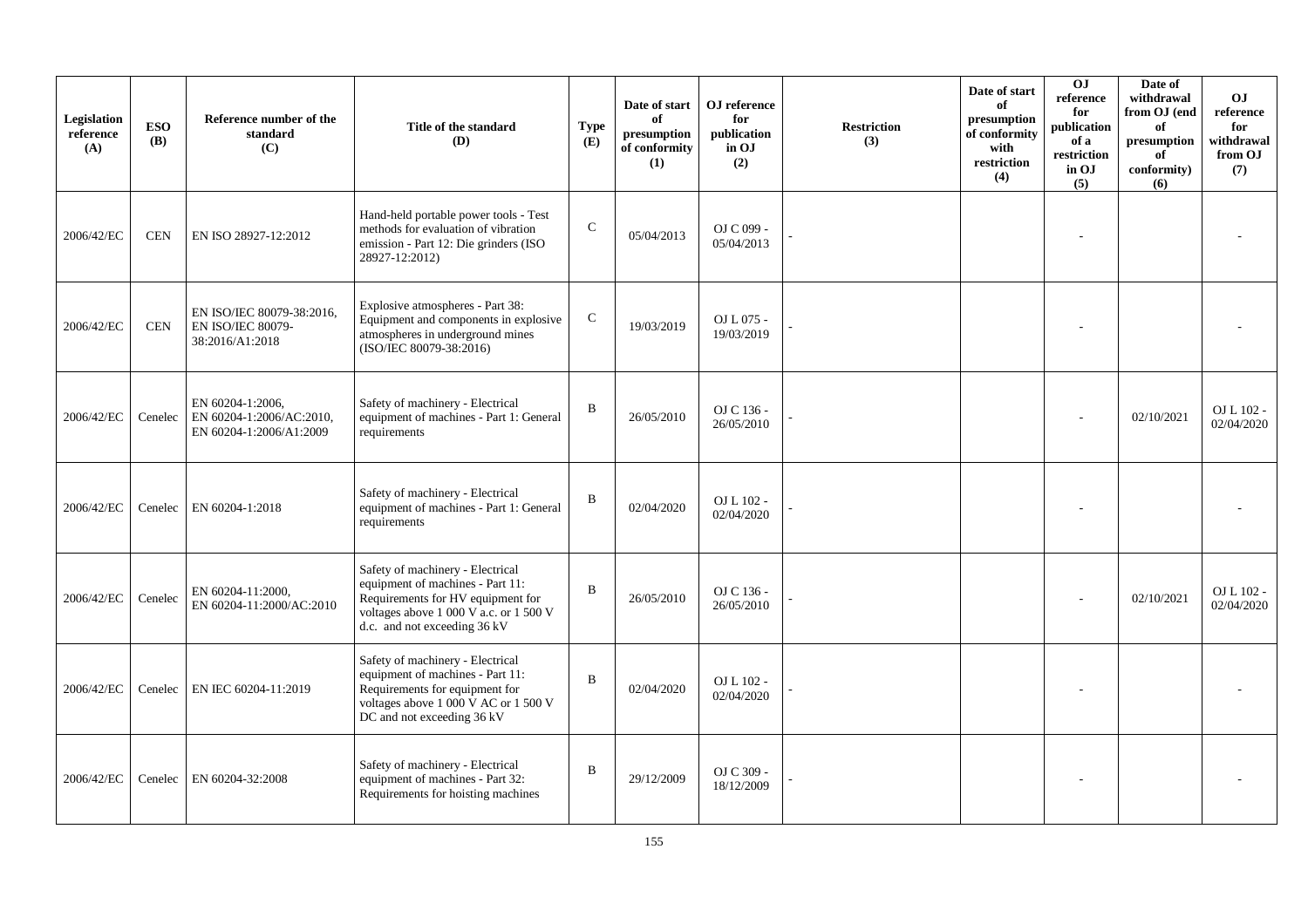| Legislation<br>reference<br>(A) | <b>ESO</b><br><b>(B)</b> | Reference number of the<br>standard<br>(C)                              | Title of the standard<br>(D)                                                                                                                                                     | <b>Type</b><br>(E) | Date of start<br>of<br>presumption<br>of conformity<br>(1) | OJ reference<br>for<br>publication<br>in OJ<br>(2) | <b>Restriction</b><br>(3) | Date of start<br>of<br>presumption<br>of conformity<br>with<br>restriction<br>(4) | OJ<br>reference<br>for<br>publication<br>of a<br>restriction<br>in OJ<br>(5) | Date of<br>withdrawal<br>from OJ (end<br>of<br>presumption<br>of<br>conformity)<br>(6) | O <sub>J</sub><br>reference<br>for<br>withdrawal<br>from OJ<br>(7) |
|---------------------------------|--------------------------|-------------------------------------------------------------------------|----------------------------------------------------------------------------------------------------------------------------------------------------------------------------------|--------------------|------------------------------------------------------------|----------------------------------------------------|---------------------------|-----------------------------------------------------------------------------------|------------------------------------------------------------------------------|----------------------------------------------------------------------------------------|--------------------------------------------------------------------|
| 2006/42/EC                      | Cenelec                  | EN 60204-33:2011                                                        | Safety of machinery - Electrical<br>equipment of machines - Part 33:<br>Requirements for semiconductor<br>fabrication equipment                                                  | B                  | 18/11/2011                                                 | OJ C 338 -<br>18/11/2011                           |                           |                                                                                   |                                                                              |                                                                                        |                                                                    |
| 2006/42/EC                      | Cenelec                  | EN 60335-2-69:2009                                                      | Household and similar electrical<br>appliances - Safety - Part 2-69:<br>Particular requirements for wet and dry<br>vacuum cleaners, including power<br>brush, for commercial use | $\, {\bf B}$       | 29/12/2009                                                 | OJ C 309 -<br>18/12/2009                           |                           |                                                                                   |                                                                              | 28/03/2015                                                                             | OJ C 350 -<br>15/11/2012                                           |
| 2006/42/EC                      | Cenelec                  | EN 60335-2-72:2009                                                      | Household and similar electrical<br>appliances - Safety - Part 2-72:<br>Particular requirements for automatic<br>machines for floor treatment for<br>commercial use              | B                  | 29/12/2009                                                 | OJ C 309 -<br>18/12/2009                           |                           |                                                                                   |                                                                              | 03/05/2015                                                                             | OJ C 350 -<br>15/11/2012                                           |
| 2006/42/EC                      |                          | Cenelec EN 61310-1:2008                                                 | Safety of machinery - Indication,<br>marking and actuation - Part 1:<br>Requirements for visual, acoustic and<br>tactile signals                                                 | B                  | 29/12/2009                                                 | OJ C 309 -<br>18/12/2009                           |                           |                                                                                   |                                                                              |                                                                                        |                                                                    |
| 2006/42/EC                      | Cenelec                  | EN 61310-2:2008                                                         | Safety of machinery - Indication,<br>marking and actuation - Part 2:<br>Requirements for marking                                                                                 | B                  | 29/12/2009                                                 | OJ C 309 -<br>18/12/2009                           |                           |                                                                                   |                                                                              |                                                                                        |                                                                    |
| 2006/42/EC                      |                          | Cenelec EN 61310-3:2008                                                 | Safety of machinery - Indication,<br>marking and actuation - Part 3:<br>Requirements for the location and<br>operation of actuators                                              | B                  | 29/12/2009                                                 | OJ C 309 -<br>18/12/2009                           |                           |                                                                                   |                                                                              |                                                                                        |                                                                    |
| 2006/42/EC                      | Cenelec                  | EN 61496-1:2004,<br>EN 61496-1:2004/AC:2010,<br>EN 61496-1:2004/A1:2008 | Safety of machinery - Electro-sensitive<br>protective equipment - Part 1: General<br>requirements and tests                                                                      | B                  | 26/05/2010                                                 | OJ C 136 -<br>26/05/2010                           |                           |                                                                                   |                                                                              | 10/05/2015                                                                             | OJ C 110 -<br>11/04/2014                                           |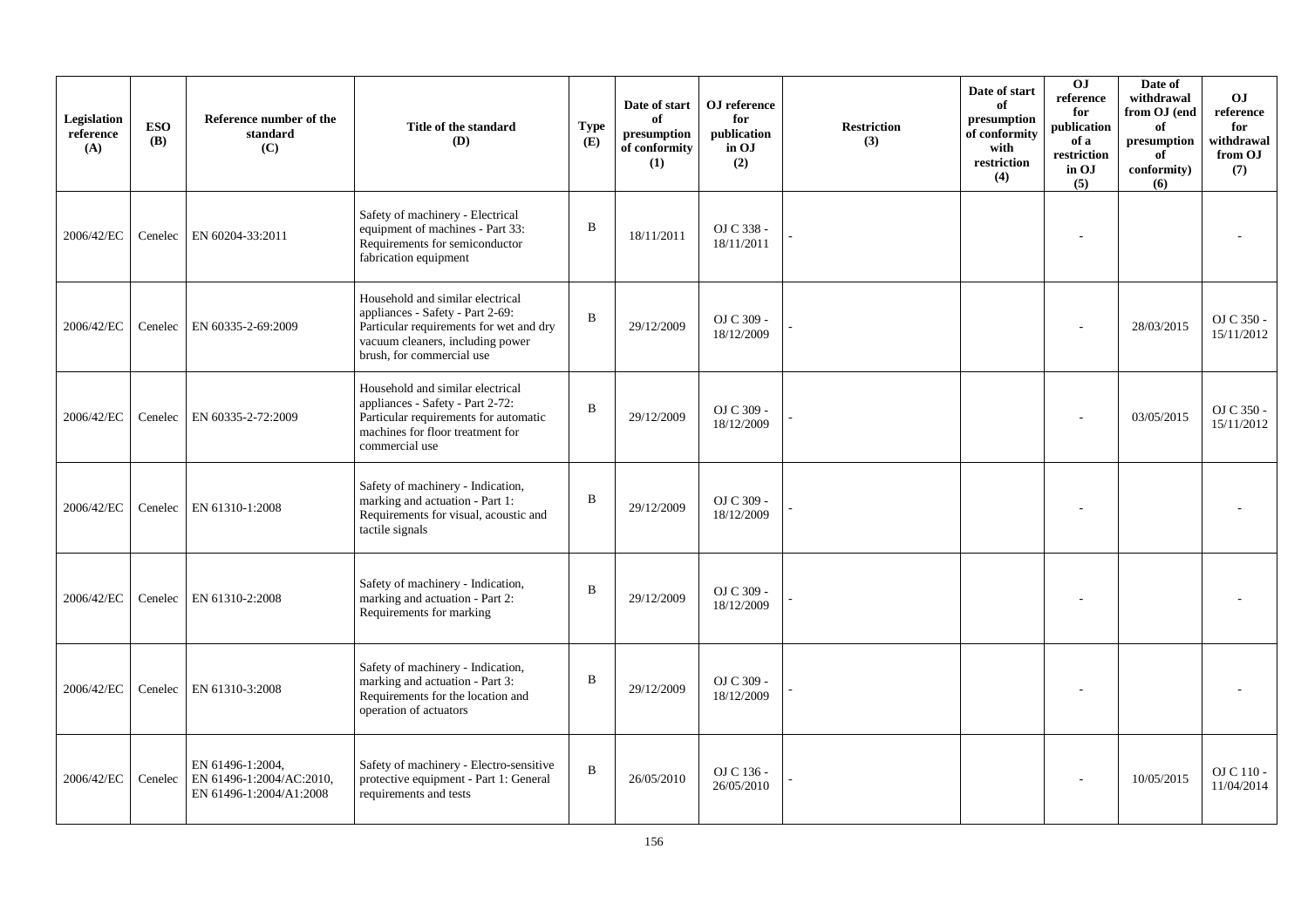| Legislation<br>reference<br>(A) | <b>ESO</b><br><b>(B)</b> | Reference number of the<br>standard<br>(C)                                                  | Title of the standard<br>(D)                                                                                                          | <b>Type</b><br>(E) | Date of start<br>of<br>presumption<br>of conformity<br>(1) | OJ reference<br>for<br>publication<br>in OJ<br>(2) | <b>Restriction</b><br>(3) | Date of start<br>of<br>presumption<br>of conformity<br>with<br>restriction<br>(4) | 0J<br>reference<br>for<br>publication<br>of a<br>restriction<br>in OJ<br>(5) | Date of<br>withdrawal<br>from OJ (end<br>of<br>presumption<br>of<br>conformity)<br>(6) | <b>OJ</b><br>reference<br>for<br>withdrawal<br>from OJ<br>(7) |
|---------------------------------|--------------------------|---------------------------------------------------------------------------------------------|---------------------------------------------------------------------------------------------------------------------------------------|--------------------|------------------------------------------------------------|----------------------------------------------------|---------------------------|-----------------------------------------------------------------------------------|------------------------------------------------------------------------------|----------------------------------------------------------------------------------------|---------------------------------------------------------------|
| 2006/42/EC                      | Cenelec                  | EN 61496-1:2013                                                                             | Safety of machinery - Electro-sensitive<br>protective equipment - Part 1: General<br>requirements and tests                           | B                  | 11/04/2014                                                 | OJ C 110 -<br>11/04/2014                           |                           |                                                                                   | $\overline{a}$                                                               | 19/09/2020                                                                             | OJ L 286 -<br>07/11/2019                                      |
| 2006/42/EC                      | Cenelec                  | EN 61800-5-2:2007                                                                           | Adjustable speed electrical power drive<br>systems - Part 5-2: Safety requirements -<br>Functional                                    | B                  | 29/12/2009                                                 | OJ C 309 -<br>18/12/2009                           |                           |                                                                                   |                                                                              |                                                                                        |                                                               |
| 2006/42/EC                      | Cenelec                  | EN 62061:2005,<br>EN 62061:2005/AC:2010                                                     | Safety of machinery - Functional safety<br>of safety-related electrical, electronic<br>and programmable electronic control<br>systems | B                  | 26/05/2010                                                 | OJ C 136 -<br>26/05/2010                           |                           |                                                                                   |                                                                              | 18/12/2015                                                                             | OJ C 348 -<br>28/11/2013                                      |
| 2006/42/EC                      | Cenelec                  | EN 62061:2005,<br>EN 62061:2005/AC:2010,<br>EN 62061:2005/A1:2013                           | Safety of machinery - Functional safety<br>of safety-related electrical, electronic<br>and programmable electronic control<br>systems | B                  | 28/11/2013                                                 | OJ C 348 -<br>28/11/2013                           |                           |                                                                                   |                                                                              | 31/07/2018                                                                             | OJ L 115 -<br>13/04/2022                                      |
| 2006/42/EC                      | Cenelec                  | EN 62061:2005.<br>EN 62061:2005/AC:2010,<br>EN 62061:2005/A1:2013,<br>EN 62061:2005/A2:2015 | Safety of machinery - Functional safety<br>of safety-related electrical, electronic<br>and programmable electronic control<br>systems | B                  | 15/01/2016                                                 | OJ C 014 -<br>15/01/2016                           |                           |                                                                                   |                                                                              | 11/10/2023                                                                             | OJ L 115 -<br>13/04/2022                                      |
| 2006/42/EC                      | Cenelec                  | EN IEC 62061:2021                                                                           | Safety of machinery - Functional safety<br>of safety-related control systems                                                          | B                  | 13/04/2022                                                 | OJ L 115 -<br>13/04/2022                           |                           |                                                                                   |                                                                              |                                                                                        |                                                               |
| 2006/42/EC                      | Cenelec                  | EN 62745:2017,<br>EN 62745:2017/A11:2020                                                    | Safety of machinery - Requirements for<br>cableless control systems of machinery                                                      | B                  | 03/03/2021                                                 | OJ L 072 -<br>03/03/2021                           |                           |                                                                                   |                                                                              |                                                                                        |                                                               |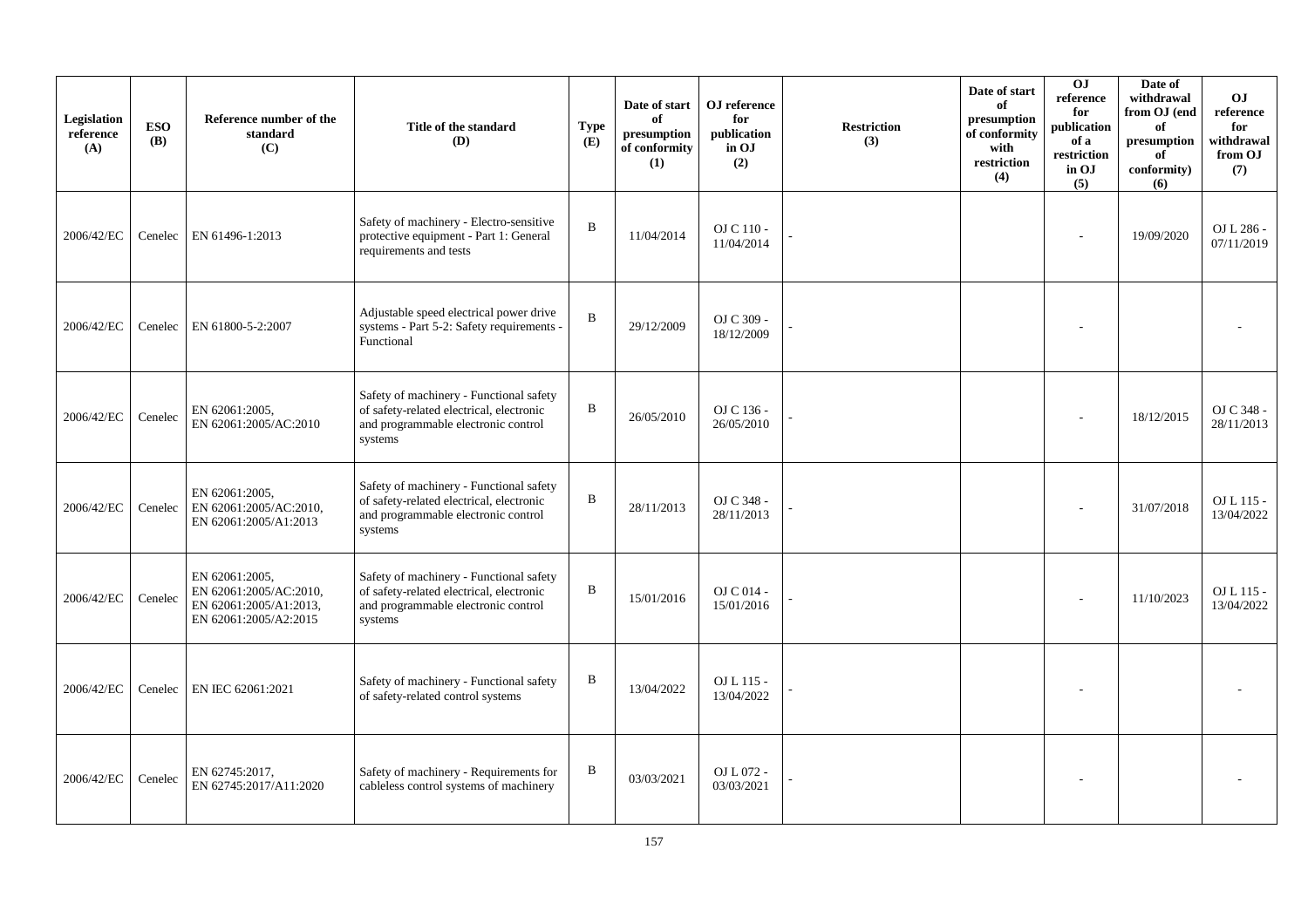| Legislation<br>reference<br>(A) | <b>ESO</b><br><b>(B)</b> | Reference number of the<br>standard<br>(C) | Title of the standard<br>(D)                                                                                                    | <b>Type</b><br>(E) | Date of start<br>of<br>presumption<br>of conformity<br>(1) | OJ reference<br>for<br>publication<br>in OJ<br>(2) | <b>Restriction</b><br>(3) | Date of start<br>of<br>presumption<br>of conformity<br>with<br>restriction<br>(4) | <b>OJ</b><br>reference<br>for<br>publication<br>of a<br>restriction<br>in OJ<br>(5) | Date of<br>withdrawal<br>from OJ (end<br>of<br>presumption<br>of<br>conformity)<br>(6) | <b>OJ</b><br>reference<br>for<br>withdrawal<br>from OJ<br>(7) |
|---------------------------------|--------------------------|--------------------------------------------|---------------------------------------------------------------------------------------------------------------------------------|--------------------|------------------------------------------------------------|----------------------------------------------------|---------------------------|-----------------------------------------------------------------------------------|-------------------------------------------------------------------------------------|----------------------------------------------------------------------------------------|---------------------------------------------------------------|
| 2006/42/EC                      | Cenelec                  | EN 50223:2010                              | Stationary electrostatic application<br>equipment for ignitable flock material -<br>Safety requirements                         | $\mathcal{C}$      | 20/10/2010                                                 | OJ C 284 -<br>20/10/2010                           |                           |                                                                                   | $\overline{a}$                                                                      | 13/04/2018                                                                             | OJ C 014 -<br>15/01/2016                                      |
| 2006/42/EC                      | Cenelec                  | EN 50223:2015                              | Stationary electrostatic application<br>equipment for ignitable flock material -<br>Safety requirements                         | $\mathbf C$        | 15/01/2016                                                 | OJ C 014 -<br>15/01/2016                           |                           |                                                                                   |                                                                                     |                                                                                        |                                                               |
| 2006/42/EC                      | Cenelec                  | EN 50348:2010,<br>EN 50348:2010/AC:2010    | Stationary electrostatic application<br>equipment for non-ignitable liquid<br>coating material - Safety requirements            | $\mathcal{C}$      | 26/05/2010                                                 | OJ C 136 -<br>26/05/2010                           |                           |                                                                                   | $\overline{\phantom{a}}$                                                            |                                                                                        |                                                               |
| 2006/42/EC                      | Cenelec                  | EN 50434:2014                              | Safety of household and similar<br>appliances - Particular requirements for<br>mains operated shredders and chippers            | $\mathbf C$        | 13/02/2015                                                 | OJ C 054 -<br>13/02/2015                           |                           |                                                                                   |                                                                                     |                                                                                        |                                                               |
| 2006/42/EC                      | Cenelec                  | EN 50569:2013                              | Household and similar electrical<br>appliances - Safety - Particular<br>requirements for commercial electric<br>spin extractors | $\mathcal{C}$      | 11/04/2014                                                 | OJ C 110 -<br>11/04/2014                           |                           |                                                                                   |                                                                                     | 12/01/2021                                                                             | OJ L 075 -<br>19/03/2019                                      |
| 2006/42/EC                      | Cenelec                  | EN 50569:2013,<br>EN 50569:2013/A1:2018    | Household and similar electrical<br>appliances - Safety - Particular<br>requirements for commercial electric<br>spin extractors | $\mathcal{C}$      | 19/03/2019                                                 | OJ L 075 -<br>19/03/2019                           |                           |                                                                                   |                                                                                     |                                                                                        |                                                               |
| 2006/42/EC                      | Cenelec                  | EN 50570:2013                              | Household and similar electrical<br>appliances - Safety - Particular<br>requirements for commercial electric<br>tumble dryers   | $\mathbf C$        | 11/04/2014                                                 | OJ C 110 -<br>11/04/2014                           |                           |                                                                                   |                                                                                     | 12/01/2021                                                                             | OJ L 075 -<br>19/03/2019                                      |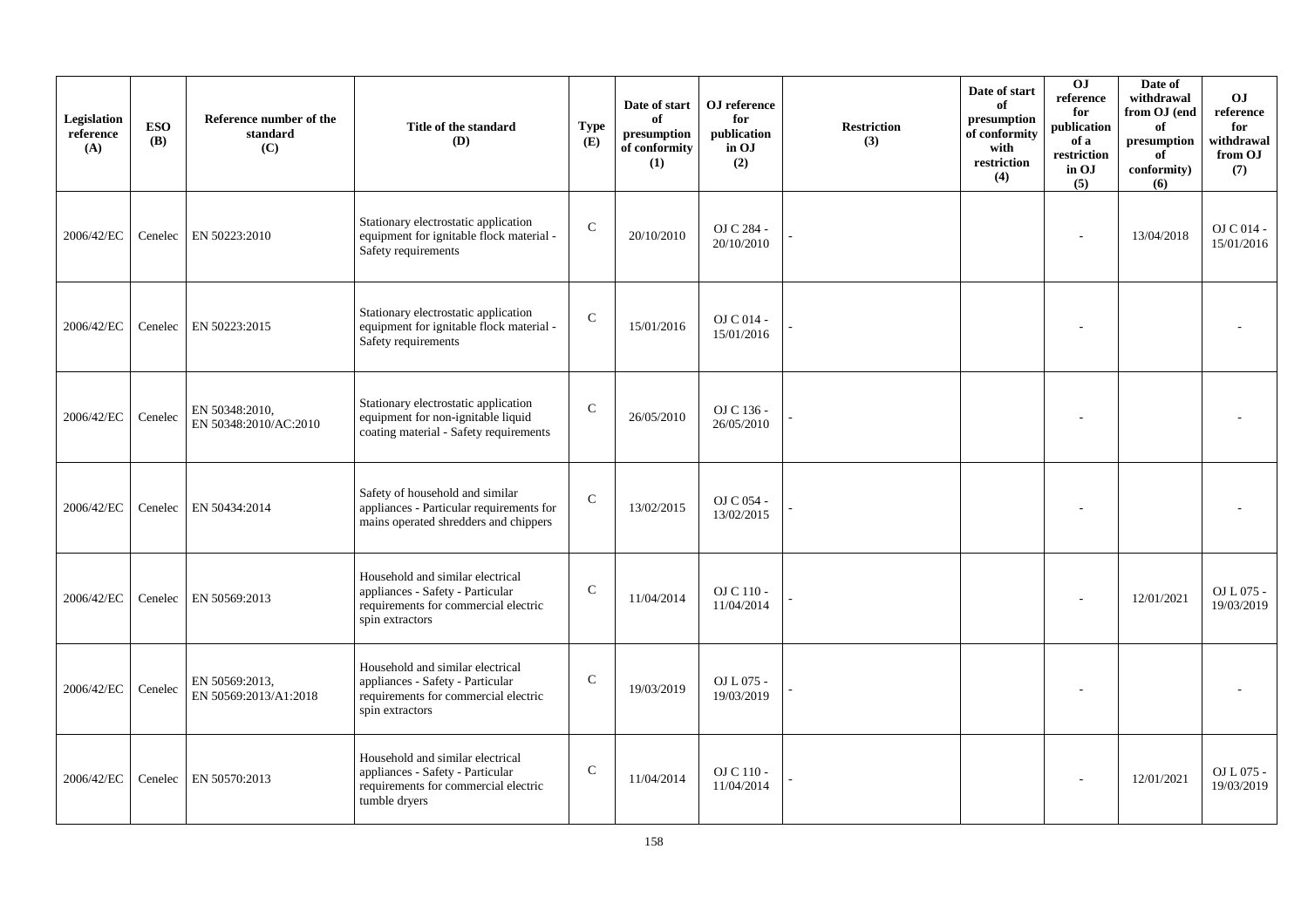| Legislation<br>reference<br>(A) | <b>ESO</b><br><b>(B)</b> | Reference number of the<br>standard<br>(C) | Title of the standard<br>(D)                                                                                                                                                 | <b>Type</b><br>(E) | Date of start<br>of<br>presumption<br>of conformity<br>(1) | OJ reference<br>for<br>publication<br>in OJ<br>(2) | <b>Restriction</b><br>(3) | Date of start<br>of<br>presumption<br>of conformity<br>with<br>restriction<br>(4) | <b>OJ</b><br>reference<br>for<br>publication<br>of a<br>restriction<br>in OJ<br>(5) | Date of<br>withdrawal<br>from OJ (end<br>of<br>presumption<br>of<br>conformity)<br>(6) | O <sub>J</sub><br>reference<br>for<br>withdrawal<br>from OJ<br>(7) |
|---------------------------------|--------------------------|--------------------------------------------|------------------------------------------------------------------------------------------------------------------------------------------------------------------------------|--------------------|------------------------------------------------------------|----------------------------------------------------|---------------------------|-----------------------------------------------------------------------------------|-------------------------------------------------------------------------------------|----------------------------------------------------------------------------------------|--------------------------------------------------------------------|
| 2006/42/EC                      | Cenelec                  | EN 50570:2013.<br>EN 50570:2013/A1:2018    | Household and similar electrical<br>appliances - Safety - Particular<br>requirements for commercial electric<br>tumble dryers                                                | $\mathsf{C}$       | 19/03/2019                                                 | OJ L 075 -<br>19/03/2019                           |                           |                                                                                   |                                                                                     |                                                                                        |                                                                    |
| 2006/42/EC                      |                          | Cenelec EN 50571:2013                      | Household and similar electrical<br>appliances - Safety - Particular<br>requirements for commercial electric<br>washing machines                                             | $\mathcal{C}$      | 11/04/2014                                                 | OJ C 110 -<br>11/04/2014                           |                           |                                                                                   |                                                                                     | 12/01/2021                                                                             | OJ L 075 -<br>19/03/2019                                           |
| 2006/42/EC                      | Cenelec                  | EN 50571:2013,<br>EN 50571:2013/A1:2018    | Household and similar electrical<br>appliances - Safety - Particular<br>requirements for commercial electric<br>washing machines                                             | $\mathcal{C}$      | 19/03/2019                                                 | OJ L 075 -<br>19/03/2019                           |                           |                                                                                   |                                                                                     |                                                                                        |                                                                    |
| 2006/42/EC                      |                          | Cenelec EN 50580:2012                      | Safety of hand-held electric motor<br>operated tools - Particular requirements<br>for spray guns                                                                             | $\mathsf{C}$       | 05/06/2012                                                 | OJ C 159 -<br>05/06/2012                           |                           |                                                                                   |                                                                                     | 22/07/2016                                                                             | OJ C 348 -<br>28/11/2013                                           |
| 2006/42/EC                      | Cenelec                  | EN 50580:2012,<br>EN 50580:2012/A1:2013    | Safety of hand-held electric motor<br>operated tools - Particular requirements<br>for spray guns                                                                             | $\mathcal{C}$      | 28/11/2013                                                 | OJ C 348 -<br>28/11/2013                           |                           |                                                                                   |                                                                                     |                                                                                        |                                                                    |
| 2006/42/EC                      | Cenelec                  | EN 50636-2-91:2014                         | Household and similar electrical<br>appliances - Safety - Part 2-91:<br>Particular requirements for walk-behind<br>and hand-held lawn trimmers and lawn<br>edge trimmers     | $\mathcal{C}$      | 13/02/2015                                                 | OJ C 054 -<br>13/02/2015                           |                           |                                                                                   |                                                                                     |                                                                                        |                                                                    |
| 2006/42/EC                      | Cenelec                  | EN 50636-2-92:2014                         | Household and similar electrical<br>appliances - Safety - Part 2-92:<br>Particular requirements for pedestrian-<br>controlled mains-operated lawn<br>scarifiers and aerators | $\mathbf C$        | 13/02/2015                                                 | OJ C 054 -<br>13/02/2015                           |                           |                                                                                   |                                                                                     |                                                                                        |                                                                    |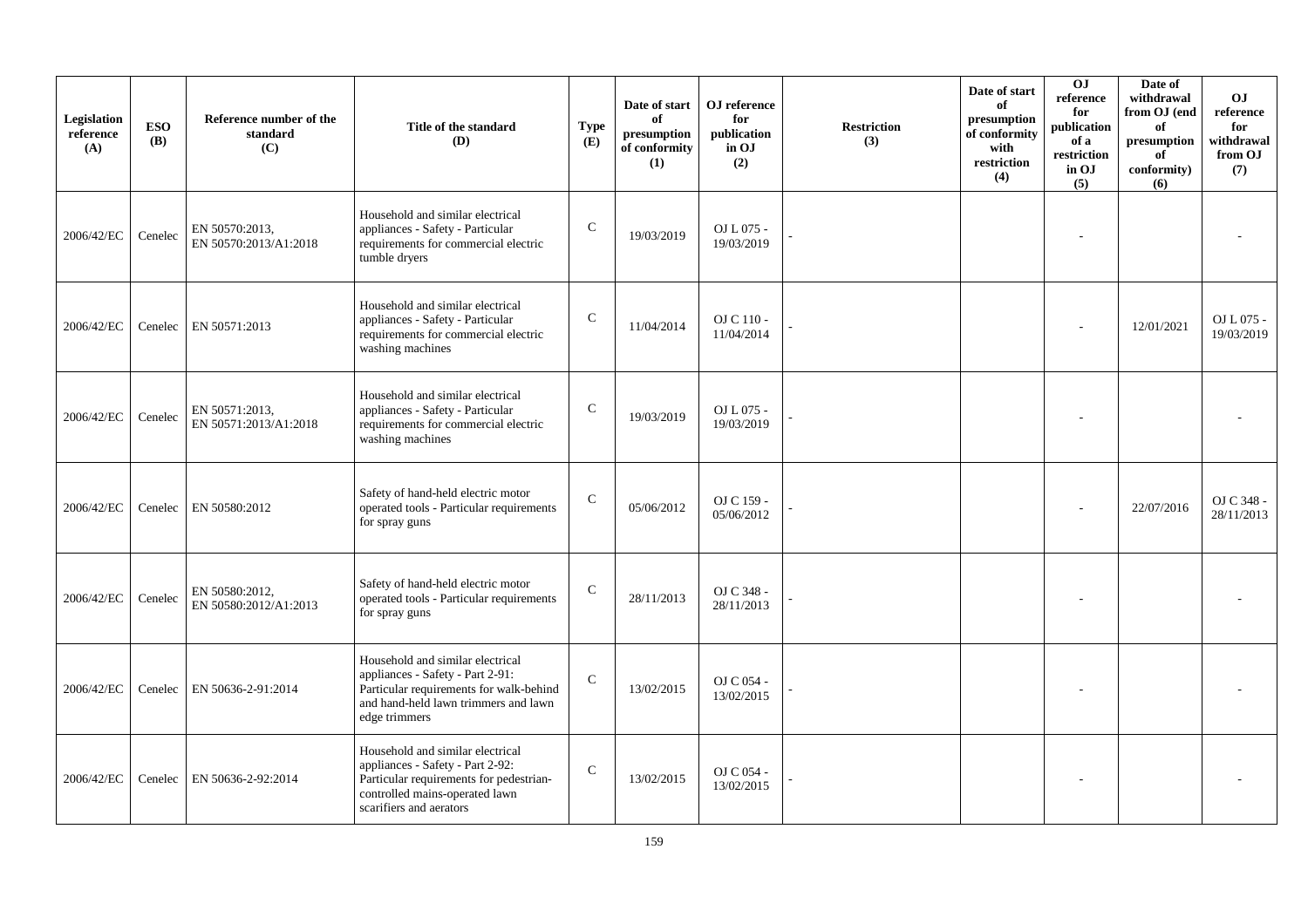| Legislation<br>reference<br>(A) | <b>ESO</b><br><b>(B)</b> | Reference number of the<br>standard<br>(C)                                                                                      | Title of the standard<br>(D)                                                                                                                                                   | <b>Type</b><br>(E) | Date of start<br>of<br>presumption<br>of conformity<br>(1) | OJ reference<br>for<br>publication<br>in OJ<br>(2) | <b>Restriction</b><br>(3) | Date of start<br>of<br>presumption<br>of conformity<br>with<br>restriction<br>(4) | $\overline{0}$<br>reference<br>for<br>publication<br>of a<br>restriction<br>in OJ<br>(5) | Date of<br>withdrawal<br>from OJ (end<br>of<br>presumption<br>of<br>conformity)<br>(6) | O <sub>J</sub><br>reference<br>for<br>withdrawal<br>from OJ<br>(7) |
|---------------------------------|--------------------------|---------------------------------------------------------------------------------------------------------------------------------|--------------------------------------------------------------------------------------------------------------------------------------------------------------------------------|--------------------|------------------------------------------------------------|----------------------------------------------------|---------------------------|-----------------------------------------------------------------------------------|------------------------------------------------------------------------------------------|----------------------------------------------------------------------------------------|--------------------------------------------------------------------|
| 2006/42/EC                      | Cenelec                  | EN 50636-2-94:2014                                                                                                              | Household and similar electrical<br>appliances - Safety - Part 2-94:<br>Particular requirements for scissors type<br>grass shears                                              | $\mathbf C$        | 13/02/2015                                                 | OJ C 054 -<br>13/02/2015                           |                           |                                                                                   |                                                                                          |                                                                                        |                                                                    |
| 2006/42/EC                      | Cenelec                  | EN 50636-2-100:2014                                                                                                             | Household and similar electrical<br>appliances - Safety - Part 2-100:<br>Particular requirements for hand-held<br>mains-operated garden blowers,<br>vacuums and blower vacuums | $\mathcal{C}$      | 13/02/2015                                                 | OJ C 054 -<br>13/02/2015                           |                           |                                                                                   |                                                                                          |                                                                                        |                                                                    |
| 2006/42/EC                      | Cenelec                  | EN 50636-2-107:2015                                                                                                             | Safety of household and similar<br>appliances - Part 2-107: Particular<br>requirements for robotic battery<br>powered electrical lawnmowers                                    | $\mathcal{C}$      | 15/01/2016                                                 | OJ C 014 -<br>15/01/2016                           |                           |                                                                                   |                                                                                          | 12/01/2020                                                                             | $OL L 075 -$<br>19/03/2019                                         |
| 2006/42/EC                      | Cenelec                  | EN 50636-2-107:2015,<br>EN 50636-2-<br>107:2015/A1:2018                                                                         | Safety of household and similar<br>appliances - Part 2-107: Particular<br>requirements for robotic battery<br>powered electrical lawnmowers                                    | $\mathsf{C}$       | 19/03/2019                                                 | OJ L 075 -<br>19/03/2019                           |                           |                                                                                   |                                                                                          | 03/09/2022                                                                             | OJ L 072 -<br>03/03/2021                                           |
| 2006/42/EC                      | Cenelec                  | EN 50636-2-107:2015,<br>EN 50636-2-<br>107:2015/A1:2018,<br>EN 50636-2-<br>107:2015/A2:2020                                     | Safety of household and similar<br>appliances - Part 2-107: Particular<br>requirements for robotic battery<br>powered electrical lawnmowers                                    | $\mathcal{C}$      | 03/03/2021                                                 | OJ L 072 -<br>03/03/2021                           |                           |                                                                                   |                                                                                          | 11/10/2023                                                                             | OJ L 115 -<br>13/04/2022                                           |
| 2006/42/EC                      | Cenelec                  | EN 50636-2-107:2015,<br>EN 50636-2-<br>107:2015/A1:2018,<br>EN 50636-2-<br>107:2015/A2:2020,<br>EN 50636-2-<br>107:2015/A3:2021 | Safety of household and similar<br>appliances - Part 2-107: Particular<br>requirements for robotic battery<br>powered electrical lawnmowers                                    | $\mathcal{C}$      | 13/04/2022                                                 | OJ L 115 -<br>13/04/2022                           |                           |                                                                                   |                                                                                          |                                                                                        |                                                                    |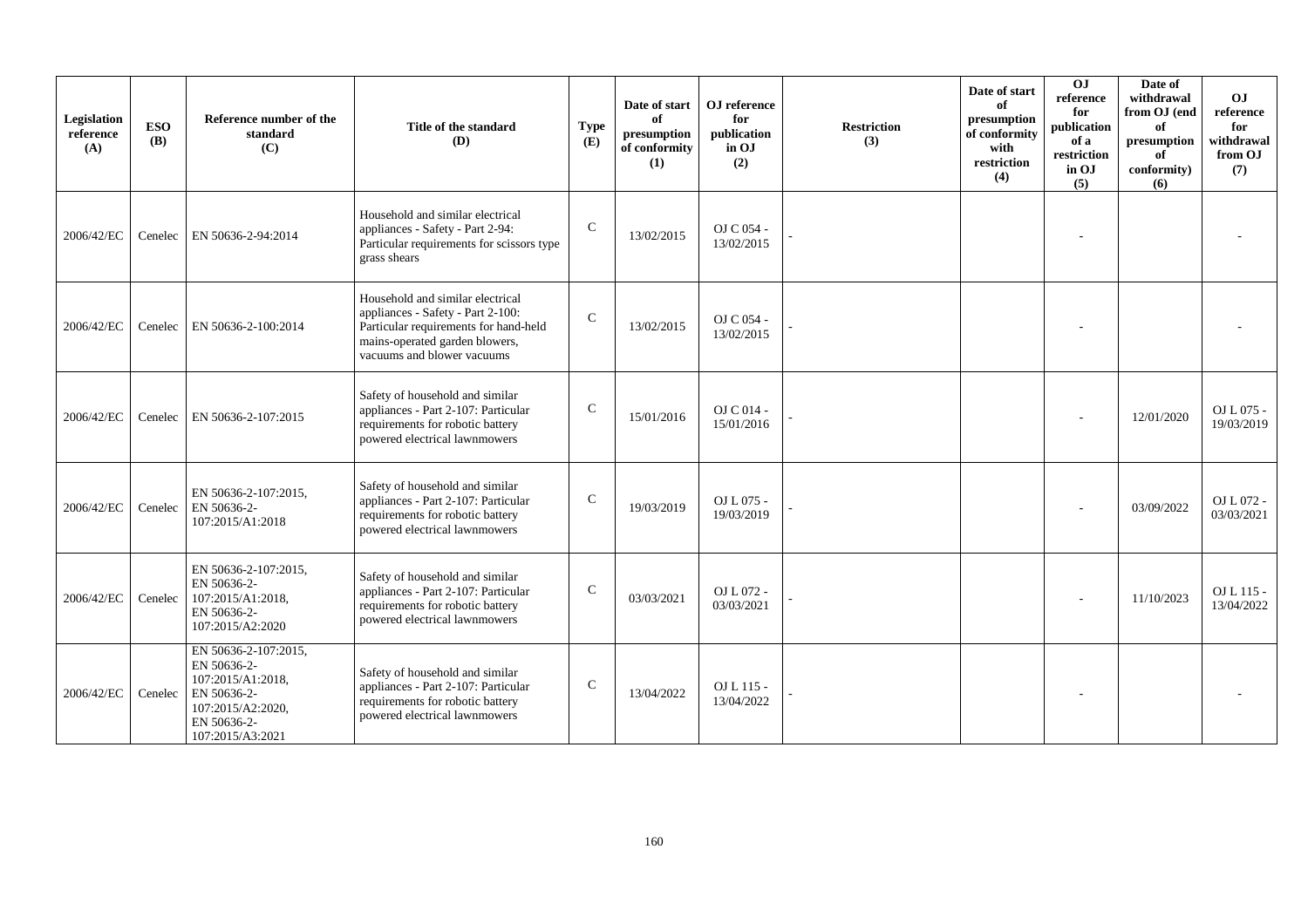| Legislation<br>reference<br>(A) | <b>ESO</b><br><b>(B)</b> | Reference number of the<br>standard<br>(C)                                                                                                                                                                                                                                                                                            | Title of the standard<br>(D)                                                                                                                             | <b>Type</b><br>(E) | Date of start<br>of<br>presumption<br>of conformity<br>(1) | OJ reference<br>for<br>publication<br>in OJ<br>(2) | <b>Restriction</b><br>(3) | Date of start<br>of<br>presumption<br>of conformity<br>with<br>restriction<br>(4) | OJ<br>reference<br>for<br>publication<br>of a<br>restriction<br>in OJ<br>(5) | Date of<br>withdrawal<br>from OJ (end<br>of<br>presumption<br>of<br>conformity)<br>(6) | <b>OJ</b><br>reference<br>for<br>withdrawal<br>from OJ<br>(7) |
|---------------------------------|--------------------------|---------------------------------------------------------------------------------------------------------------------------------------------------------------------------------------------------------------------------------------------------------------------------------------------------------------------------------------|----------------------------------------------------------------------------------------------------------------------------------------------------------|--------------------|------------------------------------------------------------|----------------------------------------------------|---------------------------|-----------------------------------------------------------------------------------|------------------------------------------------------------------------------|----------------------------------------------------------------------------------------|---------------------------------------------------------------|
| 2006/42/EC                      | Cenelec                  | EN 60204-31:2013                                                                                                                                                                                                                                                                                                                      | Safety of machinery - Electrical<br>equipment of machines - Part 31:<br>Particular safety and EMC requirements<br>for sewing machines, units and systems | $\mathsf{C}$       | 11/04/2014                                                 | OJ C 110 -<br>11/04/2014                           |                           |                                                                                   |                                                                              |                                                                                        |                                                               |
| 2006/42/EC                      | Cenelec                  | EN 60335-1:2002,<br>EN 60335-1:2002/AC:2009,<br>EN 60335-1:2002/AC:2010,<br>EN 60335-1:2002/A11:2004,<br>EN 60335-1:2002/A1:2004,<br>EN 60335-1:2002/A12:2006,<br>EN 60335-1:2002/A13:2008,<br>EN 60335-1:2002/A14:2010,<br>EN 60335-<br>1:2002/A12:2006/AC:2007,<br>EN 60335-<br>1:2002/A1:2004/AC:2007                              | Household and similar electrical<br>appliances - Safety - Part 1: General<br>requirements                                                                | $\mathcal{C}$      | 20/10/2010                                                 | OJ C 284 -<br>20/10/2010                           |                           |                                                                                   |                                                                              | 02/05/2014                                                                             | $OJ C 061 -$<br>29/02/2012                                    |
| 2006/42/EC                      | Cenelec                  | EN 60335-1:2002,<br>EN 60335-1:2002/AC:2009,<br>EN 60335-1:2002/AC:2010,<br>EN 60335-1:2002/A11:2004,<br>EN 60335-1:2002/A1:2004.<br>EN 60335-1:2002/A12:2006,<br>EN 60335-1:2002/A13:2008,<br>EN 60335-1:2002/A14:2010,<br>EN 60335-<br>1:2002/A12:2006/AC:2007,<br>EN 60335-<br>1:2002/A1:2004/AC:2007,<br>EN 60335-1:2002/A15:2011 | Household and similar electrical<br>appliances - Safety - Part 1: General<br>requirements                                                                | $\mathsf{C}$       | 29/02/2012                                                 | OJ C 061 -<br>29/02/2012                           |                           |                                                                                   |                                                                              | 21/11/2014                                                                             | OJ C 159 -<br>05/06/2012                                      |
| 2006/42/EC                      | Cenelec                  | EN 60335-1:2012,<br>EN 60335-1:2012/AC:2014                                                                                                                                                                                                                                                                                           | Household and similar electrical<br>appliances - Safety - Part 1: General<br>requirements                                                                | ${\bf C}$          | 05/06/2012                                                 | OJ C 159 -<br>05/06/2012                           |                           |                                                                                   |                                                                              | 29/02/2016                                                                             | OJ C 014 -<br>15/01/2016                                      |
| 2006/42/EC                      | Cenelec                  | EN 60335-1:2012,<br>EN 60335-1:2012/AC:2014,<br>EN 60335-1:2012/A11:2014                                                                                                                                                                                                                                                              | Household and similar electrical<br>appliances - Safety - Part 1: General<br>requirements                                                                | $\mathsf{C}$       | 15/01/2016                                                 | OJ C 014 -<br>15/01/2016                           |                           |                                                                                   |                                                                              | 03/05/2020                                                                             | OJ L 075 -<br>19/03/2019                                      |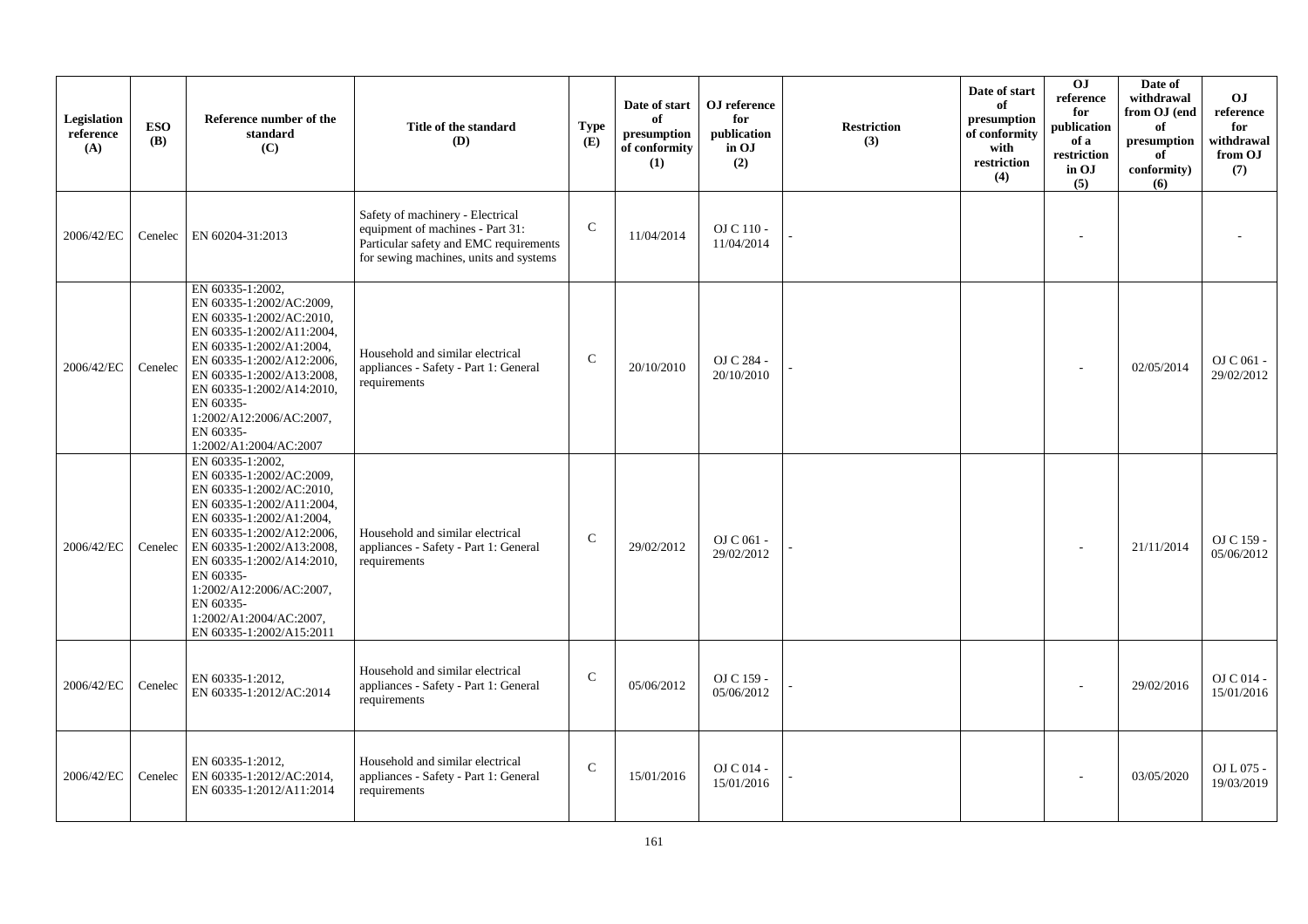| Legislation<br>reference<br>(A) | <b>ESO</b><br><b>(B)</b> | Reference number of the<br>standard<br>(C)                                                                                         | Title of the standard<br>(D)                                                                                                                                               | <b>Type</b><br>(E) | Date of start<br>of<br>presumption<br>of conformity<br>(1) | OJ reference<br>for<br>publication<br>in OJ<br>(2) | <b>Restriction</b><br>(3) | Date of start<br>of<br>presumption<br>of conformity<br>with<br>restriction<br>(4) | O <sub>J</sub><br>reference<br>for<br>publication<br>of a<br>restriction<br>in OJ<br>(5) | Date of<br>withdrawal<br>from OJ (end<br>of<br>presumption<br>of<br>conformity)<br>(6) | <b>OJ</b><br>reference<br>for<br>withdrawal<br>from OJ<br>(7) |
|---------------------------------|--------------------------|------------------------------------------------------------------------------------------------------------------------------------|----------------------------------------------------------------------------------------------------------------------------------------------------------------------------|--------------------|------------------------------------------------------------|----------------------------------------------------|---------------------------|-----------------------------------------------------------------------------------|------------------------------------------------------------------------------------------|----------------------------------------------------------------------------------------|---------------------------------------------------------------|
| 2006/42/EC                      | Cenelec                  | EN 60335-1:2012,<br>EN 60335-1:2012/AC:2014,<br>EN 60335-1:2012/A11:2014.<br>EN 60335-1:2012/A13:2017                              | Household and similar electrical<br>appliances - Safety - Part 1: General<br>requirements                                                                                  | $\mathcal{C}$      | 19/03/2019                                                 | OJ L 075 -<br>19/03/2019                           |                           |                                                                                   |                                                                                          | 11/10/2023                                                                             | $OL115-$<br>13/04/2022                                        |
| 2006/42/EC                      | Cenelec                  | EN 60335-1:2012,<br>EN 60335-1:2012/AC:2014,<br>EN 60335-1:2012/A11:2014,<br>EN 60335-1:2012/A13:2017,<br>EN 60335-1:2012/A15:2021 | Household and similar electrical<br>appliances - Safety - Part 1: General<br>requirements                                                                                  | $\mathsf C$        | 13/04/2022                                                 | OJ L 115 -<br>13/04/2022                           |                           |                                                                                   |                                                                                          |                                                                                        |                                                               |
| 2006/42/EC                      | Cenelec                  | EN 60335-2-8:2015                                                                                                                  | Household and similar electrical<br>appliances - Safety - Part 2-8: Particular<br>requirements for shavers, hair clippers<br>and similar appliances                        | $\mathsf{C}$       | 13/05/2016                                                 | OJ C 173 -<br>13/05/2016                           |                           |                                                                                   |                                                                                          | 28/12/2018                                                                             | OJ C 332 -<br>09/09/2016                                      |
| 2006/42/EC                      | Cenelec                  | EN 60335-2-8:2015,<br>EN 60335-2-8:2015/A1:2016                                                                                    | Household and similar electrical<br>appliances - Safety - Part 2-8: Particular<br>requirements for shavers, hair clippers<br>and similar appliances                        | ${\bf C}$          | 09/09/2016                                                 | OJ C 332 -<br>09/09/2016                           |                           |                                                                                   |                                                                                          |                                                                                        |                                                               |
| 2006/42/EC                      | Cenelec                  | EN 60335-2-23:2003,<br>EN 60335-2-23:2003/A2:2015                                                                                  | Household and similar electrical<br>appliances - Safety - Part 2-23:<br>Particular requirements for appliances<br>for skin or hair care                                    | $\mathcal{C}$      | 15/01/2016                                                 | OJ C 014 -<br>15/01/2016                           |                           |                                                                                   |                                                                                          |                                                                                        |                                                               |
| 2006/42/EC                      | Cenelec                  | EN 60335-2-36:2002,<br>EN 60335-2-<br>36:2002/A11:2012,<br>EN 60335-2-36:2002/AC:2007                                              | Household and similar electrical<br>appliances - Safety - Part 2-36:<br>Particular requirements for commercial<br>electric cooking ranges, ovens, hobs and<br>hob elements | $\mathsf{C}$       | 05/04/2013                                                 | OJ C 099 -<br>05/04/2013                           |                           |                                                                                   |                                                                                          |                                                                                        |                                                               |
| 2006/42/EC                      | Cenelec                  | EN 60335-2-37:2002,<br>EN 60335-2-<br>37:2002/A11:2012,<br>EN 60335-2-37:2002/AC:2007                                              | Household and similar electrical<br>appliances - Safety - Part 2-37:<br>Particular requirements for commercial<br>electric deep fat fryers                                 | $\mathsf{C}$       | 05/04/2013                                                 | OJ C 099 -<br>05/04/2013                           |                           |                                                                                   |                                                                                          | 25/01/2019                                                                             | OJ C 332 -<br>09/09/2016                                      |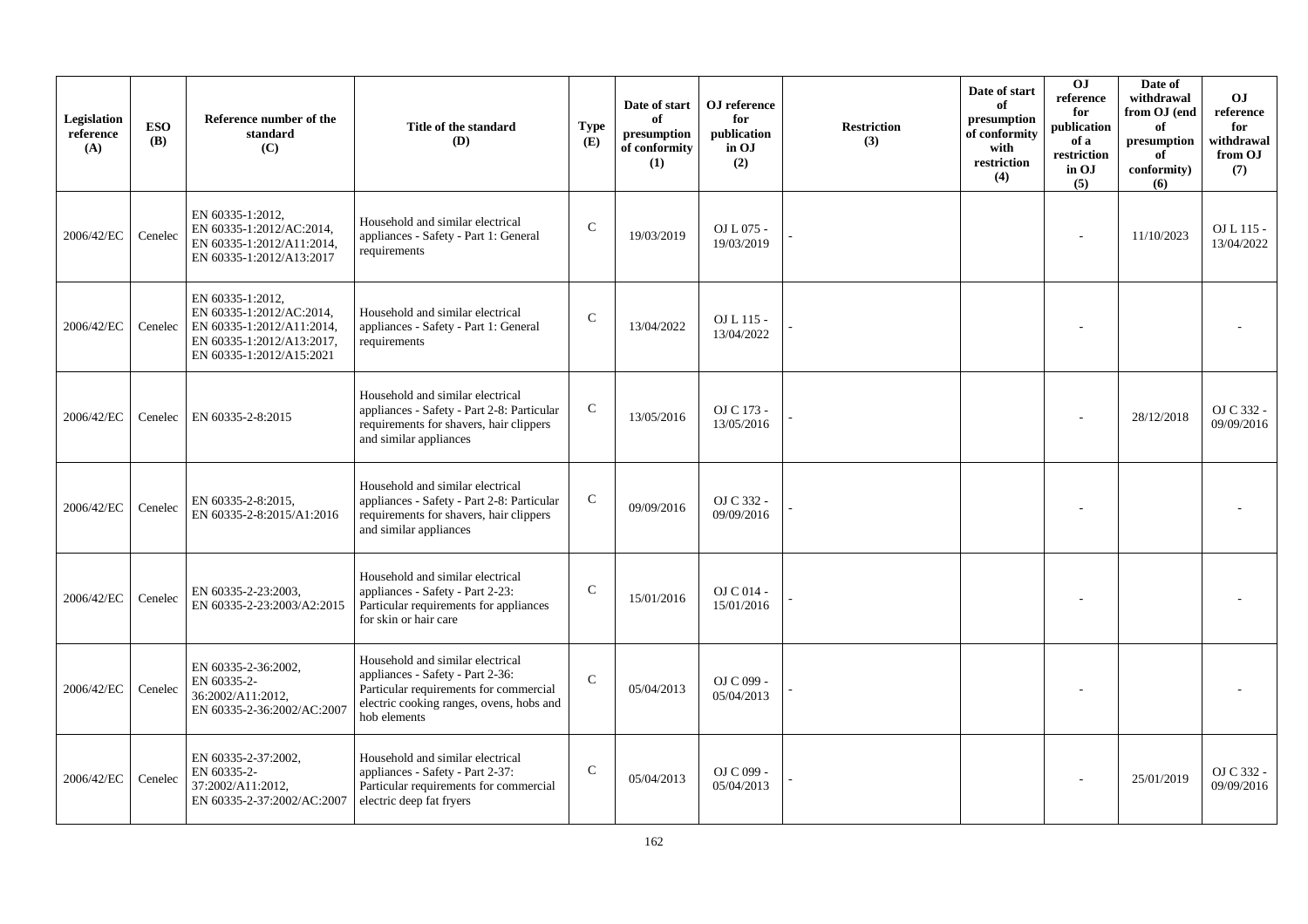| Legislation<br>reference<br>(A) | <b>ESO</b><br><b>(B)</b> | Reference number of the<br>standard<br>(C)                                                                                                                                                                                                                                                                 | Title of the standard<br><b>(D)</b>                                                                                                                                                             | Type<br>(E)   | Date of start<br>of<br>presumption<br>of conformity<br>(1) | OJ reference<br>for<br>publication<br>in OJ<br>(2) | <b>Restriction</b><br>(3) | Date of start<br>of<br>presumption<br>of conformity<br>with<br>restriction<br>(4) | $\overline{0}$<br>reference<br>for<br>publication<br>of a<br>restriction<br>in OJ<br>(5) | Date of<br>withdrawal<br>from OJ (end<br>of<br>presumption<br>of<br>conformity)<br>(6) | O <sub>J</sub><br>reference<br>for<br>withdrawal<br>from OJ<br>(7) |
|---------------------------------|--------------------------|------------------------------------------------------------------------------------------------------------------------------------------------------------------------------------------------------------------------------------------------------------------------------------------------------------|-------------------------------------------------------------------------------------------------------------------------------------------------------------------------------------------------|---------------|------------------------------------------------------------|----------------------------------------------------|---------------------------|-----------------------------------------------------------------------------------|------------------------------------------------------------------------------------------|----------------------------------------------------------------------------------------|--------------------------------------------------------------------|
| 2006/42/EC                      | Cenelec                  | EN 60335-2-37:2002.<br>EN 60335-2-<br>37:2002/A11:2012.<br>EN 60335-2-<br>37:2002/AC:2007,<br>EN 60335-2-<br>37:2002/A12:2016                                                                                                                                                                              | Household and similar electrical<br>appliances - Safety - Part 2-37:<br>Particular requirements for commercial<br>electric deep fat fryers                                                      | $\mathcal{C}$ | 09/09/2016                                                 | OJ C 332 -<br>09/09/2016                           |                           |                                                                                   |                                                                                          |                                                                                        |                                                                    |
| 2006/42/EC                      | Cenelec                  | EN 60335-2-40:2003.<br>EN 60335-2-<br>40:2003/A11:2004,<br>EN 60335-2-<br>40:2003/A12:2005,<br>EN 60335-2-40:2003/A1:2006,<br>EN 60335-2-<br>40:2003/A13:2012/AC:2013,<br>EN 60335-2-<br>40:2003/A13:2012,<br>EN 60335-2-40:2003/A2:2009,<br>EN 60335-2-<br>40:2003/AC:2006,<br>EN 60335-2-40:2003/AC:2010 | Household and similar electrical<br>appliances - Safety - Part 2-40:<br>Particular requirements for electrical<br>heat pumps, air-conditioners and<br>dehumidifiers                             | $\mathsf{C}$  | 28/11/2013                                                 | OJ C 348 -<br>28/11/2013                           |                           |                                                                                   |                                                                                          |                                                                                        |                                                                    |
| 2006/42/EC                      | Cenelec                  | EN 60335-2-42:2003,<br>EN 60335-2-<br>42:2003/A11:2012,<br>EN 60335-2-42:2003/AC:2007                                                                                                                                                                                                                      | Household and similar electrical<br>appliances - Safety - Part 2-42:<br>Particular requirements for commercial<br>electric forced convection ovens, steam<br>cookers and steam-convection ovens | $\mathcal{C}$ | 05/04/2013                                                 | OJ C 099 -<br>05/04/2013                           |                           |                                                                                   |                                                                                          |                                                                                        |                                                                    |
| 2006/42/EC                      | Cenelec                  | EN 60335-2-47:2003,<br>EN 60335-2-<br>47:2003/A11:2012,<br>EN 60335-2-47:2003/AC:2007                                                                                                                                                                                                                      | Household and similar electrical<br>appliances - Safety - Part 2-47:<br>Particular requirements for commercial<br>electric boiling pans                                                         | $\mathbf C$   | 05/04/2013                                                 | OJ C 099 -<br>05/04/2013                           |                           |                                                                                   |                                                                                          |                                                                                        |                                                                    |
| 2006/42/EC                      | Cenelec                  | EN 60335-2-48:2003,<br>EN 60335-2-<br>48:2003/A11:2012,<br>EN 60335-2-48:2003/AC:2007                                                                                                                                                                                                                      | Household and similar electrical<br>appliances - Safety - Part 2-48:<br>Particular requirements for commercial<br>electric grillers and toasters                                                | $\mathcal{C}$ | 05/04/2013                                                 | OJ C 099 -<br>05/04/2013                           |                           |                                                                                   |                                                                                          |                                                                                        |                                                                    |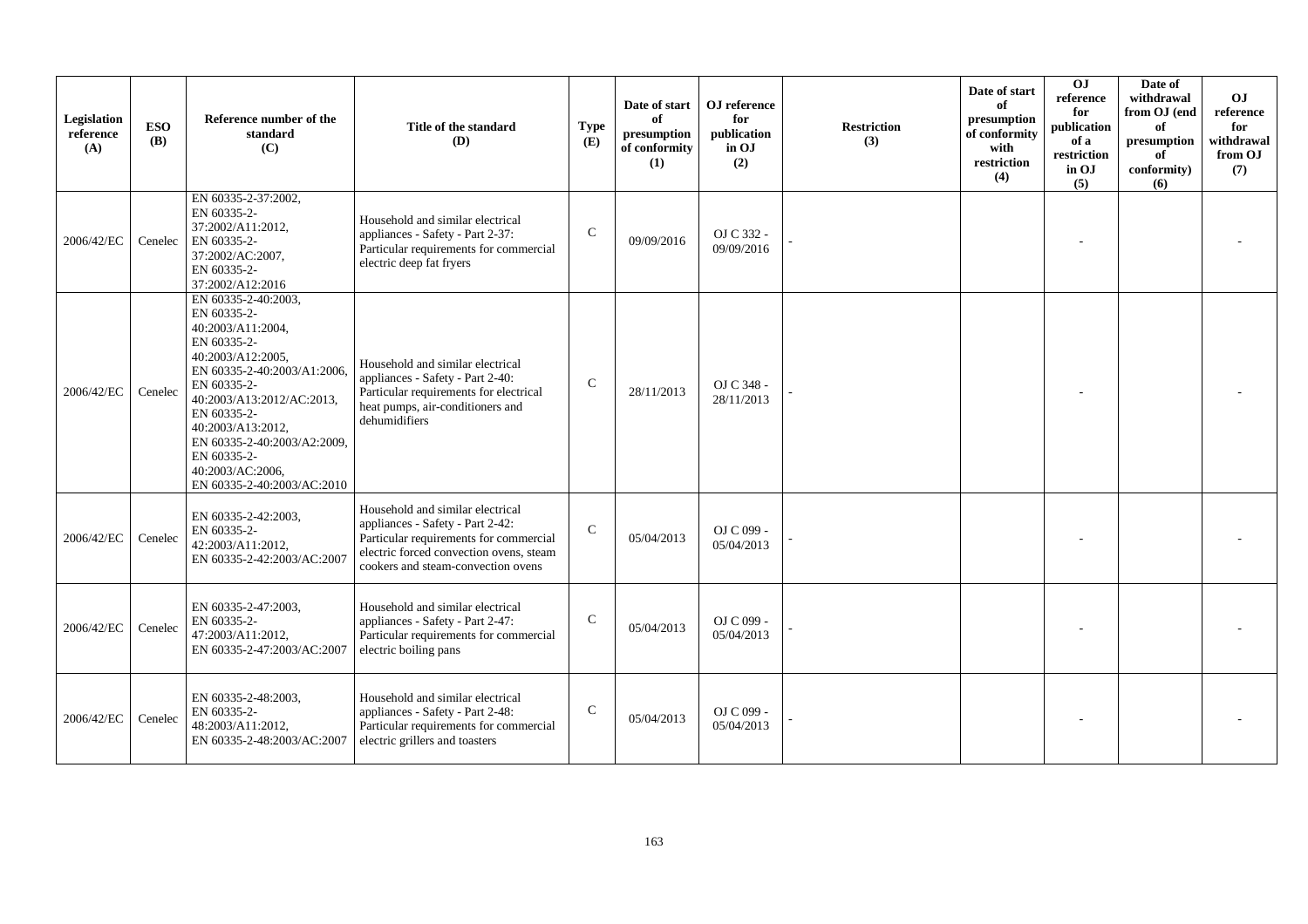| Legislation<br>reference<br>(A) | <b>ESO</b><br><b>(B)</b> | Reference number of the<br>standard<br>(C)                                            | Title of the standard<br>(D)                                                                                                                                                | <b>Type</b><br>(E) | Date of start<br>of<br>presumption<br>of conformity<br>(1) | ${\bf OJ}$ reference<br>for<br>publication<br>in OJ<br>(2) | <b>Restriction</b><br>(3) | Date of start<br>of<br>presumption<br>of conformity<br>with<br>restriction<br>(4) | O <sub>J</sub><br>reference<br>for<br>publication<br>of a<br>restriction<br>in OJ<br>(5) | Date of<br>withdrawal<br>from OJ (end<br>of<br>presumption<br>of<br>conformity)<br>(6) | <b>OJ</b><br>reference<br>for<br>withdrawal<br>from OJ<br>(7) |
|---------------------------------|--------------------------|---------------------------------------------------------------------------------------|-----------------------------------------------------------------------------------------------------------------------------------------------------------------------------|--------------------|------------------------------------------------------------|------------------------------------------------------------|---------------------------|-----------------------------------------------------------------------------------|------------------------------------------------------------------------------------------|----------------------------------------------------------------------------------------|---------------------------------------------------------------|
| 2006/42/EC                      | Cenelec                  | EN 60335-2-49:2003.<br>EN 60335-2-<br>49:2003/A11:2012,<br>EN 60335-2-49:2003/AC:2007 | Household and similar electrical<br>appliances - Safety - Part 2-49:<br>Particular requirements for commercial<br>electric appliances for keeping food and<br>crockery warm | $\mathbf C$        | 05/04/2013                                                 | OJ C 099 -<br>05/04/2013                                   |                           |                                                                                   |                                                                                          |                                                                                        |                                                               |
| 2006/42/EC                      | Cenelec                  | EN 60335-2-58:2005,<br>EN 60335-2-<br>58:2005/A12:2016,<br>EN 60335-2-58:2005/A2:2015 | Household and similar electrical<br>appliances - Safety - Part 2-58:<br>Particular requirements for commercial<br>electric dishwashing machines                             | $\mathsf{C}$       | 19/03/2019                                                 | OJ L 075 -<br>19/03/2019                                   |                           |                                                                                   |                                                                                          |                                                                                        |                                                               |
| 2006/42/EC                      | Cenelec                  | EN 60335-2-65:2003,<br>EN 60335-2-<br>65:2003/A11:2012                                | Household and similar electrical<br>appliances - Safety - Part 2-65:<br>Particular requirements for air-cleaning<br>appliances                                              | $\mathsf{C}$       | 05/04/2013                                                 | OJ C 099 -<br>05/04/2013                                   |                           |                                                                                   |                                                                                          |                                                                                        |                                                               |
| 2006/42/EC                      | Cenelec                  | EN 60335-2-67:2009                                                                    | Household and similar electrical<br>appliances - Safety - Part 2-67:<br>Particular requirements for floor<br>treatment and floor cleaning machines<br>for commercial use    | $\mathcal{C}$      | 29/12/2009                                                 | OJ C 309 -<br>18/12/2009                                   |                           |                                                                                   |                                                                                          | 03/05/2015                                                                             | OJ C 350 -<br>15/11/2012                                      |
| 2006/42/EC                      | Cenelec                  | EN 60335-2-67:2012                                                                    | Household and similar electrical<br>appliances - Safety - Part 2-67:<br>Particular requirements for floor<br>treatment machines for commercial use                          | $\mathsf C$        | 15/11/2012                                                 | OJ C 350 -<br>15/11/2012                                   |                           |                                                                                   |                                                                                          |                                                                                        |                                                               |
| 2006/42/EC                      | Cenelec                  | EN 60335-2-68:2009                                                                    | Household and similar electrical<br>appliances - Safety - Part 2-68:<br>Particular requirements for spray<br>extraction machines for commercial use                         | $\mathsf{C}$       | 29/12/2009                                                 | OJ C 309 -<br>18/12/2009                                   |                           |                                                                                   |                                                                                          | 03/05/2015                                                                             | OJ C 350 -<br>15/11/2012                                      |
| 2006/42/EC                      | Cenelec                  | EN 60335-2-68:2012                                                                    | Household and similar electrical<br>appliances - Safety - Part 2-68:<br>Particular requirements for spray<br>extraction machines, for commercial use                        | $\mathsf{C}$       | 15/11/2012                                                 | OJ C 350 -<br>15/11/2012                                   |                           |                                                                                   |                                                                                          |                                                                                        |                                                               |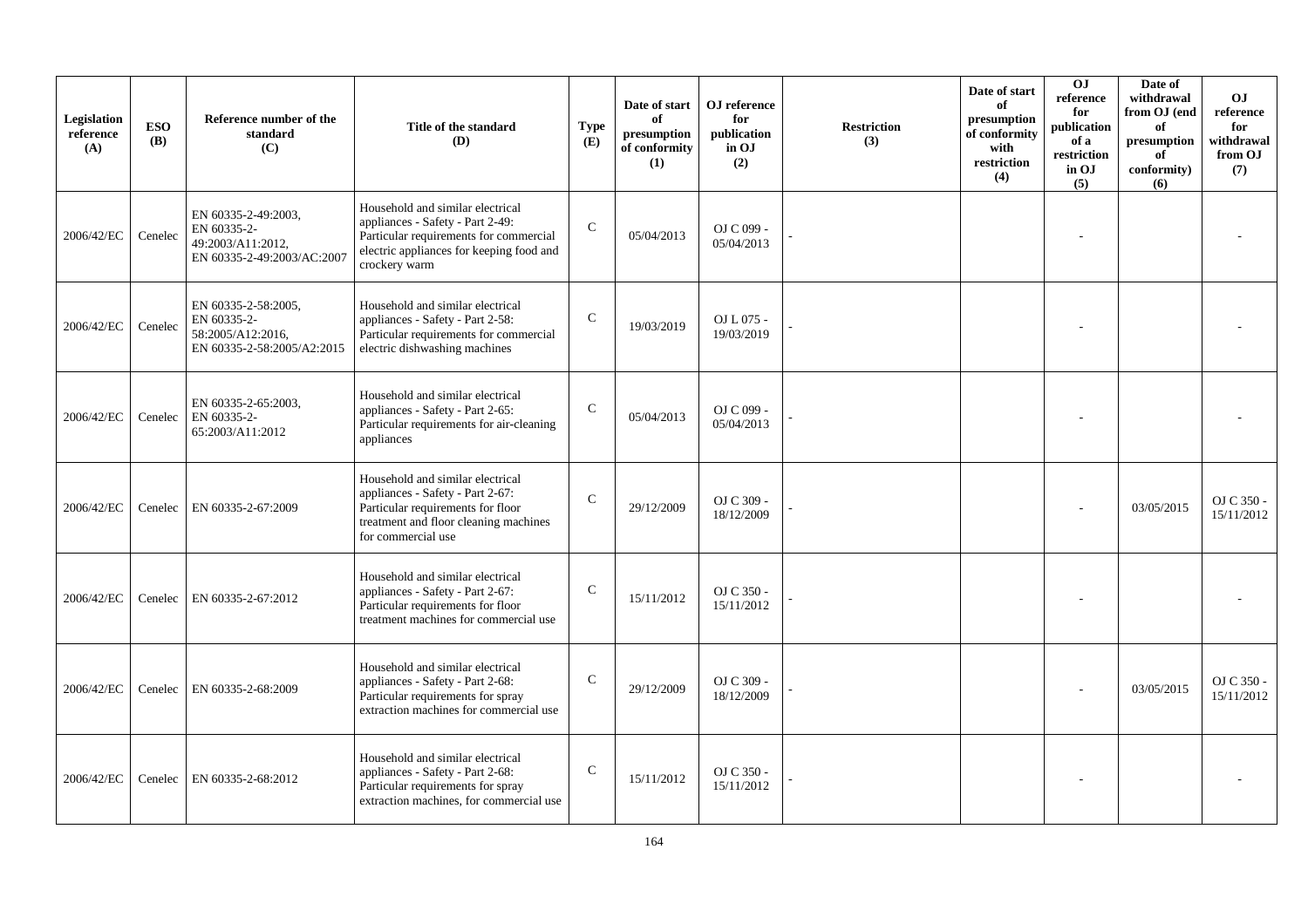| Legislation<br>reference<br>(A) | <b>ESO</b><br><b>(B)</b> | Reference number of the<br>standard<br>(C)                                       | Title of the standard<br>(D)                                                                                                                                                                                              | <b>Type</b><br>(E) | Date of start<br>of<br>presumption<br>of conformity<br>(1) | OJ reference<br>for<br>publication<br>in OJ<br>(2) | <b>Restriction</b><br>(3) | Date of start<br>of<br>presumption<br>of conformity<br>with<br>restriction<br>(4) | <b>OJ</b><br>reference<br>for<br>publication<br>of a<br>restriction<br>in OJ<br>(5) | Date of<br>withdrawal<br>from OJ (end<br>of<br>presumption<br>of<br>conformity)<br>(6) | <b>OJ</b><br>$\rm reference$<br>for<br>withdrawal<br>from OJ<br>(7) |
|---------------------------------|--------------------------|----------------------------------------------------------------------------------|---------------------------------------------------------------------------------------------------------------------------------------------------------------------------------------------------------------------------|--------------------|------------------------------------------------------------|----------------------------------------------------|---------------------------|-----------------------------------------------------------------------------------|-------------------------------------------------------------------------------------|----------------------------------------------------------------------------------------|---------------------------------------------------------------------|
| 2006/42/EC                      | Cenelec                  | EN 60335-2-69:2012                                                               | Household and similar electrical<br>appliances - Safety - Part 2-69:<br>Particular requirements for wet and dry<br>vacuum cleaners, including power brush<br>for commercial use                                           | $\mathcal{C}$      | 15/11/2012                                                 | OJ C 350 -<br>15/11/2012                           |                           |                                                                                   |                                                                                     |                                                                                        |                                                                     |
| 2006/42/EC                      | Cenelec                  | EN 60335-2-72:2012                                                               | Household and similar electrical<br>appliances - Safety - Part 2-72:<br>Particular requirements for floor<br>treatment machines with or without<br>traction drive, for commercial use                                     | $\mathcal{C}$      | 15/11/2012                                                 | OJ C 350 -<br>15/11/2012                           |                           |                                                                                   |                                                                                     |                                                                                        |                                                                     |
| 2006/42/EC                      | Cenelec                  | EN 60335-2-77:2010                                                               | Safety of household and similar<br>appliances - Part 2-77: Particular<br>requirements for pedestrian-controlled<br>walk-behind electrically powered lawn<br>mowers                                                        | $\mathcal{C}$      | 08/04/2011                                                 | OJ C 110 -<br>08/04/2011                           |                           |                                                                                   |                                                                                     |                                                                                        |                                                                     |
| 2006/42/EC                      | Cenelec                  | EN 60335-2-79:2009                                                               | Household and similar electrical<br>appliances - Safety - Part 2-79:<br>Particular requirements for high<br>pressure cleaners and steam cleaners                                                                          | $\mathbf C$        | 29/12/2009                                                 | OJ C 309 -<br>18/12/2009                           |                           |                                                                                   |                                                                                     | 03/04/2015                                                                             | OJ C 350 -<br>15/11/2012                                            |
| 2006/42/EC                      | Cenelec                  | EN 60335-2-79:2012                                                               | Household and similar electrical<br>appliances - Safety - Part 2-79:<br>Particular requirements for high<br>pressure cleaners and steam cleaners                                                                          | $\mathsf{C}$       | 15/11/2012                                                 | OJ C 350 -<br>15/11/2012                           |                           |                                                                                   |                                                                                     |                                                                                        |                                                                     |
| 2006/42/EC                      | Cenelec                  | EN 60335-2-89:2010,<br>EN 60335-2-89:2010/A1:2016                                | Household and similar electrical<br>appliances - Safety - Part 2-89:<br>Particular requirements for commercial<br>refrigerating appliances with an<br>incorporated or remote refrigerant<br>condensing unit or compressor | $\mathsf{C}$       | 09/09/2016                                                 | OJ C 332 -<br>09/09/2016                           |                           |                                                                                   |                                                                                     | 03/07/2020                                                                             | OJ C 092 -<br>09/03/2018                                            |
| 2006/42/EC                      | Cenelec                  | EN 60335-2-89:2010.<br>EN 60335-2-89:2010/A1:2016,<br>EN 60335-2-89:2010/A2:2017 | Household and similar electrical<br>appliances - Safety - Part 2-89:<br>Particular requirements for commercial<br>refrigerating appliances with an<br>incorporated or remote refrigerant<br>condensing unit or compressor | $\mathbf C$        | 09/03/2018                                                 | OJ C 092 -<br>09/03/2018                           |                           |                                                                                   |                                                                                     |                                                                                        |                                                                     |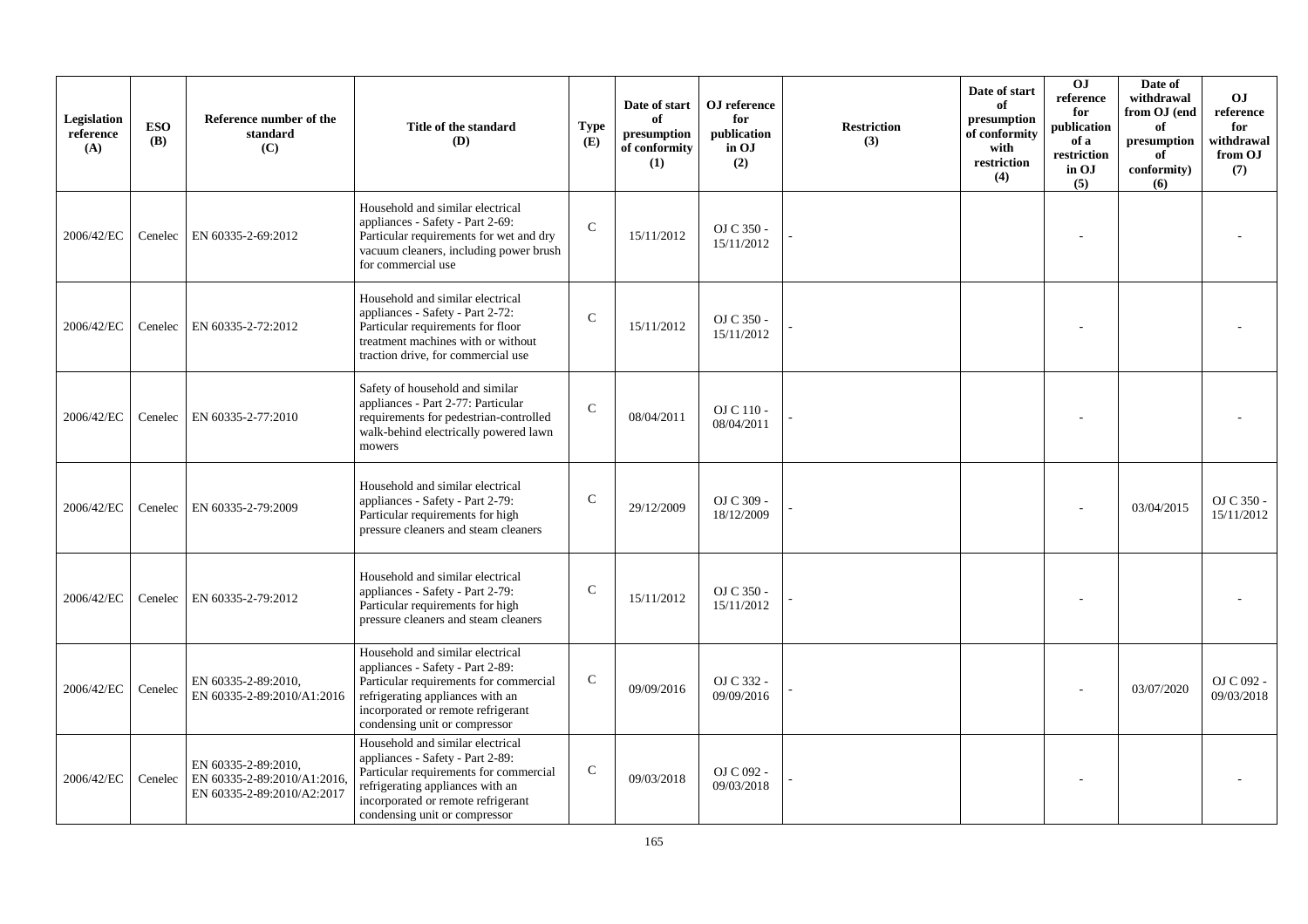| Legislation<br>reference<br>(A) | <b>ESO</b><br><b>(B)</b> | Reference number of the<br>standard<br>(C)                               | Title of the standard<br><b>(D)</b>                                                                                                                                                 | <b>Type</b><br>(E) | Date of start<br>of<br>presumption<br>of conformity<br>(1) | OJ reference<br>for<br>publication<br>in OJ<br>(2) | <b>Restriction</b><br>(3) | Date of start<br>of<br>presumption<br>of conformity<br>with<br>restriction<br>(4) | OJ<br>reference<br>for<br>publication<br>of a<br>restriction<br>in OJ<br>(5) | Date of<br>withdrawal<br>from OJ (end<br>of<br>presumption<br>of<br>conformity)<br>(6) | <b>OJ</b><br>reference<br>for<br>withdrawal<br>from OJ<br>(7) |
|---------------------------------|--------------------------|--------------------------------------------------------------------------|-------------------------------------------------------------------------------------------------------------------------------------------------------------------------------------|--------------------|------------------------------------------------------------|----------------------------------------------------|---------------------------|-----------------------------------------------------------------------------------|------------------------------------------------------------------------------|----------------------------------------------------------------------------------------|---------------------------------------------------------------|
| 2006/42/EC                      | Cenelec                  | EN 60335-2-95:2015,<br>EN 60335-2-95:2015/A1:2015                        | Household and similar electrical<br>appliances - Safety - Part 2-95:<br>Particular requirements for drives for<br>vertically moving garage doors for<br>residential use             | $\mathbf C$        | 15/01/2016                                                 | $OJ C 014 -$<br>15/01/2016                         |                           |                                                                                   |                                                                              |                                                                                        |                                                               |
| 2006/42/EC                      | Cenelec                  | EN 60335-2-97:2006,<br>EN 60335-2-<br>97:2006/A12:2015                   | Household and similar electrical<br>appliances - Safety - Part 2-97:<br>Particular requirements for drives for<br>rolling shutters, awnings, blinds and<br>similar equipment        | $\mathbf C$        | 15/01/2016                                                 | OJ C 014 -<br>15/01/2016                           |                           |                                                                                   |                                                                              |                                                                                        |                                                               |
| 2006/42/EC                      | Cenelec                  | EN 60335-2-102:2016                                                      | Household and similar electrical<br>appliances - Safety - Part 2-102:<br>Particular requirements for gas, oil and<br>solid-fuel burning appliances having<br>electrical connections | $\mathcal{C}$      | 09/09/2016                                                 | OJ C 332 -<br>09/09/2016                           |                           |                                                                                   |                                                                              |                                                                                        |                                                               |
| 2006/42/EC                      | Cenelec                  | EN 60335-2-103:2015                                                      | Household and similar electrical<br>appliances - Safety - Part 2-103:<br>Particular requirements for drives for<br>gates, doors and windows                                         | $\mathcal{C}$      | 15/01/2016                                                 | OJ C 014 -<br>15/01/2016                           |                           |                                                                                   |                                                                              |                                                                                        |                                                               |
| 2006/42/EC                      | Cenelec                  | EN 60519-1:2015                                                          | Safety in installations for electroheating<br>and electromagnetic processing - Part 1:<br>General requirements                                                                      | $\mathbf C$        | 15/01/2016                                                 | OJ C 014 -<br>15/01/2016                           |                           |                                                                                   |                                                                              |                                                                                        |                                                               |
| 2006/42/EC                      | Cenelec                  | EN 60745-1:2009,<br>EN 60745-1:2009/AC:2009                              | Hand-held motor-operated electric tools<br>- Safety - Part 1: General requirements                                                                                                  | $\mathbf C$        | 29/12/2009                                                 | OJ C 309 -<br>18/12/2009                           |                           |                                                                                   |                                                                              | 01/10/2013                                                                             | OJ C 110 -<br>08/04/2011                                      |
| 2006/42/EC                      | Cenelec                  | EN 60745-1:2009,<br>EN 60745-1:2009/AC:2009.<br>EN 60745-1:2009/A11:2010 | Hand-held motor-operated electric tools<br>- Safety - Part 1: General requirements                                                                                                  | $\mathbf C$        | 08/04/2011                                                 | OJ C 110 -<br>08/04/2011                           |                           |                                                                                   |                                                                              | 15/12/2021                                                                             | $OJ$ C 014 -<br>15/01/2016                                    |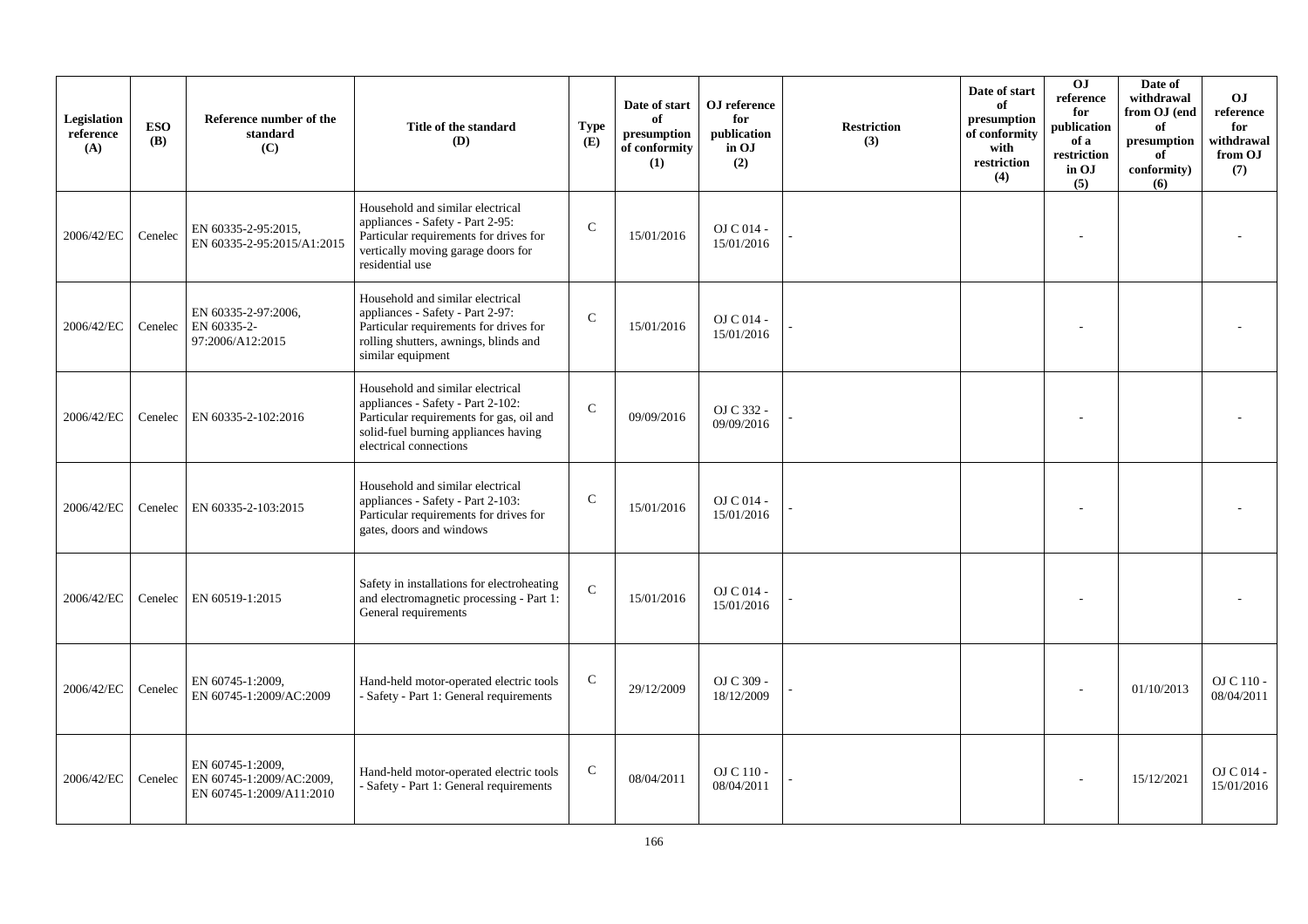| Legislation<br>reference<br>(A) | <b>ESO</b><br><b>(B)</b> | Reference number of the<br>standard<br>(C)                                                                                                   | Title of the standard<br>(D)                                                                                                                | <b>Type</b><br>(E) | Date of start<br>of<br>presumption<br>of conformity<br>(1) | OJ reference<br>for<br>publication<br>in OJ<br>(2) | <b>Restriction</b><br>(3) | Date of start<br>of<br>presumption<br>of conformity<br>with<br>restriction<br>(4) | <b>OJ</b><br>reference<br>for<br>publication<br>of a<br>restriction<br>in OJ<br>(5) | Date of<br>withdrawal<br>from OJ (end<br>of<br>presumption<br>of<br>conformity)<br>(6) | <b>OJ</b><br>reference<br>for<br>withdrawal<br>from OJ<br>(7) |
|---------------------------------|--------------------------|----------------------------------------------------------------------------------------------------------------------------------------------|---------------------------------------------------------------------------------------------------------------------------------------------|--------------------|------------------------------------------------------------|----------------------------------------------------|---------------------------|-----------------------------------------------------------------------------------|-------------------------------------------------------------------------------------|----------------------------------------------------------------------------------------|---------------------------------------------------------------|
| 2006/42/EC                      | Cenelec                  | EN 60745-2-1:2010                                                                                                                            | Hand-held motor-operated electric tools<br>- Safety - Part 2-1: Particular<br>requirements for drills and impact drills                     | $\mathbf C$        | 20/10/2010                                                 | OJ C 284 -<br>20/10/2010                           |                           |                                                                                   |                                                                                     | 19/01/2022                                                                             | OJ L 286 -<br>07/11/2019                                      |
| 2006/42/EC                      | Cenelec                  | EN 60745-2-2:2010                                                                                                                            | Hand-held motor-operated electric tools<br>- Safety - Part 2-2: Particular<br>requirements for screwdrivers and<br>impact wrenches          | $\mathbf C$        | 20/10/2010                                                 | OJ C 284 -<br>20/10/2010                           |                           |                                                                                   |                                                                                     | 21/08/2019                                                                             | OJ C 014 -<br>15/01/2016                                      |
| 2006/42/EC                      | Cenelec                  | EN 60745-2-3:2011                                                                                                                            | Hand-held motor-operated electric tools<br>- Safety - Part 2-3: Particular<br>requirements for grinders, polishers and<br>disk-type sanders | $\mathcal{C}$      | 18/11/2011                                                 | OJ C 338 -<br>18/11/2011                           |                           |                                                                                   |                                                                                     | 25/02/2016                                                                             | OJ C 348 -<br>28/11/2013                                      |
| 2006/42/EC                      | Cenelec                  | EN 60745-2-3:2011,<br>EN 60745-2-3:2011/A2:2013                                                                                              | Hand-held motor-operated electric tools<br>- Safety - Part 2-3: Particular<br>requirements for grinders, polishers and<br>disk-type sanders | $\mathbf C$        | 28/11/2013                                                 | OJ C 348 -<br>28/11/2013                           |                           |                                                                                   |                                                                                     | 21/04/2016                                                                             | OJ C 054 -<br>13/02/2015                                      |
| 2006/42/EC                      | Cenelec                  | EN 60745-2-3:2011.<br>EN 60745-2-3:2011/A2:2013,<br>EN 60745-2-3:2011/A11:2014                                                               | Hand-held motor-operated electric tools<br>- Safety - Part 2-3: Particular<br>requirements for grinders, polishers and<br>disk-type sanders | $\mathcal{C}$      | 13/02/2015                                                 | OJ C 054 -<br>13/02/2015                           |                           |                                                                                   |                                                                                     | 17/11/2017                                                                             | OJ C 014 -<br>15/01/2016                                      |
| 2006/42/EC                      | Cenelec                  | EN 60745-2-3:2011,<br>EN 60745-2-3:2011/A2:2013,<br>EN 60745-2-3:2011/A11:2014,<br>EN 60745-2-3:2011/A12:2014                                | Hand-held motor-operated electric tools<br>- Safety - Part 2-3: Particular<br>requirements for grinders, polishers and<br>disk-type sanders | $\mathsf{C}$       | 15/01/2016                                                 | OJ C 014 -<br>15/01/2016                           |                           |                                                                                   |                                                                                     | 28/09/2018                                                                             | OJ C 173 -<br>13/05/2016                                      |
| 2006/42/EC                      | Cenelec                  | EN 60745-2-3:2011,<br>EN 60745-2-3:2011/A2:2013,<br>EN 60745-2-3:2011/A11:2014.<br>EN 60745-2-3:2011/A12:2014,<br>EN 60745-2-3:2011/A13:2015 | Hand-held motor-operated electric tools<br>- Safety - Part 2-3: Particular<br>requirements for grinders, polishers and<br>disk-type sanders | $\mathcal{C}$      | 13/05/2016                                                 | OJ C 173 -<br>13/05/2016                           |                           |                                                                                   |                                                                                     |                                                                                        |                                                               |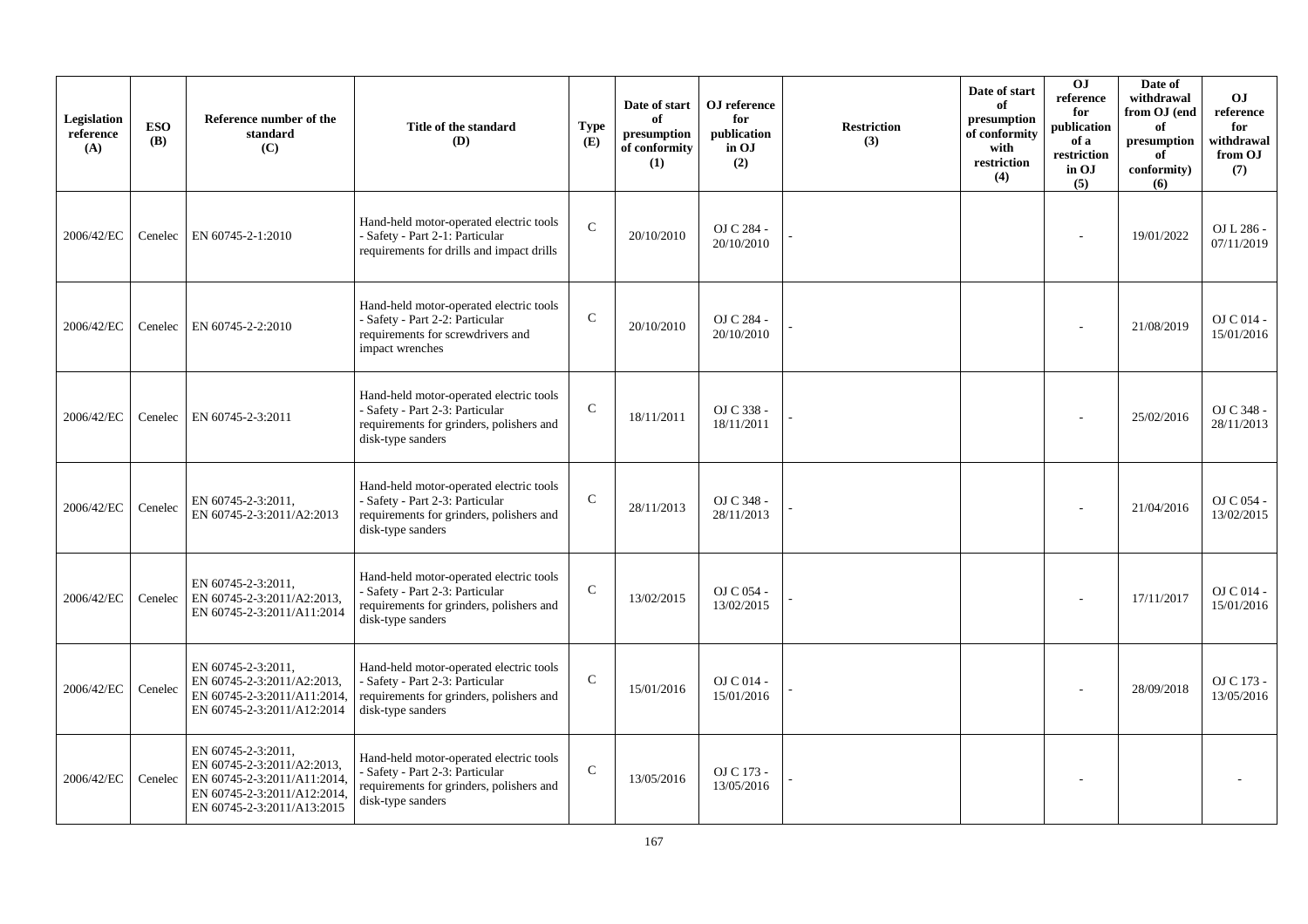| Legislation<br>reference<br>(A) | <b>ESO</b><br><b>(B)</b> | Reference number of the<br>standard<br>(C)       | Title of the standard<br>(D)                                                                                                                 | <b>Type</b><br>(E) | Date of start<br>of<br>presumption<br>of conformity<br>(1) | OJ reference<br>for<br>publication<br>in OJ<br>(2) | <b>Restriction</b><br>(3) | Date of start<br>of<br>presumption<br>of conformity<br>with<br>restriction<br>(4) | OJ<br>reference<br>for<br>publication<br>of a<br>restriction<br>in OJ<br>(5) | Date of<br>withdrawal<br>from OJ (end<br>of<br>presumption<br>of<br>conformity)<br>(6) | <b>OJ</b><br>reference<br>for<br>withdrawal<br>from OJ<br>(7) |
|---------------------------------|--------------------------|--------------------------------------------------|----------------------------------------------------------------------------------------------------------------------------------------------|--------------------|------------------------------------------------------------|----------------------------------------------------|---------------------------|-----------------------------------------------------------------------------------|------------------------------------------------------------------------------|----------------------------------------------------------------------------------------|---------------------------------------------------------------|
| 2006/42/EC                      | Cenelec                  | EN 60745-2-4:2009                                | Hand-held motor-operated electric tools<br>- Safety - Part 2-4: Particular<br>requirements for sanders and polishers<br>other than disk type | $\mathbf C$        | 26/05/2010                                                 | OJ C 136 -<br>26/05/2010                           |                           |                                                                                   |                                                                              | 01/06/2013                                                                             | OJ C 061 -<br>29/02/2012                                      |
| 2006/42/EC                      | Cenelec                  | EN 60745-2-4:2009,<br>EN 60745-2-4:2009/A11:2011 | Hand-held motor-operated electric tools<br>- Safety - Part 2-4: Particular<br>requirements for sanders and polishers<br>other than disk type | $\mathbf C$        | 29/02/2012                                                 | OJ C 061 -<br>29/02/2012                           |                           |                                                                                   |                                                                              | 21/08/2019                                                                             | OJ C 014 -<br>15/01/2016                                      |
| 2006/42/EC                      | Cenelec                  | EN 60745-2-5:2010                                | Hand-held motor-operated electric tools<br>- Safety - Part 2-5: Particular<br>requirements for circular saws                                 | $\mathbf{C}$       | 08/04/2011                                                 | OJ C 110 -<br>08/04/2011                           |                           |                                                                                   |                                                                              | 21/08/2019                                                                             | O <sub>J</sub> C <sub>014</sub><br>15/01/2016                 |
| 2006/42/EC                      | Cenelec                  | EN 60745-2-6:2010                                | Hand-held motor-operated electric tools<br>- Safety - Part 2-6: Particular<br>requirements for hammers                                       | $\mathbf C$        | 20/10/2010                                                 | OJ C 284 -<br>20/10/2010                           |                           |                                                                                   |                                                                              | 15/04/2023                                                                             | OJ L 366 -<br>15/10/2021                                      |
| 2006/42/EC                      | Cenelec                  | EN 60745-2-8:2009                                | Hand-held motor-operated electric tools<br>- Safety - Part 2-8: Particular<br>requirements for shears and nibblers                           | $\mathbf{C}$       | 29/12/2009                                                 | OJ C 309 -<br>18/12/2009                           |                           |                                                                                   |                                                                              | 02/05/2020                                                                             | OJ C 183 -<br>09/06/2017                                      |
| 2006/42/EC                      | Cenelec                  | EN 60745-2-9:2009                                | Hand-held motor-operated electric tools<br>- Safety - Part 2-9: Particular<br>requirements for tappers                                       | $\mathbf{C}$       | 29/12/2009                                                 | OJ C 309 -<br>18/12/2009                           |                           |                                                                                   |                                                                              | 21/08/2019                                                                             | OJ C 014 -<br>15/01/2016                                      |
| 2006/42/EC                      | Cenelec                  | EN 60745-2-11:2010                               | Hand-held motor-operated electric tools<br>- Safety - Part 2-11: Particular<br>requirements for reciprocating saws (jig<br>and sabre saws)   | $\mathbf C$        | 20/10/2010                                                 | OJ C 284 -<br>20/10/2010                           |                           |                                                                                   |                                                                              | 23/12/2019                                                                             | OJ C 332 -<br>09/09/2016                                      |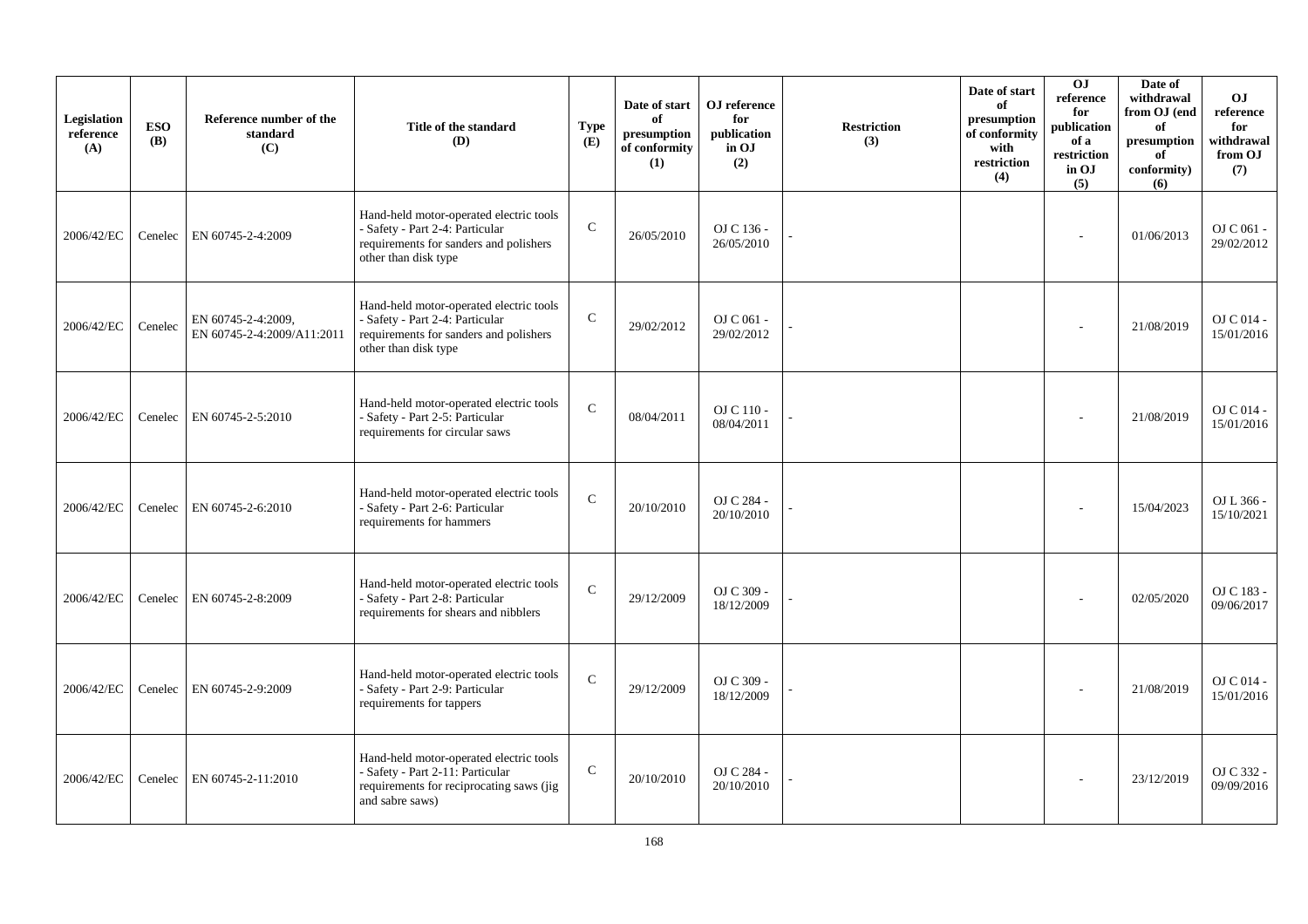| Legislation<br>reference<br>(A) | <b>ESO</b><br><b>(B)</b> | Reference number of the<br>standard<br>(C)        | Title of the standard<br><b>(D)</b>                                                                                | <b>Type</b><br>(E) | Date of start<br>of<br>presumption<br>of conformity<br>(1) | OJ reference<br>for<br>publication<br>in OJ<br>(2) | <b>Restriction</b><br>(3) | Date of start<br>of<br>presumption<br>of conformity<br>with<br>restriction<br>(4) | OJ<br>$\rm reference$<br>for<br>publication<br>of a<br>restriction<br>in OJ<br>(5) | Date of<br>withdrawal<br>from OJ (end<br>of<br>presumption<br>of<br>conformity)<br>(6) | <b>OJ</b><br>reference<br>for<br>withdrawal<br>from OJ<br>(7) |
|---------------------------------|--------------------------|---------------------------------------------------|--------------------------------------------------------------------------------------------------------------------|--------------------|------------------------------------------------------------|----------------------------------------------------|---------------------------|-----------------------------------------------------------------------------------|------------------------------------------------------------------------------------|----------------------------------------------------------------------------------------|---------------------------------------------------------------|
| 2006/42/EC                      | Cenelec                  | EN 60745-2-12:2009                                | Hand-held motor-operated electric tools<br>- Safety - Part 2-12: Particular<br>requirements for concrete vibrators | $\mathbf C$        | 29/12/2009                                                 | OJ C 309 -<br>18/12/2009                           |                           |                                                                                   |                                                                                    |                                                                                        |                                                               |
| 2006/42/EC                      | Cenelec                  | EN 60745-2-13:2009                                | Hand-held motor-operated electric tools<br>- Safety - Part 2-13: Particular<br>requirements for chain saws         | $\mathbf C$        | 29/12/2009                                                 | OJ C 309 -<br>18/12/2009                           |                           |                                                                                   |                                                                                    | 01/12/2013                                                                             | OJ C 214 -<br>20/07/2011                                      |
| 2006/42/EC                      | Cenelec                  | EN 60745-2-13:2009,<br>EN 60745-2-13:2009/A1:2010 | Hand-held motor-operated electric tools<br>- Safety - Part 2-13: Particular<br>requirements for chain saws         | $\mathbf{C}$       | 20/07/2011                                                 | OJ C 214 -<br>20/07/2011                           |                           |                                                                                   |                                                                                    | 03/05/2023                                                                             | OJ L 366 -<br>15/10/2021                                      |
| 2006/42/EC                      |                          | Cenelec   EN 60745-2-14:2009                      | Hand-held motor-operated electric tools<br>- Safety - Part 2-14: Particular<br>requirements for planers            | $\mathbf C$        | 29/12/2009                                                 | OJ C 309 -<br>18/12/2009                           |                           |                                                                                   |                                                                                    | 01/06/2013                                                                             | OJ C 110 -<br>08/04/2011                                      |
| 2006/42/EC                      | Cenelec                  | EN 60745-2-14:2009,<br>EN 60745-2-14:2009/A2:2010 | Hand-held motor-operated electric tools<br>- Safety - Part 2-14: Particular<br>requirements for planers            | $\mathbf C$        | 08/04/2011                                                 | OJ C 110 -<br>08/04/2011                           |                           |                                                                                   |                                                                                    | 31/08/2019                                                                             | OJ C 173 -<br>13/05/2016                                      |
| 2006/42/EC                      |                          | Cenelec   EN 60745-2-15:2009                      | Hand-held motor-operated electric tools<br>- Safety - Part 2-15: Particular<br>requirements for hedge trimmers     | $\mathbf C$        | 29/12/2009                                                 | OJ C 309 -<br>18/12/2009                           |                           |                                                                                   |                                                                                    | 28/11/2013                                                                             | OJ C 348 -<br>28/11/2013                                      |
| 2006/42/EC                      | Cenelec                  | EN 60745-2-15:2009,<br>EN 60745-2-15:2009/A1:2010 | Hand-held motor-operated electric tools<br>- Safety - Part 2-15: Particular<br>requirements for hedge trimmers     | $\mathbf C$        | 28/11/2013                                                 | OJ C 348 -<br>28/11/2013                           |                           |                                                                                   |                                                                                    |                                                                                        |                                                               |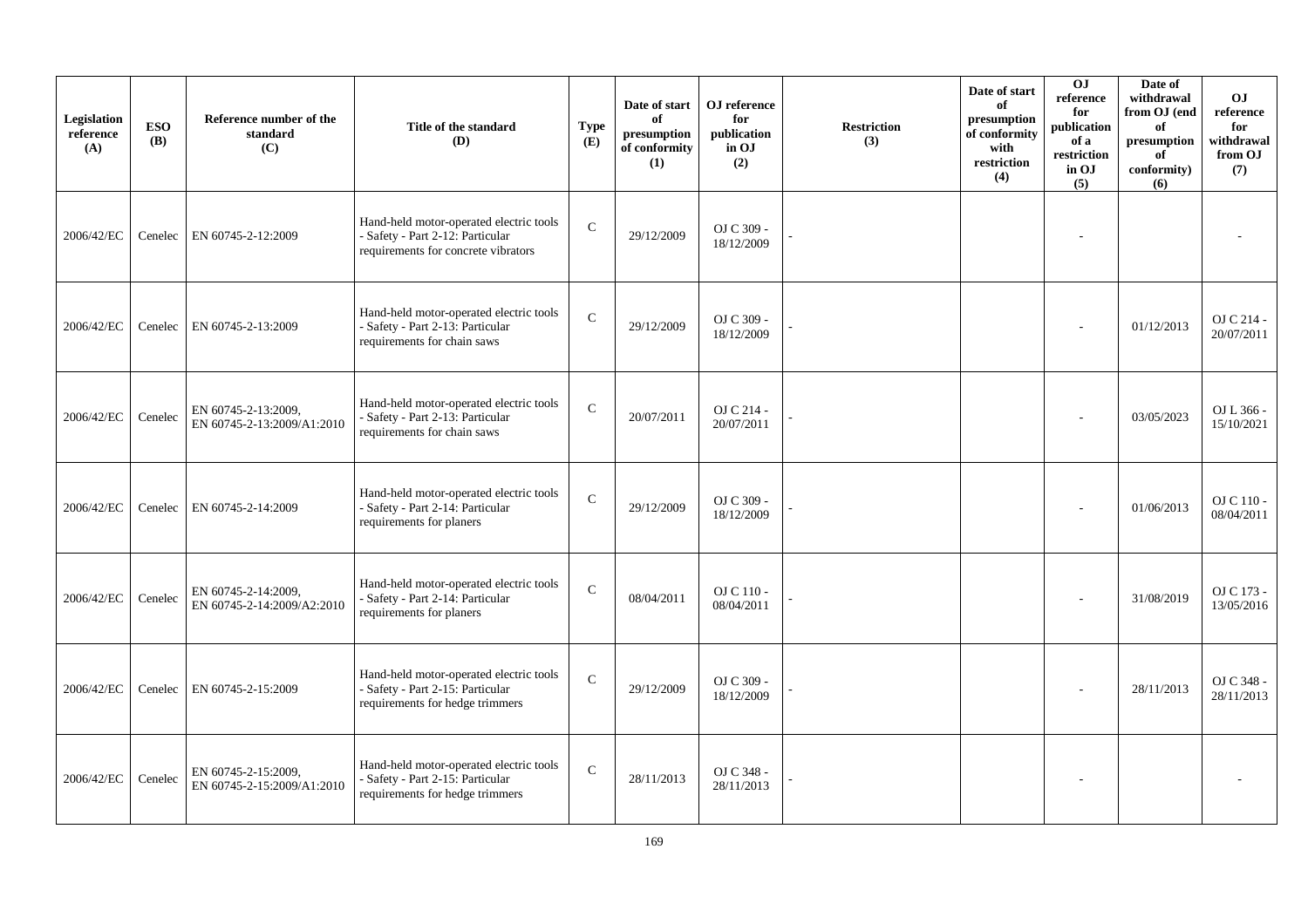| Legislation<br>reference<br>(A) | <b>ESO</b><br><b>(B)</b> | Reference number of the<br>standard<br>(C)        | Title of the standard<br>(D)                                                                                         | <b>Type</b><br>(E) | Date of start<br>of<br>presumption<br>of conformity<br>(1) | OJ reference<br>for<br>publication<br>in OJ<br>(2) | <b>Restriction</b><br>(3) | Date of start<br>of<br>presumption<br>of conformity<br>with<br>restriction<br>(4) | 0J<br>reference<br>for<br>publication<br>of a<br>restriction<br>in OJ<br>(5) | Date of<br>withdrawal<br>from OJ (end<br>of<br>presumption<br>of<br>conformity)<br>(6) | <b>OJ</b><br>reference<br>for<br>withdrawal<br>from OJ<br>(7) |
|---------------------------------|--------------------------|---------------------------------------------------|----------------------------------------------------------------------------------------------------------------------|--------------------|------------------------------------------------------------|----------------------------------------------------|---------------------------|-----------------------------------------------------------------------------------|------------------------------------------------------------------------------|----------------------------------------------------------------------------------------|---------------------------------------------------------------|
| 2006/42/EC                      | Cenelec                  | EN 60745-2-16:2010                                | Hand-held motor-operated electric tools<br>- Safety - Part 2-16: Particular<br>requirements for tackers              | $\mathbf{C}$       | 08/04/2011                                                 | OJ C 110 -<br>08/04/2011                           |                           |                                                                                   |                                                                              |                                                                                        |                                                               |
| 2006/42/EC                      | Cenelec                  | EN 60745-2-17:2010                                | Hand-held motor-operated electric tools<br>- Safety - Part 2-17: Particular<br>requirements for routers and trimmers | $\mathbf{C}$       | 08/04/2011                                                 | OJ C 110 -<br>08/04/2011                           |                           |                                                                                   |                                                                              | 15/12/2021                                                                             | OJ L 286 -<br>07/11/2019                                      |
| 2006/42/EC                      | Cenelec                  | EN 60745-2-18:2009                                | Hand-held motor-operated electric tools<br>- Safety - Part 2-18: Particular<br>requirements for strapping tools      | $\mathbf C$        | 29/12/2009                                                 | OJ C 309 -<br>18/12/2009                           |                           |                                                                                   |                                                                              |                                                                                        |                                                               |
| 2006/42/EC                      |                          | Cenelec   EN 60745-2-19:2009                      | Hand-held motor-operated electric tools<br>- Safety - Part 2-19: Particular<br>requirements for jointers             | $\mathbf C$        | 29/12/2009                                                 | OJ C 309 -<br>18/12/2009                           |                           |                                                                                   |                                                                              | 01/06/2013                                                                             | OJ C 110 -<br>08/04/2011                                      |
| 2006/42/EC                      | Cenelec                  | EN 60745-2-19:2009,<br>EN 60745-2-19:2009/A1:2010 | Hand-held motor-operated electric tools<br>- Safety - Part 2-19: Particular<br>requirements for jointers             | $\mathcal{C}$      | 08/04/2011                                                 | OJ C 110 -<br>08/04/2011                           |                           |                                                                                   |                                                                              |                                                                                        |                                                               |
| 2006/42/EC                      |                          | Cenelec   EN 60745-2-20:2009                      | Hand-held motor-operated electric tools<br>- Safety - Part 2-20: Particular<br>requirements for band saws            | $\mathsf{C}$       | 29/12/2009                                                 | OJ C 309 -<br>18/12/2009                           |                           |                                                                                   |                                                                              |                                                                                        |                                                               |
| 2006/42/EC                      | Cenelec                  | EN 60745-2-21:2009                                | Hand-held motor-operated electric tools<br>- Safety - Part 2-21: Particular<br>requirements for drain cleaners       | $\mathbf C$        | 29/12/2009                                                 | OJ C 309 -<br>18/12/2009                           |                           |                                                                                   |                                                                              | 01/12/2013                                                                             | OJ C 214 -<br>20/07/2011                                      |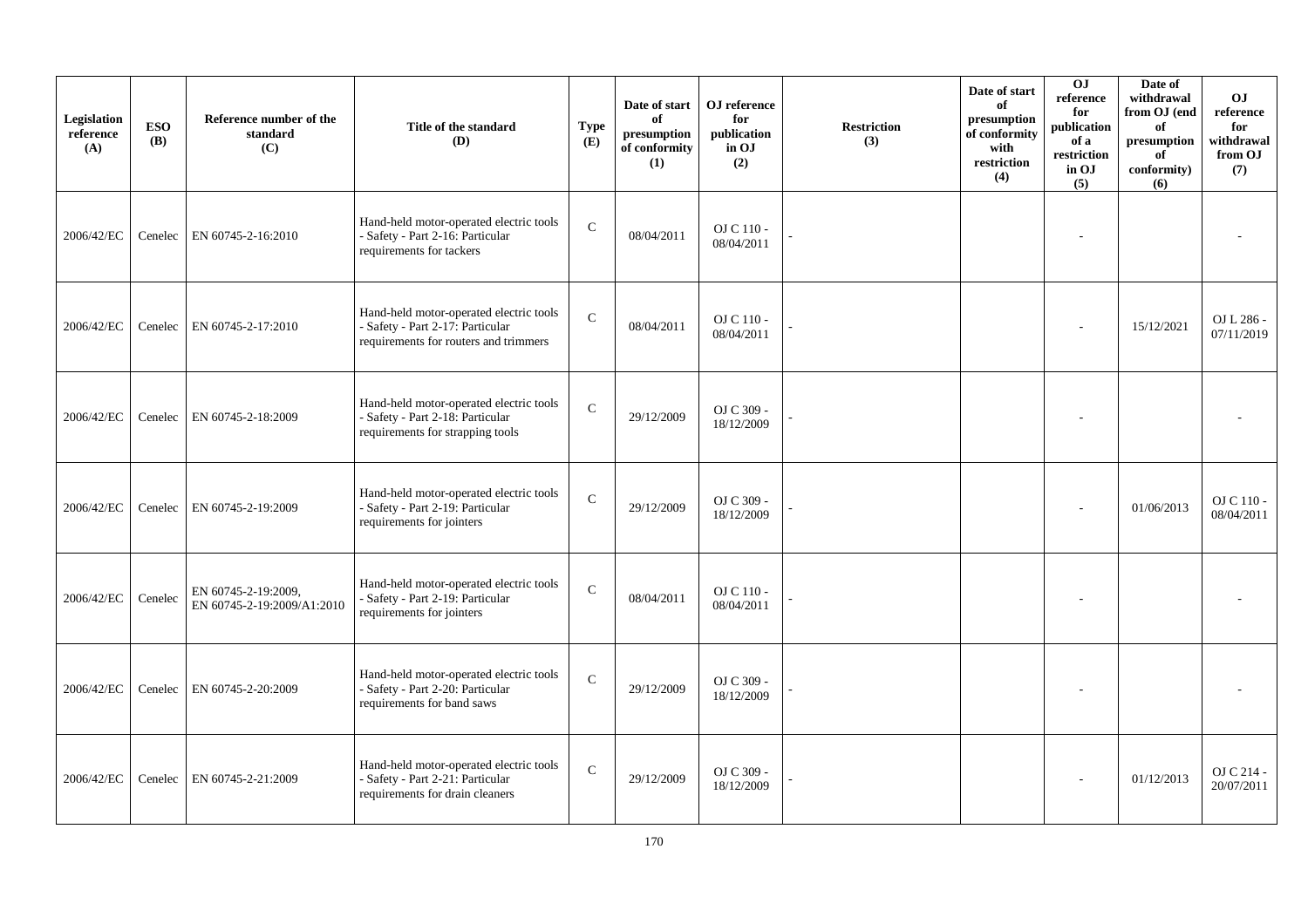| Legislation<br>reference<br>(A) | <b>ESO</b><br><b>(B)</b> | Reference number of the<br>standard<br>(C)                                                                   | Title of the standard<br>(D)                                                                                                                                                                               | <b>Type</b><br>(E) | Date of start<br>of<br>presumption<br>of conformity<br>(1) | OJ reference<br>for<br>publication<br>in OJ<br>(2) | <b>Restriction</b><br>(3) | Date of start<br>of<br>presumption<br>of conformity<br>with<br>restriction<br>(4) | <b>OJ</b><br>reference<br>for<br>publication<br>of a<br>restriction<br>in OJ<br>(5) | Date of<br>withdrawal<br>from OJ (end<br>of<br>presumption<br>of<br>conformity)<br>(6) | <b>OJ</b><br>reference<br>for<br>withdrawal<br>from OJ<br>(7) |
|---------------------------------|--------------------------|--------------------------------------------------------------------------------------------------------------|------------------------------------------------------------------------------------------------------------------------------------------------------------------------------------------------------------|--------------------|------------------------------------------------------------|----------------------------------------------------|---------------------------|-----------------------------------------------------------------------------------|-------------------------------------------------------------------------------------|----------------------------------------------------------------------------------------|---------------------------------------------------------------|
| 2006/42/EC                      | Cenelec                  | EN 60745-2-21:2009,<br>EN 60745-2-21:2009/A1:2010                                                            | Hand-held motor-operated electric tools<br>- Safety - Part 2-21: Particular<br>requirements for drain cleaners                                                                                             | $\mathbf C$        | 20/07/2011                                                 | OJ C 214 -<br>20/07/2011                           |                           |                                                                                   |                                                                                     | 02/10/2021                                                                             | $OL L 102 -$<br>02/04/2020                                    |
| 2006/42/EC                      | Cenelec                  | EN 60745-2-22:2011                                                                                           | Hand-held motor-operated electric tools<br>- Safety - Part 2-22: Particular<br>requirements for cut-off machines                                                                                           | $\mathcal{C}$      | 18/11/2011                                                 | OJ C 338 -<br>18/11/2011                           |                           |                                                                                   |                                                                                     | 17/12/2015                                                                             | OJ C 348 -<br>28/11/2013                                      |
| 2006/42/EC                      | Cenelec                  | EN 60745-2-22:2011,<br>EN 60745-2-<br>22:2011/A11:2013                                                       | Hand-held motor-operated electric tools<br>- Safety - Part 2-22: Particular<br>requirements for cut-off machines                                                                                           | $\mathcal{C}$      | 28/11/2013                                                 | OJ C 348 -<br>28/11/2013                           |                           |                                                                                   |                                                                                     |                                                                                        |                                                               |
| 2006/42/EC                      | Cenelec                  | EN 60745-2-23:2013                                                                                           | Hand-held motor-operated electric tools<br>- Safety - Part 2-23: Particular<br>requirements for die grinders and small<br>rotary tools                                                                     | $\mathsf{C}$       | 28/11/2013                                                 | OJ C 348 -<br>28/11/2013                           |                           |                                                                                   |                                                                                     |                                                                                        |                                                               |
| 2006/42/EC                      | Cenelec                  | EN 60947-5-3:2013                                                                                            | Low-voltage switchgear and controlgear<br>- Part 5-3: Control circuit devices and<br>switching elements - Requirements for<br>proximity devices with defined<br>behaviour under fault conditions<br>(PDDB) | $\mathsf{C}$       | 11/04/2014                                                 | OJ C 110 -<br>11/04/2014                           |                           |                                                                                   |                                                                                     |                                                                                        |                                                               |
| 2006/42/EC                      | Cenelec                  | EN 60947-5-5:1997,<br>EN 60947-5-5:1997/A1:2005,<br>EN 60947-5-5:1997/A11:2013                               | Low-voltage switchgear and controlgear<br>- Part 5-5: Control circuit devices and<br>switching elements - Electrical<br>emergency stop device with mechanical<br>latching function                         | $\mathcal{C}$      | 28/11/2013                                                 | OJ C 348 -<br>28/11/2013                           |                           |                                                                                   |                                                                                     | 24/02/2020                                                                             | OJ C 183 -<br>09/06/2017                                      |
| 2006/42/EC                      | Cenelec                  | EN 60947-5-5:1997.<br>EN 60947-5-5:1997/A1:2005,<br>EN 60947-5-5:1997/A11:2013,<br>EN 60947-5-5:1997/A2:2017 | Low-voltage switchgear and controlgear<br>- Part 5-5: Control circuit devices and<br>switching elements - Electrical<br>emergency stop device with mechanical<br>latching function                         | $\mathcal{C}$      | 09/06/2017                                                 | OJ C 183 -<br>09/06/2017                           |                           |                                                                                   |                                                                                     |                                                                                        |                                                               |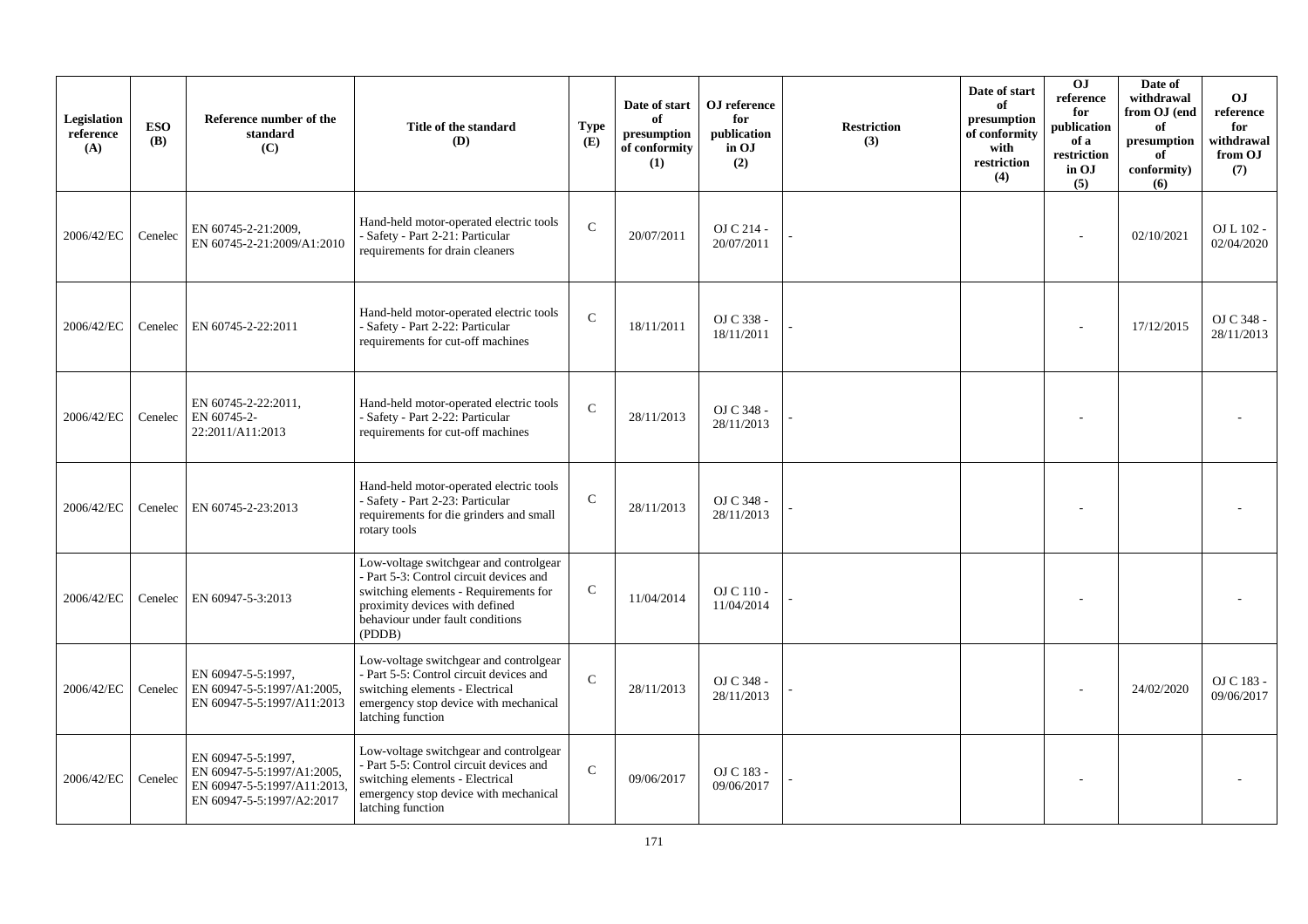| Legislation<br>reference<br>(A) | <b>ESO</b><br><b>(B)</b> | Reference number of the<br>standard<br>(C)                               | Title of the standard<br>(D)                                                                                                    | <b>Type</b><br>(E) | Date of start<br>of<br>presumption<br>of conformity<br>(1) | OJ reference<br>for<br>publication<br>in OJ<br>(2) | <b>Restriction</b><br>(3) | Date of start<br>of<br>presumption<br>of conformity<br>with<br>restriction<br>(4) | <b>OJ</b><br>reference<br>for<br>publication<br>of a<br>restriction<br>in OJ<br>(5) | Date of<br>withdrawal<br>from OJ (end<br>of<br>presumption<br>of<br>conformity)<br>(6) | <b>OJ</b><br>reference<br>for<br>withdrawal<br>from OJ<br>(7) |
|---------------------------------|--------------------------|--------------------------------------------------------------------------|---------------------------------------------------------------------------------------------------------------------------------|--------------------|------------------------------------------------------------|----------------------------------------------------|---------------------------|-----------------------------------------------------------------------------------|-------------------------------------------------------------------------------------|----------------------------------------------------------------------------------------|---------------------------------------------------------------|
| 2006/42/EC                      | Cenelec                  | EN 61029-1:2009                                                          | Safety of transportable motor-operated<br>electric tools - Part 1: General<br>requirements                                      | $\mathbf C$        | 29/12/2009                                                 | OJ C 309 -<br>18/12/2009                           |                           |                                                                                   | $\overline{a}$                                                                      | 01/11/2013                                                                             | OJ C 110 -<br>08/04/2011                                      |
| 2006/42/EC                      | Cenelec                  | EN 61029-1:2009,<br>EN 61029-1:2009/AC:2009,<br>EN 61029-1:2009/A11:2010 | Safety of transportable motor-operated<br>electric tools - Part 1: General<br>requirements                                      | $\mathbf C$        | 08/04/2011                                                 | OJ C 110 -<br>08/04/2011                           |                           |                                                                                   |                                                                                     | 15/12/2021                                                                             | $OJ C 014 -$<br>15/01/2016                                    |
| 2006/42/EC                      | Cenelec                  | EN 61029-2-1:2010                                                        | Safety of transportable motor-operated<br>electric tools - Part 2-1: Particular<br>requirements for circular saw benches        | $\mathbf{C}$       | 20/10/2010                                                 | OJ C 284 -<br>20/10/2010                           |                           |                                                                                   |                                                                                     | 03/09/2015                                                                             | OJ C 099 -<br>05/04/2013                                      |
| 2006/42/EC                      | Cenelec                  | EN 61029-2-1:2012                                                        | Safety of transportable motor-operated<br>electric tools - Part 2-1: Particular<br>requirements for circular saw benches        | $\mathcal{C}$      | 05/04/2013                                                 | OJ C 099 -<br>05/04/2013                           |                           |                                                                                   |                                                                                     | 21/08/2019                                                                             | OJ C 014 -<br>15/01/2016                                      |
| 2006/42/EC                      | Cenelec                  | EN 61029-2-3:2011                                                        | Safety of transportable motor-operated<br>electric tools - Part 2-3: Particular<br>requirements for planers and<br>thicknessers | $\mathsf{C}$       | 18/11/2011                                                 | OJ C 338 -<br>18/11/2011                           |                           |                                                                                   | $\sim$                                                                              |                                                                                        |                                                               |
| 2006/42/EC                      | Cenelec                  | EN 61029-2-4:2011                                                        | Safety of transportable motor-operated<br>electric tools - Part 2-4: Particular<br>requirements for bench grinders              | $\mathbf C$        | 18/11/2011                                                 | OJ C 338 -<br>18/11/2011                           |                           |                                                                                   |                                                                                     | 24/06/2020                                                                             | OJ L 286 -<br>07/11/2019                                      |
| 2006/42/EC                      | Cenelec                  | EN 61029-2-5:2011,<br>EN 61029-2-5:2011/A11:2015                         | Safety of transportable motor-operated<br>electric tools - Part 2-5: Particular<br>requirements for band saws                   | $\mathbf C$        | 15/01/2016                                                 | OJ C 014 -<br>15/01/2016                           |                           |                                                                                   |                                                                                     |                                                                                        |                                                               |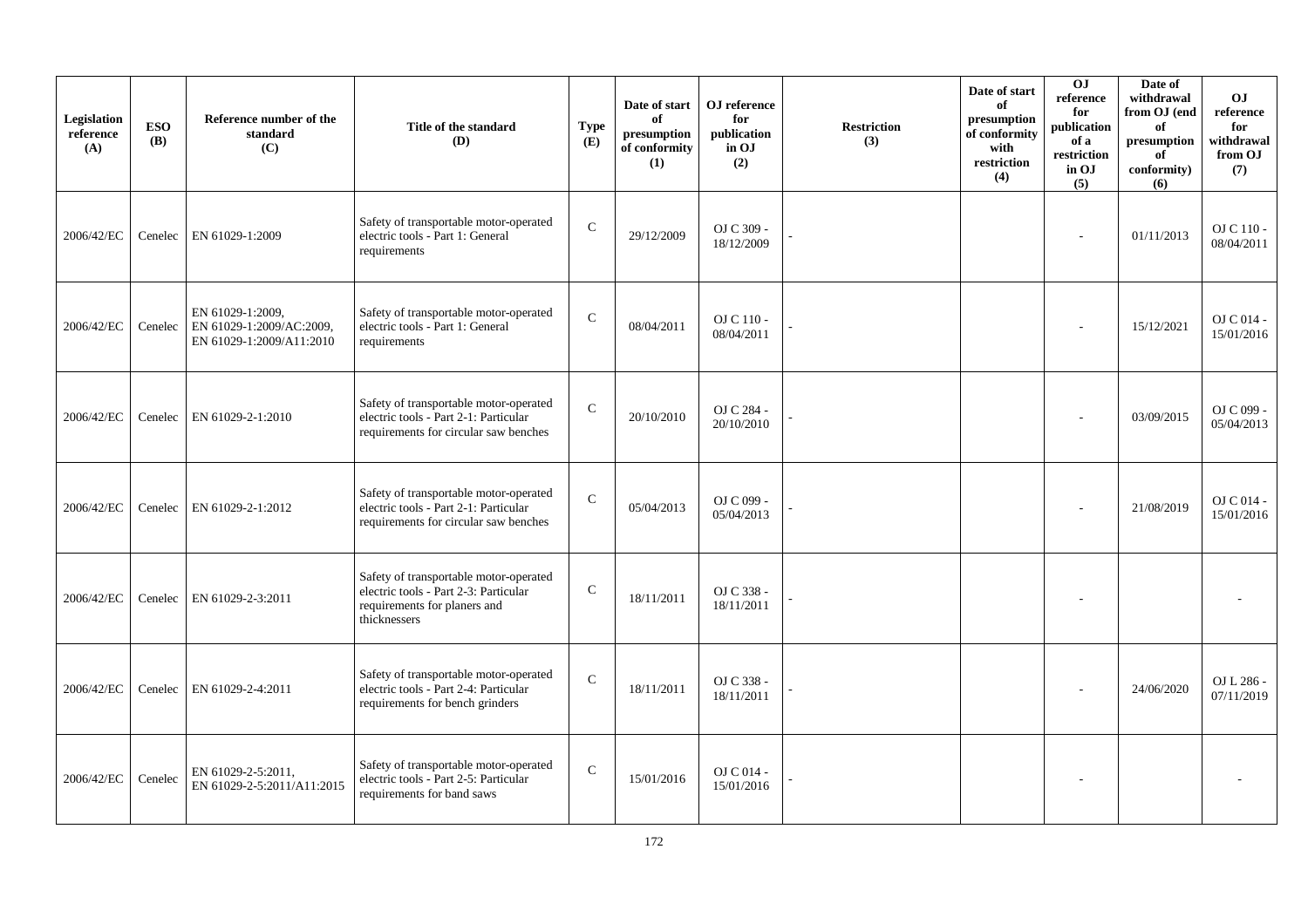| Legislation<br>reference<br>(A) | <b>ESO</b><br><b>(B)</b> | Reference number of the<br>standard<br>(C)             | Title of the standard<br>(D)                                                                                                            | <b>Type</b><br>(E) | Date of start<br>of<br>presumption<br>of conformity<br>(1) | OJ reference<br>for<br>publication<br>in OJ<br>(2) | <b>Restriction</b><br>(3) | Date of start<br>of<br>presumption<br>of conformity<br>with<br>restriction<br>(4) | OJ<br>reference<br>for<br>publication<br>of a<br>restriction<br>in OJ<br>(5) | Date of<br>withdrawal<br>from OJ (end<br>of<br>presumption<br>of<br>conformity)<br>(6) | O <sub>J</sub><br>reference<br>for<br>withdrawal<br>from OJ<br>(7) |
|---------------------------------|--------------------------|--------------------------------------------------------|-----------------------------------------------------------------------------------------------------------------------------------------|--------------------|------------------------------------------------------------|----------------------------------------------------|---------------------------|-----------------------------------------------------------------------------------|------------------------------------------------------------------------------|----------------------------------------------------------------------------------------|--------------------------------------------------------------------|
| 2006/42/EC                      | Cenelec                  | EN 61029-2-6:2010                                      | Safety of transportable motor-operated<br>electric tools - Part 2-6: Particular<br>requirements for diamond drills with<br>water supply | $\mathbf C$        | 20/10/2010                                                 | OJ C 284 -<br>20/10/2010                           |                           |                                                                                   |                                                                              | 21/08/2019                                                                             | O <sub>J</sub> C <sub>014</sub><br>15/01/2016                      |
| 2006/42/EC                      | Cenelec                  | EN 61029-2-8:2010                                      | Safety of transportable motor-operated<br>electric tools - Part 2-8: Particular<br>requirements for single spindle vertical<br>moulders | $\mathbf C$        | 20/10/2010                                                 | OJ C 284 -<br>20/10/2010                           |                           |                                                                                   |                                                                              |                                                                                        |                                                                    |
| 2006/42/EC                      | Cenelec                  | EN 61029-2-9:2009                                      | Safety of transportable motor-operated<br>electric tools - Part 2-9: Particular<br>requirements for mitre saws                          | $\mathcal{C}$      | 29/12/2009                                                 | OJ C 309 -<br>18/12/2009                           |                           |                                                                                   |                                                                              | 03/09/2015                                                                             | OJ C 099 -<br>05/04/2013                                           |
| 2006/42/EC                      | Cenelec                  | EN 61029-2-9:2012                                      | Safety of transportable motor-operated<br>electric tools - Part 2-9: Particular<br>requirements for mitre saws                          | $\mathcal{C}$      | 05/04/2013                                                 | OJ C 099 -<br>05/04/2013                           |                           |                                                                                   |                                                                              | 12/08/2016                                                                             | OJ C 348 -<br>28/11/2013                                           |
| 2006/42/EC                      | Cenelec                  | EN 61029-2-9:2012,<br>EN 61029-2-9:2012/A11:2013       | Safety of transportable motor-operated<br>electric tools - Part 2-9: Particular<br>requirements for mitre saws                          | $\mathcal{C}$      | 28/11/2013                                                 | OJ C 348 -<br>28/11/2013                           |                           |                                                                                   |                                                                              | 15/11/2019                                                                             | OJ C 173 -<br>13/05/2016                                           |
| 2006/42/EC                      | Cenelec                  | EN 61029-2-10:2010                                     | Safety of transportable motor-operated<br>electric tools - Part 2-10: Particular<br>requirements for cutting-off grinders               | $\mathbf{C}$       | 20/10/2010                                                 | OJ C 284 -<br>20/10/2010                           |                           |                                                                                   |                                                                              | 22/07/2016                                                                             | OJ C 348 -<br>28/11/2013                                           |
| 2006/42/EC                      | Cenelec                  | EN 61029-2-10:2010,<br>EN 61029-2-<br>10:2010/A11:2013 | Safety of transportable motor-operated<br>electric tools - Part 2-10: Particular<br>requirements for cutting-off grinders               | $\mathbf C$        | 28/11/2013                                                 | OJ C 348 -<br>28/11/2013                           |                           |                                                                                   |                                                                              | 19/10/2019                                                                             | OJ C 173 -<br>13/05/2016                                           |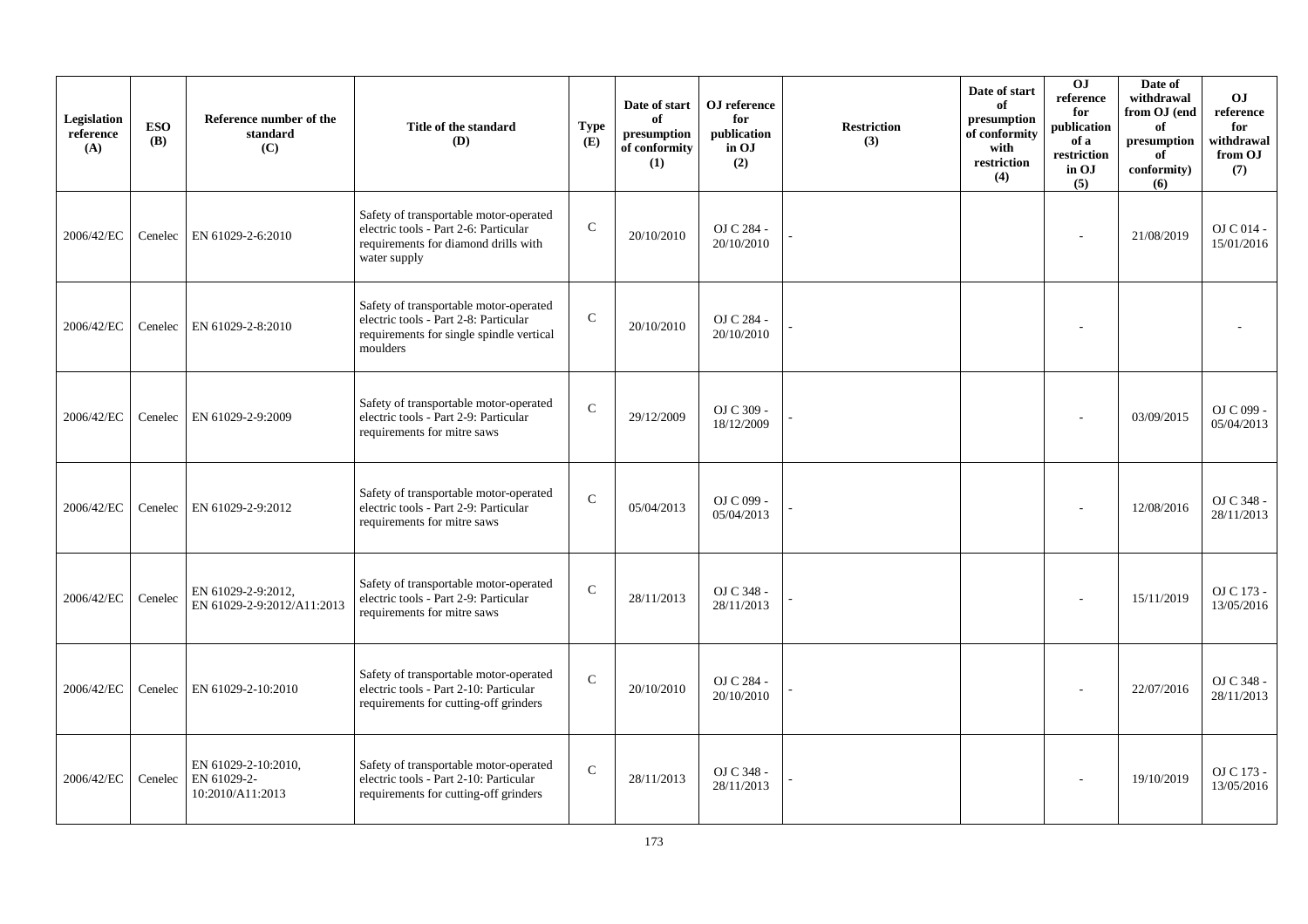| Legislation<br>reference<br>(A) | <b>ESO</b><br><b>(B)</b> | Reference number of the<br>standard<br>(C)             | Title of the standard<br>(D)                                                                                                                                                               | <b>Type</b><br>(E) | Date of start<br>of<br>presumption<br>of conformity<br>(1) | OJ reference<br>for<br>publication<br>in OJ<br>(2) | <b>Restriction</b><br>(3) | Date of start<br>of<br>presumption<br>of conformity<br>with<br>restriction<br>(4) | OJ<br>reference<br>for<br>publication<br>of a<br>restriction<br>in OJ<br>(5) | Date of<br>withdrawal<br>from OJ (end<br>of<br>presumption<br>of<br>conformity)<br>(6) | O <sub>J</sub><br>reference<br>for<br>withdrawal<br>from OJ<br>(7) |
|---------------------------------|--------------------------|--------------------------------------------------------|--------------------------------------------------------------------------------------------------------------------------------------------------------------------------------------------|--------------------|------------------------------------------------------------|----------------------------------------------------|---------------------------|-----------------------------------------------------------------------------------|------------------------------------------------------------------------------|----------------------------------------------------------------------------------------|--------------------------------------------------------------------|
| 2006/42/EC                      | Cenelec                  | EN 61029-2-11:2009                                     | Safety of transportable motor-operated<br>electric tools - Part 2-11: Particular<br>requirements for combined mitre and<br>bench saws                                                      | $\mathbf C$        | 29/12/2009                                                 | OJ C 309 -<br>18/12/2009                           |                           |                                                                                   |                                                                              | 03/09/2015                                                                             | OJ C 099 -<br>05/04/2013                                           |
| 2006/42/EC                      | Cenelec                  | EN 61029-2-11:2012                                     | Safety of transportable motor-operated<br>electric tools - Part 2-11: Particular<br>requirements for combined mitre and<br>bench saws                                                      | $\mathsf{C}$       | 05/04/2013                                                 | OJ C 099 -<br>05/04/2013                           |                           |                                                                                   |                                                                              | 12/08/2016                                                                             | OJ C 348 -<br>28/11/2013                                           |
| 2006/42/EC                      | Cenelec                  | EN 61029-2-11:2012,<br>EN 61029-2-<br>11:2012/A11:2013 | Safety of transportable motor-operated<br>electric tools - Part 2-11: Particular<br>requirements for combined mitre and<br>bench saws                                                      | $\mathcal{C}$      | 28/11/2013                                                 | OJ C 348 -<br>28/11/2013                           |                           |                                                                                   |                                                                              |                                                                                        |                                                                    |
| 2006/42/EC                      |                          | Cenelec   EN 61029-2-12:2011                           | Safety of transportable motor-operated<br>electric tools - Part 2-12: Particular<br>requirements for threading machines                                                                    | $\mathcal{C}$      | 18/11/2011                                                 | OJ C 338 -<br>18/11/2011                           |                           |                                                                                   |                                                                              |                                                                                        |                                                                    |
| 2006/42/EC                      | Cenelec                  | EN 62841-1:2015,<br>EN 62841-1:2015/AC:2015            | Electric motor-operated hand-held tools,<br>transportable tools and lawn and garden<br>machinery - Safety - Part 1: General<br>requirements                                                | $\mathbf C$        | 15/01/2016                                                 | OJ C 014 -<br>15/01/2016                           |                           |                                                                                   |                                                                              |                                                                                        |                                                                    |
| 2006/42/EC                      |                          | Cenelec   EN 62841-2-1:2018                            | Electric motor-operated hand-held tools,<br>transportable tools and lawn and garden<br>machinery - Safety - Part 2-1: Particular<br>requirements for hand-held drills and<br>impact drills | $\mathcal{C}$      | 19/03/2019                                                 | OJ L 075 -<br>19/03/2019                           |                           |                                                                                   |                                                                              | 02/10/2021                                                                             | OJ L 102 -<br>02/04/2020                                           |
| 2006/42/EC                      | Cenelec                  | EN 62841-2-1:2018,<br>EN 62841-2-1:2018/A11:2019       | Electric motor-operated hand-held tools,<br>transportable tools and lawn and garden<br>machinery - Safety - Part 2-1: Particular<br>requirements for hand-held drills and<br>impact drills | $\mathbf C$        | 02/10/2021                                                 | OJ L 102 -<br>02/04/2020                           |                           |                                                                                   |                                                                              |                                                                                        |                                                                    |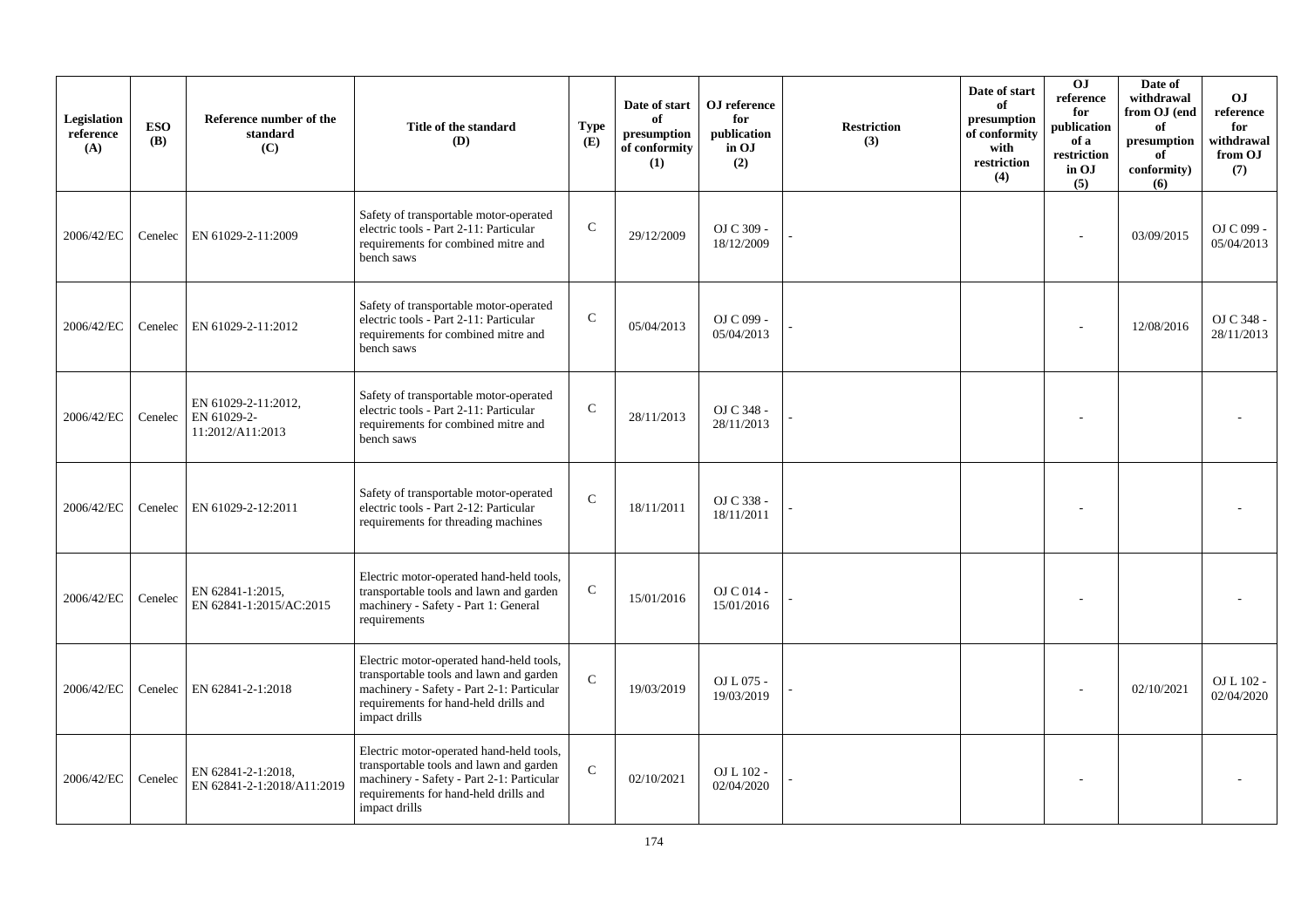| Legislation<br>reference<br>(A) | <b>ESO</b><br><b>(B)</b> | Reference number of the<br>standard<br>(C)                   | Title of the standard<br>(D)                                                                                                                                                                                                                   | <b>Type</b><br>(E) | Date of start<br>of<br>presumption<br>of conformity<br>(1) | OJ reference<br>for<br>publication<br>in OJ<br>(2) | <b>Restriction</b><br>(3) | Date of start<br>of<br>presumption<br>of conformity<br>with<br>restriction<br>(4) | O <sub>J</sub><br>reference<br>for<br>publication<br>of a<br>restriction<br>in OJ<br>(5) | Date of<br>withdrawal<br>from OJ (end<br>of<br>presumption<br>of<br>conformity)<br>(6) | <b>OJ</b><br>reference<br>for<br>withdrawal<br>from OJ<br>(7) |
|---------------------------------|--------------------------|--------------------------------------------------------------|------------------------------------------------------------------------------------------------------------------------------------------------------------------------------------------------------------------------------------------------|--------------------|------------------------------------------------------------|----------------------------------------------------|---------------------------|-----------------------------------------------------------------------------------|------------------------------------------------------------------------------------------|----------------------------------------------------------------------------------------|---------------------------------------------------------------|
| 2006/42/EC                      | Cenelec                  | EN 62841-2-2:2014,<br>EN 62841-2-2:2014/AC:2015              | Electric motor-operated hand-held tools,<br>transportable tools and lawn and garden<br>machinery - Safety - Part 2-2: Particular<br>requirements for hand-held screwdrivers<br>and impact wrenches (IEC 62841-2-<br>$2:2014$ , modified)       | $\mathcal{C}$      | 15/01/2016                                                 | OJ C 014 -<br>15/01/2016                           |                           |                                                                                   |                                                                                          |                                                                                        |                                                               |
| 2006/42/EC                      | Cenelec                  | EN 62841-2-4:2014.<br>EN 62841-2-4:2014/AC:2015              | Electric motor-operated hand-held tools,<br>transportable tools and lawn and garden<br>machinery - Safety - Part 2-4: Particular<br>requirements for hand-held sanders and<br>polishers other than disc type (IEC<br>62841-2-4:2014, modified) | $\mathcal{C}$      | 15/01/2016                                                 | OJ C 014 -<br>15/01/2016                           |                           |                                                                                   |                                                                                          |                                                                                        |                                                               |
| 2006/42/EC                      | Cenelec                  | EN 62841-2-5:2014                                            | Electric motor-operated hand-held tools,<br>transportable tools and lawn and garden<br>machinery - Safety - Part 2-5: Particular<br>requirements for hand-held circular<br>saws (IEC 62841-2-5:2014, modified)                                 | $\mathcal{C}$      | 15/01/2016                                                 | OJ C 014 -<br>15/01/2016                           |                           |                                                                                   |                                                                                          |                                                                                        |                                                               |
| 2006/42/EC                      | Cenelec                  | EN IEC 62841-2-6:2020,<br>EN IEC 62841-2-<br>6:2020/A11:2020 | Electric motor-operated hand-held tools,<br>transportable tools and lawn and garden<br>machinery - Safety - Part 2-6: Particular<br>requirements for hand-held hammers                                                                         | $\mathsf{C}$       | 15/10/2021                                                 | OJ L 366 -<br>15/10/2021                           |                           |                                                                                   |                                                                                          |                                                                                        |                                                               |
| 2006/42/EC                      | Cenelec                  | EN 62841-2-8:2016                                            | Electric motor-operated hand-held tools,<br>transportable tools and lawn and garden<br>machinery - Safety - Part 2-8: Particular<br>requirements for hand-held shears and<br>nibblers                                                          | $\mathcal{C}$      | 09/06/2017                                                 | OJ C 183 -<br>09/06/2017                           |                           |                                                                                   |                                                                                          |                                                                                        |                                                               |
| 2006/42/EC                      | Cenelec                  | EN 62841-2-9:2015,<br>EN 62841-2-9:2015/AC:2016-<br>10       | Electric motor-operated hand-held tools,<br>transportable tools and lawn and garden<br>machinery - Safety - Part 2-9: Particular<br>requirements for hand-held tappers and<br>threaders                                                        | $\mathcal{C}$      | 15/01/2016                                                 | OJ C 014 -<br>15/01/2016                           |                           |                                                                                   |                                                                                          |                                                                                        |                                                               |
| 2006/42/EC                      | Cenelec                  | EN 62841-2-10:2017                                           | Electric motor-operated hand-held tools,<br>transportable tools and lawn and garden<br>machinery - Safety - Part 2-10:<br>Particular requirements for hand-held<br>mixers                                                                      | $\mathcal{C}$      | 09/03/2018                                                 | OJ C 092 -<br>09/03/2018                           |                           |                                                                                   |                                                                                          |                                                                                        |                                                               |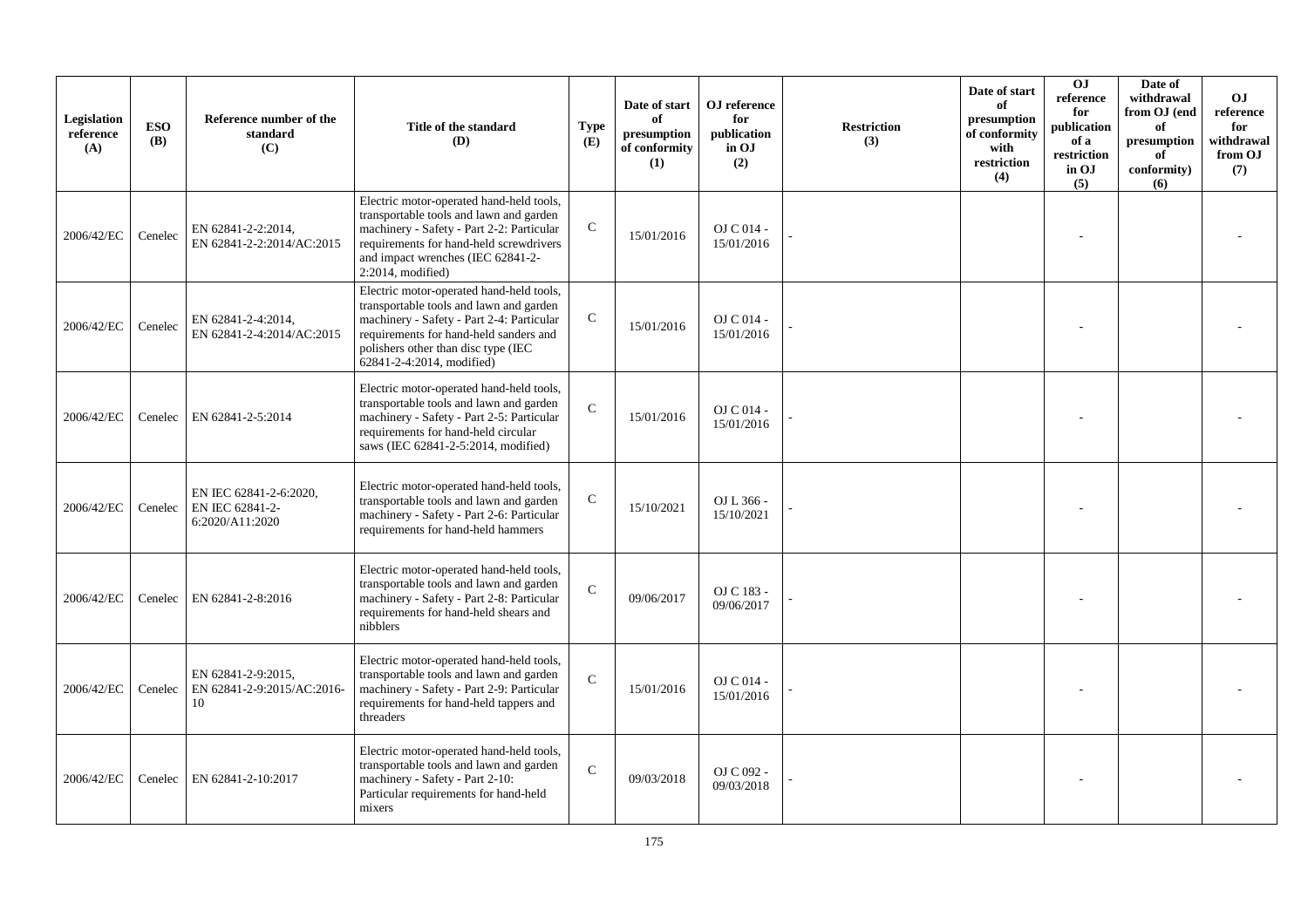| Legislation<br>reference<br>(A) | <b>ESO</b><br><b>(B)</b> | Reference number of the<br>standard<br>(C)                                     | Title of the standard<br><b>(D)</b>                                                                                                                                                                             | <b>Type</b><br>(E) | Date of start<br>of<br>presumption<br>of conformity<br>(1) | OJ reference<br>for<br>publication<br>in OJ<br>(2) | <b>Restriction</b><br>(3) | Date of start<br>of<br>presumption<br>of conformity<br>with<br>restriction<br>(4) | <b>OJ</b><br>reference<br>for<br>publication<br>of a<br>restriction<br>in OJ<br>(5) | Date of<br>withdrawal<br>from OJ (end<br>of<br>presumption<br>of<br>conformity)<br>(6) | <b>OJ</b><br>reference<br>for<br>withdrawal<br>from OJ<br>(7) |
|---------------------------------|--------------------------|--------------------------------------------------------------------------------|-----------------------------------------------------------------------------------------------------------------------------------------------------------------------------------------------------------------|--------------------|------------------------------------------------------------|----------------------------------------------------|---------------------------|-----------------------------------------------------------------------------------|-------------------------------------------------------------------------------------|----------------------------------------------------------------------------------------|---------------------------------------------------------------|
| 2006/42/EC                      | Cenelec                  | EN 62841-2-11:2016                                                             | Electric motor-operated hand-held tools,<br>transportable tools and lawn and garden<br>machinery - Safety - Part 2-11:<br>Particular requirements for hand-held<br>reciprocating saws                           | $\mathbf{C}$       | 09/09/2016                                                 | OJ C 332 -<br>09/09/2016                           |                           |                                                                                   |                                                                                     | 03/09/2022                                                                             | OJ L 072 -<br>03/03/2021                                      |
| 2006/42/EC                      | Cenelec                  | EN 62841-2-11:2016,<br>EN 62841-2-11:2016/A1:2020                              | Electric motor-operated hand-held tools,<br>transportable tools and lawn and garden<br>machinery - Safety - Part 2-11:<br>Particular requirements for hand-held<br>reciprocating saws                           | $\mathbf{C}$       | 03/03/2021                                                 | OJ L 072 -<br>03/03/2021                           |                           |                                                                                   |                                                                                     |                                                                                        |                                                               |
| 2006/42/EC                      | Cenelec                  | EN 62841-2-14:2015                                                             | Electric motor-operated hand-held tools,<br>transportable tools and lawn and garden<br>machinery - Safety - Part 2-14:<br>Particular requirements for hand-held<br>planers                                      | $\mathcal{C}$      | 13/05/2016                                                 | OJ C 173 -<br>13/05/2016                           |                           |                                                                                   |                                                                                     |                                                                                        |                                                               |
| 2006/42/EC                      | Cenelec                  | EN 62841-2-17:2017                                                             | Electric motor-operated hand-held tools,<br>transportable tools and lawn and garden<br>machinery - Safety - Part 2-17:<br>Particular requirements for hand-held<br>routers                                      | $\mathcal{C}$      | 19/03/2019                                                 | OJ L 075 -<br>19/03/2019                           |                           |                                                                                   |                                                                                     |                                                                                        |                                                               |
| 2006/42/EC                      | Cenelec                  | EN 62841-2-21:2019                                                             | Electric motor-operated hand-held tools,<br>transportable tools and lawn and garden<br>machinery - Safety - Part 2-21:<br>Particular requirements for hand-held<br>drain cleaners                               | $\mathcal{C}$      | 02/04/2020                                                 | OJ L 102 -<br>02/04/2020                           |                           |                                                                                   |                                                                                     |                                                                                        |                                                               |
| 2006/42/EC                      | Cenelec                  | EN 62841-3-1:2014,<br>EN 62841-3-1:2014/AC:2015                                | Electric motor-operated hand-held tools,<br>transportable tools and lawn and garden<br>machinery - Safety - Part 3-1: Particular<br>requirements for transportable table<br>saws (IEC 62841-3-1:2014, modified) | $\mathcal{C}$      | 15/01/2016                                                 | OJ C 014 -<br>15/01/2016                           |                           |                                                                                   |                                                                                     | 19/10/2019                                                                             | OJ L 075 -<br>19/03/2019                                      |
| 2006/42/EC                      | Cenelec                  | EN 62841-3-1:2014,<br>EN 62841-3-1:2014/AC:2015,<br>EN 62841-3-1:2014/A11:2017 | Electric motor-operated hand-held tools,<br>transportable tools and lawn and garden<br>machinery - Safety - Part 3-1: Particular<br>requirements for transportable table<br>saws (IEC 62841-3-1:2014, modified) | $\mathsf{C}$       | 19/03/2019                                                 | OJ L 075 -<br>19/03/2019                           |                           |                                                                                   |                                                                                     |                                                                                        |                                                               |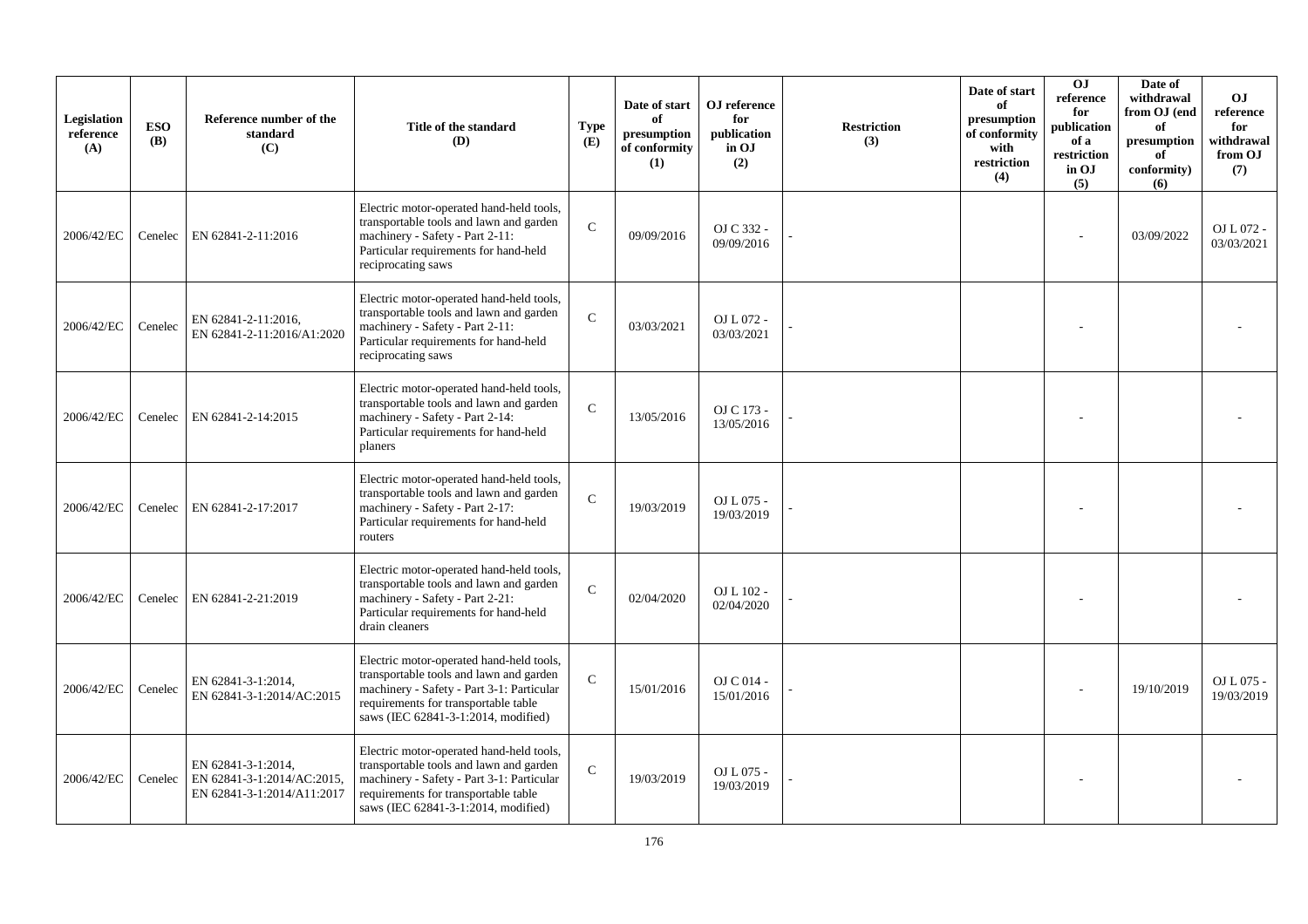| Legislation<br>reference<br>(A) | <b>ESO</b><br><b>(B)</b> | Reference number of the<br>standard<br>(C)                                                                    | Title of the standard<br><b>(D)</b>                                                                                                                                                                                                           | <b>Type</b><br>(E) | Date of start<br>of<br>presumption<br>of conformity<br>(1) | OJ reference<br>for<br>publication<br>in OJ<br>(2) | <b>Restriction</b><br>(3) | Date of start<br>of<br>presumption<br>of conformity<br>with<br>restriction<br>(4) | <b>OJ</b><br>reference<br>for<br>publication<br>of a<br>restriction<br>in OJ<br>(5) | Date of<br>withdrawal<br>from OJ (end<br>of<br>presumption<br>of<br>conformity)<br>(6) | <b>OJ</b><br>reference<br>for<br>withdrawal<br>from OJ<br>(7) |
|---------------------------------|--------------------------|---------------------------------------------------------------------------------------------------------------|-----------------------------------------------------------------------------------------------------------------------------------------------------------------------------------------------------------------------------------------------|--------------------|------------------------------------------------------------|----------------------------------------------------|---------------------------|-----------------------------------------------------------------------------------|-------------------------------------------------------------------------------------|----------------------------------------------------------------------------------------|---------------------------------------------------------------|
| 2006/42/EC                      | Cenelec                  | EN 62841-3-4:2016.<br>EN 62841-3-4:2016/A11:2017                                                              | Electric motor-operated hand-held tools,<br>transportable tools and lawn and garden<br>machinery - Safety - Part 3-4: Particular<br>requirements for transportable bench<br>grinders                                                          | C                  | 19/03/2019                                                 | OJ L 075 -<br>19/03/2019                           |                           |                                                                                   |                                                                                     | 03/09/2022                                                                             | OJ L 072 -<br>03/03/2021                                      |
| 2006/42/EC                      | Cenelec                  | EN 62841-3-4:2016.<br>EN 62841-3-4:2016/A11:2017,<br>EN 62841-3-4:2016/A12:2020,<br>EN 62841-3-4:2016/A1:2020 | Electric motor-operated hand-held tools,<br>transportable tools and lawn and garden<br>machinery - Safety - Part 3-4: Particular<br>requirements for transportable bench<br>grinders                                                          | $\mathcal{C}$      | 03/03/2021                                                 | OJ L 072 -<br>03/03/2021                           |                           |                                                                                   |                                                                                     |                                                                                        |                                                               |
| 2006/42/EC                      | Cenelec                  | EN 62841-3-6:2014,<br>EN 62841-3-6:2014/AC:2015                                                               | Electric motor-operated hand-held tools,<br>transportable tools and lawn and garden<br>machinery - Safety - Part 3-6: Particular<br>requirements for transportable diamond<br>drills with liquid system (IEC 62841-3-<br>$6:2014$ , modified) | $\mathcal{C}$      | 15/01/2016                                                 | OJ C 014 -<br>15/01/2016                           |                           |                                                                                   |                                                                                     | 19/10/2019                                                                             | OJ L 075 -<br>19/03/2019                                      |
| 2006/42/EC                      | Cenelec                  | EN 62841-3-6:2014,<br>EN 62841-3-6:2014/AC:2015,<br>EN 62841-3-6:2014/A11:2017                                | Electric motor-operated hand-held tools,<br>transportable tools and lawn and garden<br>machinery - Safety - Part 3-6: Particular<br>requirements for transportable diamond<br>drills with liquid system (IEC 62841-3-<br>$6:2014$ , modified) | $\mathbf C$        | 19/03/2019                                                 | OJ L 075 -<br>19/03/2019                           |                           |                                                                                   |                                                                                     |                                                                                        |                                                               |
| 2006/42/EC                      | Cenelec                  | EN 62841-3-9:2015.<br>EN 62841-3-9:2015/AC:2016-<br>09                                                        | Electric motor-operated hand-held tools,<br>transportable tools and lawn and garden<br>machinery - Safety - Part 3-9: Particular<br>requirements for transportable mitre<br>saws                                                              | $\mathcal{C}$      | 13/05/2016                                                 | OJ C 173 -<br>13/05/2016                           |                           |                                                                                   |                                                                                     | 15/11/2019                                                                             | OJ L 075 -<br>19/03/2019                                      |
| 2006/42/EC                      | Cenelec                  | EN 62841-3-9:2015.<br>EN 62841-3-9:2015/AC:2016-<br>09.<br>EN 62841-3-9:2015/A11:2017                         | Electric motor-operated hand-held tools,<br>transportable tools and lawn and garden<br>machinery - Safety - Part 3-9: Particular<br>requirements for transportable mitre<br>saws                                                              | $\mathcal{C}$      | 19/03/2019                                                 | OJ L 075 -<br>19/03/2019                           |                           |                                                                                   |                                                                                     | 03/09/2022                                                                             | OJ L 072 -<br>03/03/2021                                      |
| 2006/42/EC                      | Cenelec                  | EN IEC 62841-3-9:2020,<br>EN IEC 62841-3-<br>9:2020/A11:2020                                                  | Electric motor-operated hand-held tools,<br>transportable tools and lawn and garden<br>machinery - Safety - Part 3-9: Particular<br>requirements for transportable mitre<br>saws                                                              | $\mathcal{C}$      | 03/03/2021                                                 | OJ L 072 -<br>03/03/2021                           |                           |                                                                                   |                                                                                     |                                                                                        |                                                               |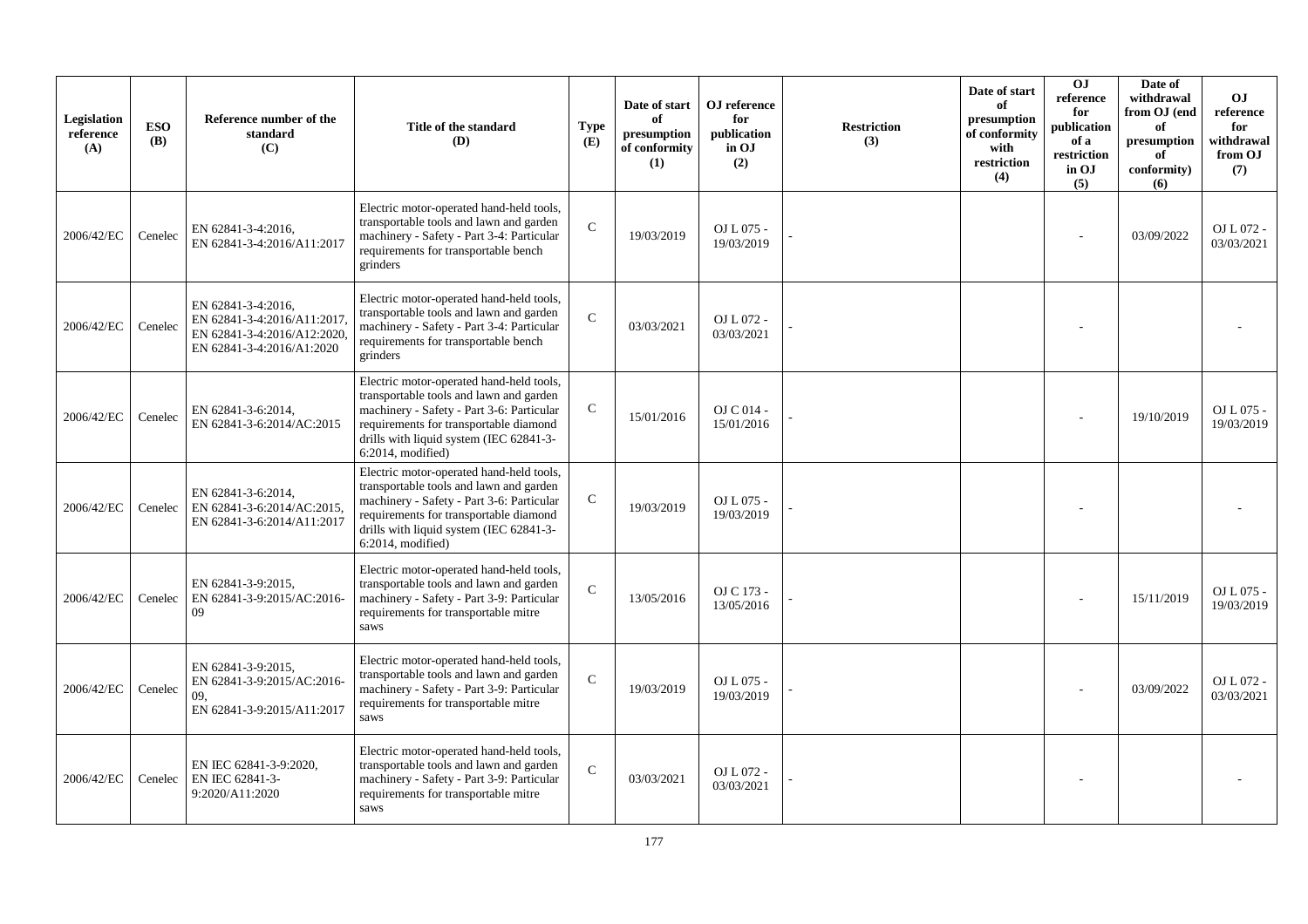| Legislation<br>reference<br>(A) | <b>ESO</b><br><b>(B)</b> | Reference number of the<br>standard<br>(C)                                                   | Title of the standard<br>(D)                                                                                                                                                              | <b>Type</b><br>(E) | Date of start<br>of<br>presumption<br>of conformity<br>(1) | OJ reference<br>for<br>publication<br>in OJ<br>(2) | <b>Restriction</b><br>(3) | Date of start<br>of<br>presumption<br>of conformity<br>with<br>restriction<br>(4) | O <sub>J</sub><br>reference<br>for<br>publication<br>of a<br>restriction<br>in OJ<br>(5) | Date of<br>withdrawal<br>from OJ (end<br>of<br>presumption<br>of<br>conformity)<br>(6) | <b>OJ</b><br>reference<br>for<br>withdrawal<br>from OJ<br>(7) |
|---------------------------------|--------------------------|----------------------------------------------------------------------------------------------|-------------------------------------------------------------------------------------------------------------------------------------------------------------------------------------------|--------------------|------------------------------------------------------------|----------------------------------------------------|---------------------------|-----------------------------------------------------------------------------------|------------------------------------------------------------------------------------------|----------------------------------------------------------------------------------------|---------------------------------------------------------------|
| 2006/42/EC                      | Cenelec                  | EN 62841-3-10:2015,<br>EN 62841-3-<br>10:2015/AC:2016-07                                     | Electric motor-operated hand-held tools,<br>transportable tools and lawn and garden<br>machinery - Safety - Part 3-10:<br>Particular requirements for transportable<br>cut-off machines   | $\mathcal{C}$      | 13/05/2016                                                 | OJ C 173 -<br>13/05/2016                           |                           |                                                                                   |                                                                                          | 19/10/2019                                                                             | $OLL075$ -<br>19/03/2019                                      |
| 2006/42/EC                      | Cenelec                  | EN 62841-3-10:2015,<br>EN 62841-3-<br>10:2015/AC:2016-07,<br>EN 62841-3-<br>10:2015/A11:2017 | Electric motor-operated hand-held tools,<br>transportable tools and lawn and garden<br>machinery - Safety - Part 3-10:<br>Particular requirements for transportable<br>cut-off machines   | $\mathcal{C}$      | 19/03/2019                                                 | OJ L 075 -<br>19/03/2019                           |                           |                                                                                   |                                                                                          |                                                                                        |                                                               |
| 2006/42/EC                      | Cenelec                  | EN 62841-3-12:2019                                                                           | Electric motor-operated hand-held tools,<br>transportable tools and lawn and garden<br>machinery - Safety - Part 3-12:<br>Particular requirements for transportable<br>threading machines | $\mathcal{C}$      | 02/04/2020                                                 | OJ L 102 -<br>02/04/2020                           |                           |                                                                                   |                                                                                          |                                                                                        |                                                               |
| 2006/42/EC                      |                          | Cenelec   EN 62841-3-13:2017                                                                 | Electric motor-operated hand-held tools,<br>transportable tools and lawn and garden<br>machinery - Safety - Part 3-13:<br>Particular requirements for transportable<br>drills             | $\mathbf{C}$       | 09/03/2018                                                 | OJ C 092 -<br>09/03/2018                           |                           |                                                                                   |                                                                                          |                                                                                        |                                                               |
| 2006/42/EC                      | Cenelec                  | EN 62841-3-14:2017                                                                           | Electric motor-operated hand-held tools,<br>transportable tools and lawn and garden<br>machinery - Safety - Part 3-14:<br>Particular requirements for transportable<br>drain cleaners     | $\mathcal{C}$      | 19/03/2019                                                 | OJ L 075 -<br>19/03/2019                           |                           |                                                                                   |                                                                                          |                                                                                        |                                                               |
| 2006/42/EC                      |                          | Cenelec   EN 62841-4-1:2020                                                                  | Electric Motor-Operated Hand-Held<br>Tools, Transportable Tools and Lawn<br>and Garden Machinery - Safety - Part 4-<br>1: Particular requirements for chain<br>saws                       | $\mathcal{C}$      | 03/03/2021                                                 | OJ L 072 -<br>03/03/2021                           |                           |                                                                                   |                                                                                          |                                                                                        |                                                               |
| 2006/42/EC                      | Cenelec                  | EN 62841-4-2:2019                                                                            | Electric motor-operated hand-held tools,<br>transportable tools and lawn and garden<br>machinery - Safety - Part 4-2: Particular<br>requirements for hedge trimmers                       | $\mathbf C$        | 02/04/2020                                                 | OJ L 102 -<br>02/04/2020                           |                           |                                                                                   |                                                                                          |                                                                                        |                                                               |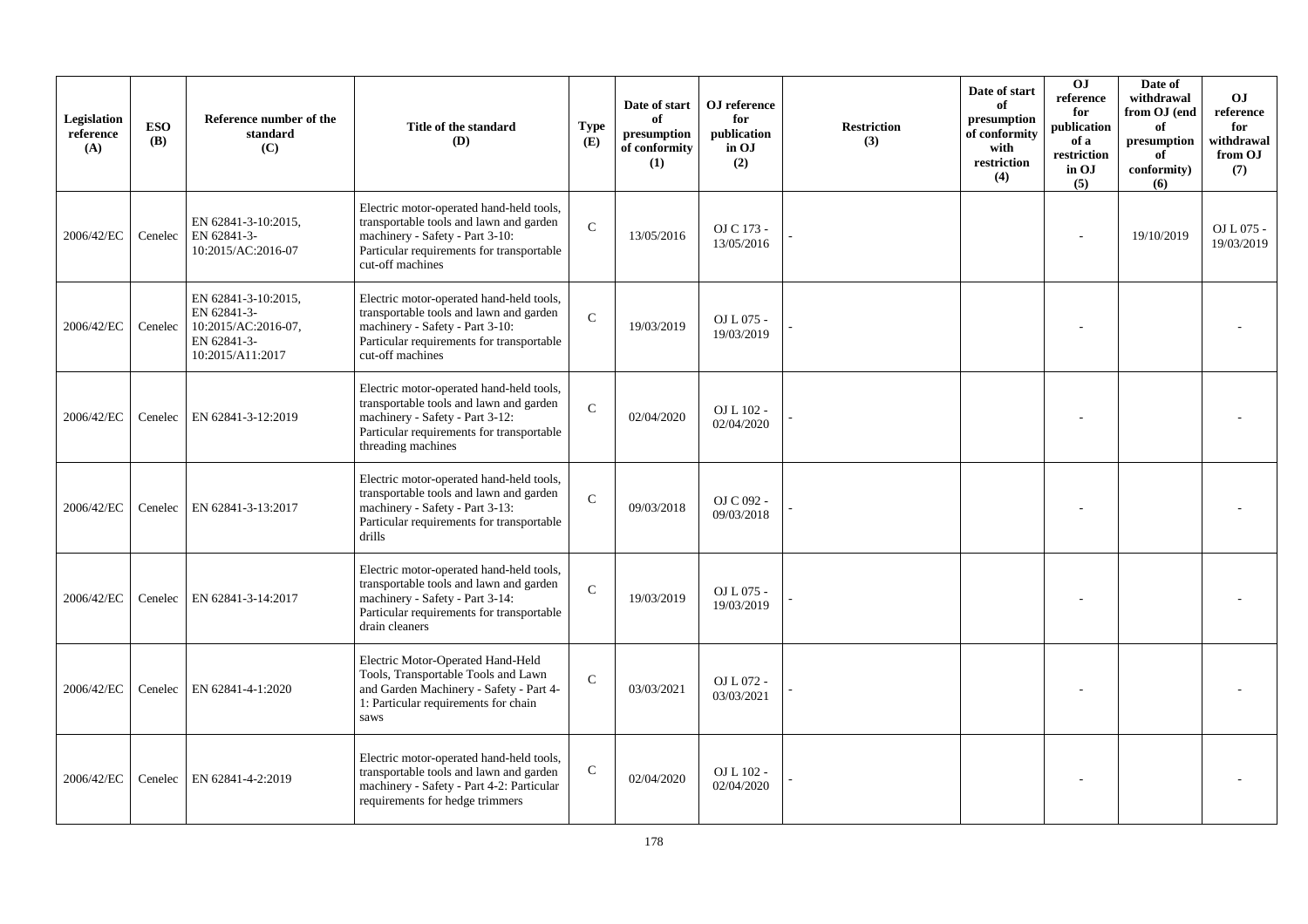# **Column legend**

## Reference information on legislation and standards

- (A) Reference number of a relevant Directive or Regulation under which it was published in the OJ
- (B) European standardisation organisation that adopted the relevant standard
- (C) Reference number of a relevant European standard or of a European standard and its amendment(s)
- (D) Title of a European standard
- (E) A-type standards

A-type standards specify basic concepts, terminology and design principles applicable to all categories of machinery. Application of such standards alone, although providing an essential framework for the correct application of the Machinery Directive, is not sufficient to ensure conformity with the relevant essential health and safety requirements of the Directive and therefore does not give a full presumption of conformity (OJ C 348, 28.11.2013).

### B-type standards

B-type standards deal with specific aspects of machinery safety or specific types of safeguard that can be used across a wide range of categories of machinery. Application of the specifications of Btype standards confers a presumption of conformity with the essential health and safety requirements of the Machinery Directive that they cover when a C-type standard or the manufacturer's risk assessment shows that a technical solution specified by the B-type standard is adequate for the particular category or model of machinery concerned. Application of B-type standards that give specifications for safety components that are independently placed on the market confers a presumption of conformity for the safety components concerned and for the essential health and safety requirements covered by the standards (OJ C 348, 28.11.2013).

#### C-type standards

C-type standards provide specifications for a given category of machinery. The different types of machinery belonging to the category covered by a C-type standard have a similar intended use and present similar hazards. C-type standards may refer to A or B-type standards, indicating which of the specifications of the A or B-type standard are applicable to the category of machinery concerned. When, for a given aspect of machinery safety, a C-type standard deviates from the specifications of an A or B-type standard, the specifications of the C-type standard take precedence over the specifications of the A or B-type standard. Application of the specifications of a C-type standard on the basis of the manufacturer's risk assessment confers a presumption of conformity with the essential health and safety requirements of the Machinery Directive covered by the standard. Certain C-type standards are organised as a series of several parts, Part 1 of the standard giving general specifications applicable to a family of machinery and other parts of the standard giving specifications for specific categories of machinery belonging to the family, supplementing or modifying the general specifications of Part 1. For C-type standards organised in this way, the presumption of conformity with the essential health and safety requirements of the Machinery Directive is conferred by application of the general Part 1 of the standard together with the relevant specific part of the standard (OJ C 348, 28.11.2013).

#### Dates and OJ references for establishing a presumption of conformity

- (1) Date when a presumption of conformity starts or started in cases where a reference was published in the OJ without restriction. This date is usually, but not always, the same as the OJ reference date in column (2)
- (2) Reference number and date of a relevant publication in the L or C series of the OJ in cases where a reference was published in the OJ without restriction

#### Dates and OJ references for establishing a presumption of conformity with restriction

(3) Restriction published in the OJ to restrict a presumption of conformity – this includes restrictions on the basis of formal objections